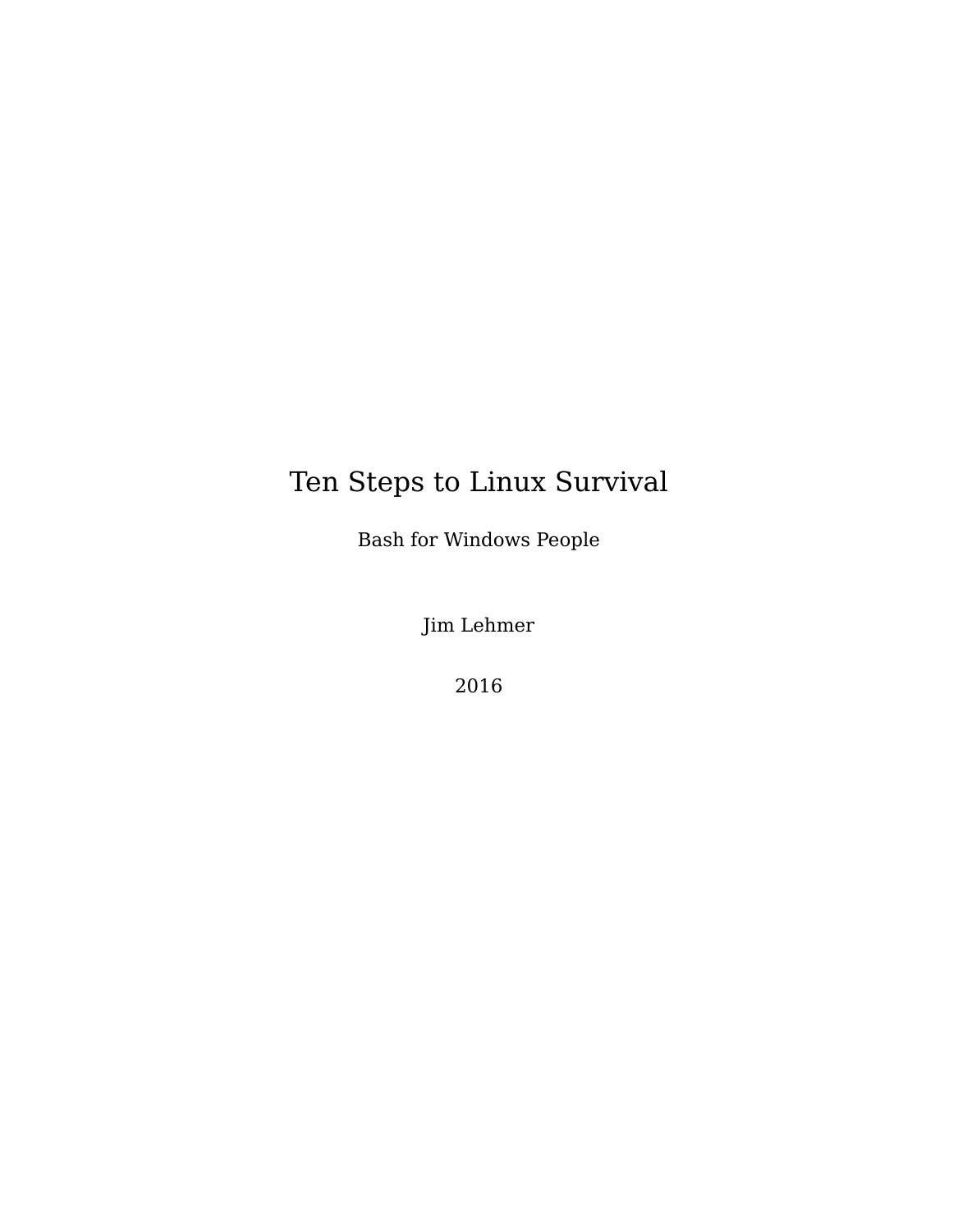# **[Steps](#page-16-1)**

| <b>List of Figures</b>                                                                                                           | 5. |
|----------------------------------------------------------------------------------------------------------------------------------|----|
| -1 Introduction                                                                                                                  | 13 |
|                                                                                                                                  | 14 |
|                                                                                                                                  | 15 |
|                                                                                                                                  | 15 |
| Caveat Administrator $\ldots$ , $\ldots$ , $\ldots$ , $\ldots$ , $\ldots$ , $\ldots$ , $\ldots$ , $\ldots$ , $\ldots$ , $\ldots$ | 17 |
|                                                                                                                                  | 17 |
|                                                                                                                                  | 19 |
|                                                                                                                                  | 20 |
| 0 Some History                                                                                                                   | 21 |
| Why Does This Matter? $\ldots \ldots \ldots \ldots \ldots \ldots \ldots \ldots \ldots \ldots \ldots \ldots$                      | 23 |
|                                                                                                                                  | 25 |
|                                                                                                                                  | 26 |
|                                                                                                                                  | 26 |
|                                                                                                                                  |    |
| 1 Come Out of Your Shell                                                                                                         | 29 |
|                                                                                                                                  | 30 |
|                                                                                                                                  | 32 |
| You're a Product of Your Environment (Variables)                                                                                 | 35 |
|                                                                                                                                  | 36 |
|                                                                                                                                  | 37 |
|                                                                                                                                  | 38 |
|                                                                                                                                  | 39 |
| 2 File Under "Directories"                                                                                                       | 43 |
|                                                                                                                                  | 44 |
|                                                                                                                                  | 46 |
|                                                                                                                                  | 47 |
|                                                                                                                                  | 51 |
|                                                                                                                                  | 55 |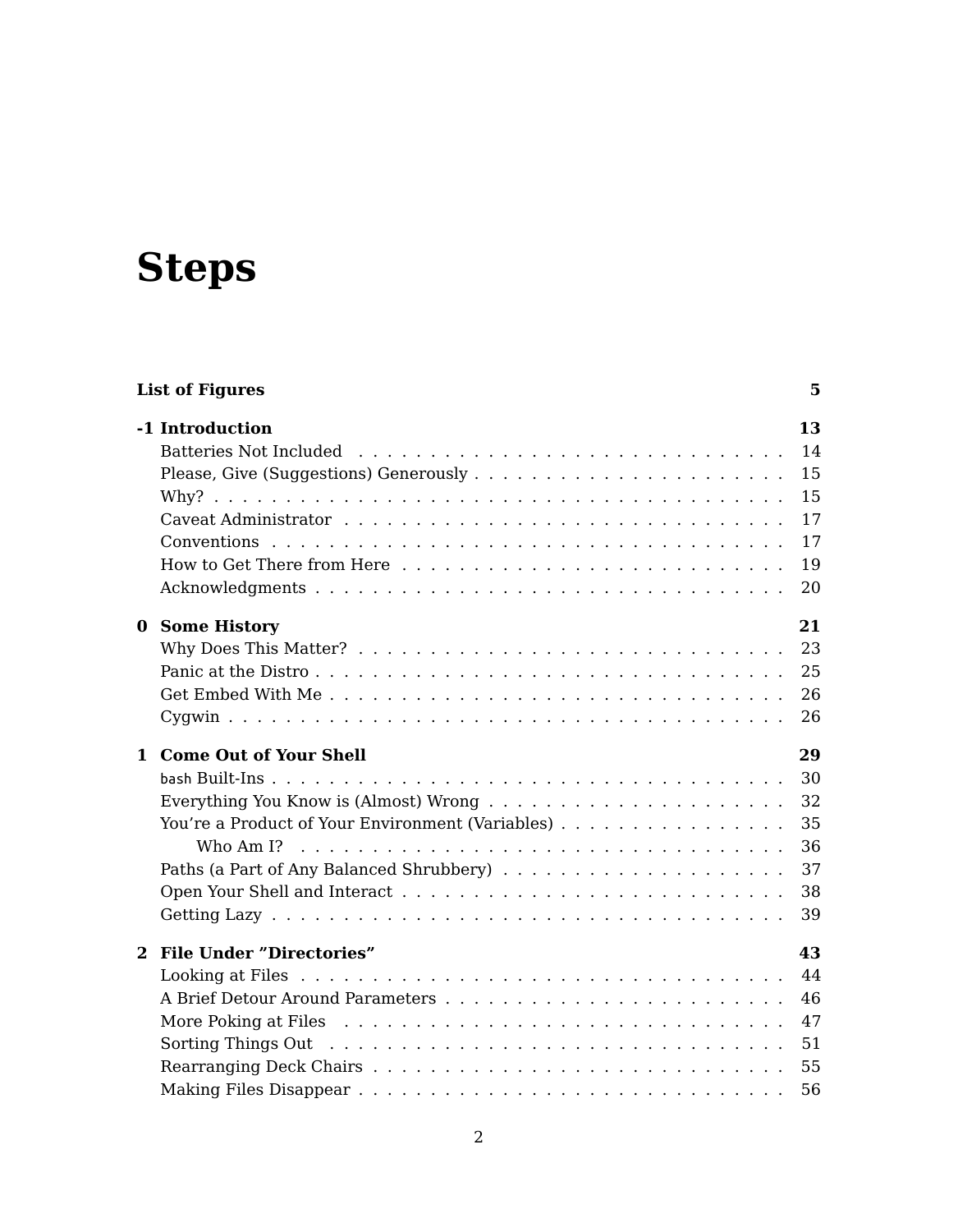|   | 57<br>59<br>61<br>66<br>69                                                                                                                                                                                                                             |  |
|---|--------------------------------------------------------------------------------------------------------------------------------------------------------------------------------------------------------------------------------------------------------|--|
|   | 71<br>73<br>74<br>75                                                                                                                                                                                                                                   |  |
|   | 79<br><b>3 Finding Meaning</b><br>81<br>What's With the Backslashes? $\ldots$ , , , , , ,<br>82<br>82                                                                                                                                                  |  |
|   | 85<br>4 Grokking grep<br>86<br>89<br>91                                                                                                                                                                                                                |  |
|   | 93<br>5 "Just a Series of Pipes"<br>94<br>98                                                                                                                                                                                                           |  |
|   | 6 vi<br>101<br>Insert Tab A Into Slot B $\ldots \ldots \ldots \ldots \ldots \ldots \ldots \ldots \ldots \ldots \ldots \ldots 105$<br>Executing External Commands $\ldots$ , $\ldots$ , $\ldots$ , $\ldots$ , $\ldots$ , $\ldots$ , $\ldots$ , $\ldots$ |  |
| 7 | The Whole Wide World<br>117<br>It's Nice to Share $\dots \dots \dots \dots \dots \dots \dots \dots \dots \dots \dots \dots \dots \dots \dots 124$                                                                                                      |  |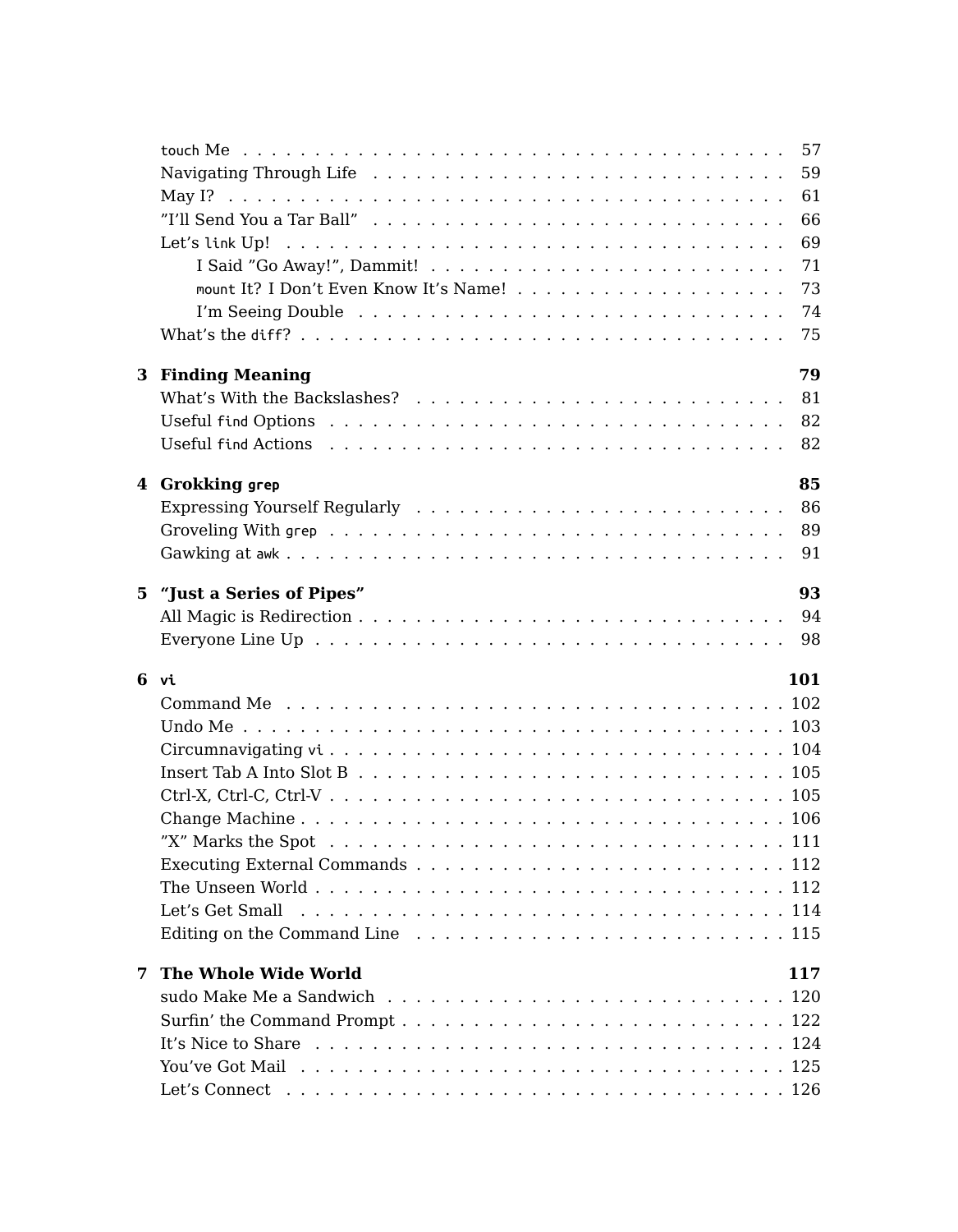| 8 | The Man Behind the Curtain                                                                                                   | 133 |
|---|------------------------------------------------------------------------------------------------------------------------------|-----|
| 9 | How Do You Know What You Don't Know, man?                                                                                    | 143 |
|   |                                                                                                                              |     |
|   |                                                                                                                              |     |
|   |                                                                                                                              |     |
|   | 10And So On                                                                                                                  | 151 |
|   |                                                                                                                              |     |
|   |                                                                                                                              |     |
|   |                                                                                                                              |     |
|   |                                                                                                                              |     |
|   |                                                                                                                              |     |
|   |                                                                                                                              |     |
|   |                                                                                                                              |     |
|   |                                                                                                                              |     |
|   |                                                                                                                              |     |
|   |                                                                                                                              |     |
|   | A Appendices                                                                                                                 | 167 |
|   |                                                                                                                              |     |
|   |                                                                                                                              |     |
|   |                                                                                                                              |     |
|   |                                                                                                                              |     |
|   |                                                                                                                              |     |
|   |                                                                                                                              |     |
|   |                                                                                                                              |     |
|   |                                                                                                                              |     |
|   |                                                                                                                              |     |
|   | Keep It Simple, Stupid $\ldots \ldots \ldots \ldots \ldots \ldots \ldots \ldots \ldots \ldots \ldots 175$                    |     |
|   |                                                                                                                              |     |
|   |                                                                                                                              |     |
|   | C Colophon<br>About the Author responses is a series of the series of the series of the series of the Author response is a s | 179 |

#### **Index 181**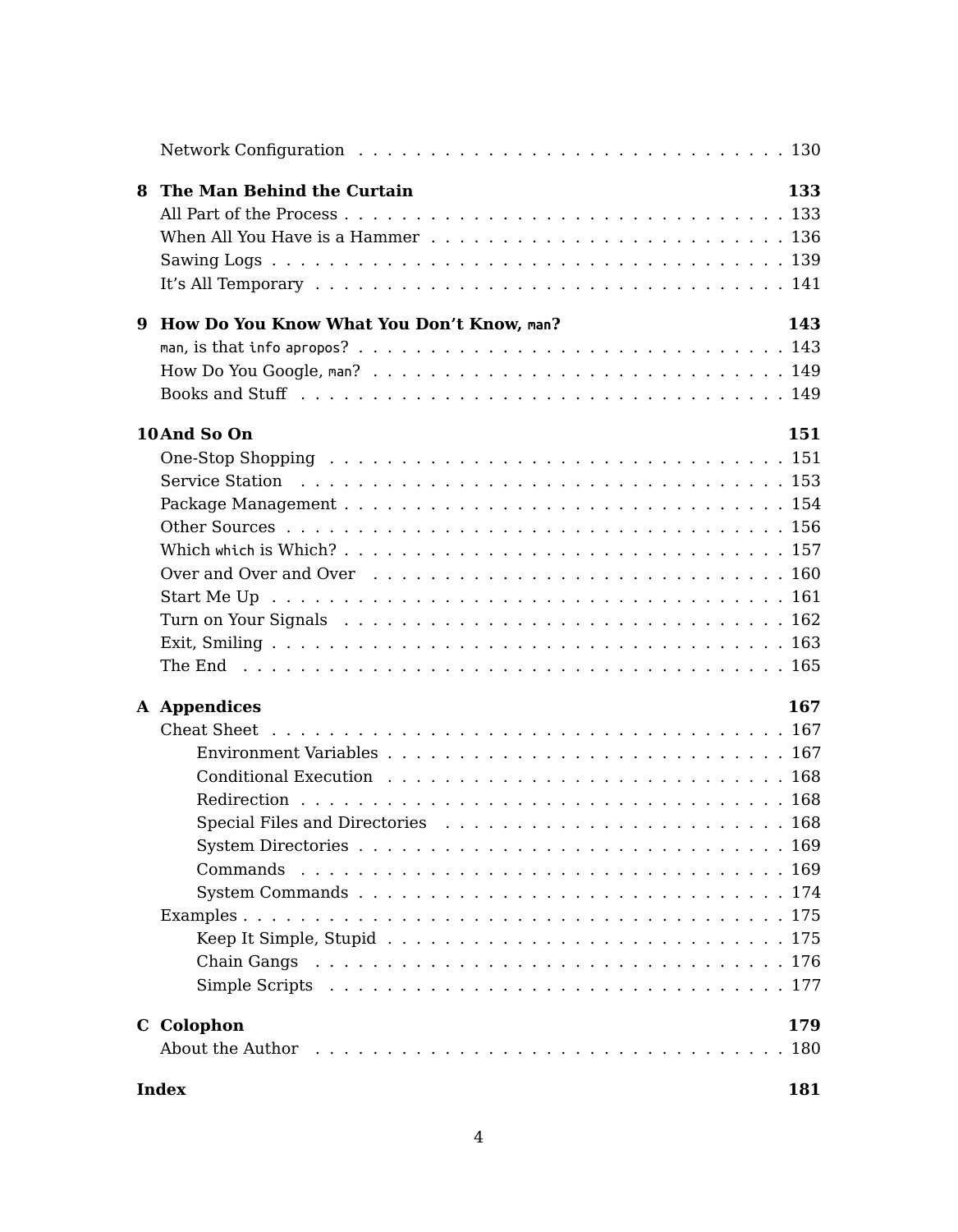# **[List of Fig](#page-30-0)[ures](#page-30-1)**

| $-1.1$ | 18                                                                                                  |
|--------|-----------------------------------------------------------------------------------------------------|
| $-1.2$ | First ssh connection $\ldots \ldots \ldots \ldots \ldots \ldots \ldots \ldots \ldots$<br>20         |
| 0.1    | 24                                                                                                  |
| 0.2    |                                                                                                     |
|        | 25                                                                                                  |
| 1.1    | 30                                                                                                  |
| 1.2.   | 31<br>bash "shebang" $\ldots \ldots \ldots \ldots \ldots \ldots \ldots \ldots \ldots \ldots \ldots$ |
| 1.3    | 31                                                                                                  |
| 1.4    | "Shebang" error $\ldots \ldots \ldots \ldots \ldots \ldots \ldots \ldots \ldots$<br>32              |
| 1.5    | 32                                                                                                  |
| 1.6    | 32                                                                                                  |
| 1.7    | 33                                                                                                  |
| 1.8    | 34<br>echo the HOME environment variable in bash                                                    |
| 1.9    | 34<br>echo the HOMEPATH environment variable in $CMD$ . EXE                                         |
| 1.10   | 35<br>Assign F00 environment variable before executing script                                       |
| 1.11   | 36<br>Set multiple environment variables at once                                                    |
| 1.12   | 36<br>Set environment variable to output from a command $\ldots \ldots \ldots$                      |
| 1.13   | 36<br>Hiding commands from command history                                                          |
| 1.14   | 37                                                                                                  |
| 1.15   | 37<br>whoamicommand                                                                                 |
| 1.16   | 37                                                                                                  |
| 1.17   | 37                                                                                                  |
| 1.18   | 38                                                                                                  |
| 1.19   | 39                                                                                                  |
| 1.20   | Lots of typing and escape characters $\dots \dots \dots \dots \dots \dots$<br>39                    |
| 1.21   | 39<br>Tab expansion magic $\ldots \ldots \ldots \ldots \ldots \ldots \ldots \ldots$                 |
| 1.22   | 40                                                                                                  |
|        |                                                                                                     |
| 2.1    | 44                                                                                                  |
| 2.2    | 44                                                                                                  |
| 2.3    | Listing a home directory showing hidden "dotfiles"<br>44                                            |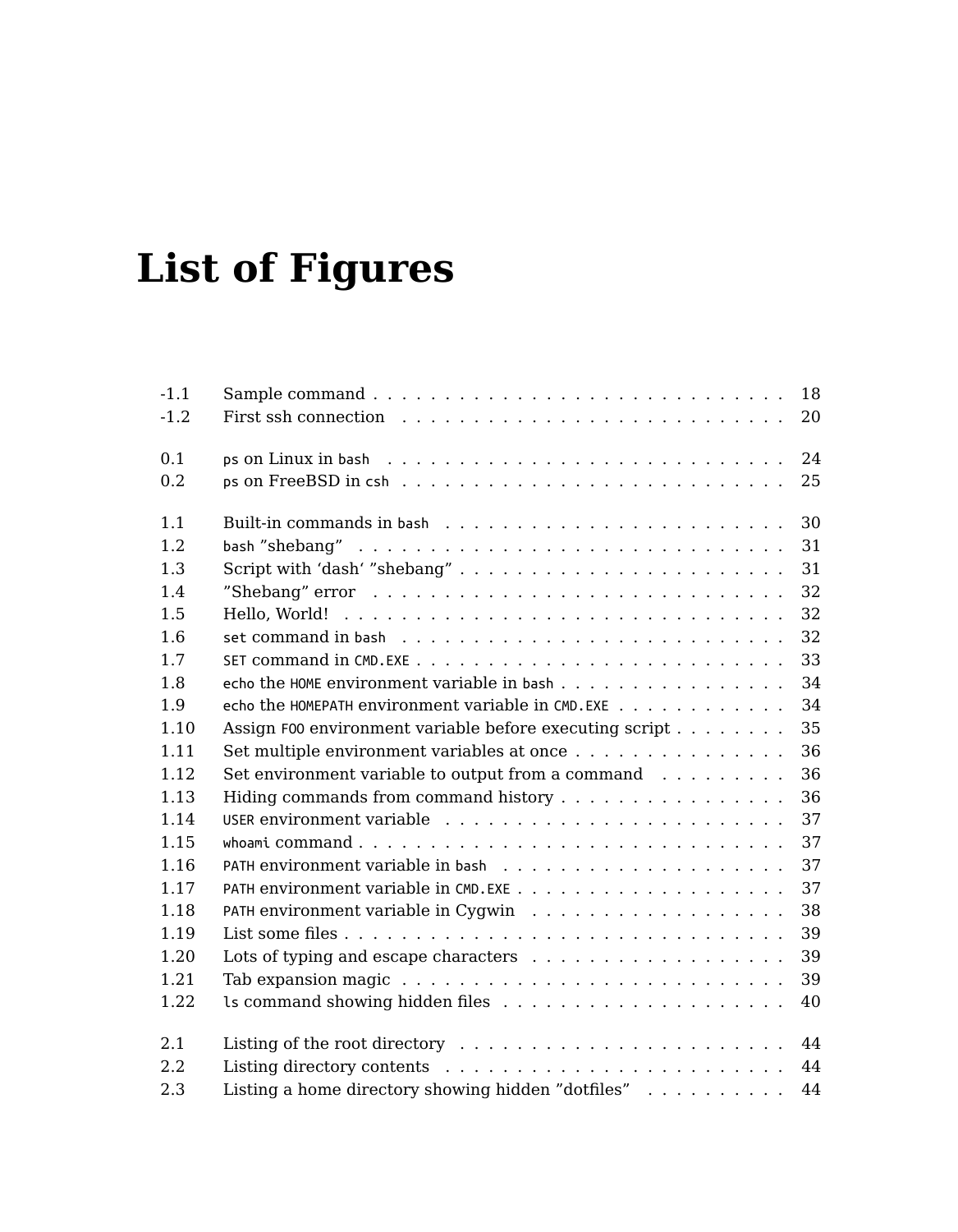| 2.4  | 45                                                                                                  |
|------|-----------------------------------------------------------------------------------------------------|
| 2.5  | Detailed listing of home directory with "dotfiles"<br>45                                            |
| 2.6  | 46                                                                                                  |
| 2.7  | 47                                                                                                  |
| 2.8  | 47                                                                                                  |
| 2.9  | 47                                                                                                  |
| 2.10 | 48                                                                                                  |
| 2.11 | Display last 15 lines of a file with tail -n<br>49                                                  |
| 2.12 | 49                                                                                                  |
| 2.13 | 50                                                                                                  |
| 2.14 | 51                                                                                                  |
| 2.15 | 51                                                                                                  |
| 2.16 | 52                                                                                                  |
| 2.17 | 52                                                                                                  |
| 2.18 | 52                                                                                                  |
| 2.19 | 53                                                                                                  |
| 2.20 | 53<br>Top three most expensive items $\ldots \ldots \ldots \ldots \ldots \ldots \ldots$             |
| 2.21 | 54                                                                                                  |
| 2.22 | 54<br>Sort unique rows using long parameter names $\ldots$ ,                                        |
| 2.23 | 55                                                                                                  |
| 2.24 | 55                                                                                                  |
| 2.25 | cp command with long parameter names<br>55                                                          |
| 2.26 | mv command $\ldots \ldots \ldots \ldots \ldots \ldots \ldots \ldots \ldots \ldots \ldots$<br>55     |
| 2.27 | 56                                                                                                  |
| 2.28 | 56                                                                                                  |
| 2.29 | First make sure we are dealing with the right files $\dots \dots \dots$<br>57                       |
| 2.30 | 57                                                                                                  |
| 2.31 | 57<br>A second touch $\ldots \ldots \ldots \ldots \ldots \ldots \ldots \ldots \ldots \ldots \ldots$ |
| 2.32 | 58<br>Set file modified date to a specific date and time $\dots \dots \dots \dots$                  |
| 2.33 | 58                                                                                                  |
| 2.34 | 58                                                                                                  |
| 2.35 | Make multiple intervening directories at once<br>59                                                 |
| 2.36 | 59                                                                                                  |
| 2.37 | 60                                                                                                  |
| 2.38 | 60<br>Alternative way to change to home directory                                                   |
| 2.39 | Change to the home directory of another user<br>60                                                  |
| 2.40 | 61                                                                                                  |
| 2.41 | Another ls -l example, this time on FreeBSD<br>62                                                   |
| 2.42 | 63                                                                                                  |
| 2.43 | 64                                                                                                  |
| 2.44 | 64                                                                                                  |
| 2.45 | 64                                                                                                  |
|      |                                                                                                     |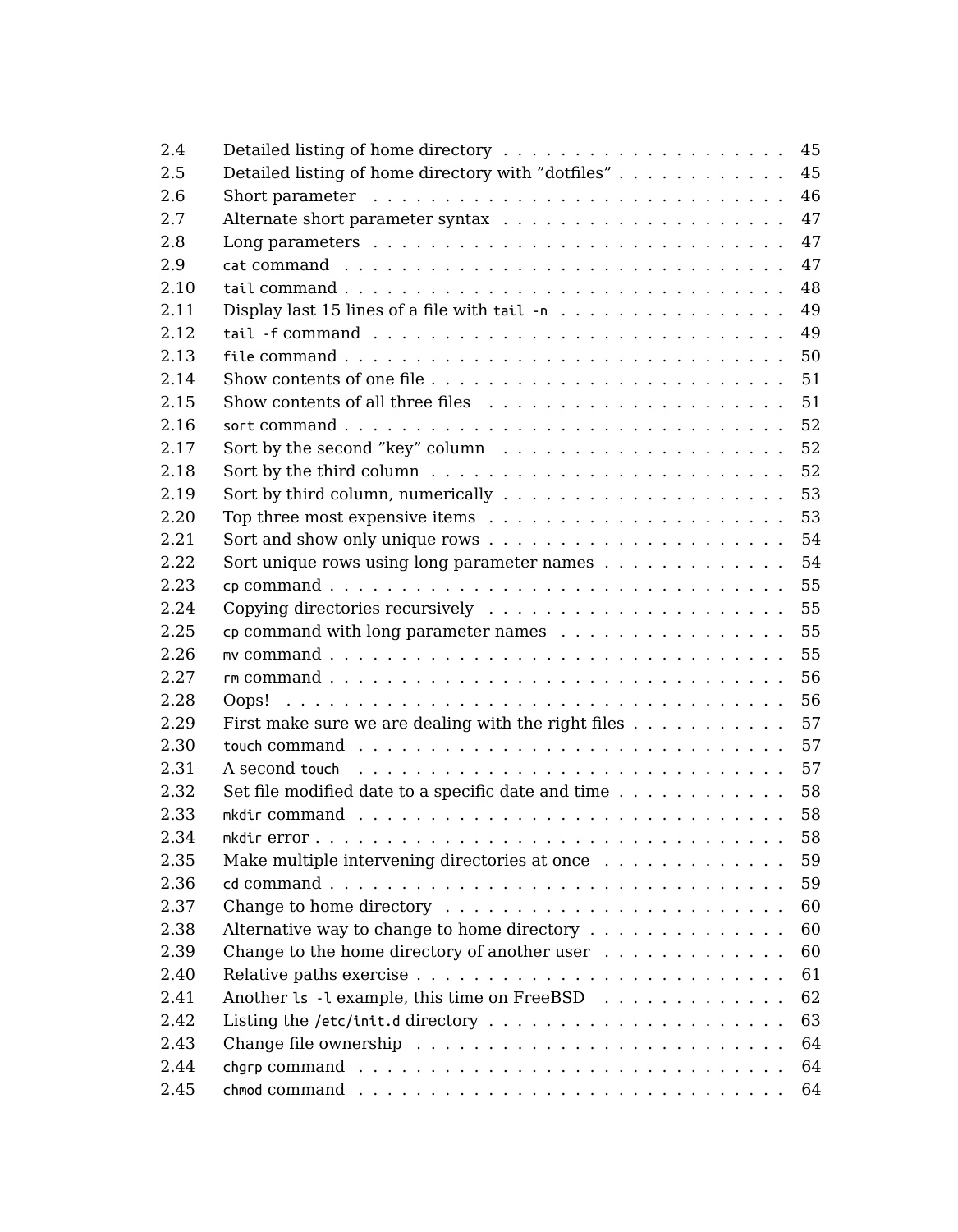| 2.46 | 65<br>chmod with lots of typing $\ldots \ldots \ldots \ldots \ldots \ldots \ldots \ldots \ldots$                                     |
|------|--------------------------------------------------------------------------------------------------------------------------------------|
| 2.47 | 65                                                                                                                                   |
| 2.48 | 66                                                                                                                                   |
| 2.49 | 66                                                                                                                                   |
| 2.50 | 67<br>unzip command $\ldots \ldots \ldots \ldots \ldots \ldots \ldots \ldots \ldots \ldots$                                          |
| 2.51 | 67<br>Creating a tarball $\ldots$ , $\ldots$ , $\ldots$ , $\ldots$ , $\ldots$ , $\ldots$ , $\ldots$ , $\ldots$ , $\ldots$ , $\ldots$ |
| 2.52 | 68                                                                                                                                   |
| 2.53 | 68                                                                                                                                   |
| 2.54 | 68                                                                                                                                   |
| 2.55 | 69                                                                                                                                   |
| 2.56 | 70                                                                                                                                   |
| 2.57 | 71                                                                                                                                   |
| 2.58 | 72                                                                                                                                   |
| 2.59 | 72                                                                                                                                   |
| 2.60 | 73                                                                                                                                   |
| 2.61 | 73                                                                                                                                   |
| 2.62 | 74<br>Soft links and relative paths $\ldots \ldots \ldots \ldots \ldots \ldots \ldots \ldots$                                        |
| 2.63 | 75                                                                                                                                   |
| 2.64 | 76                                                                                                                                   |
| 2.65 | 76                                                                                                                                   |
| 2.66 | 76                                                                                                                                   |
| 3.1  | 79                                                                                                                                   |
| 3.2  | 80                                                                                                                                   |
| 3.3  | More complicated find example, explained<br>81                                                                                       |
| 3.4  | Using find as a simple reporting tool $\ldots \ldots \ldots \ldots \ldots \ldots$<br>83                                              |
| 4.1  | grep example $\ldots \ldots \ldots \ldots \ldots \ldots \ldots \ldots \ldots \ldots$<br>85                                           |
| 4.2  | 86                                                                                                                                   |
| 4.3  | 86                                                                                                                                   |
| 4.4  | 87                                                                                                                                   |
| 4.5  | 87                                                                                                                                   |
| 4.6  | 87<br>Trying to find tractors, part two $\ldots \ldots \ldots \ldots \ldots \ldots \ldots$                                           |
| 4.7  | 88                                                                                                                                   |
| 4.8  | 88                                                                                                                                   |
| 4.9  | 88                                                                                                                                   |
| 4.10 |                                                                                                                                      |
|      | 88                                                                                                                                   |
| 4.11 | 89                                                                                                                                   |
| 4.12 | 89                                                                                                                                   |
| 4.13 | Recursive grep is faster than find $\ldots$ -exec grep $\ldots$<br>90                                                                |
| 4.14 | A better example of when to use find  - exec grep<br>90                                                                              |
| 4.15 | 91                                                                                                                                   |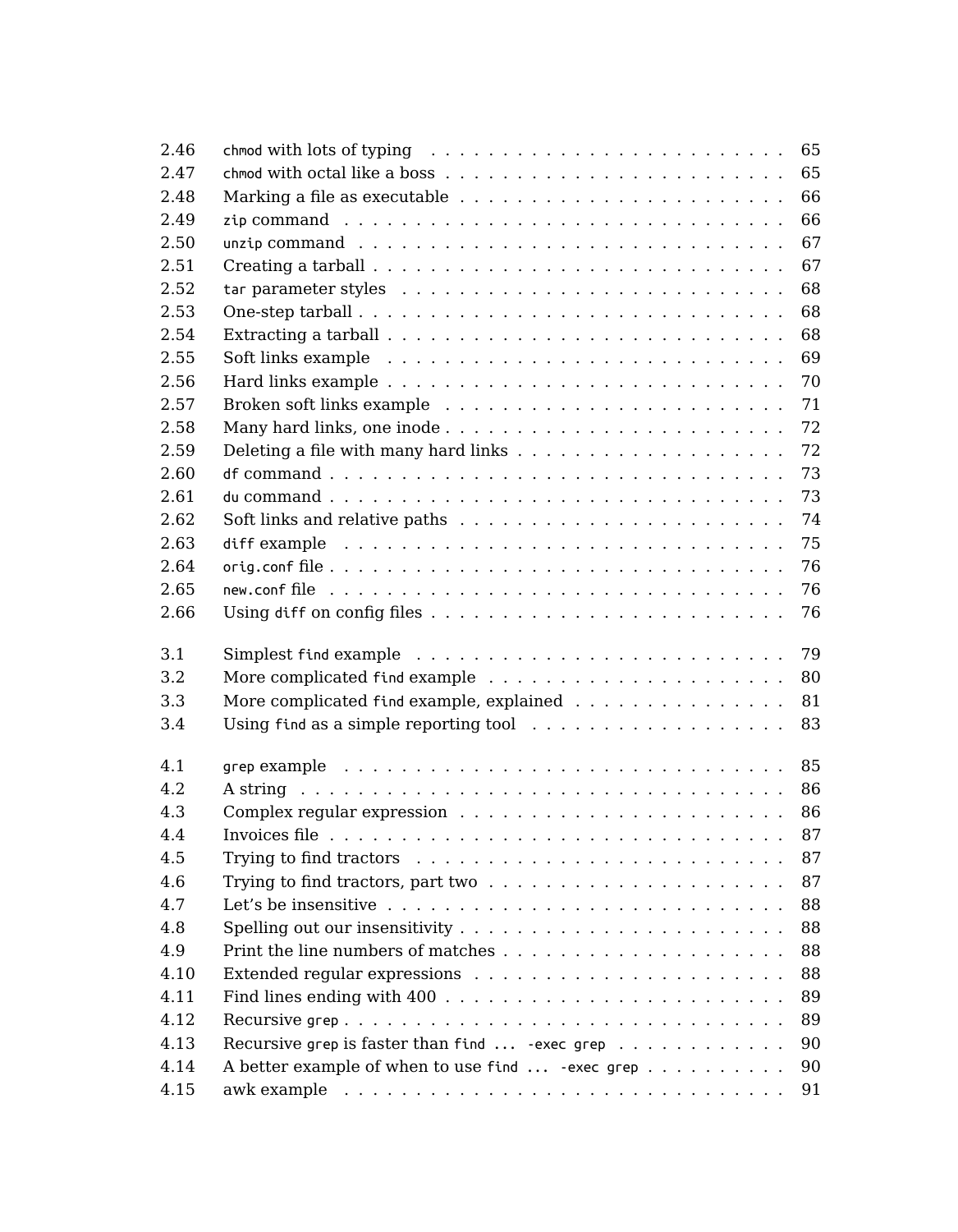| 5.1  | 94                                                                                                        |
|------|-----------------------------------------------------------------------------------------------------------|
| 5.2  | 94<br>Hello, world $\ldots \ldots \ldots \ldots \ldots \ldots \ldots \ldots \ldots \ldots \ldots \ldots$  |
| 5.3  | 95                                                                                                        |
| 5.4  | 95                                                                                                        |
| 5.5  | 96                                                                                                        |
| 5.6  | 96                                                                                                        |
| 5.7  | Redirecting both <i>stdout</i> and <i>stderr</i> to a file<br>96                                          |
| 5.8  | 97<br>Redirecting <i>stdout</i> one way <i>stderr</i> another                                             |
| 5.9  | 97                                                                                                        |
| 5.10 | 97<br>Appending to a file with redirection $\ldots \ldots \ldots \ldots \ldots \ldots$                    |
| 5.11 | 98                                                                                                        |
| 6.1  |                                                                                                           |
| 6.2  |                                                                                                           |
| 6.3  |                                                                                                           |
| 6.4  |                                                                                                           |
| 6.5  | Three "x" characters $\ldots \ldots \ldots \ldots \ldots \ldots \ldots \ldots \ldots \ldots \ldots 103$   |
| 6.6  |                                                                                                           |
| 6.7  |                                                                                                           |
| 6.8  | Deleting a line $\ldots \ldots \ldots \ldots \ldots \ldots \ldots \ldots \ldots \ldots \ldots \ldots 105$ |
|      | After the line is gone $\ldots \ldots \ldots \ldots \ldots \ldots \ldots \ldots \ldots \ldots 106$        |
| 6.9  | After pasting the line above the current line $\ldots \ldots \ldots \ldots \ldots 106$                    |
| 6.10 |                                                                                                           |
| 6.11 |                                                                                                           |
| 6.12 |                                                                                                           |
| 6.13 |                                                                                                           |
| 6.14 |                                                                                                           |
| 6.15 | Changing "this" to "that", one more time! 108                                                             |
| 6.16 |                                                                                                           |
| 6.17 |                                                                                                           |
| 6.18 |                                                                                                           |
| 6.19 | Regular expression for the start of a line 109                                                            |
| 6.20 |                                                                                                           |
| 6.21 | Regular expression for the end of a line 110                                                              |
| 6.22 | That with a full stop $\ldots \ldots \ldots \ldots \ldots \ldots \ldots \ldots \ldots \ldots 110$         |
| 6.23 |                                                                                                           |
| 6.24 |                                                                                                           |
| 6.25 |                                                                                                           |
| 6.26 |                                                                                                           |
| 6.27 | Sorting a range $\ldots \ldots \ldots \ldots \ldots \ldots \ldots \ldots \ldots \ldots \ldots 112$        |
| 6.28 | Change all tabs to four spaces as God meant them to be $\dots$ , $\dots$ , $113$                          |
| 6.29 |                                                                                                           |
| 6.30 |                                                                                                           |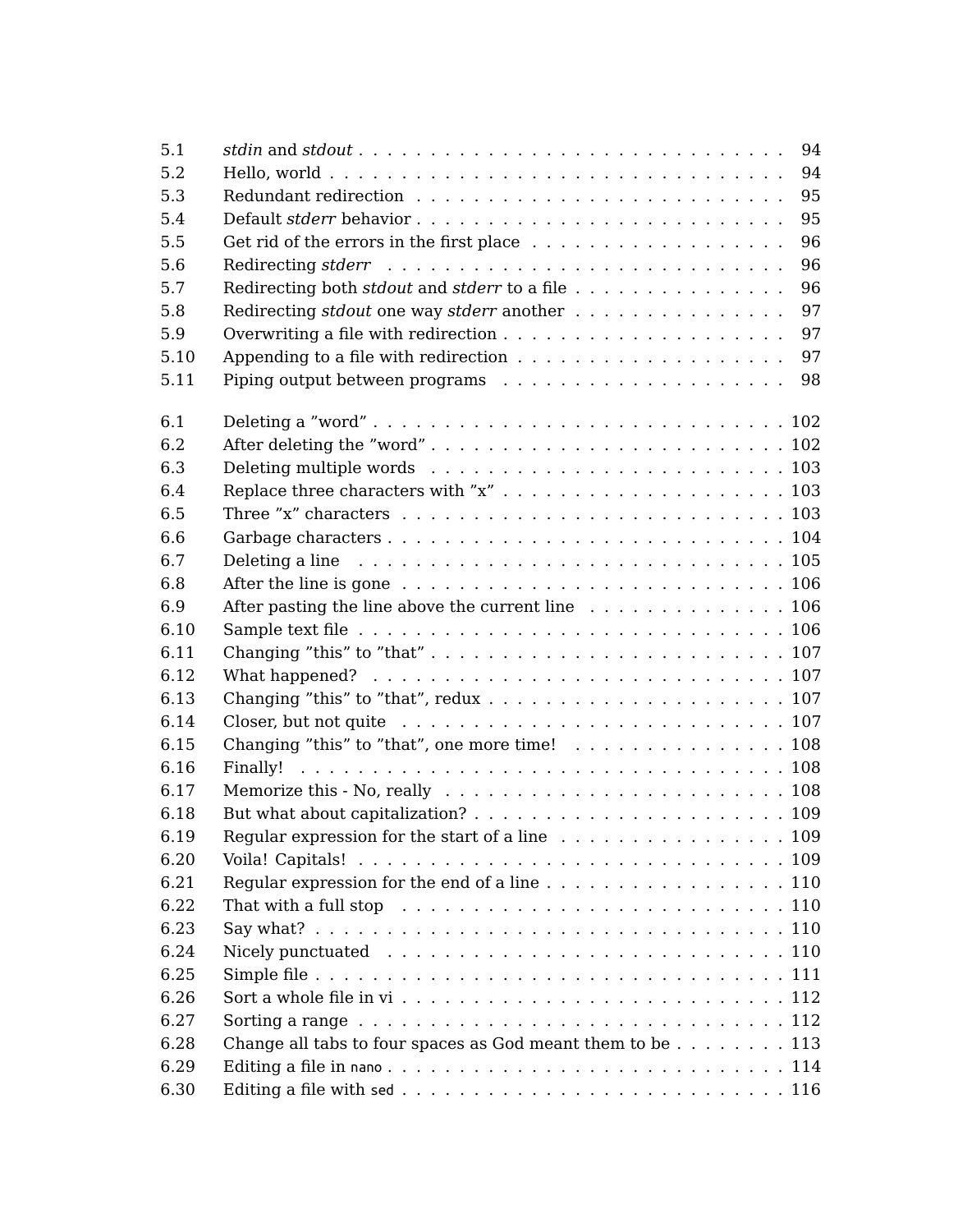| 7.1  | ping command $\ldots \ldots \ldots \ldots \ldots \ldots \ldots \ldots \ldots \ldots \ldots 117$       |
|------|-------------------------------------------------------------------------------------------------------|
| 7.2  | traceroute command $\ldots \ldots \ldots \ldots \ldots \ldots \ldots \ldots \ldots 118$               |
| 7.3  |                                                                                                       |
| 7.4  |                                                                                                       |
| 7.5  |                                                                                                       |
| 7.6  |                                                                                                       |
| 7.7  |                                                                                                       |
| 7.8  |                                                                                                       |
| 7.9  | $curl in an install script          123$                                                              |
| 7.10 | Check out what that script is doing first! 123                                                        |
| 7.11 |                                                                                                       |
| 7.12 | Copying multiple files from a Windows machine with 'mget' 124                                         |
| 7.13 | Sending email from the command line 125                                                               |
| 7.14 |                                                                                                       |
| 7.15 |                                                                                                       |
| 7.16 | ssh command $\ldots \ldots \ldots \ldots \ldots \ldots \ldots \ldots \ldots \ldots \ldots$            |
| 7.17 | scp command $\ldots \ldots \ldots \ldots \ldots \ldots \ldots \ldots \ldots \ldots \ldots$            |
| 7.18 |                                                                                                       |
| 7.19 | Using rsync to mirror directories between servers 129                                                 |
| 7.20 | Using rsync to mirror local directories 130                                                           |
| 7.21 | if config command $\ldots \ldots \ldots \ldots \ldots \ldots \ldots \ldots \ldots \ldots$             |
| 7.22 |                                                                                                       |
| 7.23 |                                                                                                       |
|      |                                                                                                       |
| 8.1  |                                                                                                       |
| 8.2  |                                                                                                       |
| 8.3  | Hunting down and killing vi sessions 134                                                              |
| 8.4  | top command $\ldots \ldots \ldots \ldots \ldots \ldots \ldots \ldots \ldots \ldots \ldots \ldots 135$ |
| 8.5  |                                                                                                       |
| 8.6  | Detailed listing of the /proc file system $\ldots \ldots \ldots \ldots \ldots \ldots 137$             |
| 8.7  | Looking inside one of the /proc process directories 138                                               |
| 8.8  |                                                                                                       |
| 8.9  |                                                                                                       |
| 8.10 | Looking at logs $\ldots \ldots \ldots \ldots \ldots \ldots \ldots \ldots \ldots \ldots \ldots 140$    |
| 8.11 |                                                                                                       |
| 9.1  | man command $\ldots \ldots \ldots \ldots \ldots \ldots \ldots \ldots \ldots \ldots \ldots$            |
| 9.2  | Ambiguous man passwd command default to lowest documentation section 45                               |
| 9.3  | Specifying a specific section with man 5 passwd $\ldots \ldots \ldots \ldots$ 145                     |
| 9.4  |                                                                                                       |
| 9.5  |                                                                                                       |
| 9.6  |                                                                                                       |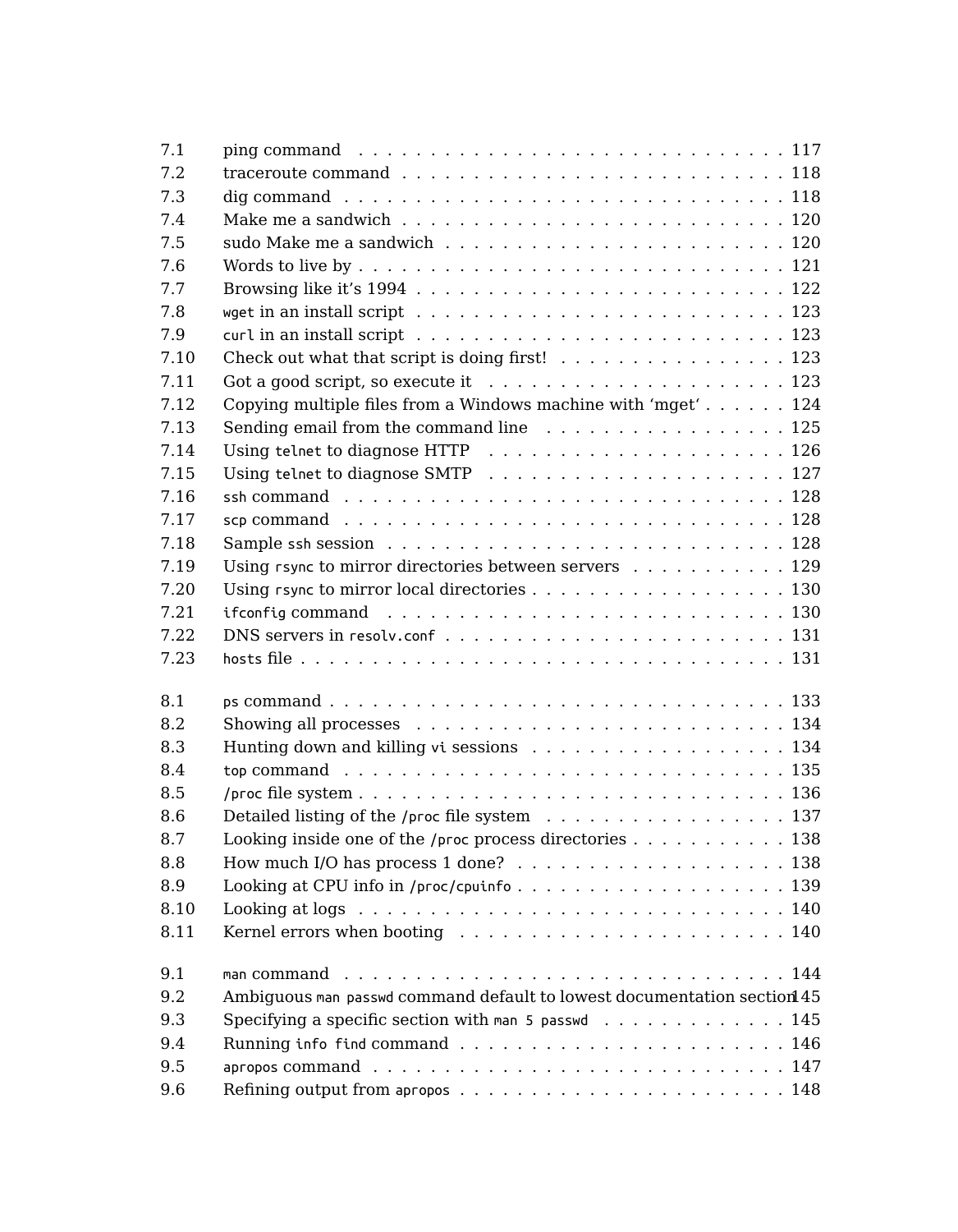| 9.7   | Looking for specific parameter names in a man page $\ldots \ldots \ldots$ . 149                       |
|-------|-------------------------------------------------------------------------------------------------------|
| 10.1  |                                                                                                       |
| 10.2  | $init.d$ directory $\ldots \ldots \ldots \ldots \ldots \ldots \ldots \ldots \ldots \ldots \ldots 153$ |
| 10.3  |                                                                                                       |
| 10.4  |                                                                                                       |
| 10.5  |                                                                                                       |
| 10.6  | Installing a package $\ldots \ldots \ldots \ldots \ldots \ldots \ldots \ldots \ldots 156$             |
| 10.7  | Installing a package with dpkg $\ldots \ldots \ldots \ldots \ldots \ldots \ldots \ldots 157$          |
| 10.8  | which command $\ldots \ldots \ldots \ldots \ldots \ldots \ldots \ldots \ldots \ldots \ldots 158$      |
| 10.9  |                                                                                                       |
| 10.10 | Command not found - but it's right there! 159                                                         |
| 10.11 | Using a fully qualified path to execute a command $\ldots \ldots \ldots \ldots 159$                   |
| 10.12 | Specifying the command in the current directory $\dots \dots \dots \dots \dots \dots$                 |
| 10.13 |                                                                                                       |
| 10.14 |                                                                                                       |
| 10.15 |                                                                                                       |
| 10.16 |                                                                                                       |
| 10.17 | Terminating a process with extreme prejudice $\ldots \ldots \ldots \ldots \ldots$                     |
| 10.18 | Even shorter way to kill the process $\ldots$ , 162                                                   |
| 10.19 |                                                                                                       |
| 10.20 |                                                                                                       |
| 10.21 | Using && to chain commands together 163                                                               |
| 10.22 | Using $  $ to execute the first and possibly the second command $\ldots$ . 164                        |
| 10.23 | With $88$ the second command won't execute if the first fails $\dots$ 164                             |
| 10.24 | One more example with $   \dots   \dots   \dots   \dots   \dots   \dots   \dots   \dots 164$          |
| 10.25 |                                                                                                       |
| A.1   |                                                                                                       |
| A.2   | Searching through the Markdown for mismatched brackets 176                                            |
| A.3   | Make a bunch of files and directories at once 176                                                     |
| A.4   | Make a bunch of files the long way $\ldots \ldots \ldots \ldots \ldots \ldots \ldots 177$             |
| A.5   |                                                                                                       |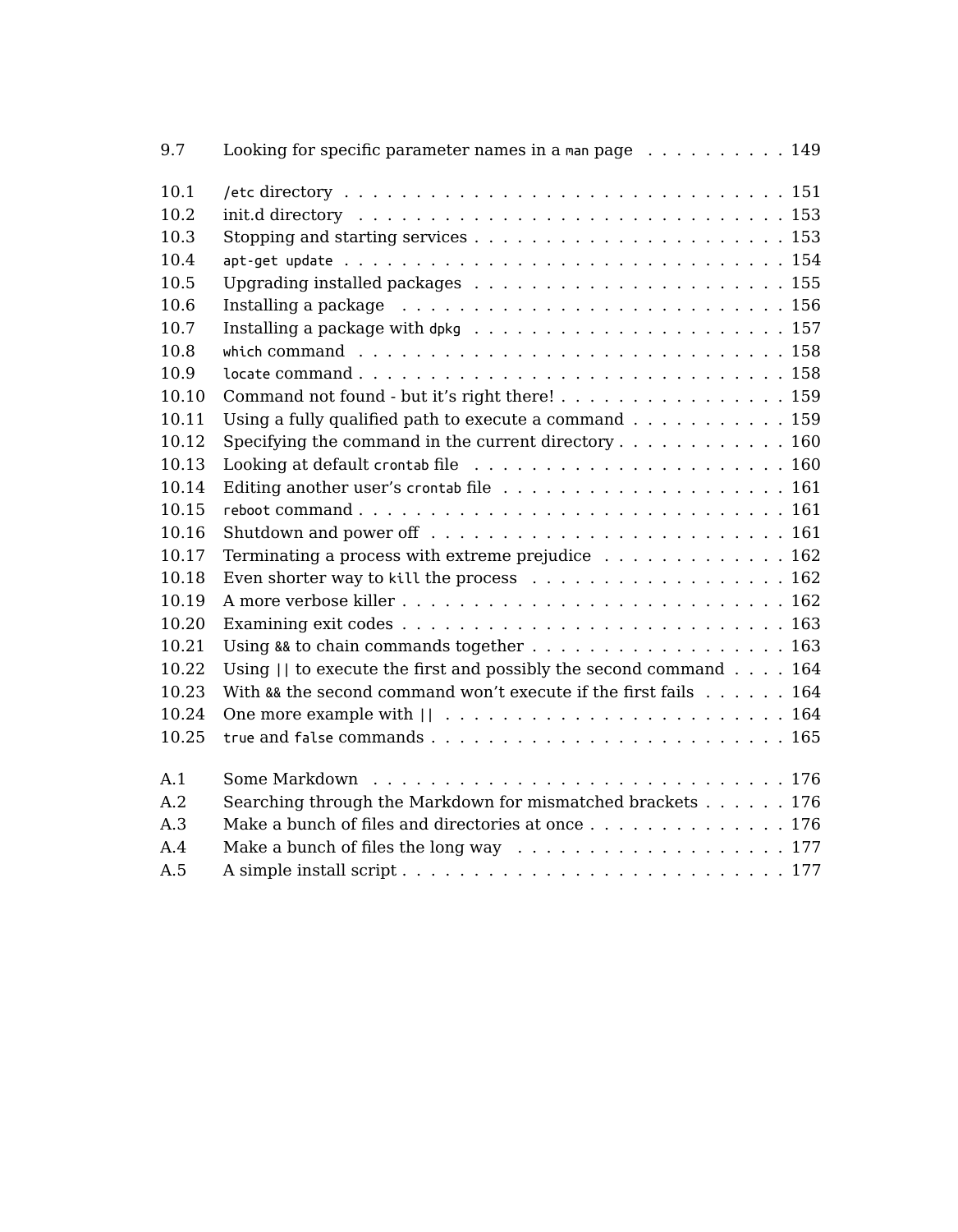

Merv sez, "Don't panic."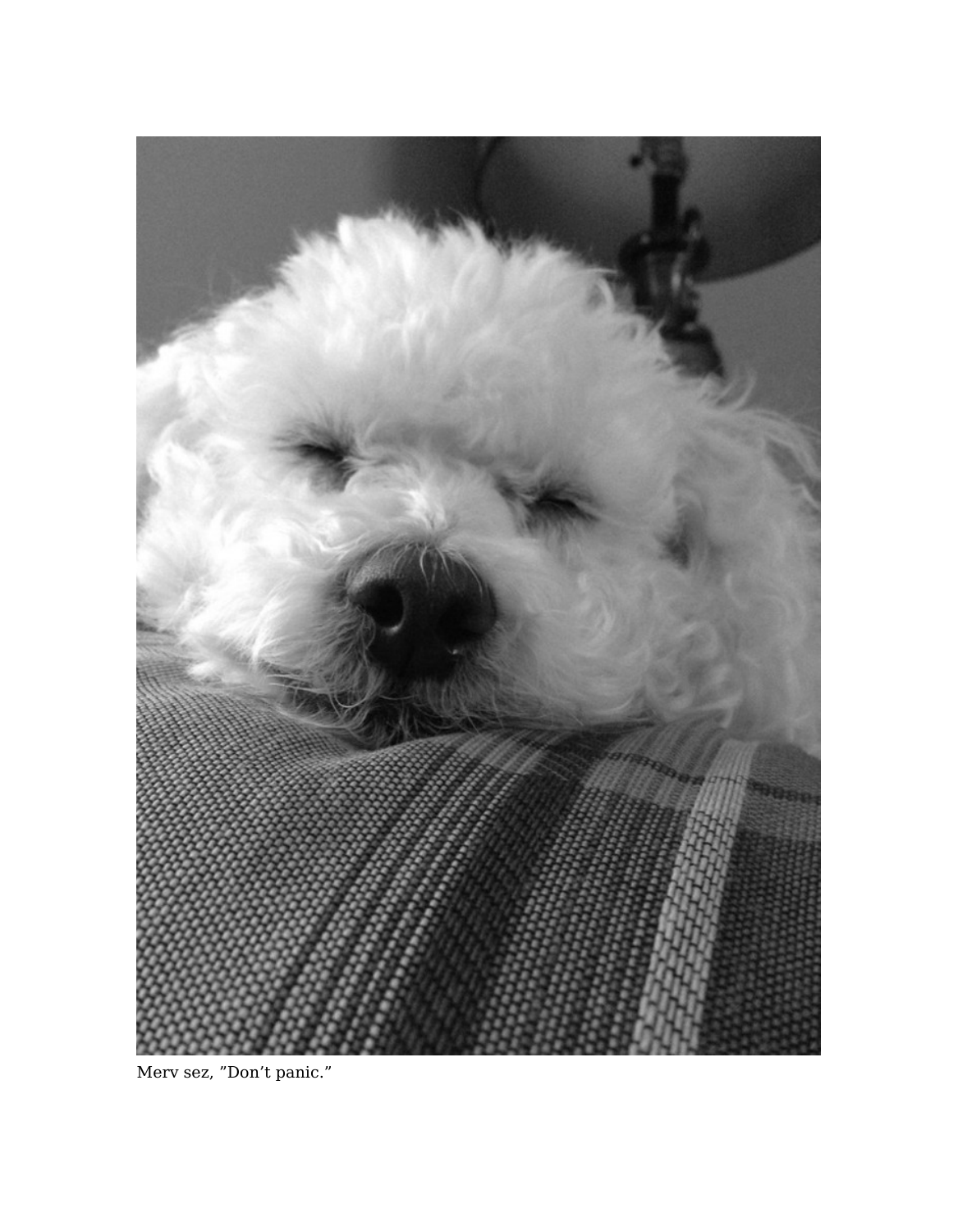By James Lehmer

v1.0



*Ten Steps to Linux Survival - Bash for Windows People* by James Lehmer is licensed under a Creative Commons Attribution-ShareAlike  $4.0$  International License $^1\!.$ 

## <span id="page-11-0"></span>**Dedicated to my first three technical mentors**

- Jim Proffer, who taught me digging deeper was fun and let me do so, often in production!
- Jerry Wood, who taught me to stop and think, and once called me an "inveterate toolmaker" in a review, a badge I still wear with pride.
- Kim Manchak, who allowed me to be more than he hired me to be, and continues to be a great chess opponent.

Thank you, gentlemen. I've tried to pay it forward. This book is part of that.

 $^1{\rm http://creativecommons.org/licenses/by-sa/4.0/">$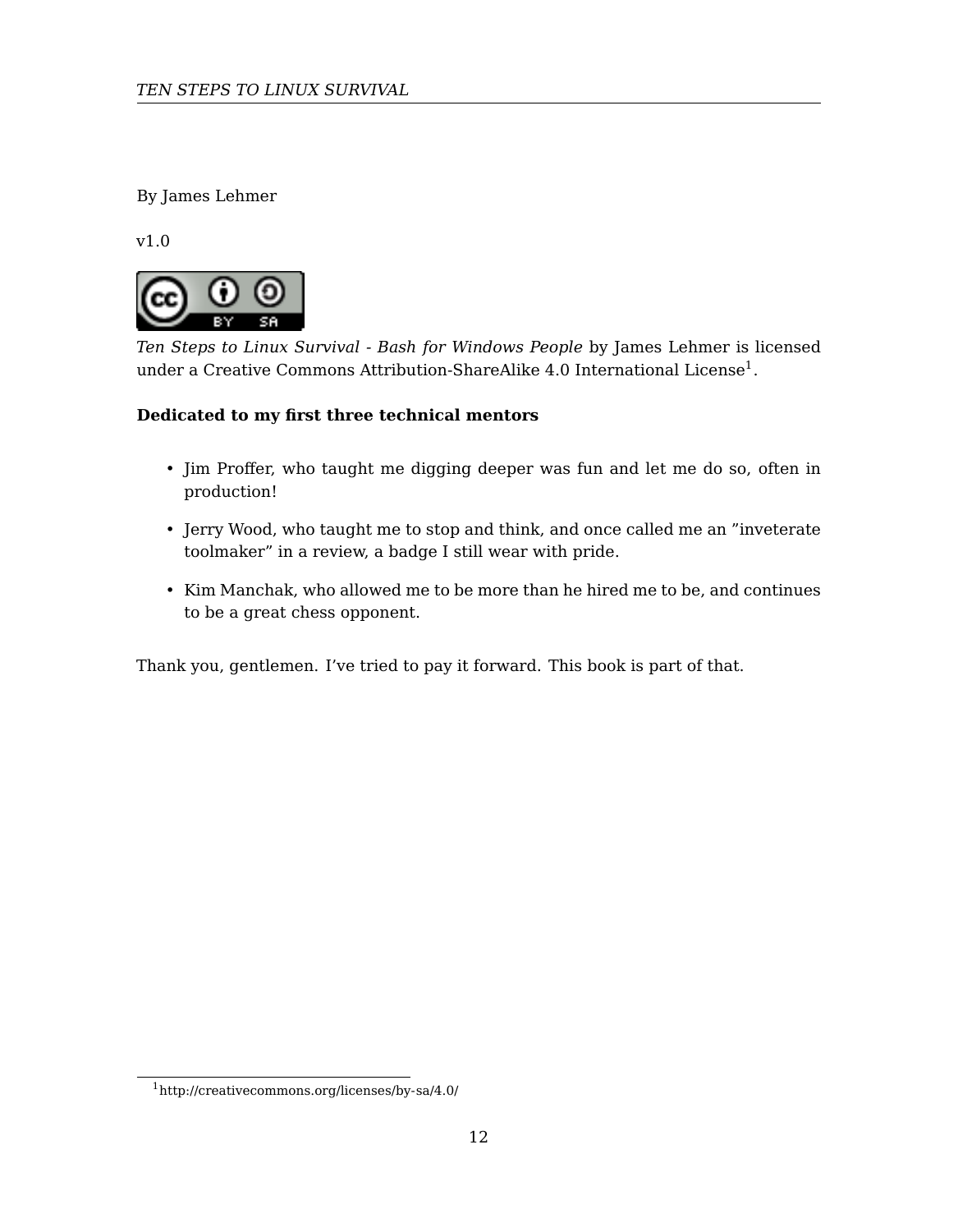## **Step -1**

# **Introduction**

*"And you may ask yourself, 'Well, how did I get here?'"* - Talking Heads (*[Once in a Lifet](#page-19-0)ime*)

This is my little "Linux and Bash in 10 steps" guide. It's based on what I consider the essentials for floundering around acting like I know what I'm doing in Linux, BSD and "UNI[X-flavored" systems and look](#page-26-0)ing impressive among people who have only worked on Windows in the GUI. Your "10 steps" may be different than mine and that's fine, but this list is mine.

I said [ten things, but I lied, becau](#page-40-0)se history is really important, so we will start at step #0. And since this is before even that I guess that means this is a 12-step program...

Here [is what we'll cover](#page-76-0) in the rest of this book:

- 0. **Some History** UNIX vs. BSD, System V vs. BSD, Linux vs. BSD, POSIX, "UNIXlike," Cygwin, and why any of this matters now, "Why does this script off the internet work on this system and not on that one?"
- 1. **Come Out of Your Shell** sh vs. ash vs. bash vs. everything else, "REPL", interactive vs. scripts, command history, tab expansion, environment variables and "A path! A path!"
- 2. **File Under "Directories"** ls, mv, cp, rm (-rf \*), cat, chmod/chgrp/chown and everyone's favorite, touch.
- 3. **Finding Meaning** the find command in all its glory. Probably the single most useful command in "UNIX" (I think).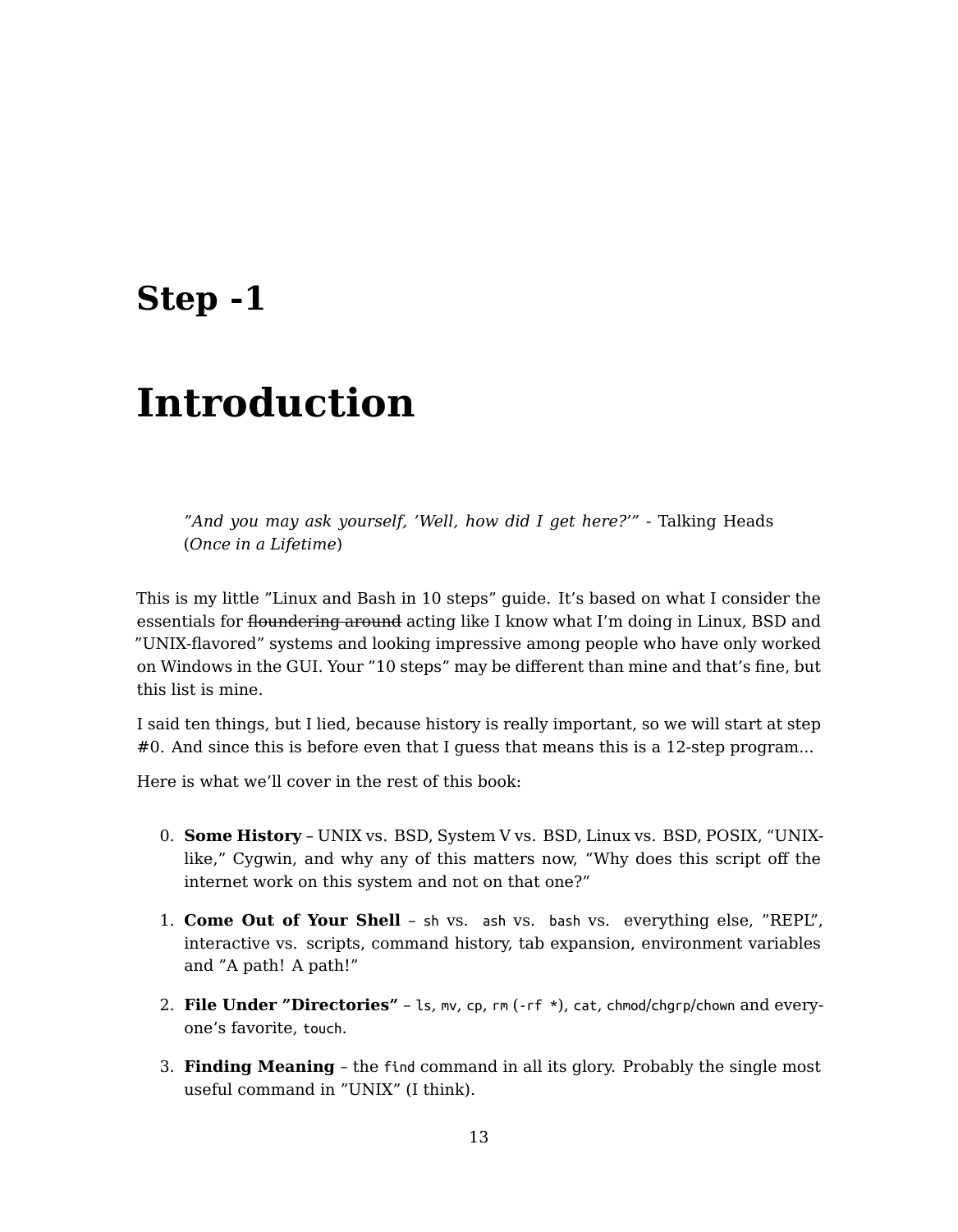- 4. **Grokking grep**  [and probably g](#page-130-2)awking at awk while we are at it, which means regular expressions, too. Now we have two problems.
- 5. **["Just a Series of Pipes"](#page-140-0)** *stdin*/*stdout*/*stderr*, redirects, piping between commands.
- 6. **vi** (had to be #6, if you think about it) how to stay sane for 10 minutes in vi. [Navigation,](#page-149-0) basic editing, find, change/change-all, cut and paste, undo, saving and canceling. Plus easier alternatives like nano, and why vi still matters.
- 7. **[The Who](#page-164-2)le Wide World** curl, wget, ifconfig, ping, ssh, telnet, /etc/hosts and email before Outlook.
- 8. **The Man Behind the Curtain** /proc, /dev, ps, /var/log, /tmp and other things under the covers.
- 9. **How Do You Know What You Don't Know, man?** man, info, apropos, Linux Documentation Project, Debian and Arch guides, StackOverflow and the dangers of searching for "man find" or "man touch" on the internet.
- 10. **And So On** /etc, starting and stopping services, apt-get/rpm/yum, and more.

Plus some stuff at the end to tie the whole room together.

The most current release of the book should always be available for download in different formats on  $\mathrm{GitHub}^1.$ 

## **Batteries Not Included**

It [should be obvious that there is](https://en.wikipedia.org/wiki/Systemd) *plenty* that is not covered:

- **System initialization** besides, the whole "UNIX" world is in flux right now over system initialization architecture and the shift from "init" $^2$  scripts to systemd $^3.$
- **Scripting logic** scripting, logic constructs (if/fi, while/done, and the like).
- **Desktops** X Windows and the plethora of desktop environments like GNOME, KDE, Cinnamon, Mate, Unity and on and on. This is where "UNIX" systems get the farthest apart in terms of interoperability, settings and customization.

<sup>1</sup>https://github.com/dullroar/ten-steps-to-linux-survival/releases

<sup>2</sup>https://en.wikipedia.org/wiki/Init

<sup>3</sup>https://en.wikipedia.org/wiki/Systemd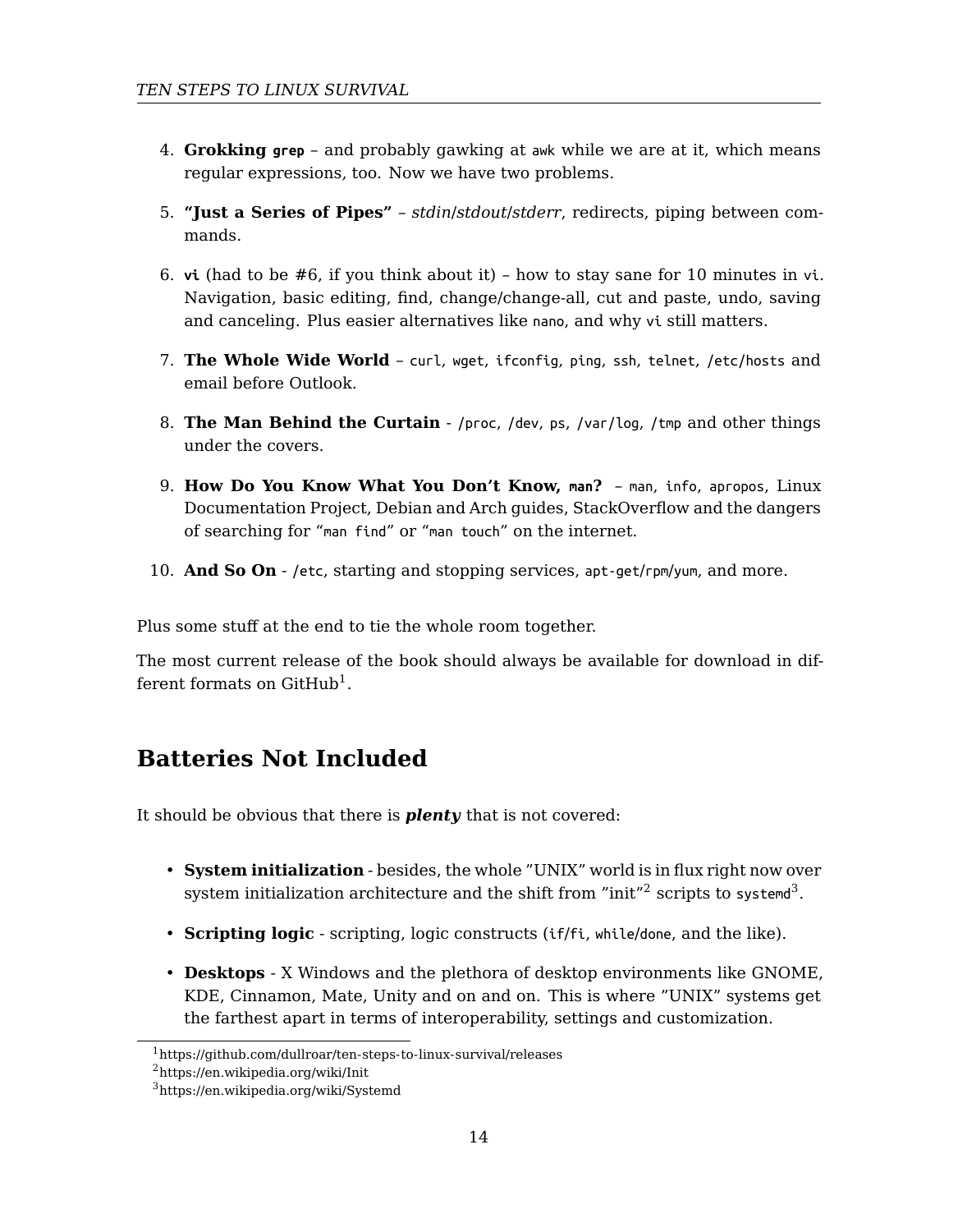#### *STEP -1. INTRODUCTION*

- **Servers** setting up or configuring web servers like Apache or node, email servers like dovecot, Samba servers for file shares, and so on.
- **Security** other than the simple basics of the file system security mod[el](#page-14-0).

Plus so much more. Again, this is not meant to be exhaustive, but to help someone whose system administration experience has been limited to Windows.

## **Please, Give (Suggestions) Generously**

That said, if you find something amiss in here - a typo, a misconception or mistake, or a command or parameter you *really, really, really* think should be in here even though I said I am not trying to be exhaustive, feel free to clone it from GitHub $^4$ , make your changes and send me a git pull request. Or you can try to file it as an issue<sup>5</sup> and I'll see how I feel that day.

## **Why?**

Because I work in a primarily Windows-oriented shop, and I seem to be "the guy" that everyone comes to when they need help on a Linux or related system. I don't count myself a Linux guru (*at all*), but I have been running it since 1996 (Slackware on a laptop with 8MB of memory!), and have worked on or run at home various ports and flavors and and versions and distros of "UNIX" over the years, including:

- <span id="page-14-0"></span>• **[AIX](https://github.com/dullroar/ten-steps-to-linux-survival)**
- **FreeBSD**
- **HP/UX**
- **Linux** literally more distros than I can count or remember, but at least Debian, Fedora, Yellow Dog, Ubuntu/Kubuntu/Xubuntu, Mint, Raspbian, Gentoo, Red Hat and of course the venerable Slackware.
- **Solaris**
- **SunOS**

<sup>4</sup>https://github.com/dullroar/ten-steps-to-linux-survival  $^{5}$ https://github.com/dullroar/ten-steps-to-linux-survival/issues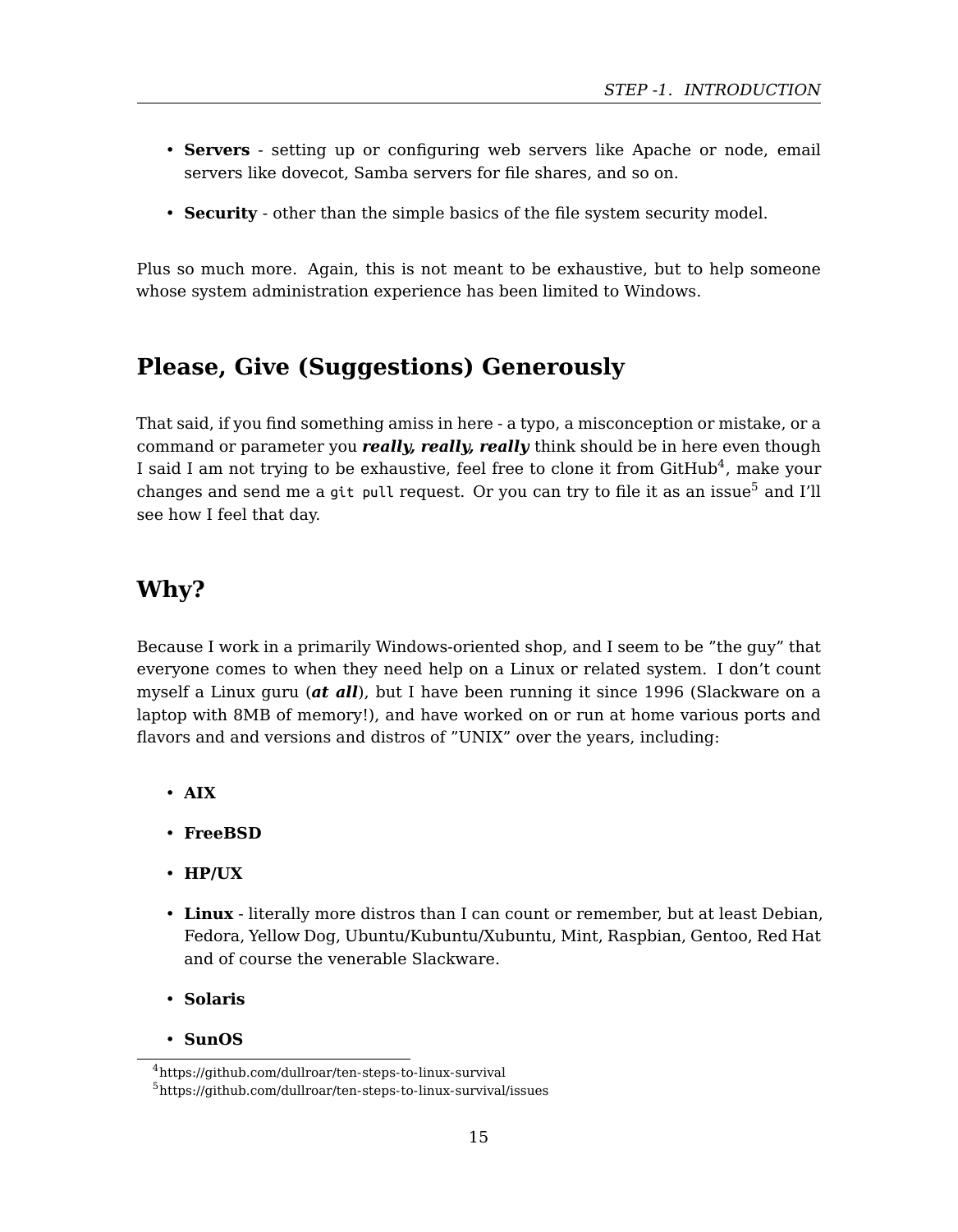All on various machines and machine architectures from mighty Sun servers to generic "Intel" VMs down to Raspberry Pis, plus an original "wedge" iMac running as a kitchen kiosk long after its "Best by" date and OS/9's demise, thanks to Yellow Dog Linux.

All that while also working on MVS, VSE, OS/2, DOS since 3.x, Windows since 1.x, etc., etc. I don't think I am special when I list all that - there are lots of people with my level of experience *and better*, especially in commercial software engineering. I am just one of them.

But for some reason there are many places, especially in small and medium business (SMB) environments, where the "stack" tends to be more purely Microsoft because it kee[ps things sim](#page-11-0)pler and cheaper for the smaller staff. I work in such a place. The technical staff is quite competent, but when they bump up against systems whose primary "user interface" for system administration is a bash command prompt and some scripts, they panic.

This is my attempt to help my co-workers by saying:

#### *"Don't panic."* - Douglas Adams (*Hitchhiker's Guide to the Galaxy*)

It started out as a proposal I made a while ago to develop a "lunch and learn" session of about 60-90 minutes of what I considered to be "a Linux survival guide." The list in the *Introduction* above is based on my original email proposal. The audience is entirely technical, primarily "IT" (Windows/Cisco/VMWare/Exchange/SAN admins).

My goal is not to get into scripting, or system setup and hardening, or the thousand different ways to slice a file. Instead, the scenario I see in my head is for one of the participants in that "lunch and learn," armed with that discussion and having glanced through this book, to be better able to survive if dropped into the jungle w[it](#page-15-0)h:

<span id="page-15-0"></span>*"The main www site is down, and all the people who know about it are out. It's running on some sort of Linux, I think, and the credentials and IP address are scrawled on this sticky note. Can you get in and poke around and see if you can figure it out?"* - your boss (next Tuesday morning)

As I started to type out my notes of what I considered to be "essential," they just kept growing and growing. Many nights, weekends and lunch hours later, this is the result. The slides were much easier to prepare now that I have the "notes"!

 $\textbf{Note:} \,$  - The slides are included in the same GitHub repository as this book $^6.$ 

<sup>6</sup>https://github.com/dullroar/ten-steps-to-linux-survival/releases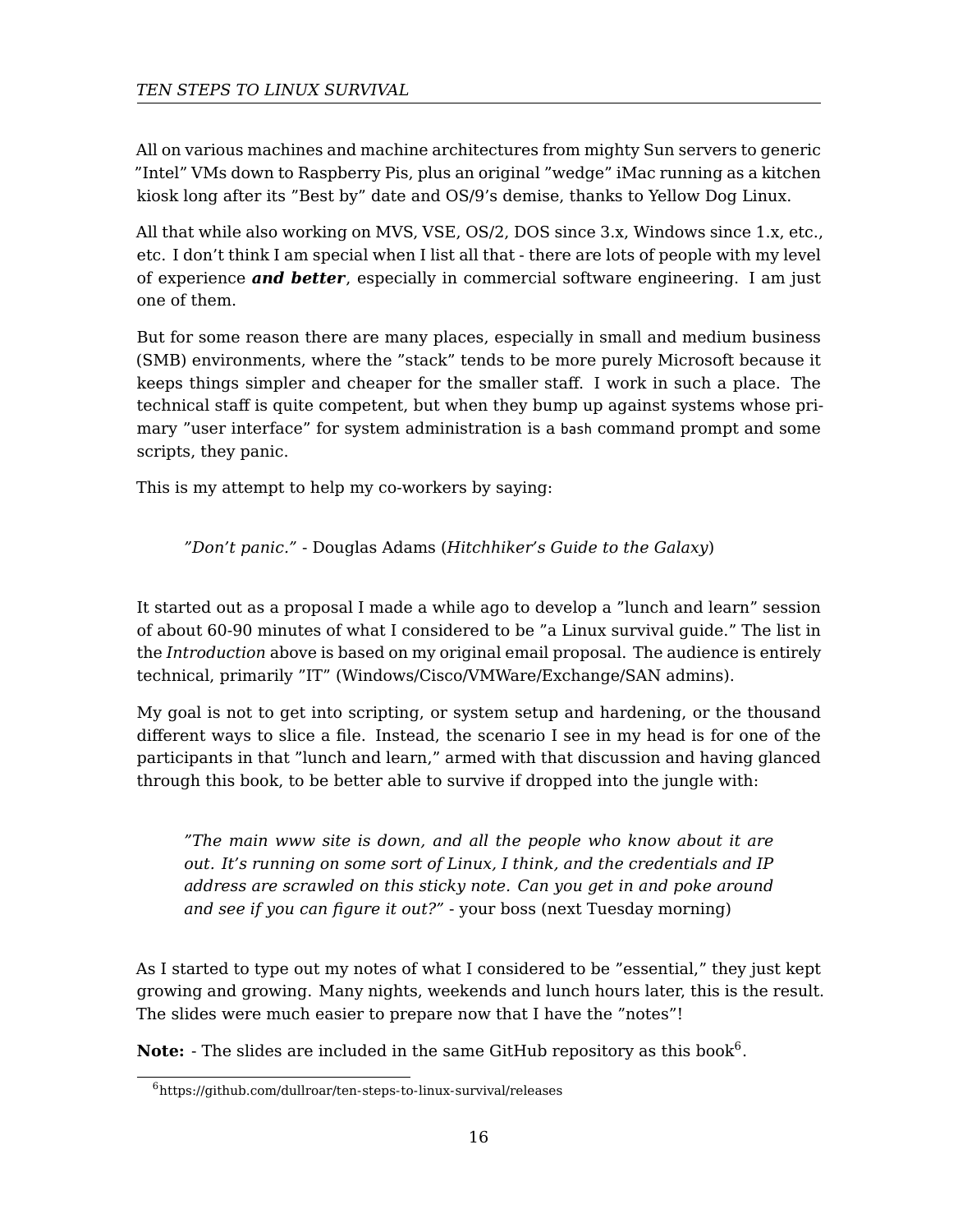#### *STEP -1. INTRODUCTION*

## <span id="page-16-0"></span>**Caveat Administrator**

Even so, anything like this is incomplete. Anyone truly knowledgable of Linux will splutter their coffee into their neckbeard<sup>7</sup> at least once a chapter because I don't mention a parameter on a command or an entire subject at all! And that's right - because this "survival guide" is already long enough.

This book is not meant to be an authoritative source, but instead a "fake book" $^8$  for getting up and running *quickly* with the sheer basics, plus knowing where to go for help. I modeled it explicitly after "short and opinionated" tech books such as Douglas Crockford's *Javascript: The Good Parts*<sup>9</sup> and especially those licensed under Creative  $Commons<sup>10</sup>$ , such as the books from Green Tea  $Press<sup>11</sup>$ . If you like those big tech books that are priced by the kilogram, this is not the book for you.

It is also not a replacement for reading the real documentation and doing research and testing, especially in production! But hopefully it will help get you through that "Can you get in and poke around and see if you can figure it out?" scenario above. And if Linux should start becoming more of your job, maybe this will help as a gentle push toward "RTFM" along with thinking in "The UNIX Way."

### <span id="page-16-1"></span>**WARNING:** *Many of the commands in this book can alter your system and possibly damage it.*

Obvious candidates include the file system commands like rm, the vi editor (obviously), and some of the "system admin" commands mentioned later, including system and service restarts. Use your common sense plus the various resources for documentation mentioned in this book to make sure you aren't doing anything destructive to your system, especially in production.

#### *Y[OU HAVE BEEN WARNED!](https://en.wikipedia.org/wiki/Fake_book)*

## **Conventions**

If a command, file name or other "computer code" is shown in-line in a sentence, it will appear in a fixed-width font, e.g., ls --recursive \*.txt.

If a command and its output, script code or something else is shown in a block, it will appear like this:

<sup>7</sup>Stereotype intentional.

<sup>8</sup>https://en.wikipedia.org/wiki/Fake\_book

<sup>9</sup>http://shop.oreilly.com/product/9780596517748.do

<sup>10</sup>http://creativecommons.org/licenses/by-sa/4.0/

<sup>11</sup>http://greenteapress.com/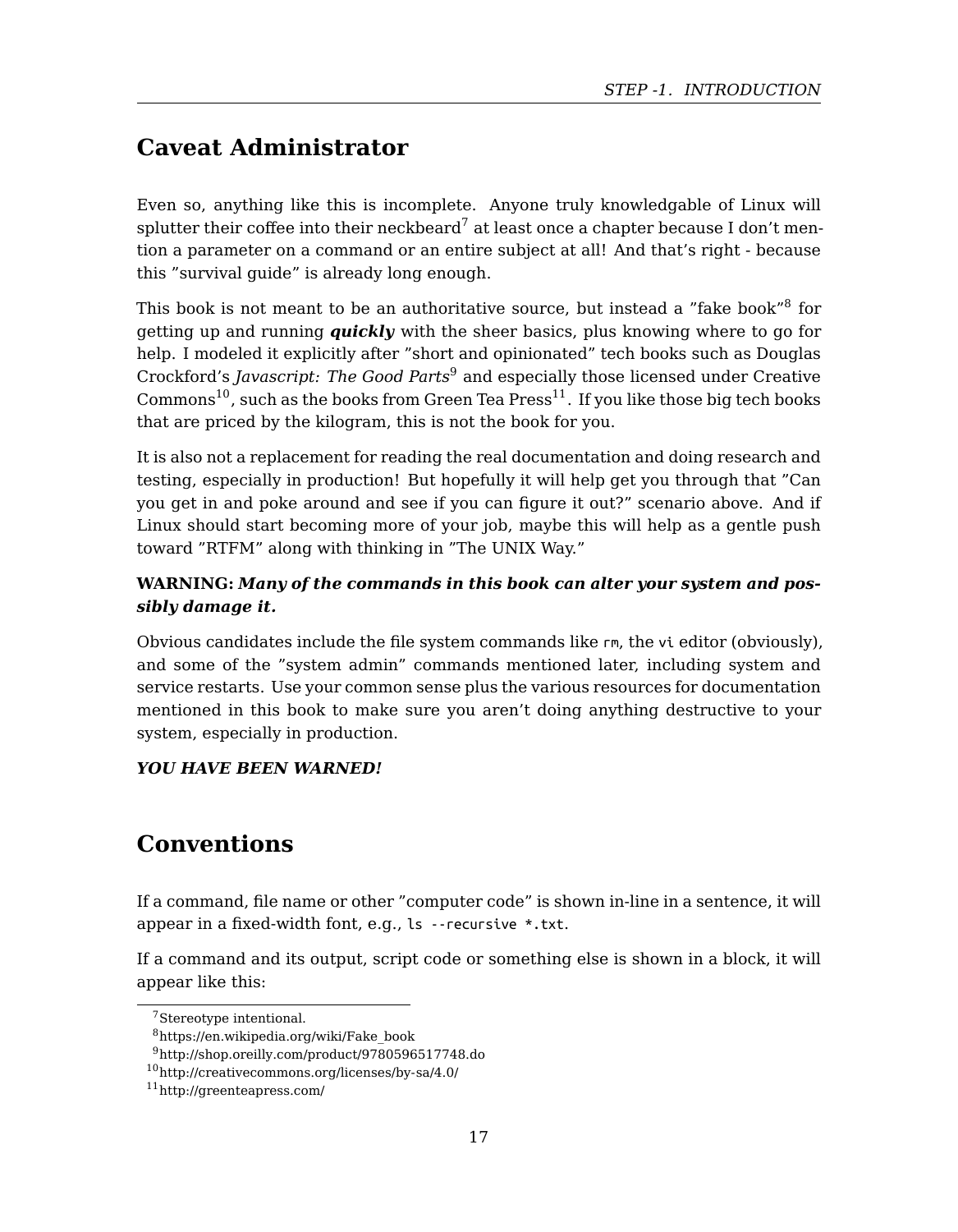## Figure -1.1: Sample command

| ∼ \$ ps -AH |                 |  |                    |          |          |                   |
|-------------|-----------------|--|--------------------|----------|----------|-------------------|
|             | PID TTY         |  |                    |          | TIME CMD |                   |
|             | 2 <sub>2</sub>  |  |                    |          |          | 00:00:00 kthreadd |
|             | 3 ?             |  |                    | 00:00:00 |          | ksoftirgd/0       |
|             | 5 <sup>2</sup>  |  |                    | 00:00:00 |          | kworker/0:0H      |
|             | 7 <sup>2</sup>  |  |                    | 00:00:06 |          | rcu sched         |
|             | 8 ?             |  |                    | 00:00:02 |          | rcuos/0           |
|             | 9?              |  |                    | 00:00:01 |          | rcuos/1           |
|             | 10?             |  |                    | 00:00:03 |          | rcuos/2           |
|             | 11 ?            |  |                    | 00:00:01 |          | rcuos/3           |
|             | 12 ?            |  |                    | 00:00:00 |          | rcuos/4           |
|             | 13?             |  |                    | 00:00:00 |          | rcuos/5           |
|             | 14 ?            |  |                    | 00:00:00 |          | rcuos/6           |
|             | $15$ ?          |  |                    | 00:00:00 |          | rcuos/7           |
|             | 16 <sup>2</sup> |  |                    | 00:00:00 |          | rcu bh            |
|             | 17 ?            |  |                    | 00:00:00 |          | rcuob/0           |
|             | 18 ?            |  |                    | 00:00:00 |          | rcuob/1           |
|             | 19.7            |  |                    | 00:00:00 |          | rcuob/2           |
|             | 20?             |  |                    | 00:00:00 |          | rcuob/3           |
|             | $21$ ?          |  |                    | 00:00:00 |          | rcuob/4           |
|             | 22:             |  |                    | 00:00:00 |          | rcuob/5           |
|             | $23$ ?          |  |                    | 00:00:00 |          | rcuob/6           |
|             | $24$ ?          |  |                    | 00:00:00 |          | rcuob/7           |
|             |                 |  | $\ldots$ and so on |          |          |                   |

All such blocks have been normalized to only show a maximum of 80x24 characters. Th[is is intentional. While most modern "UNIX" system](https://www.linux.com/learn/docs/ldp/443-bash-prompt-howto)s and terminal windows like ssh can handle any geometry, there are still systems and situations where you get the same terminal size that your grandfather would've used. It is best to learn how to deal with these by using less, redirection and the like.

The examples in this book typically show something like  $\sim$  \$ before the command, or  $\sim$ # (when logged in as root) or % (when running under csh). These "command prompts" are set in bash via the PS1 environment variable<sup>12</sup> and are not meant to be typed in as part of the command.

In the few places where a "UNIX" command is shown in comparison to a "DOS" command run under CMD.EXE, the latter is shown in all uppercase to help distinguish it from

<sup>12</sup>https://www.linux.com/learn/docs/ldp/443-bash-prompt-howto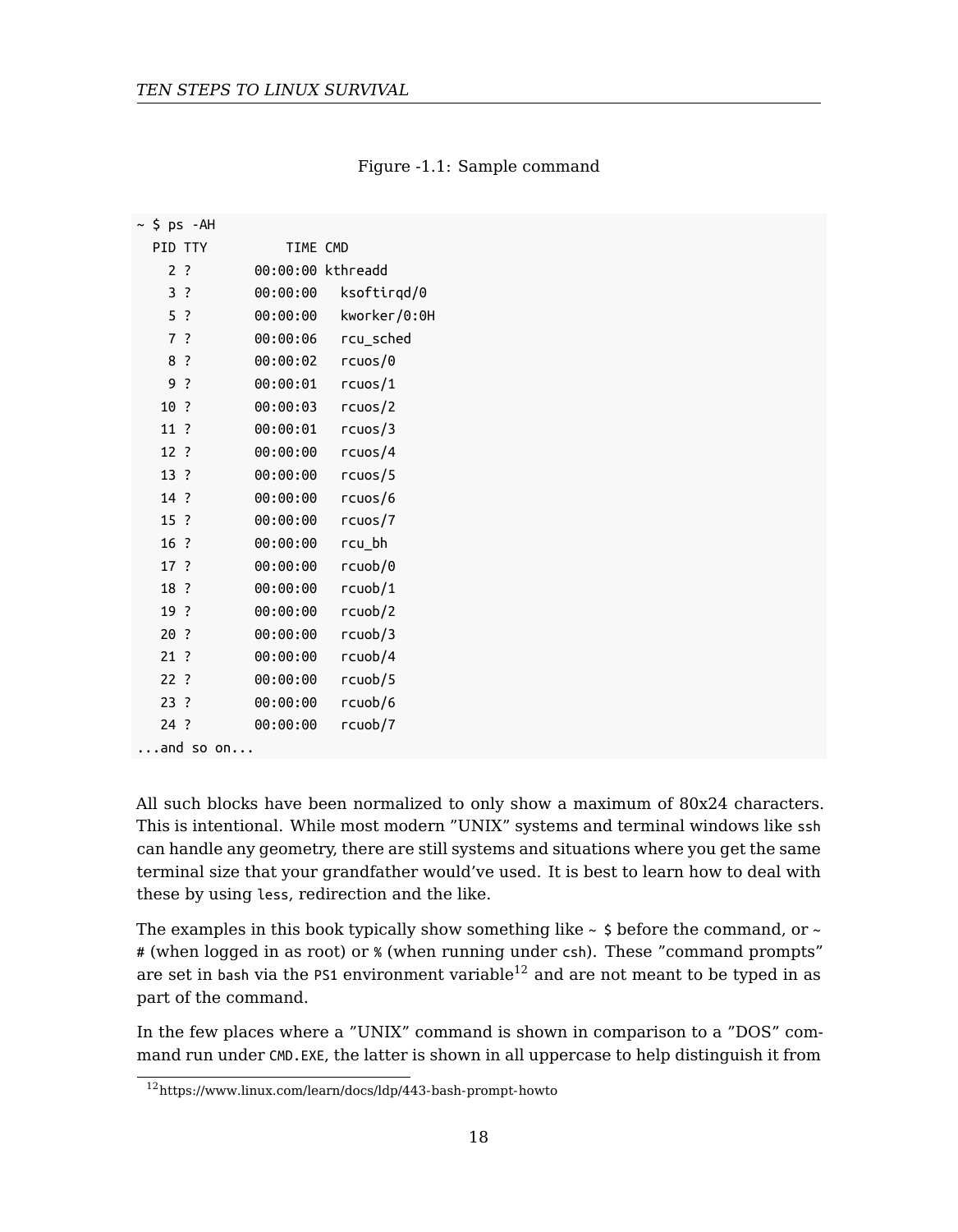*STEP -1. INTRODUCTION*

<span id="page-18-0"></span>the "UNIX" equivalent, even though CMD.EXE is case-insensitive. In other words, set will be shown for bash and SET for CMD.EXE.

## **How to Get There from Here**

Before we get too far, let's talk about how to connect to a "UNIX" system in the first place. If you have an actual physical machine you can use the console. If you are running VMs you can use the VM software's console mechanism as well. But most such systems [ru](#page-18-1)n Open $SSH^{13}$ , a "secure she[ll"](#page-18-2) service ( $\text{sshd}^{14}$ ), which creates an encrypted terminal connection via TCP/IP over port 22 (so obviously, if you are connecting offpremise the appropriate firewall holes will have to be in place on both sides). This allows you to connect from anywhere you want to work, like from your laptop sitting on the couch watching TV.

On Windows there are generally two ways to establish SSH sessions with "UNIX" systems:

- 1. **PuTTY**<sup>15</sup> this is a Windows program and is pretty self-explanatory. Just give it the remote system's address and connect.
- 2.  $\text{ssh}^{16}$  if you are running Cygwin<sup>17</sup> on Windows or own a Mac, you can simply use the ssh command from the Cygwin or Mac command prompt:

~ [\\$ ssh myuser%mypassword@re](http://linux.die.net/man/8/sshd)motehost

<span id="page-18-2"></span><span id="page-18-1"></span>Wi[th either PuTTY](http://cygwin.com/) or ssh, you typically must supply credentials. On PuTTY you can specify them in advance in the Windows UI, or answer the userid and password prompts when the terminal window opens. With the ssh command you can answer the prompts or specify them on the command line, although it is not recommended to pass the password via the command line unless you have your bash history file set to not record the ssh command (covered later).

**Note:** There are also ways to connect using public/private key pairs, but that is beyond the scope of this book.

<sup>~ \$</sup> ssh remotehost

<sup>~</sup> [\\$ ssh myuser@remotehos](http://www.openssh.com/)t

<sup>13</sup>http://www.openssh.com/

<sup>14</sup>http://linux.die.net/man/8/sshd

 $^{15}{\rm http://www.chiark.greenend.org.uk/~sgtatham/putty/}$ 

<sup>16</sup>http://linux.die.net/man/1/ssh

<sup>17</sup>http://cygwin.com/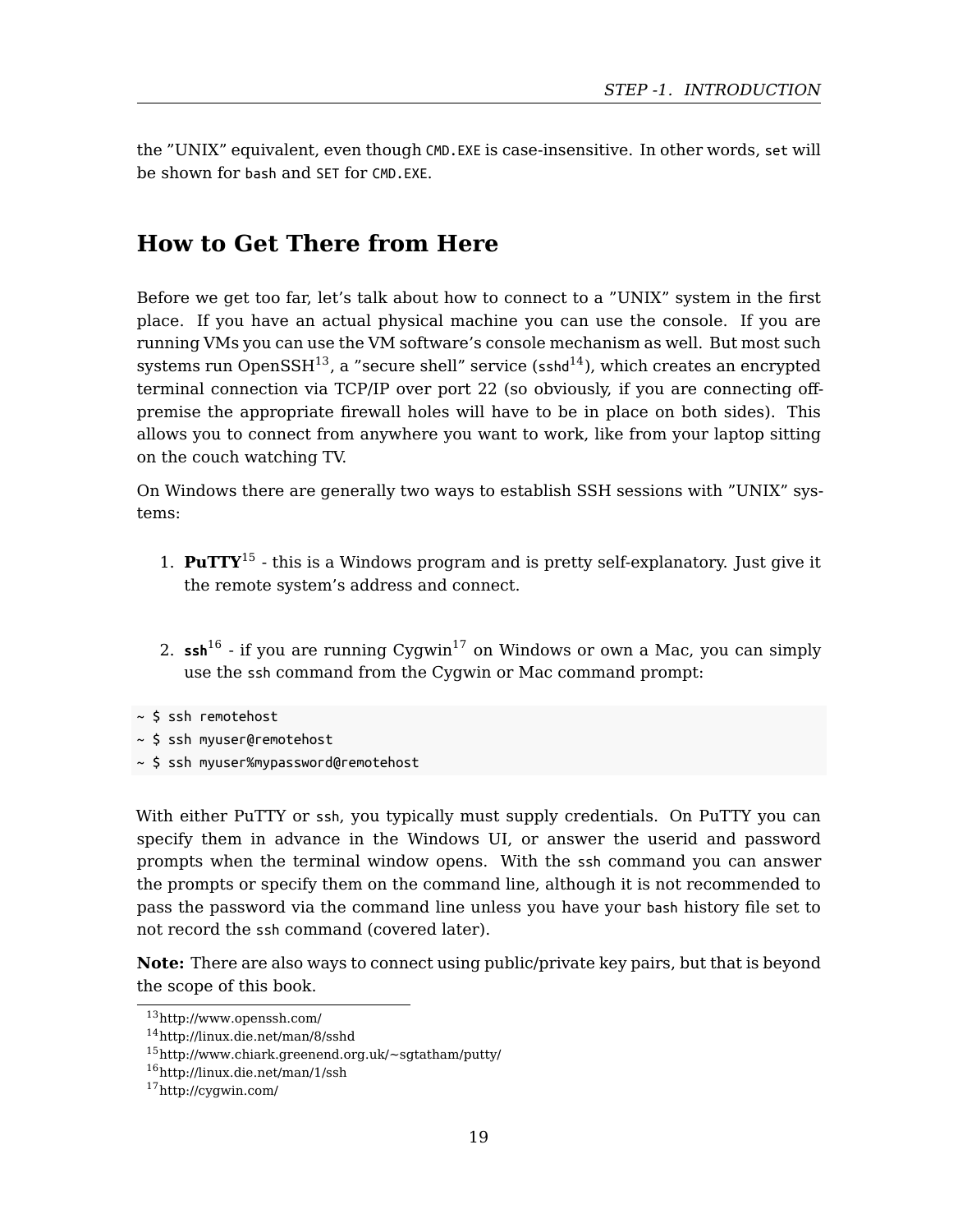The first time you connect to a remote system via SSH you are going to see a prompt similar to the following:

Figure -1.2: First ssh connection

```
~ $ ssh myuser@remotehost
The authenticity of host 'remotehost (192.168.123.1)' can't be established.
ECDSA key fingerprint is 11:c4:c5:dd:75:b0:26:83:dc:94:34:ef:10:f5:d9:c7.
Are you sure you want to continue connecting (yes/no)?
```
Simply answer yes and the remote host's key fingerprint will be stored so you don't have to answer it again. However, if you've already answered that prompt and you see it again *for the same machine*, that means the remote machine's IP address or other configuration has changed. That is often OK if you know that happened - changing the hosting provider for your public web server will trigger it for sure. However, if you know of no such changes, it may be indication of a compromise, and you should abort the login and ask around first.

## **Acknowledgments**

<span id="page-19-0"></span>Thanks to Ken Astl for reading an early draft of this book, and to Jason Koopmans for passing it around his work. I appreciate the detailed and thoughtful discussions I had with Margaret Devere around designing good indexes. I received excellent advice and promotion from Professor Allen Downey. My boss, Bryan Henderson, was supportive of the original "lunch-and-learn" concept and listened to me ramble about this book. Thanks to my coworkers who attended those lunch-and-learn sessions, asked questions and helped me refine this book - Aaron Vandegriff, Rob Harvey, Jason Walters, Carmen Samson, John Wieland, Patrick Mistler and our CIO, Rick Derks. And finally, I owe more than I can repay (as usual) to my wife Leslie for putting up with me while I obsessed over this project.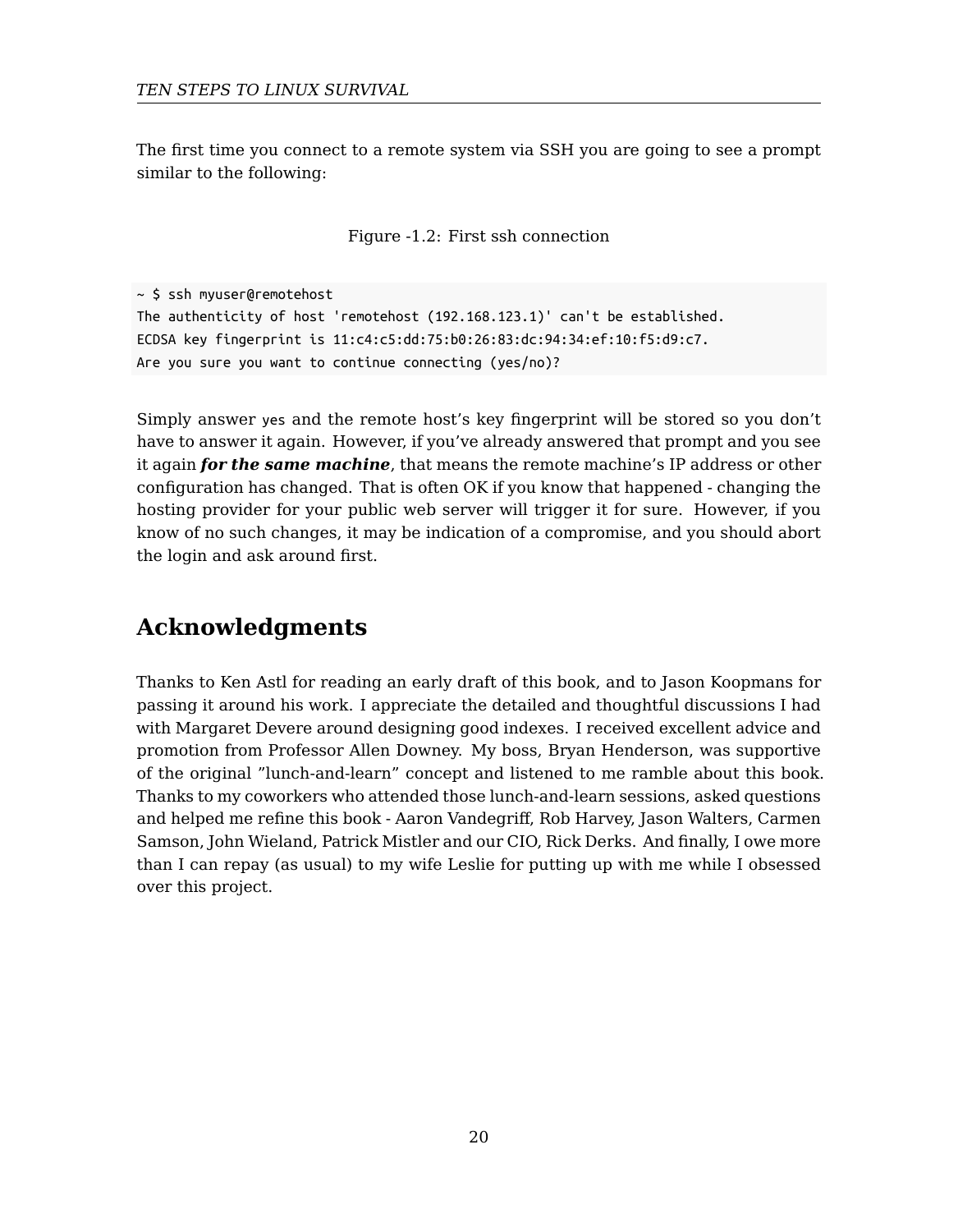# **Step 0**

# **Some History**

*UNIX vs. BSD, System V vs. BSD, Linux vs. BSD, POSIX, "UNIX-like," Cyg[wi](#page-20-0)n, and why any of this matters now. "Why does this script off the internet work on this system and not on that one?"*

*"That men do not learn very much from the lessons of history is the most important of all the lessons of history."* - Aldous Huxley

<span id="page-20-0"></span>UNIX and its successors such as Linux have a long history reaching into the depths of ti[me:](https://en.wikipedia.org/wiki/Multics)

- Prehistory  [late 1960s, Nixon, V](https://en.wikipedia.org/wiki/History_of_Unix)ietnam, Woodstock, Moon landing, Multics<sup>1</sup> at [MIT, GE and Bell Labs.](https://en.wikipedia.org/wiki/Berkeley_Software_Distribution)
- **In the beginning** early 1970s, Nixon drags on, Watergate, Bell Labs, Thompson $^2$  & Ritchie<sup>3</sup>, UNIX<sup>4</sup> is born.
- **More trouble from Berkeley** late 1970s, Carter, disco, Iran hostages, UC Berkeley releases the Berkeley Software Distribution<sup>5</sup> (BSD), a port based on the Bell Labs UNIX. Let the forking begin!

<sup>1</sup>https://en.wikipedia.org/wiki/Multics

<sup>2</sup>https://en.wikipedia.org/wiki/Ken\_Thompson

 $^3$ https://en.wikipedia.org/wiki/Dennis\_Ritchie

<sup>&</sup>lt;sup>4</sup>https://en.wikipedia.org/wiki/History\_of\_Unix

<sup>5</sup>https://en.wikipedia.org/wiki/Berkeley\_Software\_Distribution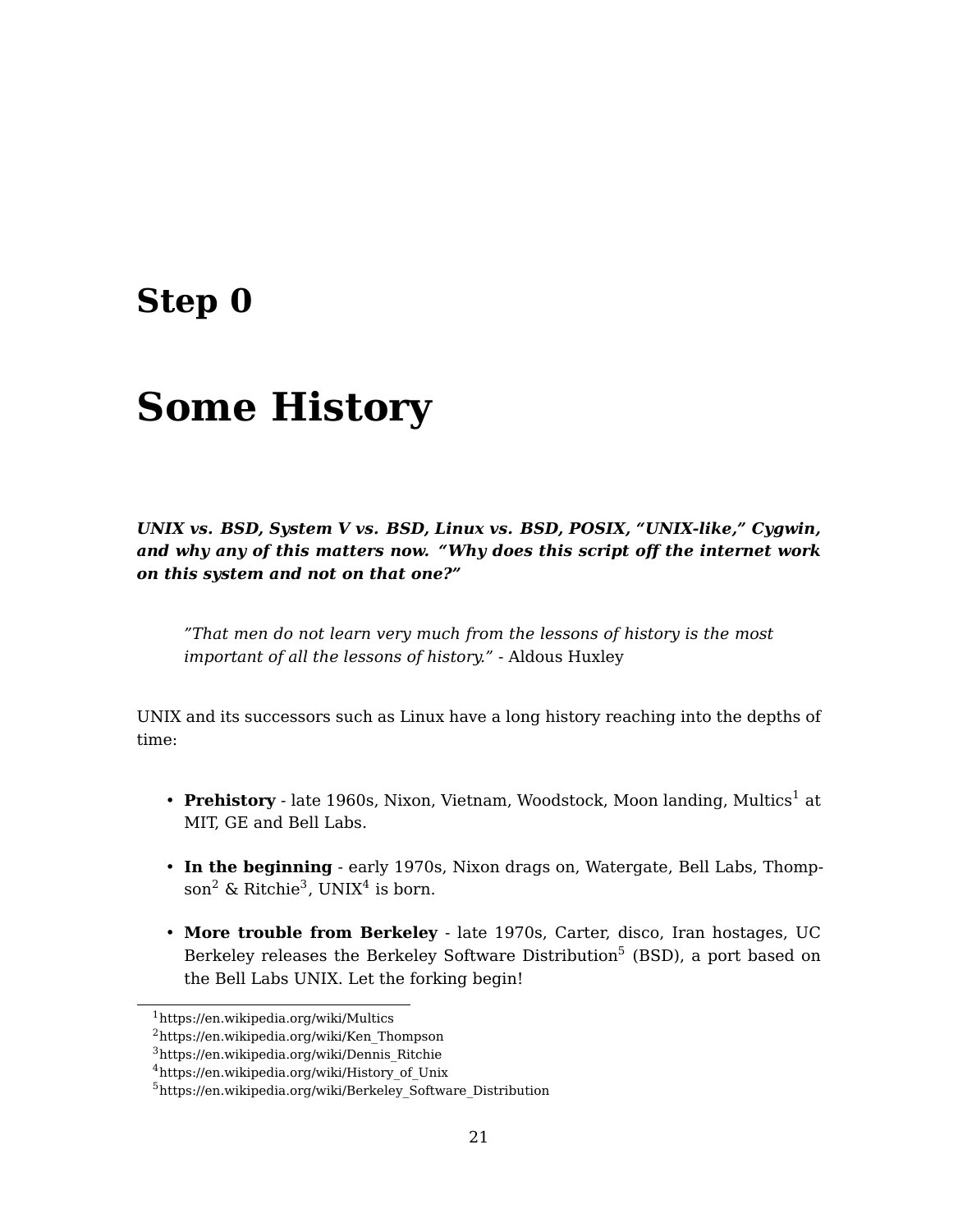- **UNIX goes commercial** 1980s, Reagan, Iran Contra, *E.T.*, AT&T releases System  $V^6$  as first commercial UNIX. From the same background as Bell Labs UNIX, System V evolved with subtle and not so subtle differences in approaches to command syntax, networking and much more. It is this release and AT&T's copyrights that are the basis of all the SCO-vs-Linux lawsuits 2-3 decades later.
- **Explosion of "UNIX"** late 1980s/early 1990s, Bush I, B[e](#page-21-0)rlin Wall falls, Gulf War I, prolif[er](#page-21-1)ation of proprie[ta](#page-21-2)ry (and different) "UNIX" platforms:
	- **– HP HP-UX**
	- **– Sun SunOS** BSD flavor.
	- **– Sun Solaris** System V flavor. Now Oracle Solaris.
	- **– IBM AIX**
	- **– SGI IRIX**
	- **– ...and many, many more!** although mostly all that's left now is HP-UX, AIX and Solaris.
- Linux 1991+, Clinton I, grunge, Titanic, Linus Torvalds<sup>7</sup> [re](#page-21-3)leases a project called Linux $^8$  ba[sed](#page-21-4) on MINIX $^9$  (and hence why Linus says Linux is pronounced like "MINIX" and not like "Linus").
- <span id="page-21-2"></span><span id="page-21-1"></span><span id="page-21-0"></span>• **Proliferation of the BSDs** - mid-to-late 1990s, still Clinton I, Monicagate, [Kosovo, various ports of BSD inc](https://en.wikipedia.org/wiki/UNIX_System_V)luding NetBSD $^{10}$ , FreeBSD $^{11}$  and OpenBSD $^{12}.$ [All happen in the same time fram](https://en.wikipedia.org/wiki/Linus_Torvalds)e as Linux. Like Linux distros, each has its own [focus and prejudices, so](https://en.wikipedia.org/wiki/Linux)[m](https://en.wikipedia.org/wiki/MINIX)e of which are distinctly "anti-Linux." The "big three" [are all still in heavy use tod](https://en.wikipedia.org/wiki/NetBSD)ay, especially among ISPs. The perception is still out [there among a generation o](https://en.wikipedia.org/wiki/FreeBSD)f sysadmins that Linux is for the desktop and BSDs [for servers, but that reality s](https://en.wikipedia.org/wiki/OpenBSD)[hifted a](https://en.wikipedia.org/wiki/Open-source_license) long time ago.
- <span id="page-21-4"></span><span id="page-21-3"></span>• **Ports of call** [- 2000+, Bush II & Obama, Afghanistan & Gulf War I](https://en.wikipedia.org/wiki/Comparison_of_free_and_open-source_software_licenses)I, lots of crossporting of everything open source. However, licenses matter $^{13}$ , and there sure are a lot of them<sup>14</sup>. While things have settled down some with the dismissal of the SCO lawsuit, intellectual property remains a problem area in open source, even as the use of open source software (OSS) has exploded.

 $6$ https://en.wikipedia.org/wiki/UNIX\_System\_V

<sup>7</sup>https://en.wikipedia.org/wiki/Linus\_Torvalds

<sup>8</sup>https://en.wikipedia.org/wiki/Linux

<sup>9</sup>https://en.wikipedia.org/wiki/MINIX

<sup>10</sup>https://en.wikipedia.org/wiki/NetBSD

<sup>11</sup>https://en.wikipedia.org/wiki/FreeBSD

<sup>12</sup>https://en.wikipedia.org/wiki/OpenBSD

<sup>13</sup>https://en.wikipedia.org/wiki/Open-source\_license

<sup>14</sup>https://en.wikipedia.org/wiki/Comparison\_of\_free\_and\_open-source\_software\_licenses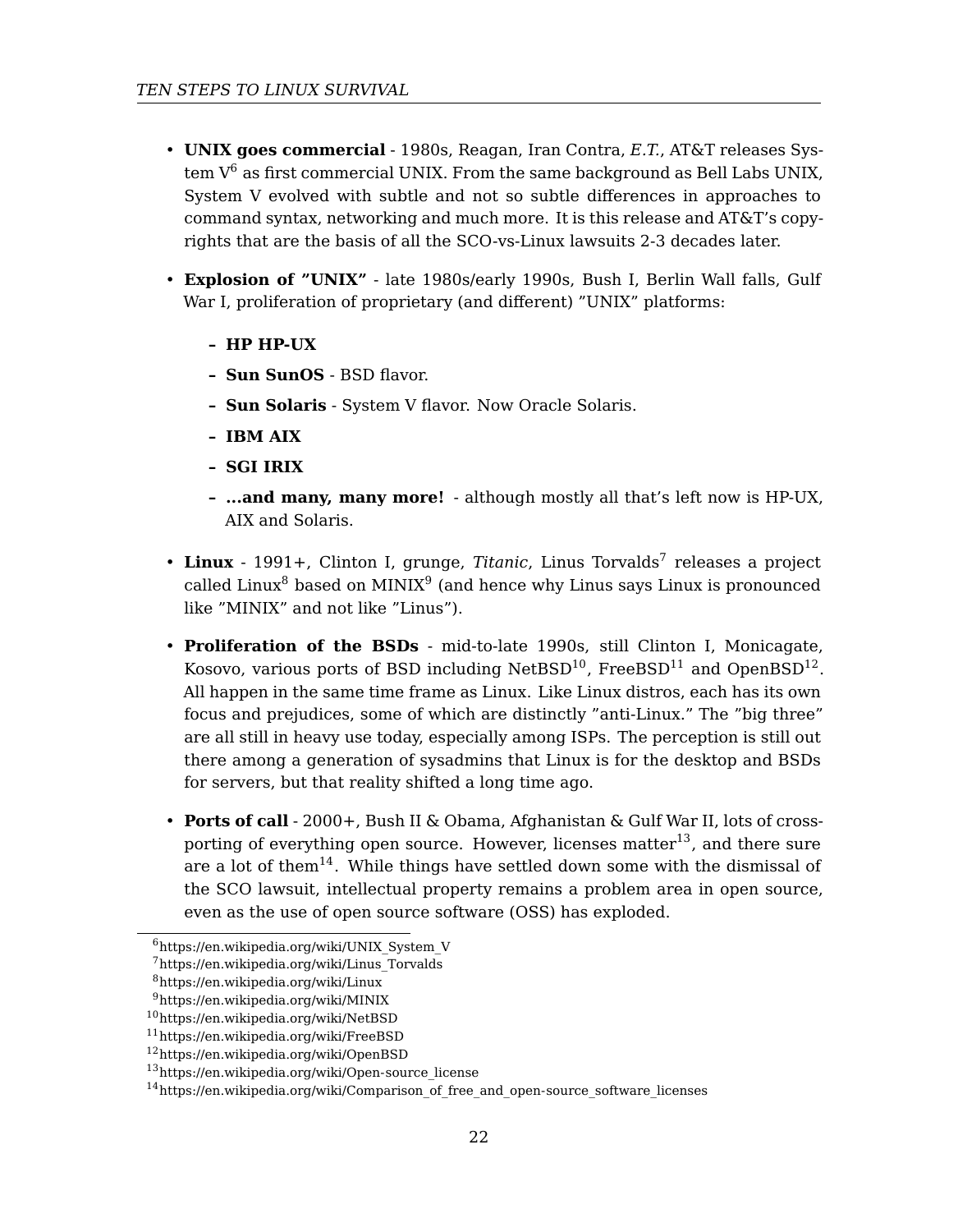*STEP 0. SOME HISTORY*

**Q:** So, what's Linux? Or BSD? Or even UNIX?

**A:** Depends on who you're asking and in what context!

Hence, for the rest of this text I will tend to talk somewhat interchangeably about "Linux" and "UNIX" and the like. When it matters, I will mention which OS I am discussing by name, but often I will use "UNIX" (in quotes) to mean anything in the "family tree" of the original Bell Labs offspring, or that "acts like," well, UNIX.

To further muddy the waters, there have been multiple attempts to "standardize" whatever it is this thing is called:

• **POSIX**<sup>15</sup> - a de jure set of standards created in the 1980s and 1990s to [tr](#page-22-1)y to bring order to the chaos that was commercial UNIX-flavored operating systems of the time. It worked. Sorta. Especially once the US government started wanting systems to be "POSIX-compliant."

**Note:** No system runs POSIX. All POSIX-compliant system are "similar but different." Even Windows can claim to be POSIX-compliant in some respects (and has an installable POSIX subsystem) but that doesn't mean POSIX-compliant code will run there unchanged.

- <span id="page-22-0"></span>• **GNU Project**<sup>16</sup> - Richard Stallman<sup>17</sup> founded the Free Software Foundation<sup>18</sup> (FSF) and GNU project in the mid-1980s, *long* before Linux (GNU = "GNU's Not Unix"). The GNU project delivers a suite of programs and tools $^{19}$ , many of which are used in both Linux and BSD variants as de facto standards.
- <span id="page-22-1"></span>• **[Various Linux Efforts](https://en.wikipedia.org/wiki/POSIX)** - there have also been various movements over the years, [some more successful than othe](https://en.wikipedia.org/wiki/GNU_Project)rs, to "standardize" Linux or some part of it, such [as the file system layout, the](https://en.wikipedia.org/wiki/Free_Software_Foundation) init system, documentation, and now even what is [part of the most basic "core OS"](https://www.gnu.org/software/software.html) for things like better containerization.

## **Why Does This Matter?**

Because there are various "flavors" of commands and tools, based on whether you're dealing with a System V (Linux) or BSD (Free/Net/Open) descendant. Some of the OS versions are strong in security, or networking, or as a desktop. Certain things are

<sup>15</sup>https://en.wikipedia.org/wiki/POSIX

<sup>16</sup>https://en.wikipedia.org/wiki/GNU\_Project

 $\rm ^{17}https://en.wikipedia.org/wiki/Richard\_Stallman$ 

<sup>18</sup>https://en.wikipedia.org/wiki/Free\_Software\_Foundation

<sup>19</sup>https://www.gnu.org/software/software.html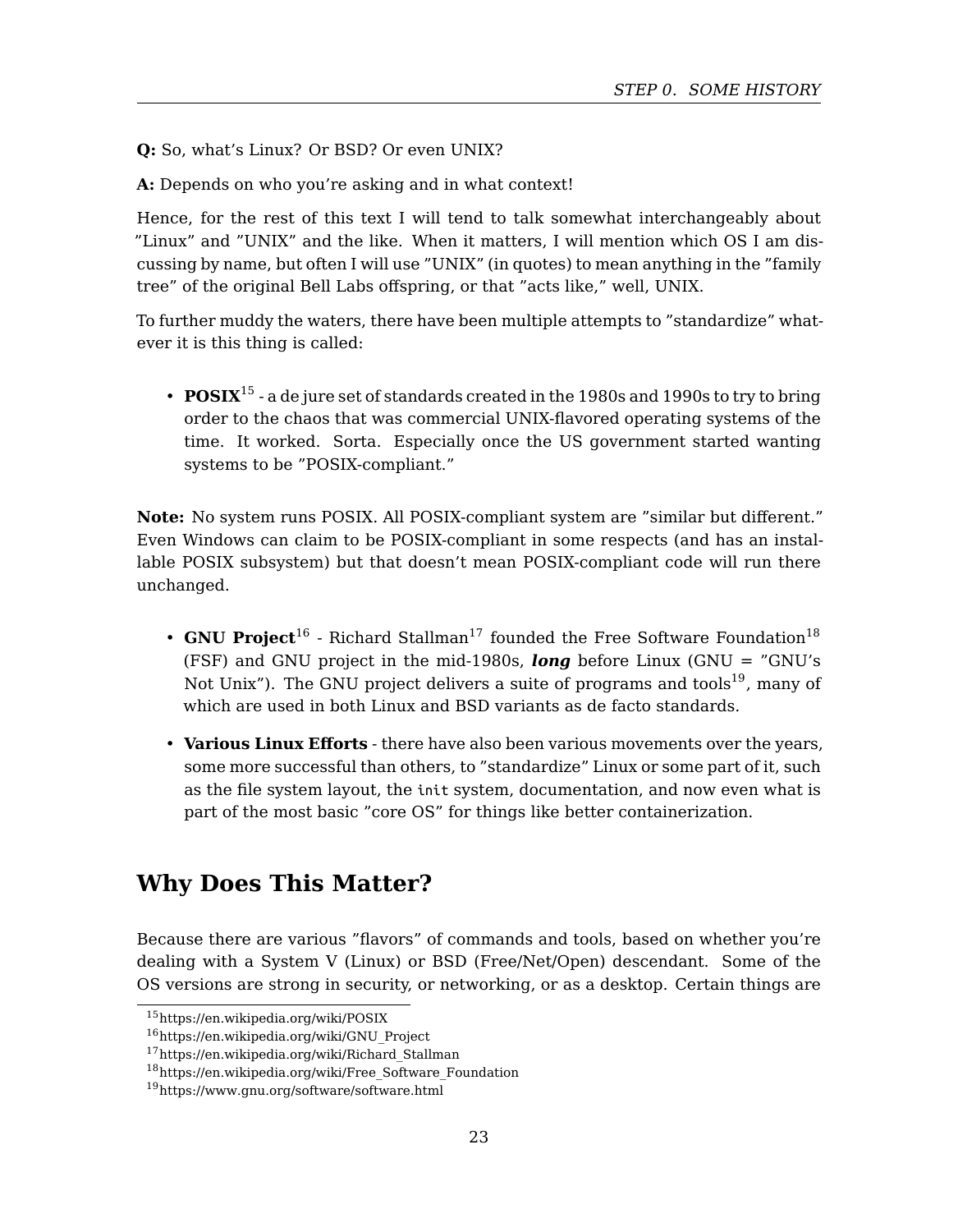"built-in" to the operating system but most are installed as packages, and depending on the source of the package it may or may not work correctly on another "UNIX" system without effort.

It is similar to the history and relationship between COMMAND.EXE in DOS and CMD.EXE in Windows 10, where this would work in both:

#### COPY A.TXT B.TXT

But only the later, long file name and network-aware CMD.EXE could handle:

```
COPY "My 2015 Tax Returns.pdf" \\MyServer\Finances\.
```
In UNIX-land over time these differences seem to be getting better, but there are still "gotchas," often involving the differences in open source licenses in the underlying code. There are fundamental differences and assumptions between the "GNU" and "GPL" licenses on the one side and "MIT" and "BSD" licenses on the other. I am no[t a](#page-23-0) lawyer, but I would summarize:

- **FSF/GNU/GPL** mostly concerned with keeping open source "open," that is sharable and modifiable by all.
- **BSD & MIT** more focused on letting anyone do anything to the code as long as the original author is acknowledged and liability released.

The best thing is to be vaguely aware of this history and licenses and if something isn't available on a certain platform or if a command isn't taking a specific parameter to search for variants.

<span id="page-23-0"></span>Fo[r example, note the diffe](http://linux.die.net/man/1/ps)rence in output between showing all processes with the  $p s^{20}$ (*process*) command on a Linux system, in this case Linux Mint under bash:

| Figure 0.1: ps on Linux in bash |  |  |  |  |  |  |  |
|---------------------------------|--|--|--|--|--|--|--|
|---------------------------------|--|--|--|--|--|--|--|

| ~ \$ ps -a |            |               |  |
|------------|------------|---------------|--|
| PID TTY    |            | TIME CMD      |  |
|            | 4508 pts/3 | 00:00:00 su   |  |
|            | 4516 pts/3 | 00:00:00 bash |  |
|            | 4594 pts/3 | $00:00:00$ ps |  |

 $\rm ^{20}$  http://linux.die.net/man/1/ps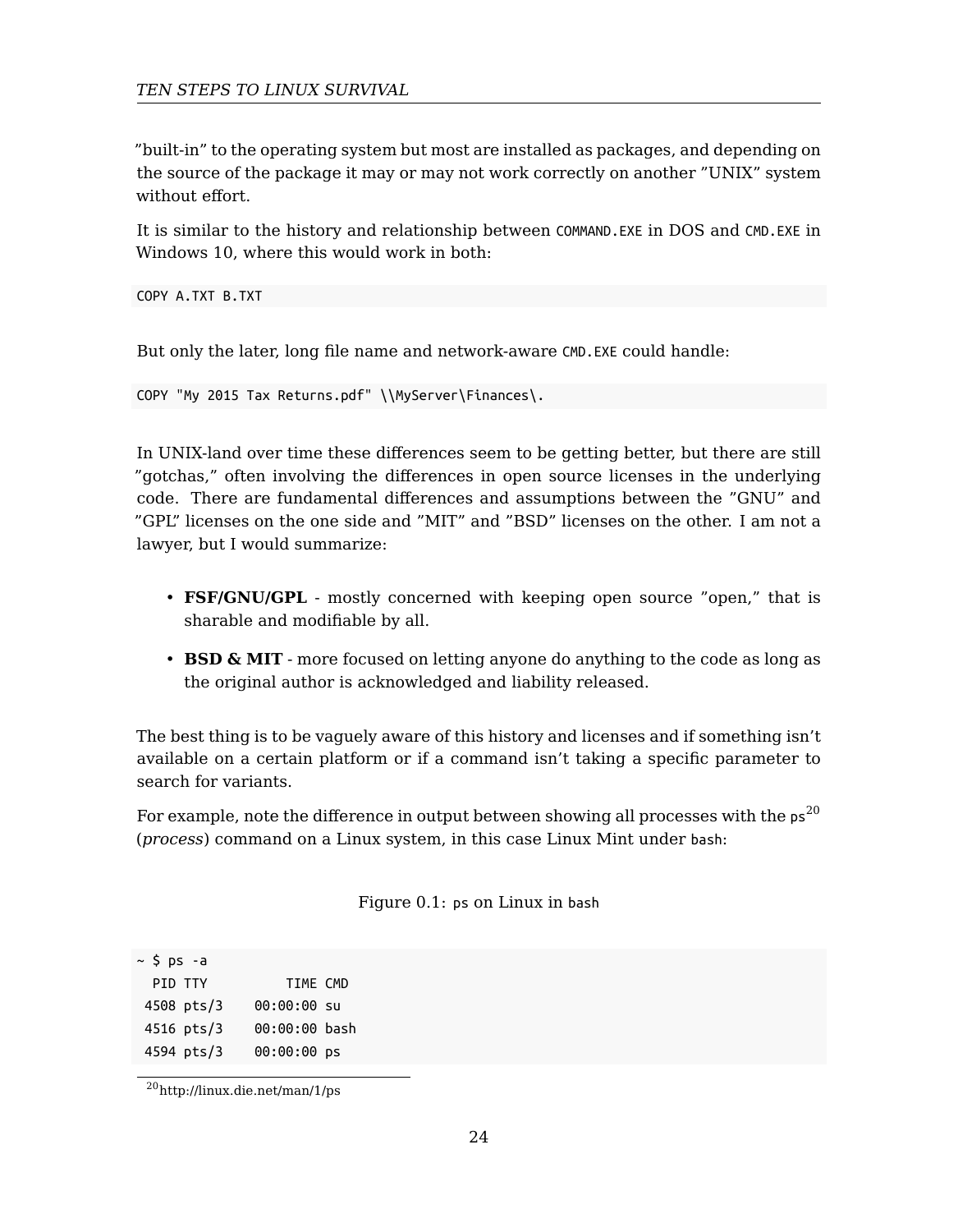*STEP 0. SOME HISTORY*

Versus the "same" command on a FreeBSD system at my ISP, where csh is the default shell:

Figure 0.2: ps on FreeBSD in csh

<span id="page-24-0"></span>%ps -a PID TT STAT TIME COMMAND 5073 p0 Ss 0:00.02 -csh (csh) 5115 p0 RN+ 0:00.00 ps -a

To make things even more confusing, the Linux version of ps has been written to understand the BSD-style syntax and flags, too!

## **Panic at th[e](#page-24-1) Distro**

Remember that "Linux," FreeBSD, Open[BS](#page-24-2)D and NetBSD are all re[al](#page-24-3)ly just OS [ke](#page-24-4)rnels, boot loaders, drivers and enough functionality to get a computer up and running. Most functionality comes via other "packages." From almost the beginning there have been alternative approaches to both what packages should (and should not) be included, as well as how to bes[t m](#page-24-5)anage the installing, updating and removal of those packages.

<span id="page-24-4"></span><span id="page-24-3"></span><span id="page-24-2"></span><span id="page-24-1"></span>In [the BSD world each major port has its](https://en.wikipedia.org/wiki/Package_manager) own approach. In the Linux world the job of de[ciding all this and putting it all](https://en.wikipedia.org/wiki/Debian) together falls to distributions or "distros." These have ev[olved over time into a series of "families"](https://en.wikipedia.org/wiki/Ubuntu_%28operating_system%29)<sup>21</sup> based in large part around the package management tool $^{22}$  [predominantly u](https://en.wikipedia.org/wiki/Arch_Linux)sed:

- <span id="page-24-5"></span>• **apt-get, dpkg and .deb files** - Debian<sup>23</sup> flavors, such as Ubuntu<sup>24</sup> and Mint<sup>25</sup>. Mint is currently my desktop Linux of choice and Debian my preferred server OS, both based on familiarity.
- $pace$   $Arch<sup>26</sup>$  flavors.

 $^{21}\mathrm{https://en.wikipedia.org/wiki/Linux\_distribution\# Popular\_distributions}$ 

<sup>22</sup>https://en.wikipedia.org/wiki/Package\_manager

<sup>23</sup>https://en.wikipedia.org/wiki/Debian

 $^{24}$ https://en.wikipedia.org/wiki/Ubuntu\_%28operating\_system%29

<sup>25</sup>https://en.wikipedia.org/wiki/Linux\_Mint

 $^{26}\mathrm{https://en.wikipedia.org/wiki/Arch\_Linux}$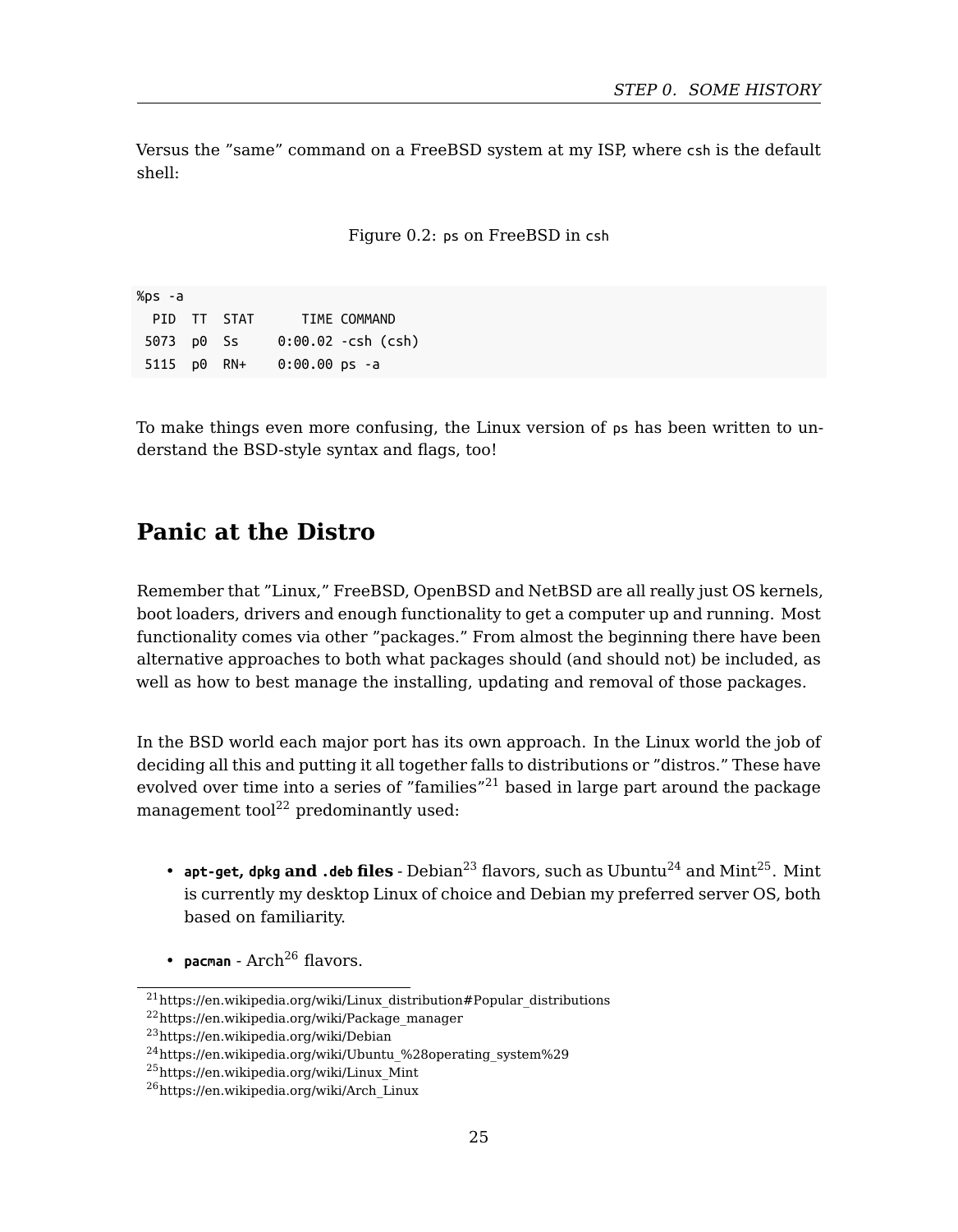- <span id="page-25-0"></span>• **rpm, yum and .rpm files** - Red Hat flavors, such as Fedora<sup>27</sup>, Red Hat Enterprise<sup>28</sup> and CentOS<sup>29</sup>.
- **Source code** Gentoo<sup>30</sup> tends to be a "compile from scratch" environment, much like FreeBSD $^{\rm 31}.$
- **"Tar balls"** source code or binaries delivered via archived and zipped directories. Common on Slackware<sup>32</sup>, some others.

## <span id="page-25-1"></span>**Get [Em](#page-25-2)bed With Me**

A lot of firmware in embedded devices is based on some sort of "UNIX" flavor. Networking gear at both the consumer and enterprise level, storage devices and so on all tend to run something that "looks like" UNIX at some level. BusyBox<sup>33</sup> is a good example of a "UNIX-like" shell (command prompt) used by many embedded systems. Of course, as to what's actually available, who knows? If you can get shell open, the best thing to do is see what works.

## **Cygwin**

Cygwin $34$  is an interesting beast. It is a DLL for Windows that implements most of the P[OSIX and related UNIX-like "system API calls" for p](https://en.wikipedia.org/wiki/Fedora_%28operating_system%29)rogramming, and then is also a se[ries of ported open source packages, including](https://en.wikipedia.org/wiki/Red_Hat_Enterprise_Linux) shells, utilities and even desktop environments, all *[recompiled](https://en.wikipedia.org/wiki/CentOS)* to run on Windows as long as the Cygwin DLL is accessible. Li[ke a Linux distro it has an installe](https://en.wikipedia.org/wiki/Gentoo_Linux)[r t](https://en.wikipedia.org/wiki/FreeBSD_Ports)hat is a "package manager," and if a package is[n't available, you can usually reco](https://en.wikipedia.org/wiki/Slackware)mpile the source code using Cygwin.

<span id="page-25-2"></span>Yo[u cannot run Linux or BSD bina](https://en.wikipedia.org/wiki/BusyBox)ries on Cygwin without recompiling them first. **However**, you can often run *scripts* from a Linux environment on Cygwin with little or no tweaking. Which means you can then take advantage of a lot of excellent open source tools simply by installing their packages in Cygwin and running scripts against them.

Ultimately, though, Cygwin is of limited use, basically for getting to some open source tools on Windows without having to set up a Linux box. You can do a lot of amazing

<sup>&</sup>lt;sup>27</sup>https://en.wikipedia.org/wiki/Fedora %28operating system%29

<sup>&</sup>lt;sup>28</sup>https://en.wikipedia.org/wiki/Red\_Hat\_Enterprise\_Linux

<sup>29</sup>https://en.wikipedia.org/wiki/CentOS

 $^{30}\rm{https://en.wikipedia.org/wiki/Gentoo_Linux}$ 

 $^{31}\rm{https://en.wikipedia.org/wiki/FreeBSD_Ports}$ 

 $\rm{^{32}https://en.wikipedia.org/wiki/Slackware}$ 

<sup>33</sup>https://en.wikipedia.org/wiki/BusyBox

<sup>34</sup>http://cygwin.com/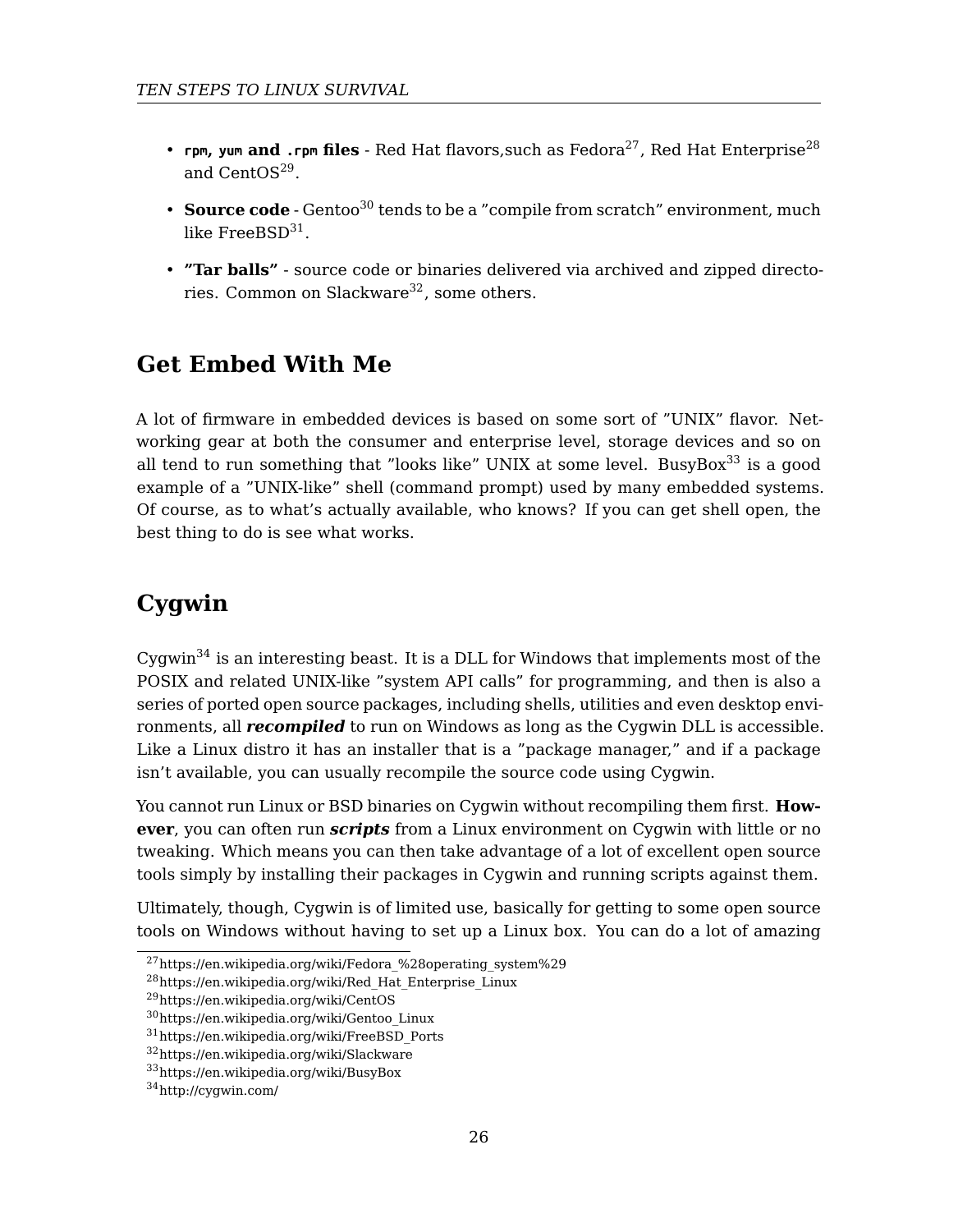<span id="page-26-0"></span>things with Cygwin with enough effort (including running X and a desktop environment like GNOME!), but at some point why not expend that effort in standing up a "real" Linux (virtual) machine anyway?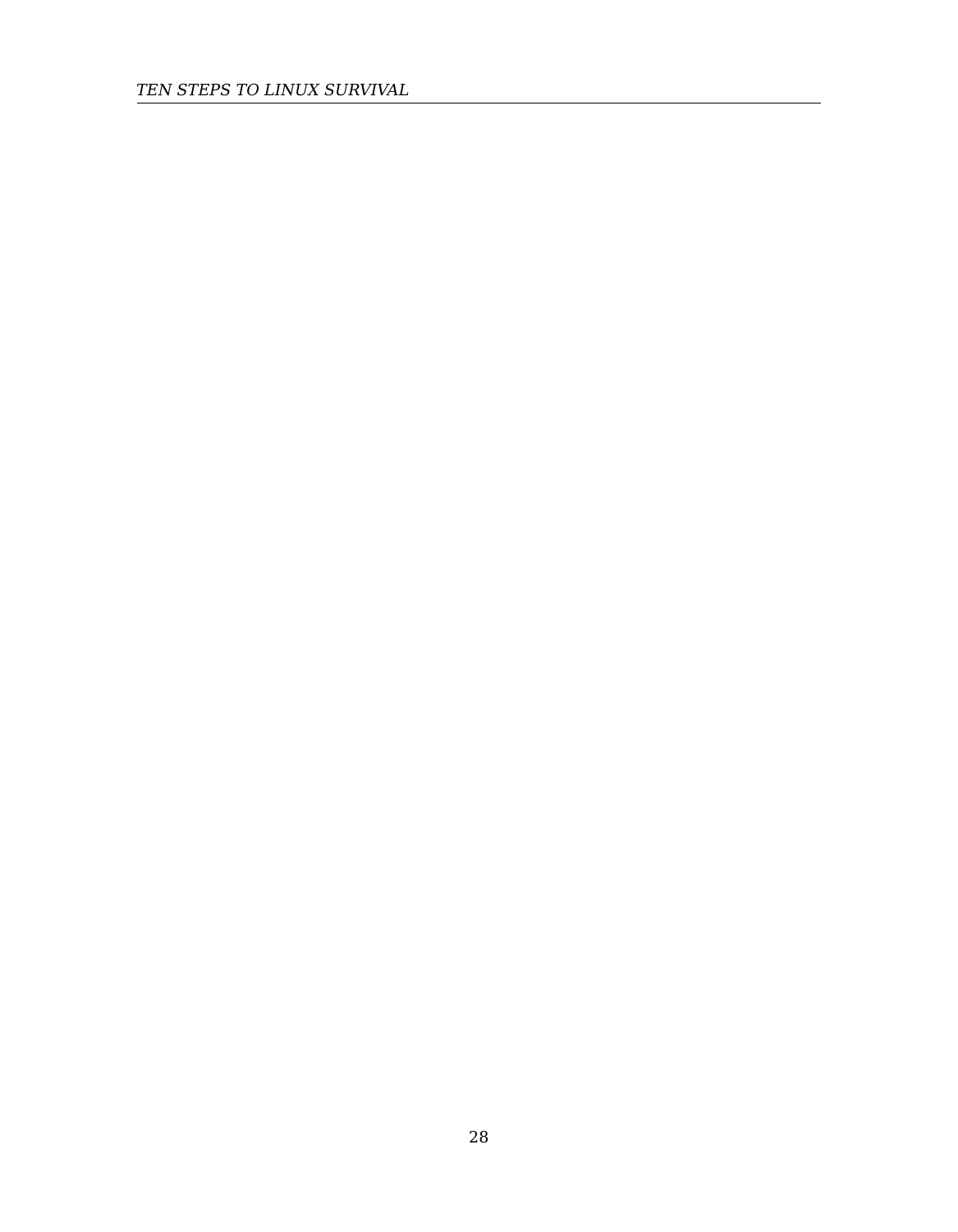## <span id="page-28-0"></span>**Step 1**

# **Come Out of Your Shell**

*sh vs. ash vs. bash vs. everything else, "REPL", interactive vs. scripts, command history, tab [e](#page-28-1)xpansion, environment variables and "A path! A path!"*

*"If you hold a shell up to your ear, you can hear the OS."* - me

To avoid getting all pedantic, I am just going to define a shell as an environment in which you can execute commands. People tend to think of a shell as a "command prompt[,"](#page-28-2) but you can run a shell without running a command prompt, but not vice versa - an int[er](#page-28-3)active command prompt is an instance of a shell environment almost by definition.

<span id="page-28-1"></span>Ex[amples of shells:](https://technet.microsoft.com/en-us/library/cc754340.aspx)

- <span id="page-28-3"></span><span id="page-28-2"></span>• **CMD.EXE<sup>1</sup>** [- yes, Windows has a sh](https://en.wikipedia.org/wiki/Almquist_shell)ell.
- **PowerShell.exe**<sup>2</sup> in fact, it has at least two!

In UNIX-land:

• **sh**<sup>3</sup> - the "original" Bourne shell in UNIX, which spawned:

**– ash**<sup>4</sup> - Almquist shell.

<sup>1</sup>https://technet.microsoft.com/en-us/library/cc754340.aspx

 $^2$ https://technet.microsoft.com/en-us/library/ms714469%28v=VS.85%29.aspx

<sup>3</sup>https://en.wikipedia.org/wiki/Bourne\_shell

 $^4$ https://en.wikipedia.org/wiki/Almquist\_shell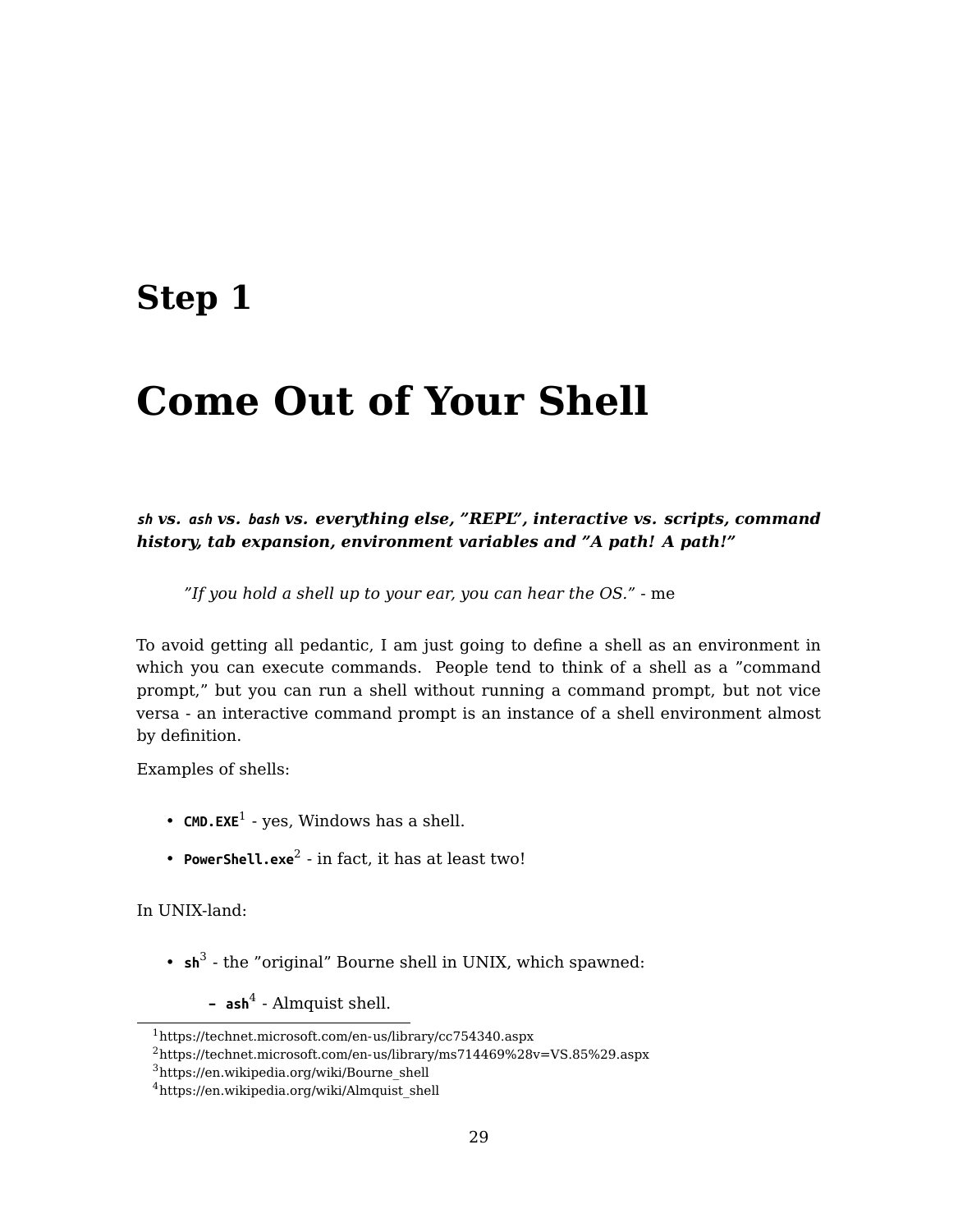- \* **dash** Debian Almquist shell (replaced ash in Debian).
- **– bash**<sup>5</sup> Bourne-again shell (get it?), the "standard" Linux shell (as much as anything is standard across Linux distros).
- **– ksh**<sup>6</sup> Korn shell.
- **– zsh**<sup>7</sup> Z shell.
- <span id="page-29-0"></span>• **csh<sup>8</sup>** - C shell, historically it is the default shell on BSD systems (although there are arguments on why you should *never use it*<sup>9</sup>).
- $\cdot$  ..[.an](#page-29-2)d many more!  $\cdot$  tons, really<sup>10</sup>.

<span id="page-29-1"></span>Most Linux distros use bash, but the BSDs are all over the place. We're going to assume bash for the rest of this tutorial. With few modifications, anything in the sh hierarchy above can usually run in the other members of the same tree.

## **bash Built-Ins**

Every shell has some "built-in" commands that are implemented as part of the shell and not as an external command or program, and bash has its share, as shown by running the help<sup>11</sup> command in a bash terminal:

[Figure 1.1: Built-in com](https://en.wikipedia.org/wiki/Bash_%28Unix_shell%29)mands in bash

 $~\sim$  [\\$ help](https://en.wikipedia.org/wiki/C_shell)

<span id="page-29-2"></span>GN[U bash, version 4.3.11\(1\)-release \(x86\\_64-p](http://www.faqs.org/faqs/unix-faq/shell/csh-whynot/)[c-lin](https://en.wikipedia.org/wiki/Unix_shell#Shell_categories)ux-gnu) Th[ese shell commands are def](http://linux.die.net/man/1/help)ined internally. Type `help' to see this list. Type `help name' to find out more about the function `name'. Use `info bash' to find out more about the shell in general. Use `man -k' or `info' to find out more about commands not in this list.

A star (\*) next to a name means that the command is disabled.

<sup>5</sup>https://en.wikipedia.org/wiki/Bash\_%28Unix\_shell%29

 $6$ https://en.wikipedia.org/wiki/Korn\_shell

<sup>7</sup>https://en.wikipedia.org/wiki/Z\_shell

<sup>8</sup>https://en.wikipedia.org/wiki/C\_shell

<sup>9</sup>http://www.faqs.org/faqs/unix-faq/shell/csh-whynot/

 $10$ https://en.wikipedia.org/wiki/Unix\_shell#Shell\_categories

 $\rm ^{11}$ http://linux.die.net/man/1/help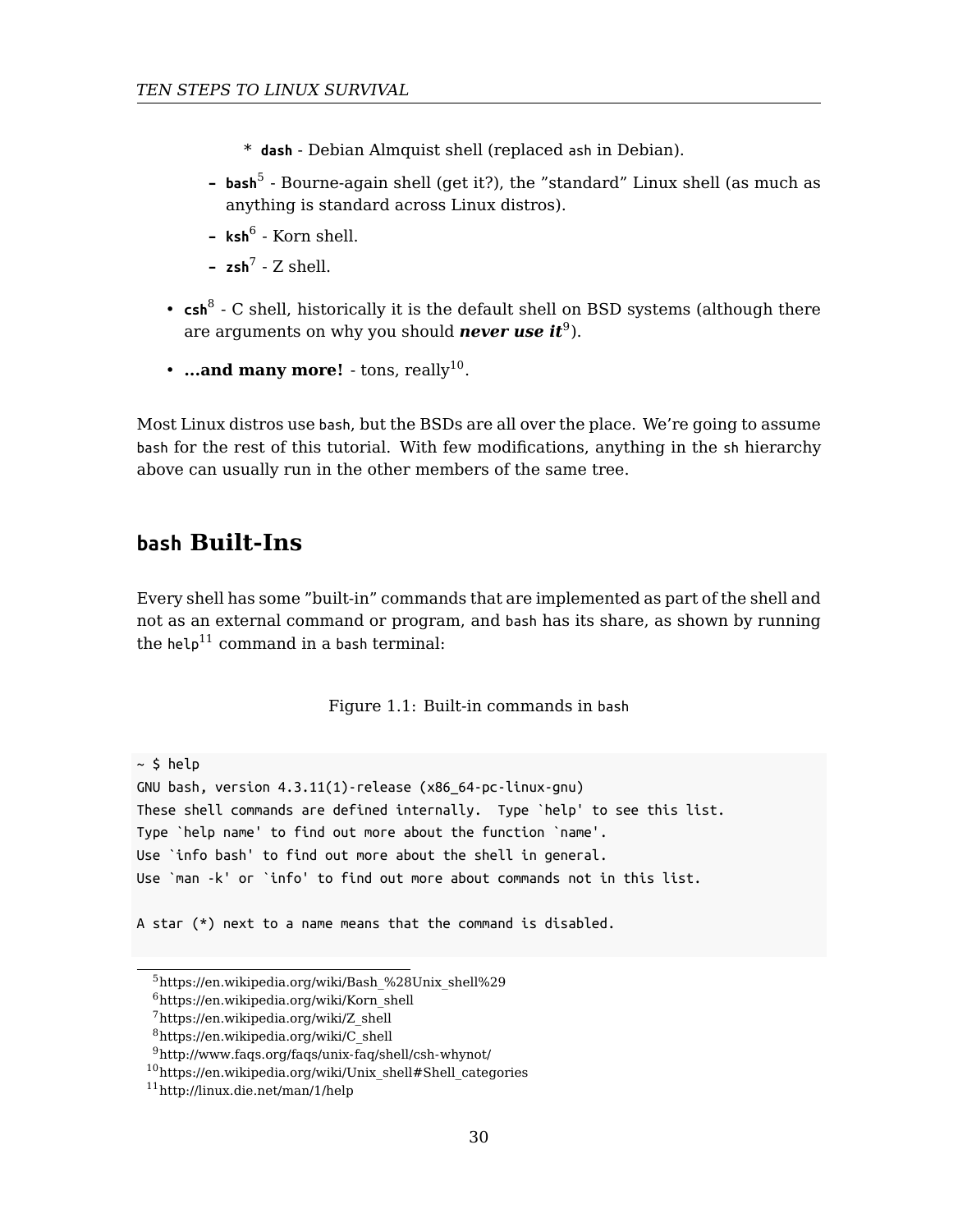*STEP 1. COME OUT OF YOUR SHELL*

```
job_spec [&] history [-c] [-d offset] [n] or hist>
(( expression )) if COMMANDS; then COMMANDS; [ elif C>
. filename [arguments] jobs [-lnprs] [jobspec ...] or jobs >
: kill [-s sigspec | -n signum | -sigs>
[ arg... ] let arg [arg ...]
[[ expression ]] local [option] name[=value] ...
alias [-p] [name[=value] ... ] logout [n]
bg [job_spec ...] mapfile [-n count] [-O origin] [-s c>
bind [-lpsvPSVX] [-m keymap] [-f file> popd [-n] [+N | -N]
break [n] printf [-v var] format [arguments]
builtin [shell-builtin [arg ...]] pushd [-n] [+N | -N | dir]
caller [expr] pwd [-LP]
case WORD in [PATTERN [| PATTERN]...)> read [-ers] [-a array] [-d delim] [->
cd [-L|[-P [-e]] [-@]] [dir] readarray [-n count] [-O origin] [-s>
...and so on...
```
<span id="page-30-0"></span>Why does this matter? Because if you are in an environment and something as fundamental as echo isn't working, you may not be working in a shell that is going to act like a "sh" shell. *In general*, sh, ash, bash, dash and ksh all act similarly enough that you don't care, but sometimes you may have to care. Knowing if you are on a csh variant or even something more esoteric can be key.

<span id="page-30-1"></span>Pay attention to the first line in script files, which will typically have a "shebang"<sup>12</sup> line that looks like this:

Figure 1.2: bash "shebang"

#!/bin/bash

In this case we know the script is expecting to be executed by bash, and in fact should throw an error if /bin/bash doesn't exist. For example, on the FreeBSD system I have access to, dash is not installed. So consider the following hello.sh script:

Figure 1.3: Script with 'dash' "shebang"

#!/bin/dash echo Hello, World!

 $^{12}\mathrm{https://en.wikipedia.org/wiki/Shebang\_\%28Unix\%29}$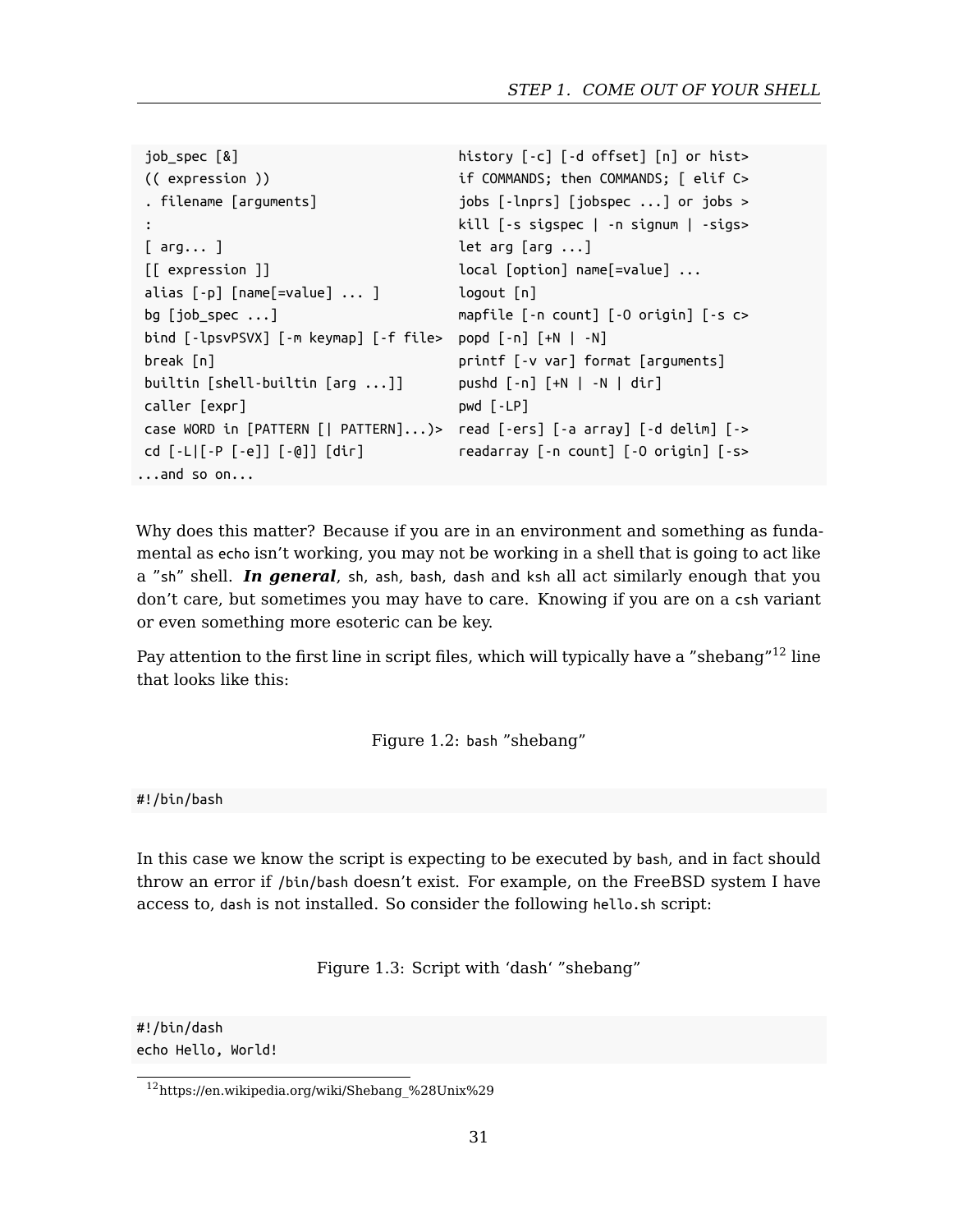When I try to run it on FreeBSD, I get:

Figure 1.4: "Shebang" error

% ./hello.sh ./hello.sh: Command not found.

This is confusing, because it seems to be saying that hello.sh is not found! But in reality it is complaining about missing dash. If I change the script to point to bash (which is installed on that FreeBSD system), it works as expected:

Figure 1.5: Hello, World!

<span id="page-31-0"></span>% ./hello.sh Hello, World!

Note that on some systems #!/bin/sh points to an alias of bash, and on some it is a different implementation of the original sh command, such as ash or dash. Now you know what to search for if you hit pro[ble](#page-31-1)ms as simple as an expected "built-in" command not being found.

## **Everything You Know is (Almost) Wrong**

<span id="page-31-1"></span>CMD.EXE [has a lineage that](http://linux.die.net/man/1/set) is a mish-mash of CP/M and UNIX excreted through three decades of backwards compatibility to that devil's spawn we call DOS. It has gotten even muddier over the years as Microsoft has added more commands, PowerShell, POSIX subsystems, etc.

But even so, there are some similarities between CMD.EXE and a Linux shell like bash. In both bash and  $\texttt{CMD.EXE}$  the  $\texttt{set}^{13}$  command shows you all environment variables that have been set. Here's bash:

Figure 1.6: set command in bash

<sup>13</sup>http://linux.die.net/man/1/set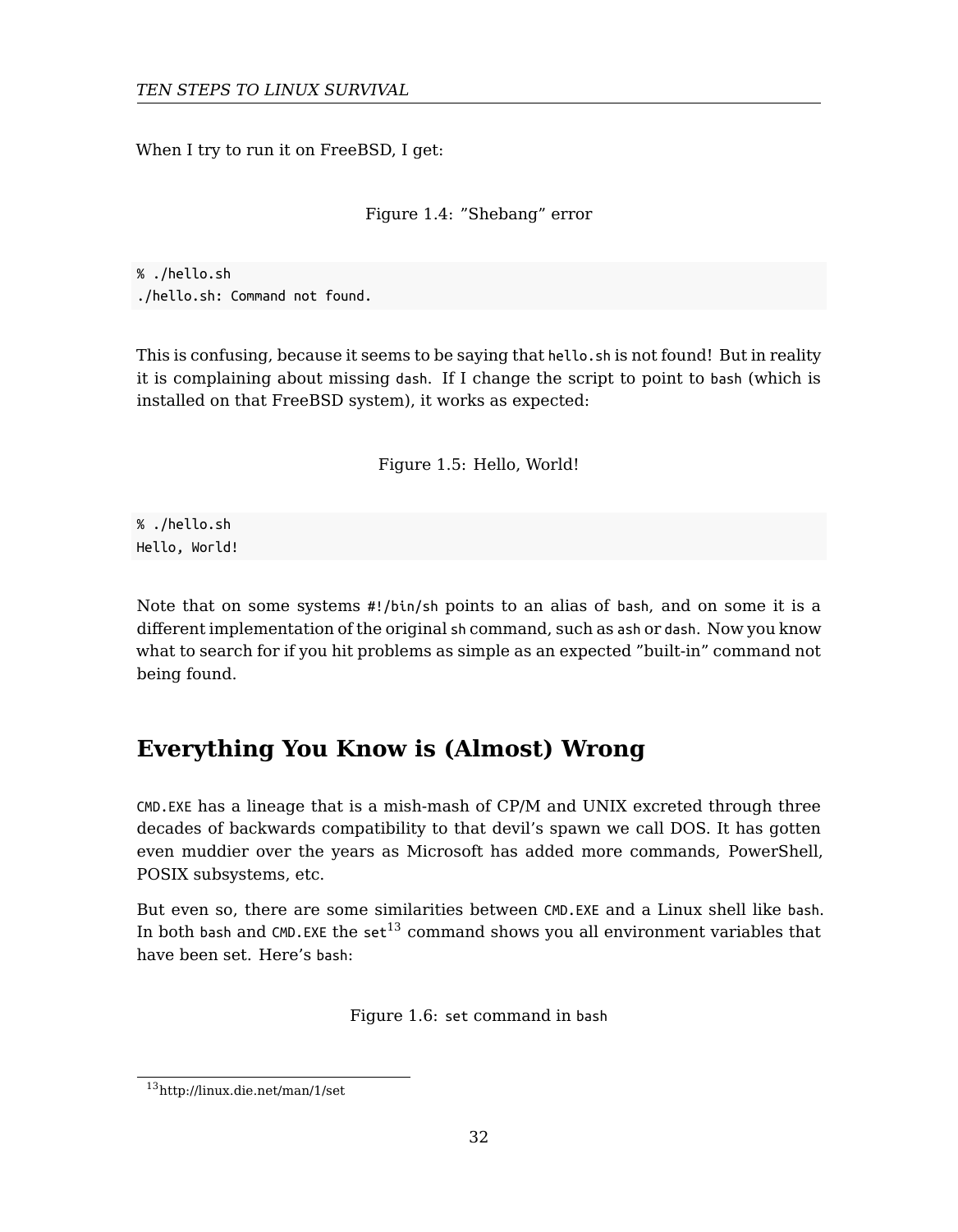```
~5 set
BASH=/bin/bash
BASHOPTS=checkwinsize:cmdhist:complete_fullquote:expand_aliases:extglob:extquote
:force_fignore:histappend:interactive_comments:login_shell:progcomp:promptvars:s
ourcepath
BASH_ALIASES=()
BASH_ARGC=()
BASH_ARGV=()
BASH_CMDS=()
BASH_COMPLETION_COMPAT_DIR=/etc/bash_completion.d
BASH_LINENO=()
BASH_SOURCE=()
BASH_VERSINFO=([0]="4" [1]="3" [2]="11" [3]="1" [4]="release" [5]="x86_64-pc-lin
ux-gnu")
BASH_VERSION='4.3.11(1)-release'
COLORTERM=gnome-terminal
COLUMNS=80
DIRSTACK=()
DISPLAY=:0
EUID=1003
GROUPS=()
HISTCONTROL=ignoreboth
HISTFILE=/home/myuser/.bash_history
...and so on...
```
<span id="page-32-0"></span>And CMD.EXE:

#### Figure 1.7: SET command in CMD.EXE

C:\Users\myuser>SET ALLUSERSPROFILE=C:\ProgramData APPDATA=C:\Users\myuser\AppData\Roaming CommonProgramFiles=C:\Program Files\Common Files CommonProgramFiles(x86)=C:\Program Files (x86)\Common Files CommonProgramW6432=C:\Program Files\Common Files COMPUTERNAME=JLEHMER650 ComSpec=C:\Windows\system32\cmd.exe FP\_NO\_HOST\_CHECK=NO HOMEDRIVE=C: HOMEPATH=\Users\myuser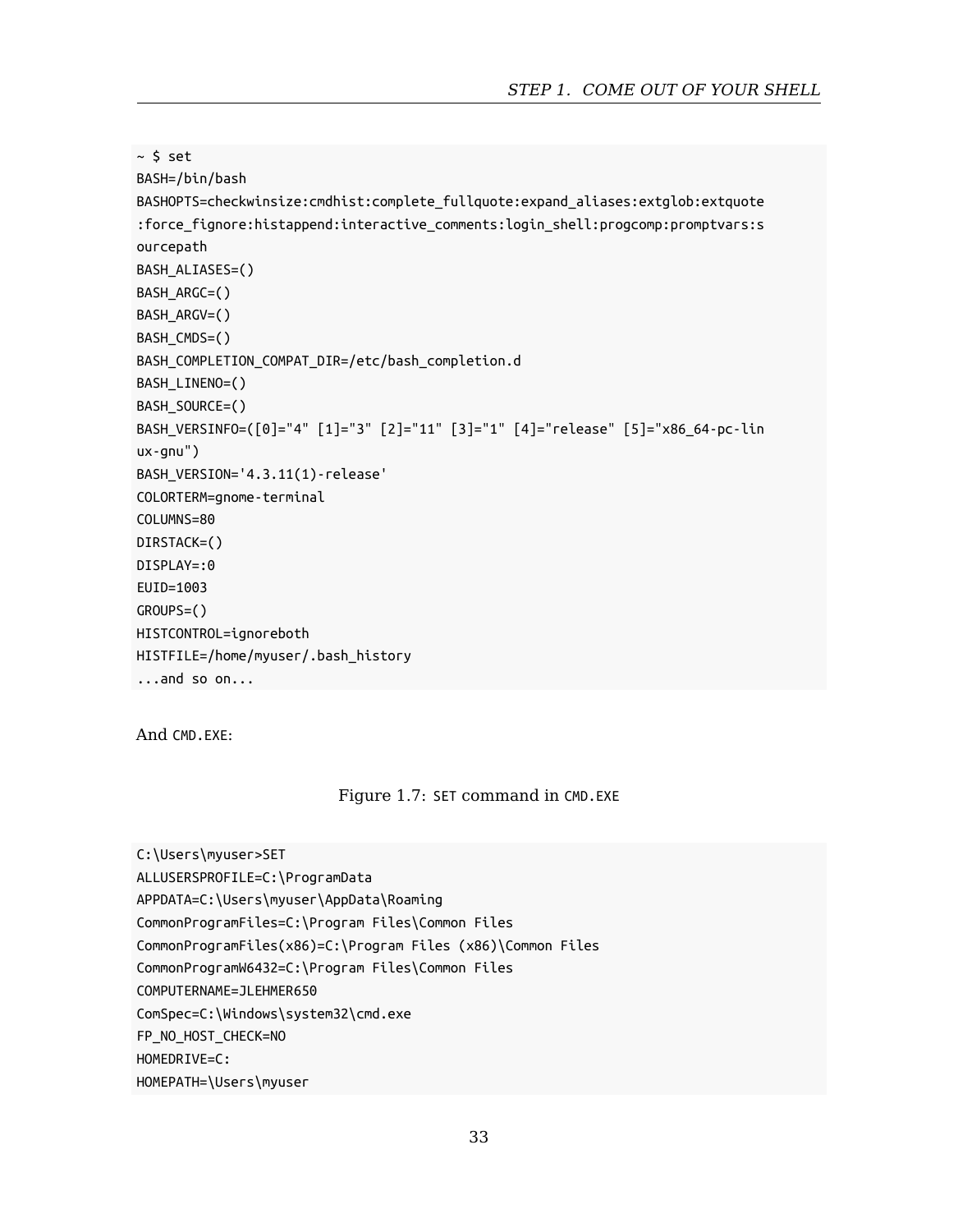<span id="page-33-0"></span>LOCALAPPDATA=C:\Users\myuser\AppData\Local LOGONSERVER=\\JLEHMER650 NUMBER\_OF\_PROCESS[ORS](#page-33-2)=4 OS=Windows\_NT Path=C:\Windows\system32;C:\Windows;C:\Windows\System32\Wbem;C:\Windows\system32 \config\systemprofile\.dnx\bin;C:\Program Files\Microsoft DNX\Dnvm\;C:\Program F iles (x86)\nodejs\;C:\Program Files\Microsoft\Web Platform Installer\;C:\Program Files\Microsoft SQL Server\130\Tools\Binn\;C:\Program Files (x86)\Microsoft SQL Server\130\DTS\Binn\;C:\Program Files\Microsoft SQL Server\120\Tools\Binn\;C:\P rogram Files (x86)\Microsoft SDKs\Azure\CLI\wbin;C:\Windows\System32\WindowsPowe rShell\v1.0\ PATHEXT=.COM;.EXE;.BAT;.CMD;.VBS;.VBE;.JS;.JSE;.WSF;.WSH;.MSC ...and so on...

<span id="page-33-1"></span>Similarly, the  $echo<sup>14</sup>$  command can be used to show you the contents of an environment variable like HOME on bash:

Figure 1.8: echo the HOME environment variable in bash

~ \$ echo \$HOME /home/myuser

Versus the HOMEPATH variable under CMD.EXE:

Figure 1.9: echo the HOMEPATH environment variable in CMD.EXE

<span id="page-33-2"></span>C:\> ECHO %HOMEPATH% \Users\myuser

This example shows some valuable differences between shells. Even though both have the concept of environment variables and displaying their contents using the "same" echo command, note that:

1. The syntax for accessing an environment variable is \$variable in bash and %variable% in CMD.EXE.

<sup>14</sup>http://linux.die.net/man/1/echo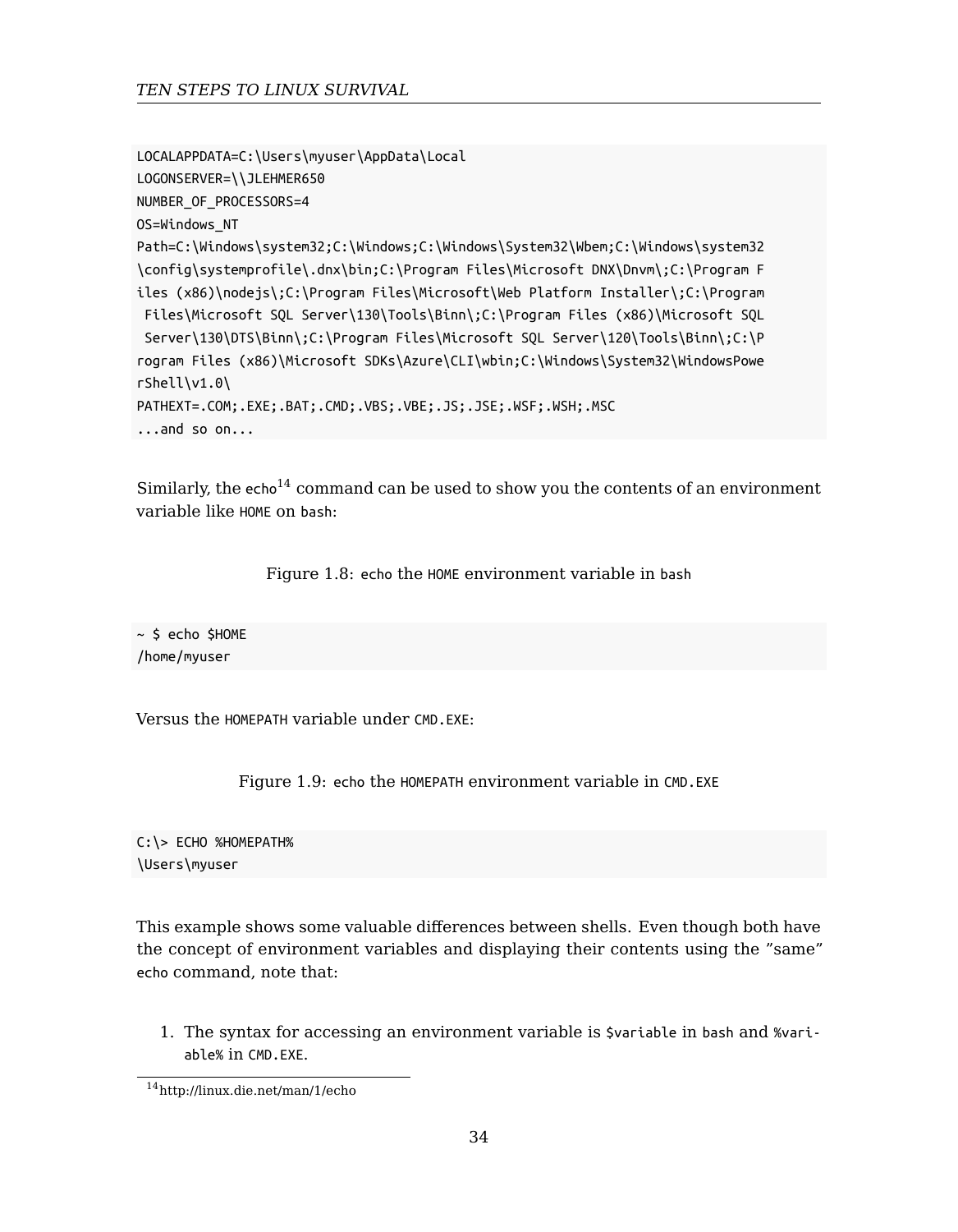2. bash is case-sensitive and so echo \$HOME works but echo \$home does not. CMD.EXE is *not* case-sensitive, so either echo %homedrive% or echo %HOMEDRIVE% (or EcHo %hOmEdRiVe%) would work.

One final note of caution. You can set up command aliases in bash and other shells that allow you to define a CMD.EXE-style dir command as a substitute for the ls command in bash, or copy for cp, del for rm, and so on. I recommend you don't do this for at least two reasons:

- 1. It is difficult to get these right in terms of being able to map all the various parameters from the bash command to the appropriate parameters for a CMD.EXEstyle command. Most people don't go that far, which means you then end up with a "toy" substitute for the CMD.EXE command, and have to fall back to the native commands anyway.
- 2. It simply delays you actually learning about the "UNIX" environment. You end up relying on a crutch that then must be replicated on every system you touch. In my opinion it is better to just learn the native commands, because then you are instantly productive at any shell window.

## <span id="page-34-0"></span>**You're a Product of Your Environment (Variables)**

It is much more common to set up environment variables to control run-time execution in Linux than in Windows. In fact, it is quite common to assign a given environment variable for the single execution of a program, to the point that bash has built-in "oneline" support for it:

<span id="page-34-1"></span>Figure 1.10: Assign FOO environment variable before executing script

~ \$ FOO=myval /home/myuser/myscript

This sets the environment variable FOO to "myval" but only for the duration and scope of running myscript.

By convention, environment variables are named all uppercase, whereas all scripts and programs tend to be named all lowercase. Remember, almost without exception "UNIX" is case-sensitive and Windows is not.

You can assign multiple variables for a single command or script execution simply by separating them with spaces: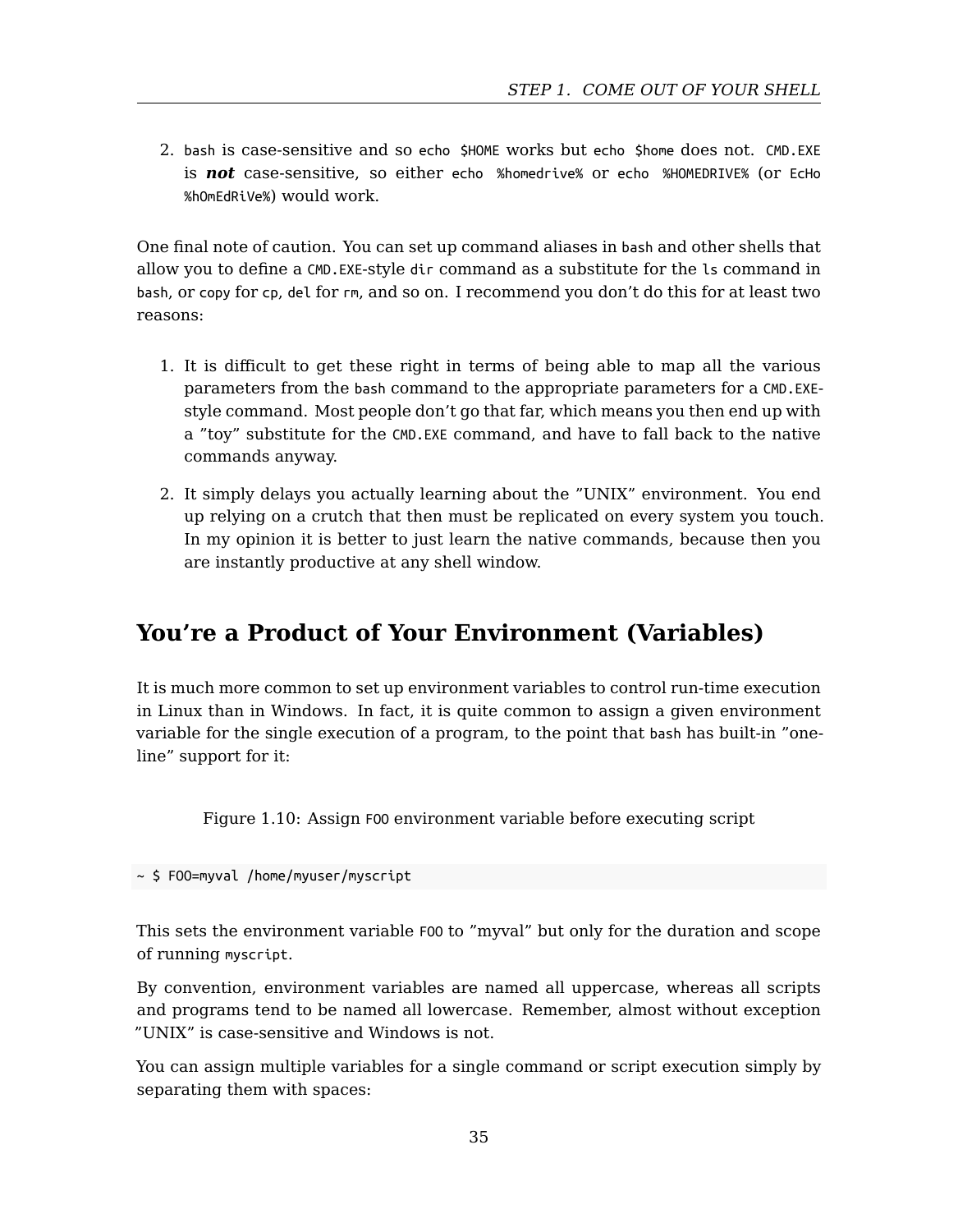Figure 1.11: Set multiple environment variables at once

<span id="page-35-1"></span>~ \$ FOO=myval BAR=yourval BAZ=ourvals /home/myuser/myscript

Note that passing in values in this way does not safeguard sensitive information from other users on the system who can see the values at least while the script is running using the ps -x command. In addition, the entire command will be written to your .bash\_history file, too. Theoretically that should be safe, but if you are using this to pass in a password to a command, for example, and your id gets compromised, your .bash history will be just as exposed as if you had the password saved in a script file.

<span id="page-35-2"></span>You can also set the value of environment variables to the output of another command by surrounding it with paired ' ("back ticks", or "grave accents"):

Figure 1.12: Set environment variable to output from a command

```
~ $ FILETYPE=`file --brief --mime-type header.tex`
~ $ echo $FILETYPE
text/plain
```
Sometimes you want to keep certain sensitive commands from being records in your .bash\_history file, since it is a simple text file and if you ever got hacked, the attacker could peruse it. For example, some commands take userids and passwords as parameters. To keep a command like that from being recorded in your command history, export the following, preferably in the .profile or .bashrc scripts in your home directory:

Figure 1.13: Hiding commands from command history

<span id="page-35-3"></span>export HISTIGNORE="\*smbclient\*"

## <span id="page-35-0"></span>**Who Am I?**

When writing scripts that can be run by any user, it may be helpful to know their user name at run-time. There are at least two different ways to determine that. The first is via the USER environment variable: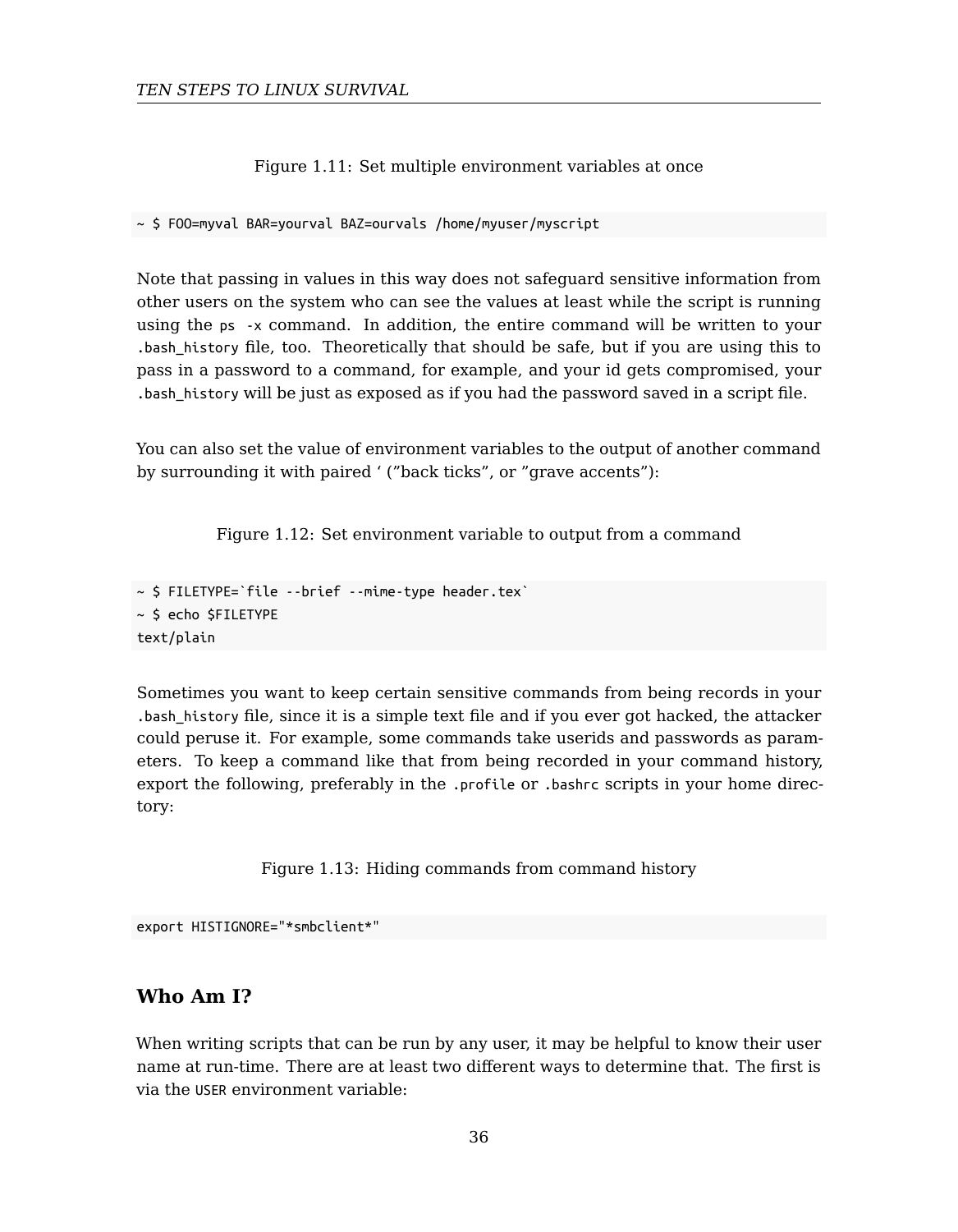*STEP 1. COME OUT OF YOUR SHELL*

Figure 1.14: USER environment variable

~ \$ echo \$USER myuser

The second is with a command with one of the best names, ever - whoam $t^{15}$ :

Figure 1.15: whoami command

 $~\sim$  \$ whoami myuser

Some environments set the USER environment variable, some set a USERNAME variable, and some like Mint set both. I think it is better to use whoami, which tends to be on almost all systems.

# **Paths (a Part of Any Balanced Shrubbery)**

The concept of a "path" for finding executables is almost identical between "UNIX" and Windows, and Windows lifted it from UNIX (or CP/M, which lifted it from UNIX). Look at the output of the PATH environment variable under bash:

Figure 1.16: PATH environment variable in bash

~ \$ echo \$PATH /usr/local/bin:/usr/bin:/bin:/usr/local/games:/usr/games

Echoing the PATH environment variable under CMD.EXE works, too:

Figure 1.17: PATH environment variable in CMD.EXE

C:\Users\myuser>ECHO %PATH%

<sup>15</sup>http://linux.die.net/man/1/whoami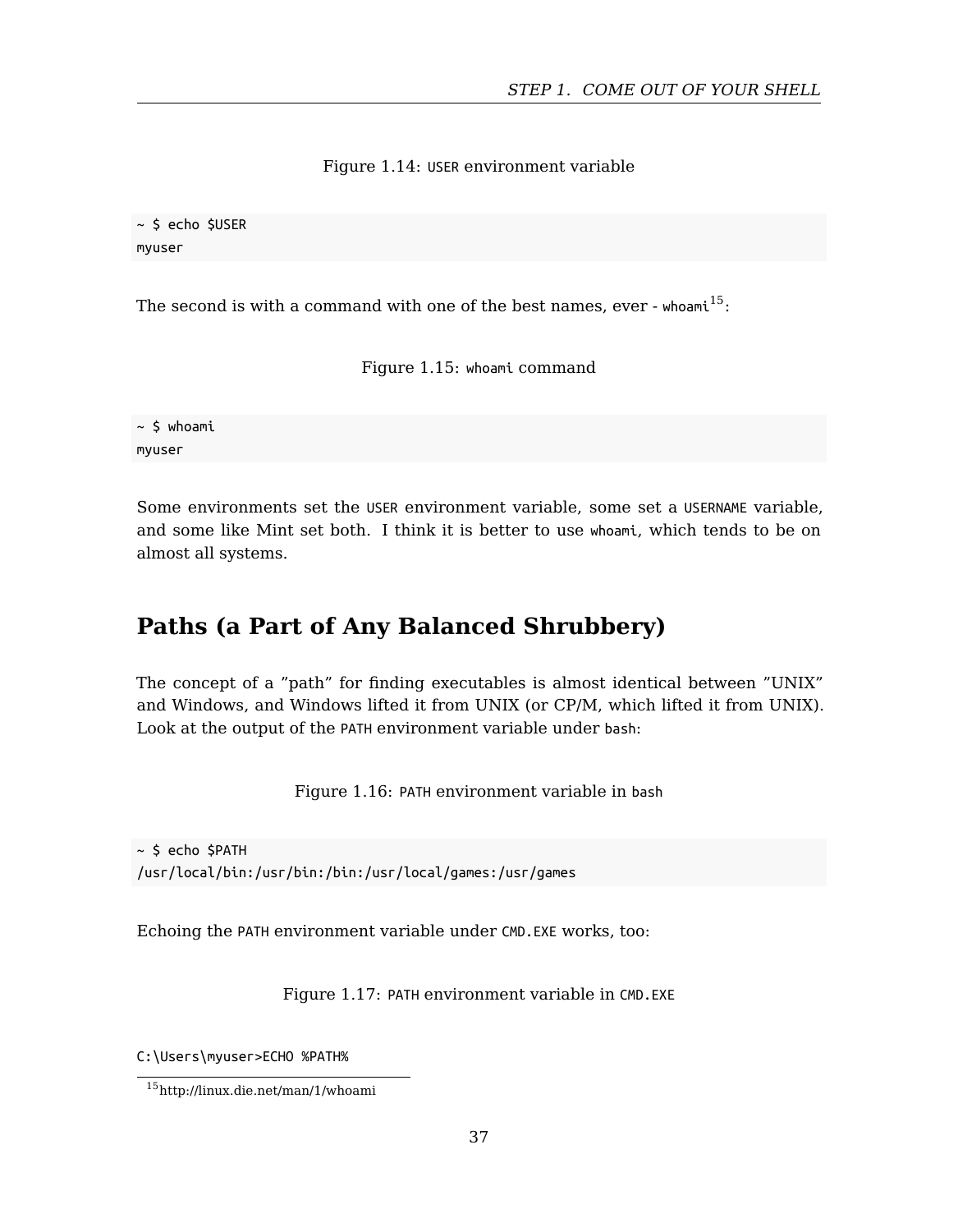C:\Windows\system32;C:\Windows;C:\Windows\System32\Wbem;C:\Windows\system32\conf ig\systemprofile\.dnx\bin;C:\Program Files\Microsoft DNX\Dnvm\;C:\Program Files (x86)\nodejs\;C:\Program Files\Microsoft\Web Platform Installer\;C:\Program File s\Microsoft SQL Server\130\Tools\Binn\;C:\Program Files (x86)\Microsoft SQL Serv er\130\DTS\Binn\;C:\Program Files\Microsoft SQL Server\120\Tools\Binn\;C:\Progra m Files (x86)\Microsoft SDKs\Azure\CLI\wbin;C:\Windows\System32\WindowsPowerShel l\v1.0\

Note the differences and similarities. Both the paths are evaluated left to right. Both use separators between path components, a ; for DOS and Windows, a : for Linux. Both delimit their directory names with slashes, with  $\setminus$  for DOS and Windows and / for Linux. But Linux has no concept of a "drive letter" like C: in Windows, and instead everything is mounted in a single namespace hierarchy starting at the root /. We'll be talking more about directories, paths and file systems in the next chapter.

Just to muddy the waters further, notice how Cygwin under Windows shows the PATH environment variable with bash syntax but a combination of both Cygwin and Windows directories, and Windows drive letters like C: mapped to /cygdrive/c:

Figure 1.18: PATH environment variable in Cygwin

\$ echo \$PATH

/usr/local/bin:/usr/bin:/cygdrive/c/Windows/system32:/cygdrive/c/Windows:/cygdri ve/c/Windows/System32/Wbem:/cygdrive/c/Windows/system32/config/systemprofile/.dn x/bin:/cygdrive/c/Program Files/Microsoft DNX/Dnvm:/cygdrive/c/Program Files (x8 6)/nodejs:/cygdrive/c/Program Files/Microsoft/Web Platform Installer:/cygdrive/c /Program Files/Microsoft SQL Server/130/Tools/Binn:/cygdrive/c/Program Files (x8 6)/Microsoft SQL Server/130/DTS/Binn:/cygdrive/c/Program Files/Microsoft SQL Ser ver/120/Tools/Binn:/cygdrive/c/Program Files (x86)/Microsoft SDKs/Azure/CLI/wbin :/cygdrive/c/Windows/System32/WindowsPowerShell/v1.0

# **Open Your Shell and Interact**

The actual "command prompt" is when you run a shell in an "interactive session" in a terminal window. This might be from logging into the console of a Linux VM, or starting a terminal window in a X window manager like GNOME or KDE, or ssh'ing into an interactive session of a remote machine, or even running a Cygwin command prompt under Windows.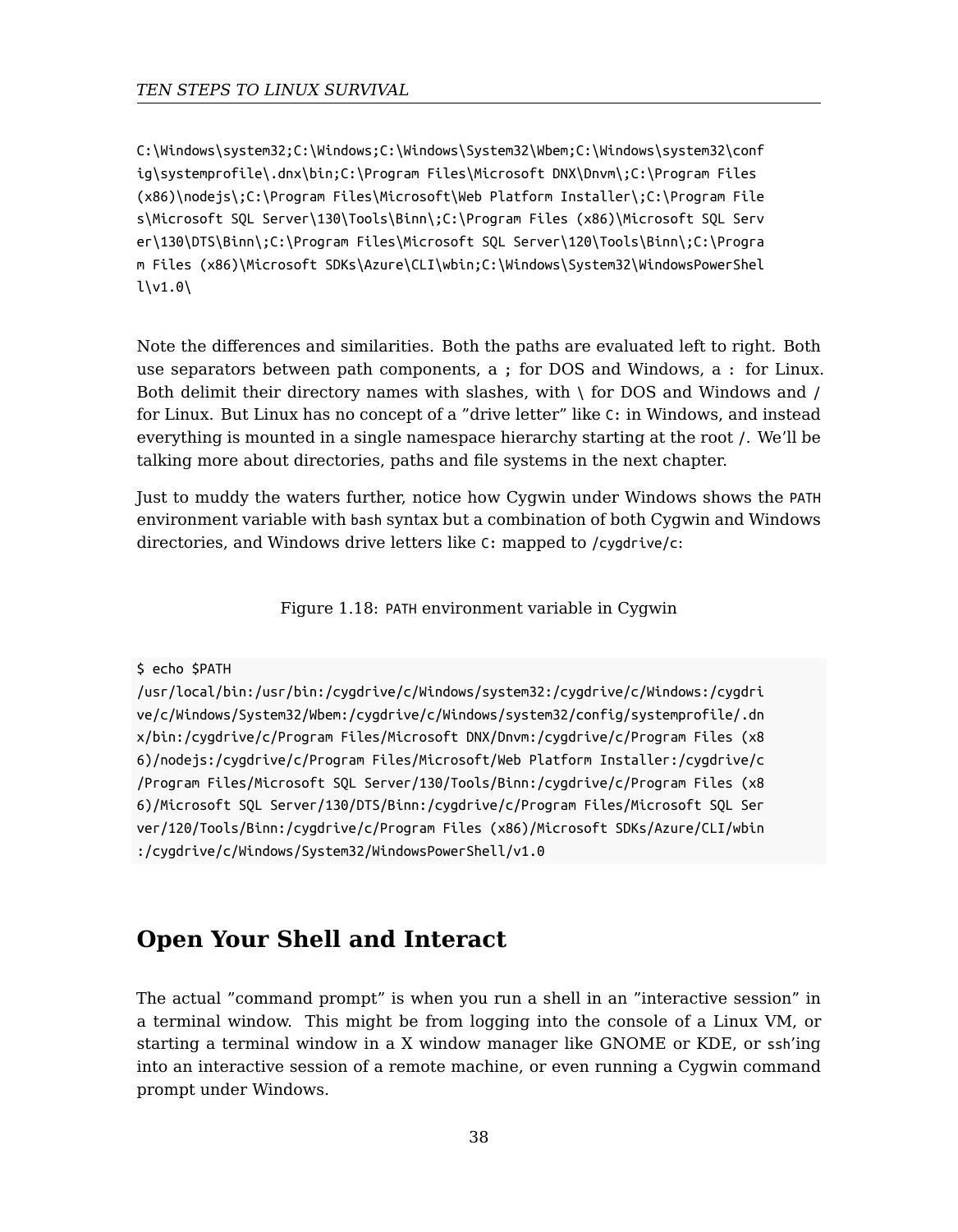#### *STEP 1. COME OUT OF YOUR SHELL*

Command prompts allow you to work in a so-called "REPL" environment (Read, Evaluate, Print, Loop). You can run a series of commands once, or keep refining a command or commands until you get them working the way you want, then transfer their sequence to a script file to capture it.

Real wizards at using the shell can often show off their magic with an incredible oneliner typed from memory with lots of obscure commands piped together and invoked with cryptic options.

I am not a real shell wizard. See chapter 9 for how you can fake it like I do.

# **Getting Lazy**

Most modern interactive shells like bash and CMD.EXE allow for tab expansion and command history, at least for the current session of the shell.

Tab expansion is "auto-complete" for the command prompt. Let's say you have some files in a directory:

Figure 1.19: List some files

~/Documents \$ ls Disabled User Accounts.csv elsewhere LOLcatz.jpg MyResume.md

Without tab expansion, typing out something like this is painful:

Figure 1.20: Lots of typing and escape characters

~/Documents \$ mv Disabled\ User\ Accounts.csv elsewhere/.

But with tab expansion, we can simply type mv D<sup> $\text{t}$ </sup>, where  $\text{t}$  represents hitting the Tab key, and since there is only one file that starts with a "D", tab expansion will fill in the rest of the file name for us:

Figure 1.21: Tab expansion magic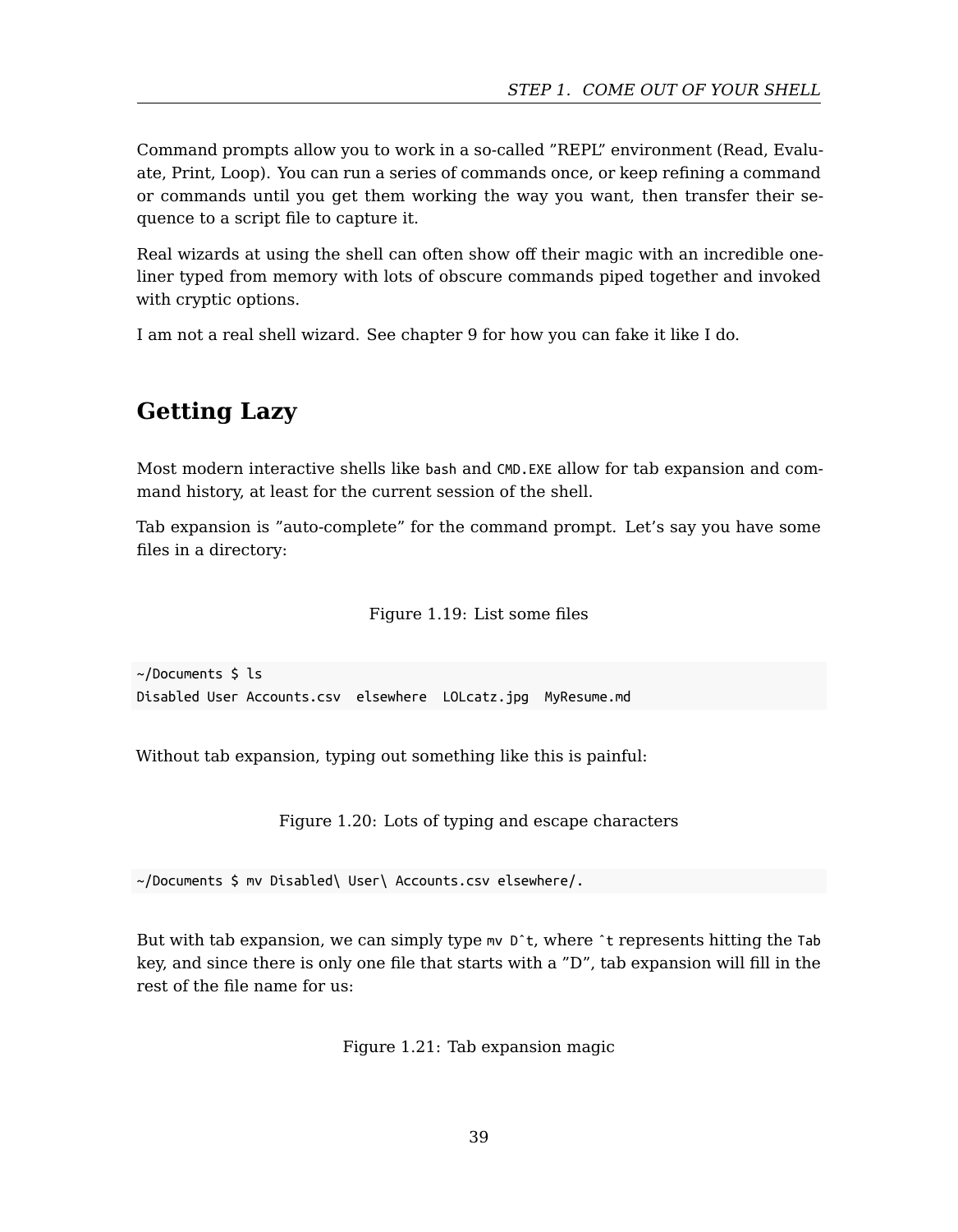~/Documents \$ mv Disabled\ User\ Accounts.csv

Then we can go about our business of finishing our command.

One place tab completion in bash is different than CMD.EXE is that in bash if you hit Tab and there are multiple candidates, it will expand as far as it can and then show you a list of files that match up to that point and allow you to type in more characters and hit Tab again to complete it. Whereas in CMD.EXE it will "cycle" between the multiple candidates, showing you each one as the completion option in turn. Both are useful, but each is subtly different and can give you fits when moving between one environment and another.

**Pro Tip:** Remember, UNIX was built by people on slow, klunky teletypes and terminals, and they hated to type! Tab expansion is your friend and you should use it as often as possible. It gives at least three benefits:

- 1. Saves you typing.
- 2. Helps eliminate misspellings in a long file or command name.
- 3. Acts as an error checker, because if the tab doesn't expand, chances are you are specifying something else (the beginning part of the file name) wrong.

The other thing to remember about the interactive shell is command history. Again, both CMD.EXE and bash give you command history, but CMD.EXE only remembers it for the session, while bash stores it in one of your hidden "profile" or "dot" files in your home directory called .bash\_history, which you can display with ls -a:

| Figure 1.22: 1s command showing hidden files |  |  |  |
|----------------------------------------------|--|--|--|
|----------------------------------------------|--|--|--|

| $\sim$ \$ ls -a       |                  |                      |          |                                           |
|-----------------------|------------------|----------------------|----------|-------------------------------------------|
| $\cdot$               | .confiq          | .gconf               |          | mozilla Templates.                        |
| $\cdot$ $\cdot$       | .dbus            | .gnome2              | Music    | Videos                                    |
| .bash history Desktop |                  |                      |          | .gnome2 private Pictures .xsession-errors |
| bash logout.          | .dmrc            | .ICEauthority        | .profile |                                           |
| .cache                |                  | Documents .linuxmint | Public   |                                           |
| .cinnamon             | Downloads .local |                      | .ssh     |                                           |

Inside, .bash\_history is just a text file, with the most recent commands at the bottom.

The bash shell supports a rich interactive environment for searching for, editing and saving command history. However, the biggest thing you need to remember to fake it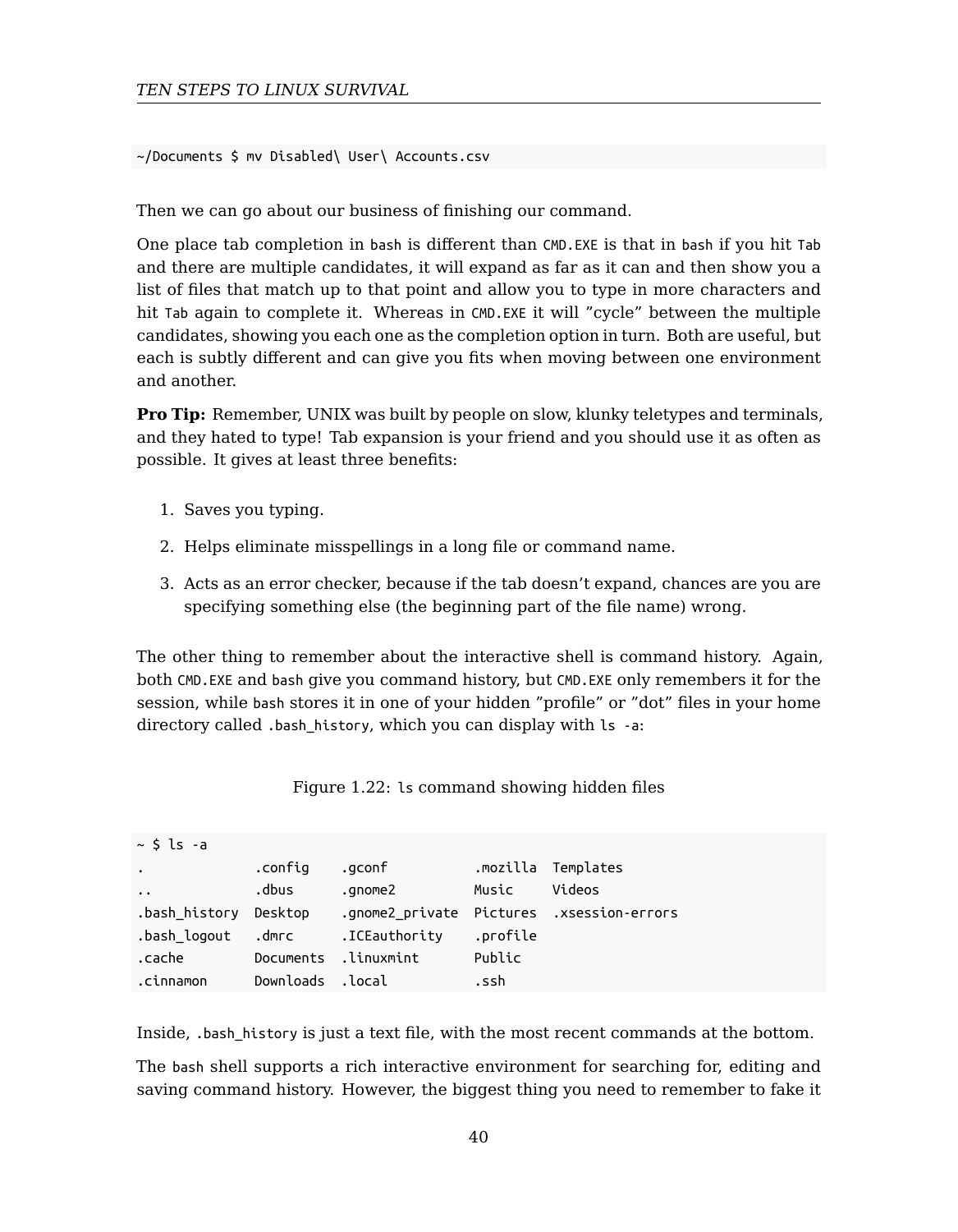is simply that the up and down arrows work in the command prompt and bring back your recent commands so you can update them and re-execute them.

**Note:** If you start multiple sessions under the same account, the saved history will be of the last login to successfully write back out .bash\_history.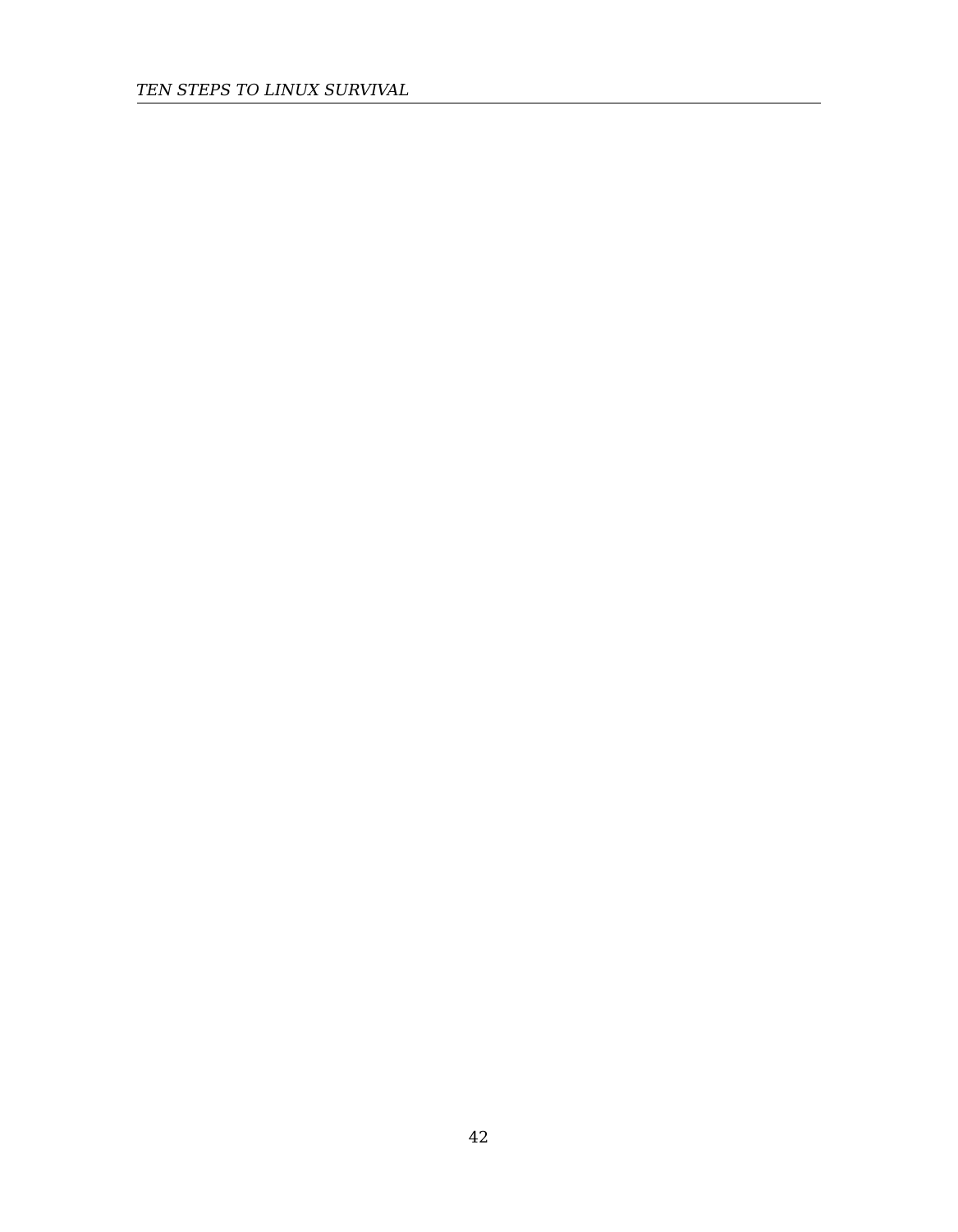# **Step 2**

# **File Under "Directories"**

*ls, mv, cp, [rm](#page-42-0) (-rf \*), cat, chmod/chgrp/chown and everyone's favorite, touch.*

*"I'm in the phone book! I'm somebody now!"* - Navin Johnson (*The Jerk*)

Typicallyi[n](#page-42-1) Linux we are scripting and otherwise moving around files. The file system under the covers may be one of any number of supported formats, including:

- $\mathbf{btrfs}^1$  $\mathbf{btrfs}^1$  $\mathbf{btrfs}^1$
- <span id="page-42-0"></span> $\cdot$  [ext2](https://en.wikipedia.org/wiki/Ext3)<sup>[2](https://en.wikipedia.org/wiki/Ext2)</sup>
- <span id="page-42-1"></span>• **[ext3](https://en.wikipedia.org/wiki/ReiserFS)**<sup>3</sup>
- $ext{4}^4$ ,
- ReiserFS<sup>5</sup>
- $\cdot$  ZFS<sup>6</sup>
- **...and so many more!** NTFS, FAT, CDFS, etc.

<sup>1</sup>https://en.wikipedia.org/wiki/Btrfs

<sup>2</sup>https://en.wikipedia.org/wiki/Ext2

<sup>3</sup>https://en.wikipedia.org/wiki/Ext3

 $^4$ https://en.wikipedia.org/wiki/Ext4

<sup>5</sup>https://en.wikipedia.org/wiki/ReiserFS

 $^6$ https://en.wikipedia.org/wiki/ZFS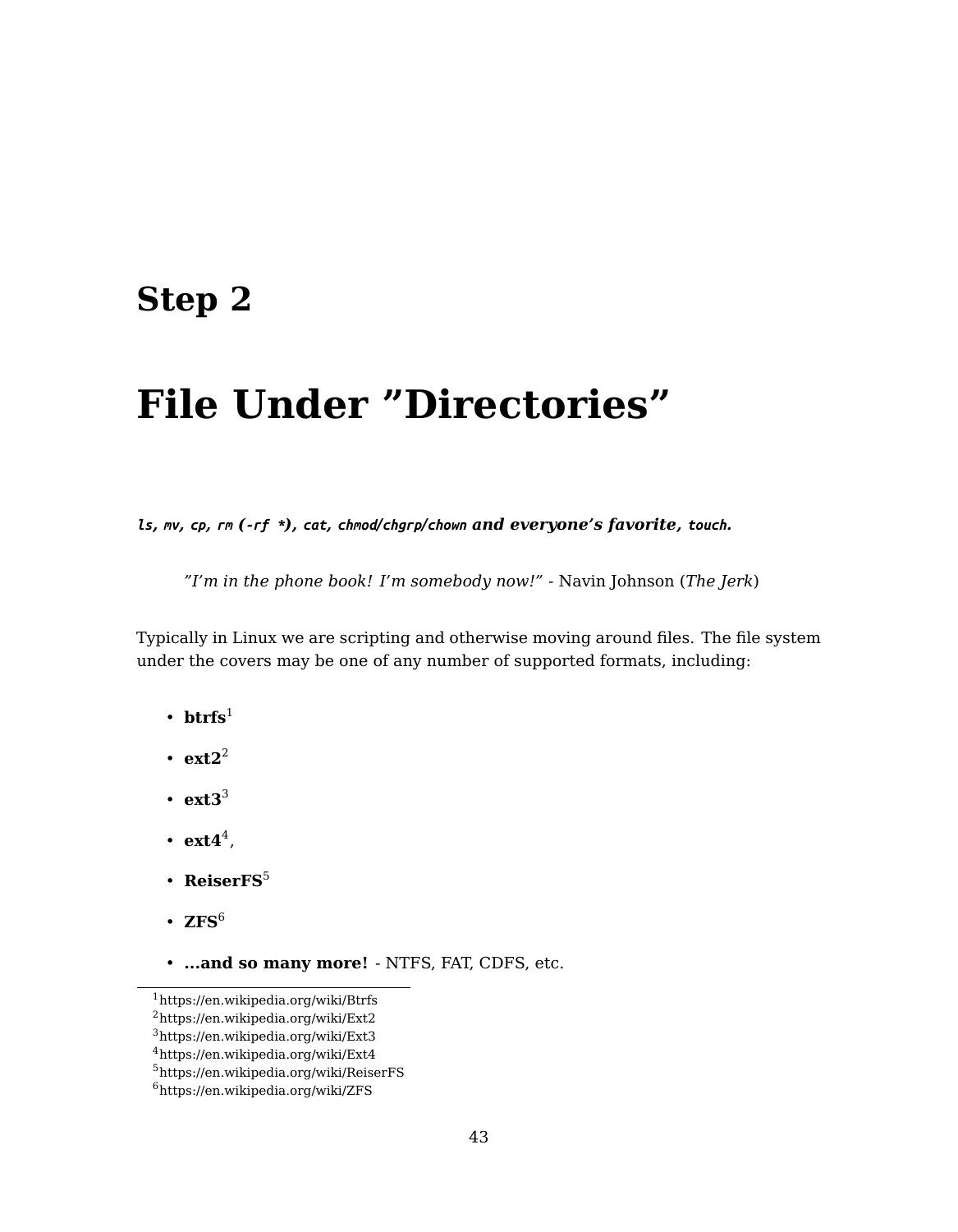Each has its strengths and weaknesses. While Linux tends to treat the ext\* file systems as preferred, it can write to a lot of file systems and can read even more.

As mentioned before, the biggest differences between Linux and Windows is that the Linux environments do not have a concept of "drive letters." Instead everything is "mounted" under a single hierarchy that starts at the "root directory" or /:

Figure 2.1: Listing of the root directory

| $\sim$ \$ ls / |                                                             |  |  |           |  |
|----------------|-------------------------------------------------------------|--|--|-----------|--|
|                | bin dev home     lib64     mnt   Other run svs var          |  |  |           |  |
|                | boot Docs initrd.img lost+found Music proc sbin tmp vmlinuz |  |  |           |  |
|                |                                                             |  |  | <b>US</b> |  |

The root file system may be backed by a disk device, memory or even the network. It will have one or more directories under it. Multiple physical drives and network locations can be "mounted" virtually anywhere, under any directory or subdirectory in the hierarchy.

**Note:** Dynamically mounted devices like USB drives and DVDs are often mounted automatically under either a /mnt or /media directory.

### **Looking at Files**

As we've already seen, the command to *list* the contents of a directory is  $ls^7$ :

[F](http://linux.die.net/man/1/ls)igure 2.2: Listing directory contents

 $~\sim$  \$ ls Desktop Documents Downloads Music Pictures Public Templates Videos

Remember, "UNIX" environments think of files that start with a . as "hidden." If you want to see all these "dotfiles" $^8$ , you can use ls  $\,$  -a, in this case on an average "home" directory:

Figure 2.3: Listing a home directory showing hidden "dotfiles"

<sup>7</sup>http://linux.die.net/man/1/ls

 $^8\rm{https://en.wikipedia.org/wiki/Hidden_file_and_hidden_directory\#Unix_and_Unix\_link_environments}$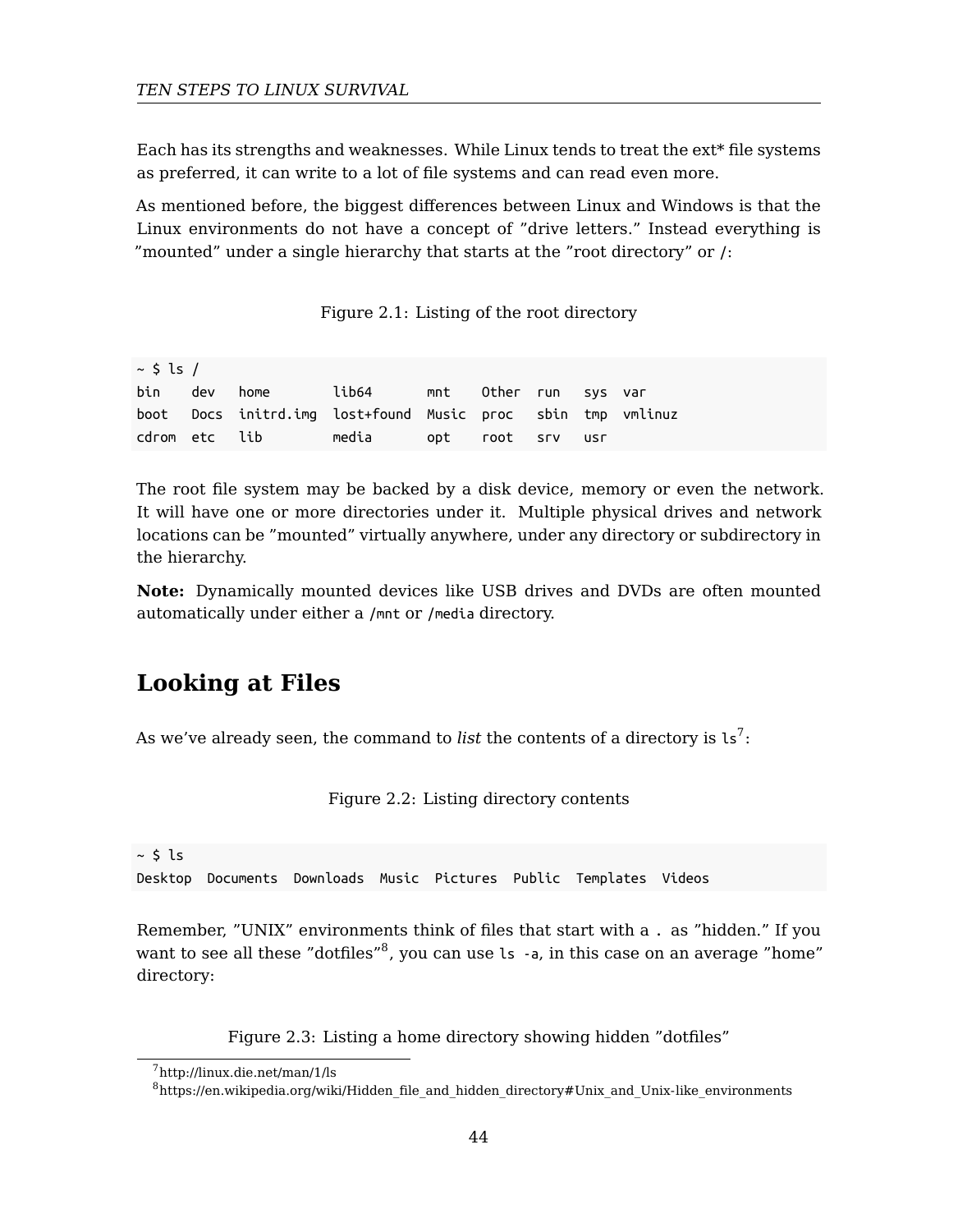| $\sim$ \$ ls -a       |           |                      |          |                                           |
|-----------------------|-----------|----------------------|----------|-------------------------------------------|
| $\bullet$             | .confiq   | .gconf               |          | mozilla Templates.                        |
| $\dddot{\phantom{1}}$ | .dbus     | .gnome2              | Music    | Videos                                    |
| .bash history Desktop |           |                      |          | .gnome2 private Pictures .xsession-errors |
| .bash loqout   .dmrc  |           | .ICEauthority        | .profile |                                           |
| .cache                |           | Documents .linuxmint | Public   |                                           |
| .cinnamon             | Downloads | .local               | .ssh     |                                           |

Wow! That's a lot of dotfiles!

If you want to see some details for each file, use ls -l:

Figure 2.4: Detailed listing of home directory

 $~\sim$  \$ ls -l total 32 drwxr-xr-x 2 myuser mygroup 4096 Dec 13 18:18 Desktop drwxr-xr-x 3 myuser mygroup 4096 Dec 13 18:22 Documents drwxr-xr-x 2 myuser mygroup 4096 Dec 13 18:18 Downloads drwxr-xr-x 2 myuser mygroup 4096 Dec 13 18:18 Music drwxr-xr-x 2 myuser mygroup 4096 Dec 13 18:18 Pictures drwxr-xr-x 2 myuser mygroup 4096 Dec 13 18:18 Public drwxr-xr-x 2 myuser mygroup 4096 Dec 13 18:18 Templates drwxr-xr-x 2 myuser mygroup 4096 Dec 13 18:18 Videos

And of course parameters can be combined, as with the two above:

Figure 2.5: Detailed listing of home directory with "dotfiles"

```
~\sim $ ls -al
total 112
drwxr-xr-x 21 myuser mygroup 4096 Dec 13 18:19 .
drwxr-xr-x 6 root root 4096 Dec 13 14:24 ..
-rw------- 1 myuser mygroup 287 Dec 13 18:19 .bash_history
-rw-r--r-- 1 myuser mygroup 220 Dec 13 14:24 .bash_logout
drwx------ 5 myuser mygroup 4096 Dec 13 18:18 .cache
drwxr-xr-x 3 myuser mygroup 4096 Dec 13 18:18 .cinnamon
drwxr-xr-x 12 myuser mygroup 4096 Dec 13 18:18 .config
drwx------ 3 myuser mygroup 4096 Dec 13 18:18 .dbus
```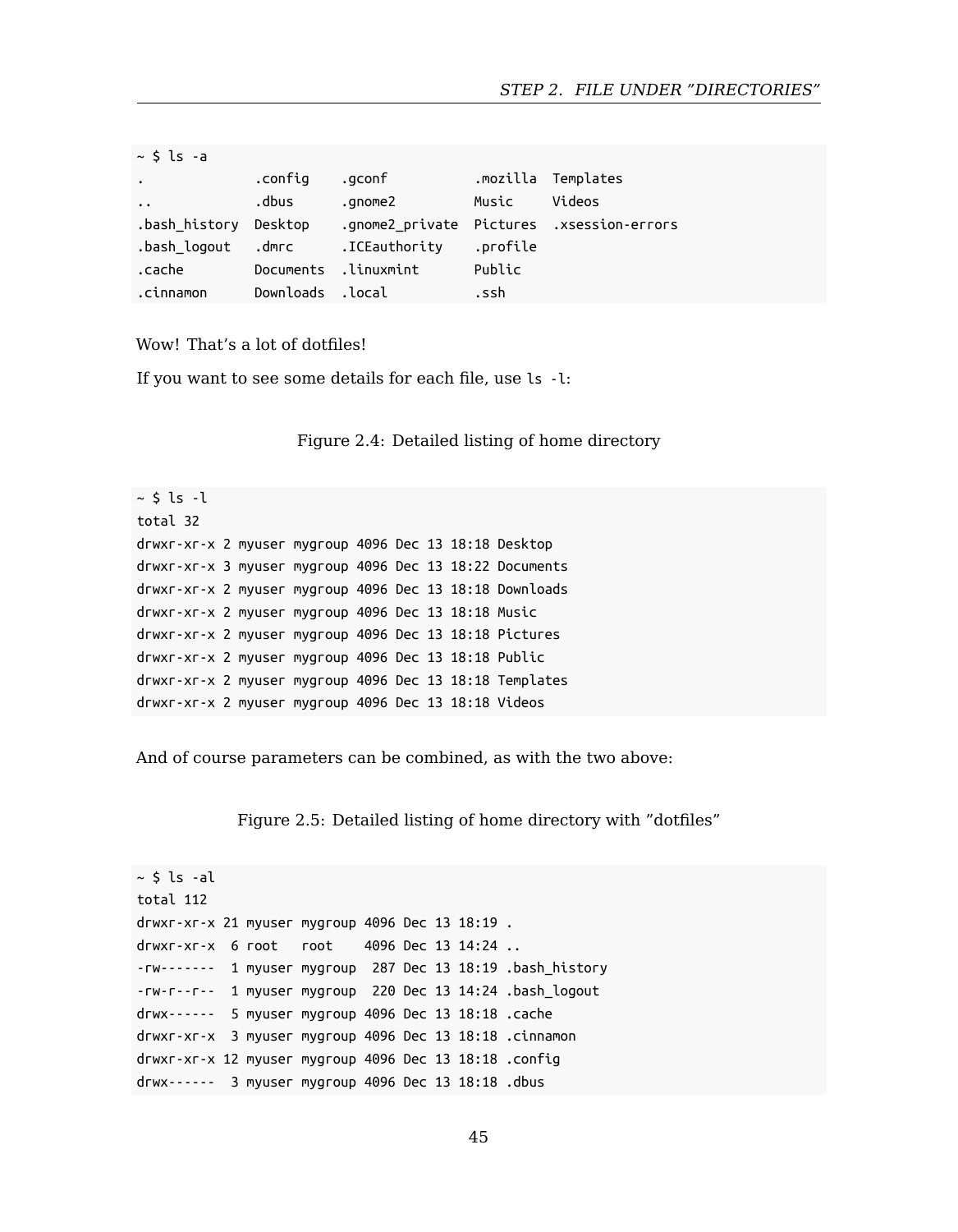```
drwxr-xr-x 2 myuser mygroup 4096 Dec 13 18:18 Desktop
-rw------- 1 myuser mygroup 29 Dec 13 18:18 .dmrc
drwxr-xr-x 3 myuser mygroup 4096 Dec 13 18:22 Documents
drwxr-xr-x 2 myuser mygroup 4096 Dec 13 18:18 Downloads
drwx------ 3 myuser mygroup 4096 Dec 13 18:18 .gconf
drwx------ 3 myuser mygroup 4096 Dec 13 18:18 .gnome2
drwx------ 2 myuser mygroup 4096 Dec 13 18:18 .gnome2_private
-rw------- 1 myuser mygroup 668 Dec 13 18:18 .ICEauthority
drwxr-xr-x 3 myuser mygroup 4096 Dec 13 18:18 .linuxmint
drwxr-xr-x 3 myuser mygroup 4096 Dec 13 18:18 .local
drwxr-xr-x 4 myuser mygroup 4096 Dec 13 18:18 .mozilla
drwxr-xr-x 2 myuser mygroup 4096 Dec 13 18:18 Music
drwxr-xr-x 2 myuser mygroup 4096 Dec 13 18:18 Pictures
...and so on...
```
# **A Brief Detour Around Parameters**

In bash and many Linux commands in general, there are old, "short" (terse) parameter names, like ls -a, and newer, longer, descriptive parameter names like ls --all that mean the same thing. It is typically good to use the shorter version during interactive sessions and testing, but I prefer long parameter names in scripts, because when I come back and look at it in two years, I may not remember what rm -rf \* means (in the "UNIX" world it means you're toast if you run it by mistake), thus rm --recursive --force \* seems a bit more "intuitive."

#### *The behind you save in the future by describing things well today may well be your own.* - me

The older style parameters are typically preceded by a single hyphen or "switch" character:

Figure 2.6: Short parameter

 $~\sim$  \$ ls -r

Some commands support parameters with no "switch" character at all, as with xvf (e*X*tract, *V*erbose, input *F*ile name) in the following tar example: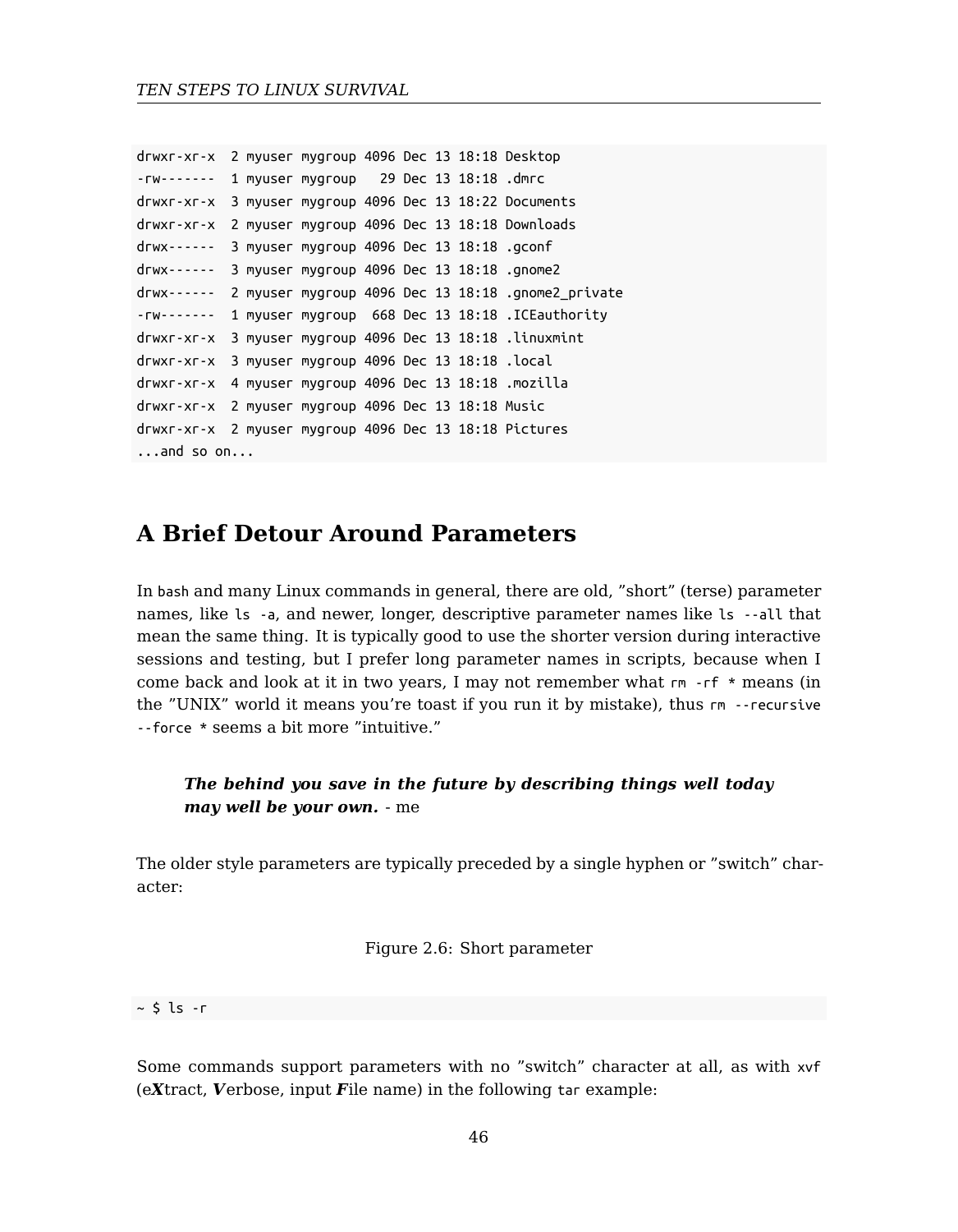Figure 2.7: Alternate short parameter syntax

~ \$ tar xvf backup.tar

The newer "GNU-style" parameters are preceded by two hyphens and usually are quite "verbose":

Figure 2.8: Long parameters

~ \$ ls --recursive --almost-all --ignore-backups

Again, it is *highly recommended* that you take the time to use the GNU-style parameters in scripts as self-documenting code.

# **More Poking at Files**

If we suspect the file is a text file, we can echo it to the console with the cat<sup>9</sup> (*concatenate*) command:

Figure 2.9: cat command

```
~ $ cat installrdp
#!/bin/bash
sudo apt-get -y install git
cd ~
git clone git://github.com/FreeRDP/FreeRDP.git
cd FreeRDP
sudo apt-get -y install build-essential git-core cmake libssl-dev libx11-dev lib
xext-dev libxinerama-dev \
  libxcursor-dev libxdamage-dev libxv-dev libxkbfile-dev libasound2-dev libcups2
  -dev libxml2 libxml2-dev \
  libxrandr-dev libgstreamer0.10-dev libgstreamer-plugins-base0.10-dev libxi-dev
  libgstreamer-plugins-base1.0-dev
sudo apt-get -y install libavutil-dev libavcodec-dev
```
<sup>9</sup>http://linux.die.net/man/1/cat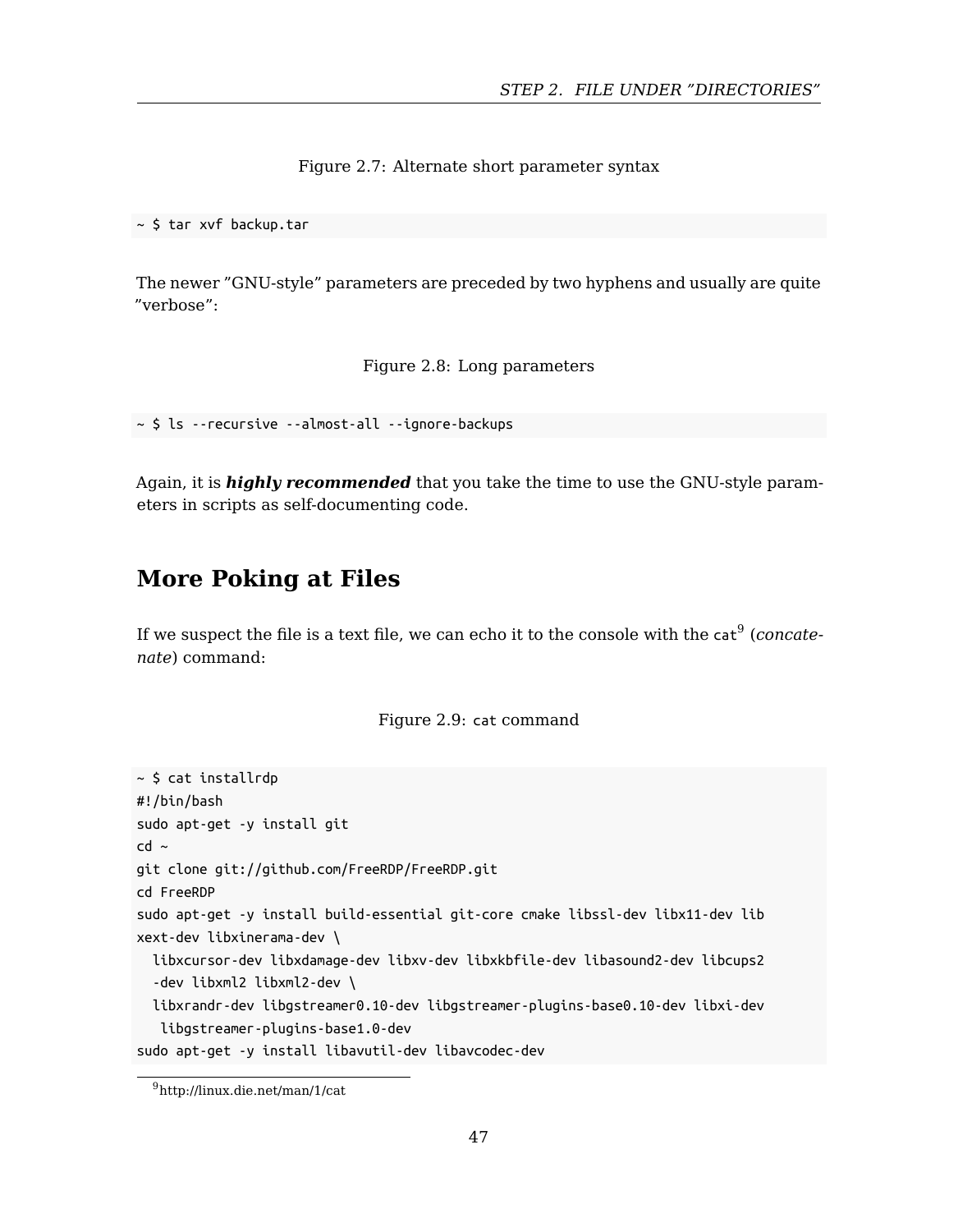```
sudo apt-get -y install libcunit1-dev libdirectfb-dev xmlto doxygen libxtst-dev
cmake -DCMAKE_BUILD_TYPE=Debug -DWITH_SSE2=ON .
make
sudo make install
sudo echo "/usr/local/lib/freerdp" > /etc/ld.so.conf.d/freerdp.conf
sudo echo "/usr/local/lib64/freerdp" >> /etc/ld.so.conf.d/freerdp.conf
sudo echo "/usr/local/lib" >> /etc/ld.so.conf.d/freerdp.conf
sudo ldconfig
which xfreerdp
xfreerdp --version
```
In this example when we cat installrdp we can determine it is a bash shell script (because the "shebang" is pointing to bash ) that looks to install and configure  $\rm FreeRDP^{10}$ on a Debian-style system:

- 1. **apt-get** Debian-style package manager.
- 2.  $\mathsf{git}\ \mathsf{clone}\ \text{-}\ \mathsf{cloning}\ \mathsf{package}\ \mathsf{from}\ \mathsf{GitHub}^{11}.$
- 3. **cmake** and **make** configuring and building software from source.

A better way to display a longer file is to use the  $less<sup>12</sup>$  command (which is a derivative of the original more<sup>13</sup>, hence the name). Less is a paginator, where the Space, Page Down or down arrow keys scroll down and the Page Up or up arrow keys scrolls up. Q quits.

<span id="page-47-0"></span>**Note:** [The](http://github.com) vi [search \(](https://github.com/FreeRDP/FreeRDP)*|, ?, n* and *p*) and navigation (*c, 0*) keys work within less, too. In general less [is a great light](http://linux.die.net/man/1/less)weight way to motor around in a text file without editing it.

We can also look at just the end or *tail* of a file (often the most interesting when looking at log files and troubleshooting a current problem) with the  $tail^{14}$  command. The next example shows the last 10 lines of the kernel dmesg log:

Figure 2.10: tail command

 $^{10}\mathrm{https://github.com/FreeRDP/FreeRDP}$ 

<sup>11</sup>http://github.com

<sup>12</sup>http://linux.die.net/man/1/less

<sup>13</sup>http://linux.die.net/man/1/more

<sup>14</sup>http://linux.die.net/man/1/tail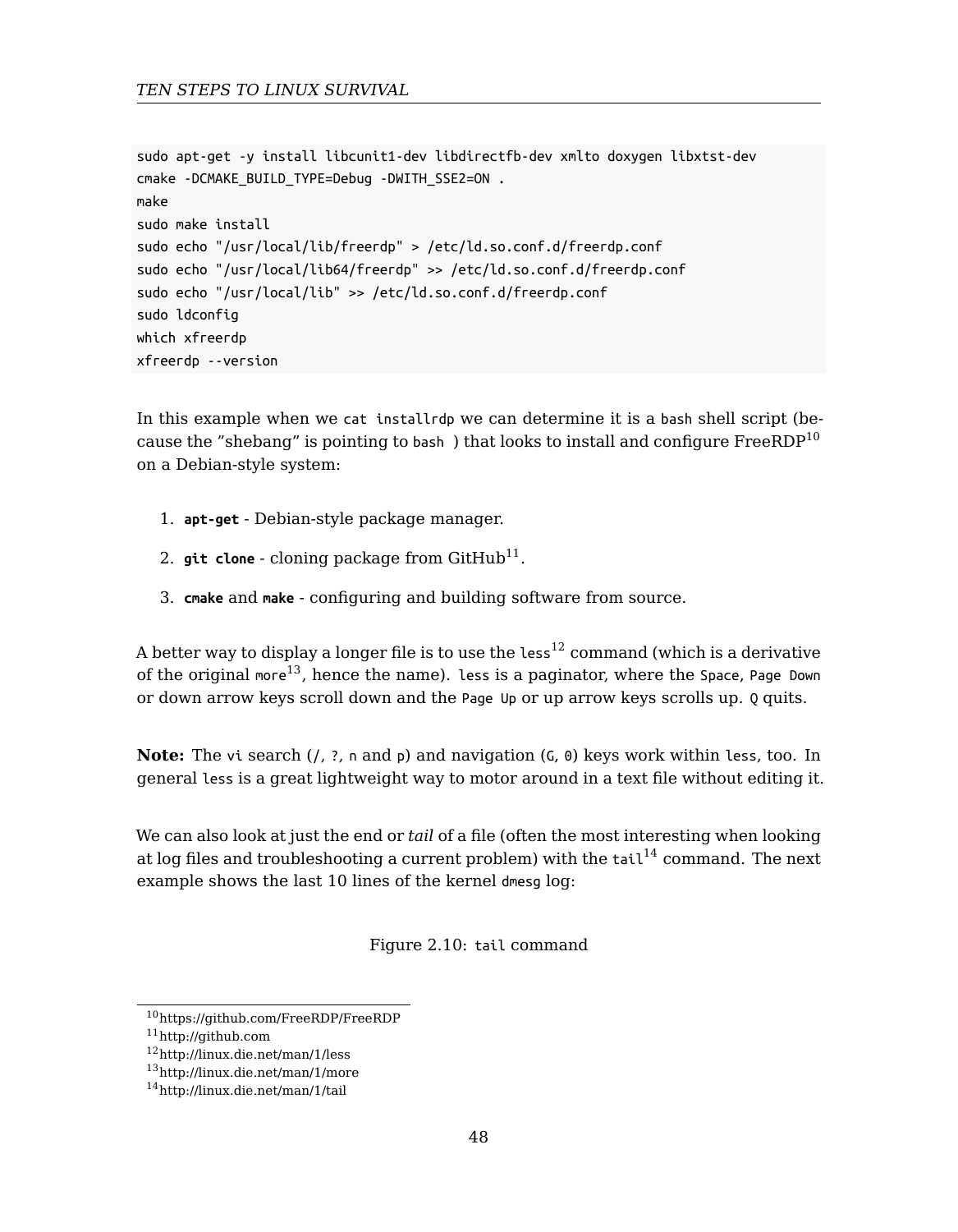|              | /var/log \$ tail dmesg                                                  |
|--------------|-------------------------------------------------------------------------|
| T.           | 3.913318] Bluetooth: BNEP socket layer initialized                      |
| $\mathbf{r}$ | 3.914888] Bluetooth: RFCOMM TTY layer initialized                       |
| $\lceil$     | 3.914895] Bluetooth: RFCOMM socket layer initialized                    |
| $\Gamma$     | 3.914900] Bluetooth: RFCOMM ver 1.11                                    |
| $\lceil$     | 3.935772] init: failsafe main process (732) killed by TERM signal       |
| $\Gamma$     | 4.046700] init: cups main process (896) killed by HUP signal            |
| $\lceil$     | 4.046710] init: cups main process ended, respawning                     |
| $\lceil$     | 4.186239] init: samba-ad-dc main process (919) terminated with status 1 |
| Đ            | 4.328999] r8169 0000:02:00.0 eth0: link down                            |
|              | 4.329037] IPv6: ADDRCONF(NETDEV_UP): eth0: link is not ready            |

To show a specific number of lines use the -n parameter with tail:

Figure 2.11: Display last 15 lines of a file with tail -n

```
/var/log $ tail -n 15 dmesg
```

```
[ 3.899169] Bluetooth: HCI socket layer initialized
[ 3.899170] Bluetooth: L2CAP socket layer initialized
[ 3.899179] Bluetooth: SCO socket layer initialized
[ 3.913306] Bluetooth: BNEP (Ethernet Emulation) ver 1.3
[ 3.913309] Bluetooth: BNEP filters: protocol multicast
[ 3.913318] Bluetooth: BNEP socket layer initialized
[ 3.914888] Bluetooth: RFCOMM TTY layer initialized
[ 3.914895] Bluetooth: RFCOMM socket layer initialized
[ 3.914900] Bluetooth: RFCOMM ver 1.11
[ 3.935772] init: failsafe main process (732) killed by TERM signal
[ 4.046700] init: cups main process (896) killed by HUP signal
[ 4.046710] init: cups main process ended, respawning
[ 4.186239] init: samba-ad-dc main process (919) terminated with status 1
[ 4.328999] r8169 0000:02:00.0 eth0: link down
[ 4.329037] IPv6: ADDRCONF(NETDEV_UP): eth0: link is not ready
```
You can also use tail to with the -f parameter to *follow* an open file and continuously display any new output at the end, which is useful for monitoring log files in real time:

Figure 2.12: tail -f command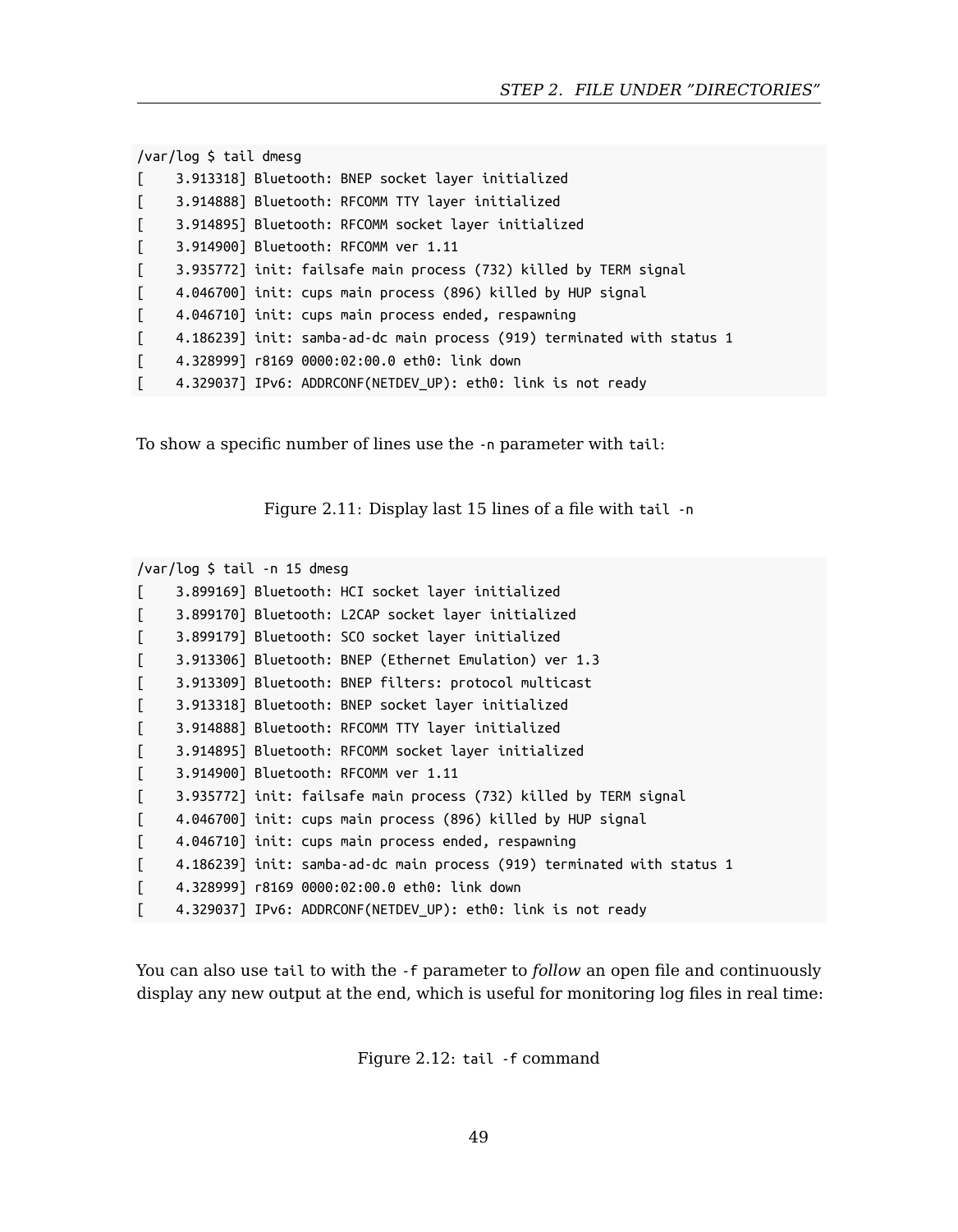```
/var/log $ tail -f syslog
Dec 13 19:23:40 MtLindsey dhclient: DHCPACK of 192.168.0.8 from 192.168.0.1
Dec 13 19:23:40 MtLindsey dhclient: bound to 192.168.0.8 -- renewal in 1423 seco
nds.
Dec 13 19:23:40 MtLindsey NetworkManager[960]: <info> (eth0): DHCPv4 state chang
ed renew -> renew
Dec 13 19:23:40 MtLindsey NetworkManager[960]: <info> address 192.168.0.8
Dec 13 19:23:40 MtLindsey NetworkManager[960]: <info> prefix 24 (255.255.255.0
)
Dec 13 19:23:40 MtLindsey NetworkManager[960]: <info> gateway 192.168.0.1
Dec 13 19:23:40 MtLindsey NetworkManager[960]: <info> nameserver '97.64.168.12
'Dec 13 19:23:40 MtLindsey NetworkManager[960]: <info> nameserver '192.119.194.
131'
Dec 13 19:23:40 MtLindsey dbus[689]: [system] Activating service name='org.freed
esktop.nm_dispatcher' (using servicehelper)
Dec 13 19:23:40 MtLindsey dbus[689]: [system] Successfully activated service 'or
g.freedesktop.nm_dispatcher'
```
Use Ctrl-C to cancel following the file.

If we know nothing about a *[fi](#page-49-1)le*, we can use the file<sup>15</sup> command to help us quess:

Figure 2.13: file command

<span id="page-49-1"></span><span id="page-49-0"></span> $~\sim$  \$ file installrdp in[stallrdp: Bourne-Again sh](http://linux.die.net/man/1/file)[ell](http://linux.die.net/man/5/magic) script, ASCII text executable

That's straightforward enough! The file command isn't always 100% accurate, but it is pretty good and uses an interesting set of heuristics and a text file "database" of "magic" number definitions<sup>16</sup> to define how it figures out what type of file it is examining.

**Remember:** File extensions have no real meaning per se in Linux (although some are used especially for media and document formats), so a file name with no extension like installrdp is perfectly valid. Hence the utility of the file command.

<sup>15</sup>http://linux.die.net/man/1/file

<sup>16</sup>http://linux.die.net/man/5/magic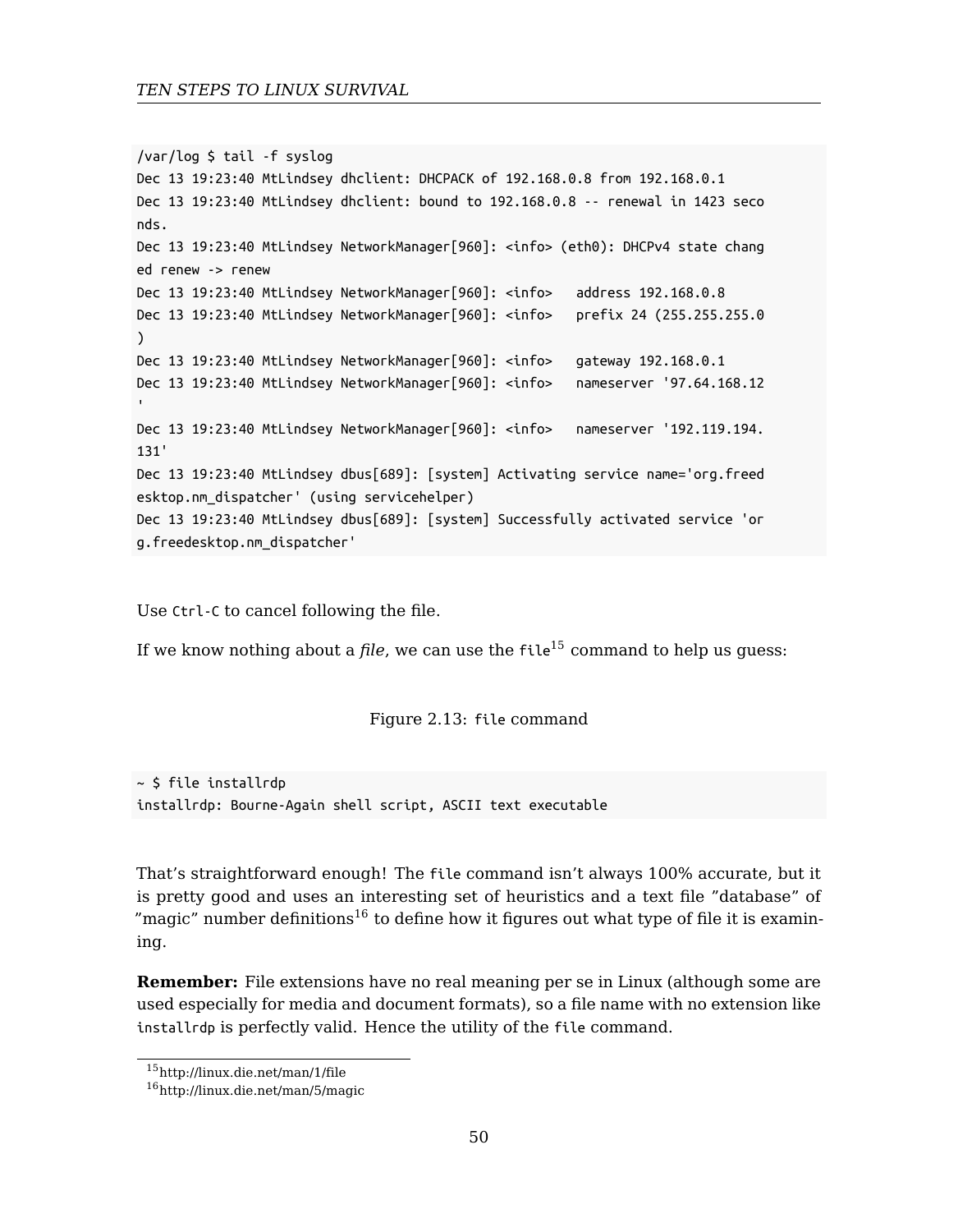# **Sorting Things Out**

Let's say we have three files, and want to display the contents of one of them. We know we can do that with cat:

Figure 2.14: Show contents of one file

~ \$ cd Invoices/ ~/Invoices \$ ls ElevatorTrucks FarmCombines FarmTractors ~/Invoices \$ cat ElevatorTrucks Truck brakes 200 Truck tires 400 Truck tires 400 Truck tires 400 Truck winch 100

But what if we wanted to process all the lines in all the files in alphabetical order? Just directing the files into a program won't do it, because the file names will be sorted by the shell and the lines will be processed in file name order, not the ultimate sorted order of all the file contents.

<span id="page-50-0"></span>~/Invoices \$ cat \* Truck [bra](#page-50-0)kes 200 Truck tires 400 Tr[uck tires 400](http://linux.die.net/man/1/sort) Truck tires 400 Truck winch 100 Combine motor 1500 Combine brakes 400 Combine tires 2500 Tractor motor 1000 Tractor brakes 300 Tractor tires 2000

The sort $^{17}$  command to the rescue! We will see that the sort command can be used to not just *sort* files, but also to merge them and remove duplicates.

<sup>17</sup>http://linux.die.net/man/1/sort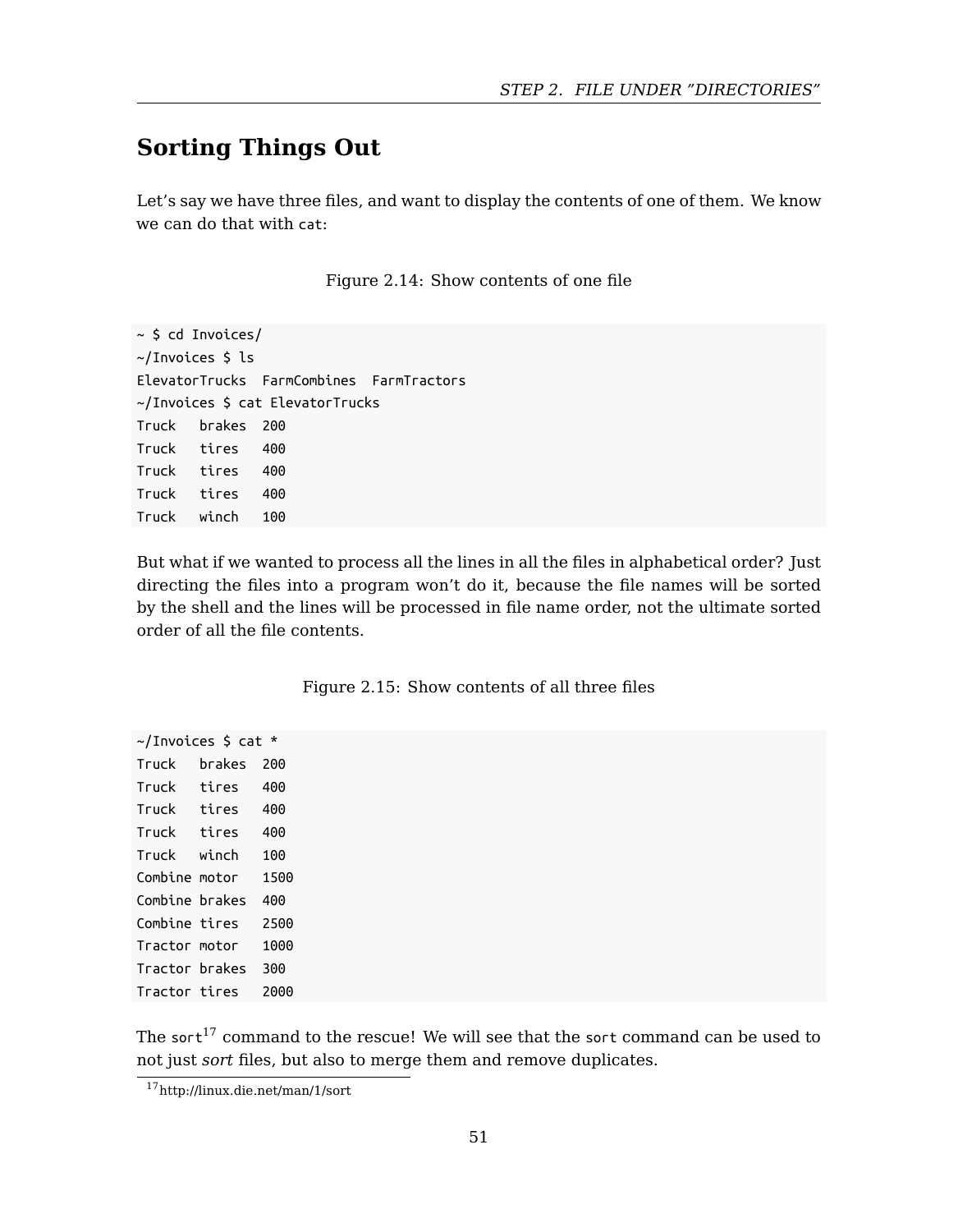|                | $\sim$ /Invoices \$ sort * |      |
|----------------|----------------------------|------|
| Combine brakes |                            | 400  |
| Combine motor  |                            | 1500 |
| Combine tires  |                            | 2500 |
| Tractor brakes |                            | 300  |
| Tractor motor  |                            | 1000 |
| Tractor tires  |                            | 2000 |
| Truck          | brakes                     | 200  |
| Truck          | tires                      | 400  |
| Truck          | tires                      | 400  |
| Truck          | tires                      | 400  |
| Truck          | winch                      | 100  |

#### Figure 2.16: sort command

What if we want to sort by the parts column? Well, it is the second "key" field delimited by whitespace, so:

|  |  | Figure 2.17: Sort by the second "key" column |  |
|--|--|----------------------------------------------|--|
|--|--|----------------------------------------------|--|

~/Invoices \$ sort -k 2 \* Truck brakes 200 Tractor brakes 300 Combine brakes 400 Tractor motor 1000 Combine motor 1500 Tractor tires 2000 Combine tires 2500 Truck tires 400 Truck tires 400 Truck tires 400 Truck winch 100

What about by the third column, the amount?

Figure 2.18: Sort by the third column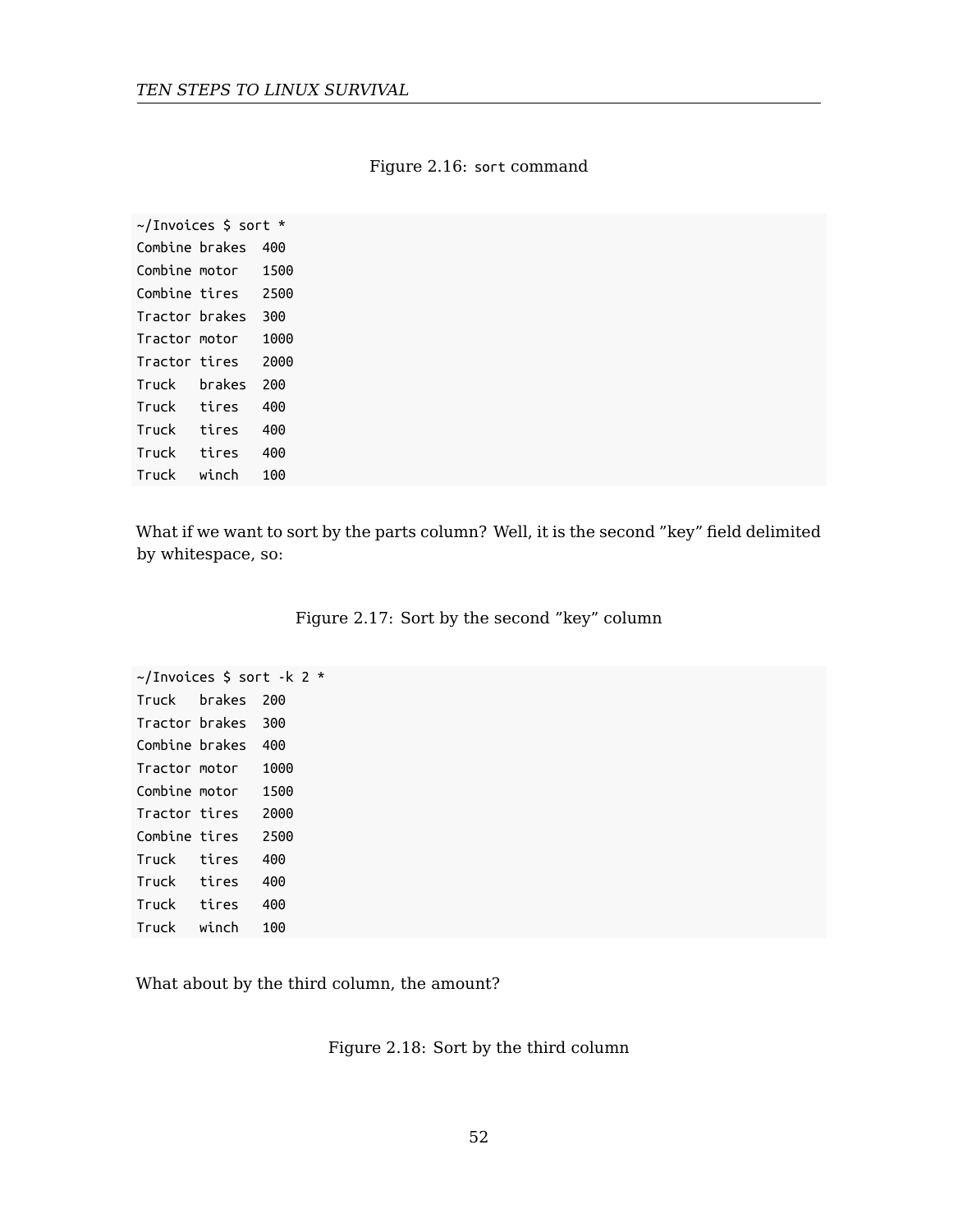~/Invoices \$ sort -k 3 \* Truck winch 100 Tractor motor 1000 Combine motor 1500 Truck brakes 200 Tractor tires 2000 Combine tires 2500 Tractor brakes 300 Combine brakes 400 Truck tires 400 Truck tires 400 Truck tires 400

That's not what we expected because it is sorting numbers alphabetically. Let's fix that by telling it to sort numerically:

| Figure 2.19: Sort by third column, numerically |  |  |  |
|------------------------------------------------|--|--|--|
|                                                |  |  |  |

~/Invoices \$ sort -k 3 -n \* Truck winch 100 Truck brakes 200 Tractor brakes 300 Combine brakes 400 Truck tires 400 Truck tires 400 Truck tires 400 Tractor motor 1000 Combine motor 1500 Tractor tires 2000 Combine tires 2500

Maybe we care about the top three most expensive items. We haven't talked about pipes yet, but check this out:

Figure 2.20: Top three most expensive items

```
~ $ sort -k 3 -n * | tail -n 3
Combine motor 1500
```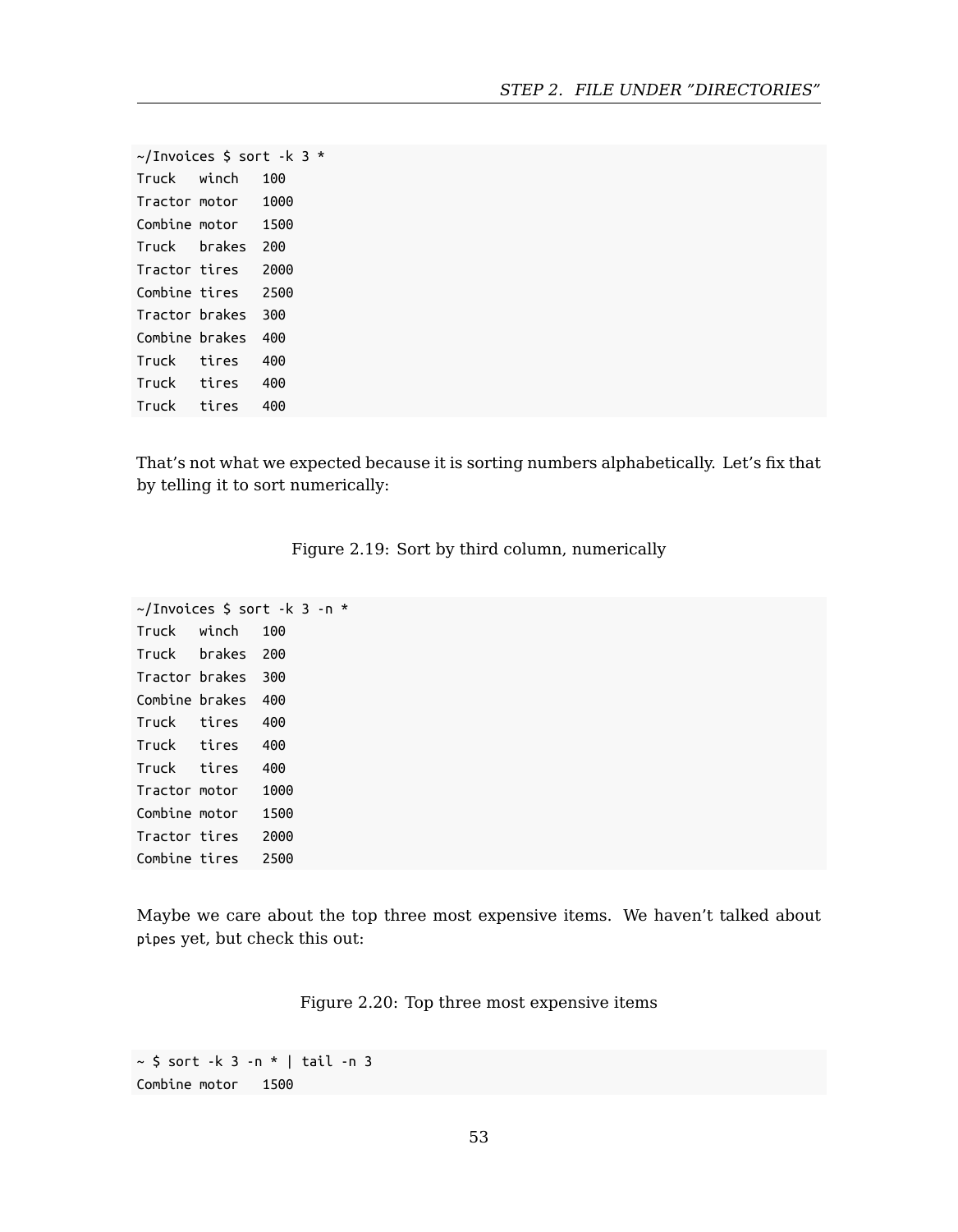Tractor tires 2000 Combine tires 2500

Finally, what if we want only unique rows?

#### Figure 2.21: Sort and show only unique rows

~/Invoices \$ sort -k 3 -n -u \* Truck winch 100 Truck brakes 200 Tractor brakes 300 Truck tires 400 Tractor motor 1000 Combine motor 1500 Tractor tires 2000 Combine tires 2500

Just to reinforce long parameters, the last example is equivalent to:

Figure 2.22: Sort unique rows using long parameter names

|                    |  | ~/Invoices \$ sort --key 3 --numeric-sort --unique * |  |
|--------------------|--|------------------------------------------------------|--|
| Truck winch 100    |  |                                                      |  |
| Truck brakes 200   |  |                                                      |  |
| Tractor brakes 300 |  |                                                      |  |
| Truck tires 400    |  |                                                      |  |
| Tractor motor 1000 |  |                                                      |  |
| Combine motor 1500 |  |                                                      |  |
| Tractor tires 2000 |  |                                                      |  |
| Combine tires 2500 |  |                                                      |  |

If you read that command in a script file, there would be little confusion as to what it was doing.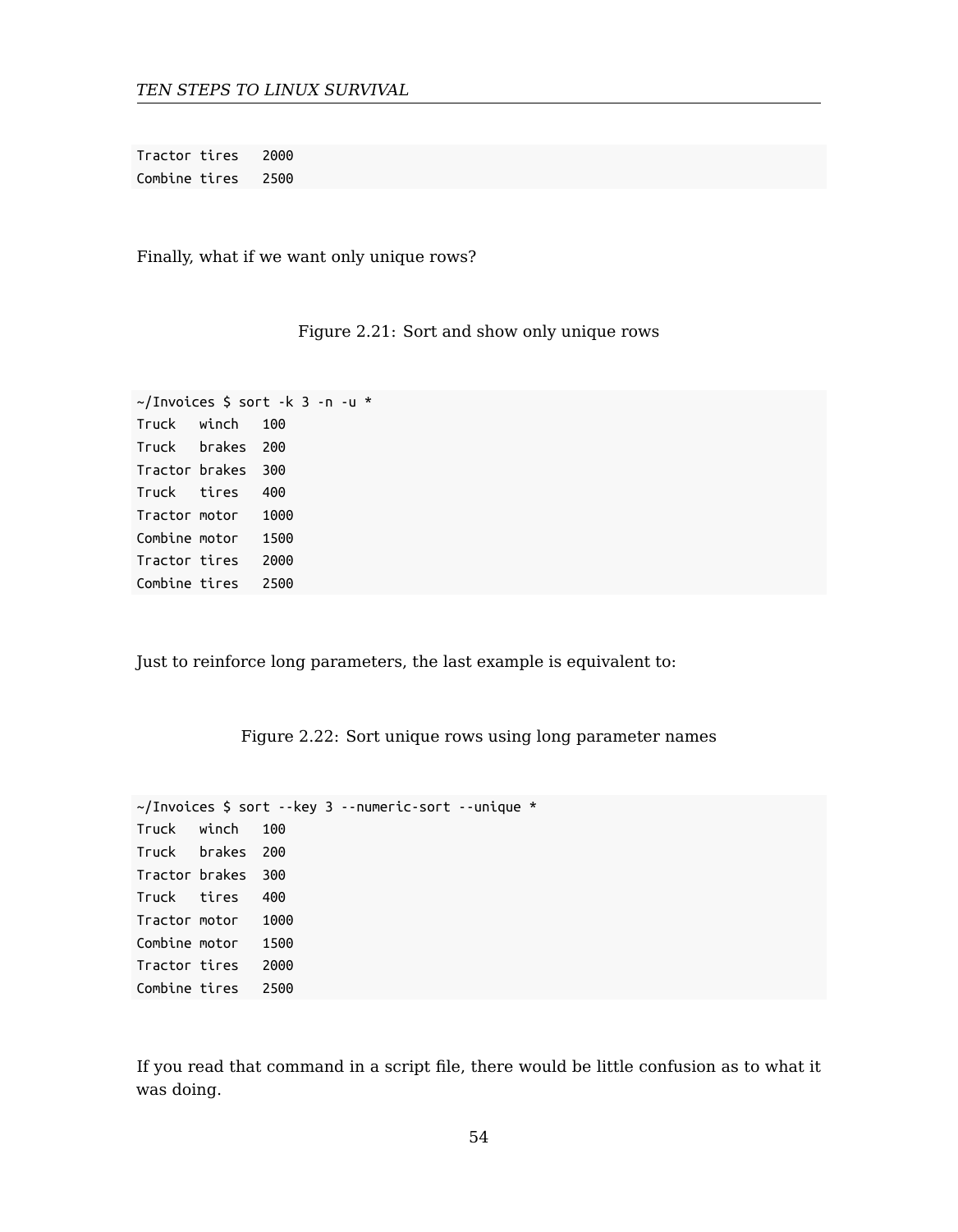# **Rearranging Deck Chairs**

We can copy, move (or rename - same thing) and delete files and directories. To *copy*, simply use the  $cp^{18}$  command:

Figure 2.23: cp command

~ \$ cp diary.txt diary.bak

You can copy entire directories recursively:

Figure 2.24: Copying directories recursively

 $~\sim$  \$ cp -r thisdir thatdir

Or, if we want to be self-documenting in a script, we can use those long parameter names again:

Figure 2.25: cp command with long parameter names

 $~\sim$  \$ cp --recursive thisdir thatdir

To *[move](http://linux.die.net/man/1/mv)* use  $mv^{19}$  $mv^{19}$  $mv^{19}$ :

Figure 2.26: mv command

~ \$ mv thismonth.log lastmonth.log

**Note:** There is no semantic difference between "move" and "rename." However, there are some really cool renaming scenarios that the rename<sup>20</sup> command can take care of beyond mv, like renaming all file extensions from .htm to .html.

<sup>18</sup>http://linux.die.net/man/1/cp

<sup>19</sup>http://linux.die.net/man/1/mv

<sup>20</sup>http://linux.die.net/man/1/rename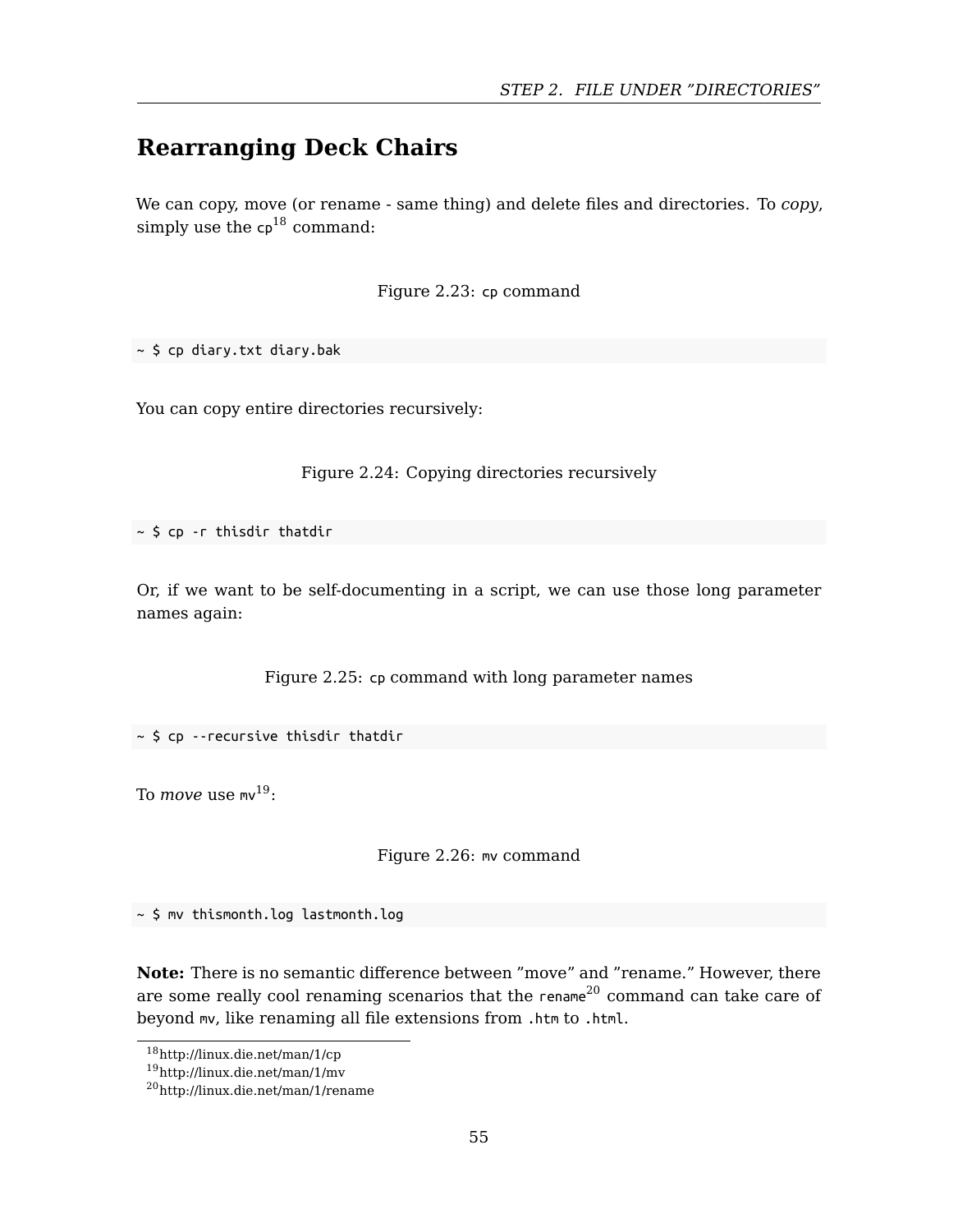# **Making Files Disappear**

To delete or *remove* a file you use  $rm^{-21}$ :

Figure 2.27: rm command

~ \$ rm desktop.ini

**Pro Tip:** There is no "Are you sure?" prompt when removing a single file specified with no wildcards, or even *all* files with a wildcard, and there is no "Recycle Bin" or "Trash Can" when working from the command prompt, so *BE CAREFUL!*

The following scenario can happen *way* too often, even to experienced system administrators. Note the accidental space between \* and .bak on the rm command:

Figure 2.28: Oops!

~ \$ cd MyDissertation/ ~/MyDissertation \$ ls Bibliography.bak Bibliography.doc Dissertation.bak Dissertation.doc ~/MyDissertation \$ rm \* .bak rm: cannot remove '.bak': No such file or directory ~/MyDissertation \$ ls ~/MyDissertation \$

So[, in order, our hapless u](http://linux.die.net/man/1/rm)ser:

- 1. Changed to directory MyDissertation.
- 2. Listed the directory contents with ls, saw the combination of .doc and .bak files.
- 3. Decided to delete the .bak files with rm, but accidentally typed in a space between the wildcard \* and the .bak. Note ominous warning message.
- 4. Presto! ls shows *everything* is gone, not just the backup files! The user's priorities just got rearranged as they go hunting for another copy of their dissertation.

<sup>21</sup>http://linux.die.net/man/1/rm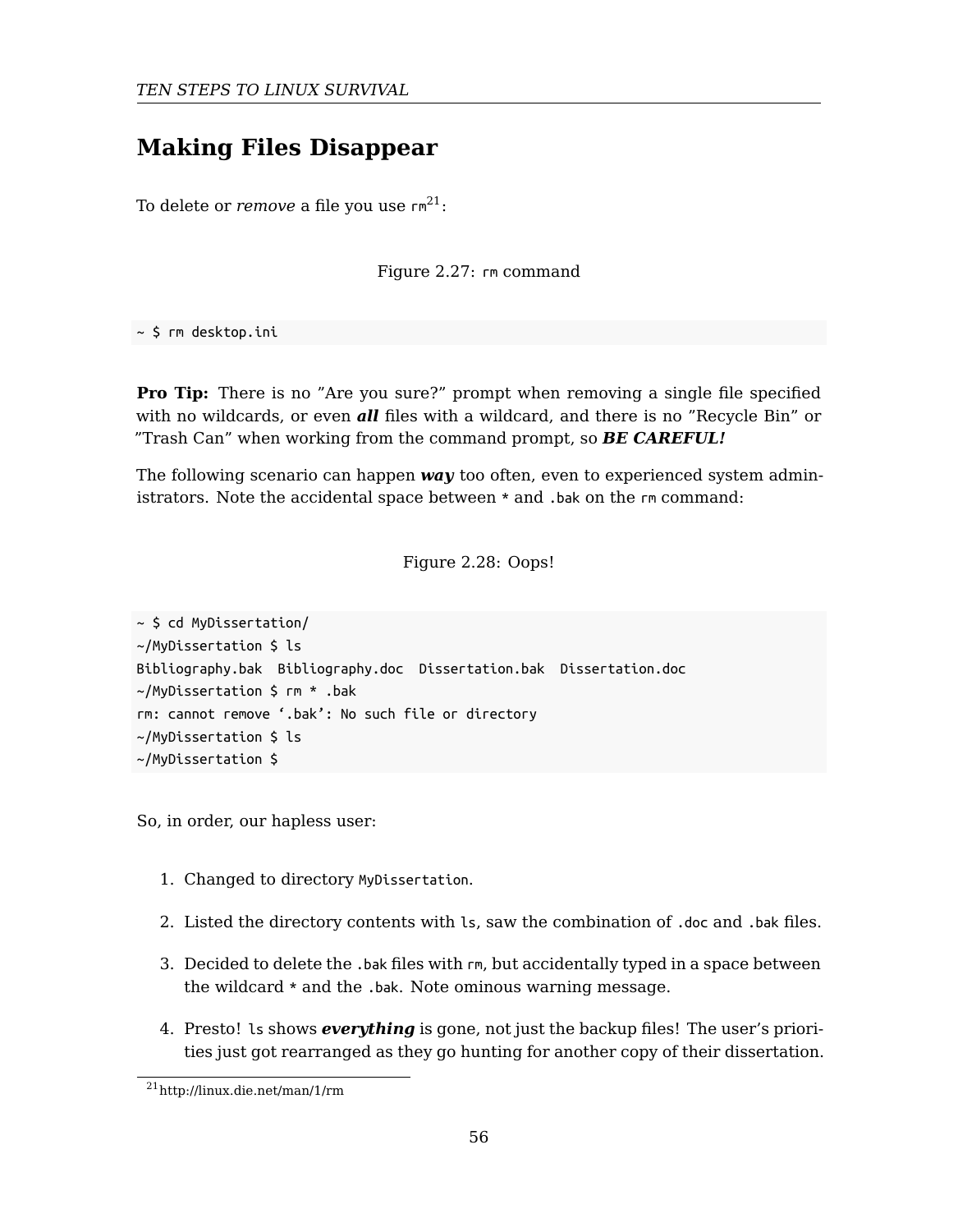So be careful out there! This is an example where tab completion can be an extra error check. Many times I use command history in these cases by changing the ls to look for just the files I want to delete:

Figure 2.29: First make sure we are dealing with the right files

#### $~\sim$  \$ ls \*.bak Citations.bak Dissertation.bak

Then I use the "up arrow" to bring back the ls command and change ls to rm before running it. Safer that way.

### **touch Me**

We just learned how to make a file disappear. We can also make a file magically appear, just by touch $22$ :

#### Figure 2.30: touch command

~ \$ touch NewEmptyDissertation.doc  $~\sim$  \$ ls -l total 0 -rw-rwxr--+ 1 myuser mygroup 0 Oct 19 14:12 NewEmptyDissertation.doc

Notice the newly created file is zero bytes long.

Int[erestingly enough, we can](http://linux.die.net/man/1/touch) also use touch just to update the "last modified date" of an existing file, as you can see in time change in the following listing after running touch on the same file again:

Figure 2.31: A second touch

~ \$ touch NewEmptyDissertation.doc  $~\sim$  \$ ls -l total 0 -rw-rwxr--+ 1 myuser mygroup 0 Oct 19 14:14 NewEmptyDissertation.doc

<sup>22</sup>http://linux.die.net/man/1/touch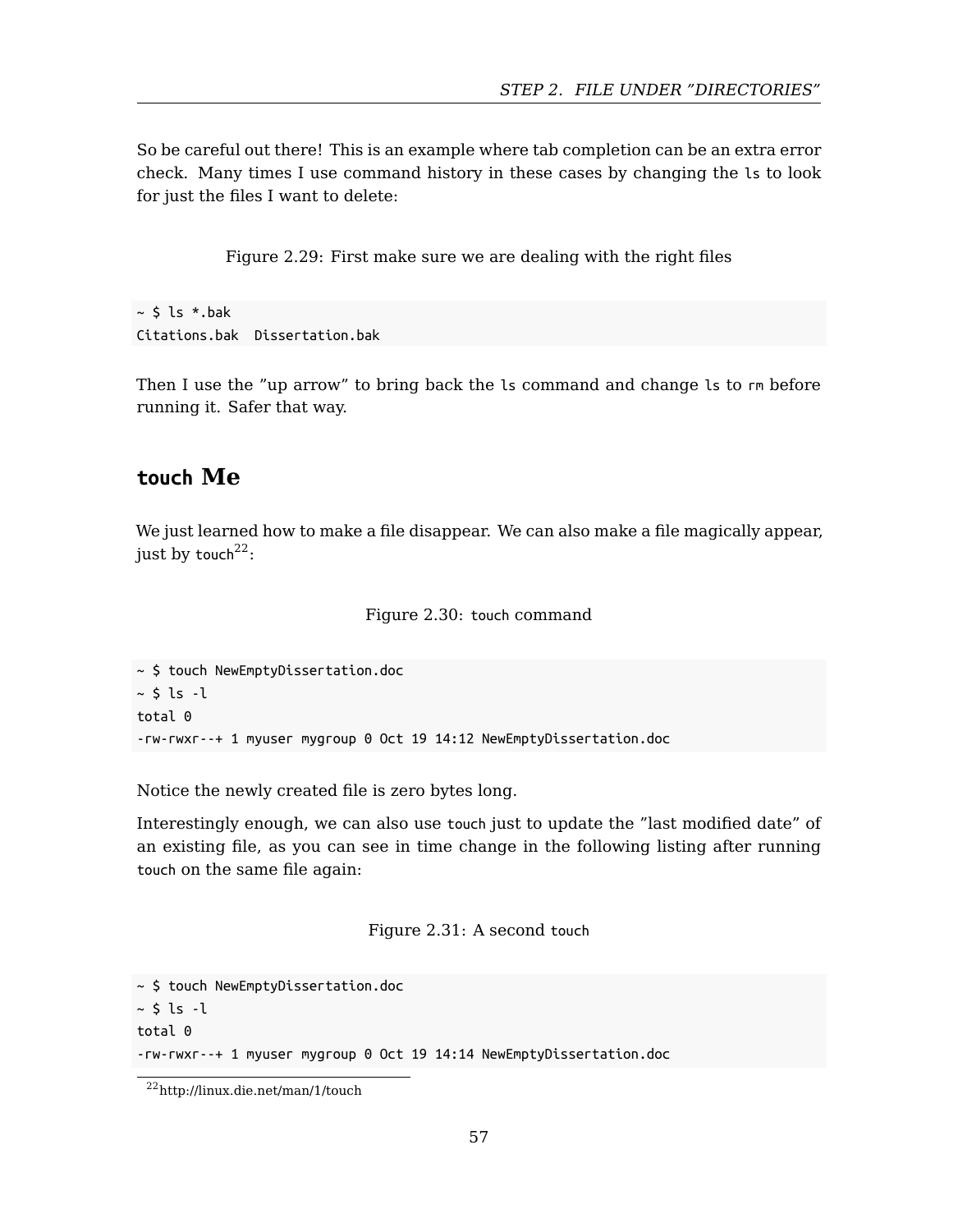It can be useful (but also distressing from a forensics point of view) to set the last modified date of a file to a specifi[c d](#page-57-0)ate and time, which touch also allows you to do, in this case to the night before Christmas:

Figure 2.32: Set file modified date to a specific date and time

~ \$ touch -t 201412242300 NewEmptyDissertation.doc  $~\sim$  \$ ls -l total 0 -rw-rwxr--+ 1 myuser mygroup 0 Dec 24 2014 NewEmptyDissertation.doc

To *make a directory* you use mkdir<sup>23</sup>:

Figure 2.33: mkdir command

~ \$ cd Foo  $\sim$ /Foo \$ ls -l total 4 -rw-r--r-- 1 myuser mygroup 0 Dec 14 05:49 a -rw-r--r-- 1 myuser mygroup 0 Dec 14 05:49 b -rw-r--r-- 1 myuser mygroup 0 Dec 14 05:49 c drwxr-xr-x 2 myuser mygroup 4096 Dec 14 05:49 d ~/Foo \$ mkdir Bar  $\sim$ /Foo \$ ls -l total 8 -r[w-r--r-- 1 myuser mygroup](http://linux.die.net/man/1/mkdir) 0 Dec 14 05:49 a -rw-r--r-- 1 myuser mygroup 0 Dec 14 05:49 b drwxr-xr-x 2 myuser mygroup 4096 Dec 14 14:49 Bar -rw-r--r-- 1 myuser mygroup 0 Dec 14 05:49 c drwxr-xr-x 2 myuser mygroup 4096 Dec 14 05:49 d

<span id="page-57-0"></span>Typically you need to create all intervening directories before creating a "child" directory:

Figure 2.34: mkdir error

<sup>23</sup>http://linux.die.net/man/1/mkdir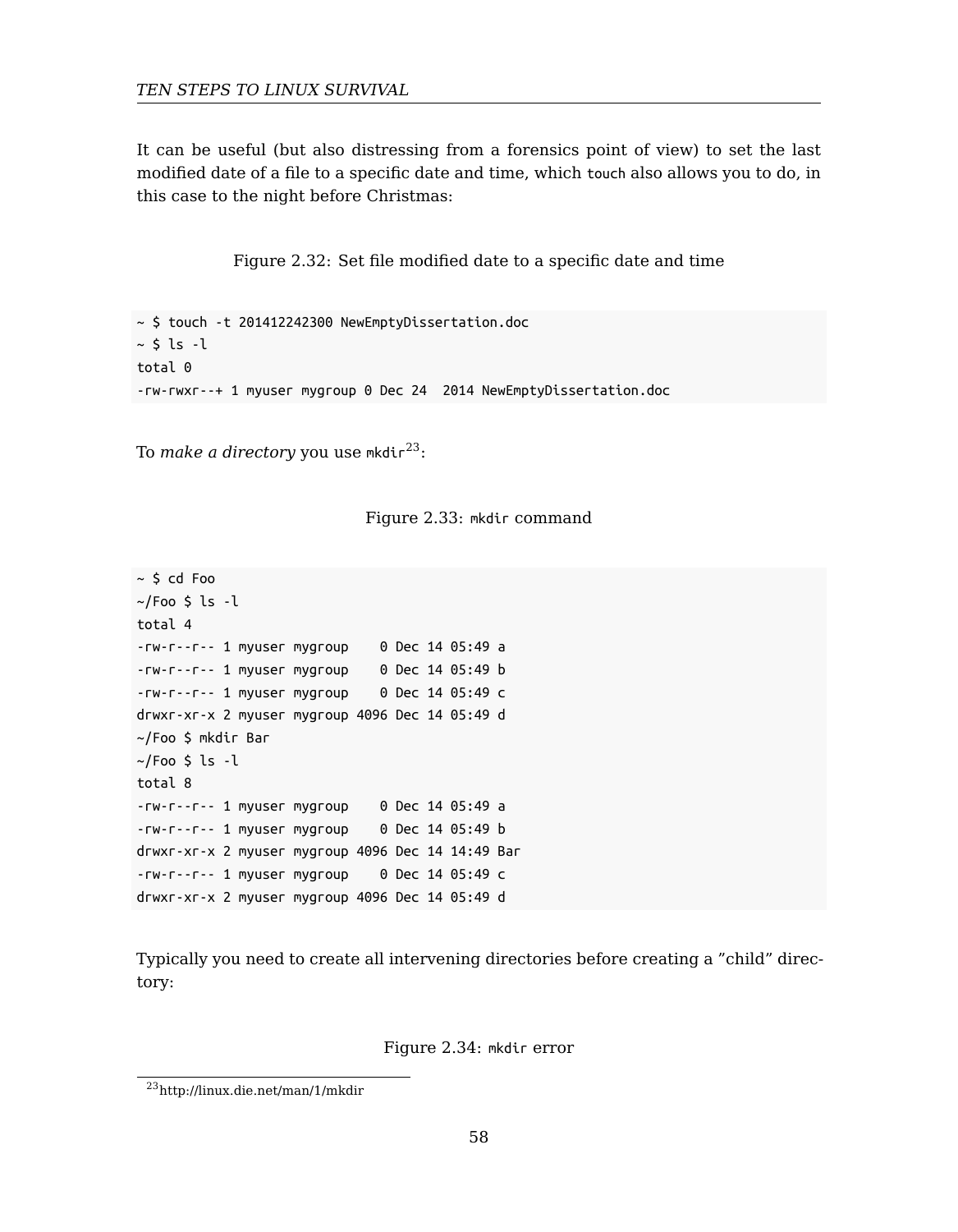~ \$ mkdir Xyzzy/Something mkdir: cannot create directory 'Xyzzy/Something': No such file or directory

But of course you can override that behavior:

Figure 2.35: Make multiple intervening directories at once

```
~/Foo $ mkdir --parents Xyzzy/Something
~/Foo $ ls
a b Bar c d Xyzzy
~/Foo $ ls Xyzzy
Something
```
# **Navigating Through Life**

Ever notice that "life" is an anagram for "file"? Spooky, eh?

Given that the UNIX-style file systems are hierarchical in nature they are similar to na[vig](#page-58-0)ate as with CMD.EXE. The biggest difference is the absense of drive letters and the direction of the slashes.

To *change directories*, simply use  $cd^{24}$  much like in Windows:

Figure 2.36: cd command

<span id="page-58-0"></span> $~\sim$  [\\$ cd /etc](http://linux.die.net/man/1/pwd)  $~\sim$  \$ pwd /etc

pwd<sup>25</sup> simply *prints the working (current) directory*. If whoami tells you who you are, pwd tells you *where* you are.

In Linux, users can have "home" directories (similar to Windows profiles), typically located under /home/<username> for normal users, and /root for the "root" (admin) id. To change to a user's "home" directory, simply use cd with no parameters:

<sup>24</sup>http://linux.die.net/man/1/cd

<sup>25</sup>http://linux.die.net/man/1/pwd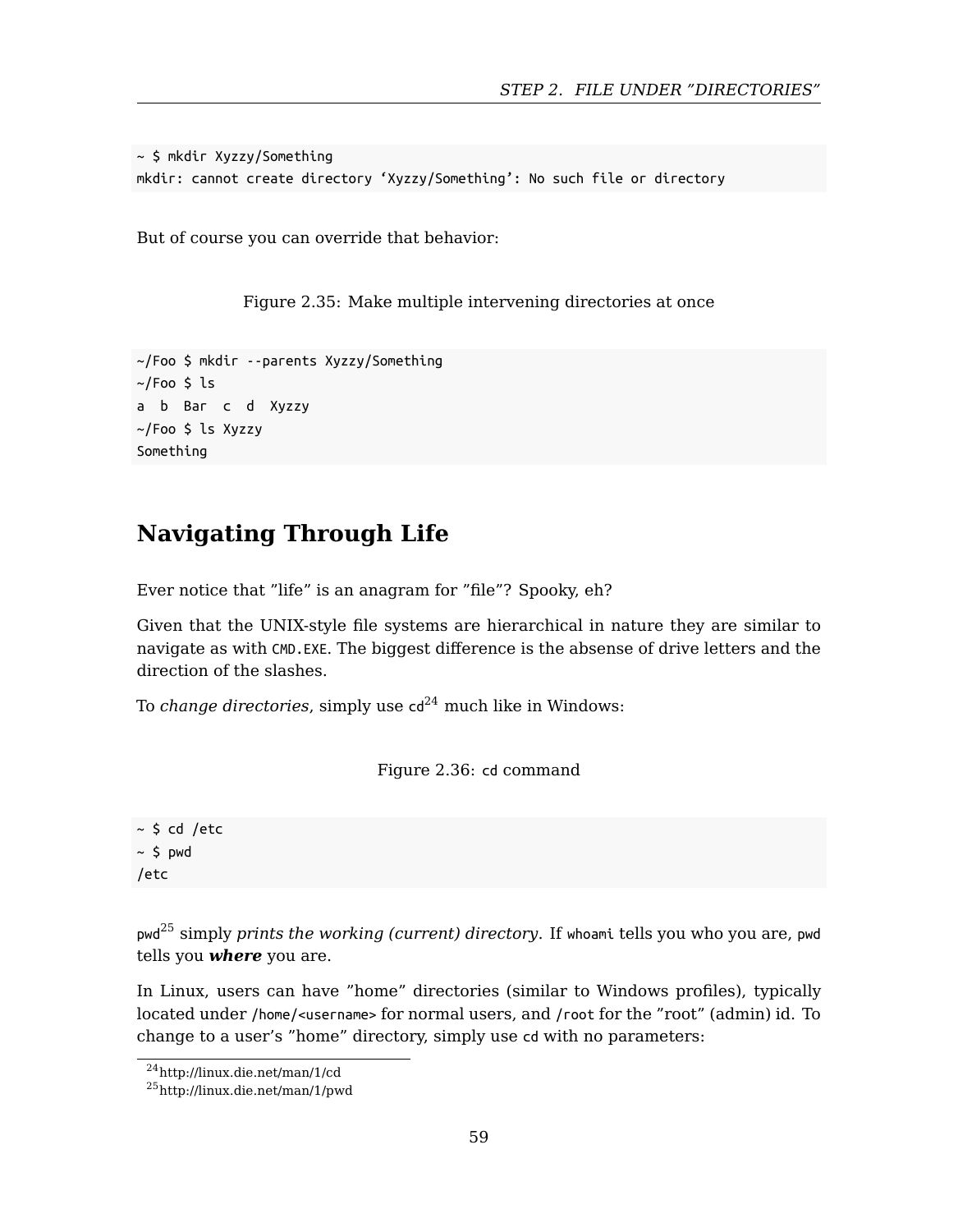Figure 2.37: Change to home directory

/etc \$ cd  $~\sim$  \$ pwd /home/myuser

The tilde (~) character is an alias for the current user's home directory. The following example is equivalent to above:

Figure 2.38: Alternative way to change to home directory

/etc  $$$  cd  $~$  $~\sim$  \$ pwd /home/myuser

More useful is that the tilde can be combined with a user name to specify the home directory of *another* user:

Figure 2.39: Change to the home directory of another user

~ # cd ~myuser myuser # pwd /home/myuser

**Note:** The above assumes you have permissions to cd into /home/myuser. See the upcoming section on file permissions for more info.

In addition, you need to know the difference between "absolute" and "relative" paths:

- **Absolute path** *always* "goes through" or specifies the "root" (/) directory, e.g. regardless of the current working directory, cd /etc will change it to /etc.
- **Relative path** does *not* specify the root directory, and expects to start the navigation at the current directory with all path components traversed from there, e.g., cd Dissertations changes the current directory to a subdirectory called Dissertations.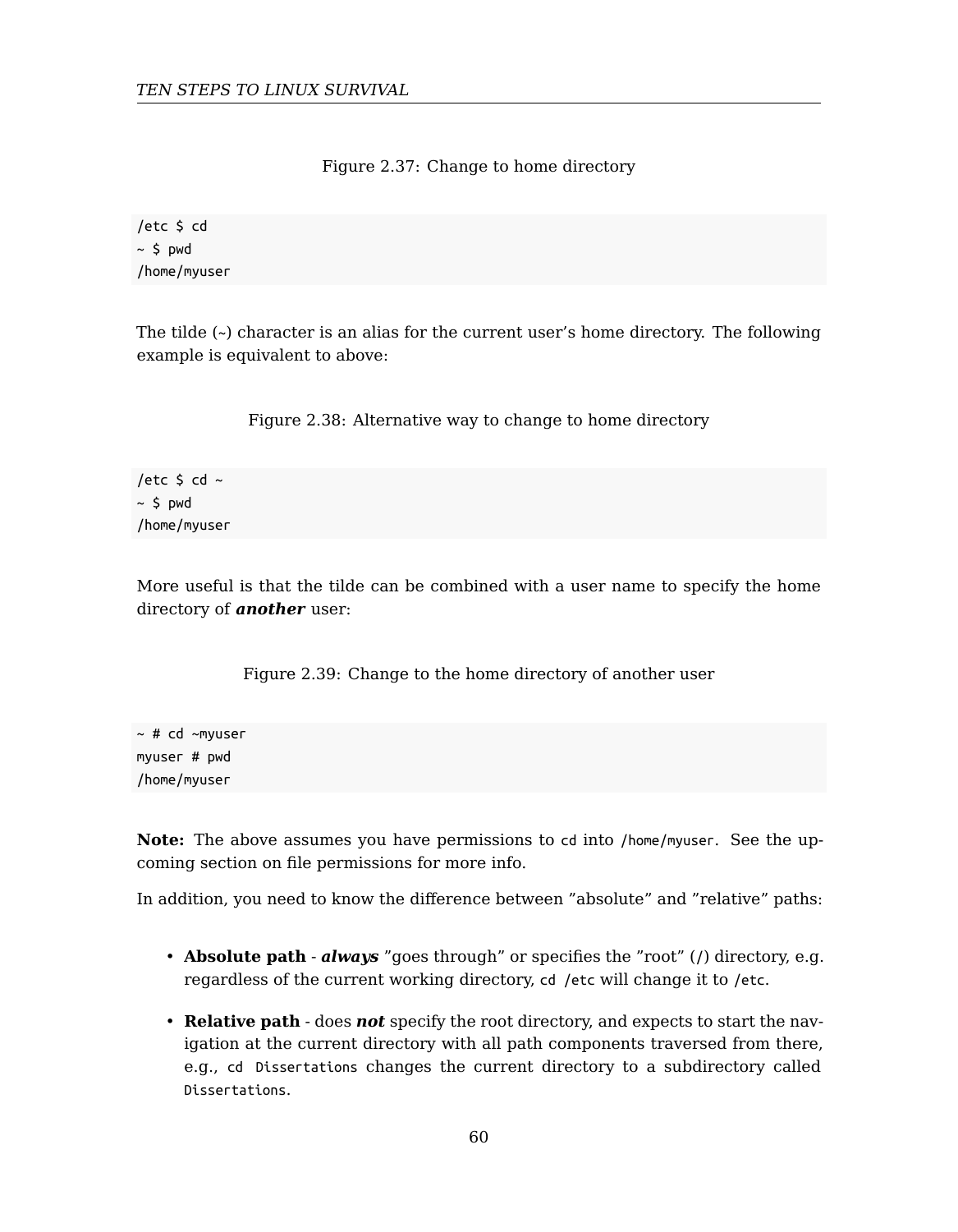Windows inherited the concept of . for the current directory and .. for the parent directory directly from UNIX. Consider the following examples that combine all of the above about relative paths and see if it makes sense:

Figure 2.40: Relative paths exercise

```
~/Foo $ ls
~/Foo $ mkdir Bar Baz
~/Foo $ ls
Bar Baz
~/Foo $ cd Bar
~/Foo/Bar $ touch a b c
~/Foo/Bar $ ls
a b c
~/Foo/Bar $ cd ../Baz
~/Foo/Baz $ touch d e f
~/Foo/Baz $ ls
d e f
\sim/Foo/Baz $ ls ..
Bar Baz
~/Foo/Baz $ ls ../Bar
a b c
```
Did you notice how both mkdir and touch allow for specifying multiple directory and file names in the same command?

# **May I?**

Most "UNIX" file systems come with a set of nine permissions that can be thought of as a "grid" of 3x3 showing "who has what?" The "who" is known as "UGO":

- **User** the user that is the "owner" of the file or directory.
- **Group** the group that is the "owner" of the file or directory.
- **Other** everyone else.

The "what" is: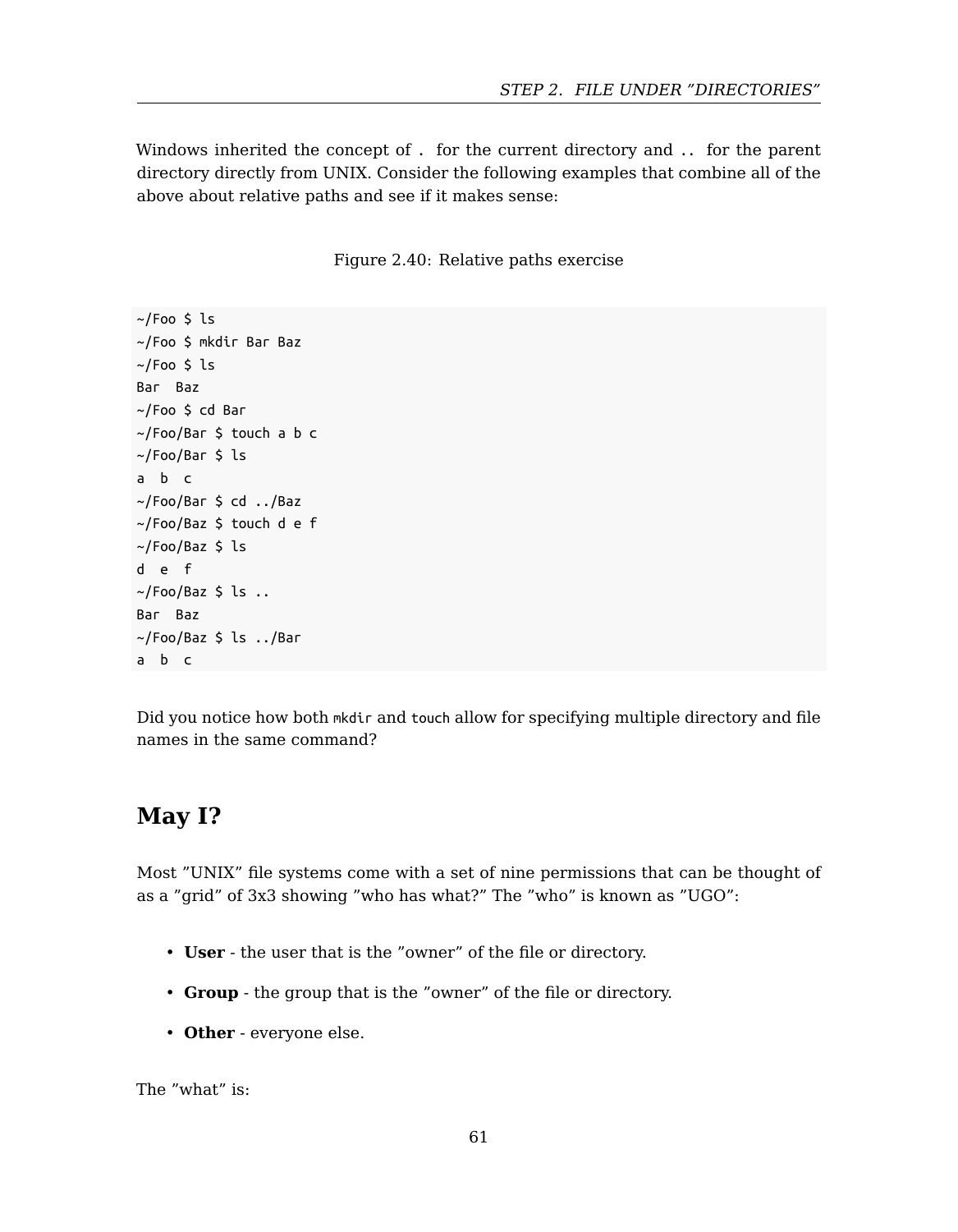- **Read**
- **Write**
- **Execute** for files, for directories this means "navigate" or "list contents".

The combination of "who has what?" is usually shown in detailed directory listings by a set of ten characters, with the first one determining whether an entry is a directory (d) or a file  $(-)$ :

| Figure 2.41: Another 1s -1 example, this time on FreeBSD |  |  |  |
|----------------------------------------------------------|--|--|--|
|----------------------------------------------------------|--|--|--|

```
% ls -l /etc
total 1876
drwxr-xr-x 2 root wheel 512 Jan 15 2009 X11
-rw-r--r-- 1 root wheel 0 Sep 3 2013 aliases
-rw-r--r-- 1 root wheel 16384 Sep 3 2013 aliases.db
-rw-r--r-- 1 root wheel 210 May 6 2009 amd.map
-r--r--r-- 1 root wheel 233 Feb 15 2007 amd.map.snap
-rw-r--r-- 1 root wheel 1234 May 6 2009 apmd.conf
-rw-r--r-- 1 root wheel 231 May 6 2009 auth.conf
drwxr-xr-x 2 root wheel 512 May 6 2009 bluetooth
-rw-r--r-- 1 root wheel 737 Mar 19 2015 crontab
-rw-r--r-- 1 root wheel 108 May 6 2009 csh.cshrc
-rw-r--r-- 1 root wheel 617 Apr 15 2009 csh.login
-rw-r--r-- 1 root wheel 110 May 6 2009 csh.logout
-rw-r--r-- 1 root wheel 565 May 6 2009 ddb.conf
drwxr-xr-x 2 root wheel 512 May 6 2009 defaults
-rw-r--r-- 1 root wheel 9779 May 6 2009 devd.conf
-rw-r--r-- 1 root wheel 2071 May 6 2009 devfs.conf
-rw-r--r-- 1 root wheel 267 May 6 2009 dhclient.conf
-rw-r--r-- 1 root wheel 5704 May 6 2009 disktab
-rw-rw-r-- 1 root operator 0 Nov 3 2005 dumpdates
drwxr-xr-x 6 root staff 512 Nov 12 2014 fail2ban
-rw-r--r-- 1 root wheel 142 May 6 2009 fbtab
...and so on...
```
In the above, for example, we can see that the user root owns the file aliases while the wheel group is the primary group for it. root can both read and write the file (rw-) while any user in the wheel group can only read it (r--). Any other id will also have read  $access(r-).$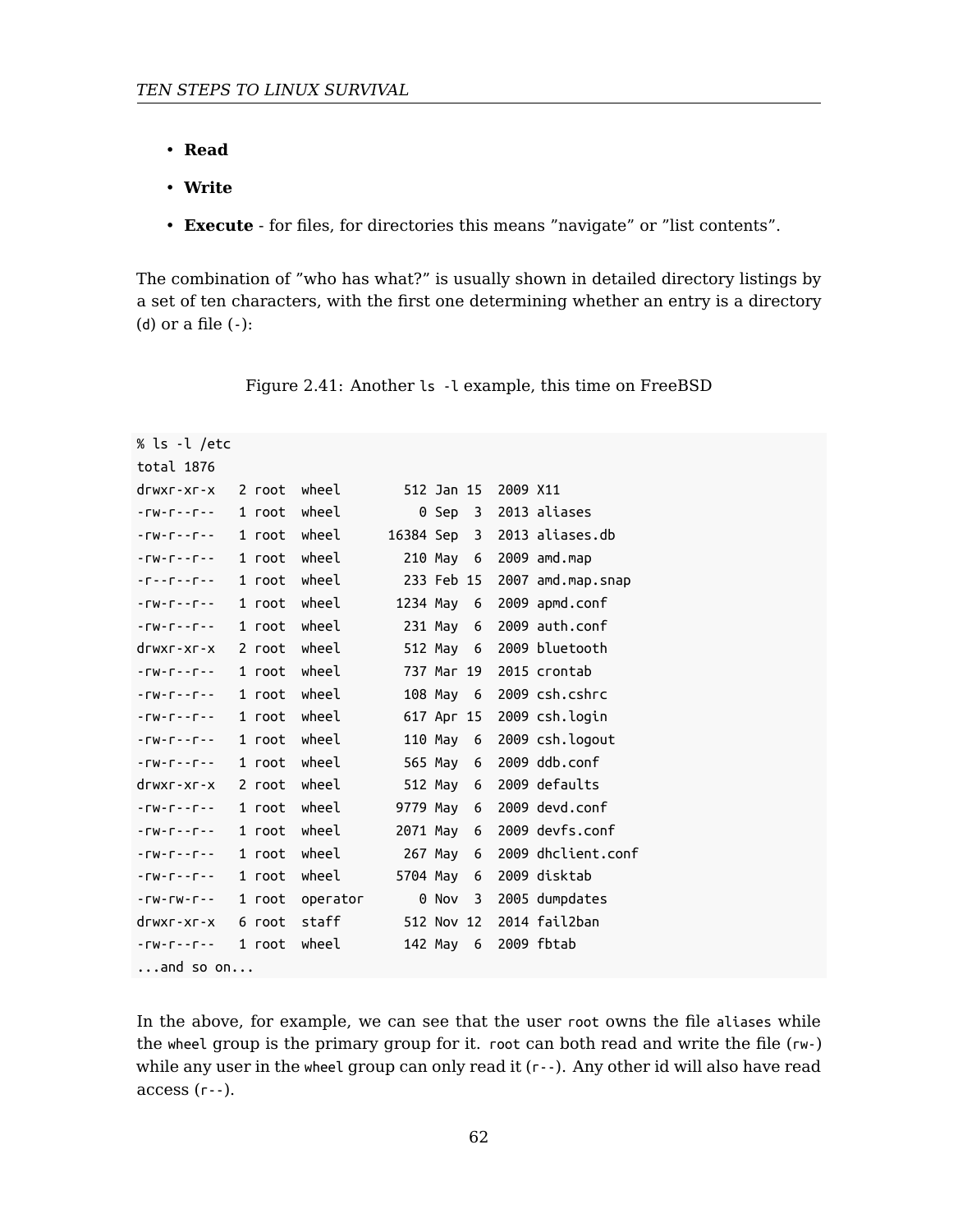Similarly we see that defaults is a directory (d) that can be read, written (new files created) and listed by root (rwx), and read and listed by the group wheel and all other ids  $(r - xr - x)$ .

Back on Linux, if we look in /etc/init.d where many services store their startup scripts we see:

Figure 2.42: Listing the /etc/init.d directory

```
~ $ ls -l /etc/init.d
total 276
-rwxr-xr-x 1 root root 2243 Apr 3 2014 acpid
-rwxr-xr-x 1 root root 2014 Feb 19 2014 anacron
-rwxr-xr-x 1 root root 4596 Apr 24 2015 apparmor
-rwxr-xr-x 1 root root 2401 Dec 30 2013 avahi-daemon
-rwxr-xr-x 1 root root 1322 Mar 30 2014 binfmt-support
-rwxr-xr-x 1 root root 4474 Sep 4 2014 bluetooth
-rwxr-xr-x 1 root root 2125 Mar 13 2014 brltty
-rwxr-xr-x 1 root root 4651 Apr 9 2014 casper
-rwxr-xr-x 1 root root 425 Jun 26 09:11 cinnamon
-rwxr-xr-x 1 root root 1919 Jan 18 2011 console-setup
-rwxr-xr-x 1 root root 2489 May 6 2012 cpufrequtils
lrwxrwxrwx 1 root root 21 Sep 7 04:00 cron -> /lib/init/upstart-job
-rwxr-xr-x 1 root root 938 Nov 1 2013 cryptdisks
-rwxr-xr-x 1 root root 896 Nov 1 2013 cryptdisks-early
-rwxr-xr-x 1 root root 3184 Apr 3 2014 cups
-rwxr-xr-x 1 root root 1961 Apr 7 2014 cups-browsed
-rwxr-xr-x 1 root root 2813 Nov 25 2014 dbus
-rwxr-xr-x 1 root root 1217 Mar 7 2013 dns-clean
lrwxrwxrwx 1 root root 21 Sep 7 04:00 friendly-recovery -> /lib/init/upstart-
job
-rwxr-xr-x 1 root root 1105 May 13 2015 grub-common
...and so on...
```
<span id="page-62-0"></span>In this case all the scripts are readable, writable and executable (rwx) by the root user, and readable and executable by the root group and all other users (r-xr-x). Later on I will explain linked files (those that start with an l instead of a - in the detailed listing above).

To *change* the *owning* user of a file or directory (assuming you have permissions to do so), use the chown<sup>26</sup> command:

<sup>26</sup>http://linux.die.net/man/1/chown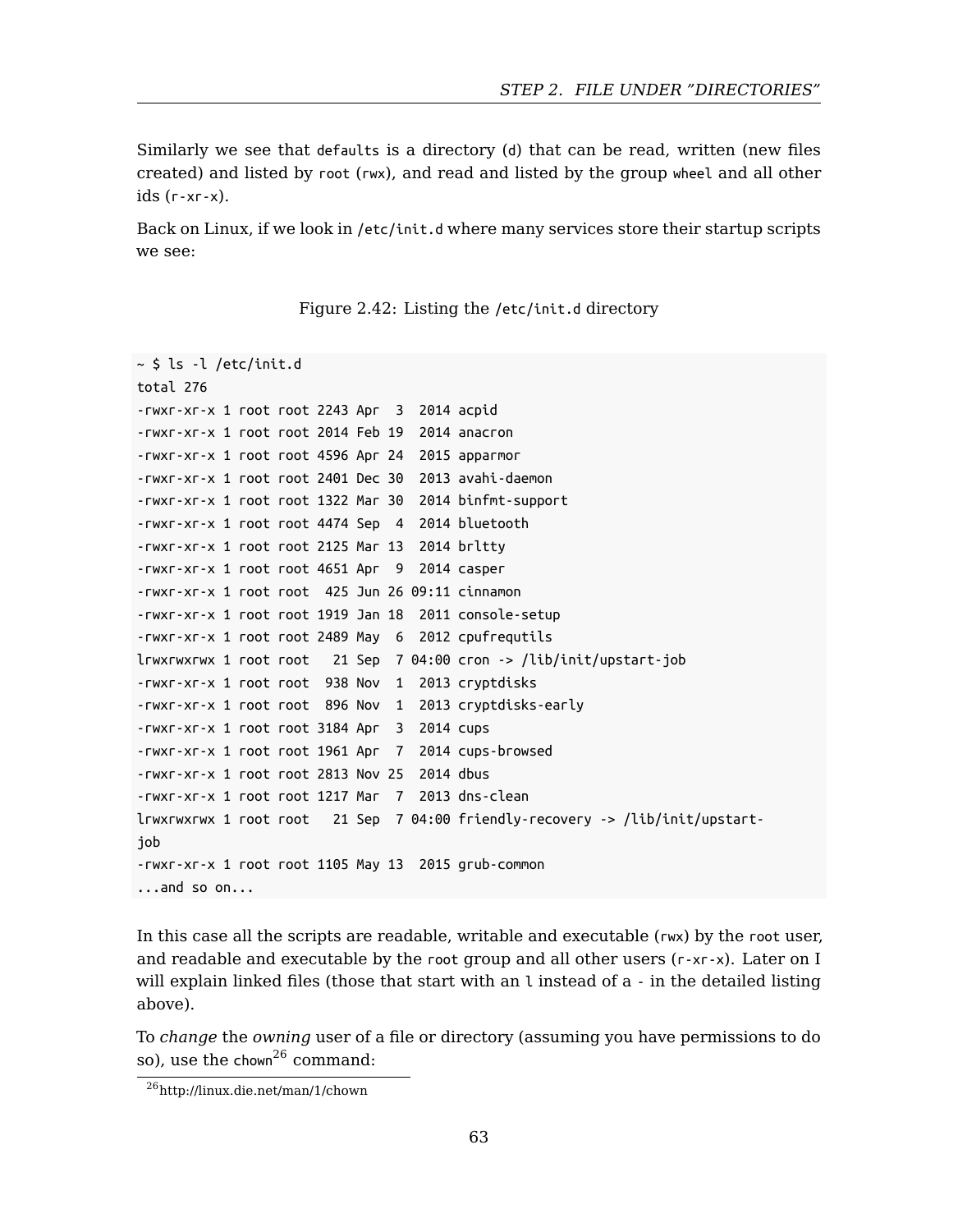Figure 2.43: Change file ownership

# ls -l total 4 -rwxr--r-- 1 root root 17 Oct 20 10:07 foo # chown git foo # ls -l total 4 -rwxr--r-- 1 git root 17 Oct 20 10:07 foo

To *change* the primary *group*, use the chgrp<sup>27</sup> command:

Figure 2.44: chgrp command

# chgrp git foo # ls -l total 4 -rwxr--r-- 1 git git 17 Oct 20 10:07 foo

To *change* the various permissions or *mode* bits, you use the chmod<sup>28</sup> command. It uses mnemonics of "ugo" for user, group and "other," respectively. It also uses mnemonics of "rwx" for read, write and execute, and + to add a permission and - to remove it. For example, to add the execute permission for the group and remove read permission for "other":

[F](http://linux.die.net/man/1/chmod)igure 2.45: chmod command

# chmod g+x,o-r foo # ls -l total 4 -rwxr-x--- 1 git git 17 Oct 20 10:07 foo

**Pro Tip:** To look like an old-hand UNIX hacker, you can also convert any set of "rwx" permissions into an octal number from 0 (no permissions) to 7 (all permissions). It helps to think of the three permissions as "binary places":

<sup>27</sup>http://linux.die.net/man/1/chgrp

<sup>28</sup>http://linux.die.net/man/1/chmod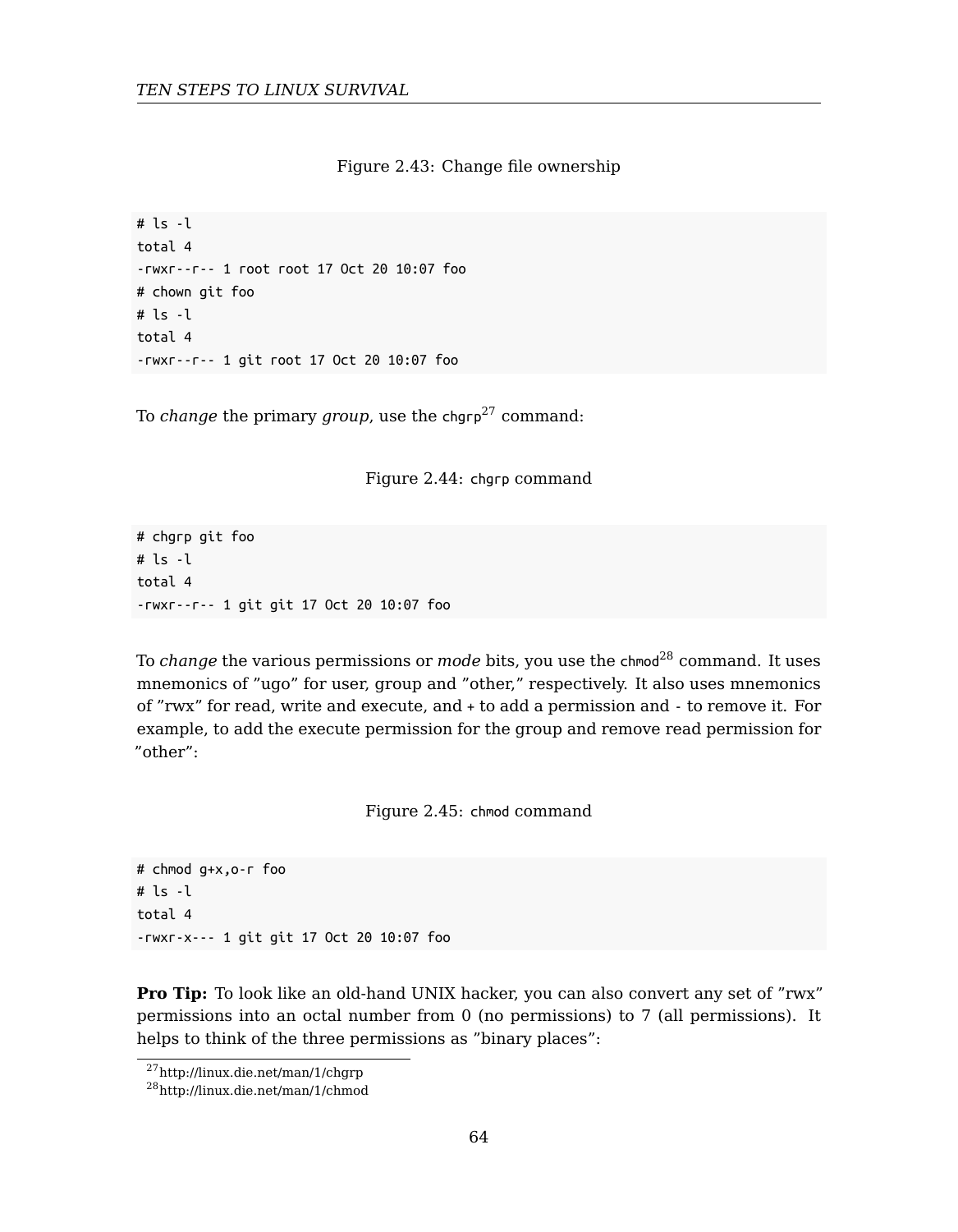•  $r = 2^2 = 4$ 

- $w = 2^1 = 2$
- $x = 2^0 = 1$
- **-** = 0

Some examples:

• **---** = 0 + 0 + 0 = 0 •  $r = = 2^2 + 0 + 0 = 4$ •  $r-x = 2^2 + 0 + 2^0 = 5$ •  $rw = 2^2 + 2^1 + 0 = 6$ •  $rwx = 2^2 + 2^1 + 2^0 = 7$ 

Now to use octal with chmod, we think of the overall result we want for a file. For example, if we want the foo file to be readable, writable and executable by both its owning user and group, and not accessible at all by anyone else, we could use:

Figure 2.46: chmod with lots of typing

```
# chmod u+rwx,g+rwx,o- foo
# ls -l
total 4
-rwxrwx--- 1 git git 17 Oct 20 10:07 foo
```
Or we could simply convert those permissions into octal in our head and:

Figure 2.47: chmod with octal like a boss

# chmod 770 foo  $#$  ls  $-1$ total 4 -rwxrwx--- 1 git git 17 Oct 20 10:07 foo

Now you know the answer to that "How will we ever use octal in real life?" question you asked in school!

For a script or executable file to be allowed to run, it *must* be marked as executable for one of the user, group or other entries. The following should be insightful: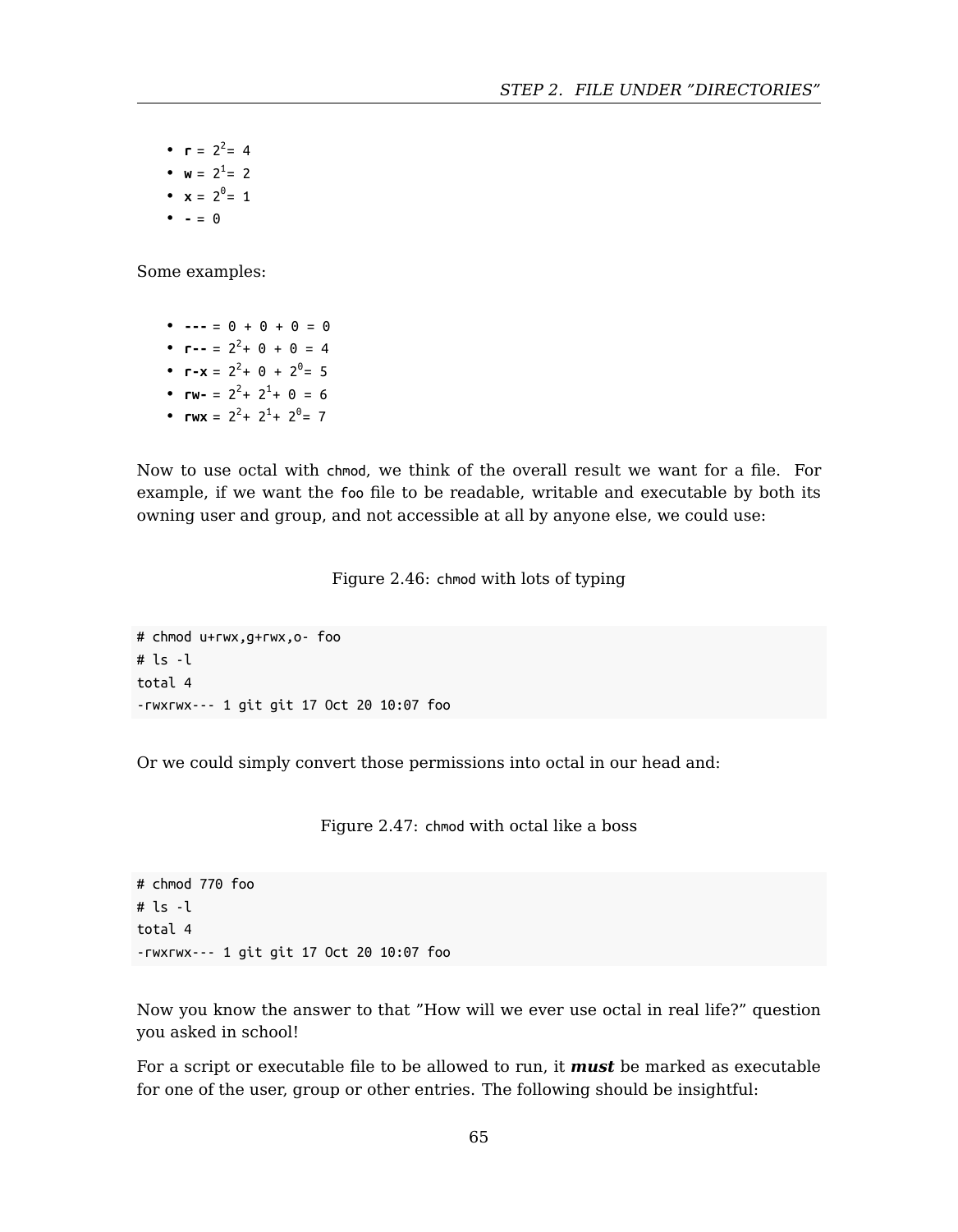Figure 2.48: Marking a file as executable

```
# echo "echo Hello world" > foo
# ls -l
total 4
-rw-r--r-- 1 root root 17 Oct 20 10:07 foo
# ./foo
-bash: ./foo: Permission denied
# chmod u+x foo
# ls -l
total 4
-rwxr--r-- 1 root root 17 Oct 20 10:07 foo
# ./foo
Hello world
```
# **"I'll Send You a Tar Ball"**

In the Windows world, we are used to compressing and sending directories around as .zip files. In Linux you can also deal with .zip files, although they don't tend to be the most common, using the  $zip^{29}$  and  $unzip^{30}$  commands:

Figure 2.49: zip command

 $~\sim$  \$ cd Foo ~/[Foo \\$ touch a b c](http://linux.die.net/man/1/zip) ~/[Foo \\$ mkdir d](http://linux.die.net/man/1/unzip) ~/Foo \$ touch d/e  $\sim$ /Foo \$ cd  $\ldots$ ~ \$ zip -r Foo Foo adding: Foo/ (stored 0%) adding: Foo/c (stored 0%) adding: Foo/b (stored 0%) adding: Foo/d/ (stored 0%) adding: Foo/d/e (stored 0%) adding: Foo/a (stored 0%)

<sup>29</sup>http://linux.die.net/man/1/zip

<sup>30</sup>http://linux.die.net/man/1/unzip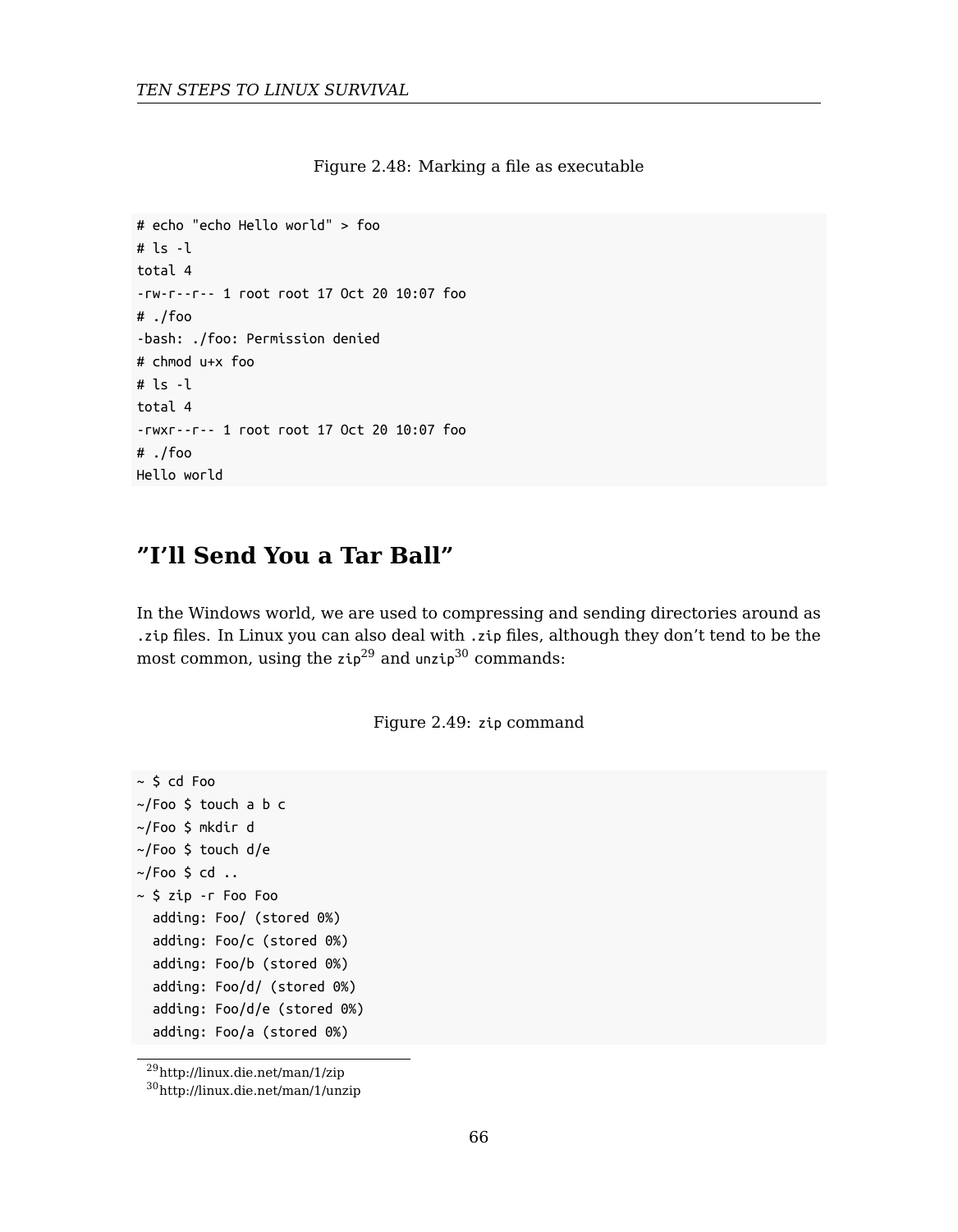~ \$ ls -l Foo.zip -rw-r--r-- 1 myuser mygroup 854 Dec 14 15:31 Foo.zip

[F](#page-66-0)igure [2.](#page-66-1)50: unz[ip](#page-66-2) command

~ \$ unzip Foo Archive: Foo.zip replace Foo/c? [y]es, [n]o, [A]ll, [N]one, [r]ename: A extracting: Foo/c extracting: Foo/b extracting: Foo/d/e extracting: Foo/a

Not too exciting, but you get the drift. There is typically support for other compression algorithms, such as the gzip $31$ , bzip2 $32$  and 7z $33$  (7-zip) commands.

However, the "native" way to "archive" a directory's contents in "UNIX" is with tar $^{34}$ , which is so old that tar stands for "tape archive." Its purpose is to take virtually any directory structure and create a single output "stream" or file of it. That is then typically ran through a compression command and the result is called a "tarball":

Figure 2.51: Creating a tarball

<span id="page-66-2"></span><span id="page-66-1"></span><span id="page-66-0"></span>~ [\\$ tar cvf Foo.tar Foo/\\*](http://linux.die.net/man/1/gzip) Fo[o/a](http://linux.die.net/man/1/7z) Fo[o/b](http://linux.die.net/man/1/tar) Foo/c Foo/d/ Foo/d/e ~ \$ ls -l Foo.tar -rw-r--r-- 1 myuser mygroup 10240 Dec 19 07:52 Foo.tar ~ \$ gzip Foo.tar ~ \$ ls -l Foo.tar.gz -rw-r--r-- 1 myuser mygroup 193 Dec 19 07:52 Foo.tar.gz

 $^{31}\mathrm{http://linux.die.net/man/1/gzip}$ 

<sup>32</sup>http://linux.die.net/man/1/bzip2

<sup>33</sup>http://linux.die.net/man/1/7z

<sup>34</sup>http://linux.die.net/man/1/tar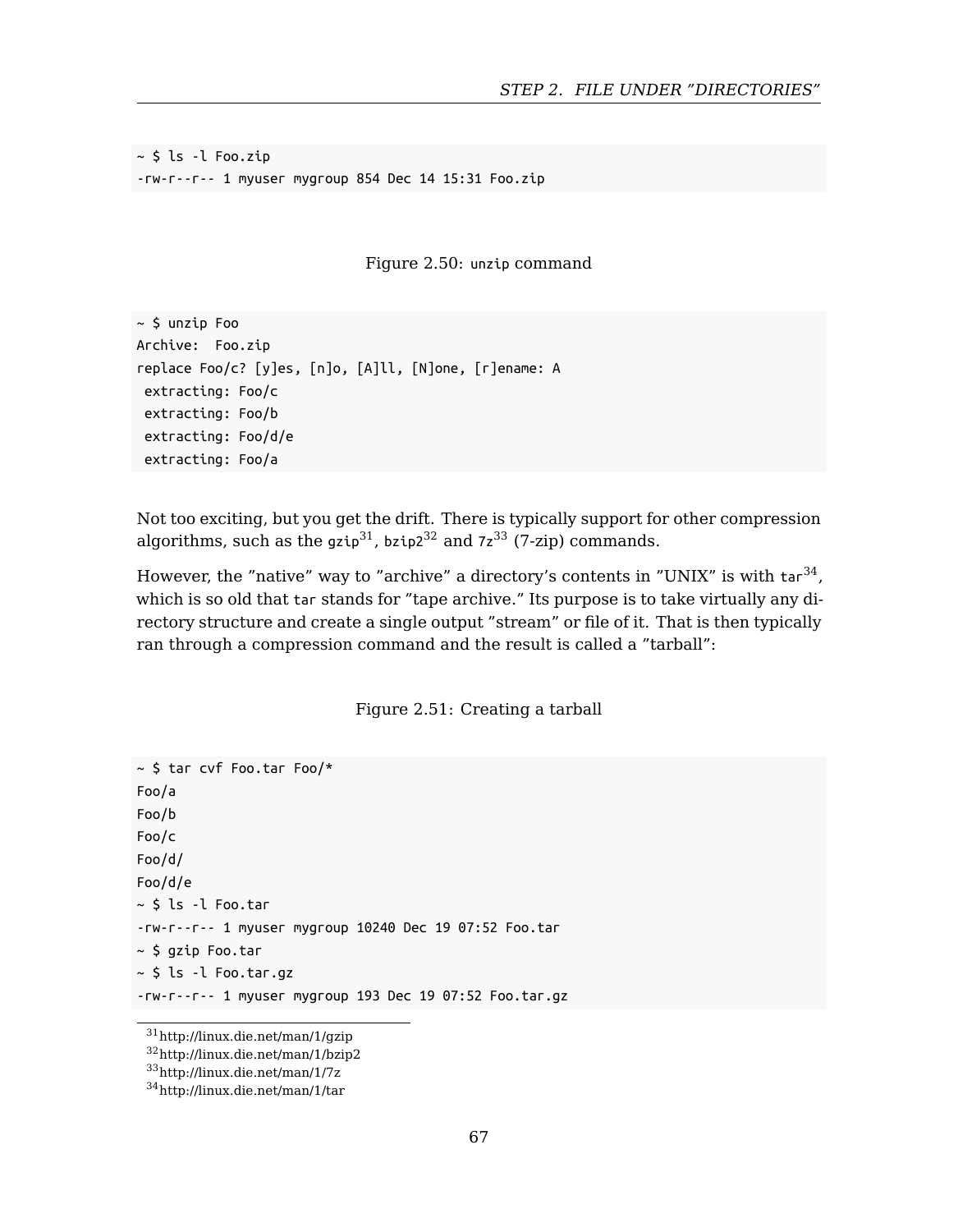In the tar command above, the parameters are c (create a new archive), v (turn on "verbose" output) and f followed by the file name of the new .tar file.

**Note:** tar supports POSIX-style parameters (-c), GNU-style (--create), as well as the older style (c with no hyphens at all), as shown in these examples. So both of the following are also equivalent to the above:

Figure 2.52: tar parameter styles

```
\sim $ tar -c -v -f Foo.tar Foo/*
~ $ tar --create --verbose --file=Foo.tar Foo/*
```
The use of compression commands along with tar is so prevalent that they've been built into tar itself now as optional parameters:



~ \$ tar cvzf Foo.tgz Foo Foo/ Foo/c Foo/b Foo/d/ Foo/d/e Foo/a ~ \$ ls -l Foo.tgz -rw-r--r-- 1 myuser mygroup 197 Dec 19 07:54 Foo.tgz

In this case the z parameter says to use gzip compression, and the .tgz file suffix means basically "tarred and gzipped", or the equivalent to .tar.gz in the first example.

tar is used to both create and read .tar files. So to extract something like the above, you can change the create (c) parameter to extract (x), like this:

Figure 2.54: Extracting a tarball

~ \$ tar xvf Foo.tgz Foo/ Foo/c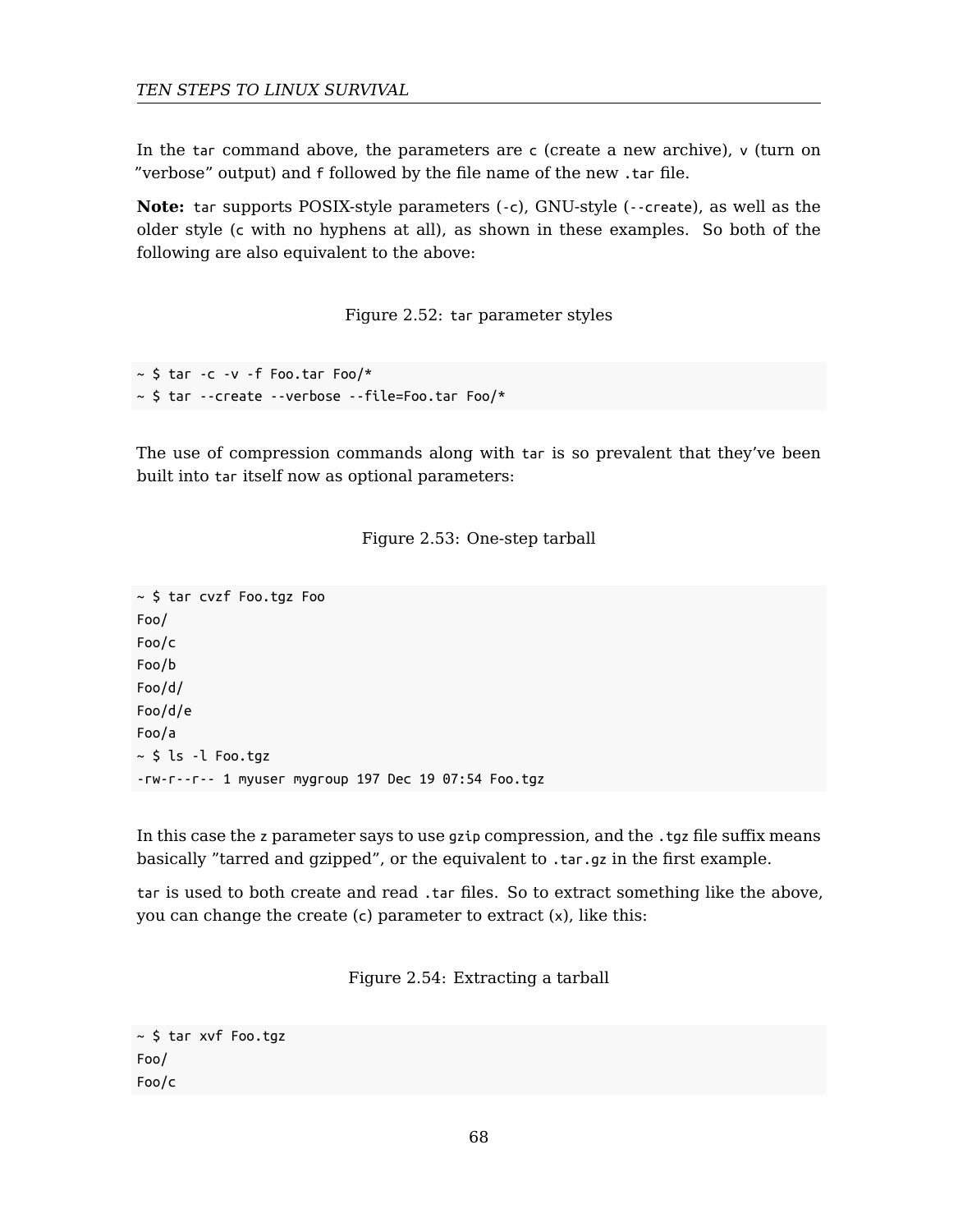Foo/b Foo/d/ Foo/d/e Foo/a

# **Let's link Up!**

In Windows there are "shortcuts," which are simply special files that the OS knows to interpret as "go open this other file over there." There are also "hard links" that allow for different directory entries *in the same file system* to point to the same physical file.

UNIX file systems also have both these types of links (which isn't surprising, given that Microsoft got the ideas from UNIX). Both are created with the  $\ln^{35}$  command. A "soft link" is equivalent to a Windows shortcut, and can point to a file or a directory, and can point to anything on any mounted file system:

Figure 2.55: Soft links example

```
~\sim $ ls -l
total 4
-rw-r--r-- 1 myuser mygroup 0 Oct 24 15:53 a
-rw-r--r-- 1 myuser mygroup 0 Oct 24 15:53 b
-rw-r--r-- 1 myuser mygroup 0 Oct 24 15:53 c
drwxr-xr-x 2 myuser mygroup 4096 Oct 24 16:00 d
~\sim $ cd d
~\sim $ pwd
/tmp/foo/d
~\sim $ cd ~\ldots~ $ ln -s a MyThesis.doc
~ $ ln -s d Dee
~\sim $ ls -l
total 4
-rw-r--r-- 1 myuser mygroup 0 Oct 24 15:53 a
-rw-r--r-- 1 myuser mygroup 0 Oct 24 15:53 b
-rw-r--r-- 1 myuser mygroup 0 Oct 24 15:53 c
drwxr-xr-x 2 myuser mygroup 4096 Oct 24 16:00 d
```
 $\rm ^{35}$ http://linux.die.net/man/1/ln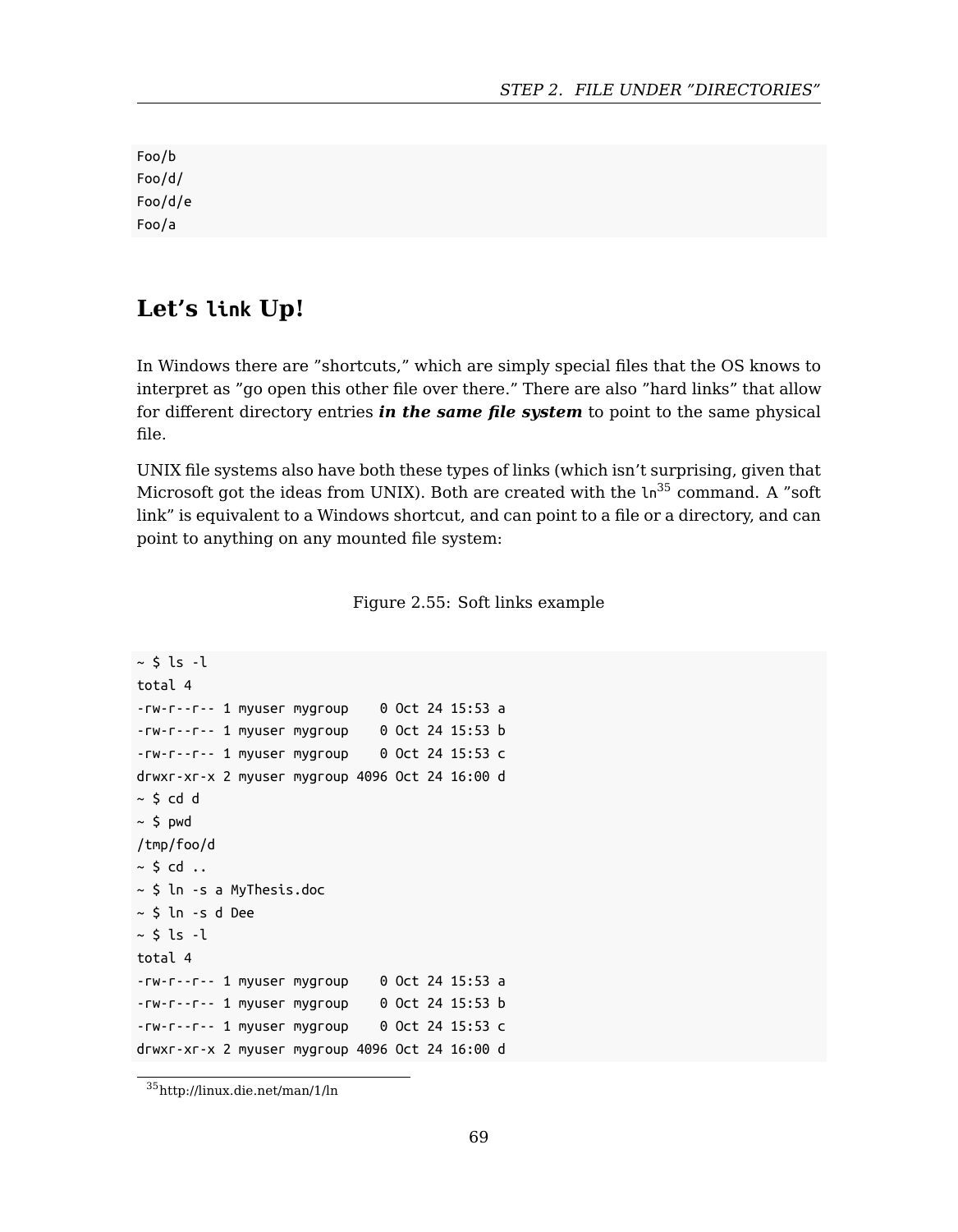```
lrwxrwxrwx 1 myuser mygroup 1 Oct 24 16:40 Dee -> d
lrwxrwxrwx 1 myuser mygroup 1 Oct 24 16:40 MyThesis.doc -> a
~ $ cd Dee
~\sim $ pwd
/tmp/foo/Dee
```
The things to notice about this example:

- 1. The -s parameter indicates "create a *soft* link."
- 2. Instead of a or d, a soft link is shown in a ls listing as l regardless of whether the target is a file or directory. This is because a soft link doesn't "know" *what* the target is - it is just a file in a directory pointing to another location. *What* that location is will be determined after the link is traversed.

A "hard link" is a bit different. It can only be made between *files* and the two files *must be on the same file system*. That is because hard links are actually directory entries (as opposed to files in directories) that point to the same "inode"<sup>36</sup> on disk. From within a single directory it is impossible to tell if there are other directories with pointers to the same files (inodes) on disk.

Figure 2.56: Hard links example

```
~ $ ls
a b c d Dee MyThesis.doc
~5 ln b B
~\sim $ cd d
~\sim $ ln ../b .
~\sim $ ls -l
total 0
-rw-r--r-- 3 myuser mygroup 0 Oct 24 15:53 b
-rw-r--r-- 1 myuser mygroup 0 Oct 24 15:54 e
~\sim $ cd ~\ldots~\sim $ ls -l
total 4
-rw-r--r-- 1 myuser mygroup 0 Oct 24 15:53 a
-rw-r--r-- 3 myuser mygroup 0 Oct 24 15:53 b
-rw-r--r-- 3 myuser mygroup 0 Oct 24 15:53 B
```
 $\rm{^{36}https://en.wikipedia.org/wiki/Inode}$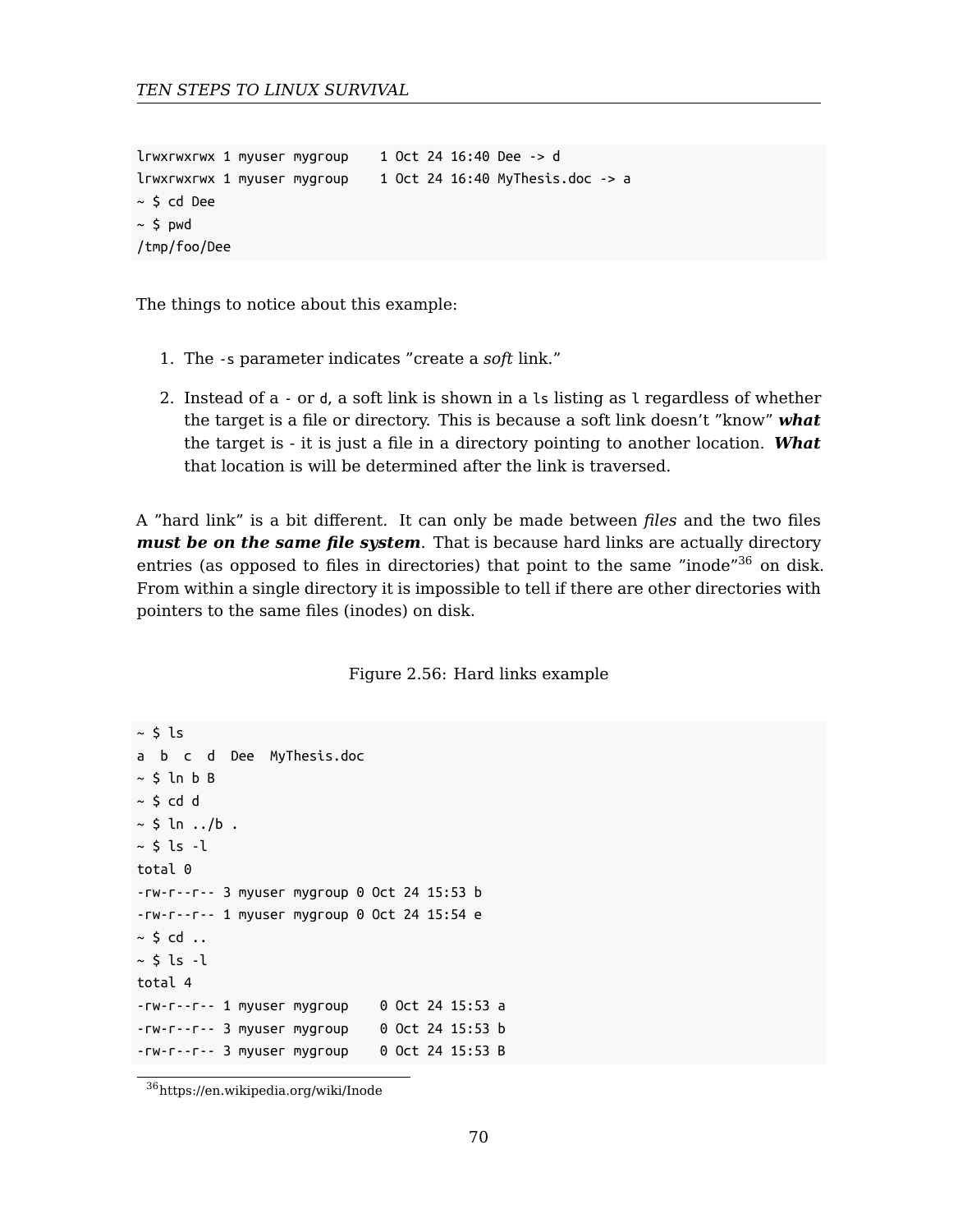-rw-r--r-- 1 myuser mygroup 0 Oct 24 15:53 c drwxr-xr-x 2 myuser mygroup 4096 Oct 24 16:49 d lrwxrwxrwx 1 myuser mygroup 1 Oct 24 16:40 Dee -> d lrwxrwxrwx 1 myuser mygroup 1 Oct 24 16:40 MyThesis.doc -> a

The "net net" of all the above is that now b, B and  $d/b$  all point to exactly the same inode, or disk location, i.e., the exact same physical file.

#### **I Said "Go Away!", Dammit!**

So what can possibly go wrong with links? With soft links the answer is easy - the "remote" location being pointed to goes away or is renamed:



```
~\sim $ ls -l
total 4
-rw-r--r-- 1 myuser mygroup 0 Oct 24 15:53 a
-rw-r--r-- 3 myuser mygroup 0 Oct 24 15:53 b
-rw-r--r-- 3 myuser mygroup 0 Oct 24 15:53 B
-rw-r--r-- 1 myuser mygroup 0 Oct 24 15:53 c
drwxr-xr-x 2 myuser mygroup 4096 Oct 24 16:49 d
lrwxrwxrwx 1 myuser mygroup 1 Oct 24 16:40 Dee -> d
lrwxrwxrwx 1 myuser mygroup 1 Oct 24 16:40 MyThesis.doc -> a
~\sim $ rm a
~5 ls ~1total 4
-rw-r--r-- 3 myuser mygroup 0 Oct 24 15:53 b
-rw-r--r-- 3 myuser mygroup 0 Oct 24 15:53 B
-rw-r--r-- 1 myuser mygroup 0 Oct 24 15:53 c
drwxr-xr-x 2 myuser mygroup 4096 Oct 24 16:49 d
lrwxrwxrwx 1 myuser mygroup 1 Oct 24 16:40 Dee -> d
lrwxrwxrwx 1 myuser mygroup 1 Oct 24 16:40 MyThesis.doc -> a
~ $ cat MyThesis.doc
cat: MyThesis.doc: No such file or directory
```
So even though the soft link MyThesis.doc is still in the directory, the actual underlying file a is now gone, and trying to access it via the soft link leads to the somewhat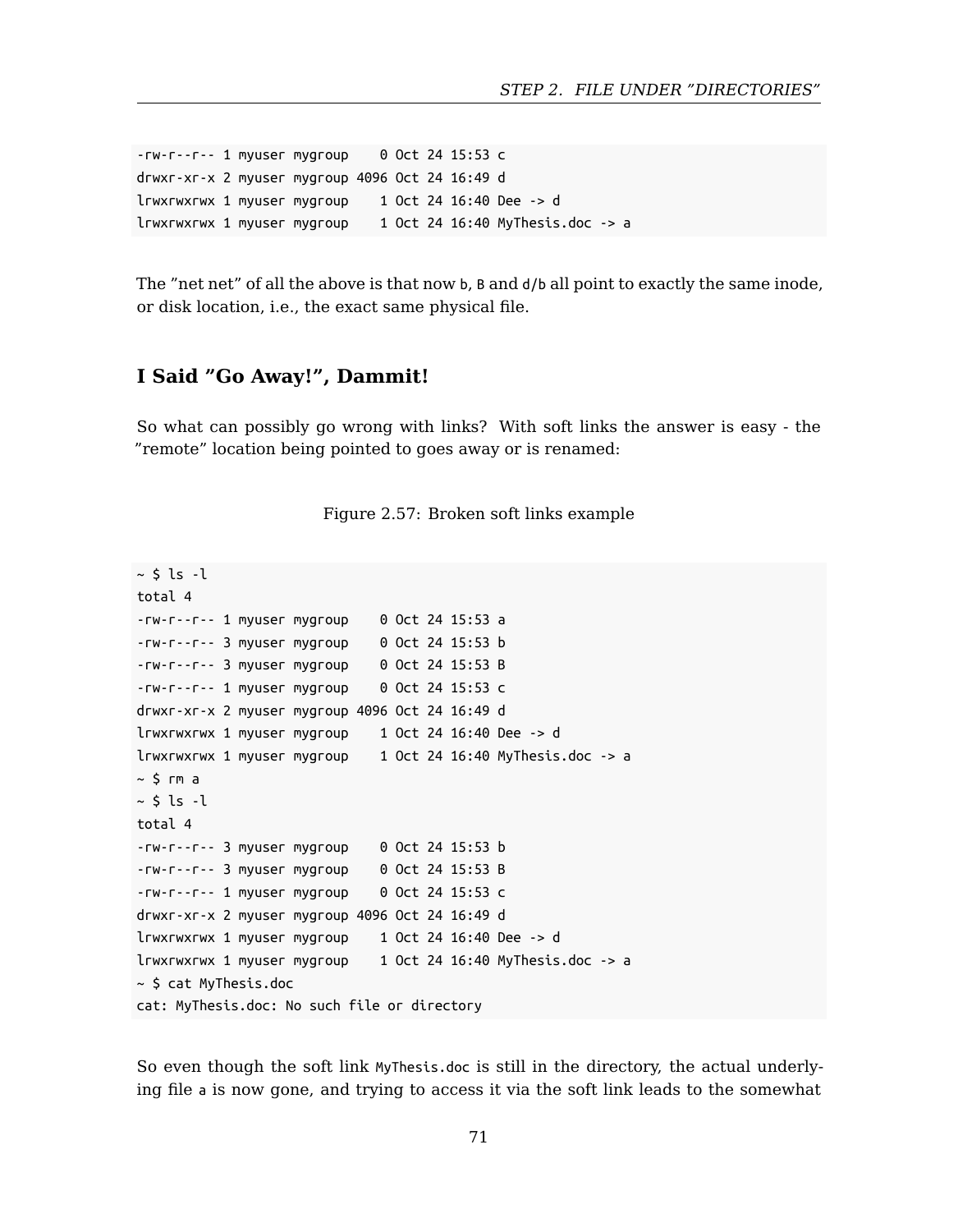confusing "No such file or directory" error message (*splutter* "I can see it! *It's right there!*")

With hard links, it isn't so much a problem because of the nature of the beast. Since each hard link is a directory (metadata) entry pointing to an inode, deleting one simply deletes that directory entry. As long as the file has other hard links pointing to it, it "exists." Only when the last remaining hard link is removed has it been "deleted." Let's play:

Figure 2.58: Many hard links, one inode

```
~\sim $ echo "This is b." > b
~5 cat ~bThis is b.
~\sim $ cat B
This is b.
~\sim $ cat d/b
This is b.
```
So, that makes sense. We created an original file b by placing "This is b." in it, and then created two hard links to it, B and d/b. We see that it has the same contents no matter how we access it, because it is pointing to the same inode.

Can you guess how many rm commands it will take to delete the file containing "This is b."?

Figure 2.59: Deleting a file with many hard links

```
~\sim $ rm ~\rm b~\sim $ cat b
cat: b: No such file or directory
~\sim $ cat B
This is b.
~\sim $ cat d/b
This is b.
~\sim 5 rm B
~\sim $ cat d/b
This is b.
~\sim $ rm d/b
```
Ultimately, it takes a rm for every hard link to permanently delete a file.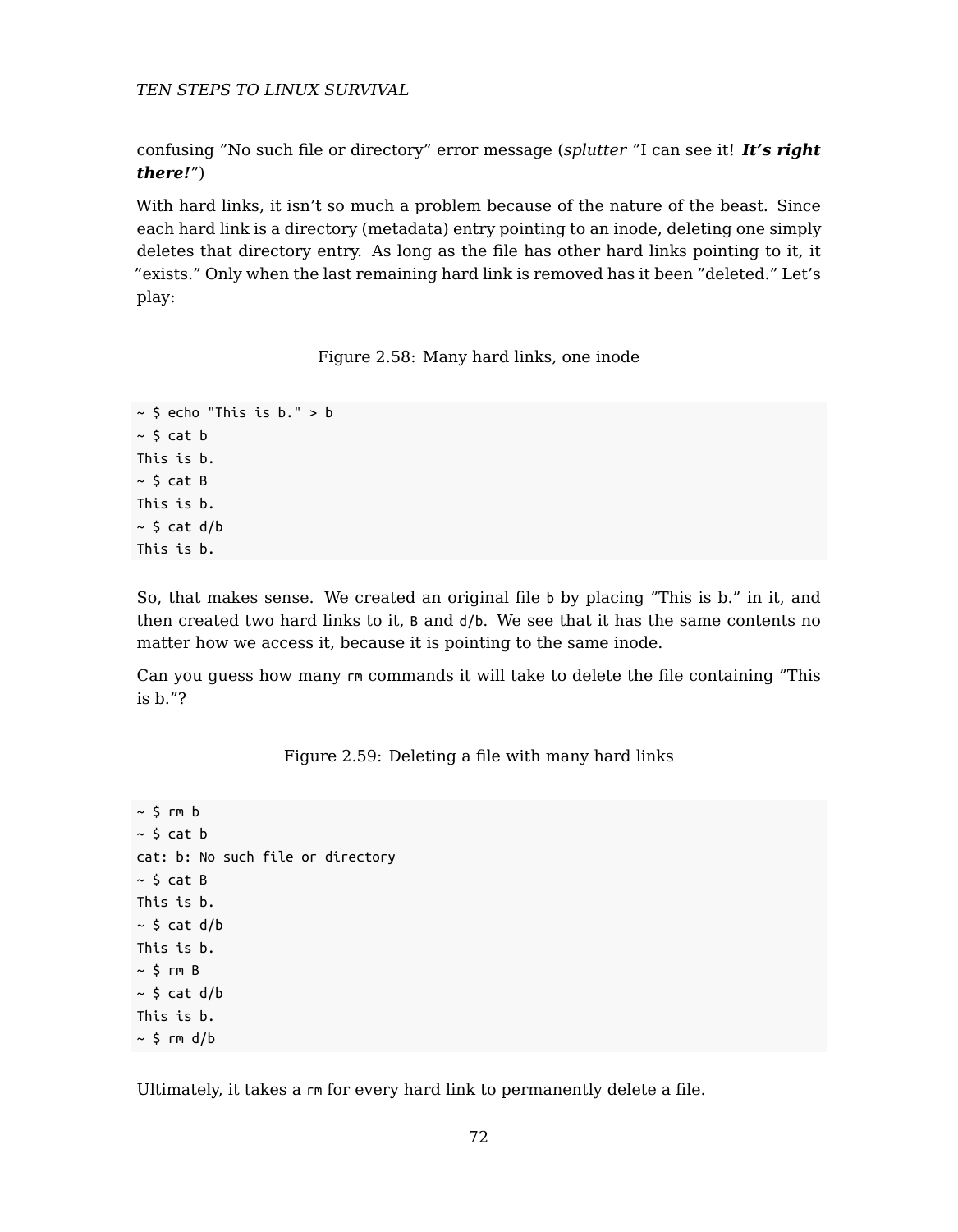#### *STEP 2. FILE UNDER "DIRECTORIES"*

### **mount It? I Don't Even Know It's Name!**

With all this talk that a hard link can only be on the same file system, how do you know whether two directories are on the same file system? In Windows it's easy that's exactly what the drive letters are telling you. But in Linux, where everything is "mounted" under a single hierarchy starting at /, how do I know that /var/something and var/or/other are on the same file system?

There are multiple ways to tell, actually. The easiest is with the  $\texttt{df}^{\text{37}}$  command:

#### Figure 2.60: df command

| $~\sim$ \$ df                                         |                |       |         |       |                                |
|-------------------------------------------------------|----------------|-------|---------|-------|--------------------------------|
| Filesystem                                            | $1K$ -blocks   |       |         |       | Used Available Use% Mounted on |
| /dev/mapper/mint--vg-root 118647068 28847464 83749608 |                |       |         | 26% / |                                |
| none                                                  | $\overline{4}$ | 0     | 4       |       | 0% /sys/fs/cgroup              |
| udev                                                  | 1965068        | 4     | 1965064 |       | $1\%$ /dev                     |
| tmpfs                                                 | 396216         | 1568  | 394648  |       | $1\%$ /run                     |
| none                                                  | 5120           | 0     | 5120    |       | 0% /run/lock                   |
| none                                                  | 1981068        | 840   | 1980228 |       | 1% /run/shm                    |
| none                                                  | 102400         | 24    | 102376  |       | 1% /run/user                   |
| /dev/sda1                                             | 240972         | 50153 | 178378  |       | 22% /boot                      |

The ones of interest are the /dev entries, and we see that everything mounted under / is on one file system, except for whatever happens to be on the file system mounted under /boot. So outside of /boot, on this system we could hard link away to our heart's content.

df [is a good command to s](http://linux.die.net/man/1/du)ee the disk space utilization of each file system. If you want to see the space used by a directory and its subdirectories, use  $du^{38}$ :

Figure 2.61: du command

/tmp \$ du

- 4 ./icedteaplugin-mdm-EMmQCt
- 4 ./ssh-IaP0RC1l4XCL
- 4 ./hsperfdata mdm

<sup>37</sup>http://linux.die.net/man/1/df

<sup>38</sup>http://linux.die.net/man/1/du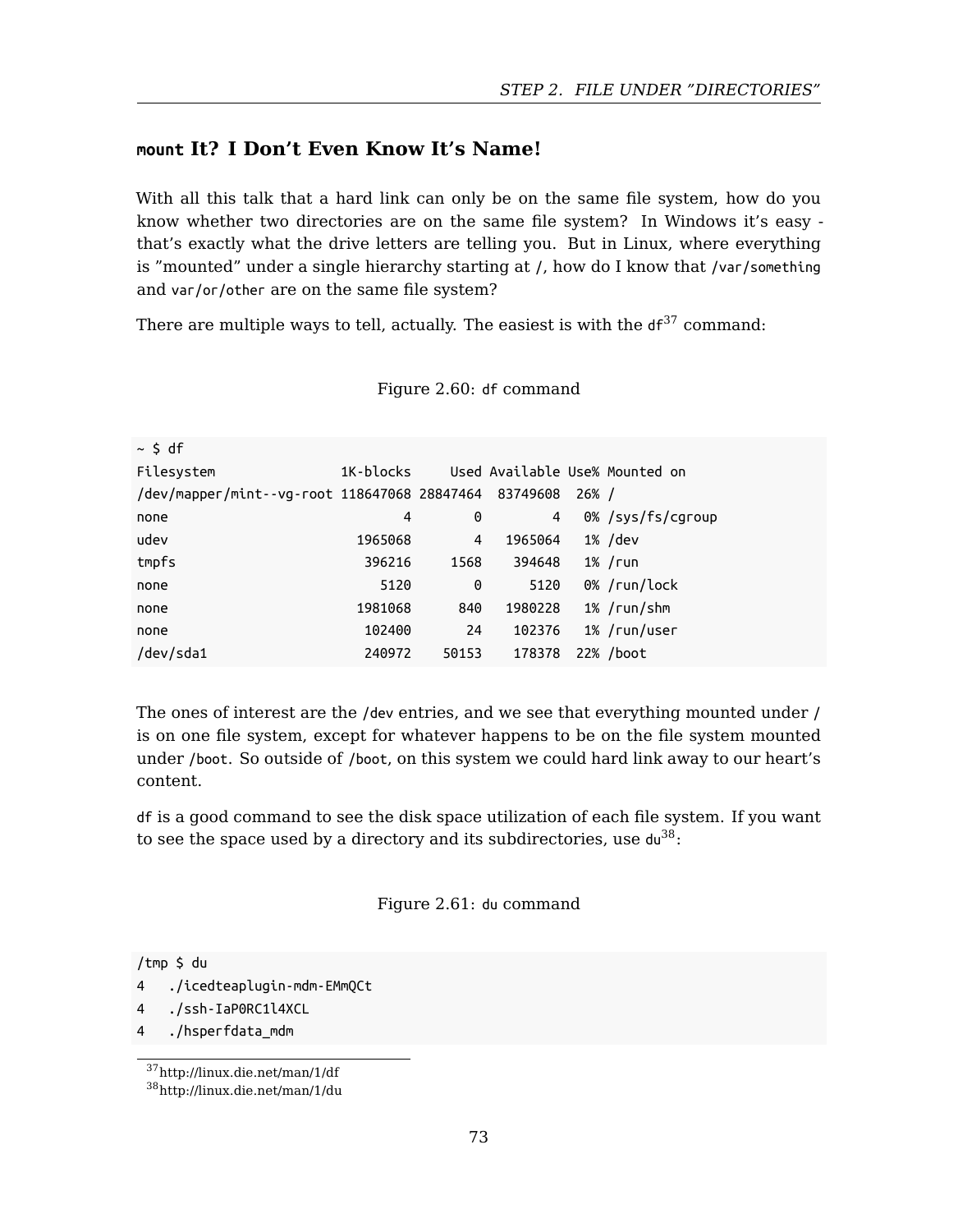```
TEN STEPS TO LINUX SURVIVAL
```

```
4 ./.ICE-unix
```
- 4 ./VSCode Crashes
- 4 ./.X11-unix
- 8 ./mintUpdate
- 4 ./orbit-myuser

```
4 ./pulse-PKdhtXMmr18n
```
84

The default size unit for du is 1,024 bytes, but that can be changed. So in the above, /tmp and its children are taking 84KB of disk space.

Note: - It is (barely) beyond the scope of this book to cover the mount<sup>39</sup> command. I wanted to, really bad, but with all the different file systems and device types and all the options for both it can get so complex so fast that I decided not to. Maybe if you ask, real nice...

### **I'm Seeing Double**

So, both hard and soft links can have some interesting side effects if you think about them. For one, if you are backing things up, then you may get duplicates in your backup set. In fact, with hard links you will, by definition, unless the backup software is very smart and doing things like de-duplication.

But even with soft links if everything just blindly followed them you could also get duplicates where you didn't want them, or even circular references. Also, the pointers in the soft link files are not evaluated until a command references them. Note that the following is perfectly legal with soft links, but may not give the results you expect think about the current working directory shown by pwd in the following, and the effects of the *relative paths* as the sample progresses:

Figure 2.62: Soft links and relative paths

```
~ $ cd Foo
~/Foo $ rm -rf *
\sim/Foo $ cd \ldots~ $ cd Foo
~/Foo $ pwd
/home/myuser/Foo
~/Foo $ rm -rf *
```
<sup>39</sup>http://linux.die.net/man/8/mount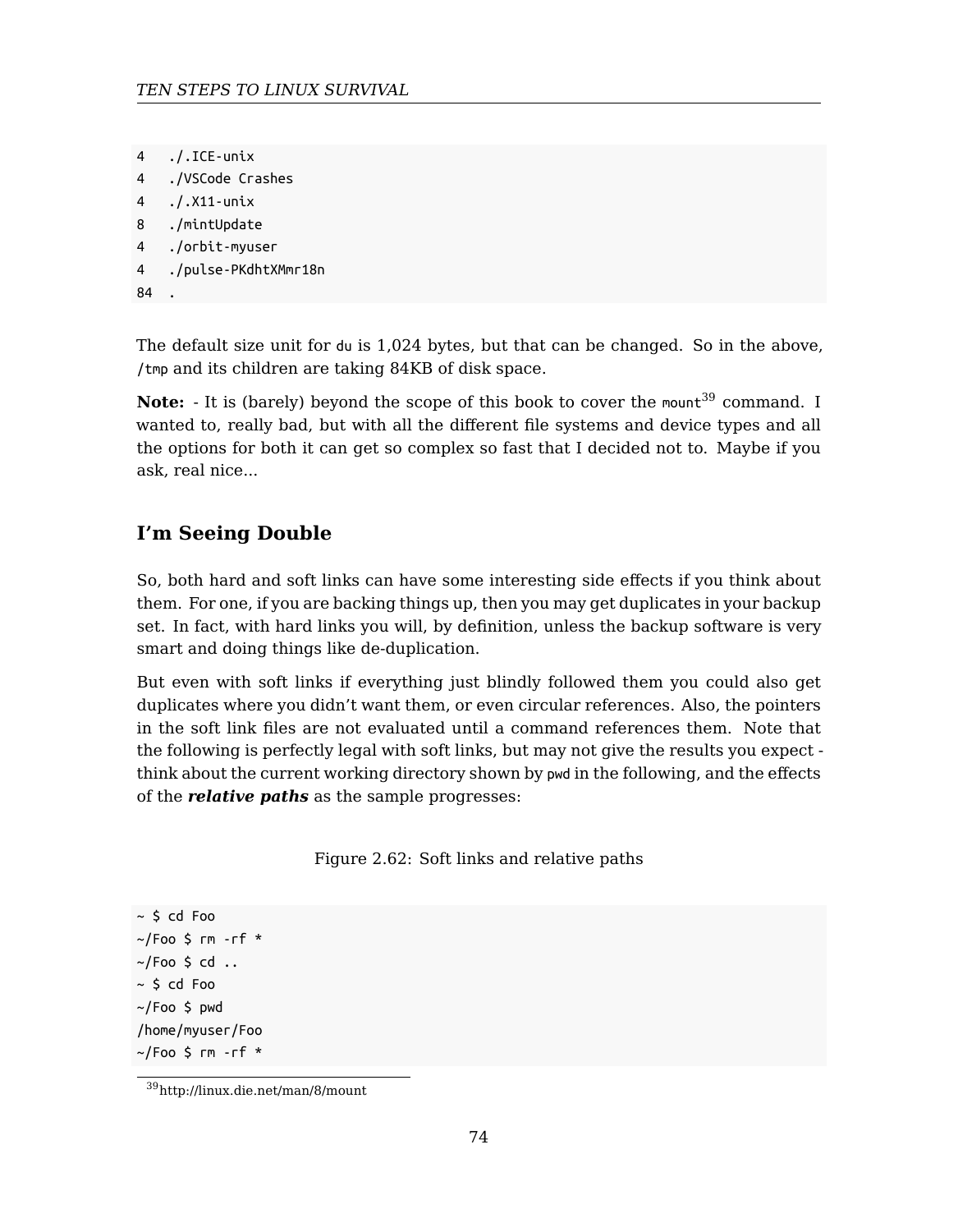*STEP 2. FILE UNDER "DIRECTORIES"*

```
~/Foo $ mkdir d
~/Foo $ touch a b c d/e
~/Foo $ ln -s . d/f
\sim/Foo $ ls d/f
e f
~/Foo $ ln -s .. d/g
~/Foo $ ls d/g
a b c d
```
Many commands that deal with files and file systems, like find, have parameters specifically telling the command whether to follow soft links or not (by default, find does not - see the next chapter for more).

### **What's the diff?**

Most people think of  $diff^{40}$  as a tool only programmers find useful, but that is shortsighted. The whole purpose of diff is to show differences between files. For example, I backed up this document (which is a text file) before starting this section, then typed this introduction to diff. This is what diff showed after I added the new paragraph:

Figure 2.63: diff example

~ \$ diff Step02.bak Step02.md 1285a1286,1291 > Most people think of [`diff`](http://linux.die.net/man/1/diff) as a tool > [only programmers find use](http://linux.die.net/man/1/diff)ful, but that is short-sighted. The whole purpose > of `diff` is to show differences between files. For example, I backed up > this document (which is a text file) before starting this chapter, then > typed this introduction to `diff`. This is what `diff` shows:

In other words, the "arrows" are pointing to the "new" file (by convention the file specified on the left is the "old" file and the file on the right is the "new" file), showing five lines were inserted, starting at line 1285. Pretty meta, but not real exciting.

Let's look at something else, say a configuration file for an application. We have an original file, orig.conf:

<sup>40</sup>http://linux.die.net/man/1/diff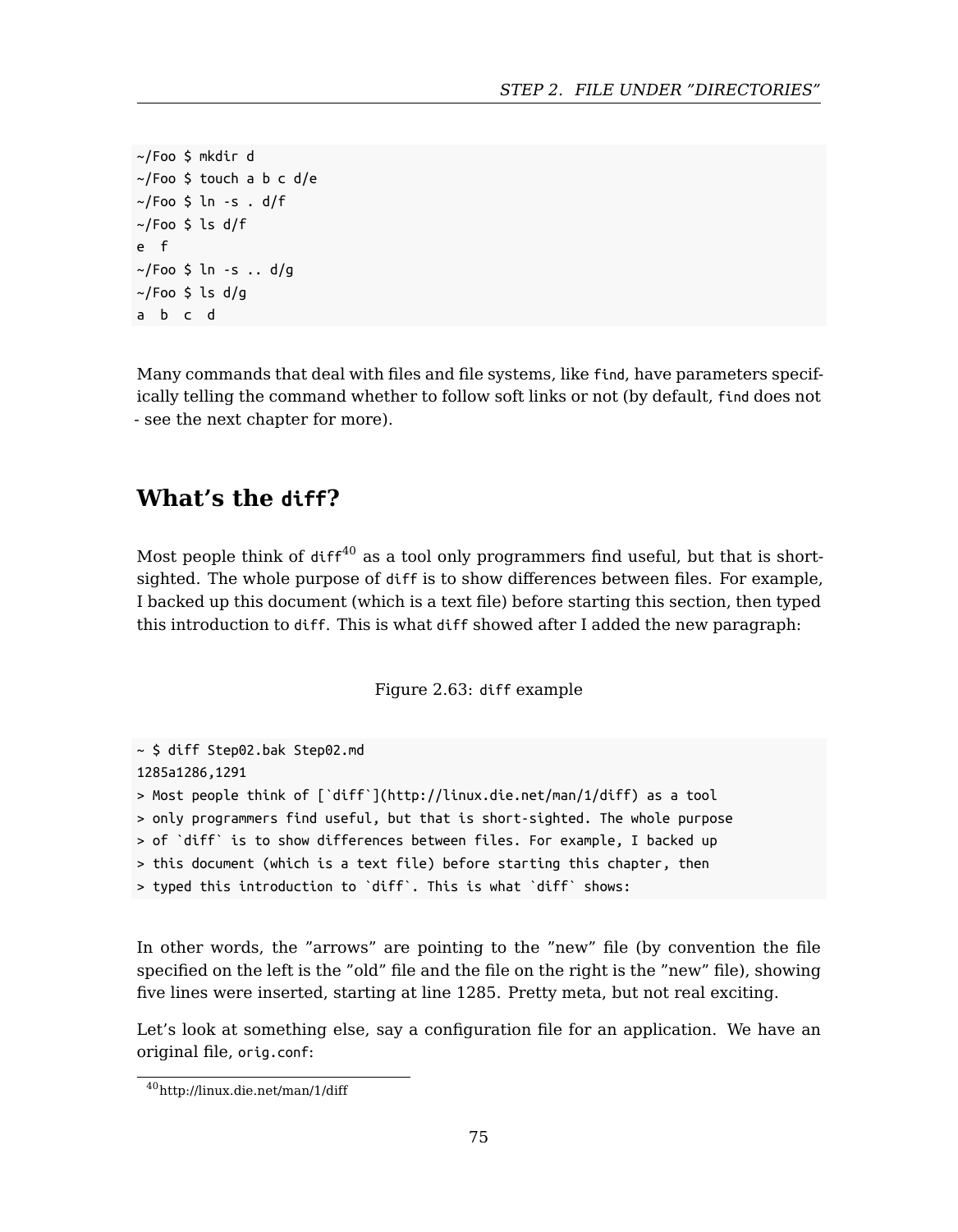#### Figure 2.64: orig.conf file

~ \$ cat orig.conf FOO=1

SOME=THINGS STAY=THE SAME=ALWAYS

BAR=Xyzzy

Then we have a new file, new.conf:

#### Figure 2.65: new.conf file

~ \$ cat new.conf  $FOO=2$ 

SOME=THINGS STAY=THE SAME=ALWAYS

Now if we diff them:

#### Figure 2.66: Using diff on config files

```
~ $ diff orig.conf new.conf
1c1< FOO=1
---
> FOO=2
7d6
< BAR=Xyzzy
```
Now we can more easily see that line #1 changed (1c1) from F00=1 on the "left" file to FOO=2 on the "right," and that line #7 was deleted (7d6) from the "left" file to form the "right." Again, not too interesting, but imagine that both files were thousands of lines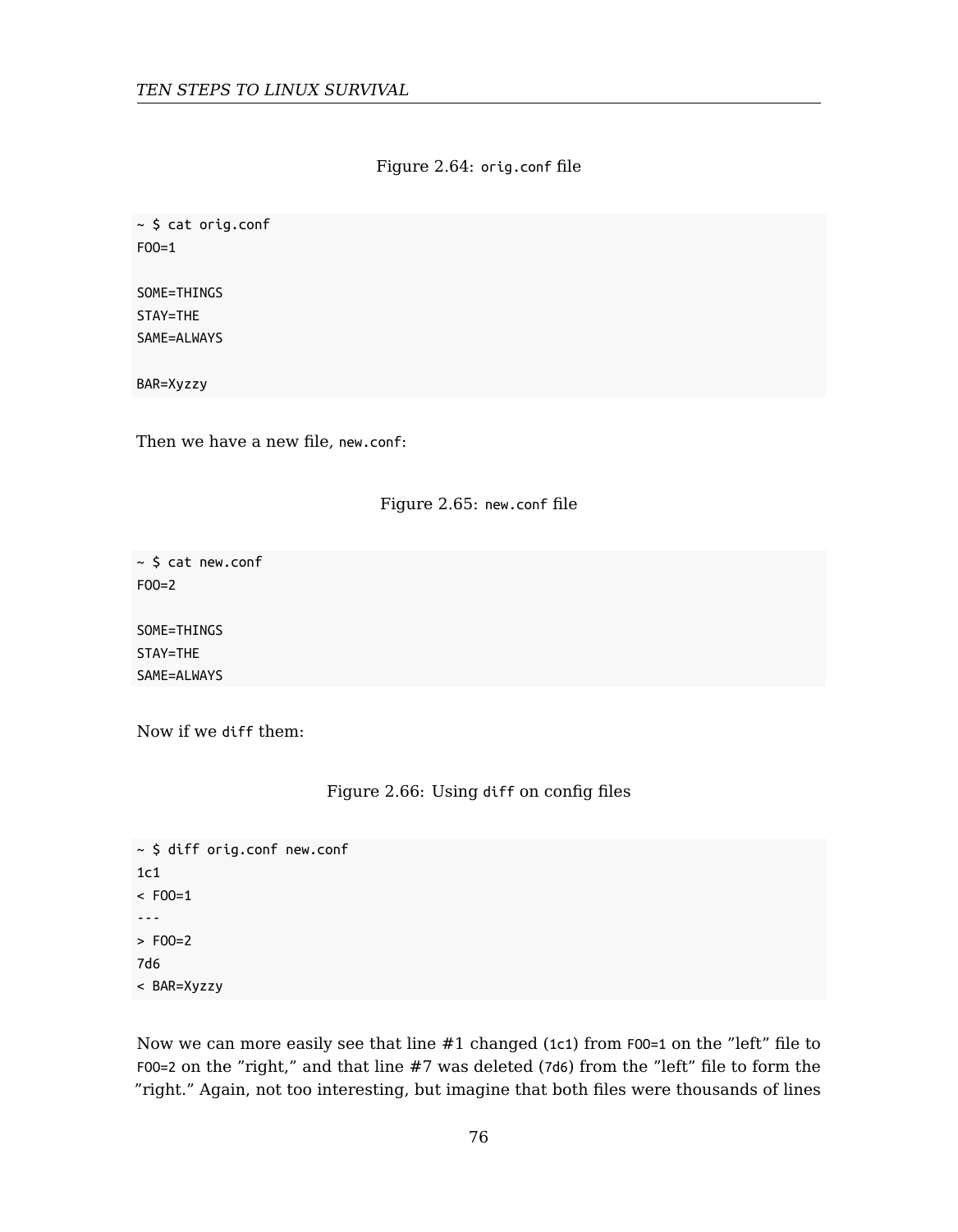#### *STEP 2. FILE UNDER "DIRECTORIES"*

long, and there were only a few changes, and you were trying to detect and recover an accidentally-deleted line. Now you can see why diff can be handy, as long as you keep around a prior version either in a backup file or version control system to compare against.

diff is your friend. It really comes into play with a version control system like git $^{41}$ , but again, that is beyond the scope of this book.

<sup>41</sup>http://linux.die.net/man/1/git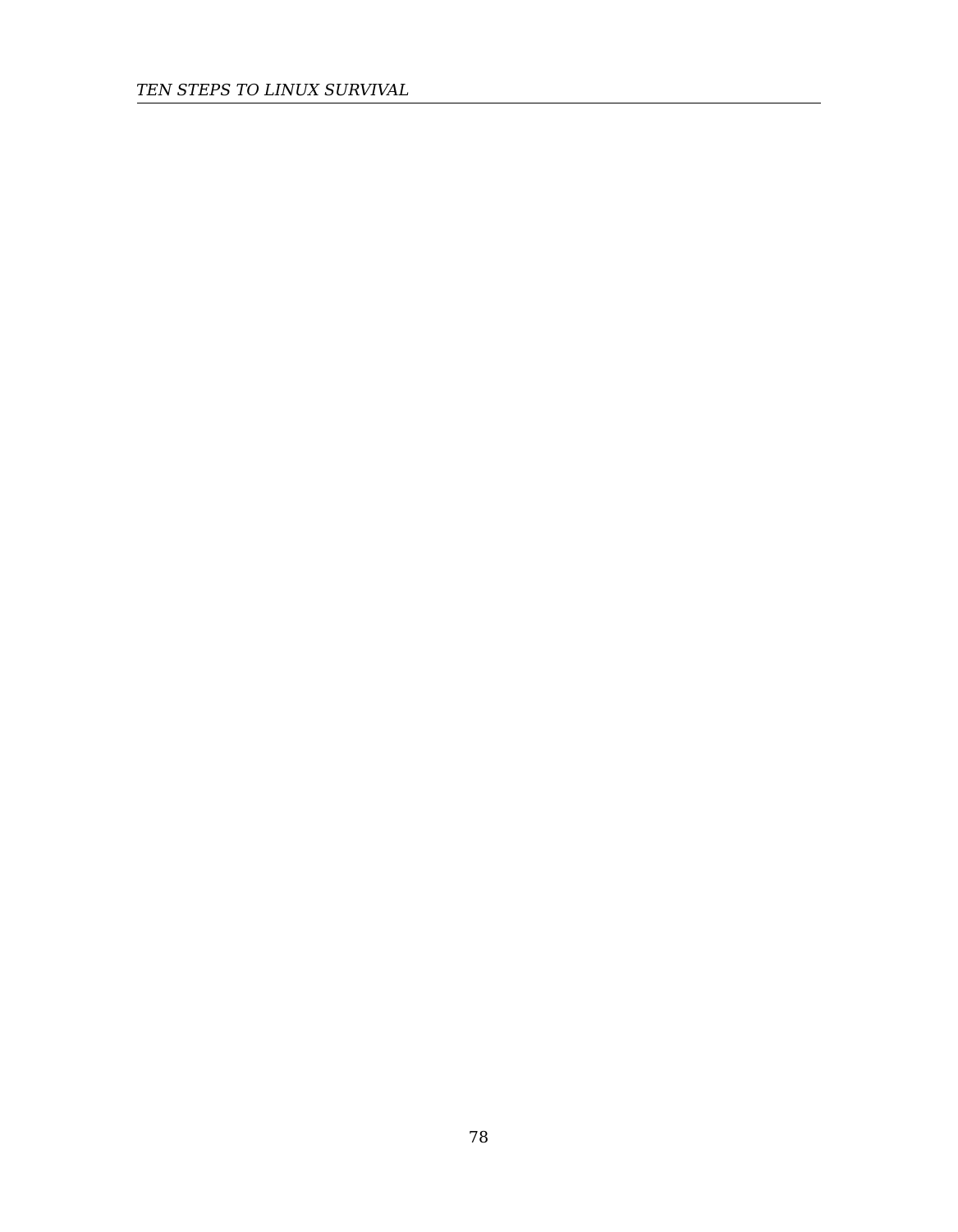# **Step 3**

# **Finding Meaning**

*The find command in all its glory. Probably the single most useful command in "UNIX" (I think)*

*"If we had bacon, we could have bacon and eggs, if we had eggs."* - old joke

Different people will have different answers to "What is the single most useful "UNIX" command?" There certainly are many to consider. But I keep coming back to <code>find $^1$ . It</code> can be intimidating to figure out from the documentation, especially at first, but once you start mastering it, you end up using it over and over again.

The main concepts of find are simple:

- 1. [Starting at location](http://linux.die.net/man/1/find) *X*...
- 2. Recursively find all files or directories (or "file system entries" to be more precise) that successfully match one or more tests...
- 3. And for each match execute one or more actions.

The simplest example is "starting in the current directory, recursively list all files you find":

Figure 3.1: Simplest find example

<sup>1</sup>http://linux.die.net/man/1/find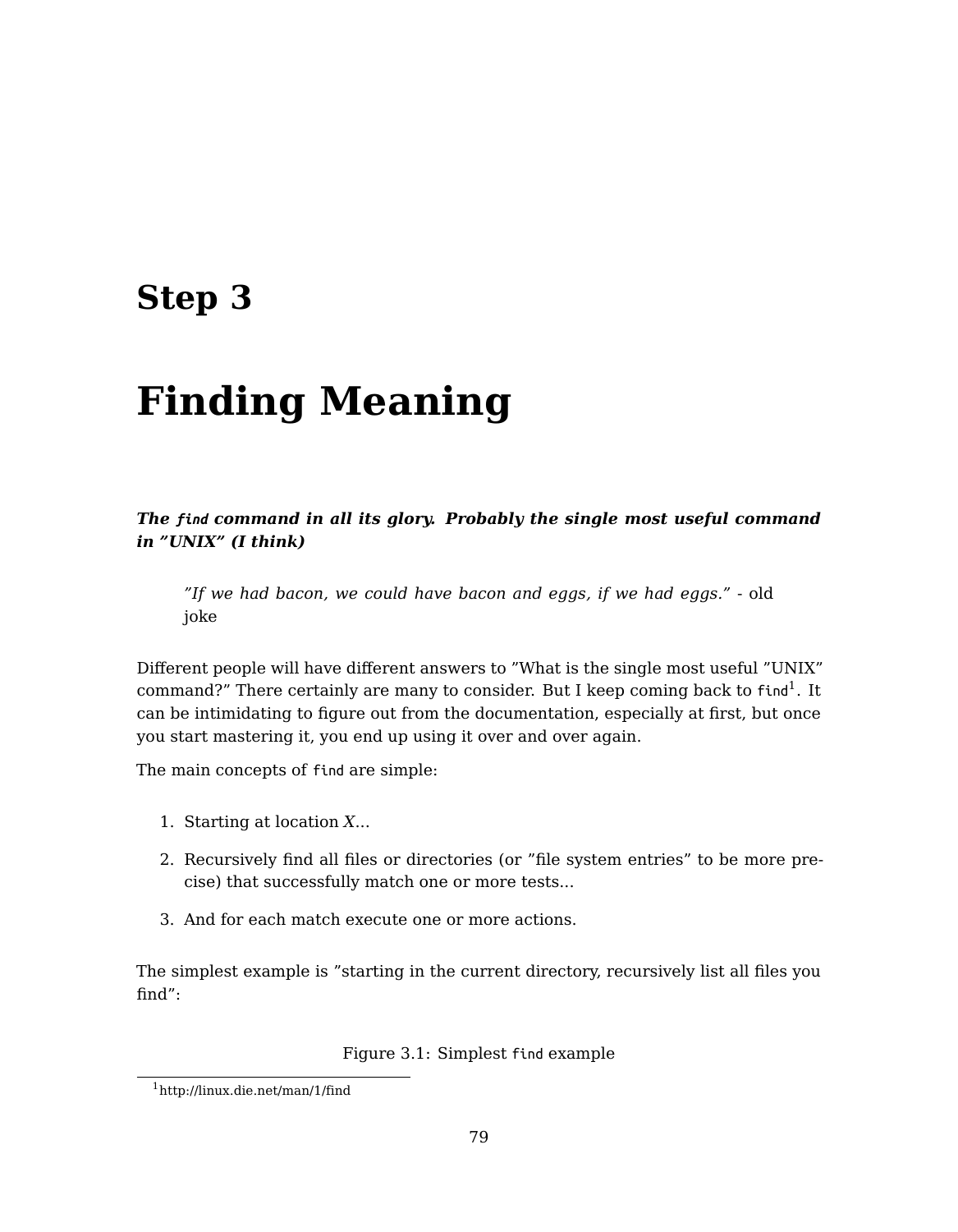#### *TEN STEPS TO LINUX SURVIVAL*

| S. | find |
|----|------|
|    |      |

```
./Agenda.md
./Bad and Corrupted Test Files
./Bad and Corrupted Test Files/.DS_Store
./Bad and Corrupted Test Files/2008 Letter of Understanding.TIF
./Bad and Corrupted Test Files/3948175.dat
./Bad and Corrupted Test Files/3948176.dat
./Bad and Corrupted Test Files/3948178.dat
./Bad and Corrupted Test Files/3948180.dat
./Bad and Corrupted Test Files/3948182.dat
./Bad and Corrupted Test Files/3948186.dat
./Bad and Corrupted Test Files/3948190.dat
./Bad and Corrupted Test Files/3948193.dat
./Bad and Corrupted Test Files/3948195.dat
./Bad and Corrupted Test Files/3948197.dat
./Bad and Corrupted Test Files/3948259.dat
...and so on...
```
In this case find is just shorthand for find . -true -print.

That's not really that interesting. Let's poke around and "find" (pun intended) some better examples of using find. It is better to show than tell in this case. Let's dive into a semi-complicated one and pick it [a](#page-79-0)part:

Figure 3.2: More complicated find example

<span id="page-79-0"></span> $\sim$  \$ find //myserver/myshare/logs/000[4-9] -name \\*.dat -newer logchecker.csv \ -exec /home/myuser/Sandbox/FileCheckers/logchecker \{\} \;

How does this all work? Remembering the three steps at the beginning:

- 1. **Starting at location //myserver/myshare/logs/000[4-9]** in this case a CIFS/SMB share running under Cygwin $^2$  (this won't work on Linux). Note the regular expression (which we will cover later), in this case saying to look only in directories 0004 through 0009.
- 2. **Recursively find file system entries that match one or more tests** the tests in this example are:

 ${}^{2}$ In fact, find is one of the main reasons I use Cygwin on Windows.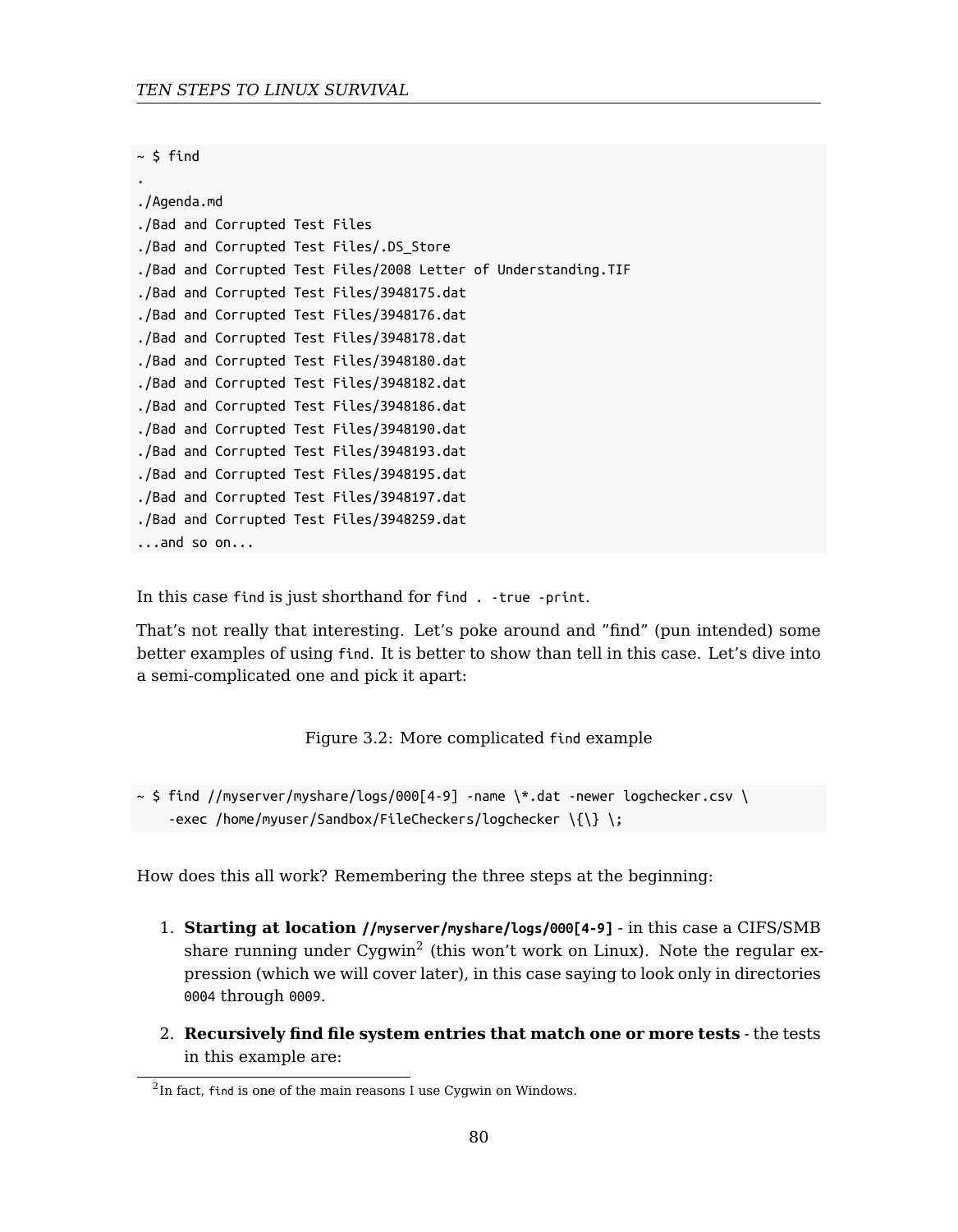*STEP 3. FINDING MEANING*

- a. *All files that have a name that ends in .dat* the only thing to note here is the  $\Box$  preceding the wildcard  $*$ . This prevents "shell expansion," which would allow the bash process interpreting the command to expand it to the list of files present in the current directory only, not recursively across all directories.
- b. *That are newer (created or modified after) the file logchecker.csv* presumably this file gets created by running logchecker or some related process. This is an optimization condition check to only look at files that have been updated since the last time the script ran.
- 3. **For each match, execute logchecker** and pass in the name of the currently found (matching) file.

### **What's With the Backslashes?**

Reconsider this example:

Figure 3.3: More complicated find example, explained

```
\sim $ find //myserver/myshare/logs/000[4-9] -name \*.dat -newer logchecker.csv \
    -exec /home/myuser/Sandbox/FileCheckers/logchecker \{\} \;
```
There are five (5) backslash (\) characters in the above. In each case, the backslash is preventing shell expansion $3$ :

- 1. **\\*.dat** preserves the \* for find to use as it recursively searches through directories, instead of the shell expanding it to all files that end in .dat in the current [directory.](http://www.tldp.org/LDP/Bash-Beginners-Guide/html/sect_03_04.html)
- 2. **\** the \ at the end of the first line tells the shell that the command continues on the next line.
- 3.  $\{\{\}\}$  : these three prevent the shell from trying to expand the braces into an environment variable or the semicolon (which is meant to tell find when the command being ran via -exec and its parameters end), otherwise ; is normally used to separate independent commands on the same line in the shell.

That last point bears repeating. Any time you -exec in a find command (which will be a lot), just get used to typing  $\{\{\}\ \}$  (the space between the ending brace and the  $\}$ ; is *required*).

<sup>3</sup>http://www.tldp.org/LDP/Bash-Beginners-Guide/html/sect\_03\_04.html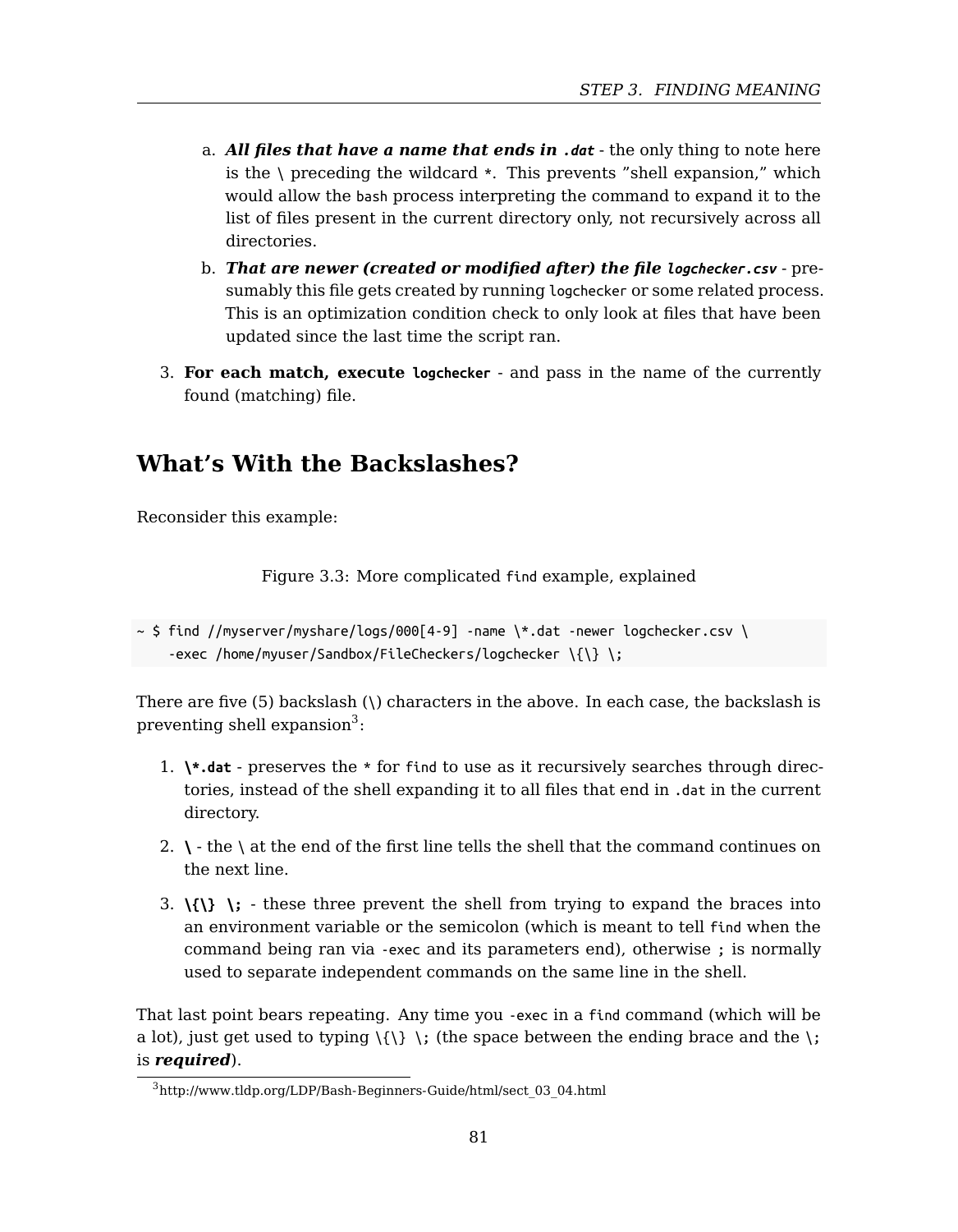#### *TEN STEPS TO LINUX SURVIVAL*

### **Useful find Options**

The  $find<sup>4</sup> documentation gives a bewildering number of options. Here are the ones$ you may "find" the most useful:

- **-executable** the file is executable or the directory is searchable (in other words, the file or directory's x mode bit is set true for user, group or other ("ugo"), per the file permissions discussion above), and the user executing the find command falls into one of the categories for which it is set.
- **-group <gname>** file belongs to group *gname*.
- **-iname <pattern>** case-insensitive name search. Any wildcard characters should be escaped.
- **-maxdepth <number>** limits the number of directory levels to recurse into.
- **-mindepth <number>** sets a starting directory level below the current one to recurse into.
- **-name <pattern>** case-sensitive name search. Any wildcard characters should be escaped.
- **-newer <file>** each file is tested to see if it is newer than *file*.
- **-size <n>** file uses *n* units of space, which can be specified in various measures like 512-byte blocks (b) through gigabytes (G).
- **-type <c>** file is of type *c*, with the two most common being d (directory) or f (file).
- **-user <uname>** file is owned by *uname*.

### **Useful find Actions**

Similarly, you are going to keep coming back to just a handful of find actions:

• **-delete** - deletes any files matched so far. Note that actions are also tests (predicates), so as the find documentation says, "Don't forget that the find command line is evaluated as an expression, so putting -delete first will make find try to delete everything below the starting points you specified." In other words, placing -delete too early in the expression is going to yield behavior distressingly similar to rm -r \*.

<sup>4</sup>http://linux.die.net/man/1/find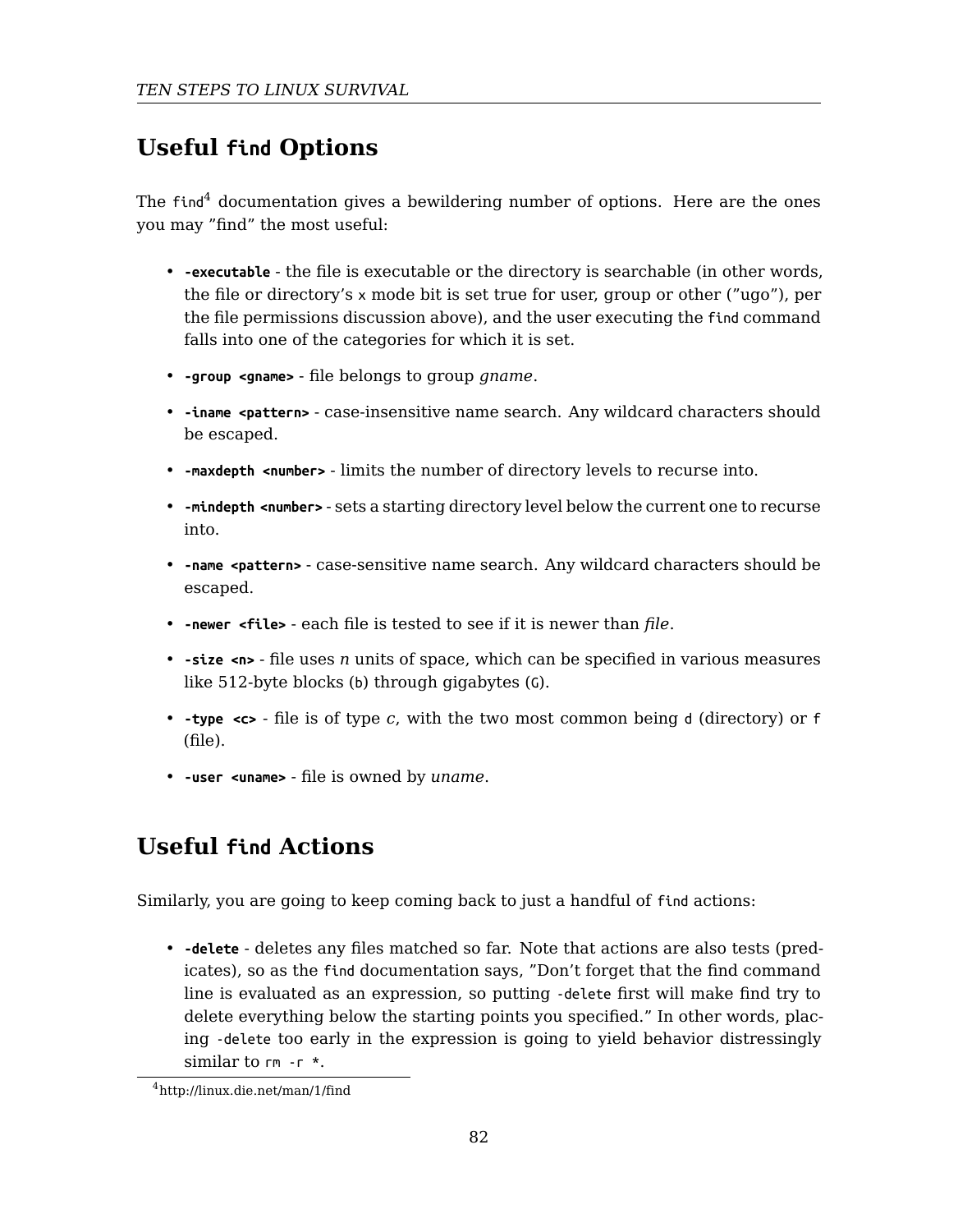- **-exec and -execdir** executes a command or script, typically passing in the name of the file or directory found. You will use this *all* the time. The difference between the two is that -execdir changes the working directory to that of the item found before invoking the program or script, whereas -exec simply passes in the fully-qualified path of the found item.
- **-print** prints the full path of the found file or directory. This is the default action.
- **-printf** prints a formatted string, useful for reports.

The -printf action allows you to do some interesting things when producing output. For example, if for some reason we wanted a report where for each file we wanted three lines with the name, owner and created date and time in ISO 8601 format, all followed by a blank line, we could use the following find command:

Figure 3.4: Using find as a simple reporting tool

```
~\sim $ touch a b c
~5 ls ~1total 0
-rw-rwxr--+ 1 myuser mygroup 0 Oct 21 11:02 a
-rw-rwxr--+ 1 myuser mygroup 0 Oct 21 11:02 b
-rw-rwxr--+ 1 myuser mygroup 0 Oct 21 11:02 c
~ $ find . -type f -printf "%p\n%u\n%TY-%Tm-%TdT%TT\n\n"
./a
myuser
2015-10-21T11:02:51.7014527000
./b
myuser
2015-10-21T11:02:51.7035423000
./c
myuser
2015-10-21T11:02:51.7048997000
```
That -printf format string "%p\n%u\n%TY-%Tm-%TdT%TT\n\n" breaks down into:

- **"** prevent shell expansion on the format string.
- **%p** file name.
- **\n** new line.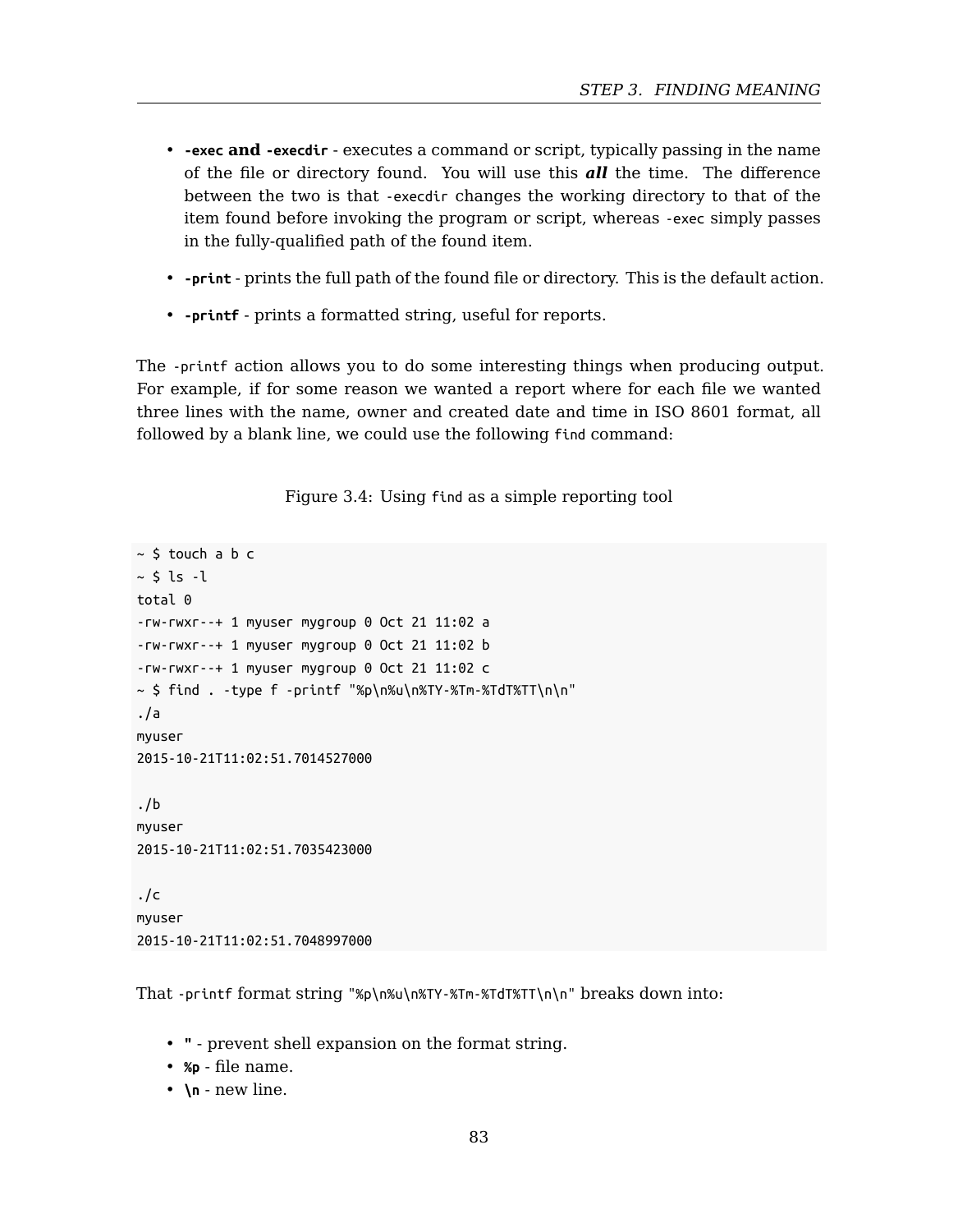- **%u** owning user name.
- **\n** new line.
- **%TY** the last modification date of the file expressed as a year.
- **-** a literal hyphen.
- **%Tm** the last modification date of the file expressed as a month.
- **-** a literal hyphen.
- **%Td** the last modification date of the file expressed as a day.
- **T** a literal 'T'.
- **%TT** the time expressed in *hh:mm:ss.hhhhhh* format.
- **\n\n** two new lines.
- **"** prevent shell expansion on the format string.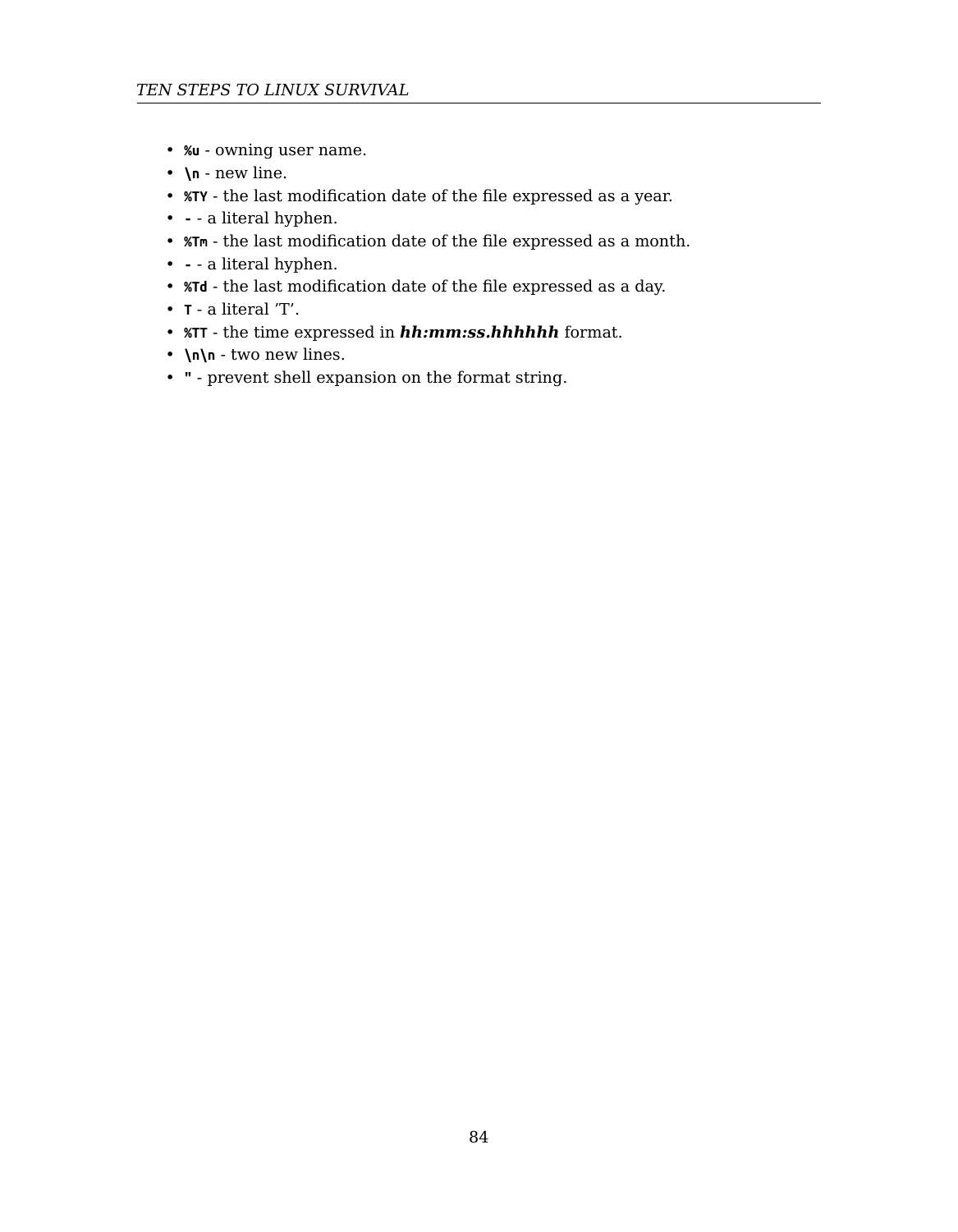## **Step 4**

# **Gr[o](#page-84-0)kking grep**

*And probably gawking at awk while we are at it, which means regular expressions, too. Now we have two problems.*

*"Some people, when confronted with a problem, think 'I know, I'll use regular expressions.' Now they have two problems."* - Jamie Zawinski

If the file command is useful for finding file system entries based on their attributes, the grep<sup>1</sup> command is good for finding files whose  $\boldsymbol{contents}$  match a regular expres- $\sin^2$ . You already know at least one regular expression, the wildcard \* character from the CMD.EXE prompt and Windows Explorer. It means "match zero or more characters." We'll cover more on regular expressions, or "regexes," in a moment.

<span id="page-84-0"></span>Fi[rst, an example of](http://linux.die.net/man/1/grep) grep, showing all files in a directory with the pattern "is" in them:

Figure 4.1: grep example

```
~\sim $ touch a b c
\sim $ echo This sequence of characters is called a \"string\". > d
~\sim $ cat d
This sequence of characters is called a "string".
~\sim $ ls
a b c d
```
<sup>1</sup>http://linux.die.net/man/1/grep

 $^2$ https://en.wikipedia.org/wiki/Regular\_expression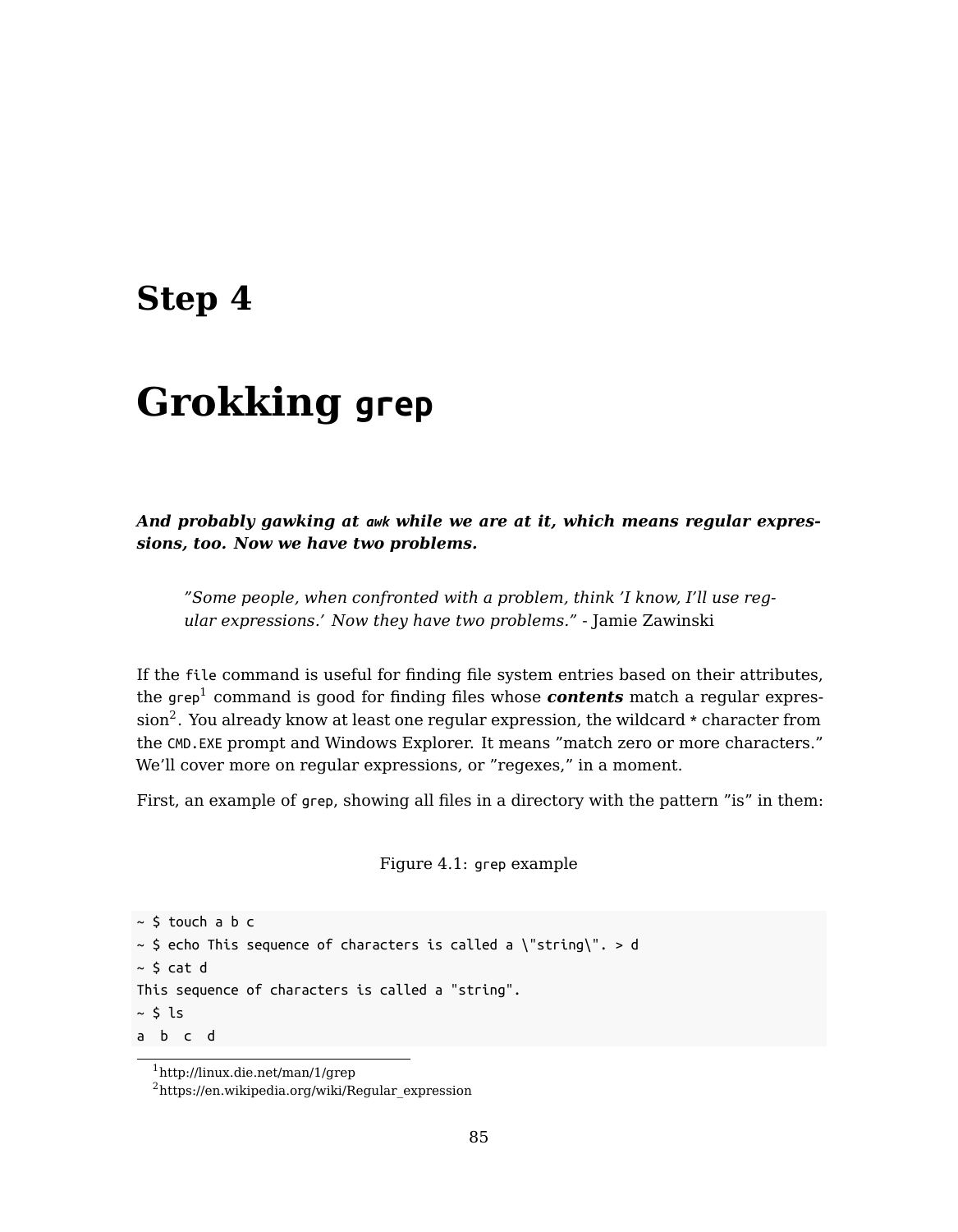*TEN STEPS TO LINUX SURVIVAL*

 $~\sim$  \$ grep is  $~^*$ d:This sequence of characters is called a "string".

### **Expressing Yourself Regularly**

So what are "regular expressions?" Simply, they are patterns for matching "strings," which are sequences of "characters," e.g.:

Figure 4.2: A string

This sequence of characters is called a "string".

That is a string. So is, "That is a string." And "That" and "T" and so on. *In general* (with many exceptions), the UNIX world view is that everything is composed of text ([or](#page-85-0) "strings"), and that creating, changing, finding and passing around text is the primary mode of operation.

In the grep example, we can see a regular expression can be as simple as "is". It can also be as complicated as:

Figure 4.3: Complex regular expression

<span id="page-85-0"></span>(?bhttp://[-A-Za-z0-9+&@#/%?=~\_()|!:,.;]\*[-A-Za-z0-9+&@f

That shows at least one attempt at being a very complete parser of valid HTTP URLs $^3.$ Wow! What *is* all that? Now you see why you have two problems. Even if you get that all figured out, or if you actually sit and create something like that from scratch yourself (and it works!), imagine coming back six months later and trying to decipher it again.

There are literally whole web sites $4$  and books just on regular expressions. With variations they are used in all "UNIX" shells, Perl, Python, Javascript, Java, C# and more. So obviously (a) they are really useful, and (b) we're not going to cover all of regexes here.

<sup>3</sup>http://blog.codinghorror.com/the-problem-with-urls/

<sup>4</sup>http://www.regular-expressions.info/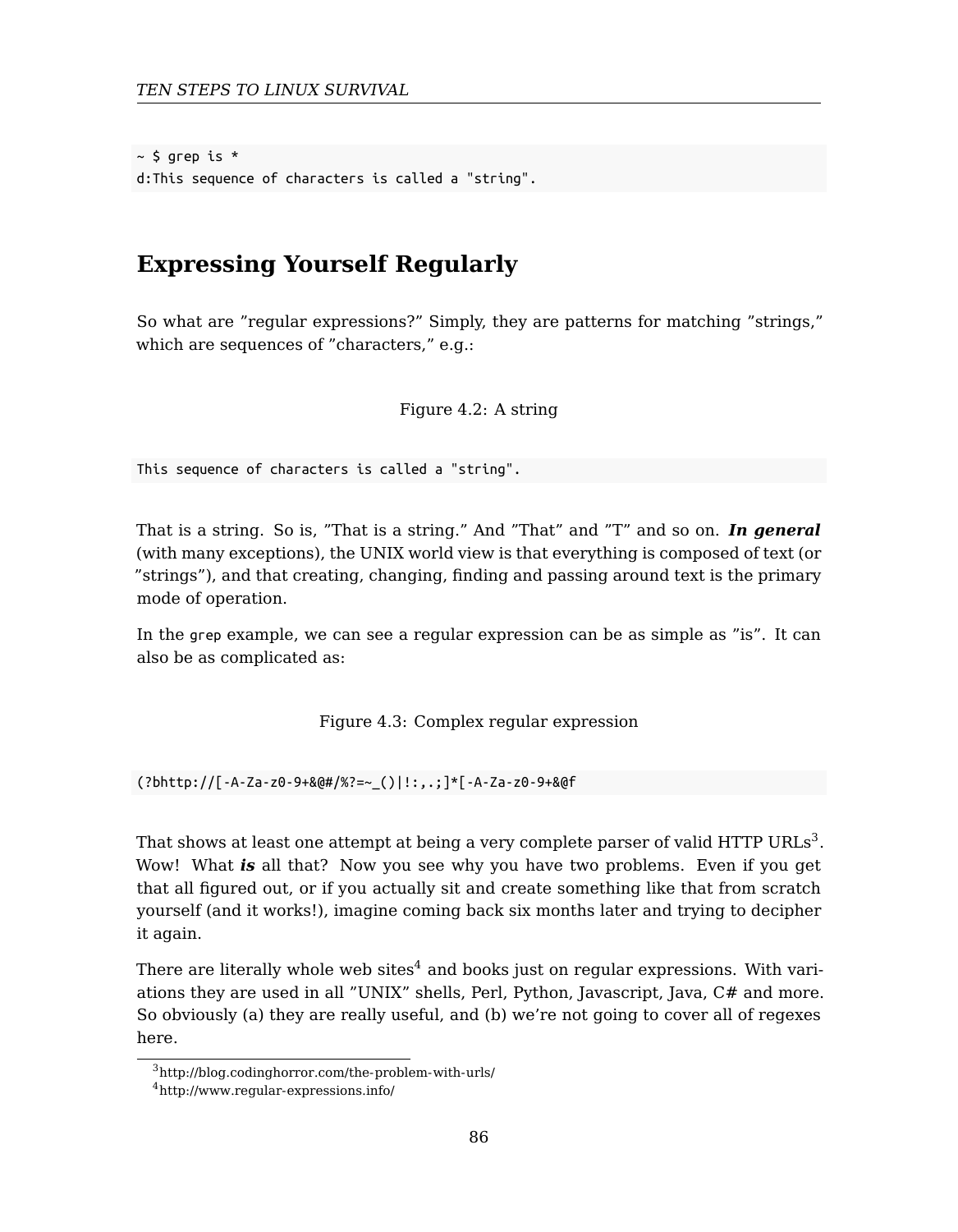There are so many things you can do, the only thing to remember is "regular expressions" when you think "I need to find things based on a pattern" and then research what it will take to define the pattern you want.

In the mean time, following are a few *simple* regex examples. Consider the file invoices:

Figure 4.4: Invoices file

~ \$ cat invoices Combine brakes 400 Combine motor 1500 Combine tires 2500 Tractor brakes 300 Tractor motor 1000 Tractor tires 2000 Truck brakes 200 Truck tires 400 Truck tires 400 Truck tires 400 Truck winch 100

Let's find all lines with "tractor":

#### Figure 4.5: Trying to find tractors

~ \$ grep tractor invoices

Huh, nothing was found. But this is UNIX-land, so we know it is sensitive - about case anyway:

Figure 4.6: Trying to find tractors, part two

~ \$ grep Tractor invoices Tractor brakes 300 Tractor motor 1000 Tractor tires 2000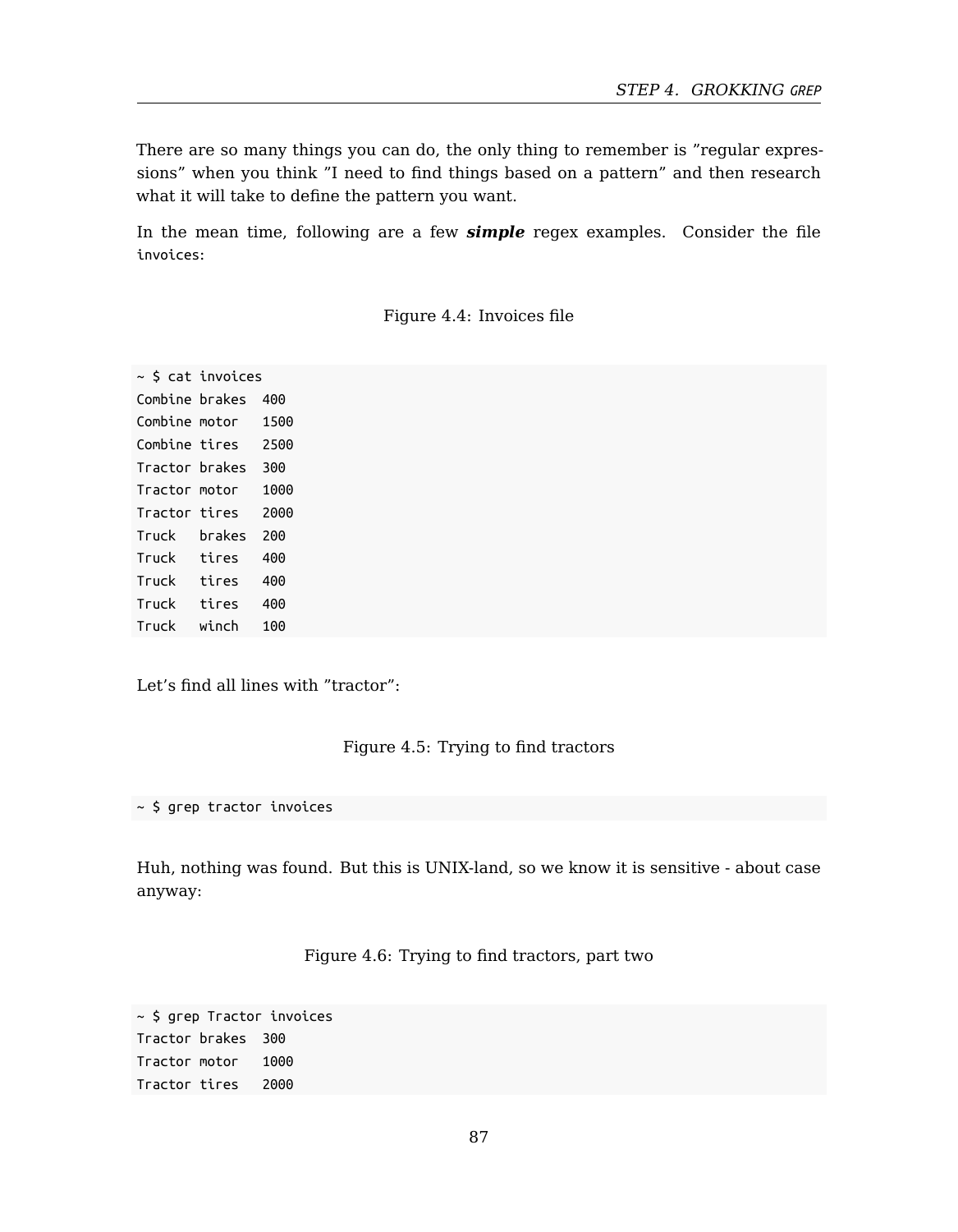Or we could just tell grep we are insensitive (to case, anyway):

#### Figure 4.7: Let's be insensitive

~ \$ grep -i tractor invoices Tractor brakes 300 Tractor motor 1000 Tractor tires 2000

And just to remind you about long-style parameters:

Figure 4.8: Spelling out our insensitivity

~ \$ grep --ignore-case tractor invoices Tractor brakes 300 Tractor motor 1000 Tractor tires 2000

But what *lines* are those on?

Figure 4.9: Print the line numbers of matches

| $\sim$ \$ grep -i -n tractor invoices |            |  |
|---------------------------------------|------------|--|
| 1:Tractor                             | motor 1000 |  |
| 2:Tractor                             | brakes 300 |  |
| 3:Tractor                             | tires 2000 |  |

To get more complicated, we can pass the -E parameter (for *extended* regular expressions) and start doing some really fun stuff. Let's look for lines with either "Tractor" or "Truck":

Figure 4.10: Extended regular expressions

~ \$ grep -E "Tractor|Truck" invoices Tractor brakes 300 Tractor motor 1000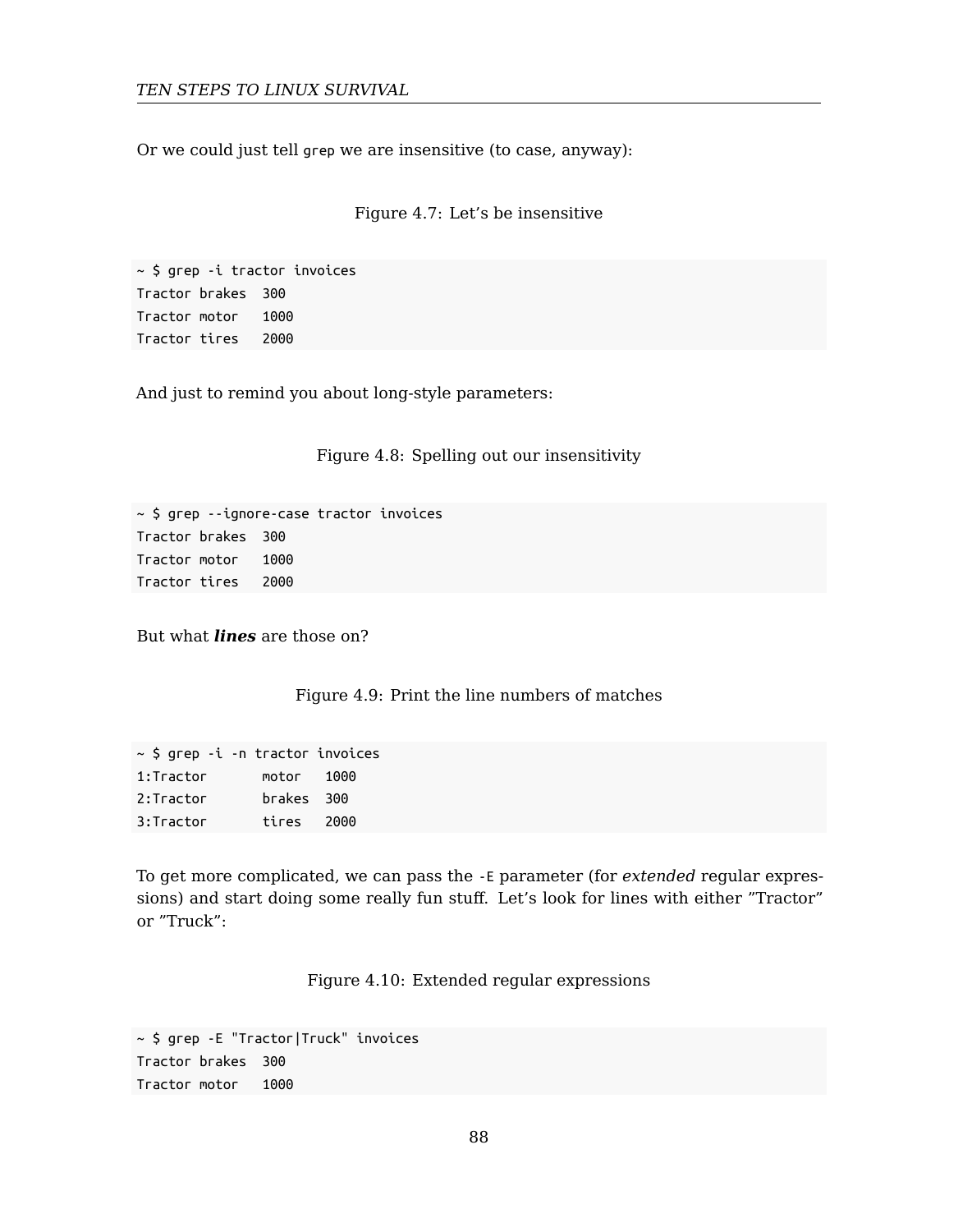| Tractor tires |        | 2000 |
|---------------|--------|------|
| Truck         | brakes | 200  |
| Truck         | tires  | 400  |
| Truck         | tires  | 400  |
| Truck         | tires  | 400  |
| Truck         | winch  | 100  |

For me, the following keep coming up when using regular expressions:

- **one|other** find one pattern or the other.
- **ˆ** pattern for the beginning of a line.
- **\$** pattern for the end of a line.
- **?** match exactly one character.
- **\*** match zero or more characters.
- **+** match one or more characters.
- **[A-Z]** match any character in a range (in this case any uppercase Latin alphabetic character).
- **[n|y]** match one character or another (such as n or y here).

For example, to find the lines that end in 400:

Figure 4.11: Find lines ending with 400

\$ grep -E "^\*400\$" invoices Combine brakes 400 Truck tires 400 Truck tires 400 Truck tires 400

### **Groveling With grep**

To recursively find all files that contain the string "pdfinfo":

Figure 4.12: Recursive grep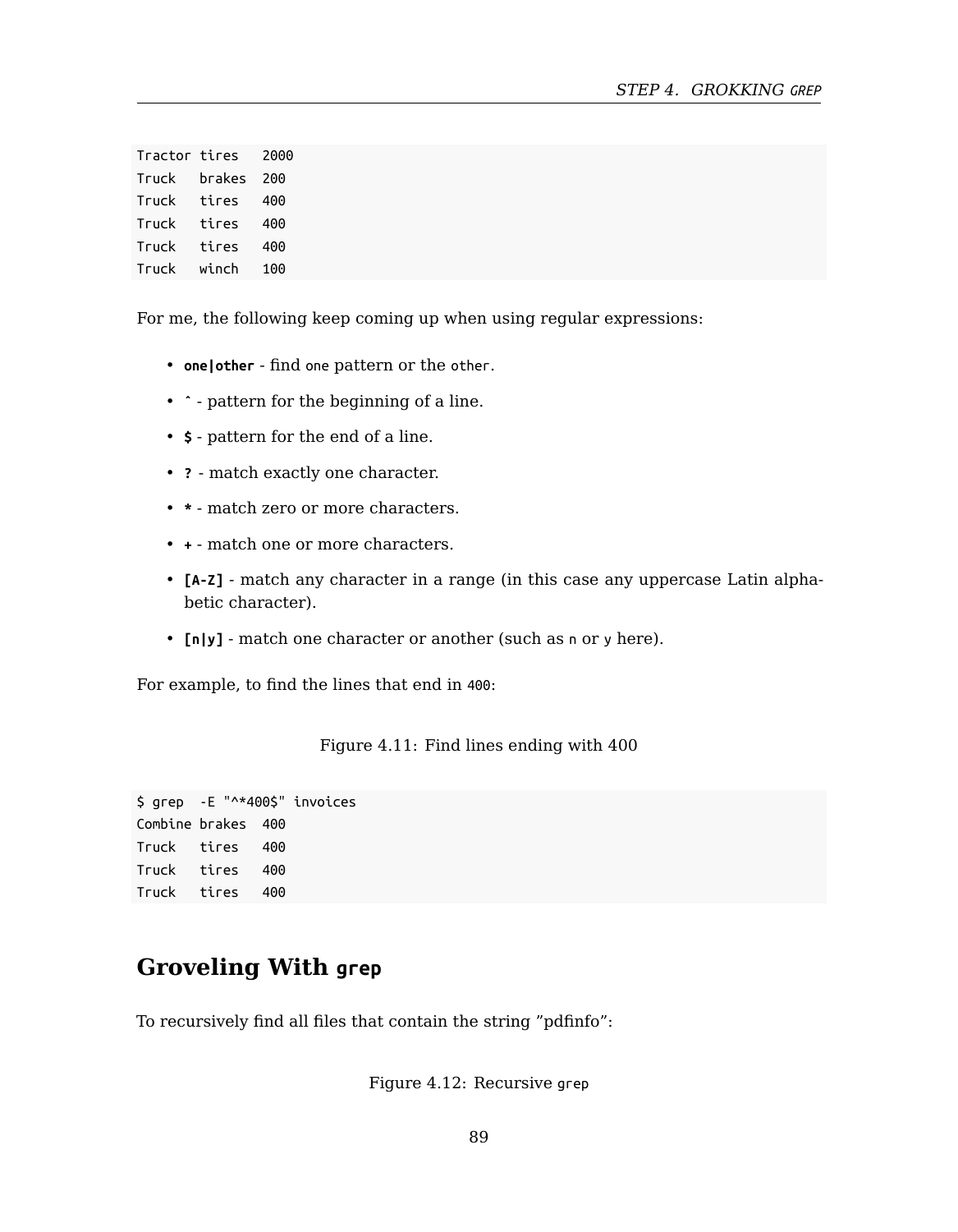```
~\sim $ grep -R -i pdfinfo *./FileCheckers/otschecker:# pdfinfo, too. If pdfinfo thinks it's junk, ...
./FileCheckers/otschecker: pdfinfo=`pdfinfo -opw foo "$1" 2>&1 1...
./FileCheckers/otschecker: if [ $rc != 0 -a "$pdfinfo" != "Comma...
./FileCheckers/pdfchecker: # pdfinfo, too. If pdfinfo thinks it'...
./FileCheckers/pdfchecker: pdfinfo=`pdfinfo "$1" > /dev/...
./FileCheckers/pdfpwdchecker:# pdfinfo, too. If pdfinfo thinks it's jun...
./FileCheckers/pdfpwdchecker: pdfinfo=`pdfinfo -opw foo "$1" 2>&...
./FileCheckers/pdfpwdchecker: if [ $rc != 0 -a "$pdfinfo" = "Com...
./FileCheckers/README.md:* ***[pdfinfo(1)](http://linux.die.net/man/1/p...
```
The above is functionally equivalent but *much* quicker than:

Figure 4.13: Recursive grep is faster than find ... -exec grep

 $\sim$  \$ find . -type f -exec grep -H -i pdfinfo  $\{\{\}\ \}$ 

**Note:** In general, if a command has its own "recursive" option (such as -R with grep), it is quicker to use that rather than to invoke the command repeatedly using find instead.

However, sometimes you can use find to filter down files to be checked before having grep read through them, and have that result in much quicker results.

For example, if you only wanted to check files that contain "pdfinfo" that have been created or modified since the last time you checked, it *could be* quicker to run something like:

Figure 4.14: A better example of when to use find ... -exec grep

 $\sim$  \$ find . ! -name pdfinfo.log -newer pdfinfo.log -type f -exec grep -H \ -i pdfinfo  $\{\{\}\ \$ ; > pdfinfo.log

This says to ignore files named pdfinfo.log (! -name pdfinfo.log) and otherwise look for files (-type f) containing "pdfinfo" (-exec grep -H -i pdfinfo) that haven't been checked since the last time pdfinfo.log was modified (-newer pdfinfo.log). In my tests the first run (which initially creates the pdfinfo.log file) ran in 30 seconds but subsequents runs took just a few seconds. This was because the number of files to be searched through all directories was big enough it paid to pre-filter the results with find before handing them to grep.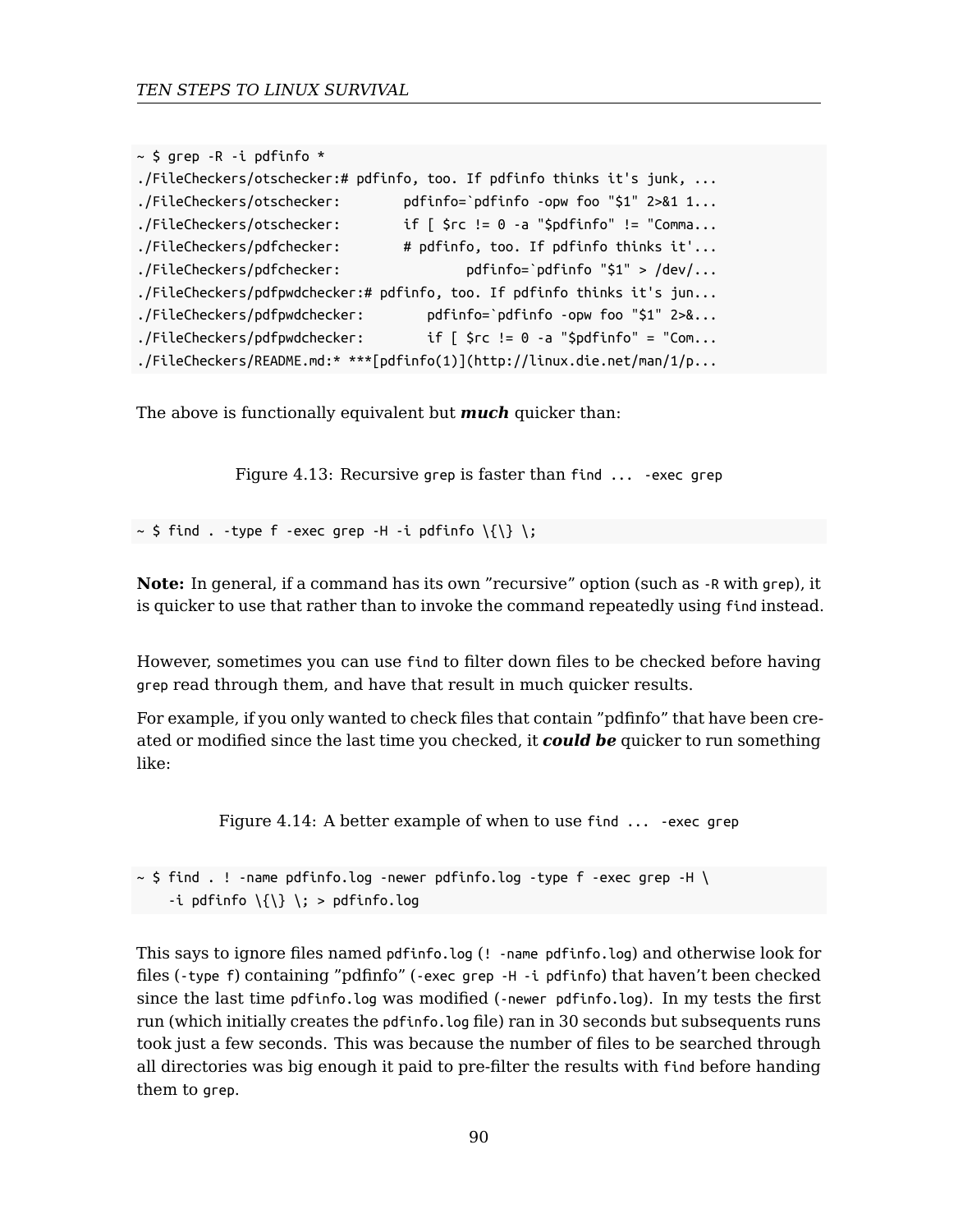#### *STEP 4. GROKKING GREP*

### **Gawking at awk**

I don't have much to say about  $\mathsf{awk}^5$  other than:

- 1. It is named after its three authors, Aho, Weinberger and Kernighan $^6$ , all three of whom are computer science greats from Bell Labs. The GNU version is called gawk, of course!
- 2. It is a "data driven scripting language." That's a fancy way of saying it was written specifically with slicing and dicing text in mind.
- 3. It generally is broken out when the typical "UNIX" commands and shell features like pipes and redirection aren't enough.
- 4. Usually, if I start thinking of awk, I start thinking of a way to program the answer in another language such as Python, or reframe the question to get an answer not requiring awk.

That said, it is a powerful knife in the tool belt, and you should be aware it exists. If you are searching the internet and find an answer using awk that you can *quickly* adapt to your needs, use it.

To whet your taste, here is the type of "one-liner" for which awk is famous, in this case formatting and printing a report on user ids $^7$  from /etc/passwd:

#### Figure 4.15: awk example

|                  | ~ \$ awk -F":" '{ print "username: " \$1 "\t\tuid:" \$3 }' /etc/passwd |  |  |
|------------------|------------------------------------------------------------------------|--|--|
| username: root   | uid:0                                                                  |  |  |
| username: daemon | uid:1                                                                  |  |  |
| username: bin    | uid:2                                                                  |  |  |
| username: sys    | uid:3                                                                  |  |  |
| username: sync   | uid:4                                                                  |  |  |
| username: games  | uid:5                                                                  |  |  |
| username: man    | uid:6                                                                  |  |  |
| username: lp     | uid:7                                                                  |  |  |
| username: mail   | uid:8                                                                  |  |  |
| username: news   | uid:9                                                                  |  |  |
|                  |                                                                        |  |  |

 ${\rm ^5}$ http://linux.die.net/man/1/awk

 $6$ https://en.wikipedia.org/wiki/AWK

 $^7$ http://www.ibm.com/developerworks/library/l-awk1/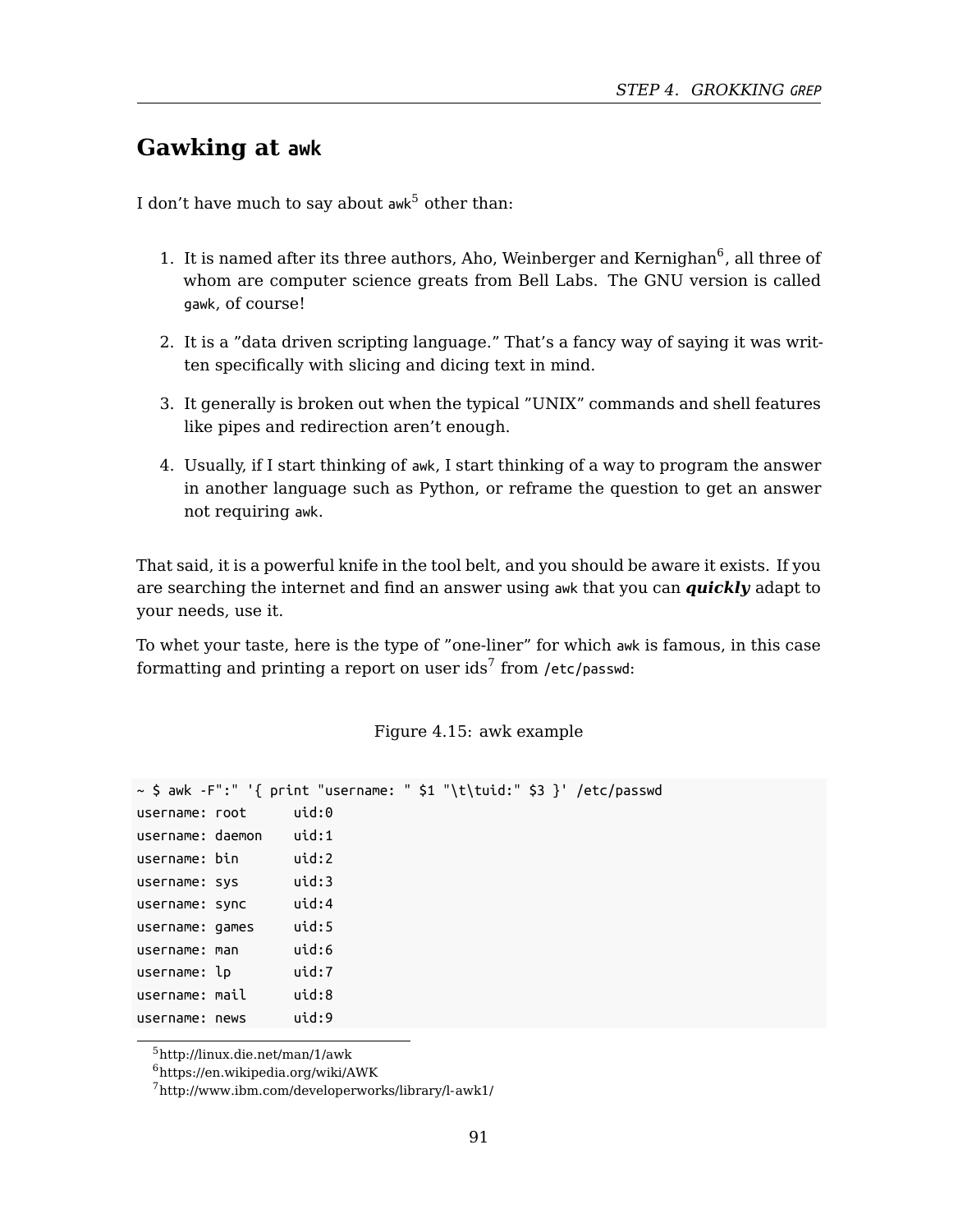username: uucp uid:10 ...and so on...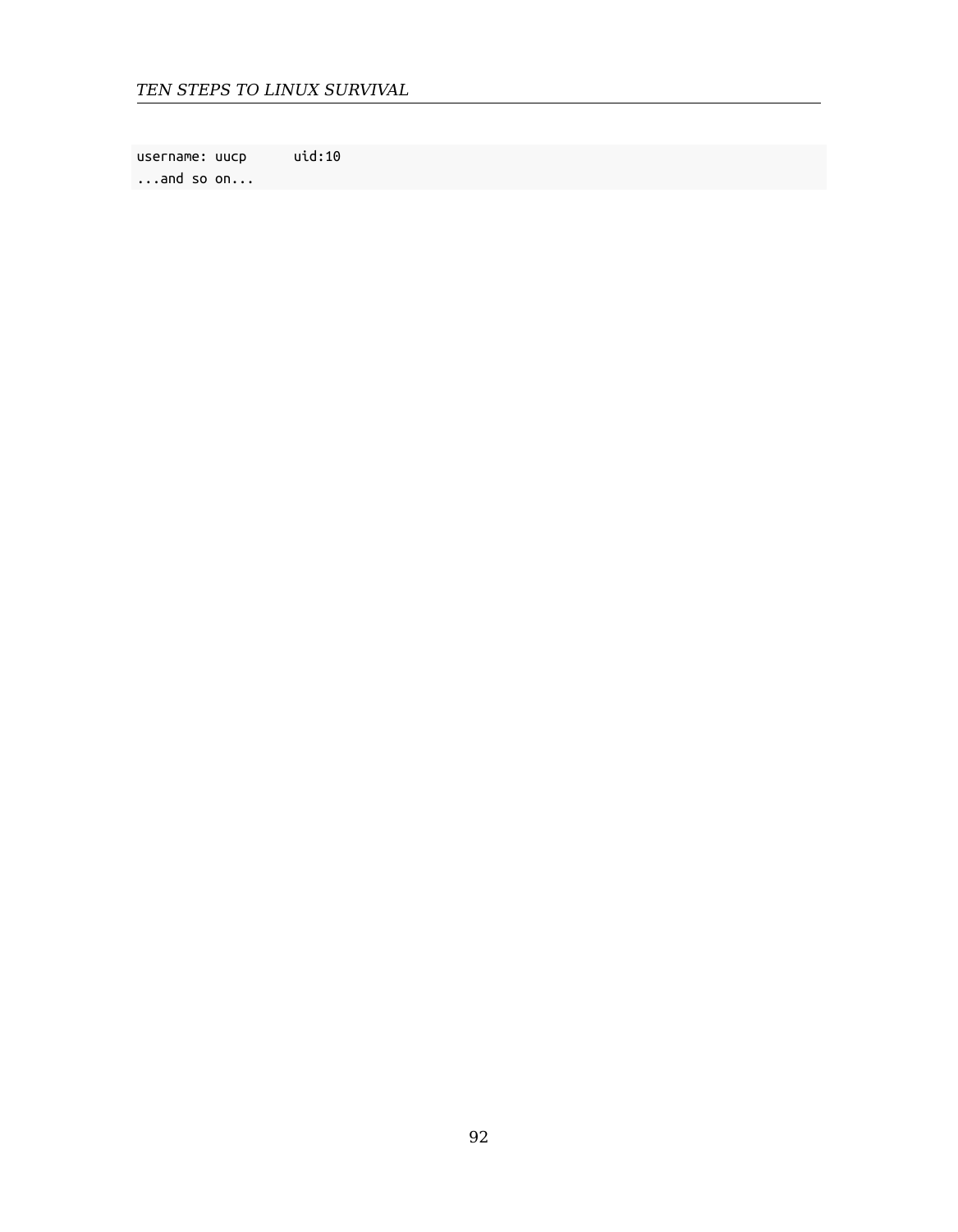## **Step 5**

# **"Just a Series of Pipes"**

*stdin/stdout/stderr, redirects and piping between commands.*

*"Ceci n'est pas une pipe."* - René Magritte

The "UNIX philosophy" $1$  tends to be to have a bunch of small programs that each do one thing very well, and then to combine them together in interesting ways. The "glue" for combining them together is often the "piping" or redirection of "streams" of data (typically text) between programs, each doing one small change to the stream until it is finally emitted on the console or saved to a file or sent over the Internet.

The first thing to note is there are three "file I/O streams" that are open by default in every "UNIX" process:

- *stdin*  [input, typically from the c](https://en.wikipedia.org/wiki/Unix_philosophy)onsole in an interactive session. In the underlying C file system APIs, this is file descriptor 0.
- *stdout* "normal" output, typically to the console in an interactive session. This is file descriptor 1.
- *stderr* "error" output, typically to the console in an interactive session (so it can be hard to distinguish when intermingled with *stdout* output). This is file descriptor 2.

**Note:** Those numeric file descriptors will go from being trivia to important in just a bit.

<sup>1</sup>https://en.wikipedia.org/wiki/Unix\_philosophy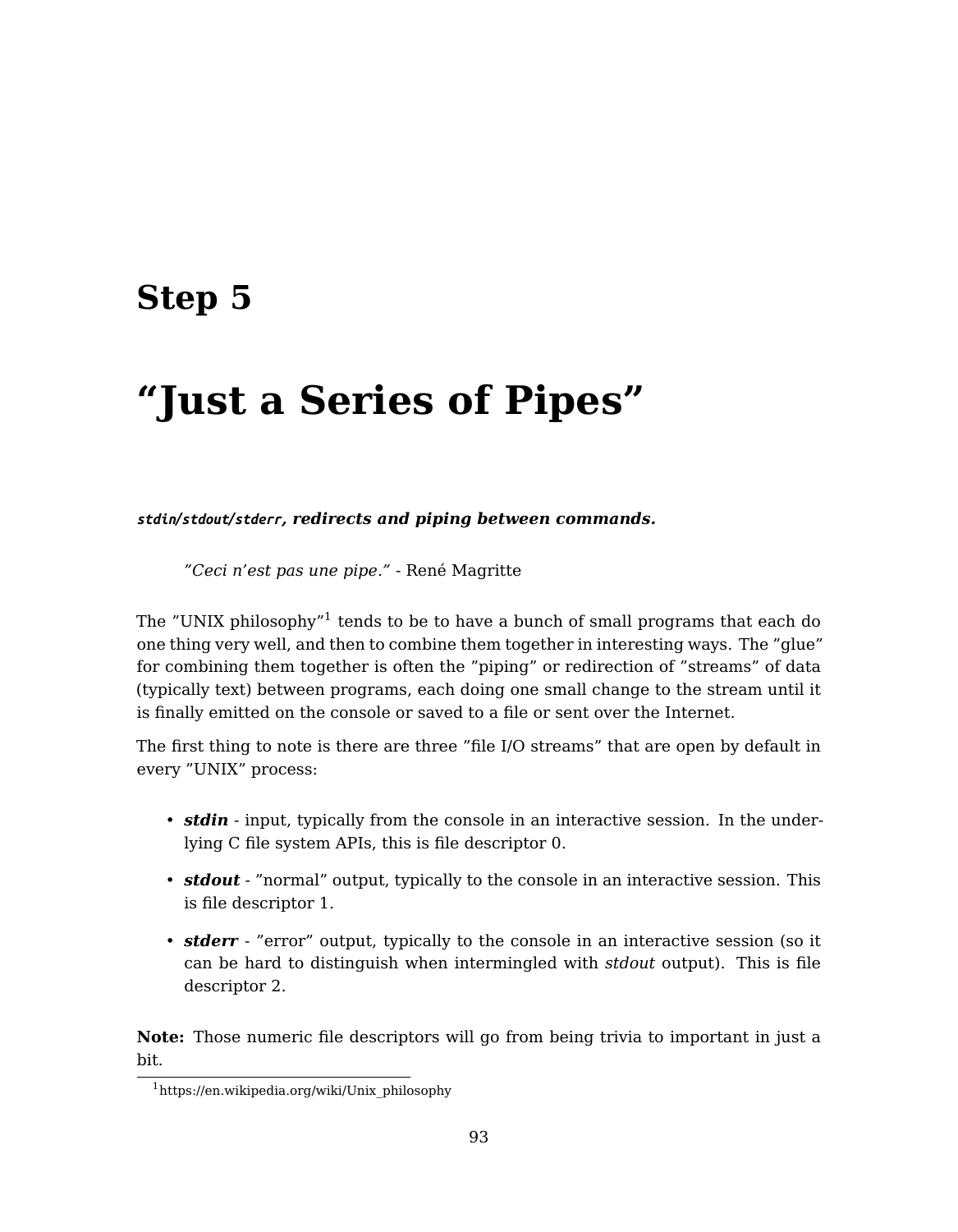#### *TEN STEPS TO LINUX SURVIVAL*

When a program written in C calls printf, it is writing to *stdout*. When a bash script calls echo, it too is writing to *stdout*. When a command writes an error message, it is writing to *stderr*. If a command or program accepts input from the console, it is reading from *stdin*.

In this example, cat is started with no file name, so it will read from *stdin* (a quite common "UNIX" command convention), and echo each line typed by the user to *stdout* until the "end of file," which in an interactive session can be emulated with Ctrl-D, shown as  $\hat{p}$  in the example below but not seen on the console in real life:

Figure 5.1: *stdin* and *stdout*

```
~\sim $ cat
This shows reading from stdin
This shows reading from stdin
and writing to stdout.
and writing to stdout.
^D
```
In the above I typed in "This shows reading from stdin" and hit Enter (which send a linefeed and hence marks the "end of the line") and cat echoed that line to *stdout*. Then I typed "and writing to stdout." and hit Enter and that line was echoed to *stdout* as well. Finally I hit Ctrl-D, which ended the process.

### **All Magic is Redirection**

One way to string things together in "the UNIX way" is with file redirection. This is a concept that also works in CMD.EXE and even with the same syntax.

Let's create a file with a single line of text in it. One way would be to vi newfilename, edit the file, save it, and exit vi. A quicker way is to simply use file redirection:

Figure 5.2: Hello, world

```
~\sim $ echo Hello, world > hw
~5 ls -1total 1
-rw-rwxr--+ 1 myuser mygroup 13 Oct 22 10:40 hw
```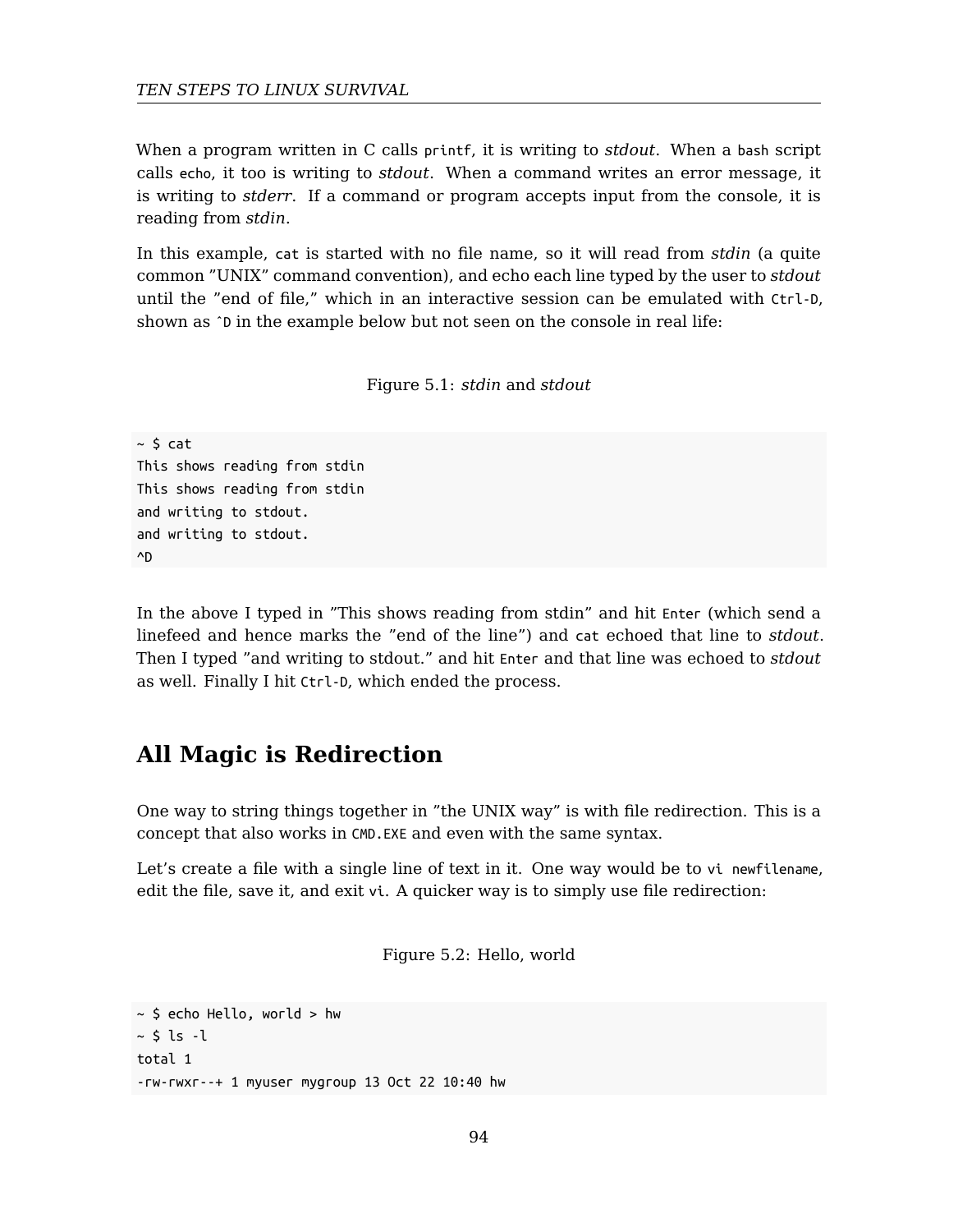$~\sim$  \$ cat hw Hello, world

In this case the > hw tells bash to take the output that echo sends to *stdout* and send it to the file hw instead.

As mentioned above many "UNIX" commands are set up to take one or more file names from the command line as parameters, and if there aren't any, to read from *stdin*. The cat command does that. While it doesn't save us anything over the above example, the following example using < is illustrative of redirecting a file to *stdin* for a command or program:

Figure 5.3: Redundant redirection

 $~5$  cat < hw Hello, world

Finally, we need to deal with *stderr*. By convention it is sent to the console just like *stdout*, and that can make output confusing:

#### Figure 5.4: Default *stderr* behavior

```
~\sim $ echo This is a > a
~\sim $ echo This is b > b~\sim $ echo This is c > c
~ $ mkdir d
~\sim $ echo This is e > d/e
\sim $ find . -exec cat \{\{\}\} \;
cat: .: Is a directory
This is a
This is b
This is c
cat: ./d: Is a directory
This is e
```
In the above, between echoing the contents of the a, b, c and e files, we see two error messages from cat complaining that . and d are directories. These are being emitted on *stderr*, but there is no good way of visually telling that. One way to get rid of them would be to change find to filter for only files: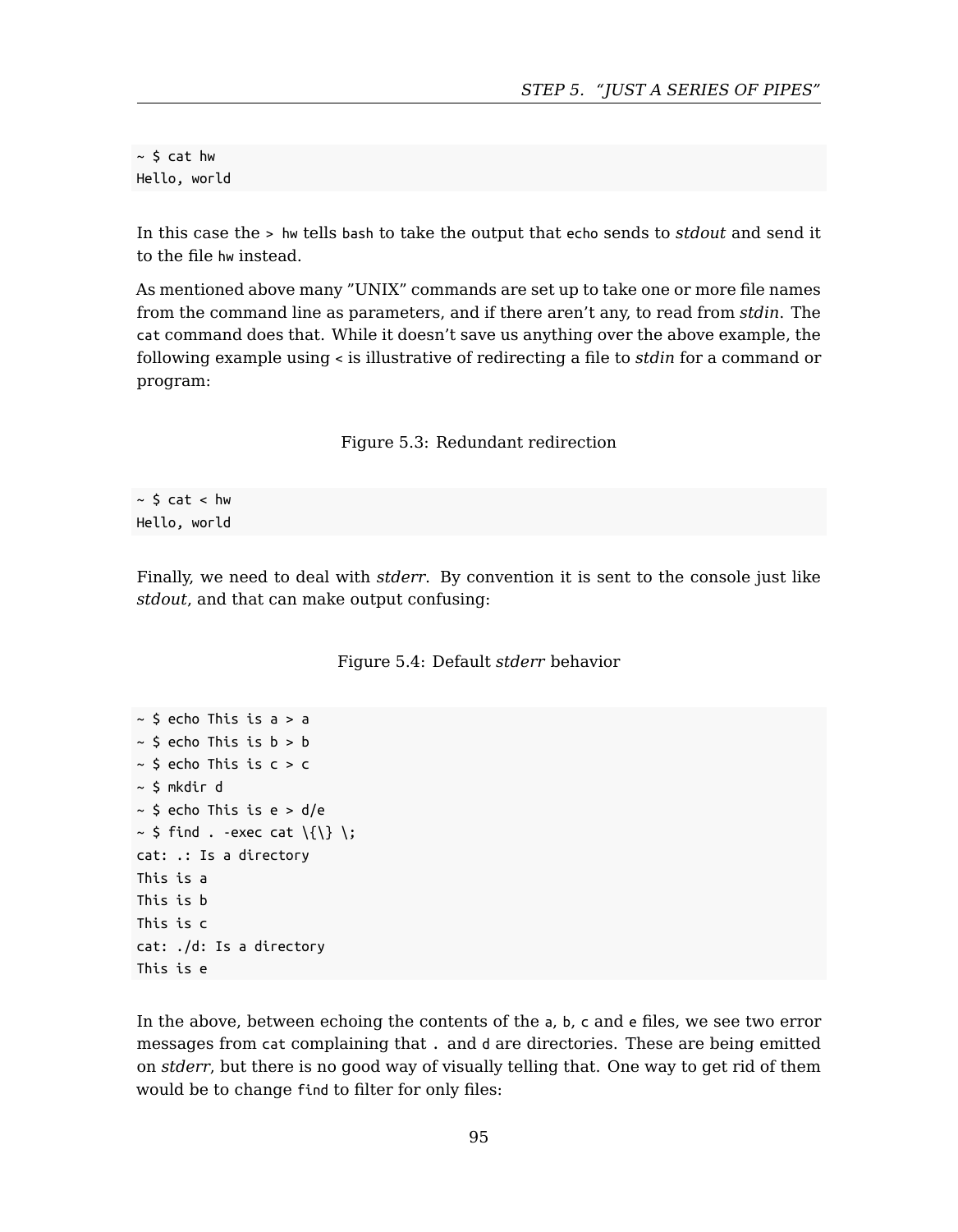Figure 5.5: Get rid of the errors in the first place

```
\sim $ find . -type f -exec cat \{\{\}\};
This is a
This is b
This is c
This is e
```
But let's say the example is not so trivial, and we want to capture and log the error messages separately for later analysis. While we've seen < used to represent redirecting *stdin* and > used for redirecting *stdout*, how do we tell the shell we want to redirect *stderr*? Remember the discussion about file handles above? That's where those esoteric numbers come in handy! To redirect *stderr* we recall it is *always* file descriptor 2, and then we can use:

Figure 5.6: Redirecting *stderr*

```
\sim $ find . -exec cat \{\} \; 2>/tmp/finderrors.log
This is a
This is b
This is c
This is e
~ $ cat /tmp/finderrors.log
cat: .: Is a directory
cat: ./d: Is a directory
```
The 2>/tmp/finderrors.log is the magic that is redirecting file descriptor 2 (*stderr*) to the log file /tmp/finderrors.log.

A very common paradigm is to capture both *stdout* and *stderr* to the same file. Here is how that is done, again using file descriptors:

Figure 5.7: Redirecting both *stdout* and *stderr* to a file

```
\sim $ find . -exec cat \{\{\}\} ; >/tmp/find.log 2>&1
~\sim $ cat /tmp/find.log
cat: .: Is a directory
This is a
```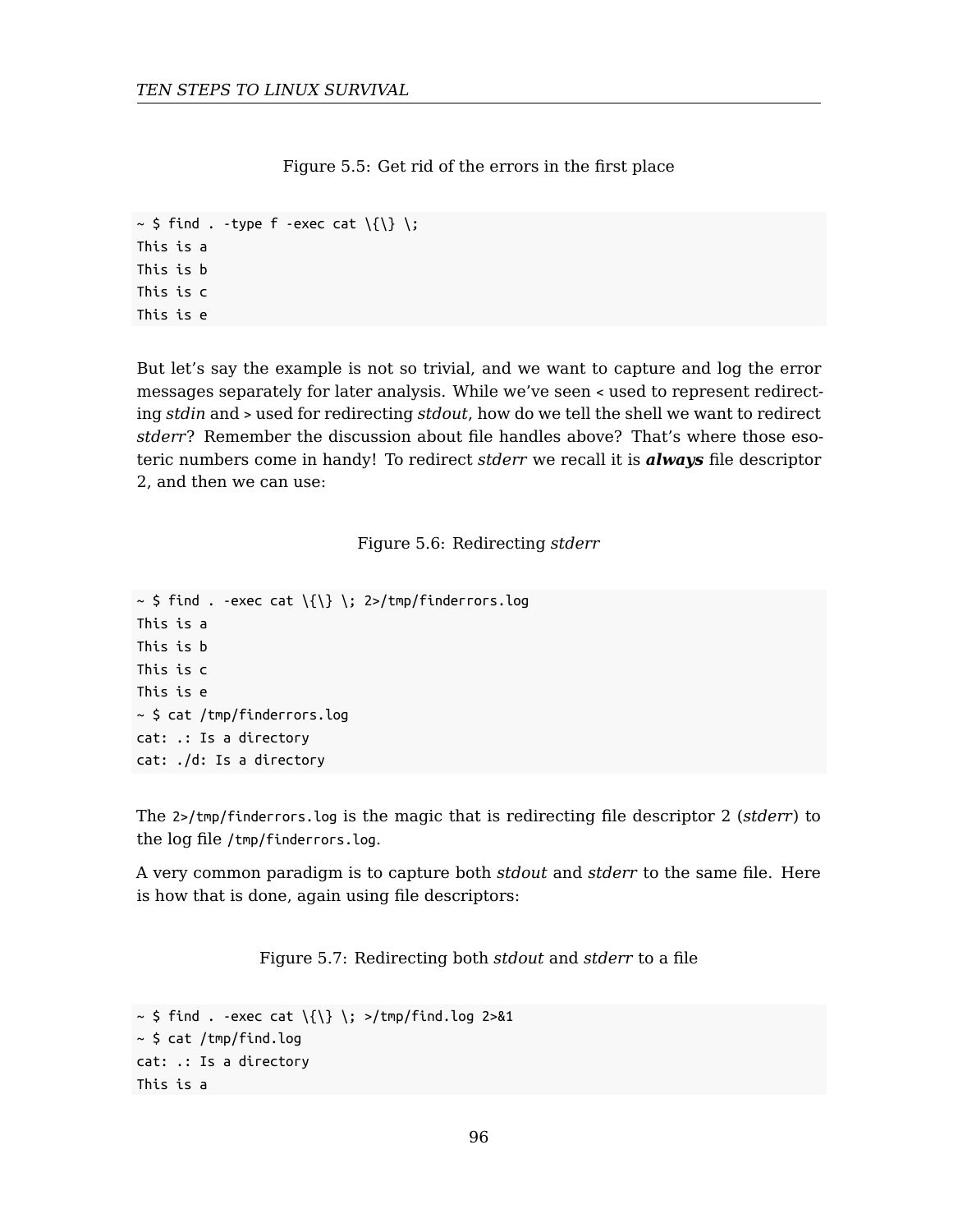This is b This is c cat: ./d: Is a directory This is e

Now we see *stdout* being redirected to /tmp/find.log with >/tmp/find.log, and *stderr* (file descriptor 2) being sent to the same place as *stdout* (file descriptor 1) with 2>&1. Note that this works in CMD.EXE, too!

If we want to send *stdout* to one file and *stderr* to another, you can do it like this:

Figure 5.8: Redirecting *stdout* one way *stderr* another

```
\sim $ find . -exec cat \{\{\}\ \ : >/tmp/find.log 2>/tmp/finderrors.log
~\sim $ cat /tmp/find.log
This is a
This is b
This is c
This is e
~ $ cat /tmp/finderrors.log
cat: .: Is a directory
cat: ./d: Is a directory
```
One final note with redirection is the difference between creating or re-writing a file versus appending. The following creates a new /tmp/find.log file every time it runs (there is no need to rm it first):

Figure 5.9: Overwriting a file with redirection

 $\sim$  \$ find . -exec cat  $\{\{\}\}$  : >/tmp/find.log

However, the next sample using >> creates a new /tmp/find.log file if it doesn't exist, but otherwise appends to it:

Figure 5.10: Appending to a file with redirection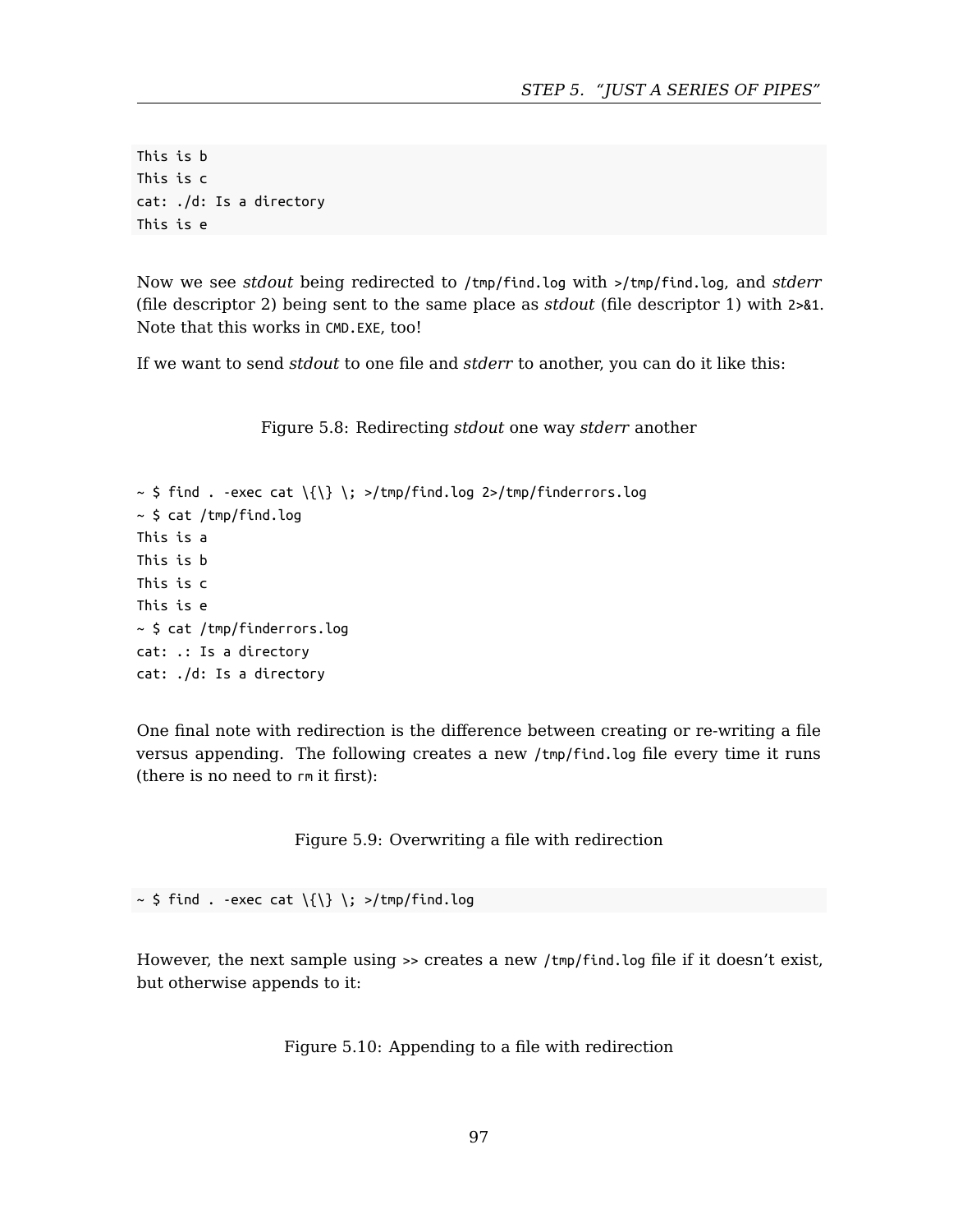*TEN STEPS TO LINUX SURVIVAL*

 $\sim$  \$ find . -exec cat  $\{\{\}\ \}$  : >>/tmp/find.log

**Note:** There is also a variation on input redirection using <<, but it is used mostly in scripting and is outside the scope of this book.

### **Everyone Line Up**

So we can see that we could pass things between programs by redirecting *stdout* to a file and then redirecting that file to *stdin* on the next program, and so on. But "UNIX" environments take it a bit further with the concept of a command "pipeline" that allows directly sending *stdout* from one program into *stdin* of another using the "pipe" (|):

Figure 5.11: Piping output between programs

 $\sim$  \$ cat \*.txt | tr '\\' '/' | while read line ; do ./mycmd "\$line" ; done

This little one-liner starts showing off the usefulness of chaining several small programs, each doing one thing. In this case:

- 1. cat echos the contents of all .txt files in alphabetical order by their file name to *stdout*, which is piped to...
- 2.  $\,$  tr $^{2}$  "translates" (replaces) any backslash characters (here "escaped" as '\\' because the backslash character is a special character) to forward slashes (/) be[fore sending it into.](http://linux.die.net/man/1/tr)..
- 3. A while loop that reads each line into a variable called \$line and then calls...
- 4. Some custom script or program called ./mycmd passing in the value of each \$line.

Think about the power of that. cat didn't know there were multiple .txt files or not the shell expansion of the \*.txt wildcard did that. It read all those files and echoed them to *stdout* which in this case was a pipeline sending each line in order to another command to transform the data, before sending each line to the custom code in mycmd, that only expects a single line or value each time it is run. It has no idea about the .txt files or the transformation or the pipeline!

<sup>2</sup>http://linux.die.net/man/1/tr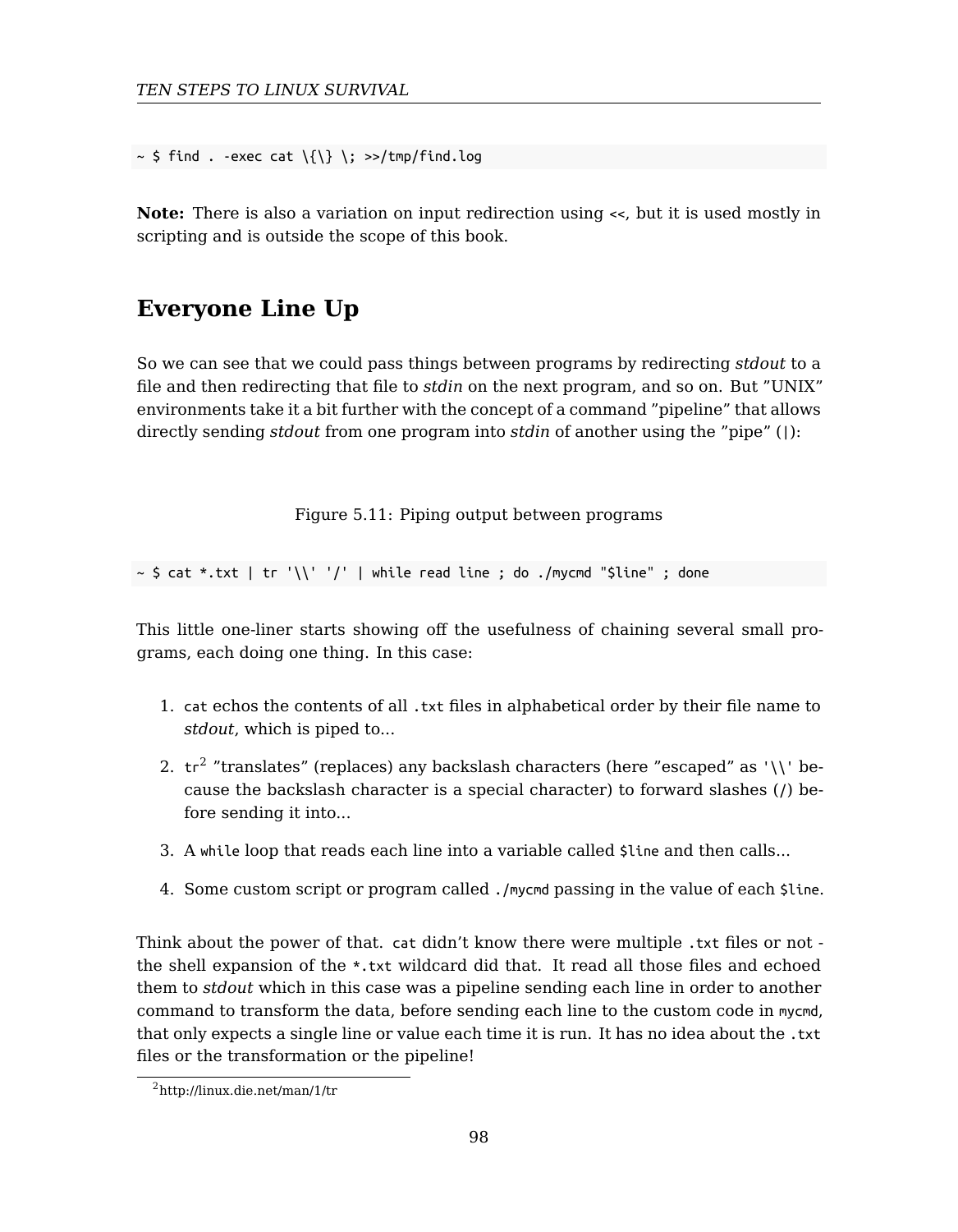#### *STEP 5. "JUST A SERIES OF PIPES"*

*That* is the "UNIX philosophy" at work.

There are some nice performance benefits for this approach, too. In general Linux & Co. will overlap the processing by starting all the commands in the pipeline, with the ones on the right getting data from the ones further "upstream" to the left as soon as it is written, instead of using file redirection where one program would have to finish completely running and writing out to a file before the next program could start and read in that file as input.

Finally, if you want to capture something to a file *and* see it on the console at the same time, that is where the tee $3$  command comes in:

~ \$ find . -name error.log | tee > errorlogs.txt

This would write the results of finding all files names error.log to the console and also to errorlogs.txt. This is useful when you are manually running things and want to see the results immediately, but also want a log of what you did.

<sup>3</sup>http://linux.die.net/man/1/tee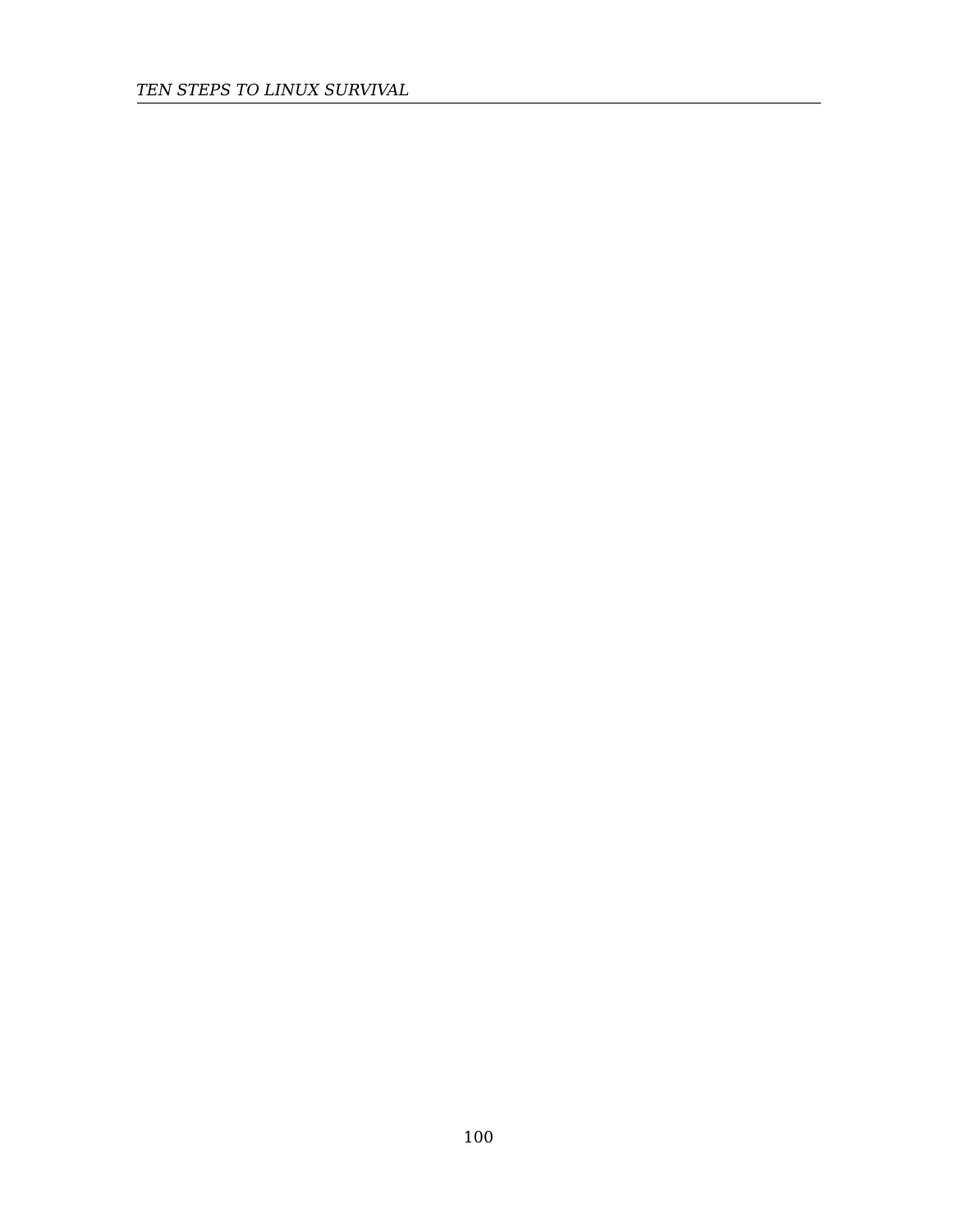## **Step 6**

### **[vi](#page-100-0)**

*How to stay sane for 10 minutes in vi. Navigation, basic editing, find, change/change-all, cut and paste, undo, saving and canceling. Plus easier alternatives like nano, and [w](#page-100-1)hy vi still matters.*

*"You're too young to know."* - Vi (*Grease*)

vi<sup>1</sup> stands for *visual editor* (as well as the Roman numeral for 6, which is why it is this chapter), and once you use it you will understand what editing from the command line must've been like for vi to seem both "visual" and a step forward.

<span id="page-100-0"></span>Many Linux clones don't use vi proper, but a port called vim<sup>2</sup> ("**vi** i**m**proved"), that is th[en accessed via the alia](http://linux.die.net/man/1/vi)s vi. The differences tend to be minor, with vim being more cu[stomizable.](http://linux.die.net/man/1/emacs)

<span id="page-100-1"></span>vi and a similar editor,  $\epsilon$ macs<sup>3</sup>, both tend to trip up users from GUI operating systems such as Windows or OS X that have editors like Notepad that are always ready for user input.

Instead, vi typically starts in "command mode," where keystrokes execute various navigation and editing commands. To actually insert text requires a keystroke such as i while in command mode, which then causes vi to go into "insert mode." Insert mode is what most Windows users expect from an editor, i.e., when you type the line changes. The ESC key exits insert mode.

 $^1$ http://linux.die.net/man/1/vi

<sup>2</sup>http://www.vim.org/

<sup>3</sup>http://linux.die.net/man/1/emacs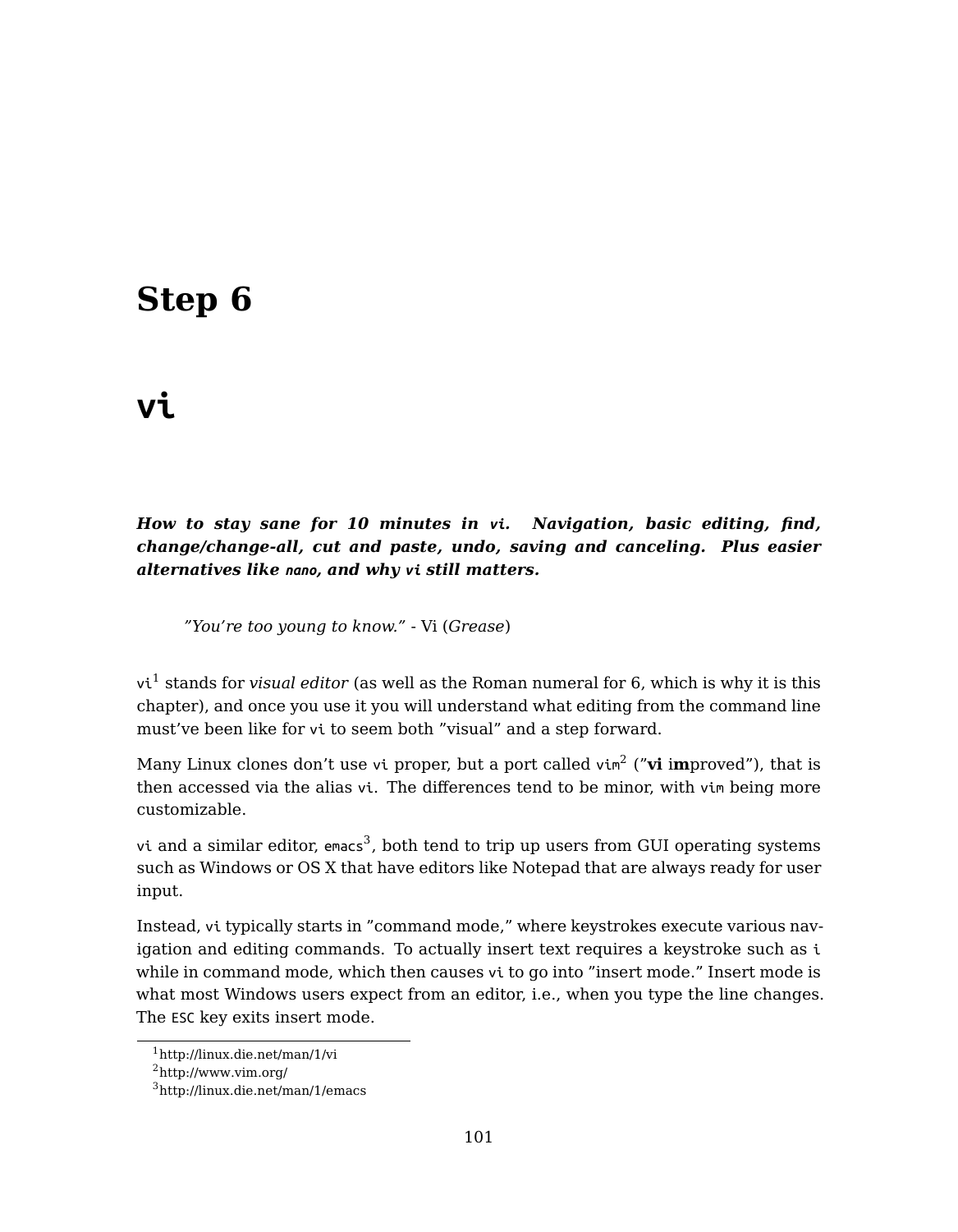It is as hard to get used to as it sounds, and you *will* execute text you were meaning to insert as commands, and commands that you were meaning to execute you *will* insert as text, and sooner or later you *will* enter vi commands into Notepad. I guarantee it. That will be the day you know you've become truly tainted.

We will not even begin to scratch the surface of vi, when there are many books and web sites just on wielding it to its full potential. In the hands of someone who has mastered it, vi can do some really remarkable feats of editing way beyond the capability of most modern GUI programming environments.

### **Command Me**

Again, when you first open vi it is in "command mode." That means any keystrokes you enter will "do something." The "something" to be done may be navigating around the file, inserting, deleting or changing text, manipulating lines, "undoing" or "redoing," writing the changes to disk and the like.

What are commands? Well, for example d means "delete." We'll talk about how to specify *what* to delete next. i tells vi to enter "insert mode" at the point where the cursor is. 0 (zero) navigates to the start of the current line, and so on.

Commands can have *modifiers* preceding and following them. Consider the "delete" command, d. If we follow with w as in dw while in command mode, it will delete a whitespace-delimited "word" starting at where the cursor is through (including) the next whitespace character.

If the | in the following represents the cursor:

Figure 6.1: Deleting a "word"

This is a wo|rd and so is this.

Then typing  $dw$  will delete from the cursor position the characters  $r$ ,  $d$  and the space, leaving the following:

Figure 6.2: After deleting the "word"

This is a wo|and so is this.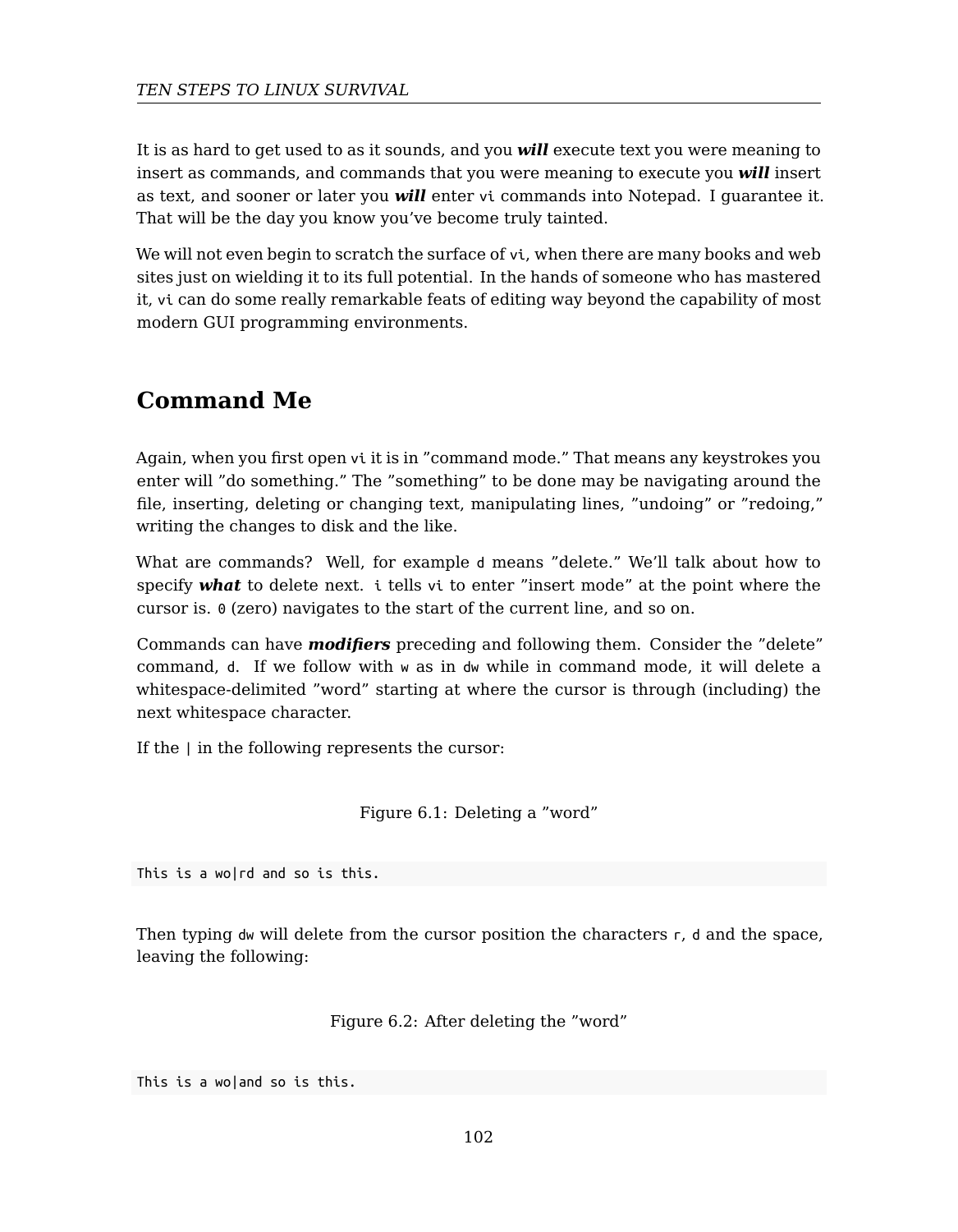We can also specify the number of times we want to perform a command by prefixing it to the command. So now if we wanted to delete three words from the cursor position in the above, we'd use 3dw and end up with:

Figure 6.3: Deleting multiple words

This is a wo|this.

Again, in all these examples the | represents the cursor.

There is a little bit of nuance in using command modifiers. Consider the r (*replace*) command. It is typically used to change the single *character* under the cursor. You may be tempted to think you can do something like rw for "replace word," but it is actually going to simply replace the current character with a w, whereas the real command for doing that is cw ("change word"). In addition, you can use repeaters as above, just be sure you understand r means "replace a single character," so 3rx executed on:

Figure 6.4: Replace three characters with "x"

This is a wo|this.

...results in:

Figure 6.5: Three "x" characters

This is a woxx|xs.

To quit without saving enter :q. To write any file changes to disk use :w. To save *and* quit, type :wq.

### **Undo Me**

u is the "undo" command. It "undoes" or reverts the last change. You can undo the last *n* changes just as you'd expect, e.g., 3u undoes the last three changes.

If you want to just cancel out of the file without writing any changes to disk, use :q! (the ! means to force the quit without saving).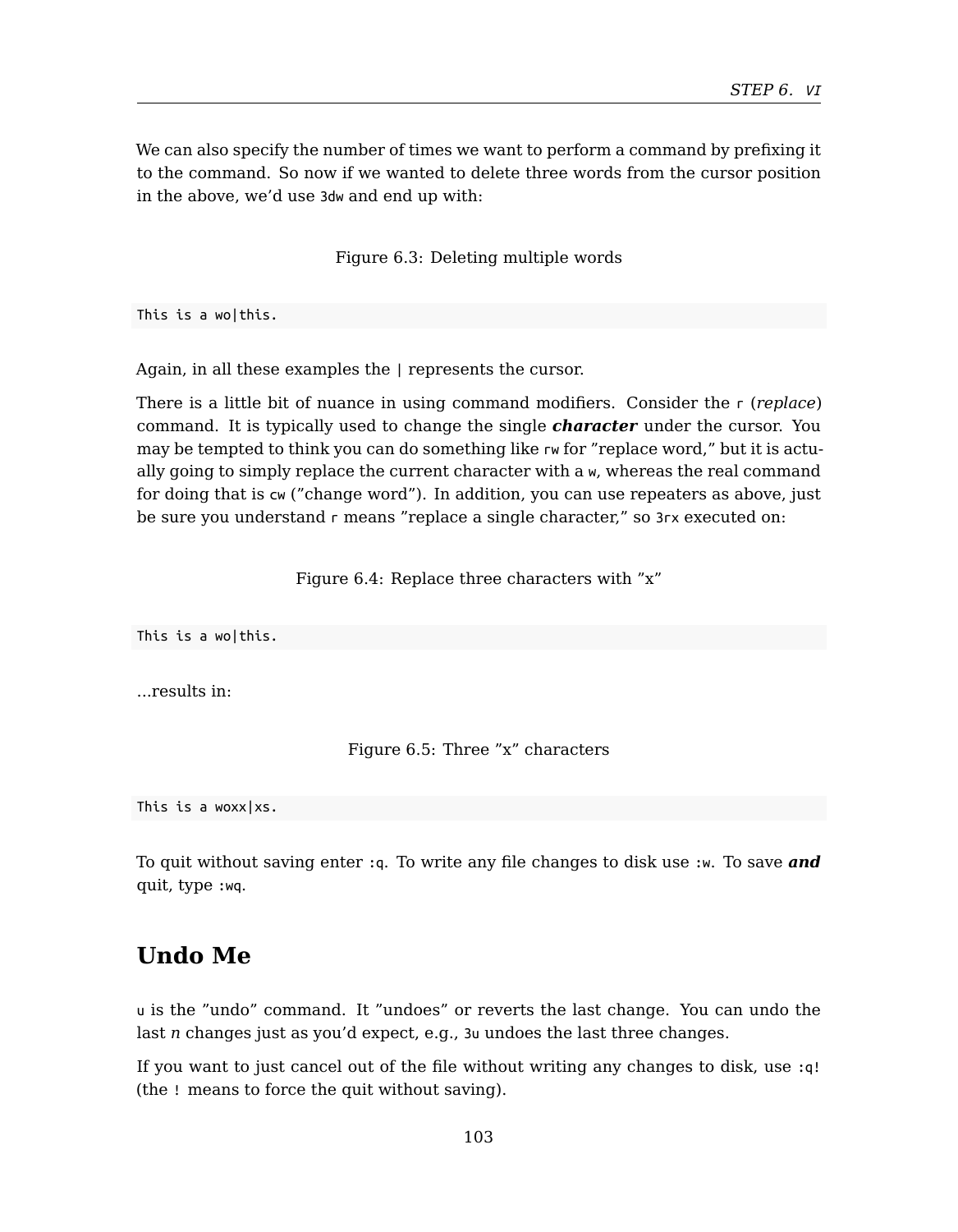#### *TEN STEPS TO LINUX SURVIVAL*

If you want to protect yourself from inadvertent changes to a file you can always open it using view $^4$ , the alias for vi invoked in read-only mode.

### **Circumnavigating vi**

In modern implementations of vi (like vim) running under modern shells the arrow and page keys will work as you expect, *in general*. However, you may want to be aware that when in insert mode, while the left and right arrows may work for navigation, often the up and down arrows can introduce "garbage" characters into the file (since you are in insert mode). This is because the keymappings for those keys aren't being interpreted correctly. I usually just swear, exit insert mode, hit u and try again.

As an example, under Cygwin I went into vi, went into insert mode after the first line, typed in "This is a new line" and then hit the up arrow five times, yielding this:

#### Figure 6.6: Garbage characters

This is a word and so is this. A A A A A This is a new line

When in command mode, there are multiple ways to jump around in the file besides using the arrow and page keys:

- **0** jumps to the beginning of the current line.
- **\$** -jumps to the end of the current line.
- **w** jumps forward a whitespace-delimited "word" on the current line (and of course 3w would jump forward three "words").
- **b** jumps back a whitespace-delimited "word" on the current line.
- **G** jumps to end of the file.
- **:0** jumps to start of the file (note the preceding :).

<sup>4</sup>http://linux.die.net/man/1/view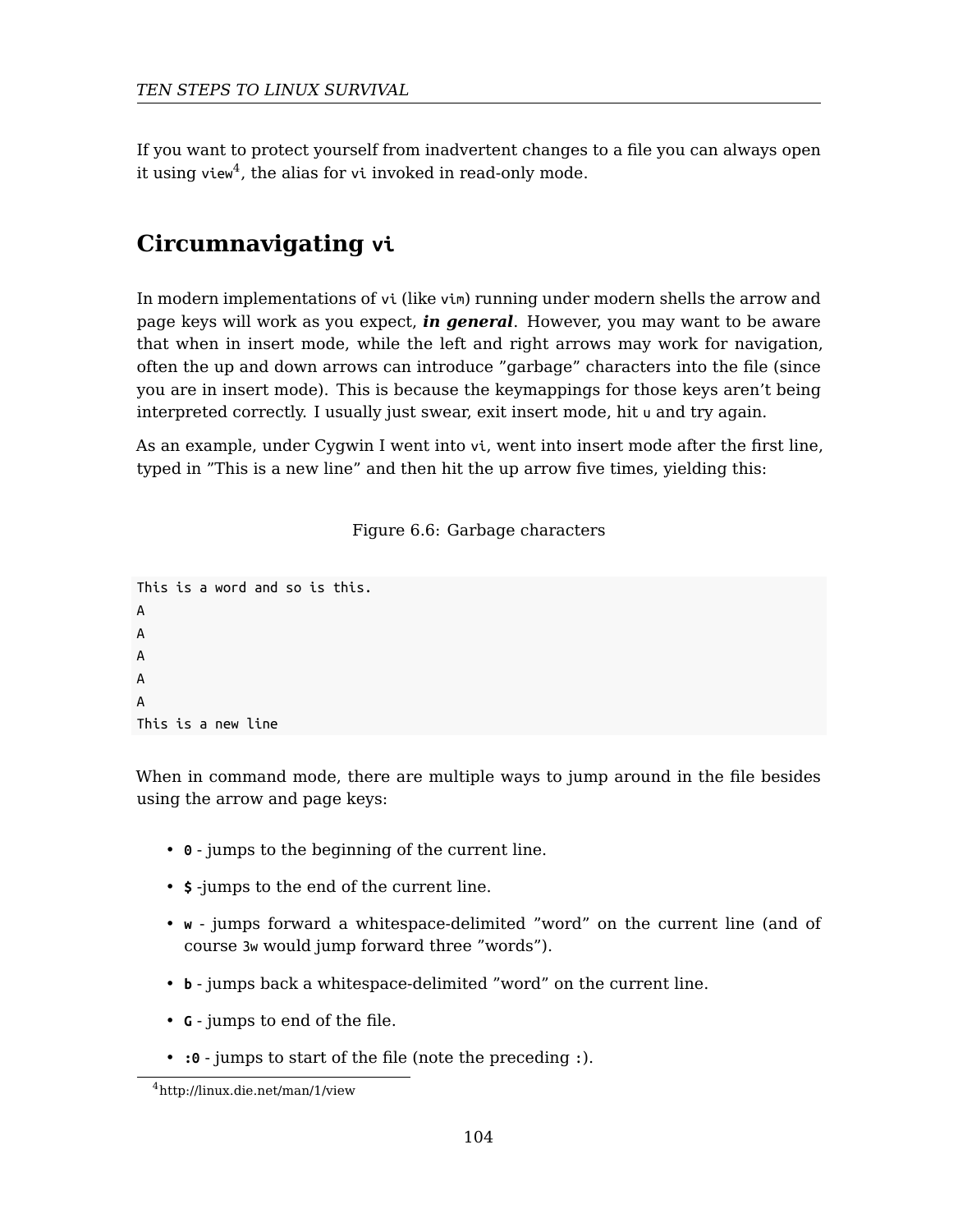- **/foo** find "foo" going forward toward the end of the file.
- **?foo** find "foo" going backward toward the front of the file.
- **n** find the next instance of the search text specified by the last / or ?.

### **Insert Tab A Into Slot B**

There are multiple ways to enter insert mode, but only one way to escape it (pun intended - ESC, get it?)

- **i** enters insert mode at the current cursor position.
- **I** enters insert mode at the beginning of the current line.
- **A** enters insert mode (appends) at the end of the current line.
- **o** inserts a new line under (lowercase o = "lower" or "below") the current line and puts the cursor on it in insert mode.
- **O** inserts a new line over (uppercase O = "upper" or "above") the current line and puts the cursor on it in insert mode.

### **Ctrl-X, Ctrl-C, Ctrl-V**

When you copy or cut/delete it, it goes into a "buffer." There are ways to access multiple buffers, but mostly you want the very last thing to be put in the buffer, especially for copying (or cutting) and pasting. Note that "cutting" and "deleting" are synonymous, since deleting puts the deleted text in the buffer.

Another thing to understand is that a command "doubled" or repeated typically means "the whole line." So dd means "delete the whole line the cursor is currently on."

So if deleting is synonymous with cutting, and the cursor is on the second line:

Figure 6.7: Deleting a line

```
This is a word and so is this.
This is a new line.|
```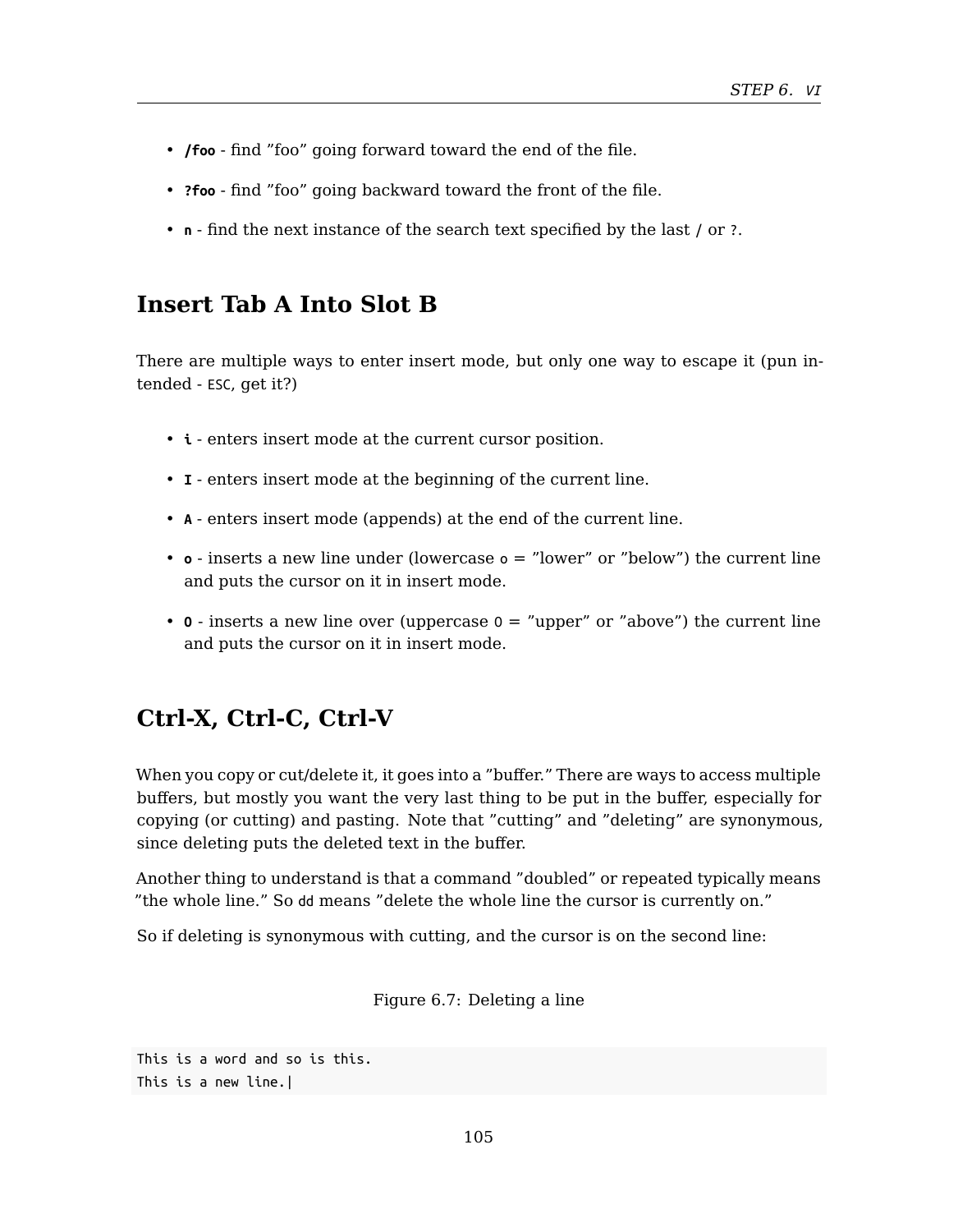Then executing dd leaves:

#### Figure 6.8: After the line is gone

|This is a word and so is this.

We know "This is a new line." went into the buffer. We can paste it back above the current line with P(uppercase  $P =$  "upper" or "above"), which would result in:

Figure 6.9: After pasting the line above the current line

|This is a new line. This is a word and so is this.

Here are some more examples:

- **p** paste the buffer into the current line starting after the cursor location.
- **3dd** delete (cut) three lines into the buffer.
- **5yw** "yank" (copy) five words starting at the current cursor position into the buffer.

### **Change Machine**

The hardest thing to get down in vi is the *substitute* (change or replace) command, :s. Its syntax is esoteric, but once you've memorized it, it becomes intuitive.

The most common scenario is the "change all" command. Given the following file:

Figure 6.10: Sample text file

This is a new line This is a word and so is this This and thus This and this and this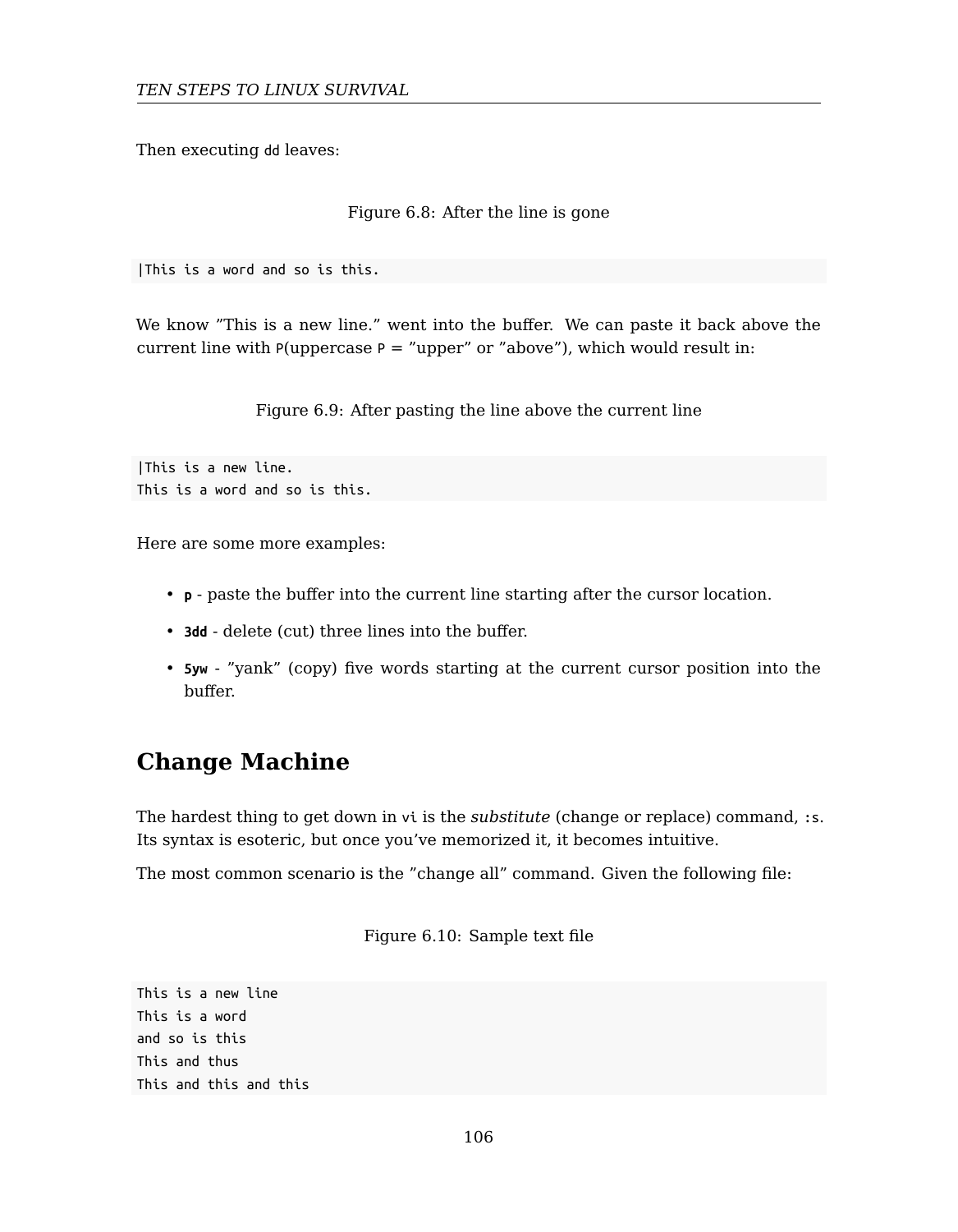Let's change all "this" to "that" by using:

Figure 6.11: Changing "this" to "that"

:0,\$s/this/that/

We'll get into the details in a bit, but the results are interesting, and not what we'd expect:

Figure 6.12: What happened?

This is a new line This is a word and so is that This and thus This and that and this

It only changed the "that" at the end of the third line, and the middle "that" on the last. Why? Two reasons:

- 1. The substitute command is case sensitive, just like everything else in Linux, unless you tell it to be *insensitive*.
- 2. The substitute command only makes one change per line unless you tell it to change *globally*.

So let's hit u to reset (undo) the change, and try again with this:

Figure 6.13: Changing "this" to "that", redux

:0,\$s/this/that/i

Results in:

Figure 6.14: Closer, but not quite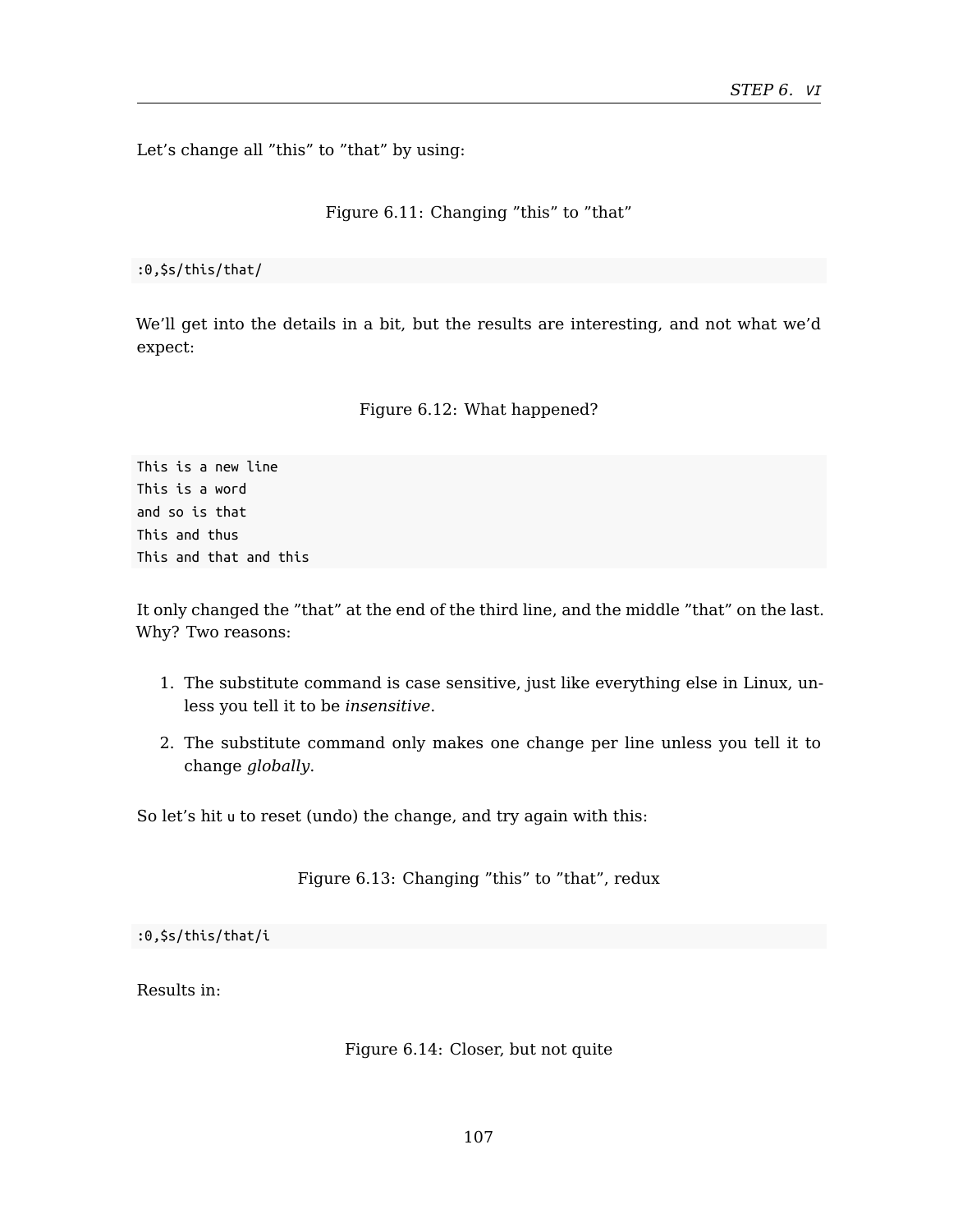that is a new line that is a word and so is that that and thus that and this and this

That's better. There is at least one "that" on every line that had a "this," so passing the i ("insensitive") switch at the end of the s (substitute) command helped with that. But we still didn't get all the "this" words changed, as the last line shows. Hit u and try one more time with this:

Figure 6.15: Changing "this" to "that", one more time!

:0,\$s/this/that/gi

Results in:

Figure 6.16: Finally!

that is a new line that is a word and so is that that and thus that and that and that

That's what we wanted! Well, sort of. If we wanted to keep the capitalization we'd have more work to do. See below.

In general, if you are looking for a case insensitive "change all" like in Windows Notepad, the magic string to remember is:

Figure 6.17: Memorize this - No, really

:0,\$s/from/to/gi

Picking that apart, we have: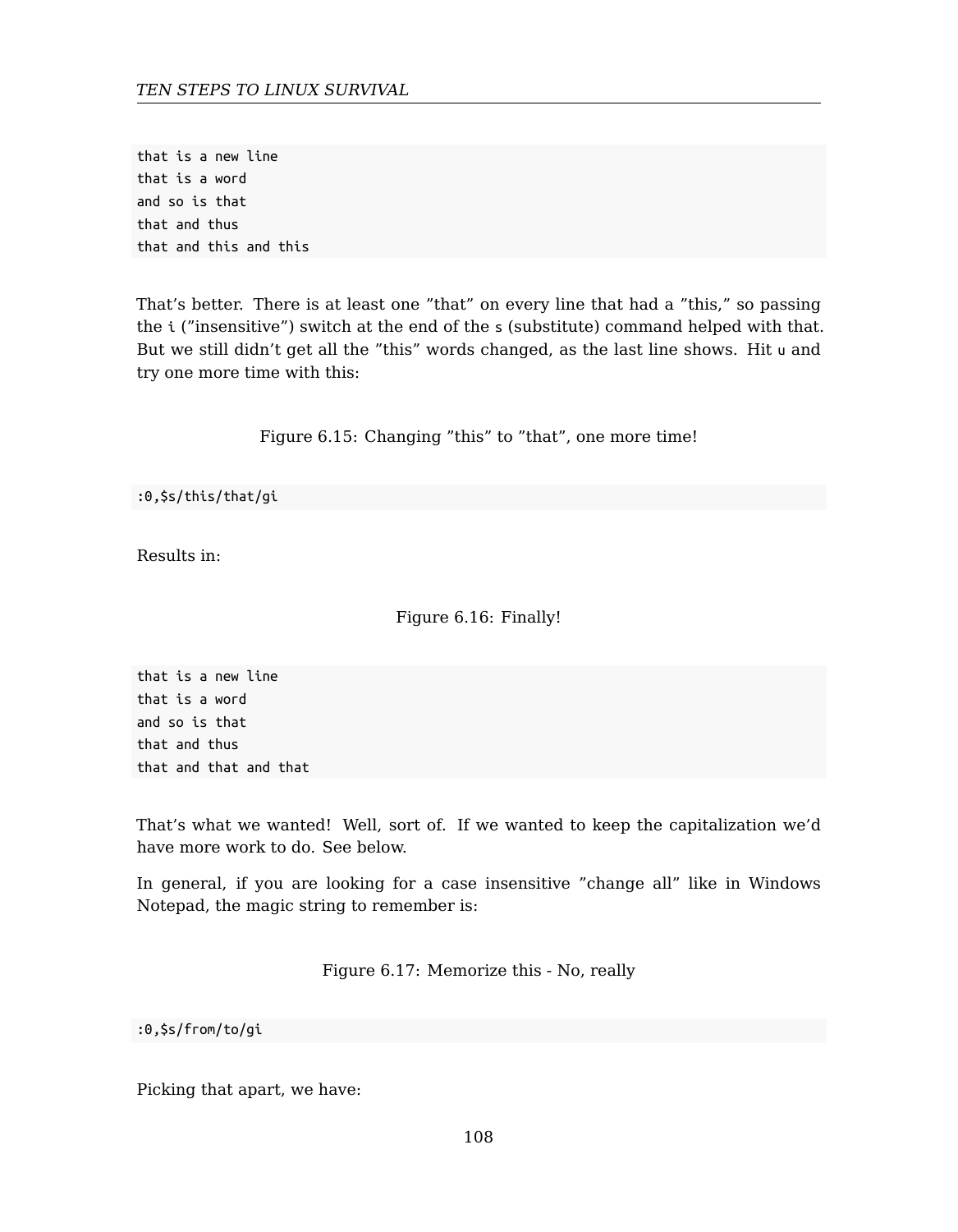- **:** tells vi a special command is coming.
- **0,\$** specifies a line range, in this case from the first (0 zero-relative) line to last (\$) line in the file. You can of course use other line numbers to restrict the range, and there are other ways to create ranges as well (see about marking lines, below).
- **s** substitute (change) command.
- **/from** "from" pattern (regular expression).
- **/to** "to" (results).
- **/gi** optional switches, g means "global" (change all instances on a line, not just the first one), i means (case) "insensitive."

Regular expressions you say! "Now we have two problems." But consider where we left off:

#### Figure 6.18: But what about capitalization?

that is a new line that is a word and so is that that and thus that and that and that

First, let's capitalize all t characters, but only where they are at the beginning of the line:

Figure 6.19: Regular expression for the start of a line

:0,\$s/^t/T/

Yields:

Figure 6.20: Voila! Capitals!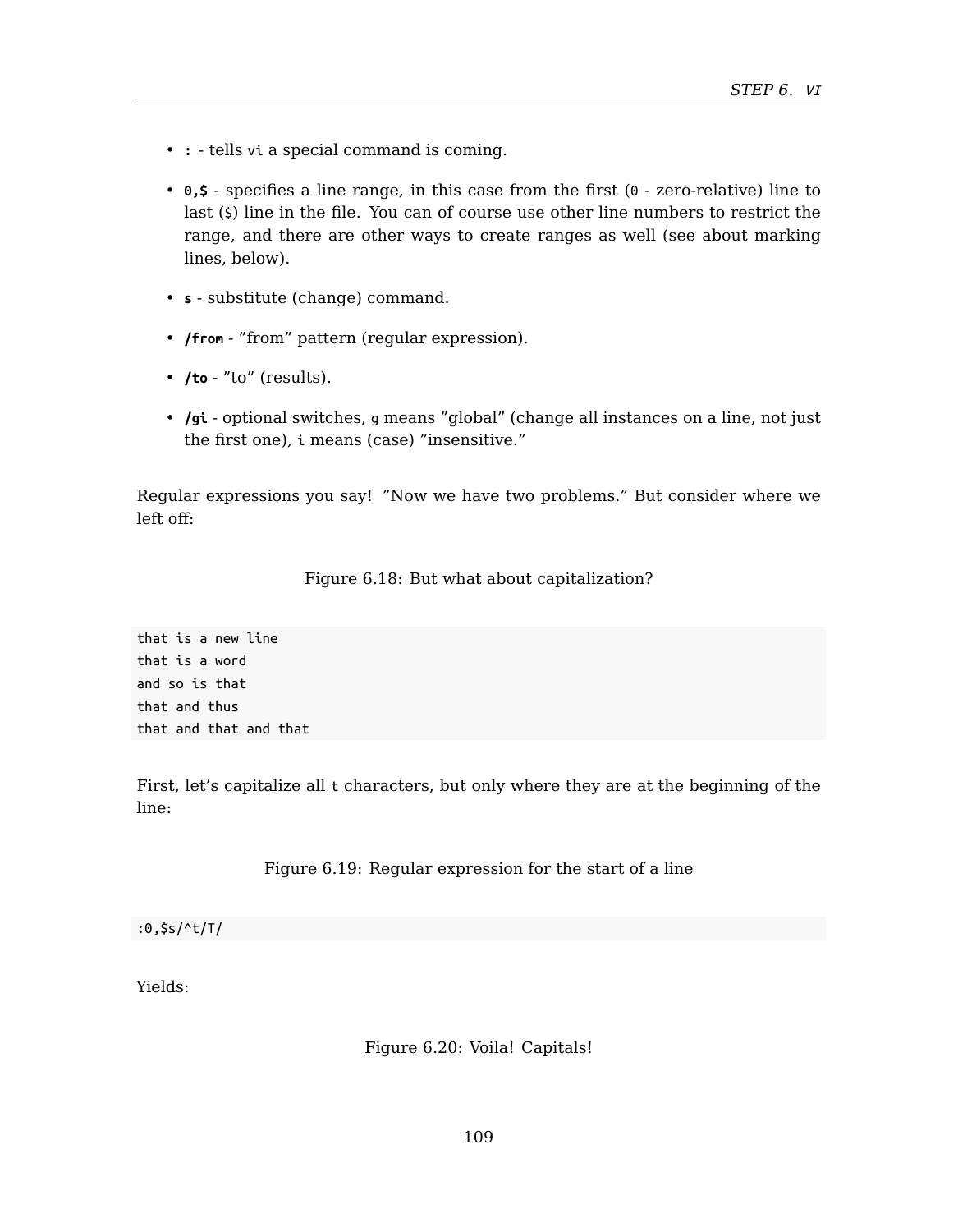That is a new line That is a word and so is that That and thus That and that and that

Now let's change all instances of "that" at the end of a line to be "that."

Figure 6.21: Regular expression for the end of a line

:0,\$s/that\$/that./

Ends up with:

#### Figure 6.22: That with a full stop

That is a new line That is a word and so is that. That and thus That and that and that.

And finally as a fun exercise for the reader, using the full power of regular expressions see if you can figure out how this is adding commas to the end of lines that don't already have a period:

Figure 6.23: Say what?

 $:0,$ \$s/\([^.]\$\)/\1,/

Renders this:

Figure 6.24: Nicely punctuated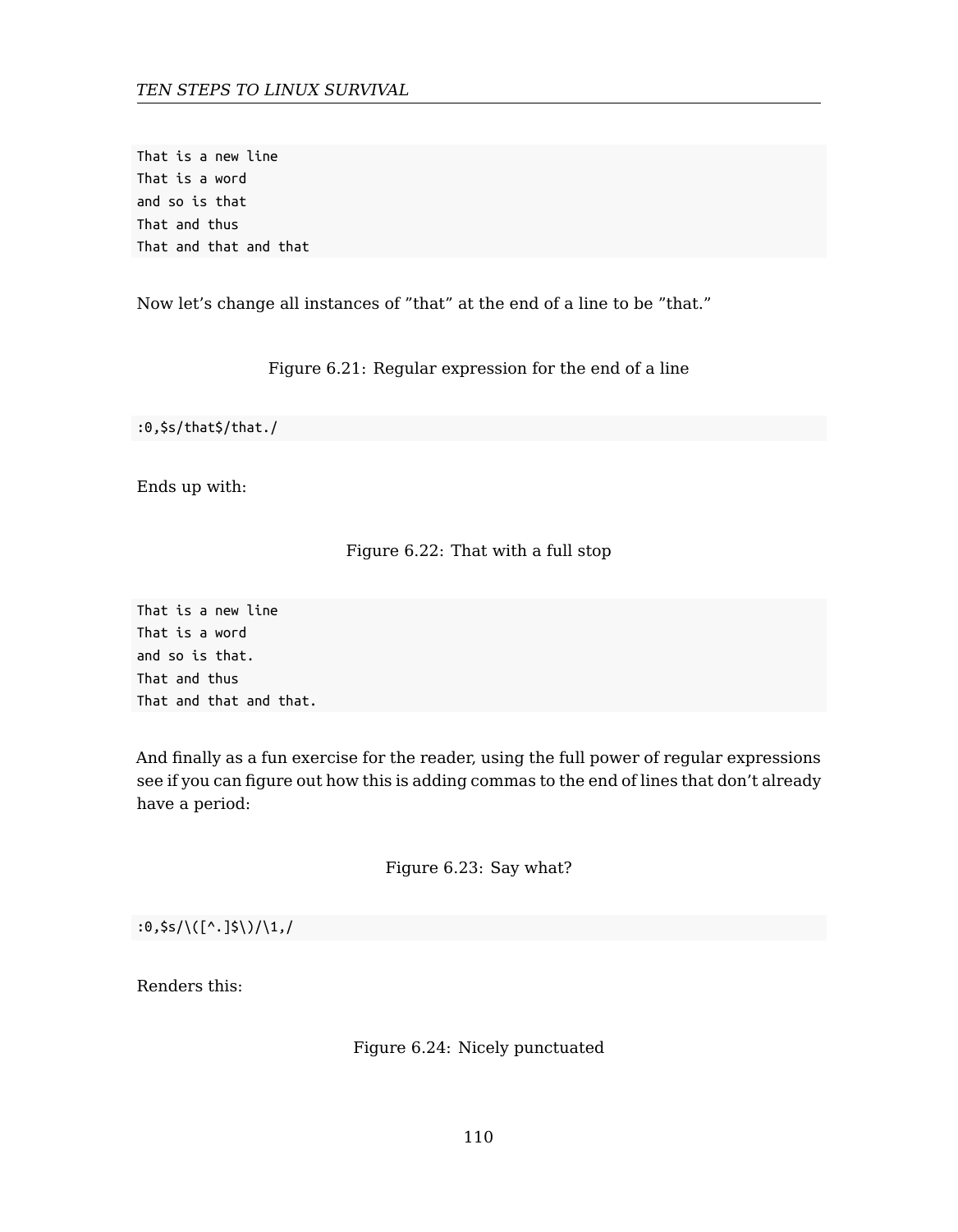That is a new line, That is a word, and so is that. That and thus, That and that and that.

**Hint:** While trying to figure that out, search the Internet for regular expression "capturing groups."

## **"X" Marks the Spot**

You can "mark" lines in vi for use in "ranges" like the "substitute" (change) command above. Let's say you have a file like the following:

Figure 6.25: Simple file

This is a line This is also a line This, too This is next This is last

Maybe we want to change the "This" on the first three lines to "That," but not the last two (imagine this is a much more complex example). We could do it by hand with the r command, but that's tedious and error prone. Instead, we can "mark" a range.

- 1. Place the cursor on the first line and use the m command followed by a onecharacter "label" like  $x$  (I typically use  $m$  so I don't have to move my fingers, e.g., mm).
- 2. Place the cursor on the third line and again use the m command, but *with a different label character* (I usually use n so my fingers don't travel far, so mn).
- 3. Now you can use the ' character followed by a label to denote the beginning and end of the range in all kinds of vi commands. In our case we want to change "This" on the first three lines, so: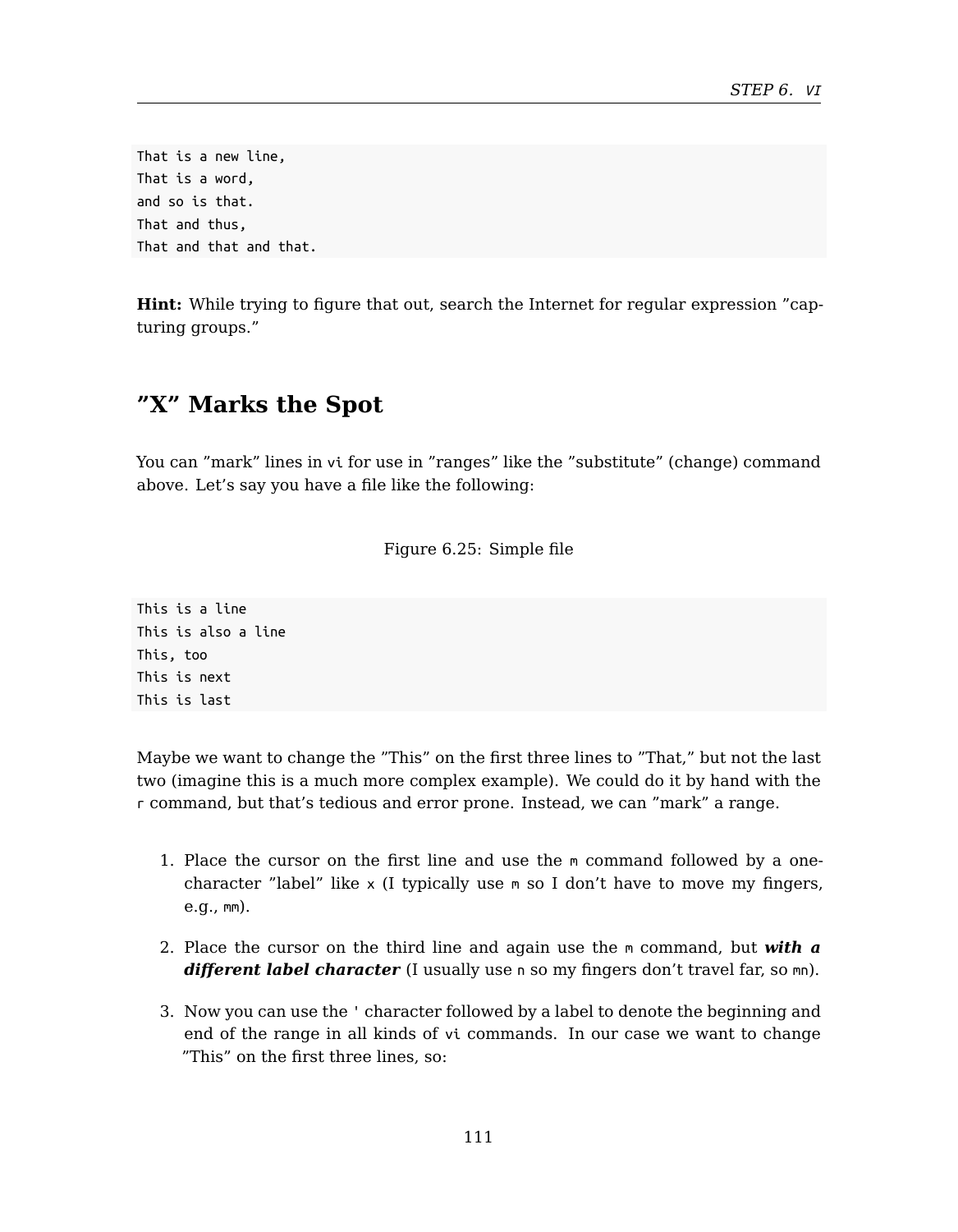:'m,'ns/This/That/

Try doing that in Notepad!

**Note:** We could have done that with line ranges, too (:0,2s/This/That/), but figuring out the beginning and ending lines in a large range is a pain. It is much easier to just mark them and go.

## **Executing External Commands**

Sometimes in vi it would be great to run the contents of the file through an external command (sort is a favorite) without saving and exiting the file, sorting it, and then re-editing it. We can do that with !, which works a lot like the "substitute" (change) command.

To sort the whole file in place:

Figure 6.26: Sort a whole file in vi

:0,\$!sort

To sort a marked range:

Figure 6.27: Sorting a range

:'[m,'n!sort](https://en.wikipedia.org/wiki/Control_character)

Another handy command to check out for this kind of thing, especially for formatting written text, is the  $fnt^5$  command.

## **The Unseen World**

Any technical person knows that all the binary permutations of possible values for a byte aren't mapped to visible characters. Some are "control characters" $^6$  that range

<sup>5</sup>http://linux.die.net/man/1/fmt

 $<sup>6</sup>$ https://en.wikipedia.org/wiki/Control\_character</sup>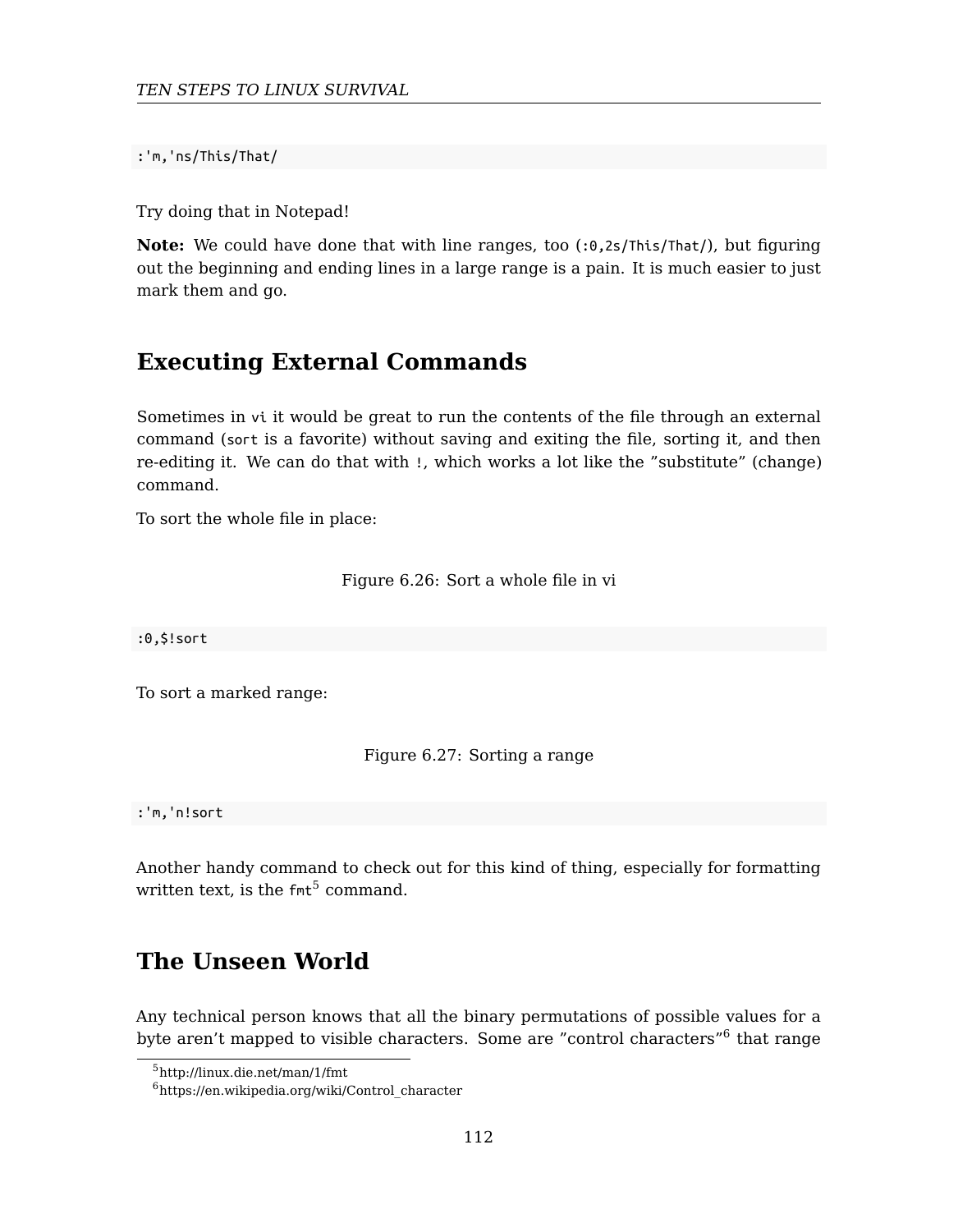*STEP 6. VI*

back to the teletype days. For example, a tab character is hexadecimal 9 (0x09), but is often represented as \t in many programming languages, regular expressions and the like.

Similarly, the "end of line" is marked by a control character. Or in the case of Windows, *two* control characters. And this causes no end of problems when editing files that ca[n](#page-112-0) be opened on both "UNIX" systems and Windows.

On "UNIX," the line feed control character  $(0 \times 0)$  a, or \n) is all that marks the end of a line. For historical reasons (CP/M), Windows ends each line with two control characters, carriage return ( $0 \times 0d$ , or \r) and line feed. The two together are often referred to as "CRLF."

This difference manifests in two ways:

- 1. If you've ever opened a file on Windows in Notepad and all the lines "flow" even though they're supposed to be individual lines, that means it is probably using "UNIX" end-of-lines ( $\ln$ ) only. Use a line feed aware editor such as Notepad++<sup>7</sup> instead.
- 2. If you open a file in vi and it has a ˆM at the end of every line and/or at the bottom you see something like:

"Agenda.md" [dos format] 16 lines, 1692 characters

Either of those mean the file lines each end with "CRLF" ( $\(\r \)$ n). To change it in vi you can override the ff (file format) setting:

<span id="page-112-0"></span>[:set ff=unix](https://notepad-plus-plus.org/)

Since regular expressions have syntax for expressing control codes in either shorthand (\t) or as hexadecimal, you can alter control codes in vi easily. For example, to change all tab characters to four spaces:

Figure 6.28: Change all tabs to four spaces as God meant them to be

:0,\$s/\t/ /g

<sup>7</sup>https://notepad-plus-plus.org/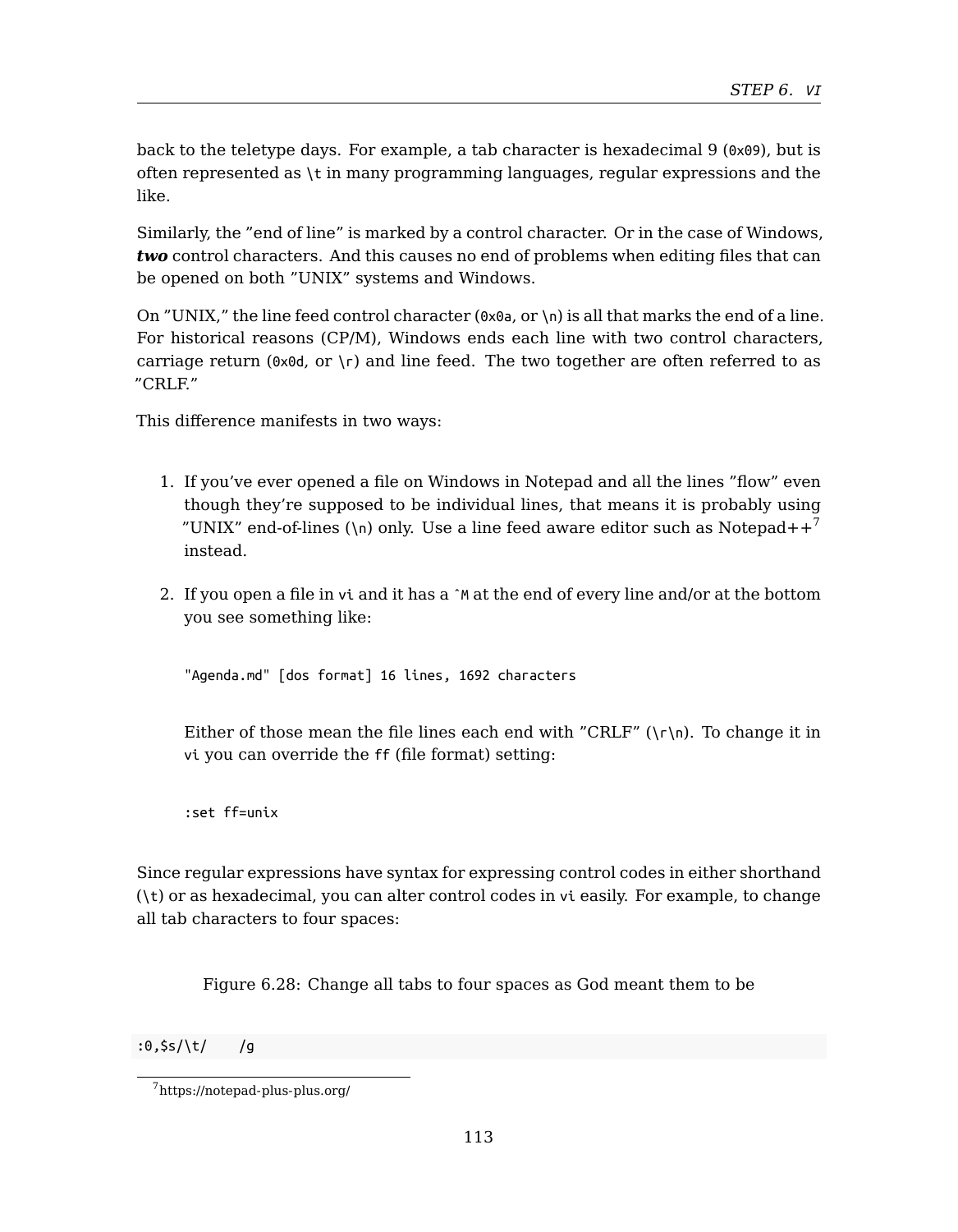## **Let's Get Small**

So, vi is the best we can do? No. On many Linux systems an alternative terminal-based [e](#page-113-0)ditor [wil](#page-113-1)l be installed, often several. There may be emacs<sup>8</sup>, which **will** make you yearn for the simplicity of vi.

Here are two jokes that are only funny once you've used emacs:

*"'emacs' stands for 'escape', 'meta', 'alt', 'control', 'shift'."*

*"'emacs' is a good operating system, but it could use an editor."*

If those are funny to you, then you have already been infected by emacs. The prognosis is grim.

But there may also be others, notably  $\text{pico}^9$  and its successor, nano<sup>10</sup>. You can see the difference the second you see a file open in nano - in this case, the generated Githubflavored Markdown of this document:

Figure 6.29: Editing a file in nano

GNU nano 2.2.6 File: TenStepsToLinuxSurvival.md

|![Merv sez, "Don't panic."](./images/Merv.jpg "Merv sez, 'Don't panic.'") Merv sez, "Don't panic."

<span id="page-113-1"></span><span id="page-113-0"></span>By [James Lehmer](http://linux.die.net/man/1/emacs)

v0.7

![](./images/cc-by-sa.png "Creative Commons Attribution-ShareAlike 4.0 Internat\$ \*Jim's Ten Steps to Linux Survival\* by James Lehmer is licensed under a [Creati\$

\*\*Dedicated to my first three technical mentors\*\* - Jim Proffer, who taught me \$

Introduction

============

<sup>8</sup>http://linux.die.net/man/1/emacs

<sup>9</sup>http://linux.die.net/man/1/pico

<sup>10</sup>http://linux.die.net/man/1/nano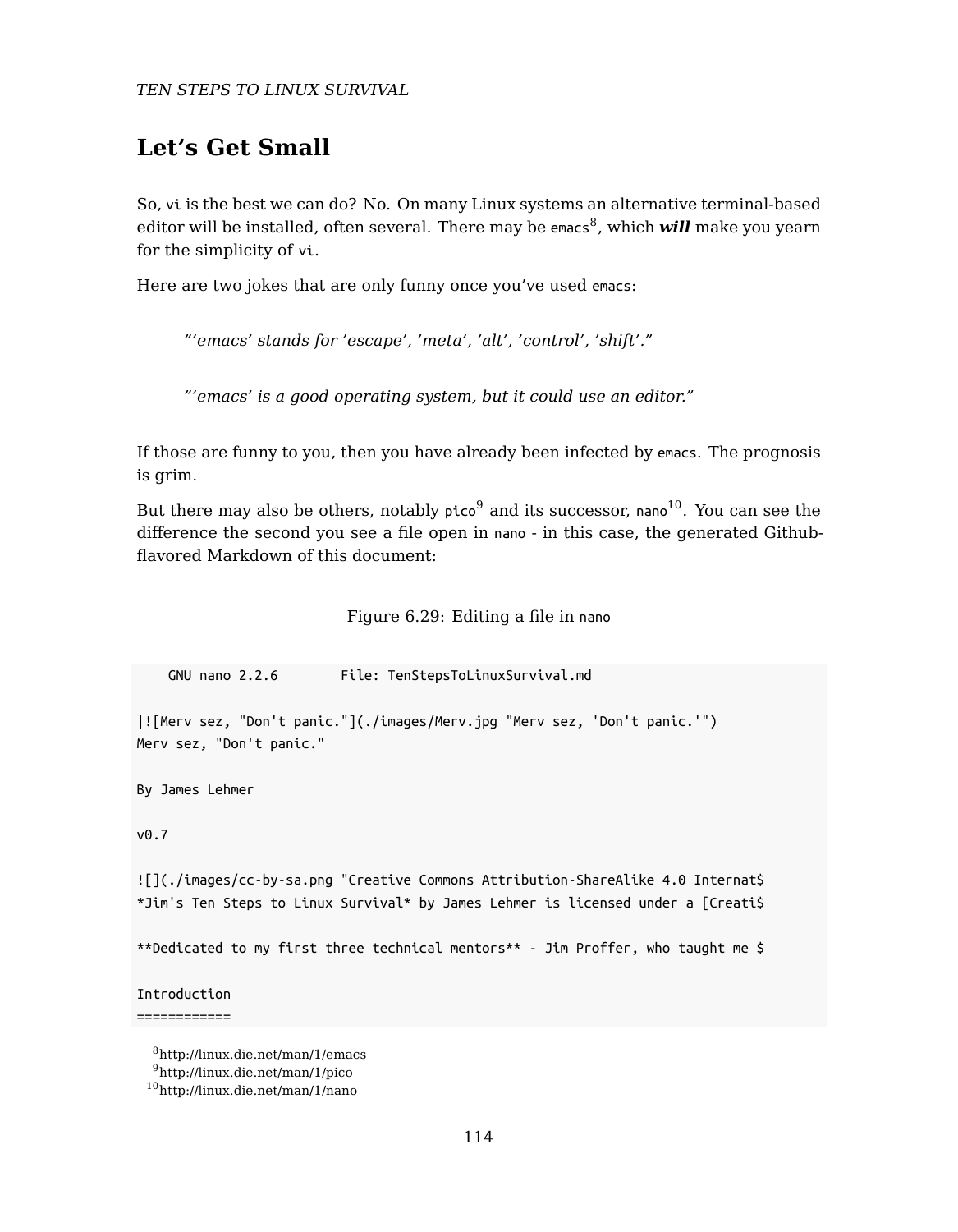*STEP 6. VI*

```
> *"And you may ask yourself, 'Well, how did I get here?'"* - Talking Heads (*O$
This is my little "Linux and Bash in 10 steps" guide. It's based around what I $
                             [ Read 3627 lines ]
^G Get Help ^O WriteOut ^R Read File ^Y Prev Page ^K Cut Text ^C Cur Pos
^X Exit ^J Justify ^W Where Is ^V Next Page ^U UnCut Text^T To Spell
```
Two things to note about the above:

- 1. The cursor (represented above by |) is already in "insert mode" like you would expect in a "normal" editor such as Notepad.
- 2. Those lines at the bottom are commands that can be invoked by shortcuts. For example, ˆO means Ctrl-O and stands for "WriteOut" or "Save." That's probably easier to remember than :w in vi, especially since it is reminding you of it right there on the screen!

So why not always use nano? Why does this book harp on and on vi? Why do I insist on keeping all this arcane vi nonsense loaded in my head (and I do!)? Because often, like in the nightmare scenario I posed in the *Introduction*, you may not have control over the system, no ability to install packages - you have to take w[hat](#page-114-0) the system has. And it's a pretty sure bet it is going to have vi. So if you have nano (or pico), use it! You can find out simply by typing in nano <filename> on what you want to edit and see if it works. But if nano or pico aren't installed, [gr](#page-114-1)it your teeth, remember "insert mode" vs. "command mode", and use vi.

<span id="page-114-1"></span><span id="page-114-0"></span>An[d if you have the opport](http://linux.die.net/man/1/sed)unity to use emacs...don't.

## **Editing on the Command Line**

Sometimes you want to script an edit, typically something similar to a "replace all" that needs to occur on a file without human intervention. The  $\text{sed}^{11}$  (stream editor) command to the rescue! sed has a similar syntax to the "substitute" commands in vi (in fact, the latter got its syntax from the former).

Here is a real-world example. A  $MvSOL<sup>12</sup>$  database backup is in reality a text file containing a large number of SQL statements - the DROP, CREATE and INSERT statements

<sup>11</sup>http://linux.die.net/man/1/sed

 $\rm ^{12}https://www.mysql.com/$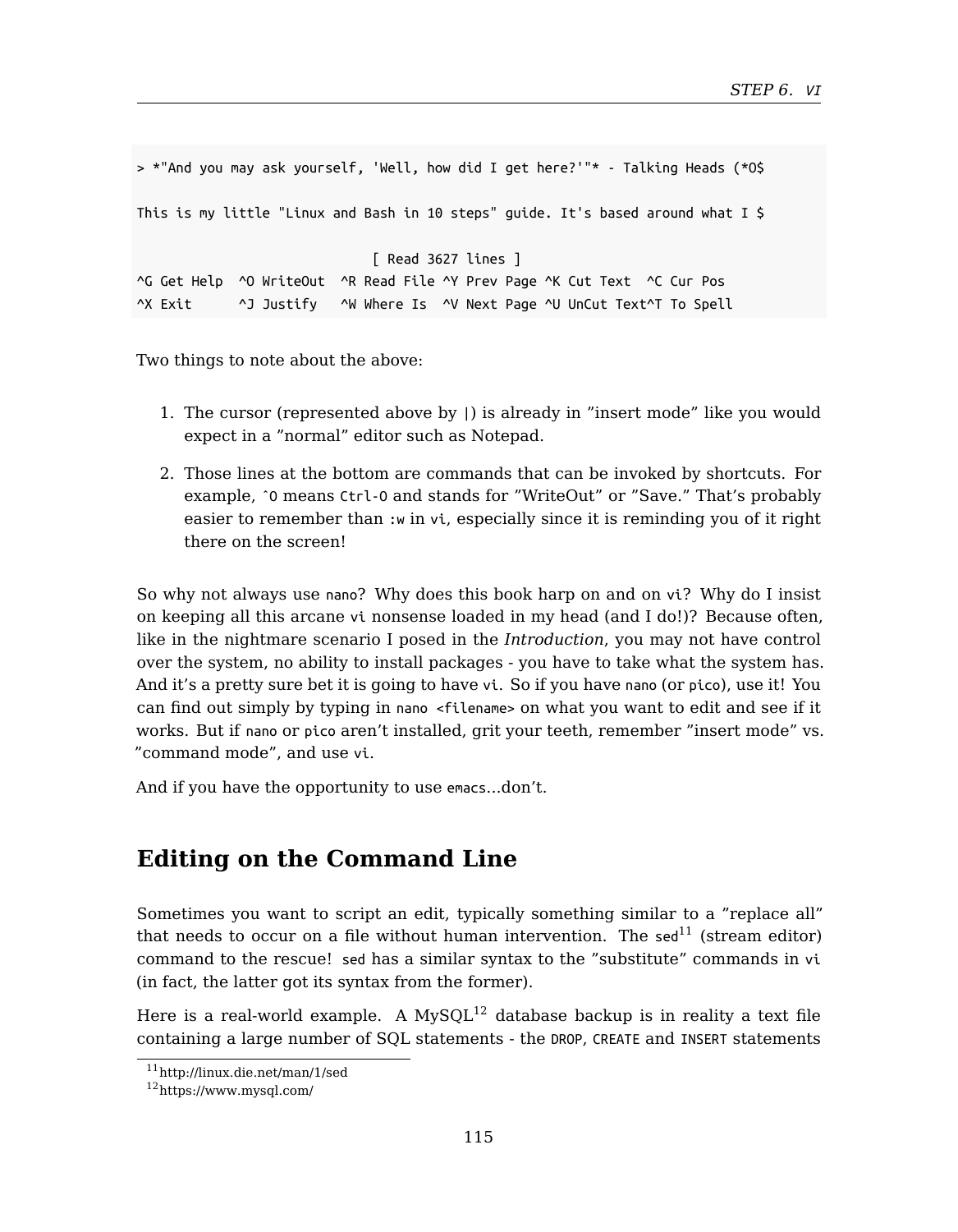necessary to recreate the database from scratch. Let's say you have two Wordpress sites, www.mysite.com for production, and dev.mysite.com for a testing environment. When Wordpress is configured, it puts its site address, e.g., www.mysite.com, in multiple places in the database. If you want to refresh your dev site from production, you would backup the MySQL database to a file like mysqlbak.sql. But before loading it in the dev site's database, you would like to change all those www.mysite.com references to dev.mysite.com. sed to the rescue! Behold:

Figure 6.30: Editing a file with sed

~ \$ cat mysqlbak.sql | sed 's/www.mysite.com/dev.mysite.com/g' > devbak.sql

How cool is that? If you remember the "substitute" command examples for vi, above, it should be perfectly clear what is going on here.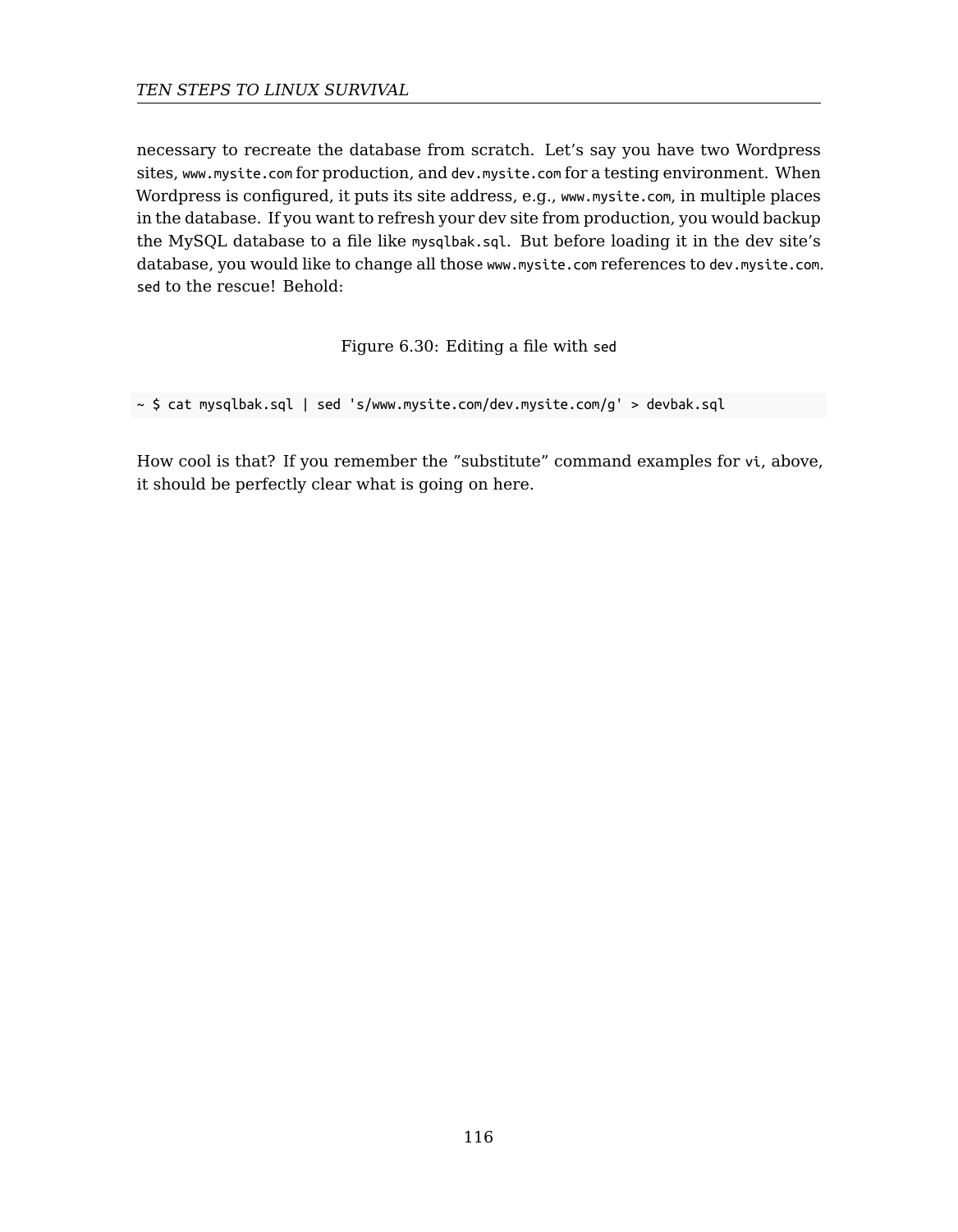## **Step 7**

# **The Whol[e](#page-116-0) Wide World**

*curl, wget, ifconfig, ping, ssh, telnet, /etc/hosts and email before Outlook.*

*"Gopher, Everett?"* - Delmar O'Donnell (*O Brother, Where Are Thou?*)

If Sun's motto "The network is the computer" is correct, then of course Linux and similar systems must be able to access the network from the command line and scripts.

For example, our friend  $p$ ing<sup>1</sup> is there:

Figure 7.1: ping command

```
# ping www.yahoo.com
```

```
PING fd-fp3.wg1.b.yahoo.com (98.138.253.109) 56(84) bytes of data.
64 bytes from ir1.fp.vip.ne1.yahoo.com (98.138.253.109): icmp_req=1 ttl=...
64 bytes from ir1.fp.vip.ne1.yahoo.com (98.138.253.109): icmp_req=2 ttl=...
64 bytes from ir1.fp.vip.ne1.yahoo.com (98.138.253.109): icmp_req=3 ttl=...
64 bytes from ir1.fp.vip.ne1.yahoo.com (98.138.253.109): icmp_req=4 ttl=...
64 bytes from ir1.fp.vip.ne1.yahoo.com (98.138.253.109): icmp_req=5 ttl=...
64 bytes from ir1.fp.vip.ne1.yahoo.com (98.138.253.109): icmp_req=6 ttl=...
64 bytes from ir1.fp.vip.ne1.yahoo.com (98.138.253.109): icmp_req=7 ttl=...
64 bytes from ir1.fp.vip.ne1.yahoo.com (98.138.253.109): icmp_req=8 ttl=...
64 bytes from ir1.fp.vip.ne1.yahoo.com (98.138.253.109): icmp_req=9 ttl=...
64 bytes from ir1.fp.vip.ne1.yahoo.com (98.138.253.109): icmp_req=10 ttl...
```
<sup>1</sup>http://linux.die.net/man/8/ping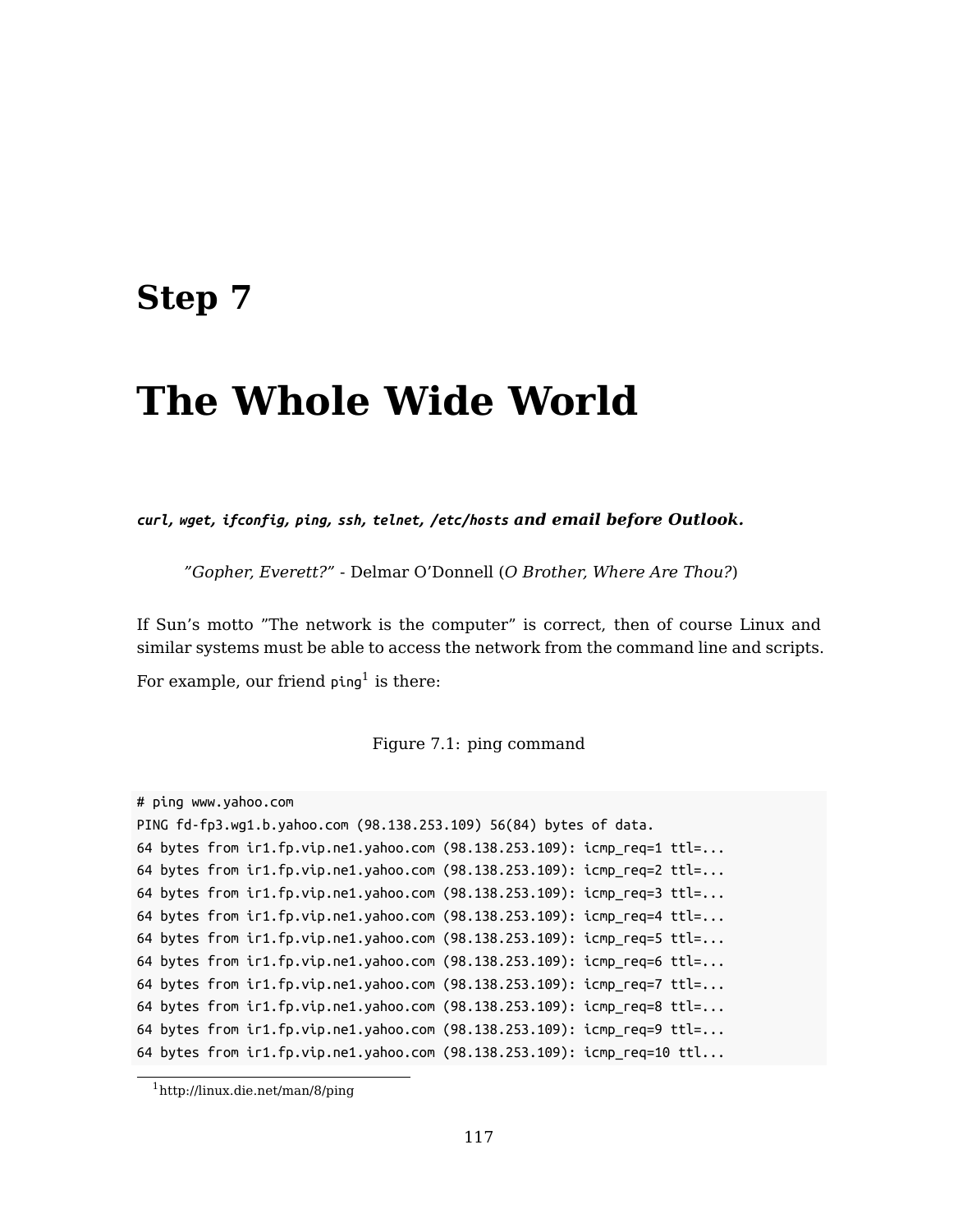$^{\wedge}$ C --- fd-fp3.wg1.b.yahoo.com ping statistics --- 10 packets transmitted, 10 received, 0% packet loss, time 9004ms rtt min/avg/max/mdev = 59.933/62.581/70.935/3.191 ms

One difference with ping is that by default in Linux ping doesn't stop until the user presses <code>Ctrl-C</code> (which sends the <code>SIGINT</code> interrupt $^2$  to the program). In this way it acts more like ping -t in CMD.EXE Also, be aware that on Cygwin ping is still the system (Windows) ping.

traceroute<sup>3</sup> works, too (although for once its name is longer than the CMD.EXE counterpart).

Figure 7.2: traceroute command

```
~ $ traceroute google.com
traceroute to google.com (216.58.216.78), 30 hops max, 60 byte packets
 1 192.168.0.1 (192.168.0.1) 3.623 ms 3.978 ms 7.231 ms
 2 * * *
 3 * * *
 4 * * *
 5 * * * *6 * * *
 7 72.14.215.212 (72.14.215.212) 26.205 ms 27.502 ms 27.648 ms
 8 209.85.242.133 (209.85.242.133) 31.547 ms 31.550 ms 31.548 ms
 9 72.14.237.231 (72.14.237.231) 29.516 ms 29.556 ms 29.657 ms
10 ord30s21-in-f78.1e100.net (216.58.216.78) 30.313 ms 33.138 ms 28.092 ms
```
<span id="page-117-1"></span><span id="page-117-0"></span>Yo[u can do some digging in](http://linux.die.net/man/1/dig) DNS with dig $^4\colon$ 

Figure 7.3: dig command

~ \$ dig yahoo.com

; <<>> DiG 9.9.5-3ubuntu0.6-Ubuntu <<>> yahoo.com

;; global options: +cmd

<sup>2</sup>https://en.wikipedia.org/wiki/Unix\_signal <sup>3</sup>http://linux.die.net/man/8/traceroute

<sup>4</sup>http://linux.die.net/man/1/dig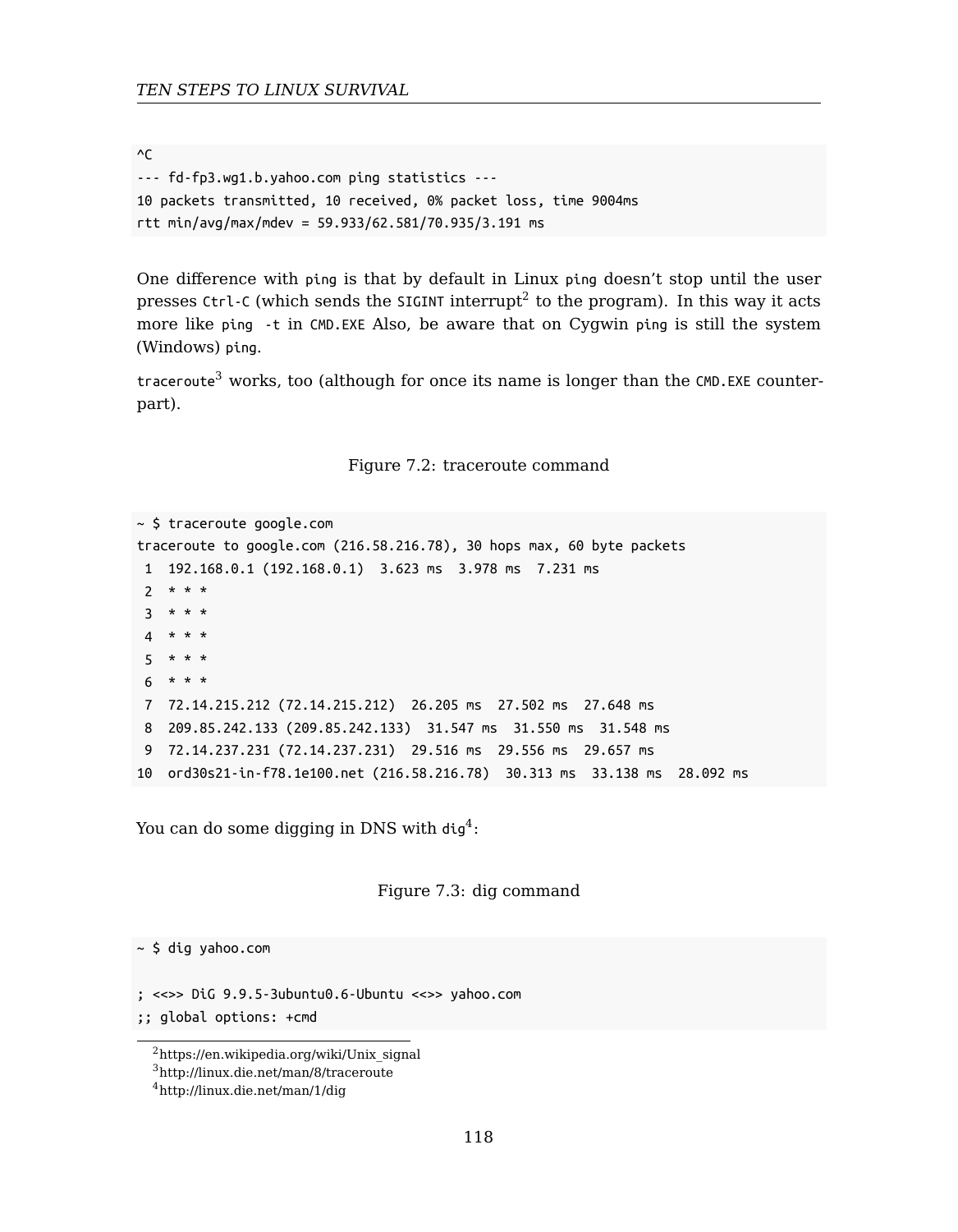*STEP 7. THE WHOLE WIDE WORLD*

;; Got answer: ;; ->>HEADER<<- opcode: QUERY, status: NOERROR, id: 46478 ;; flags: qr rd ra; QUERY: 1, ANSWER: 3, AUTHORITY: 0, ADDITIONAL: 1 ;; OPT PSEUDOSECTION: ; EDNS: version: 0, flags:; udp: 4096 ;; QUESTION SECTION: ;yahoo.co[m.](#page-118-0) IN A ;; ANSWER SECTION: yahoo.com. 605 IN A 98.138.253.109 yahoo.com. 605 IN A 206.190.36.45 yahoo.com. 605 IN A 98.139.183.24 ;; Query time: 23 msec ;; SERVER: 127.0.1.1#53(127.0.1.1) ;; WHEN: Tue Dec 22 09:46:26 CST 2015 ;; MSG SIZE rcvd: 86  $And$  whois $^5$ : ~ \$ whois yahoo.com Whois Server Version 2.0 Domain names in the .com and .net domains can now be registered with many different competing registrars. Go to http://www.internic.net for detailed information. [Server Name: YAHOO.COM.ACC](http://linux.die.net/man/1/whois)UTAXSERVICES.COM IP Address: 98.136.43.32 IP Address: 66.196.84.168 Registrar: WILD WEST DOMAINS, LLC Whois Server: whois.wildwestdomains.com Referral URL: http://www.wildwestdomains.com Server Name: YAHOO.COM.ANGRYPIRATES.COM IP Address: 8.8.8.8 Registrar: NAME.COM, INC. Whois Server: whois.name.com

<span id="page-118-0"></span><sup>5</sup>http://linux.die.net/man/1/whois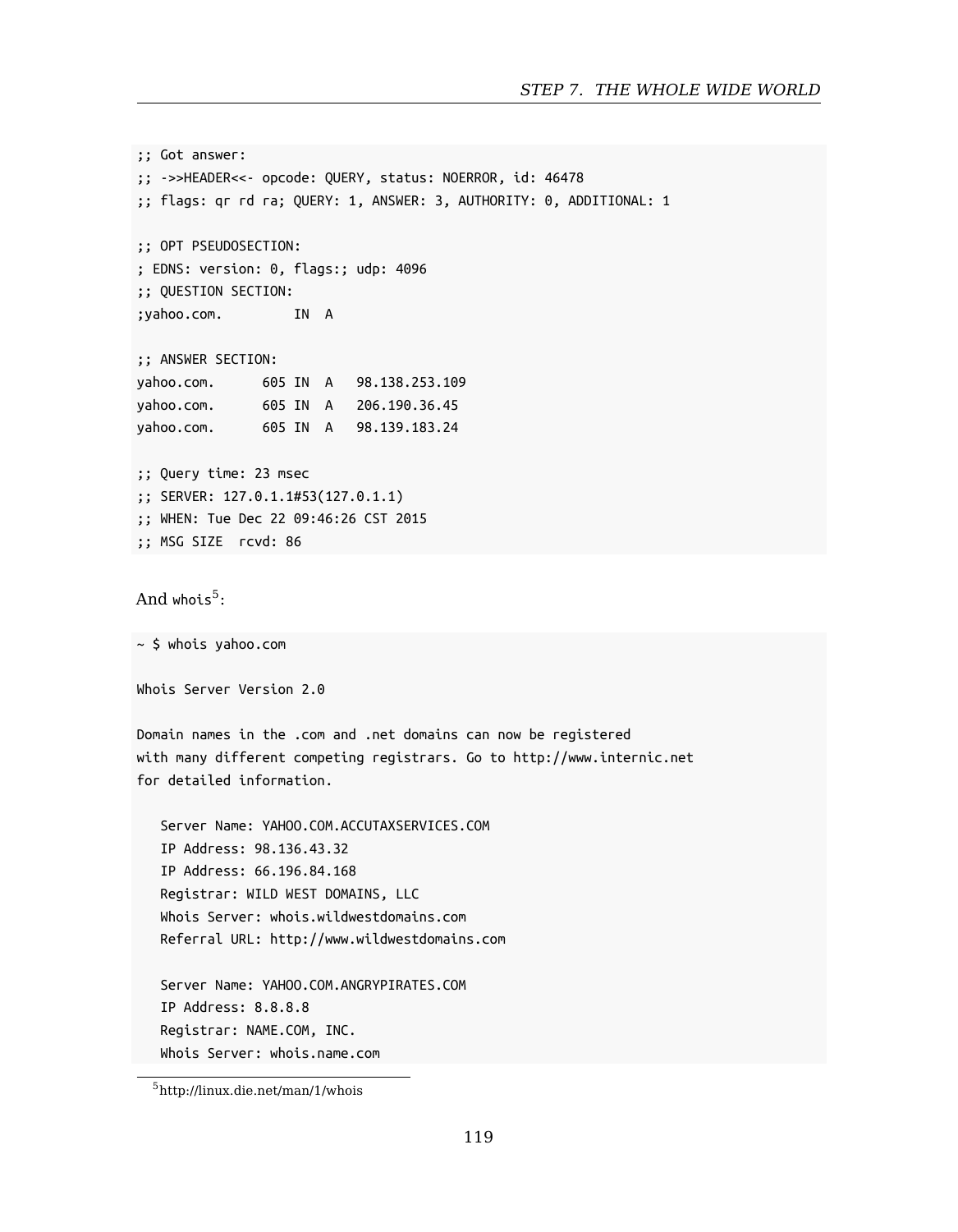```
Referral URL: http://www.name.com
```
Server Name: YAHOO.COM.AU Registrar: WILD WEST DOMAINS, LLC ...and so on...

## **sudo Make Me a Sandwich**

It may not be the best place to discuss it, but we've finally come to a point where your normal user account may not have access to these tools. On many systems network commands are considered "system" or privileged commands and are restricted.

One way to run restricted commands is to log in as an "elevated" or privileged user, such as root. But this is frowned on, and many distros today rely on the sudo $^6$  command to act as a way for a normal user to signal they want to escalate their privileges temporarily, presuming they are allowed to do so, which is usually indicated by being a member of the sudo group or similar.

In a sense, sudo is similar to Windows User Access Control (UAC) prompts. They ensure a human is in control, in the case of sudo by prompting for the user's password. If multiple commands are invoked by sudo within a short time period, you will not be reprompted for a password each time, (unlike UAC).

Here is a really common example on Debian-based systems:

Figure 7.4: Make me a sandwich

~ [\\$ apt-get update](http://linux.die.net/man/8/sudo) E: Could not open lock file /var/lib/apt/lists/lock - open (13: Permission denie d) E: Unable to lock directory /var/lib/apt/lists/

E: Could not open lock file /var/lib/dpkg/lock - open (13: Permission denied)

E: Unable to lock the administration directory (/var/lib/dpkg/), are you root?

The error message, especially the last line, is pretty clear. Let's try it again with sudo:

Figure 7.5: sudo Make me a sandwich

<sup>6</sup>http://linux.die.net/man/8/sudo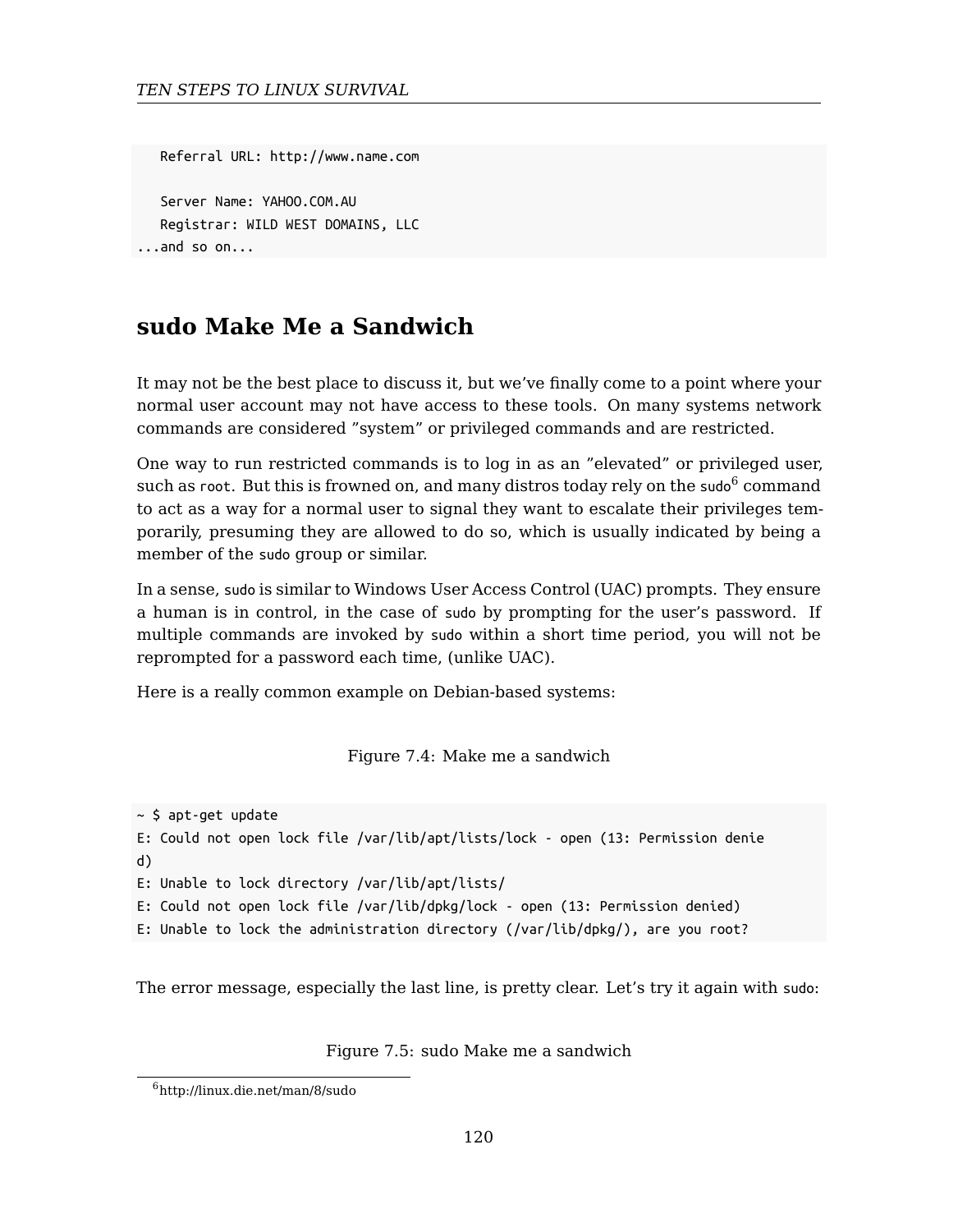#### *STEP 7. THE WHOLE WIDE WORLD*

~ \$ sudo apt-get update Ign http://packages.linuxmint.com rafaela InRelease Ign http://extra.linuxmint.com rafaela InRelease Hit http://extra.linuxmint.com rafaela Release.gpg Hit http://packages.linuxmint.com rafaela Release.gpg Ign http://archive.ubuntu.com trusty InRelease Hit http://security.ubuntu.com trusty-security InRelease Hit http://packages.linuxmint.com rafaela Release Hit http://extra.linuxmint.com rafaela Release Hit http://archive.ubuntu.com trusty-updates InRelease Hit http://security.ubuntu.com trusty-security/main amd64 Packages Hit http://packages.linuxmint.com rafaela/main amd64 Packages Hit http://extra.linuxmint.com rafaela/main amd64 Packages Ign http://archive.canonical.com trusty InReleas[e](#page-120-0) Hit http://archive.ubuntu.com trusty Release.gpg Hit http://security.ubuntu.com trusty-security/restricted amd64 Packages Hit http://extra.linuxmint.com rafaela/main i386 Packages Hit http://packages.linuxmint.com rafaela/upstream amd64 Packages Hit http://security.ubuntu.com trusty-security/universe amd64 Packages Hit http://archive.ubuntu.com trusty-updates/main amd64 Packages Hit http://packages.linuxmint.com rafaela/import amd64 Packages Hit http://security.ubuntu.com trusty-security/multiverse amd64 Packages Hit http://archive.canonical.com trusty Release.gpg ...and so on...

Now you should get the punchline to this comic<sup>7</sup>, and hence the title of this section.

<span id="page-120-0"></span>**NOTE:** The first time you ever run sudo on a machine, you will probably see the followin[g. They are good w](https://xkcd.com/149/)ords to live by:

Figure 7.6: Words to live by

We trust you have received the usual lecture from the local System Administrator. It usually boils down to these three things:

- #1) Respect the privacy of others.
- #2) Think before you type.
- #3) With great power comes great responsibility.

<sup>7</sup>https://xkcd.com/149/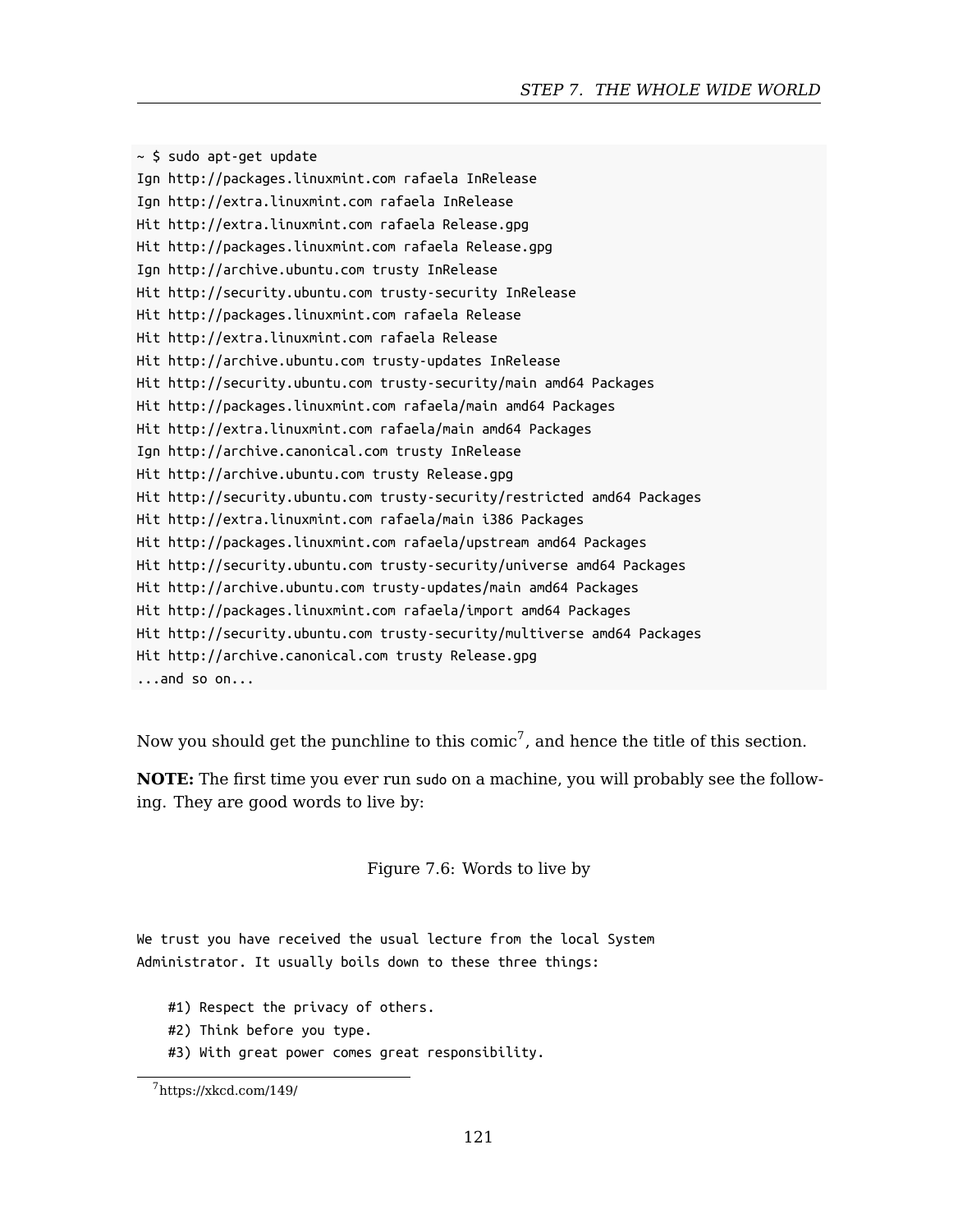## **Surfin' the Command Prompt**

You can browse the web from the command prompt using something like lynx<sup>8</sup>. A text-based browser isn't too exciting, but it can have its purposes (like quickly testing network access from a command prompt). For example, lynx http://google.com yields:

Google Search Images Maps Play YouTube News Gmail Drive More » Web History | Settings | Sign in Google \_\_\_\_\_\_\_\_\_\_\_\_\_\_\_\_\_\_\_\_\_\_\_\_\_\_\_\_\_\_\_\_\_\_\_\_\_\_\_\_\_\_\_\_\_\_\_\_\_\_\_\_\_\_\_ Google Search I'm Feeling Lucky Advanced search Language tools Advertising Programs Business Solutions +Google About Google © [201](#page-121-0)5 - Privacy - Terms (NORMAL LINK) Use right-arrow or <return> to activate. Arrow keys: Up and Down to move. Right to follow a link; Left to go back. H)elp O)ptions P)rint G)o M)ain screen Q)uit /=search [delete]=history list

Figure 7.7: Browsing like it's 1994

<span id="page-121-0"></span>There are two other commands that are used to pull down web resources and save them locally -  $curl^9$  and wget<sup>10</sup>. Both support HTTP(S) and FTP, but curl supports even more protocols and options and tends to be the simplest to just "grab a file and go."

<sup>8</sup>http://linux.die.net/man/1/lynx

<sup>9</sup>http://linux.die.net/man/1/curl

<sup>10</sup>http://linux.die.net/man/1/wget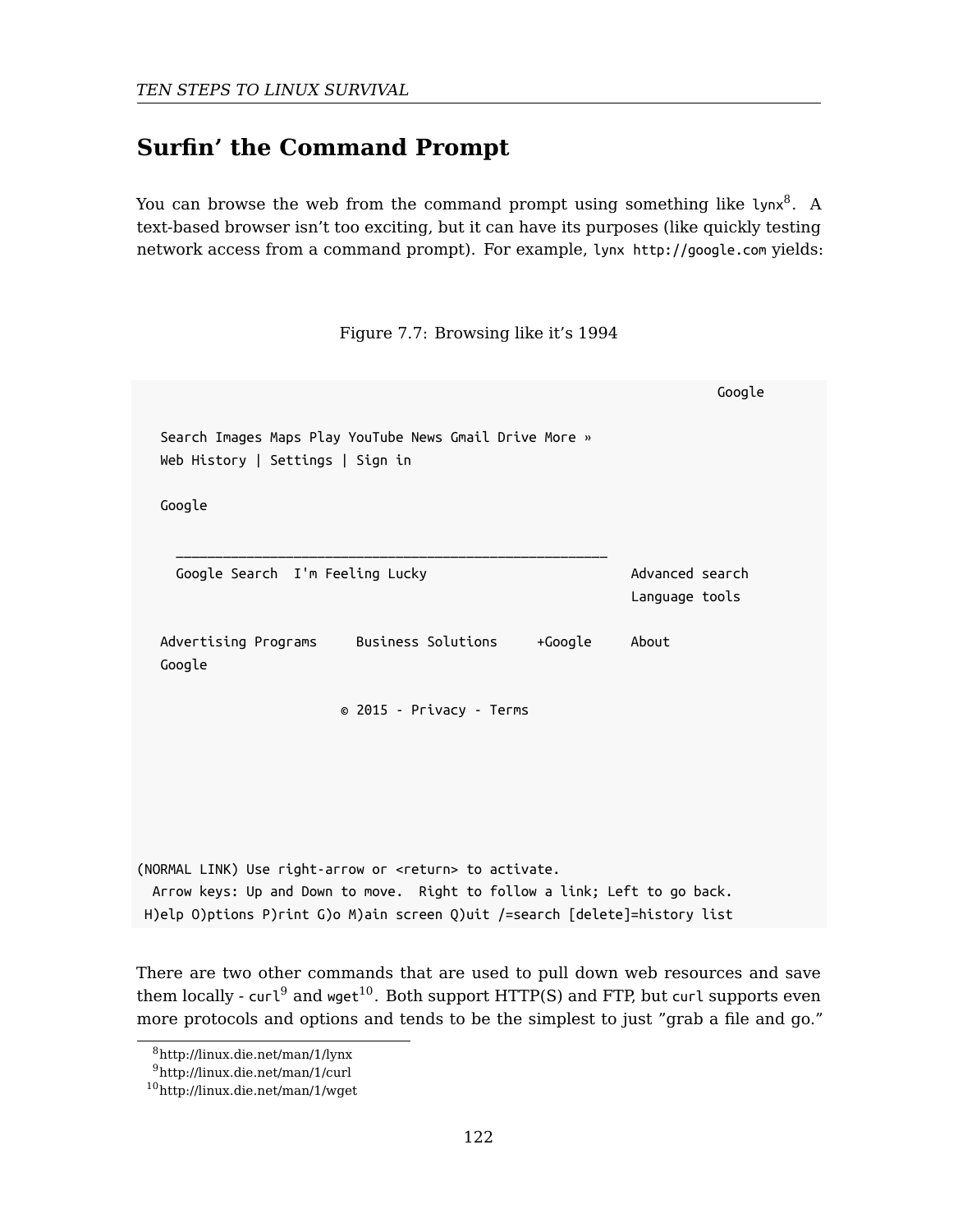You see both used often in install scripts that download bits from the internet and then execute them by piping them to bash:

Figure 7.8: wget in an install script

wget -O - http://foocorp.com/installs/install.sh | bash

Or:

Figure 7.9: curl in an install script

curl http://foocorp.com/installs/install.sh | bash

**Note:** As always, you should be cautious when downloading and executing arbitrary bits, and this technique doesn't lessen your responsibility there. It is often better to use something like curl to download the script but instead of piping it to bash to be executed, redirect it to a file and look at what the script is doing first:

Figure 7.10: Check out what that script is doing first!

```
~ $ curl http://foocorp.com/installs/install.sh > install.sh
~ $ cat install.sh
#!/bin/bash
# I'm a script from a bad guy, check out the next line!
rm -rf /*
```
Now, aren't you glad you didn't just execute that without checking?

But if the script looks right, then you can chmod it and run it:

Figure 7.11: Got a good script, so execute it

```
~ $ curl http://foocorp.com/installs/install.sh > install.sh
~ $ cat install.sh
#!/bin/bash
# I'm a script from a good guy.
```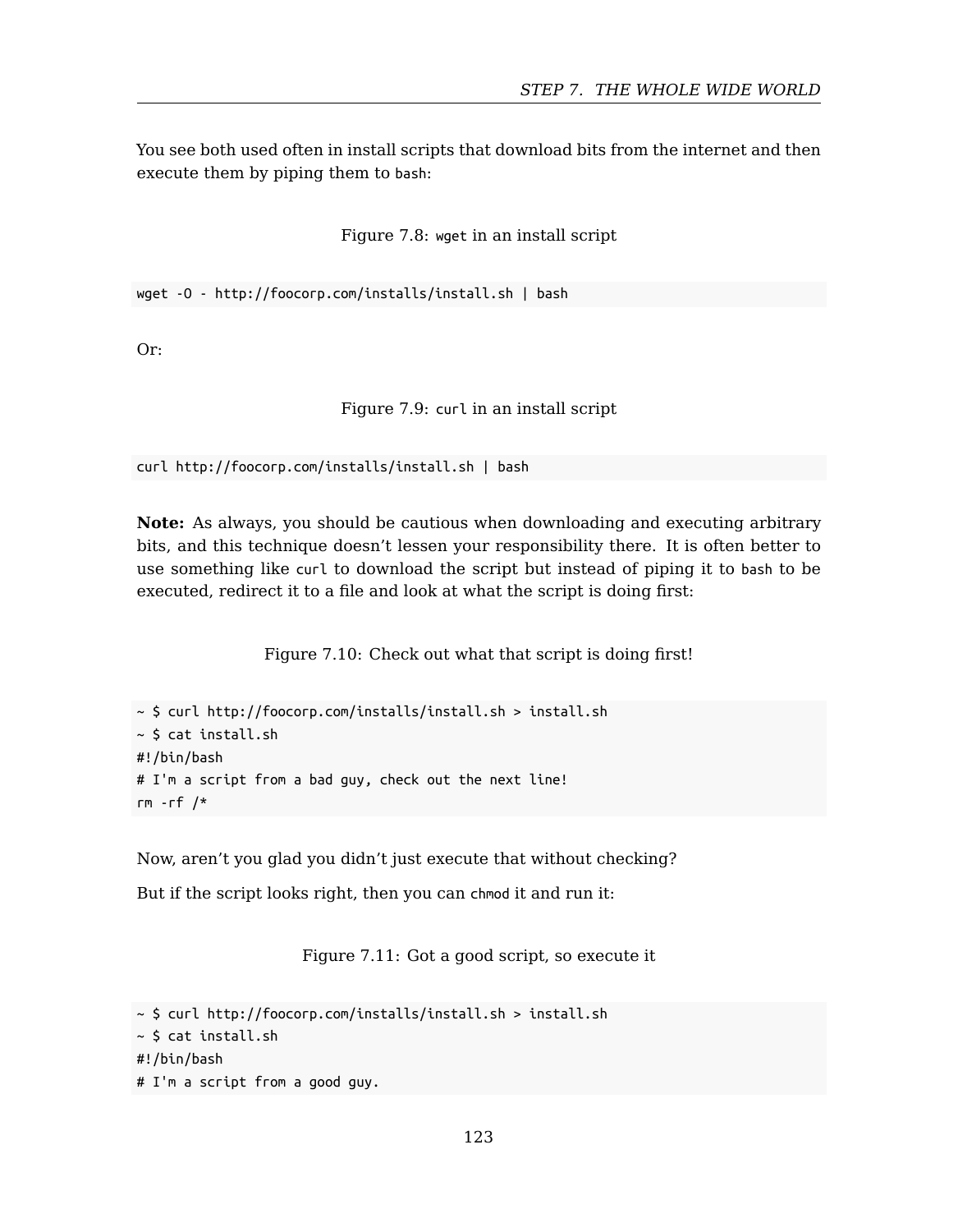# Do some stuff...  $~\sim$  \$ chmod 770 install.sh

 $~\sim$  \$ ./install.sh

## **It's Nice to Share**

Linux boxes can be set up to share files to Windows machines using the SMB/CIFS protocols via a system called  $Samba<sup>11</sup>$ . However, that is beyond the scope of this book, since the intended audience will not likely need to do that.

However, there is often a need in the scenariosI [en](#page-123-0)vision the reader has been thrust into, where they have to share files back and forth between a local \*IX box and a Windows machine. Maybe it's to pull files over to Windows to be backed up by the shop's normal backup mechanisms. Or it could be to bring over log files for forensics. It could even be to copy files from Windows to the Linux machine.

For example, in my company we keep copies of our Windows servers application configuration files (such as various web.config files) in Git, specifically on a GitLab<sup>12</sup> server. There is a cron job (coming up later) that copies the files every day from the Windows servers and then commits them to GitLab if there are any changes. It's a nice way to keep track of environment changes over time.

How do you copy files from Windows to Linux or vice versa? With the smbclient<sup>13</sup> command. It works somewhat similarly to the  $ftp^{14}$  (but again, if you're going to copy using the FTP protocol, I think curl or wget are better). Here is an example of smbclient to get you started.

<span id="page-123-0"></span>[Figure 7.12: Copying mu](http://linux.die.net/man/1/smbclient)ltiple files from a Windows machine with 'mget'

 $\sim$  \$ smbclient //winbox/myshare -U myuser%mypassword -W mywindomain \ -c "prompt;cd configs;mget \*.config;exit"

To understand the above:

• **//winbox/myshare** - is the Windows share. Note in this case you use forward slashes (/), not the typical backslashes (\) that Windows uses.

<sup>11</sup>https://www.samba.org/

<sup>12</sup>https://about.gitlab.com/

<sup>13</sup>http://linux.die.net/man/1/smbclient

<sup>14</sup>http://linux.die.net/man/1/ftp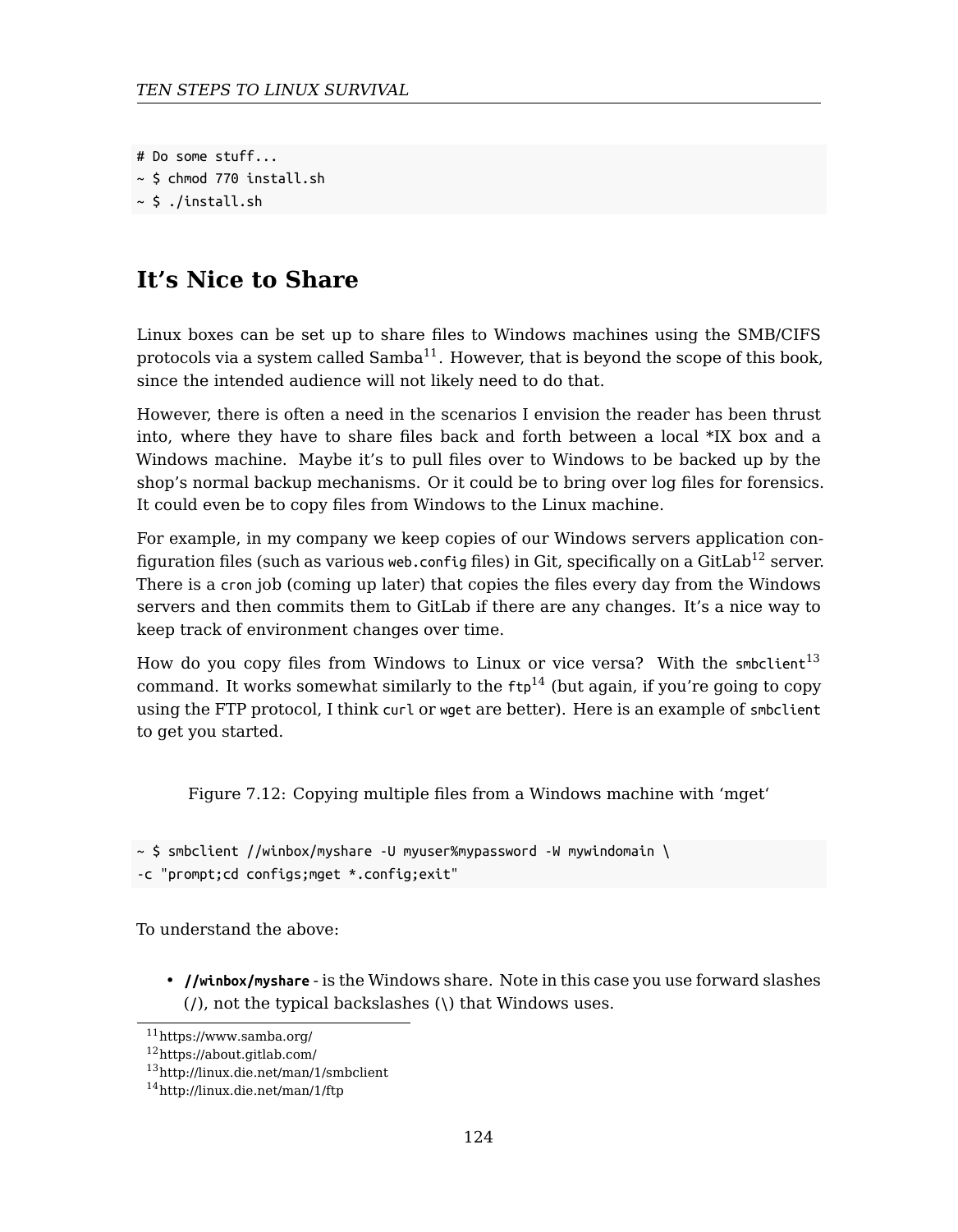#### *STEP 7. THE WHOLE WIDE WORLD*

- **-U myuser%mypassword** userid and password. If you don't specify them, you will be prompted, but if you are using this command in a script you either have to specify them or have the share set up with guest permissions. It is a good idea to make sure the script file is locked down, and that the smbclient command is not recorded in your .bash\_history file (covered later).
- **-W mywindomain** the Active Directory domain the Windows machine is a member of (or often WORKGROUP if it is a standalone machine).
- **-c "prompt;cd configs;mget \*.config;exit"** the remote commands to execute, in this case turning the smbclient prompting off (useful for scripts), changing to the settings directory on the remote Windows machine with cd, then getting multiple (mget) files usin[g th](#page-124-0)e wildcard \*.config, and then exit to end the command sequence and disconnect.

**Note:** You can [se](#page-124-1)nd files *to* a Windows machine by using mput rather than mget.

## **You've Got Mail**

You can send and receive email from the command prompt. Reading email will be rare, but if the system has pine<sup>15</sup> installed, that's probably the most intuitive from a non-UNIX perspective (although it is still obviously a terminal program). Otherwise look  $\,$  for mutt $^{16}.$ 

<span id="page-124-1"></span><span id="page-124-0"></span>Se[nding email is more inte](http://linux.die.net/man/1/mutt)resting, especially from shell scripts. There are multiple ways, but email<sup>17</sup> [is straightf](http://linux.die.net/man/1/email)orward enough:

Figure 7.13: Sending email from the command line

```
\sim $ email --blank-mail --subject "Possibly corrupted files found..." \
```
--smtp-server smtp --attach badfiles.csv --from-name NoReply \

<sup>--</sup>from-addr noreply@mycorp.com alert@mycorp.com

<sup>15</sup>http://linux.die.net/man/1/pine

<sup>16</sup>http://linux.die.net/man/1/mutt

<sup>17</sup>http://linux.die.net/man/1/email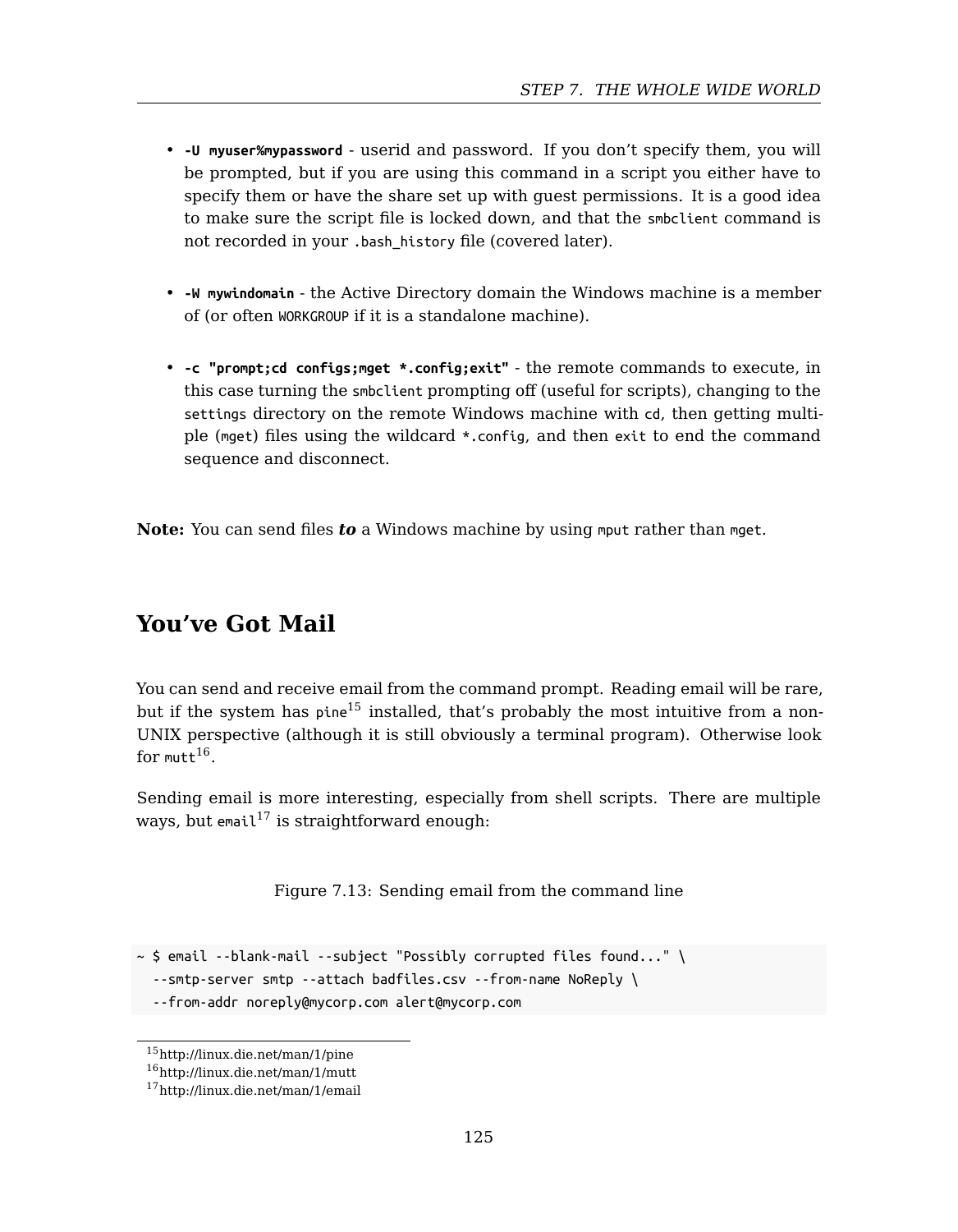## **Let's Connect**

There are two primary ways to get an interactive "shell" session on a remote machine. The first is the venerable telnet<sup>18</sup> command. It isn't used very often for actual interactive sessions any more (for one, because it sends credentials in plain text on the wire). However, because you can specify the port number, it is still handy for testing and debugging text-based protocols such as SMTP or HTTP. In the following, after opening a telnet connection on port 80 to Google, I simply entered the HTTP protocol sequence GET / HTTP/1.1 followed by a blank line to get Google to return its home page:

|  | Figure 7.14: Using telnet to diagnose HTTP |  |
|--|--------------------------------------------|--|
|  |                                            |  |

~ \$ telnet google.com 80 Trying 216.58.216.78... Connected to google.com. Escape character is '^]'. GET / HTTP/1.1 HTTP/1.1 200 OK Date: Tue, 22 Dec 2015 15:58:47 GMT Expires: -1 Cache-Control: private, max-age=0 Content-Type: text/html; charset=ISO-8859-1 P3P: CP="This is not a P3P policy! See https://www.google.com/support/accounts/a nswer/151657?hl=en for more info." Server: gws X-XSS-Protection: 1; mode=block X-[Frame-Options: SAMEORIGIN](http://linux.die.net/man/1/telnet) Set-Cookie: NID=74=nqD9y\_pSQudbaw6obB94Ngw6lsn4t\_S8Z3NbZcUJ5HB4qUXCpu988A5QG3EQD kwqgOdGapsUSmsi91yHAa9\_LU9JeP4pKop-1p5w7LlrdMyGrGojwoaX58ML6PSH5nGLsdZV0Z5vBqNTh A; expires=Wed, 22-Jun-2016 15:58:47 GMT; path=/; domain=.google.com; HttpOnly Accept-Ranges: none Vary: Accept-Encoding Transfer-Encoding: chunked ...and so on...

The SMTP protocol can also be diagnosed this way:

<sup>18</sup>http://linux.die.net/man/1/telnet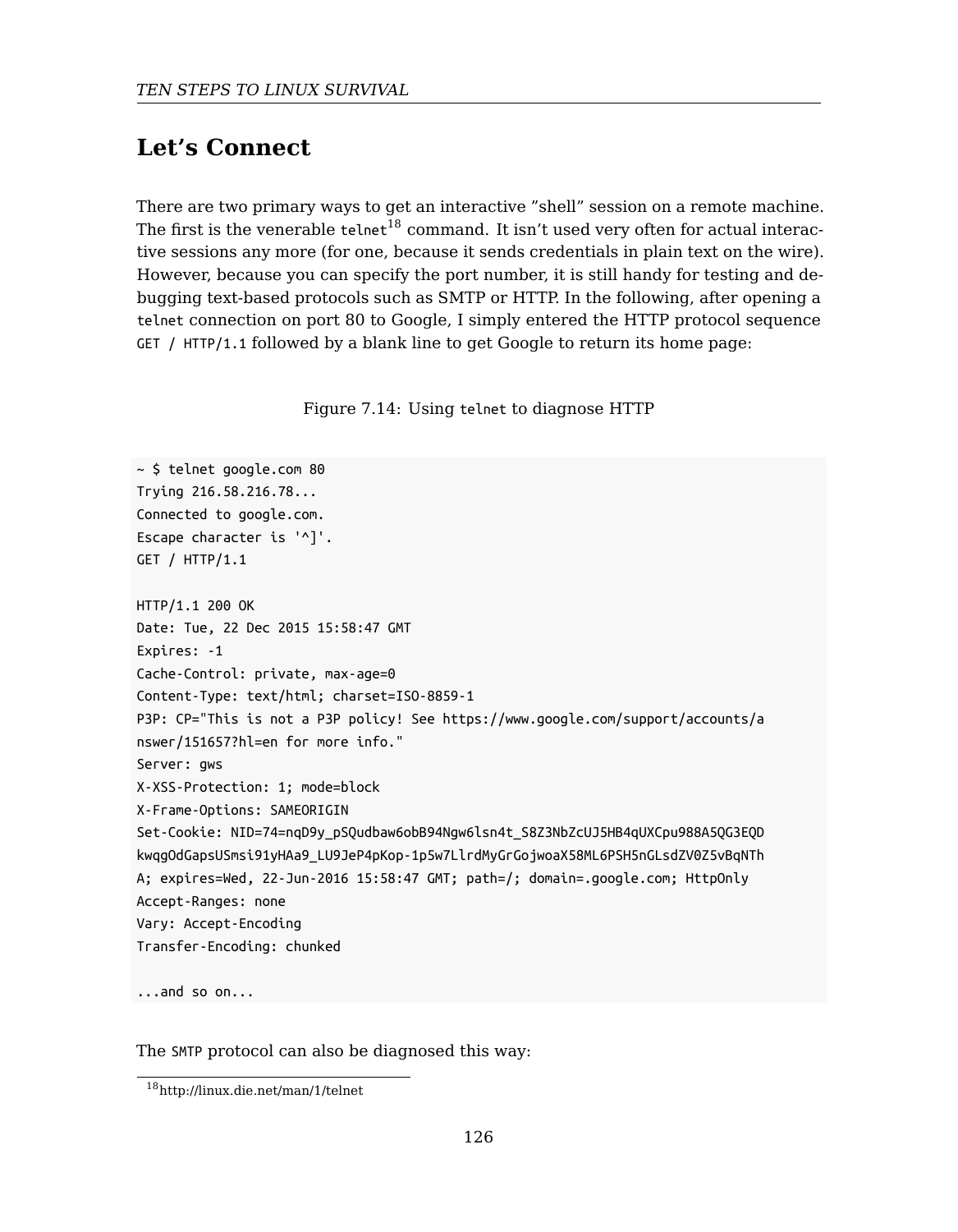#### *STEP 7. THE WHOLE WIDE WORLD*

Figure 7.15: Using telnet to diagnose SMTP

```
~ $ telnet smtp 25
Trying 10.1.1.8...
Connected to mail.mydomain.com.
Escape character is '^]'.
220 MAIL.MYDOMAIN.COM
HELO
250 MAIL.MYDOMAIN.COM Hello [10.1.1.8]
MAIL FROM:<myuser@mydomain.com>
250 2.1.0 Sender OK
RCPT TO:<youruser@yourdomain.com>
250 2.1.5 Recipient OK
DATA
354 Start mail input; end with <CRLF>.<CRLF>
This is an email. A single period terminates it.
.
250 2.6.0 <ea43bfd5-5f3f-4335-9c3e-e739f196c56f@MAIL.MYDOMAIN.COM>
Queued mail for delivery
```
In the above, after entering telnet smtp 25 (our internal email DNS CNAME is smtp), I entered:

- **HELO** the starting command for the protocol.
- **MAIL FROM:<myuser@mydomain.com>** the "from" email address.
- [•](#page-126-0) **RCPT TO:<youruser@yourdomain.com>** the "to" email address.
- <span id="page-126-0"></span>• **DATA** [- indicating I am](http://linux.die.net/man/1/ssh) ready to start the email body, which is This is an email, a single period terminates it. And you will notice there is a single period on the following line, which tells the SMTP server the body is done and to send the email. If all is successful, then an email should shortly show up in the inbox of youruser@yourdomain.com.

**NOTE:** - diagnosing SMTP connectivity like this can be *very* handy sometimes. It is a good tool to have in your toolchest, and you can do it under Cygwin or a PuTTY Telnet session on a Windows box just as easily as from a Linux machine.

To get a modern, *secure shell* to a remote machine over an encrypted connection, use  $\sin^{19}$ , passing in the userid and server like this:

<sup>19</sup>http://linux.die.net/man/1/ssh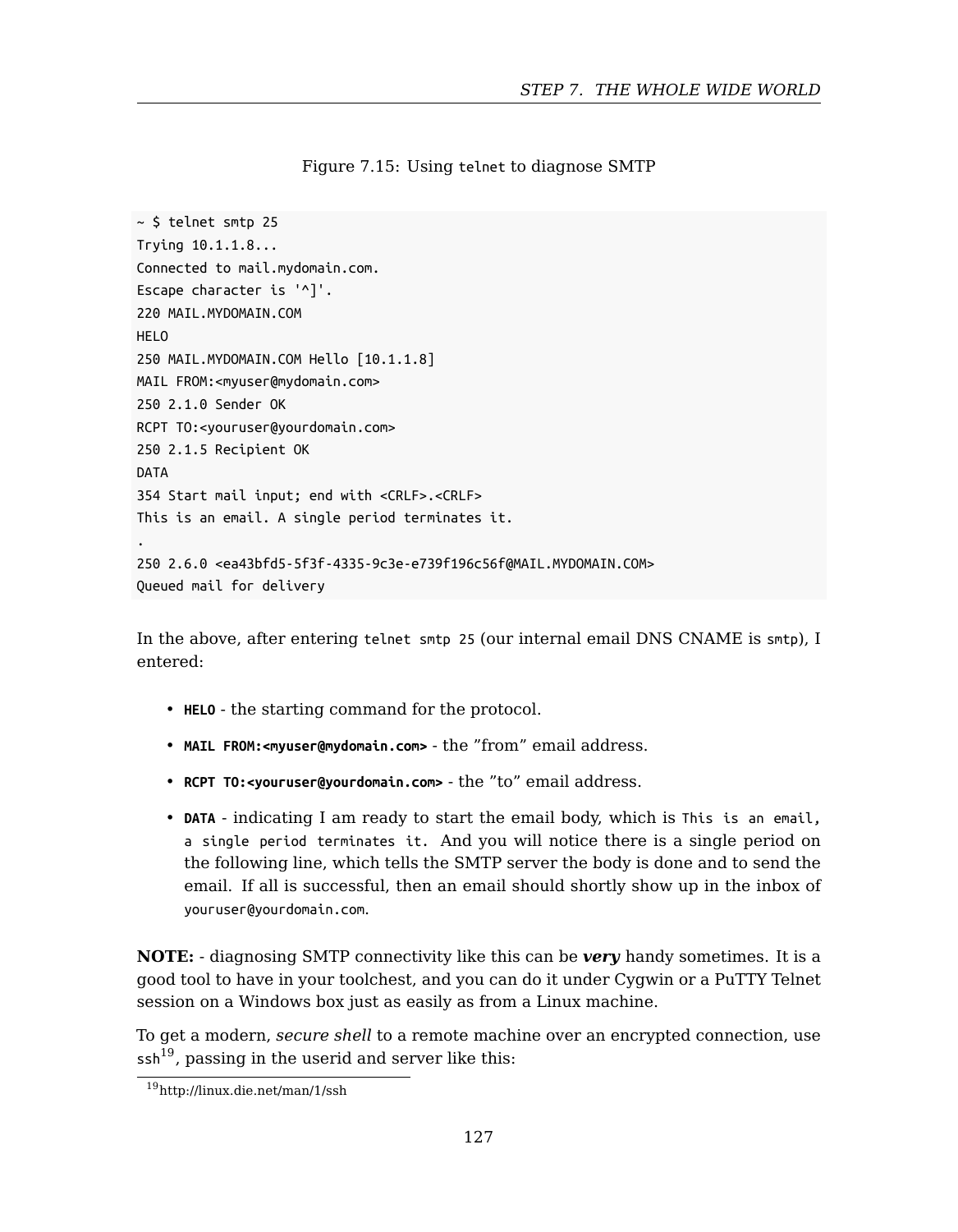Figure 7.16: ssh command

ssh myuser@remoteserver

You will be prompted for credentials (or you can use certificates, but that is *way* beyond this text's goals). Once logged in, you will be presented with a command prompt to the remote system.

You can also use the SSH protocol to *securely copy* files between systems with the  $\mathsf{sr}^{20}$ command. It works like this for a recursive directory copy:

Figure 7.17: scp command

scp -r myfiles/\* myuser@remoteserver:/home/myuser/.

In this case we are copying the files in myfiles and its subdirectories to /home/myuser/ on remoteserver logged in as myuser.

**Note:** The first time you log into a remote server with ssh or scp you will be asked to accept the remote server's "fingerprint." You can usually just say "yes":

Figure 7.18: Sample ssh session

~# ssh myuser@remotehost The authenticity of host '[remotehost] ([10.0.2.3]:22)' can't be established. ECDSA key fingerprint is 98:bb:17:38:ee:d0:16:ee:b2:93:08:4e:30:25:14:70. Ar[e you sure you want to co](http://linux.die.net/man/1/scp)ntinue connecting (yes/no)? yes Warning: Permanently added '[remotehost],[10.0.2.3]:22' (ECDSA) to the list of known hosts. myuser@remotehost's password: Linux remotehost 3.2.0-4-amd64 #1 SMP Debian 3.2.65-1+deb7u2 x86\_64

The programs included with the Debian GNU/Linux system are free software; the exact distribution terms for each program are described in the individual files in /usr/share/doc/\*/copyright.

Debian GNU/Linux comes with ABSOLUTELY NO WARRANTY, to the extent

 $\rm ^{20}$ http://linux.die.net/man/1/scp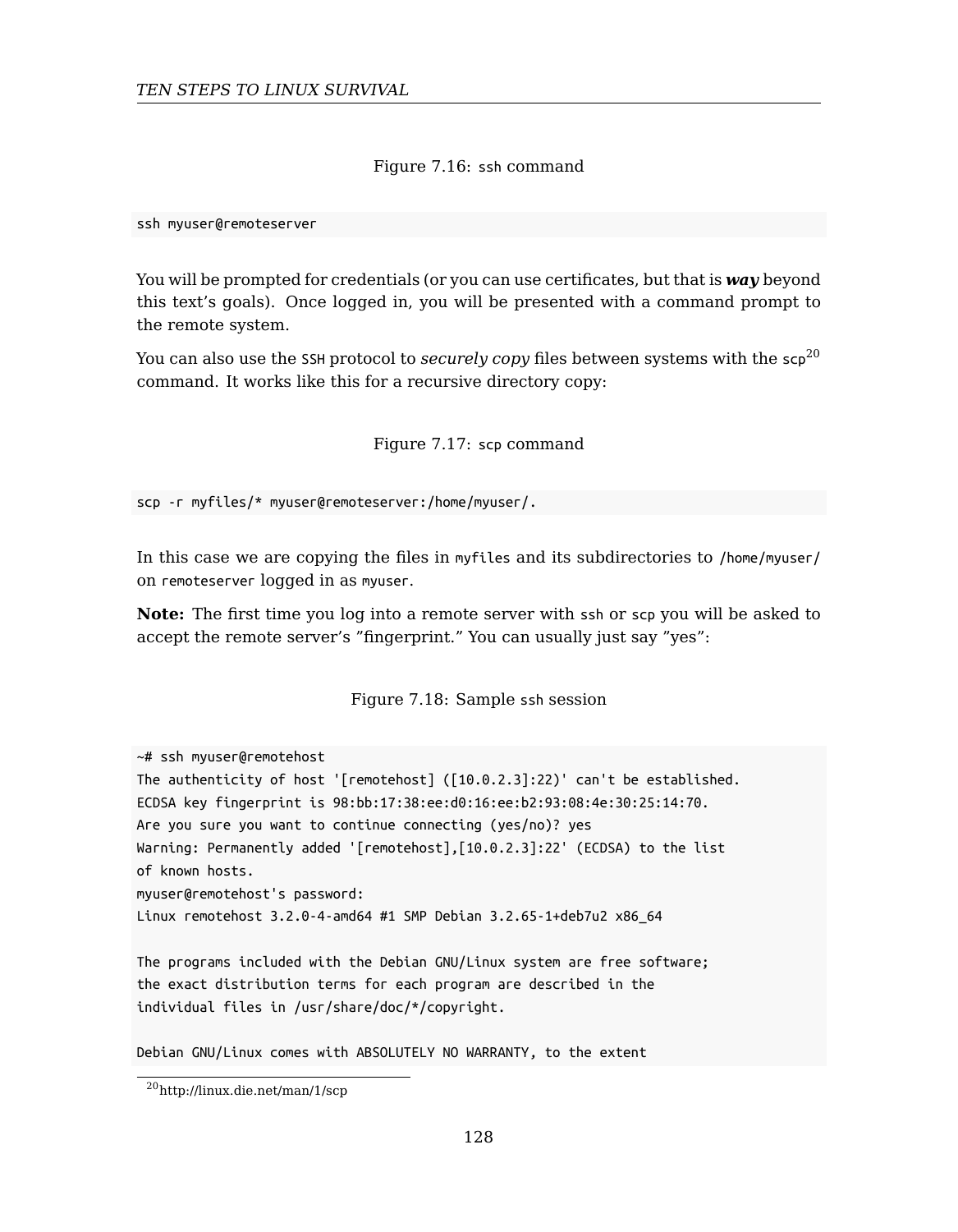#### *STEP 7. THE WHOLE WIDE WORLD*

permitted by applicable law. Last login: Tue Oct 20 [09](#page-128-0):37:10 2015 from otherhost \$

The scp command does a naive copy, that is, it simply copies everything from the source to the target. But what if you want to "mirror" the source to the target, meaning that if you delete something on the source side, it will get deleted on the target as well? scp won't help you with that. You could delete the target directory completely each time before copying, but that may not be safe (what happens if the copy fails after you've deleted the target?) Another problem with scp is it copies every byte of every file every time, even if the files haven't changed. That can be really slow and inefficient when copying a large, complex directory containing gigabytes of files over the Internet.

This is where the  $rsync^{21}$  command comes in handy.  $rsync$  does three things well:

- 1. It copies using the ssh protocol by default, just like scp, so it is secure. And it uses the scp commands compression capabilities by default to increase efficiency. You can turn that behavior off via a parameter when copying files that are already compressed, such as JPEGs.
- 2. It copies only the *changed blocks* (not even just the changed files), which means if there are no or few changes, it is very fast.
- 3. It deletes files on the target if they've been deleted from the source, which allows you to mirror all changes between the two servers or sites.

<span id="page-128-0"></span>**NOTE**: For rsync to work, it has to be installed on both servers.

[Figure 7.19: Usin](http://linux.die.net/man/1/rsync)g rsync to mirror directories between servers

~ \$ rsync --delete --progress --recursive --verbose --exclude '.git' \ --exclude '.bak' ~/dev/website/ myuser@mysite.com:public\_html

This invokes rsync as follows:

- **--delete** deletes files on the target server.
- **--progress** shows progress as it copies.

<sup>21</sup>http://linux.die.net/man/1/rsync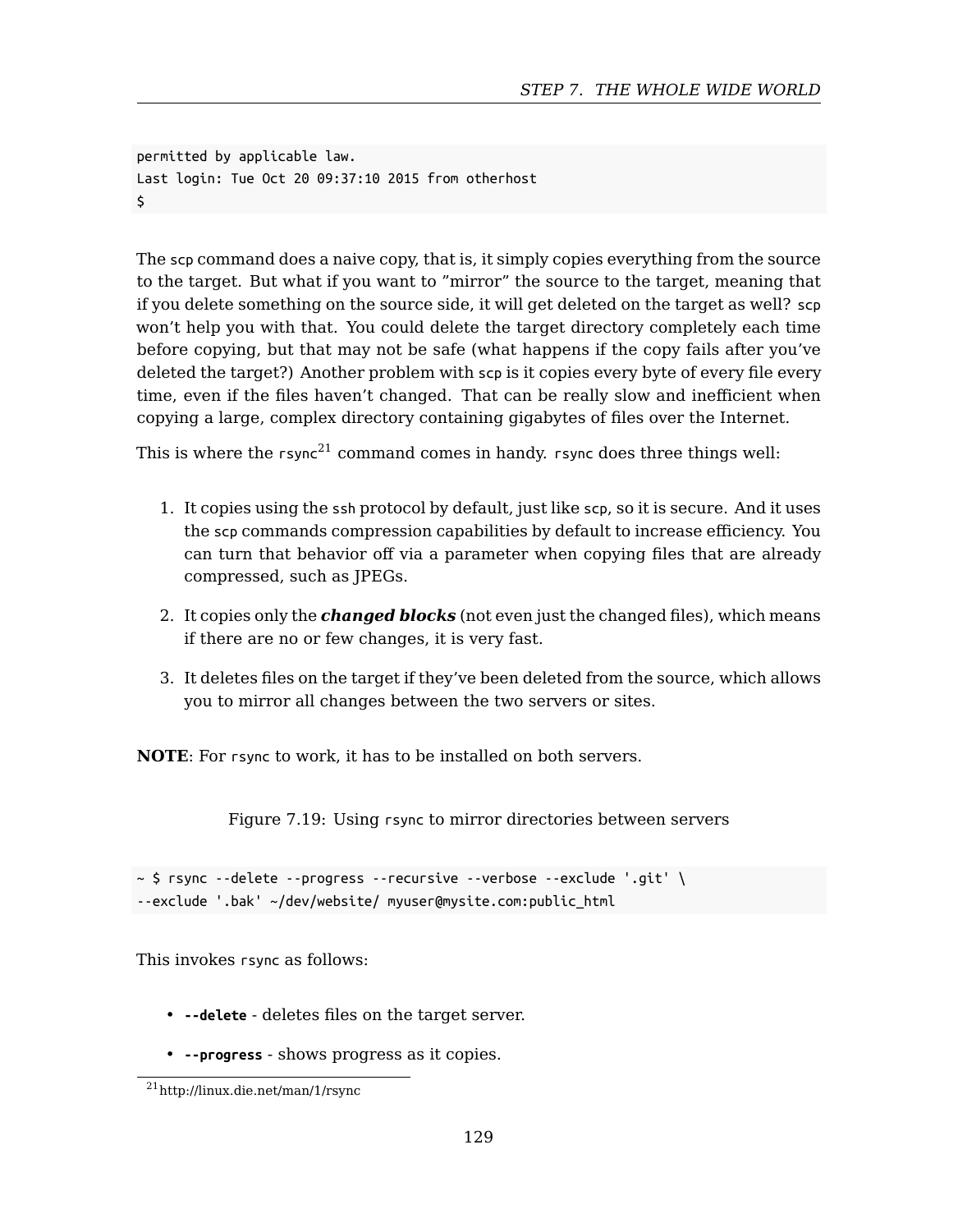- **--recursive** does a recursive copy.
- **--verbose** shows verbose output.
- **--exclude '.git'** exclude any directory or file named .git.
- **--exclude '.bak'** also exclude any directory or file named .bak.
- **~/dev/website/** copy from this directory on the local machine, including all files under it (trailing slash).
- **myuser@mysite.com:public\_html** copy to the public\_html directory under the home directory of myuser on the mysite.com server.

**NOTE:** rsync can be used to efficiently mirror directories even on the local server. If there are two large and complex directories on a single server you want to keep synchronized, you can simply use local addresses for both directories:

Figure 7.20: Using rsync to mirror local directories

```
~ $ rsync --delete --progress --recursive --verbose --exclude '.git' \
--exclude '.bak' ~/dev/website/ /var/nginx/staging/website
```
### **Network Configuration**

We won't dive too deep into configuring a network, but there are a few things you should know about right away. The first is the  $i$ fconfig<sup>22</sup> command. In some ways is [similar to](http://linux.die.net/man/8/ifconfig) ipconfig in CMD.EXE. While you can use ifconfig to alter your networking settings, it is most commonly used to get a quick display of them:

Figure 7.21: ifconfig command

# ifconfig

eth0 Link encap:Ethernet HWaddr 00:00:56:a3:35:fe inet addr:10.0.2.3 Bcast:10.0.2.255 Mask:255.255.252.0 inet6 addr: fe80::255:56ff:fea3:35fe/64 Scope:Link UP BROADCAST RUNNING MULTICAST MTU:1500 Metric:1

 $\rm ^{22}$ http://linux.die.net/man/8/ifconfig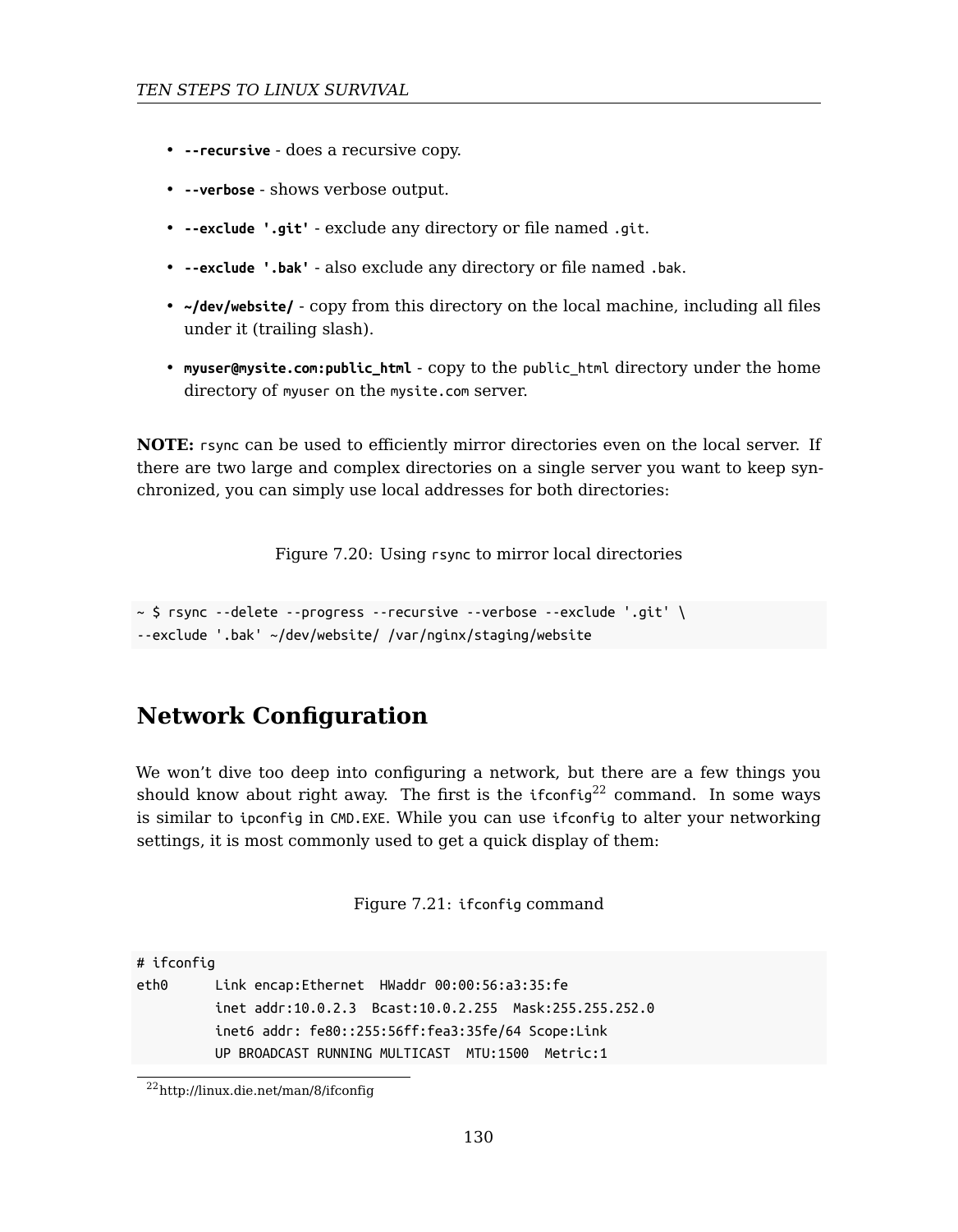```
RX packets:364565022 errors:0 dropped:386406 overruns:0 frame:0
         TX packets:35097654 errors:0 dropped:0 overruns:0 carrier:0
         collisions:0 txqueuelen:1000
         RX bytes:34727642861 (32.3 GiB) TX bytes:195032017498 (181.6 GiB)
lo Link encap:Local Loopback
         inet addr:127.0.0.1 Mask:255.0.0.0
         inet6 addr: ::1/128 Scope:Host
         UP LOOPBACK RUNNING MTU:16436 Metric:1
         RX packets:111207 errors:0 dropped:0 overruns:0 frame:0
         TX packets:111207 errors:0 dropped:0 overruns:0 carrier:0
         collisions:0 txqueuelen:0
         RX bytes:6839306 (6.5 MiB) TX bytes:6839306 (6.5 MiB)
```
To see what DNS servers the system is using, you can look in /etc/resolv.conf:

#### Figure 7.22: DNS servers in resolv.conf

# cat /etc/resolv.conf domain mydomain.com search mydomain.com nameserver 10.0.2.1 nameserver 10.0.2.2

And to see any local overrides of network names or aliases, look in /etc/hosts:

Figure 7.23: hosts file

# cat /etc/hosts 127.0.0.1 localhost

**Note:** The UNIX /etc/hosts file is the basis for the Windows version located at C:\Windows\System32\drivers\etc\hosts, and has similar syntax.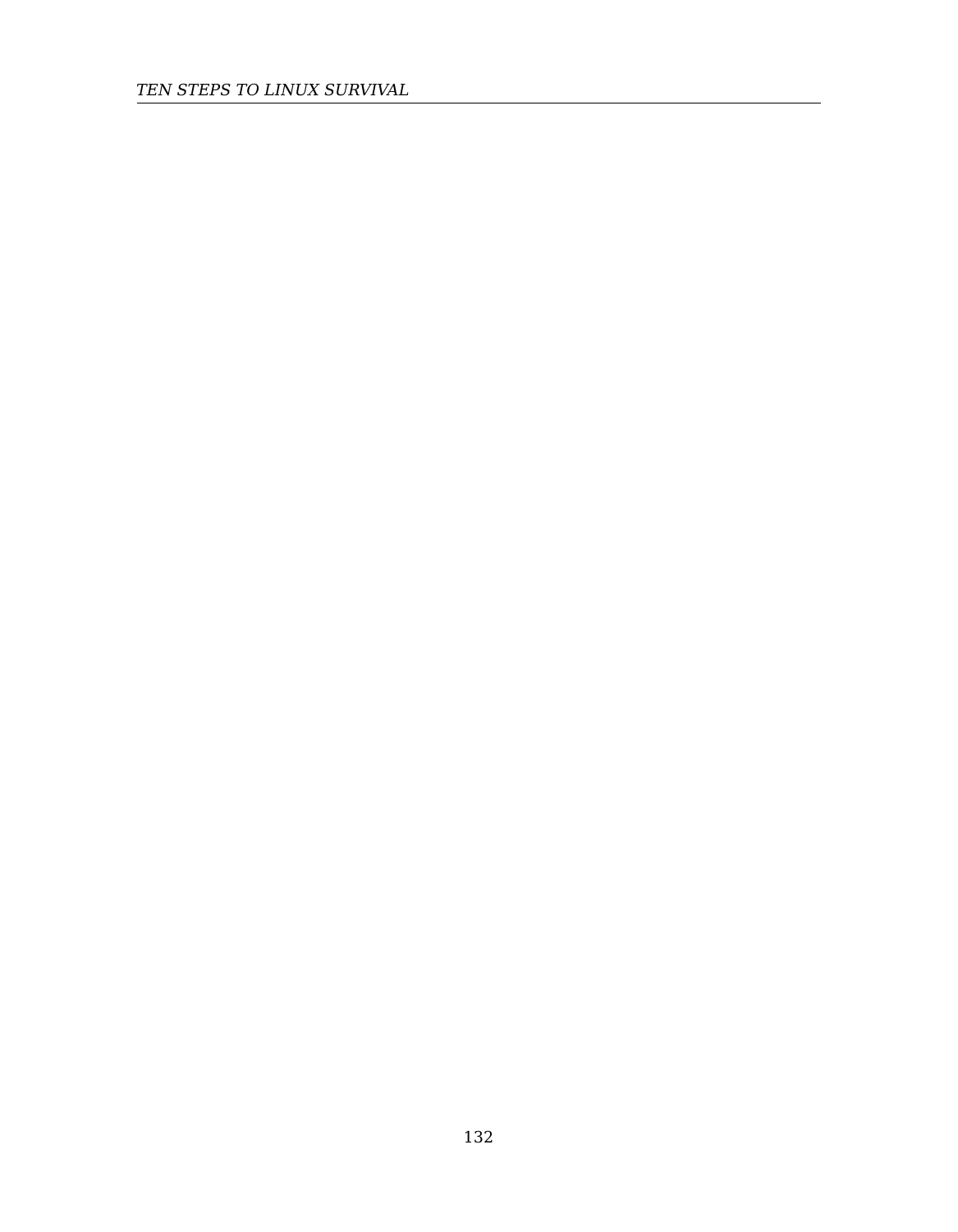## **Step 8**

# **The Man Behind the Curtain**

*/proc, /dev, ps, /var/log, /tmp and other things under the covers.*

*"As always, should any member of your team be caught or killed, the Secretary will disavow all knowledge of you[r a](#page-132-0)ctions."* - voice on tape (*Mission: Impossible*)

This section will cover some "background" techniques that are valuable for system monitoring, problem determination and the like. Depending on your role and access levels, some of these commands may not be available to you, or may require sudo or root access.

## <span id="page-132-0"></span>**A[ll Part of the Pr](http://linux.die.net/man/1/ps)ocess**

To see what  $processes$  you are running, use  ${\sf ps}^1\colon$ 

Figure 8.1: ps command

# ps PID TTY TIME CMD 14691 pts/0 00:00:00 bash 25530 pts/0 00:00:00 ps

 $^1$ http://linux.die.net/man/1/ps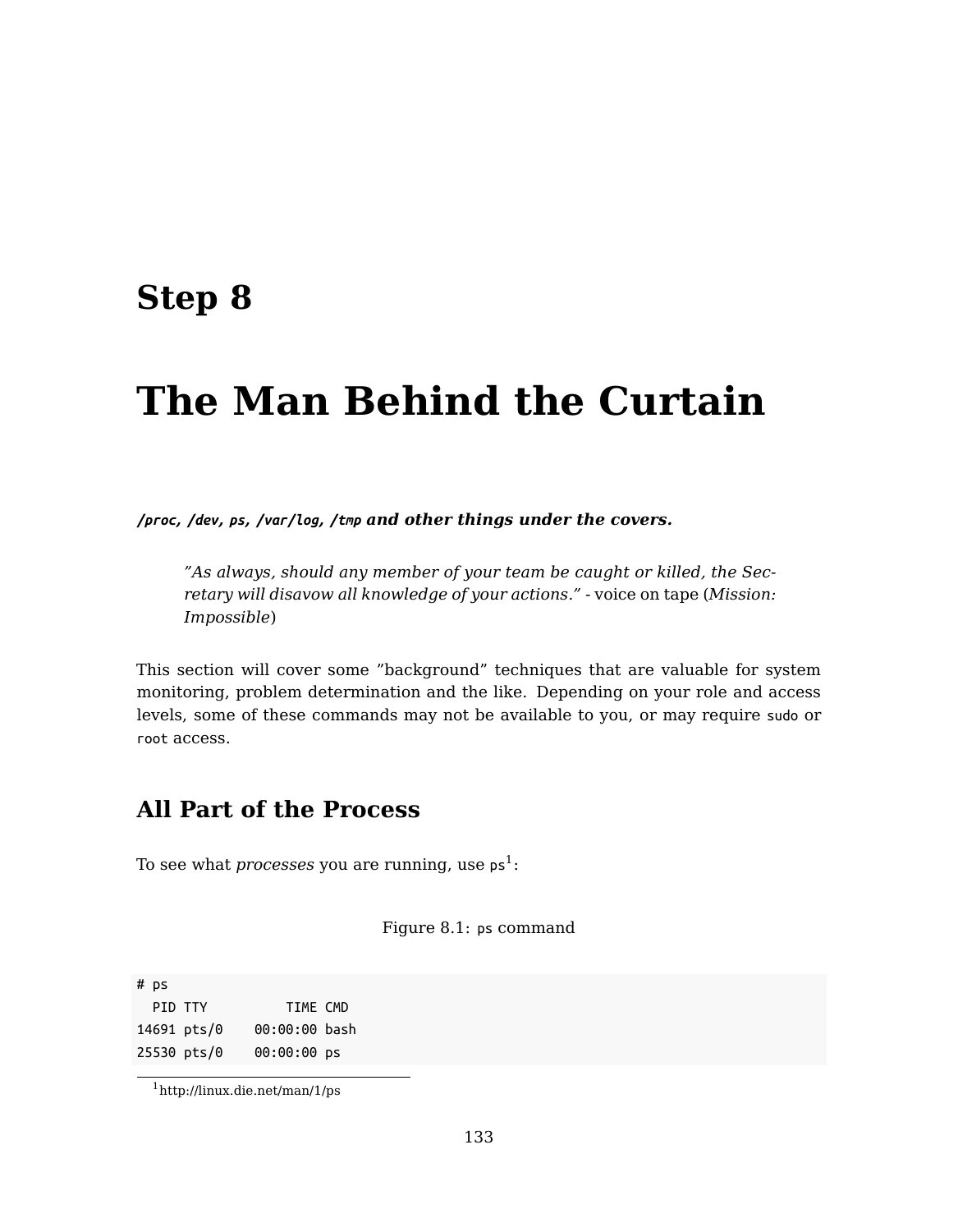To show processes from *all* users in a process *hierarchy* (child processes indented under parents) use ps -AH:

| ∼ \$ ps -AH        |                |          |                   |
|--------------------|----------------|----------|-------------------|
|                    | PID TTY        | TIME CMD |                   |
|                    | 2 <sup>2</sup> |          | 00:00:00 kthreadd |
|                    | $3$ ?          | 00:00:00 | ksoftirgd/0       |
|                    | 5 ?            | 00:00:00 | kworker/0:0H      |
|                    | 7 ?            | 00:00:06 | rcu_sched         |
|                    | 8 ?            | 00:00:02 | rcuos/0           |
|                    | 9 ?            | 00:00:01 | rcuos/1           |
| $10$ ?             |                | 00:00:03 | rcuos/2           |
| 11 ?               |                | 00:00:01 | rcuos/3           |
| $12$ ?             |                | 00:00:00 | rcuos/4           |
| 13.7               |                | 00:00:00 | rcuos/5           |
| 14 ?               |                | 00:00:00 | rcuos/6           |
| $15$ ?             |                | 00:00:00 | rcuos/7           |
| $16$ ?             |                | 00:00:00 | rcu_bh            |
| 17 ?               |                | 00:00:00 | rcuob/0           |
| 18 ?               |                | 00:00:00 | rcuob/1           |
| 19 ?               |                | 00:00:00 | rcuob/2           |
| 20?                |                | 00:00:00 | rcuob/3           |
| $21$ ?             |                | 00:00:00 | rcuob/4           |
| 22?                |                | 00:00:00 | rcuob/5           |
| $23$ ?             |                | 00:00:00 | rcuob/6           |
| $24$ ?             |                | 00:00:00 | rcuob/7           |
| $\ldots$ and so on |                |          |                   |

Figure 8.2: Showing all processes

You can  $k$ ill a process using the  $k$ ill $^2$  command, which takes a process id and optionally a "signal". Here is an example looking for any running instance of vi and sending it a kill command:

Figure 8.3: Hunting down and killing vi sessions

<sup>2</sup>http://linux.die.net/man/1/kill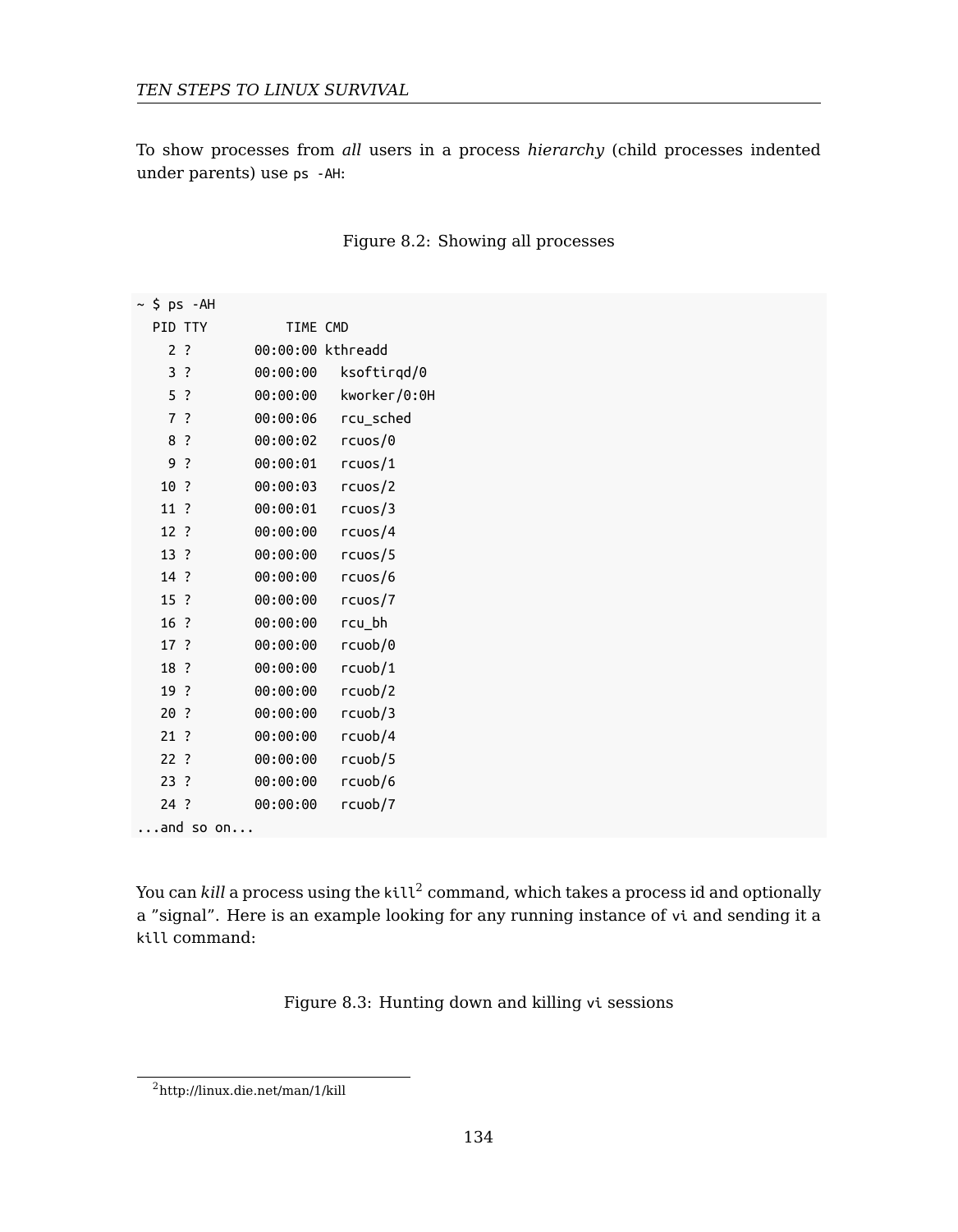#### *STEP 8. THE MAN BEHIND THE CURTAIN*

ps -A | grep vi | kill `cut -f2 -d" "`

That's:

- **ps -A** list all running processes.
- **|** pipe *stdout* f[ro](#page-134-0)m ps to next command.
- **grep vi** find all instances of vi (be careful, because that would include view and anything else containing the string vi, too).
- **|** pipe *stdout* from grep to next command.
- **kill** send a SIGINT signal to a process specified by:
- $\cdot$  **`cut -f2 -d"** " $\cdot$  execute the cut<sup>3</sup> command and take the second space-delimited field (in this case the process id - the first "field" is just leading spaces), and place the results of the command execution as the parameter to the kill command.

To monitor the ongoing CPU, memory and other resource utilization of the *top* processes, you use the  $\mathsf{top}^4$  command, which unlike most in this book updates dynamically every second by default:

Figure 8.4: top command

<span id="page-134-0"></span>

|            |          |           |          |             |           |                |                |                             |                 |                                                                   | top - 14:11:26 up 106 days, 5:24, 2 users, load average: 0.11, 0.05, |
|------------|----------|-----------|----------|-------------|-----------|----------------|----------------|-----------------------------|-----------------|-------------------------------------------------------------------|----------------------------------------------------------------------|
|            |          |           |          |             |           |                |                |                             |                 | Tasks: 95 total, 1 running, 94 sleeping, 0 stopped, 0 zombie      |                                                                      |
| %Cpu(s):   |          |           |          |             |           |                |                |                             |                 |                                                                   | 0.2 us, 0.8 sy, 0.0 ni, 99.0 id, 0.0 wa, 0.0 hi, 0.0 si,             |
| KiB Mem:   |          |           |          |             |           |                |                |                             |                 |                                                                   | 2061136 total, 1909468 used, 151668 free, 151632 buffers             |
|            |          |           |          |             |           |                |                |                             |                 | KiB Swap: 4191228 total, 287620 used, 3903608 free, 654900 cached |                                                                      |
|            |          |           |          |             |           |                |                |                             |                 |                                                                   |                                                                      |
|            | PID USER | <b>PR</b> |          | NI VIRT     | RFS SHR S |                |                | %CPU %MEM                   |                 |                                                                   | TIME+ COMMAND                                                        |
| 9715 git   |          | 20        |          |             |           |                |                |                             |                 | 0 525m 230m 4376 S 0.7 11.4 10:11.44 ruby                         |                                                                      |
| 9171 git   |          | 20        |          |             |           |                |                | 0 520m 229m 4672 S 0.3 11.4 |                 | 10:27.97 ruby                                                     |                                                                      |
| 22899 root |          | 20        | 0        | 0           | 0         | 0 <sup>5</sup> |                |                             |                 |                                                                   | $0.3$ 0.0 0:30.16 kworker/1:0                                        |
|            | 1 root   | 20        |          | 0 10648 584 |           | 560 S          |                |                             | $0.0 \quad 0.0$ | $1:02.60$ init                                                    |                                                                      |
|            | 2 root   | 20        | 0        | $\Theta$    | $\Theta$  | 0 <sup>5</sup> |                |                             | $0.0 \quad 0.0$ |                                                                   | $0:00.00$ kthreadd                                                   |
|            | 3 root   | 20        | $\Theta$ | $\Theta$    | $\Theta$  |                | 0 <sup>5</sup> |                             | $0.0 \quad 0.0$ |                                                                   | $0:38.05$ ksoftirgd/0                                                |
|            | 5 root   | 20        | 0        | 0           | 0         |                | 0 <sup>5</sup> |                             | $0.0 \quad 0.0$ |                                                                   | $0:00.00$ kworker/u:0                                                |

<sup>3</sup>http://linux.die.net/man/1/cut

<sup>4</sup>http://linux.die.net/man/1/top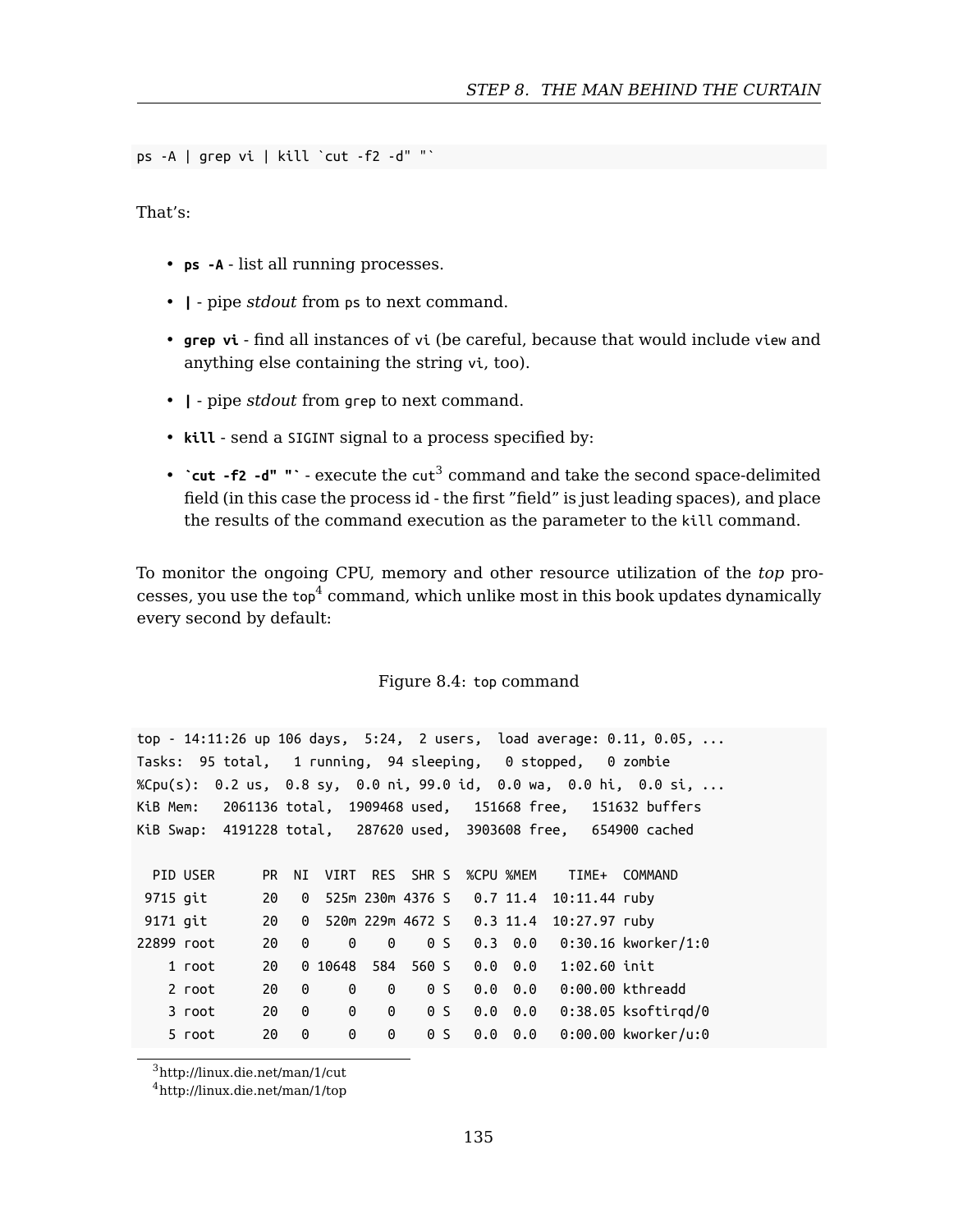| 6 root             | rt. | 0        | 0 | 0 | 0 <sup>5</sup> | 0.0 | 0.0 | $0:12.23$ migration/0 |  |
|--------------------|-----|----------|---|---|----------------|-----|-----|-----------------------|--|
| 7 root             | rt. | 0        | 0 | 0 | 0 <sup>5</sup> | 0.0 | 0.0 | $0:24.83$ watchdog/0  |  |
| 8 root             | rt. | 0        | 0 | 0 | 0 <sup>5</sup> | 0.0 | 0.0 | $0:13.01$ migration/1 |  |
| 10 root            | 20  | 0        | 0 | 0 | 0 <sup>5</sup> | 0.0 | 0.0 | $0:34.55$ ksoftirad/1 |  |
| 12 root            | rt. | 0        | 0 | 0 | 0 <sup>5</sup> | 0.0 | 0.0 | $0:21.38$ watchdog/1  |  |
| 13 root            |     | $0 - 20$ | 0 | 0 | 0 <sub>S</sub> | 0.0 | 0.0 | $0:00.00$ cpuset      |  |
| $\ldots$ and so on |     |          |   |   |                |     |     |                       |  |

**Note:** Use Q or Ctrl-C to exit top.

## **When All You Have is a Hammer**

Remember that one of the primary UNIX philosophies is that everything is a file or can be made to look like a file, including network streams, device output and the like. This is a really powerful concept, because it allows you to access things with tools that have *no idea* what they are working on, as long as it "looks like" a file (or stream of text).

One of the places this has become really handy is in the /proc "file system." On modern Linux systems, there is typically a /proc directory that looks like directories and files:

|      | $\sim$ \$ ls /proc |      |      |      |      |      |             |               |
|------|--------------------|------|------|------|------|------|-------------|---------------|
| 1    | 1566               | 2607 | 299  | 4549 | 53   | 75   | cmdline     | mtrr          |
| 10   | 1587               | 2617 | 3    | 4579 | 54   | 754  | consoles    | net           |
| 100  | 16                 | 2627 | 300  | 4589 | 55   | 760  | cpuinfo     | pagetypeinfo  |
| 1022 | 17                 | 2629 | 301  | 46   | 56   | 762  | crypto      | partitions    |
| 1030 | 18                 | 2699 | 3029 | 4602 | 575  | 764  | devices     | sched debug   |
| 1035 | 1803               | 27   | 31   | 4612 | 61   | 77   | diskstats   | schedstat     |
| 1038 | 19                 | 2712 | 3111 | 47   | 6146 | 79   | dma         | scsi          |
| 11   | $\overline{2}$     | 2799 | 3112 | 48   | 6153 | 8    | driver      | self          |
| 12   | 20                 | 28   | 3116 | 49   | 6199 | 8167 | execdomains | slabinfo      |
| 1295 | 2073               | 2802 | 3117 | 4955 | 62   | 8168 | fb          | softirgs      |
| 1297 | 2077               | 2811 | 3150 | 4958 | 6212 | 8200 | filesystems | stat          |
| 13   | 21                 | 2815 | 32   | 4960 | 63   | 822  | fs          | swaps         |
| 1304 | 22                 | 2820 | 324  | 4976 | 640  | 8296 | interrupts  | sys           |
| 1305 | 23                 | 2823 | 326  | 5    | 642  | 9    | iomem       | sysrq-trigger |
| 1306 | 2324               | 2825 | 329  | 50   | 645  | 9266 | ioports     | sysvipc       |
| 1308 | 2349               | 2829 | 33   | 5005 | 6463 | 927  | irq         | timer list    |

Figure 8.5: /proc file system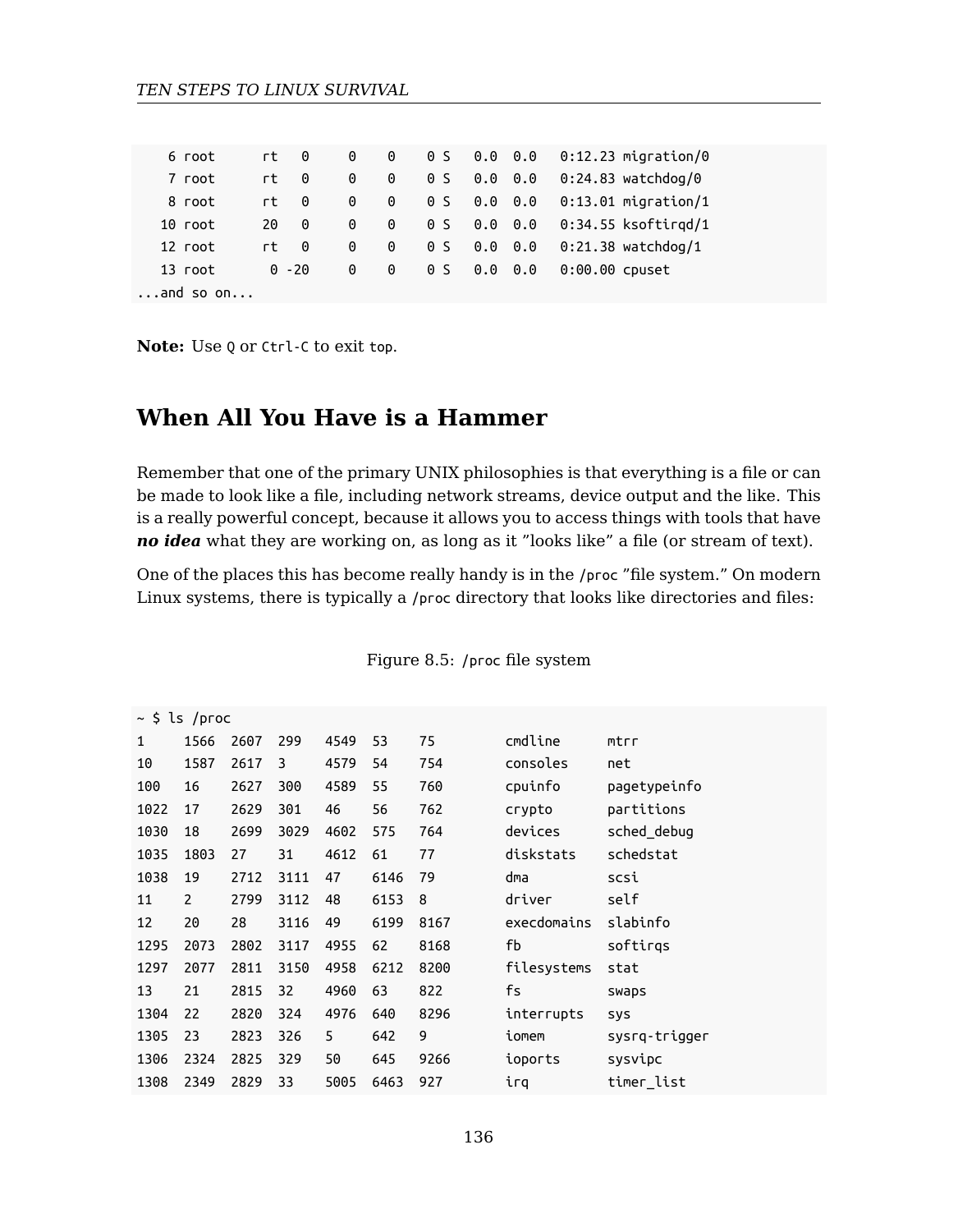| 1311 | 2356 2831 330      |         |      | 5012 647 |     | 939  | kallsyms   | timer stats       |  |
|------|--------------------|---------|------|----------|-----|------|------------|-------------------|--|
| 14   | 24                 | 2836 34 |      | 5033     | 649 | 9465 | kcore      | tty               |  |
| 1408 | 2494               | 2846    | - 36 | 5045 661 |     | 9613 | keys       | uptime            |  |
| 1468 | - 25               | 2847    | - 37 | 51       | 665 | 9796 | key-users  | version           |  |
| 147  | 2507               | 2848    | 3713 | 511      | 676 | 9850 | kmsg       | version signature |  |
| 148  | 2518 2850          |         | 374  | 5122     | 686 | 99   | kpagecount | vmallocinfo       |  |
|      | $\ldots$ and so on |         |      |          |     |      |            |                   |  |

What is all that? Well, look a little closer:

| ~ \$ ls -l /proc            |                     |         |                      |
|-----------------------------|---------------------|---------|----------------------|
| total 0                     |                     |         |                      |
| dr-xr-xr-x 9 root           |                     | root    | 0 Dec 22 06:06 1     |
| dr-xr-xr-x 9 root           |                     | root    | 0 Dec 22 06:06 10    |
| dr-xr-xr-x 9 root           |                     | root    | 0 Dec 22 06:06 100   |
|                             | dr-xr-xr-x 9 myuser | mygroup | 0 Dec 22 10:17 10035 |
| dr-xr-xr-x 9 root           |                     | root    | 0 Dec 22 06:06 1022  |
| dr-xr-xr-x 9 root           |                     | root    | 0 Dec 22 06:06 1030  |
| dr-xr-xr-x 9 root           |                     | root    | 0 Dec 22 06:06 1035  |
| $dr - xr - xr - x = 9$ root |                     | root    | 0 Dec 22 06:06 1038  |
| dr-xr-xr-x 9 root           |                     | root    | 0 Dec 22 06:06 11    |
| dr-xr-xr-x 9 root           |                     | root    | 0 Dec 22 06:06 12    |
| dr-xr-xr-x 9 root           |                     | root    | 0 Dec 22 06:06 1295  |
| dr-xr-xr-x 9 root           |                     | root    | 0 Dec 22 06:06 1297  |
| $dr - xr - xr - x = 9$ root |                     | root    | 0 Dec 22 06:06 13    |
| dr-xr-xr-x 9 root           |                     | root    | 0 Dec 22 06:06 1304  |
| $dr - xr - xr - x = 9$ root |                     | root    | 0 Dec 22 06:06 1305  |
| dr-xr-xr-x 9 root           |                     | root    | 0 Dec 22 06:06 1306  |
| dr-xr-xr-x 9 root           |                     | root    | 0 Dec 22 06:06 1308  |
| dr-xr-xr-x 9 root           |                     | root    | 0 Dec 22 06:06 1311  |
| dr-xr-xr-x 9 root           |                     | root    | 0 Dec 22 06:06 14    |
| dr-xr-xr-x 9 root           |                     | root    | 0 Dec 22 06:06 1408  |
| dr-xr-xr-x 9 root           |                     | root    | 0 Dec 22 06:06 1468  |
| $\ldots$ and so on          |                     |         |                      |

Figure 8.6: Detailed listing of the /proc file system

We can see that the entries with numeric names are directories. Let's look in one of those directories: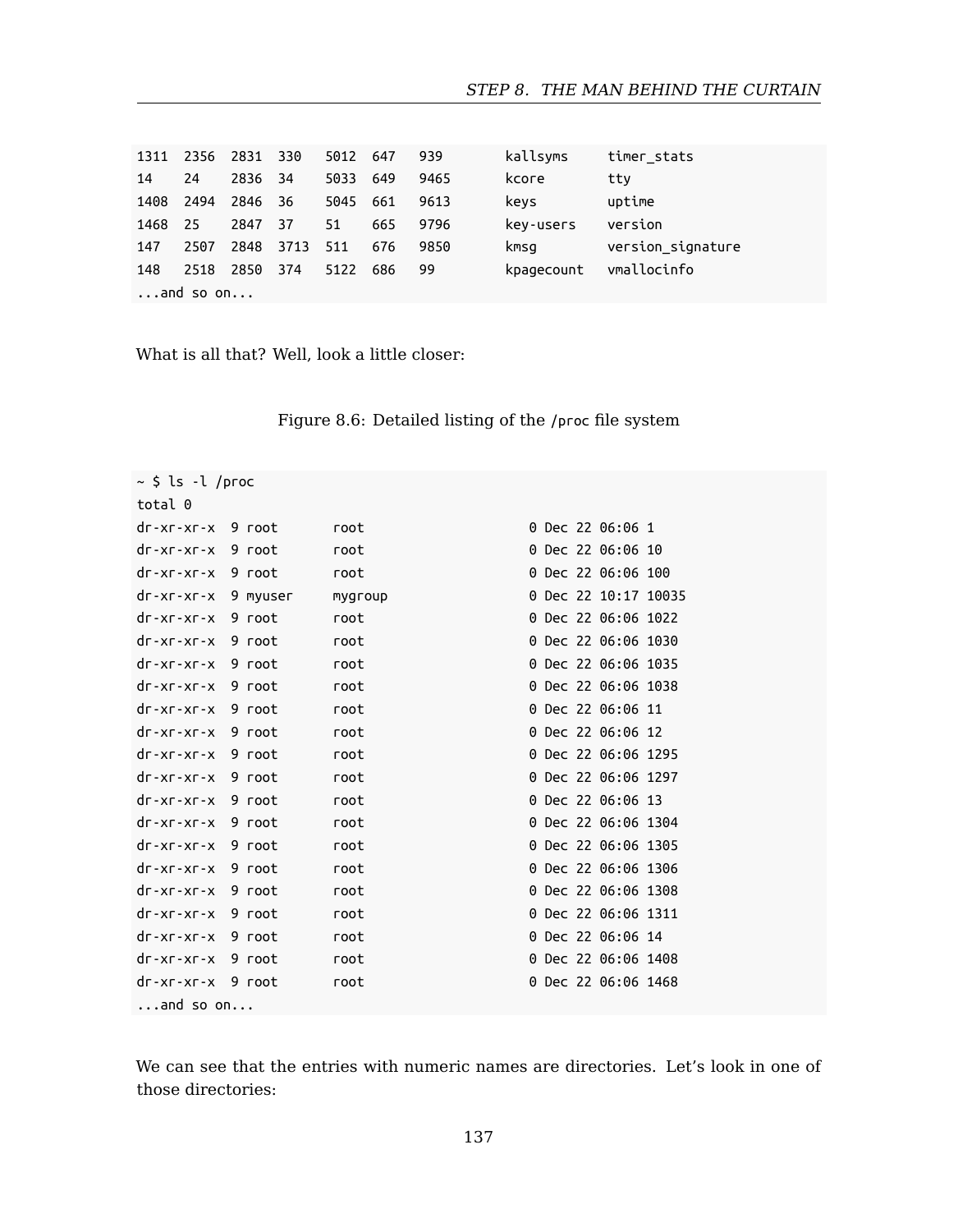Figure 8.7: Looking inside one of the /proc process directories

```
~\sim # ls -l /proc/1
total 0
dr-xr-xr-x 2 root root 0 Dec 22 10:18 attr
-rw-r--r-- 1 root root 0 Dec 22 10:18 autogroup
-r-------- 1 root root 0 Dec 22 10:18 auxv
-r--r--r-- 1 root root 0 Dec 22 06:06 cgroup
--w------- 1 root root 0 Dec 22 10:18 clear refs
-r--r--r-- 1 root root 0 Dec 22 06:06 cmdline
-rw-r--r-- 1 root root 0 Dec 22 10:18 comm
-rw-r--r-- 1 root root 0 Dec 22 10:18 coredump_filter
-r--r--r-- 1 root root 0 Dec 22 10:18 cpuset
lrwxrwxrwx 1 root root 0 Dec 22 10:18 cm - /
-r-------- 1 root root 0 Dec 22 06:06 environ
lrwxrwxrwx 1 root root 0 Dec 22 06:06 exe -> /sbin/init
dr-x------ 2 root root 0 Dec 22 10:18 fd
dr-x------ 2 root root 0 Dec 22 10:18 fdinfo
-rw-r--r-- 1 root root 0 Dec 22 10:18 gid_map
-r-------- 1 root root 0 Dec 22 10:18 io
-r--r--r-- 1 root root 0 Dec 22 06:06 limits
-rw-r--r-- 1 root root 0 Dec 22 10:18 loginuid
dr-x------ 2 root root 0 Dec 22 10:18 map_files
-r--r--r-- 1 root root 0 Dec 22 10:18 maps
-rw------- 1 root root 0 Dec 22 10:18 mem
...and so on...
```
This contains a lot of information on the process with process id (PID) #1. If the directory listing shows the entry as a file, it can be examined and holds *current* statistics for whatever the file name implies:

Figure 8.8: How much I/O has process 1 done?

 $~\sim$  # cat /proc/1/io rchar: 803882767 wchar: 152731542 syscr: 201510 syscw: 57855 read\_bytes: 663872512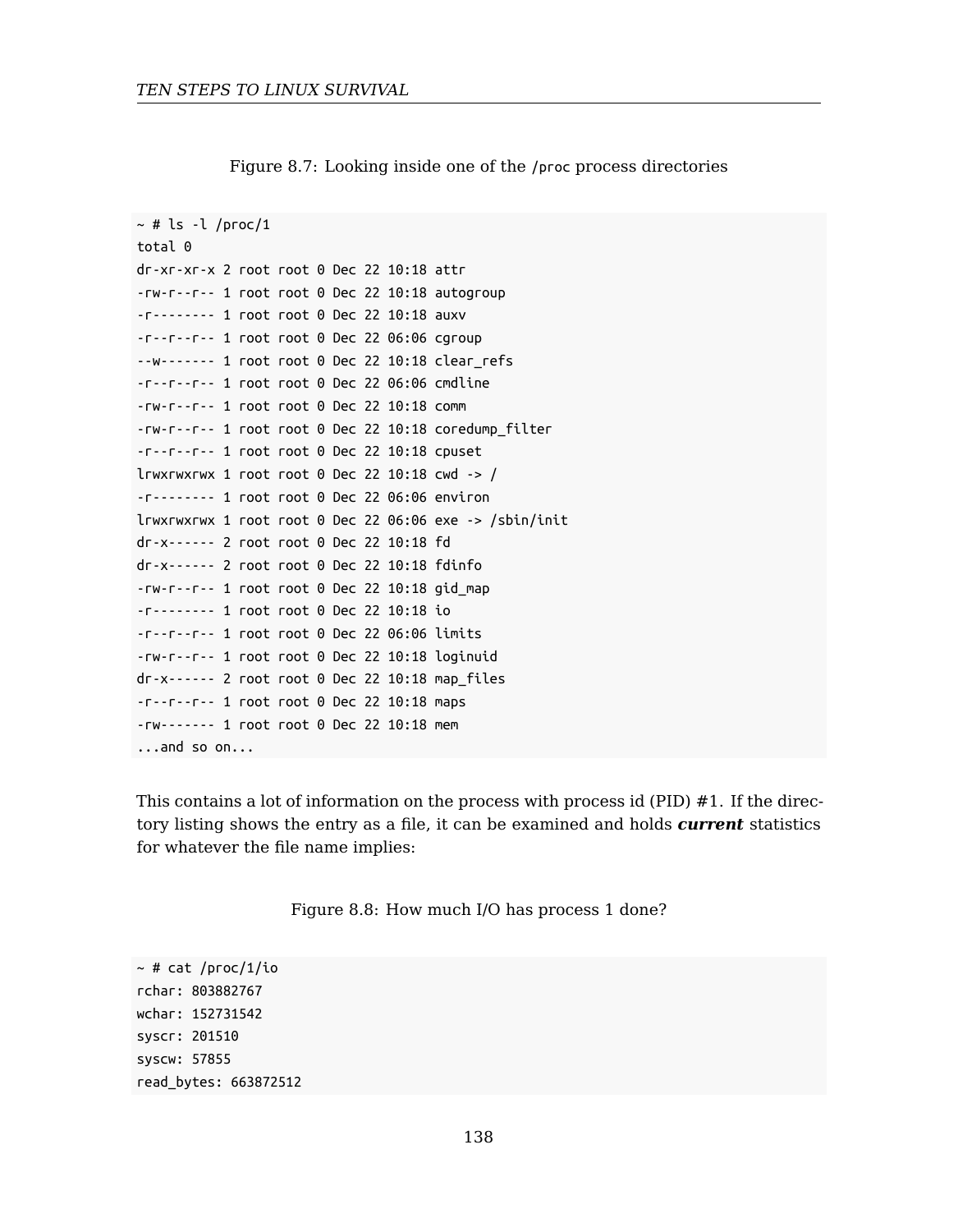write\_bytes: 113012736 cancelled\_write\_bytes: 3072000

If it is a directory it will hold other entries (files or directories) with yet more statistics. In addition, there are system-wide statistics, such as /proc/cpuinfo:

```
~ # cat /proc/cpuinfo
processor : 0
vendor_id : GenuineIntel
cpu family : 6
model : 69
model name : Intel(R) Core(TM) i5-4200U CPU @ 1.60GHz
stepping : 1
microcode : 0x14
cpu MHz : 895.023
cache size : 3072 KB
physical id : 0
siblings : 4
core id : 0
cpu cores : 2
apicid : 0
initial apicid : 0
fpu : yes
fpu_exception : yes
cpuid level : 13
wp : yes
flags : fpu vme de pse tsc msr pae mce cx8 apic sep mtrr pge mca cmov
pat pse36 clflush dts acpi mmx fxsr sse sse2 ss ht tm pbe syscall nx pd
pe1gb rdtscp lm constant_tsc arch_perfmon pebs bts rep_good nopl xtopol
ogy nonstop_tsc ap
...and so on...
```
Figure 8.9: Looking at CPU info in /proc/cpuinfo

## **Sawing Logs**

Many Linux components and subsystems log to /var/log. Here is a pretty standard directory listing for it on a Linux Mint system: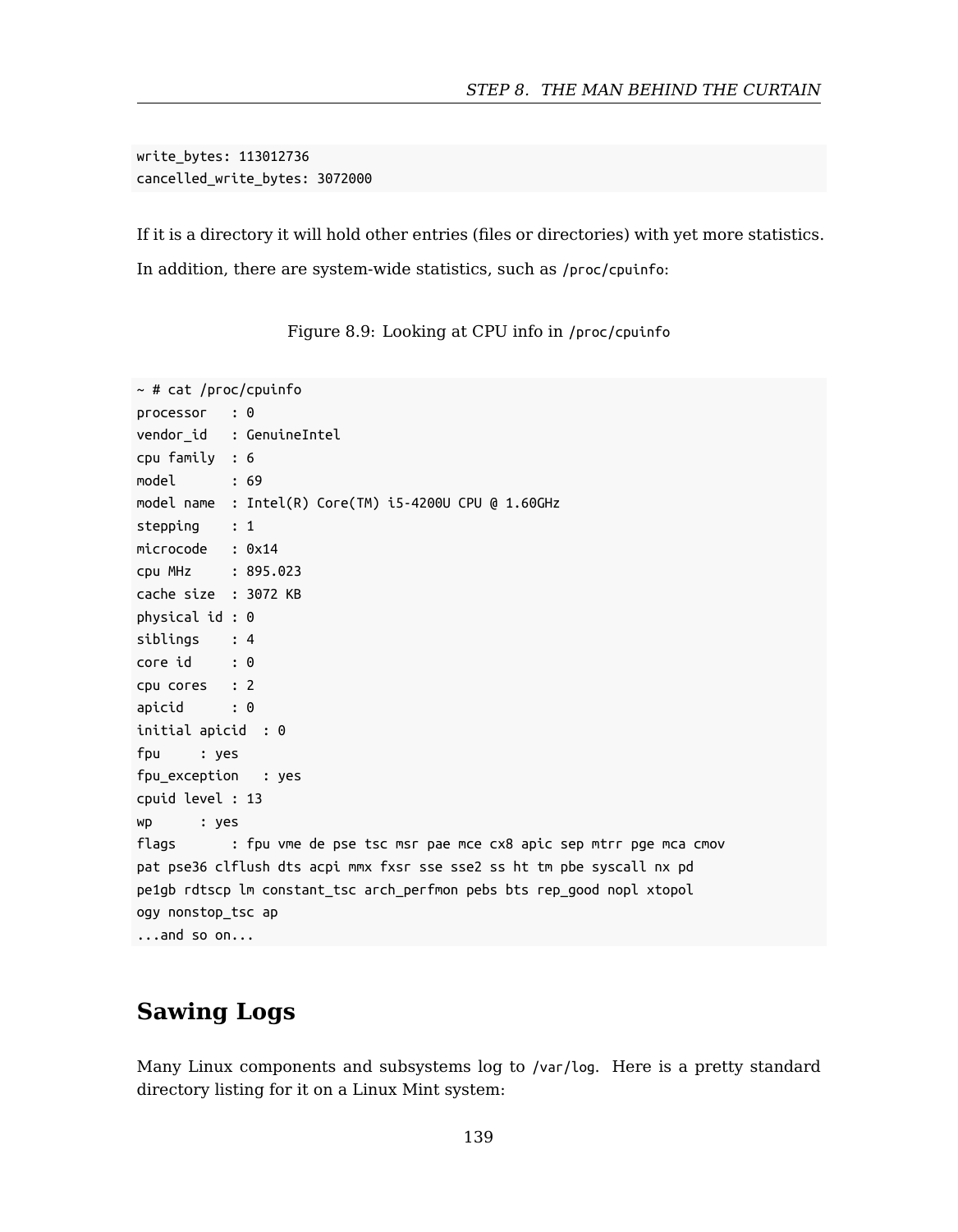#### Figure 8.10: Looking at logs

| ~ # ls /var/log       |                       |                     |
|-----------------------|-----------------------|---------------------|
| alternatives.log      | $d$ mesg. $4.9z$      | pm-suspend.log.1    |
| alternatives.log.1    | dpkg.log              | pm-suspend.log.2.gz |
| alternatives.log.2.gz | dpkg.log.1            | pm-suspend.log.3.gz |
| alternatives.log.3.gz | dpkg.log.2.gz         | pycentral.log       |
| apt                   | dpkg.log.3.gz         | samba               |
| aptitude              | faillog               | speech-dispatcher   |
| aptitude.1.gz         | fontconfig.log        | syslog              |
| aptitude.2.gz         | fsck                  | syslog.1            |
| auth.log              | gpu-manager.log       | syslog.2.gz         |
| auth.log.1            | hp                    | syslog.3.gz         |
| auth.log.2.gz         | installer             | syslog.4.gz         |
| auth.log.3.gz         | kern.log              | syslog.5.gz         |
| auth.log.4.gz         | kern.log.1            | syslog.6.gz         |
| boot.log              | kern.log.2.gz         | syslog.7.gz         |
| bootstrap.log         | kern.log.3.gz         | udev                |
| btmp                  | kern.log.4.gz         | unattended-upgrades |
| btmp.1                | lastlog               | upstart             |
| ConsoleKit            | mdm                   | wtmp                |
| <b>CUDS</b>           | mintsystem.log        | wtmp.1              |
| dmesg                 | pm-powersave.log      | Xorg.0.log          |
| dmesg.0               | pm-powersave.log.1    | Xorg.0.log.old      |
| $d$ mesq.1.qz         | pm-powersave.log.2.gz | Xorg.20.log         |
| $\ldots$ and so on    |                       |                     |

<span id="page-139-0"></span>Some, like samba are their own subdirectories with log files under that. Others are lo[g files that get "rotated" fro](http://linux.die.net/man/8/dmesg)m the most current (no suffix) through ever older ones (increasing suffix number, e.g., mail.log.2).

If you are pursuing a problem with a specific subsystem (like samba), it is good to start in its log files. The two log files of general interest are dmesg, which holds kernel-level debug messages and usually is useful for debugging things like device driver issues. It can also be displayed directly with the dmesg<sup>5</sup> command. The other is messages, which holds more general "system" messages.

Let's look for kernel errors when booting:

Figure 8.11: Kernel errors when booting

<sup>5</sup>http://linux.die.net/man/8/dmesg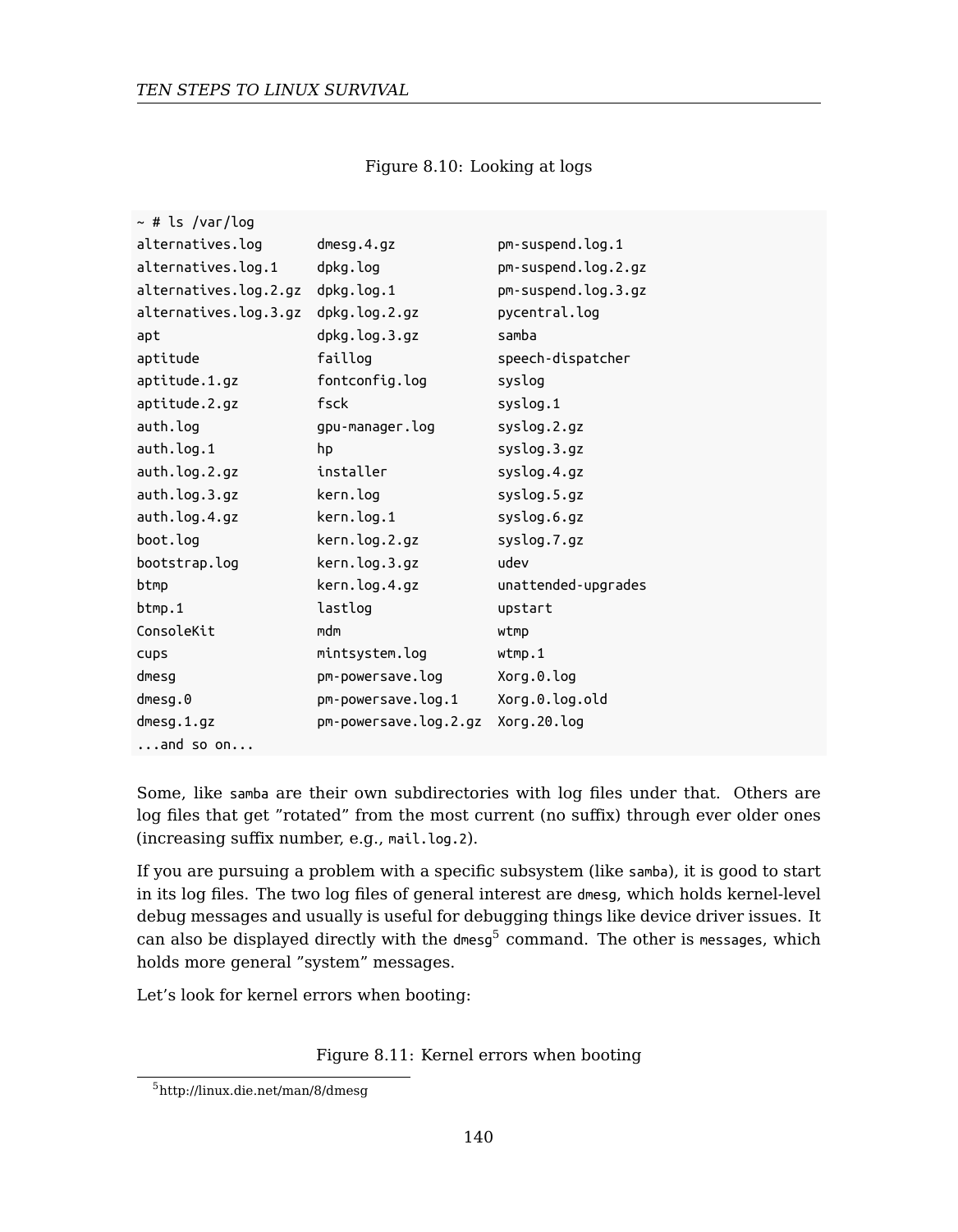```
~ # cat /var/log/dmesg | grep -i error
[ 15.828463] EXT4-fs (dm-1): re-mounted. Opts: errors=remount-ro
```
## **It's All Temporary**

By convention, temporary files are written to /tmp . You can place your own temporary or "work" files there, too. It's a great place to unzip install bits, for example. Just note that the temporariness is enforced in that when the system reboots, /tmp is reset to empty.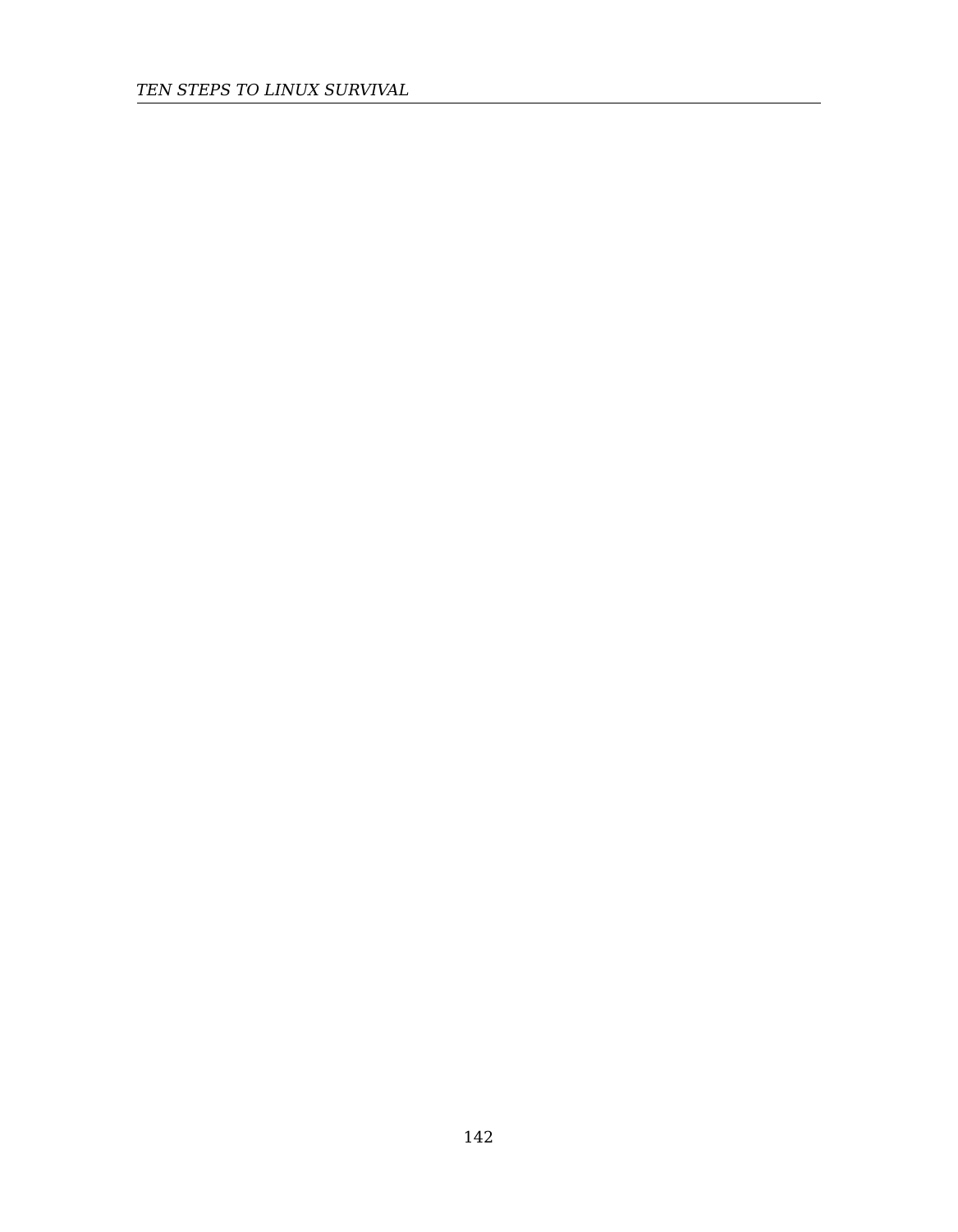## **Step 9**

# **How Do You Know What You Don't Know, man?**

*man, info, apropos, Linux Documentation Project, Debian and Arch guides, Stack-Overflow and the dangers of searching for "man find" or "man touch" on the internet.*

*"You're soa[ki](#page-142-0)ng i[n i](#page-142-1)t."* - Palmol[iv](#page-142-2)e commercial

<span id="page-142-1"></span><span id="page-142-0"></span>The biggest issue with bootstrapping into "UNIX" is not the lack of documentation but al[most the surplus of it, cou](http://unix.stackexchange.com/)pled with a severe "RTFM" attitude by most old-timers to[ward newbies. Besides t](http://linux.die.net/man/1/man)he typical "Google" and "StackOverflow"<sup>1</sup> answers, there ar[e actually lots of very rel](http://linux.die.net/man/1/info)iable places to turn to for information

### <span id="page-142-2"></span>**man, is that info apropos?**

There are three commands that are the basis for reading "UNIX" documentation within "UNIX" itself - <code>man<sup>2</code>, <code>info<sup>3</code> and <code>apropos<sup>4</code>.</code></sup></code></sup></code></sup>

man is short for *manual pages*, and is used to display the main help for most "UNIX" commands. For example, man ls shows:

<sup>1</sup>http://unix.stackexchange.com/

 $^2$ http://linux.die.net/man/1/man

<sup>3</sup>http://linux.die.net/man/1/info

<sup>4</sup>http://linux.die.net/man/1/apropos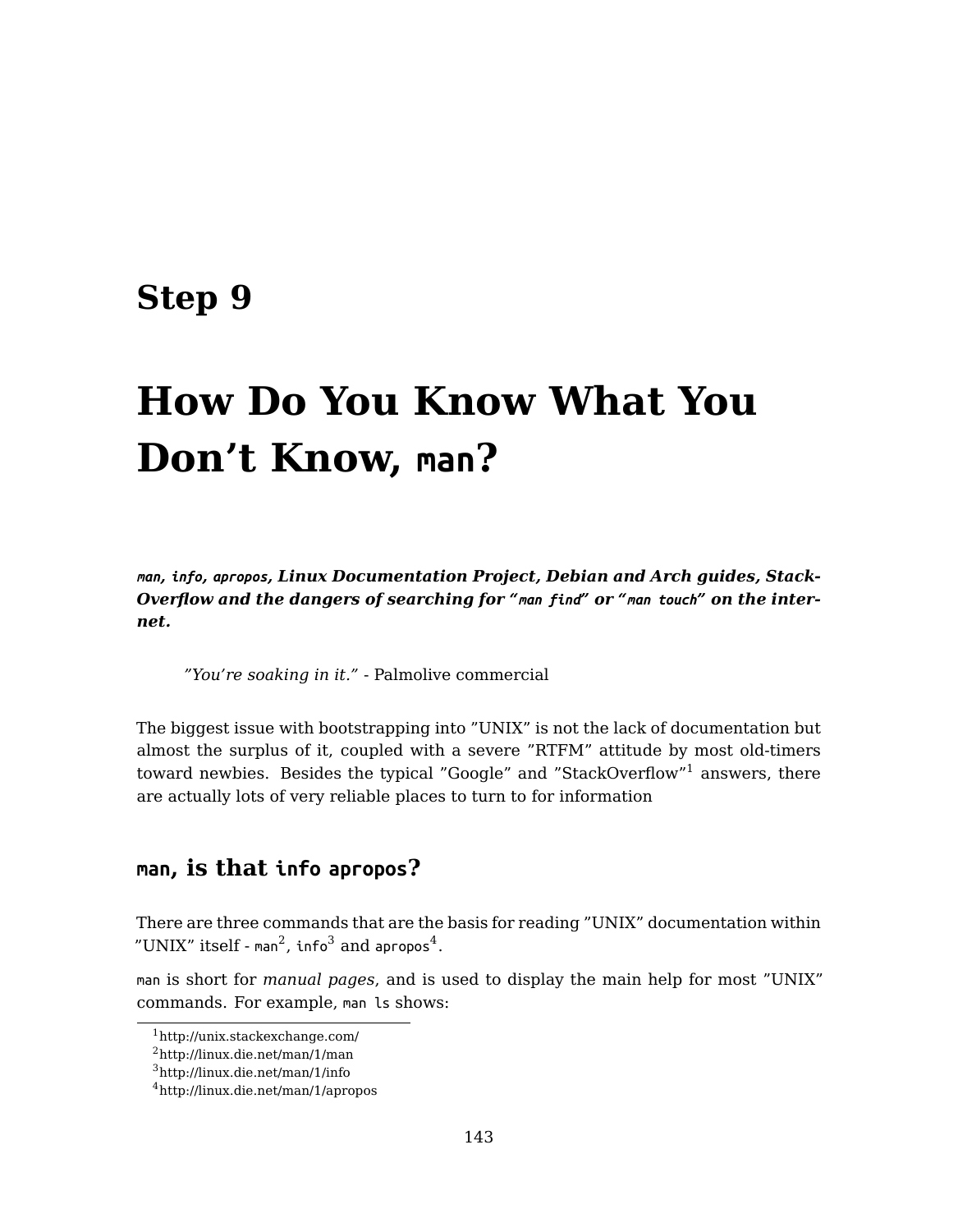Figure 9.1: man command

```
LS(1) User Commands LS(1) LS(1)
NAME
      ls - list directory contents
SYNOPSIS
      ls [OPTION]... [FILE]...
DESCRIPTION
      List information about the FILEs (the current directory by default).
      Sort entries alphabetically if none of -cftuvSUX nor --sort is speci
      fied.
      Mandatory arguments to long options are mandatory for short options
      too.
      -a, --all
            do not ignore entries starting with .
      -A, --almost-all
            do not list implied . and ..
      --author
Manual page ls(1) line 1 (press h for help or q to quit)
```
<span id="page-143-0"></span>**Note:** man uses less [as a pagin](http://linux.die.net/man/1/passwd)ator, with all that means, including the same navigation and search keys, and most important to remember - Q to quit. How do I know this? Because of course you can man man!

Notice the LS(1) part. The UNIX manual was originally divided into multiple sections by AT&T. Section 1 is normal user commands. Section 5 is file formats (like for config files), and section 8 is for system administration commands. You usually don't care, and can man ls or man ifconfig to your heart's content.

But sometimes there are duplicate names in the different sections. For example, there is both a passwd $^5$  command and a passwd file format (for /etc/passwd). By default, man passwd will show you the documentation from the lowest numbered section with a match,

<sup>5</sup>http://linux.die.net/man/1/passwd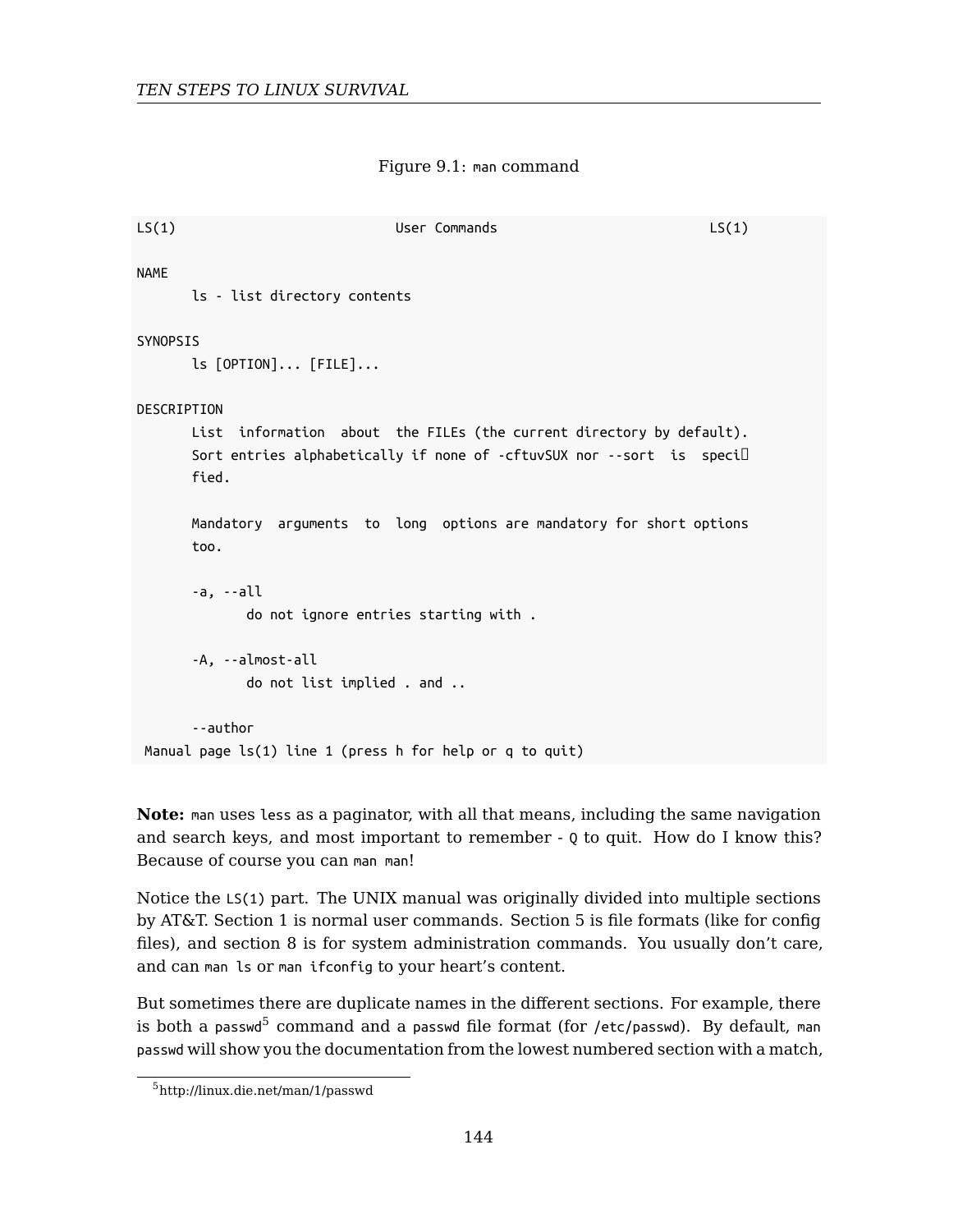in this case section 1, usually referred to as passwd(1) to disambiguate which thing we're talking about:

Figure 9.2: Ambiguous man passwd command default to lowest documentation section

| PASSWD(1)                                     | User Commands                                                                                                                                                                                                                                                                           | PASSWD(1)                                                                                  |
|-----------------------------------------------|-----------------------------------------------------------------------------------------------------------------------------------------------------------------------------------------------------------------------------------------------------------------------------------------|--------------------------------------------------------------------------------------------|
| <b>NAME</b><br>passwd - change user password  |                                                                                                                                                                                                                                                                                         |                                                                                            |
| SYNOPSIS<br>passwd [options] [LOGIN]          |                                                                                                                                                                                                                                                                                         |                                                                                            |
| DESCRIPTION                                   | The passwd command changes passwords for user accounts. A normal user<br>may only change the password for his/her own account, while the<br>superuser may change the password for any account. passwd also changes<br>the account or associated password validity period.               |                                                                                            |
| Password Changes<br>passwords may be changed. | The user is first prompted for his/her old password, if one is present.<br>This password is then encrypted and compared against the stored<br>password. The user has only one chance to enter the correct password.<br>The superuser is permitted to bypass this step so that forgotten |                                                                                            |
|                                               | After the password has been entered, password aging information is<br>checked to see if the user is permitted to change the password at this<br>Manual page passwd(1) line 1 (press h for help or q to quit)                                                                            |                                                                                            |
| in this case by using man 5 passwd:           |                                                                                                                                                                                                                                                                                         | To see the man page for the passwd file format, we have to explicitly specify the section, |

Figure 9.3: Specifying a specific section with man 5 passwd

| PASSWD(5) | File Formats and Conversions         | PASSWD(5) |
|-----------|--------------------------------------|-----------|
| NAME      | a consider the contractor of CAT and |           |

passwd - the password file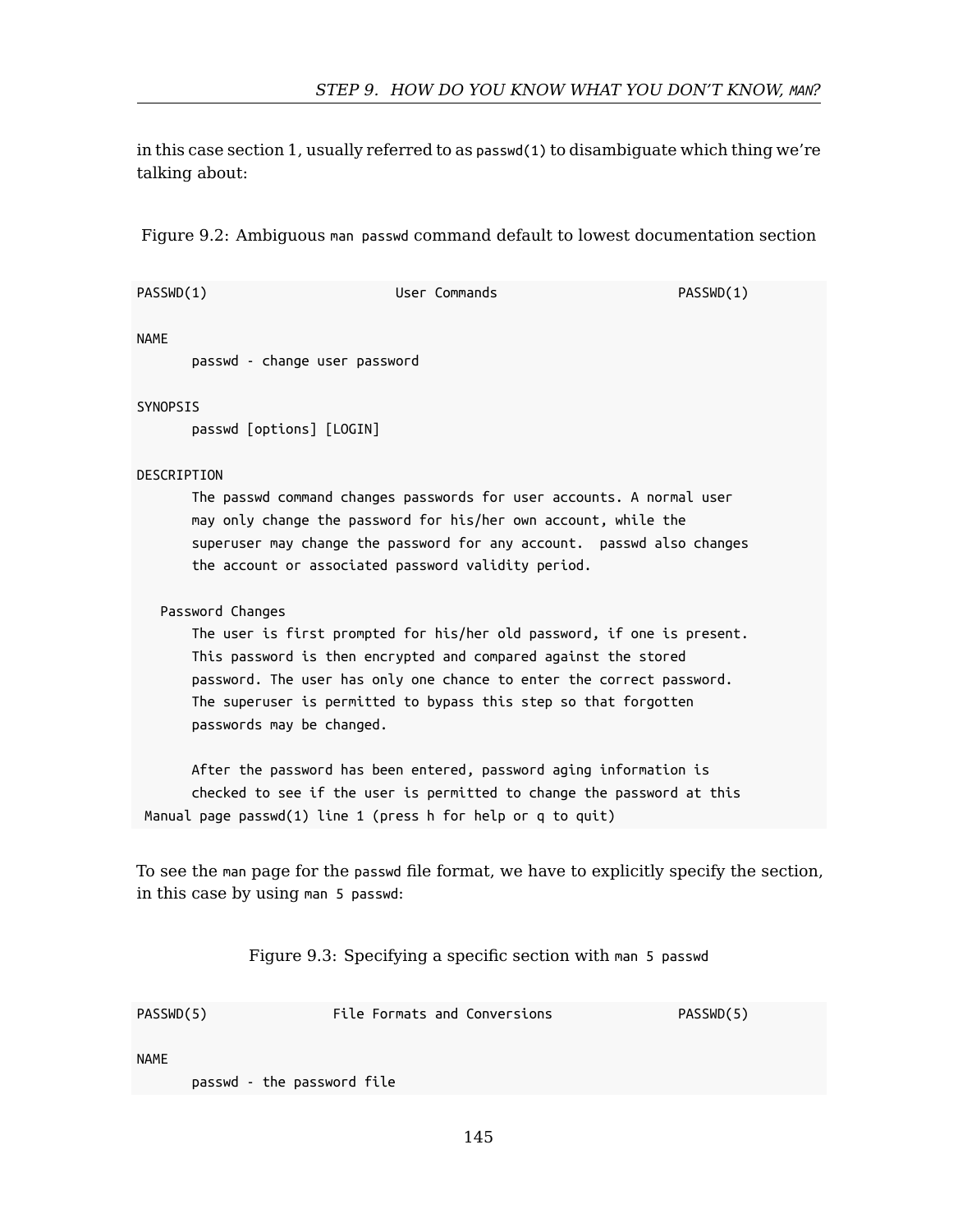#### DESCRIPTION

/etc/passwd contains one line for each user account, with seven fields delimited by colons (":"). These fields are:

- · login name
- · optional encrypted password
- · numerical user ID
- · numerical group ID
- user name or comment field
- · user home directory
- · optional user command interpreter

Manual page passwd(5) line 1 (press h for help or q to quit)

man pages can be long and sometimes obscure to a beginner, but it is recommended you get used to reading them, especially any warnings. There is a great quote that explains why:

"Unix will give you enough rope to shoot yourself in the foot. If you didn't think rope would do that, you should have read the man page." - unknown

**Note:** If you know who originally said the above and can send proof, let me know and I will give them credit.

Besides man, many GNU tools come with help in info format, which is originally from emacs. Here are the results of info find:

Figure 9.4: Running info find command

File: find.info, Node: Invoking find, Next: Invoking locate, Up: Reference

7.1 Invoking 'find' ===================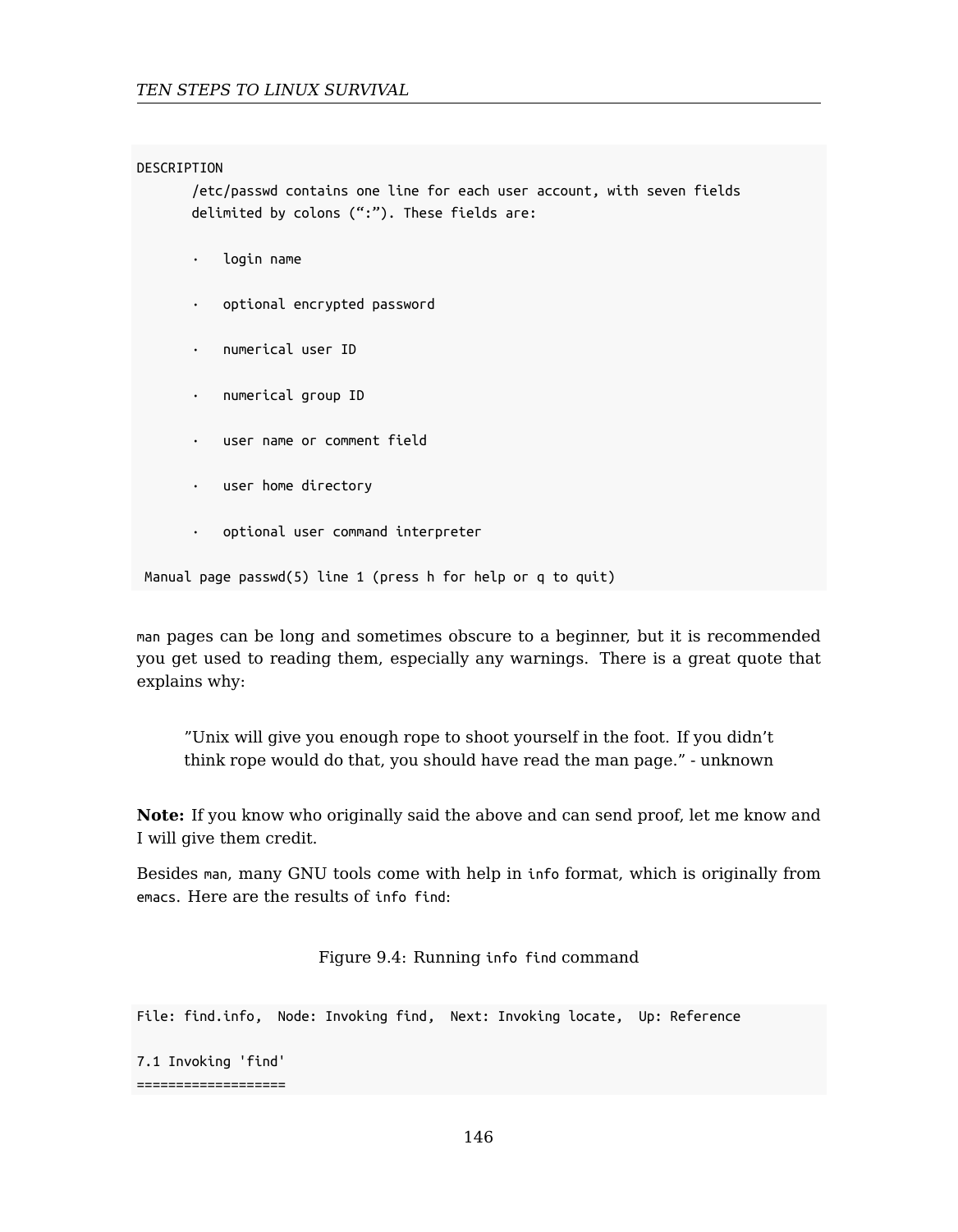find [-H] [-L] [-P] [-D DEBUGOPTIONS] [-OLEVEL] [FILE...] [EXPRESSION]

'find' searches the directory tree rooted at each file name FILE by evaluating the EXPRESSION on each file it finds in the tree.

The command line may begin with the '-H', '-L', '-P', '-D' and '-O' options. These are followed by a list of files or directories that should be searched. If no files to search are specified, the current directory ('.') is used.

This list of files to search is followed by a list of expressions describing the files we wish to search for. The first part of the expression is recognised by the fact that it begins with '-' followed by some other letters (for example '-print'), or is either '(' or '!'. Any arguments after it are the rest of the expression.

If no expression is given, the expression '-print' is used. --zz-Info: (find.info.gz)Invoking find, 44 lines --Top----Welcome to Info version 5.2. Type h for help, m for menu item.

While info is much better at enabling complex help files with navigation I am not a fan because I tend not to hold all the keystrokes in my head. The biggest thing to remember if you do something like info find is that q quits the info command.

Finally, what if you don't know the name of the command? Well, each "man page" has a title and brief description, e.g., "passwd - change user password" in the man passwd output above. The apropos command can simply search those titles and descriptions for a word or phrase and show you all the results:

Figure 9.5: apropos command

 $~\sim$  \$ apropos edit atobm (1) - bitmap editor and converter utilities for the X Window... bitmap (1) - bitmap editor and converter utilities for the X Window... bmtoa (1) - bitmap editor and converter utilities for the X Window... cinnamon-menu-editor (1) - Editor for the panel menu desktop-file-edit (1) - Installation and edition of desktop files desktop-file-install (1) - Installation and edition of desktop files ed (1) - line-oriented text editor edit (1) - execute programs via entries in the mailcap file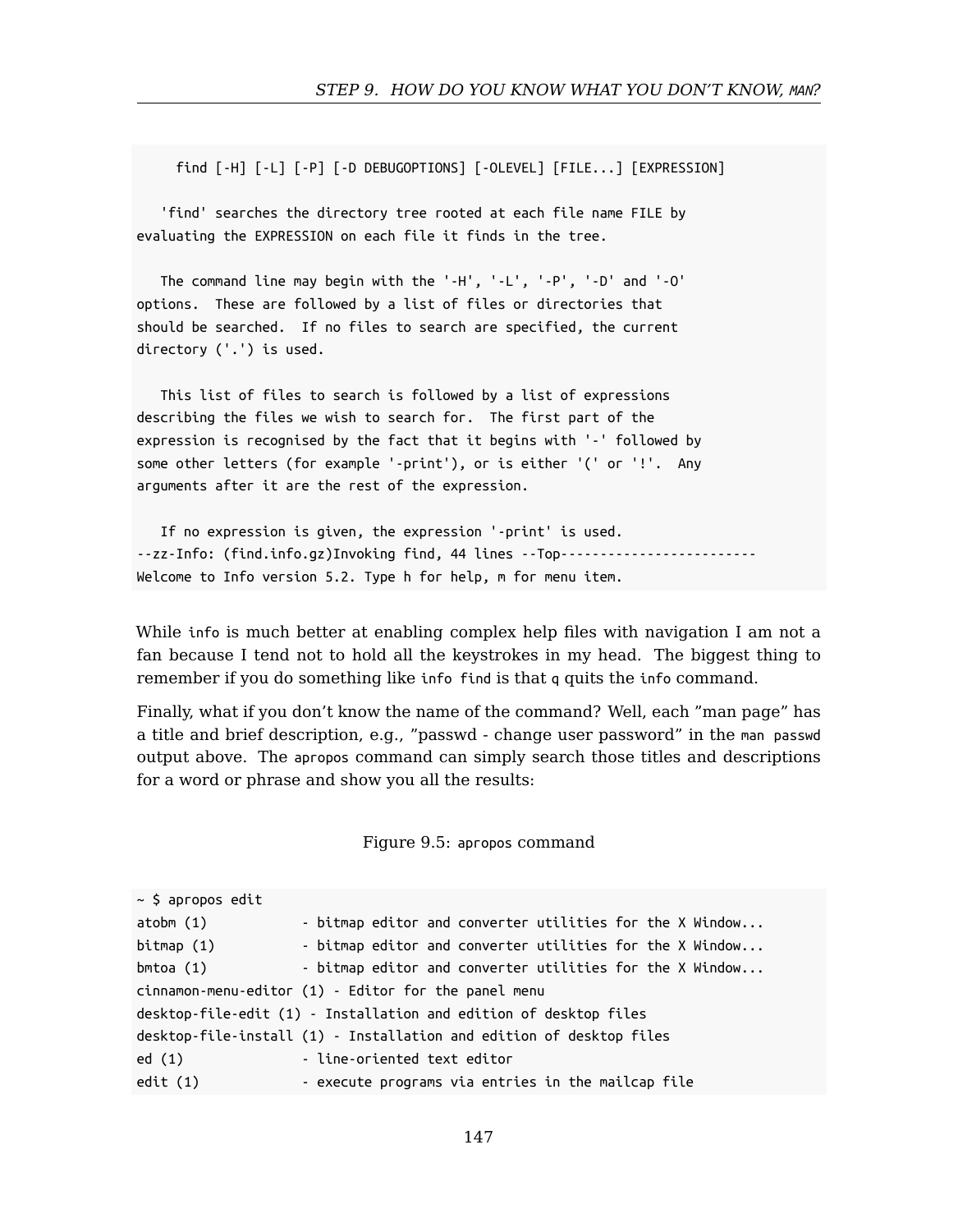| editdiff (1)       | - fix offsets and counts of a hand-edited diff            |
|--------------------|-----------------------------------------------------------|
| editkeep (8)       | - frontend for deborphan                                  |
| editor (1)         | - Nano's ANOther editor, an enhanced free Pico clone      |
| editres (1)        | - a dynamic resource editor for X Toolkit applications    |
| elfedit (1)        | - Update the ELF header of ELF files.                     |
| ex(1)              | - Vi IMproved, a programmers text editor                  |
| fix-qdf $(1)$      | - repair PDF files in QDF form after editing              |
| qedit (1)          | - text editor for the GNOME Desktop                       |
|                    | gnome-desktop-item-edit (1) - tool to edit .desktop file  |
|                    | gnome-text-editor (1) - text editor for the GNOME Desktop |
|                    | Gnome2::DateEdit (3pm) - wrapper for GnomeDateEdit        |
| grub-editenv (1)   | - edit GRUB environment block                             |
| ifs debugfs (8)    | - shell-type JFS file system editor                       |
| mintsources (1)    | - Software Sources List editor                            |
| $\ldots$ and so on |                                                           |

Note the man section numbers after each command name. Also note that apropos is not sophisticated - it is simply searching for the exact string you give it in the very limited "brief descriptions" from the man pages. That's all. But a lot of time that's all you need to remember, "Ah, yes, nano is the other editor I was thinking about and like better than vi."

**Note:** man, info and apropos are just normal "UNIX" commands like all the others, so while they may default to displaying with a paginator on an interactive terminal, you can run their output through other commands, just like any other. For example, maybe we remember only that the command had something with "edit" and was a system administration ("section 8") command:

Figure 9.6: Refining output from apropos

| $\sim$ \$ apropos edit   grep "(8)" |                                                          |  |  |
|-------------------------------------|----------------------------------------------------------|--|--|
| editkeep (8)                        | - frontend for deborphan                                 |  |  |
| jfs debugfs (8)                     | - shell-type JFS file system editor                      |  |  |
| pdbedit (8)                         | - manage the SAM database (Database of Samba Users)      |  |  |
| samba-regedit (8)                   | - ncurses based tool to manage the Samba registry        |  |  |
| sudoedit (8)                        | - execute a command as another user                      |  |  |
| vigr $(8)$                          | - edit the password, group, shadow-password or shadow-gr |  |  |
| vipw(8)                             | - edit the password, group, shadow-password or shadow-gr |  |  |
| visudo (8)                          | - edit the sudoers file                                  |  |  |

Or maybe you can't remember whether it's -r, -R or --recursive to copy subdirectories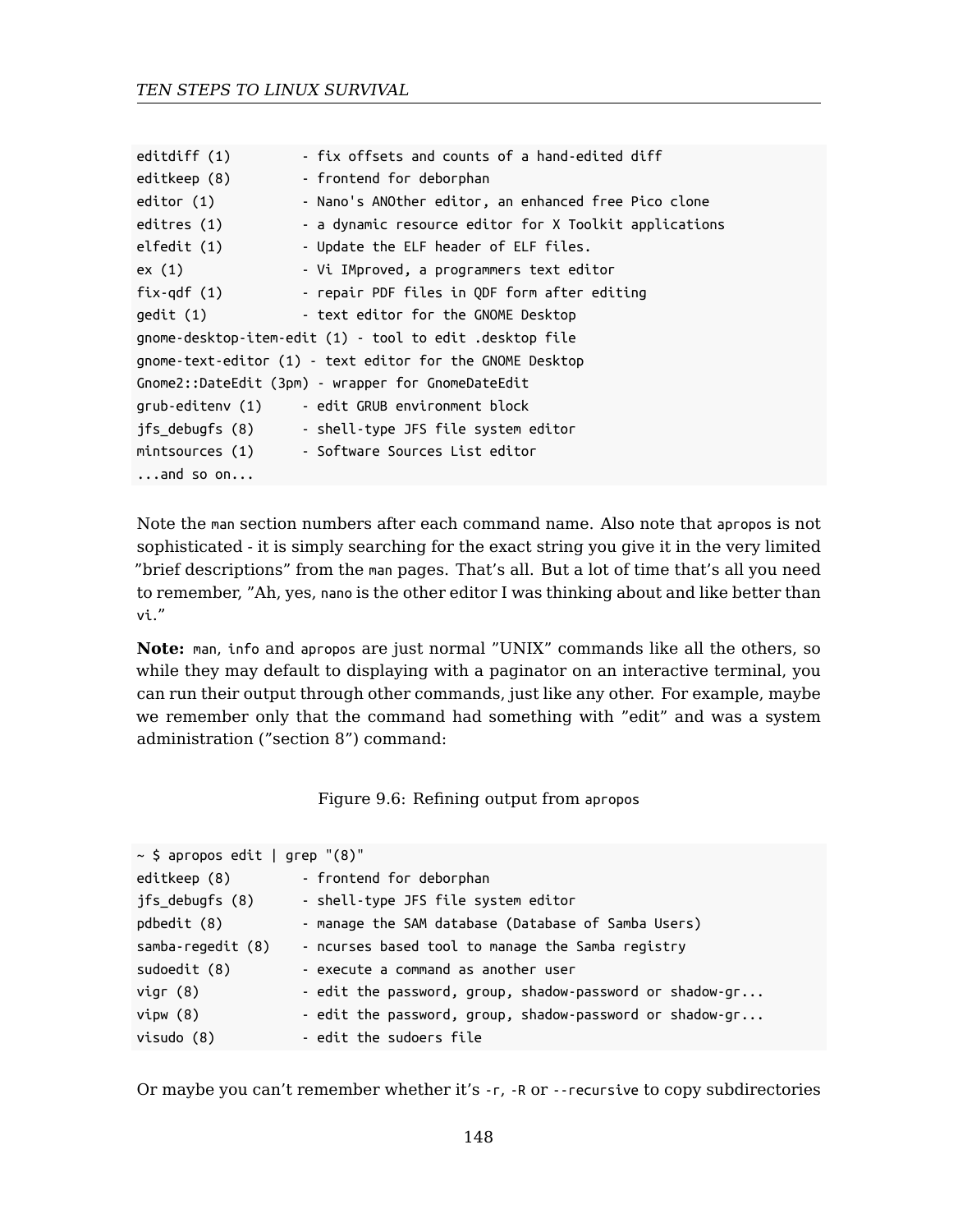#### *STEP 9. HOW DO YOU KNOW WHAT YOU DON'T KNOW, MAN?*

recursively with cp:

Figure 9.7: Looking for specific parameter names in a man page

```
$ man cp | grep -i "recurs"
              copy contents of special files when recursive
       -R, -r, --recursive
              copy directories recursively
```
What do you know, it can be any of the three.

And yes, you can man man, man info, info info and info man, for that matter!

## **How Do You Google, man?**

You can often search the internet for "UNIX" documentation, and the man pages have long been online. A site I like (and link to a lot here) is http://linux.die.net/man/. Often, though, you can just google "man  $ls''^6$  and the top hits will be what you want.

*However*, there are times you need to be careful. [Se](#page-148-1)arching the internet for either man touch or man tail, for example, will probably not give you the results you seek and may set off filters at [w](#page-148-2)ork, so be careful out there and re[me](#page-148-3)mber to bookmark a couple of actual man page sites so that you can go there directly and look up a command.

## <span id="page-148-3"></span><span id="page-148-2"></span><span id="page-148-1"></span><span id="page-148-0"></span>**B[ooks and Stuff](http://www.tldp.org/LDP/Bash-Beginners-Guide/html/index.html)**

There are several consistently high-quality free sources of information on various parts of Linux and related systems on the internet.

• **The Linux Documentation Project (LDP)**<sup>7</sup> - has fallen a bit behind over the years, but still has two of the best bash scripting books out there, *Bash Guide for Beginners*<sup>8</sup> and *Advanced Bash-Scripting Guide*<sup>9</sup> . I continue to use the latter all the time.

 $6$ https://www.google.com/#q=man+ls

<sup>7</sup>http://www.tldp.org/guides.html

<sup>8</sup>http://www.tldp.org/LDP/Bash-Beginners-Guide/html/index.html

 $^9$ http://www.tldp.org/LDP/abs/html/index.html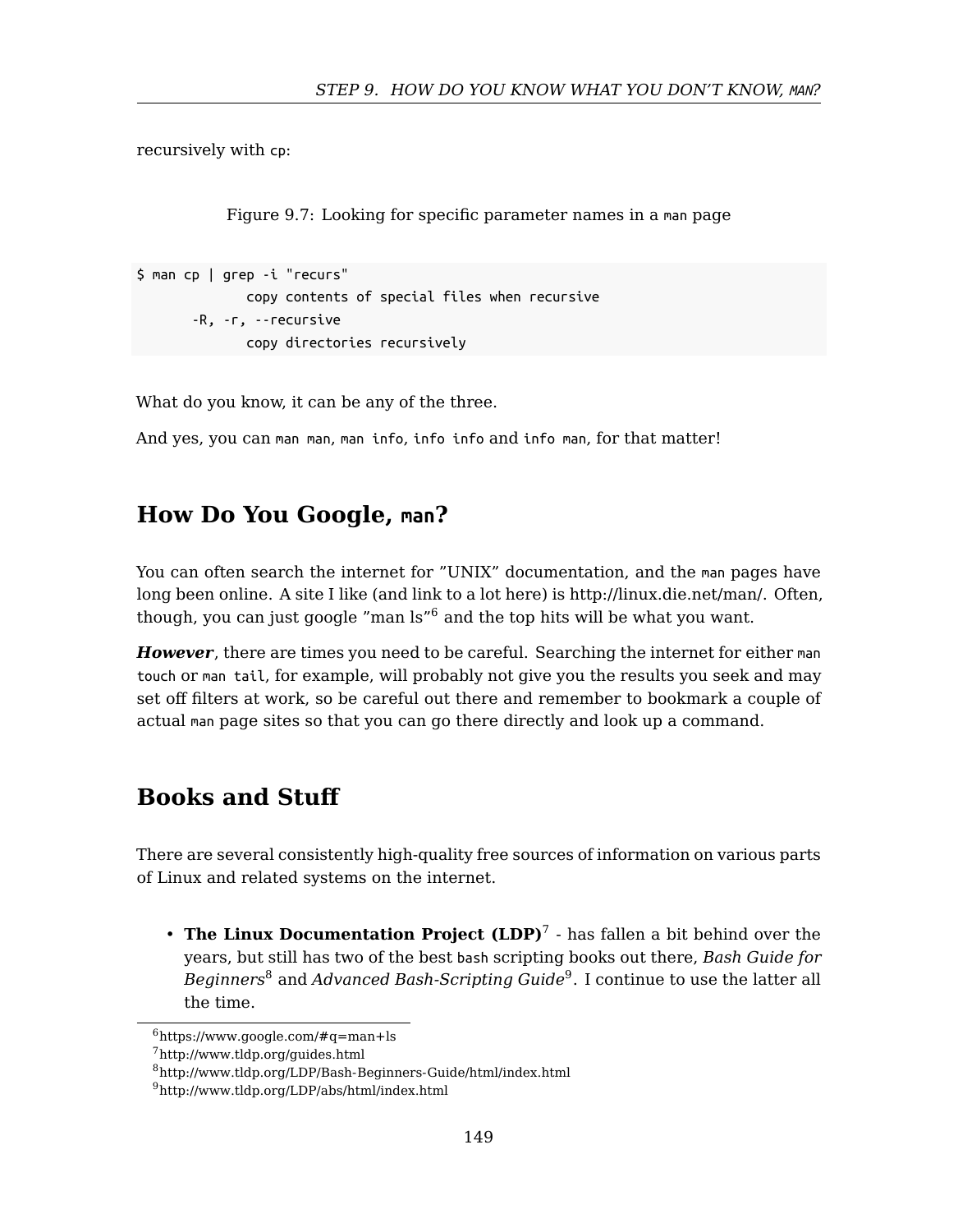- **Arch Linux Wiki**<sup>10</sup> you may not think this would be useful if you are running Debian or Fedora or something else, but remember most "UNIX" systems are all very similar, and often the best documentation on a package or setting something up in Linux i[s in](#page-149-0) the Arch wiki.
- **Debian documentation**<sup>11</sup>  [a](#page-149-1)gain, even if you are not running a Debian-based distro, this can be handy because it describes how to administer Linux in a way that often transcends distro specifics (and at least explains how Debian approaches the differences). The best books in the series are *The Debian Administrator's Handbook*<sup>12</sup> and the *Debian Reference*<sup>13</sup>, which is a lot more formal attempt at the same type of territory this guide covers.

Ubuntu, Mint and some other distros have quite active message fora, and of course StackOverflow and its family are also very useful.

Besides the above, if you are dealing with a package that is not part of the "core" OS, such as Samba<sup>14</sup> for setting up CIFS shares on Linux, you should always look at the package site's documentation<sup>15</sup> as well as any specific info you can find about the distro you are running.

<span id="page-149-1"></span><span id="page-149-0"></span><sup>10</sup>https://wiki.archlinux.org/

<sup>11</sup>https://www.debian.org/doc/

<sup>12</sup>https://www.debian.org/doc/manuals/debian-handbook/

<sup>13</sup>https://www.debian.org/doc/manuals/debian-reference/

<sup>14</sup>https://www.samba.org/samba/

<sup>15</sup>https://www.samba.org/samba/docs/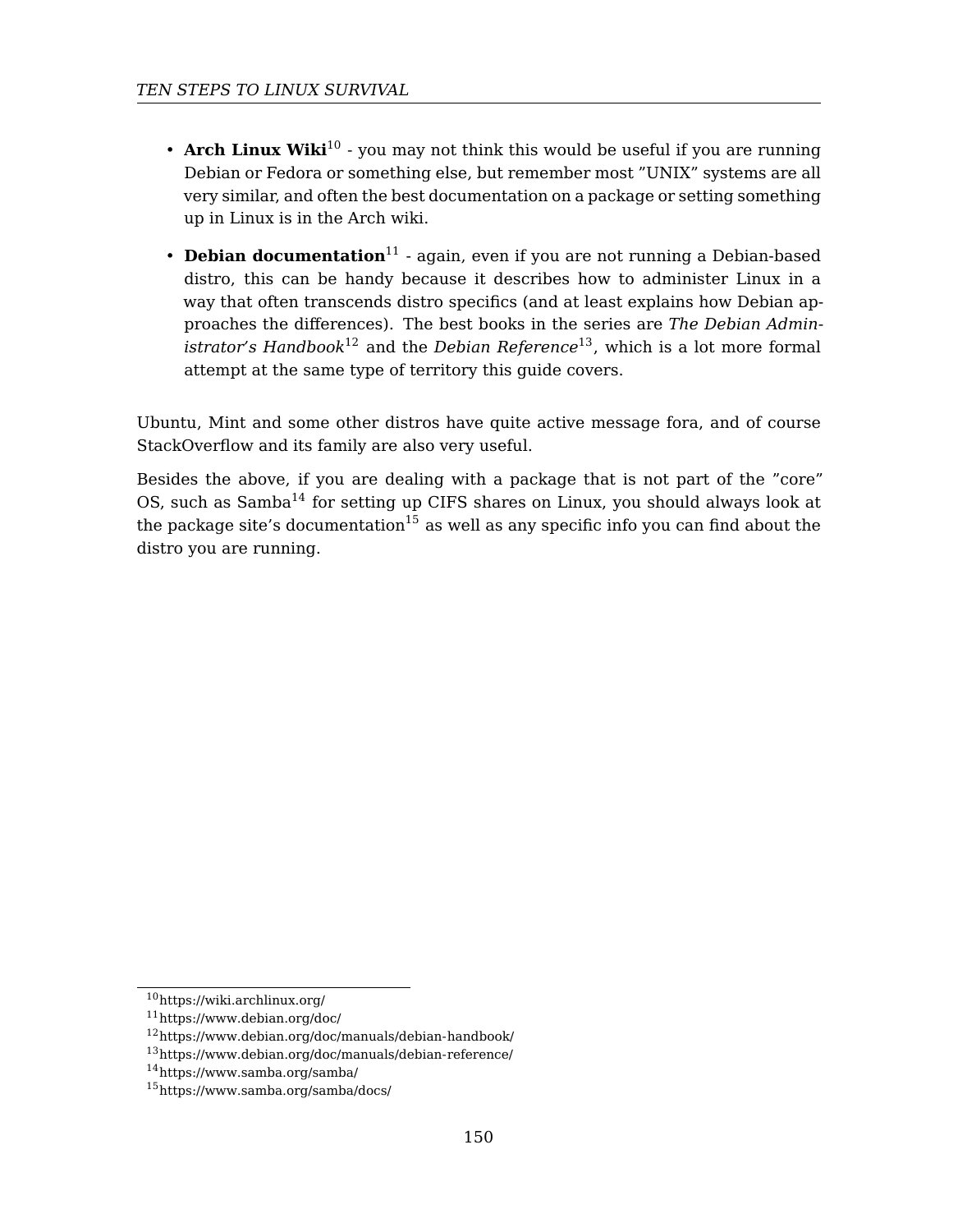## **Step 10**

# **And So On**

*/etc, starting and stopping services, apt-get/rpm/yum, and more.*

*"Et cetera, et cetera, et cetera!"* - The King (*The King and I*)

This step is a grab bag of stuff that didn't seem to directly belong anywhere else, but I still think needs to be known, or at least brushed up against.

## **One-Stop Shopping**

In UNIX-like systems, most (not all) system configuration is stored in directories and text files under /etc.

**Note:** In Linux /etc is almost universally pronounced "slash-et-see," *not* "forward slash et cetera."

Figure 10.1: /etc directory

| $\sim$ \$ ls /etc |             |              |
|-------------------|-------------|--------------|
| acpi              | hosts       | pki          |
| adduser.conf      | hosts.allow | DM.          |
| adjtime           | hosts.deny  | pnm2ppa.conf |
| alternatives      | hp          | polkit-1     |
| anacrontab        | icedtea-web | <b>PPP</b>   |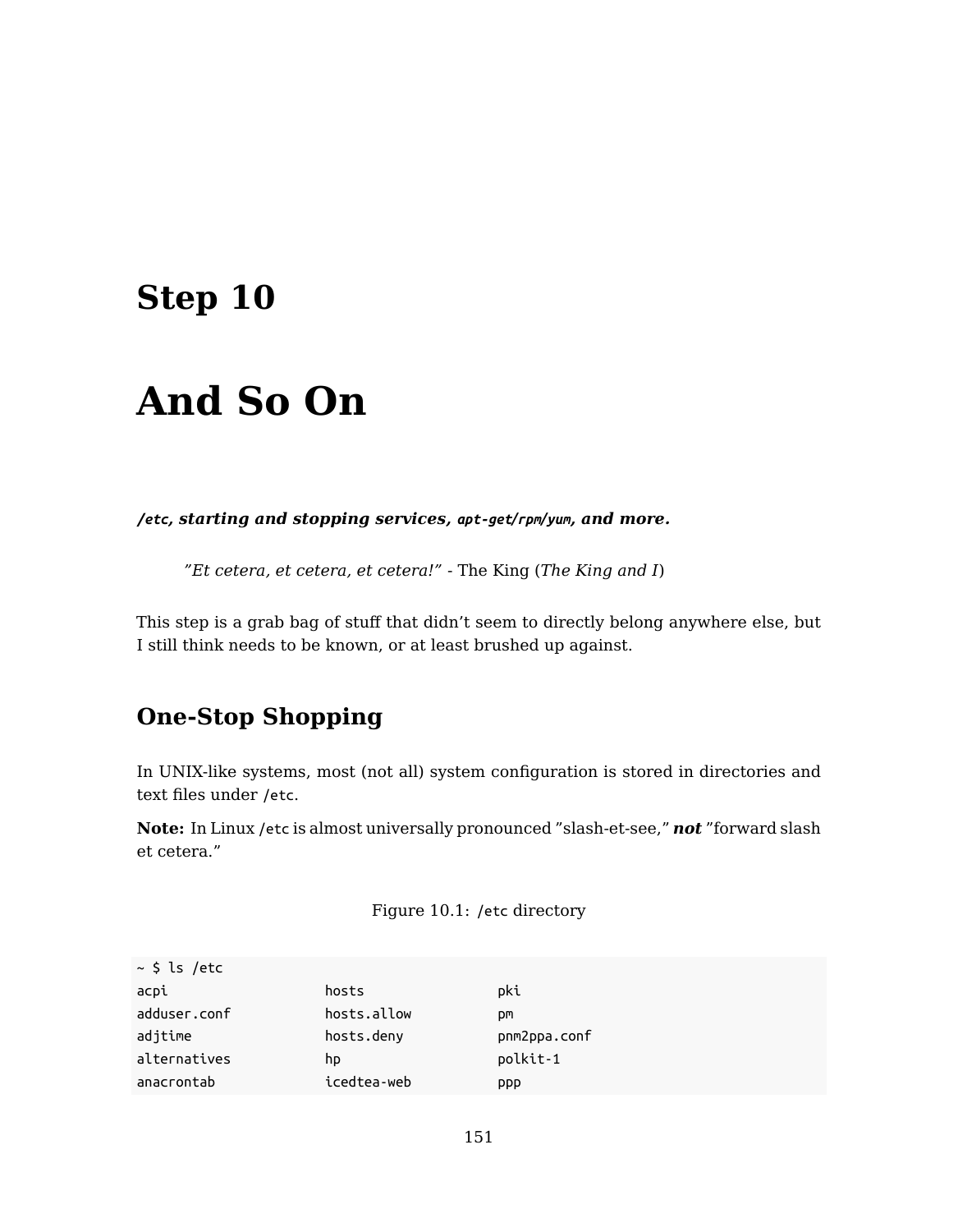| apg.conf               | ifplugd            | printcap  |
|------------------------|--------------------|-----------|
| apm                    | ImageMagick        | profile   |
| аррагтог               | init               | profile.d |
| apparmor.d             | init.d             | protocols |
| apport                 | initramfs-tools    | pulse     |
| apt                    | inputrc            | purple    |
| at-spi2                | insserv            | python    |
| avahi                  | insserv.conf       | python2.7 |
| bash.bashrc            | insserv.conf.d     | python3   |
| bash completion        | inxi.conf          | python3.4 |
| bash completion.d      | iproute2           | rc0.d     |
| bindresvport.blacklist | issue              | rc1.d     |
| blkid.conf             | issue.dpkg-old     | rc2.d     |
| blkid.tab              | issue.net          | rc3.d     |
| bluetooth              | issue.net.dpkg-old | rc4.d     |
| bonobo-activation      | java-7-openjdk     | rc5.d     |
| brlapi.key             | kbd                | rc6.d     |
| $\ldots$ and so on     |                    |           |

Depending on what you are trying to configure, you may need to be in one or many files in /etc. This is a *very short* list of files and directories you may need to examine there:

- **fstab** a listing of the file systems currently mounted and their types.
- **group** the security groups on the system.
- **hosts** network aliases (overrides DNS, takes effect immediately).
- **init.d** startup and shutdown scripts for "services."
- **mtab** list of current "mounts."
- **passwd** "shadow" file containing all the user accounts on the system.
- **resolv.conf** DNS settings.
- **samba** file sharing settings for CIFS-style shares.

There are lots of other interesting files under /etc, but I keep returning to the above again and again. On most of them you can run the man command against section 5 to see their format and documentation, e.g., man 5 hosts.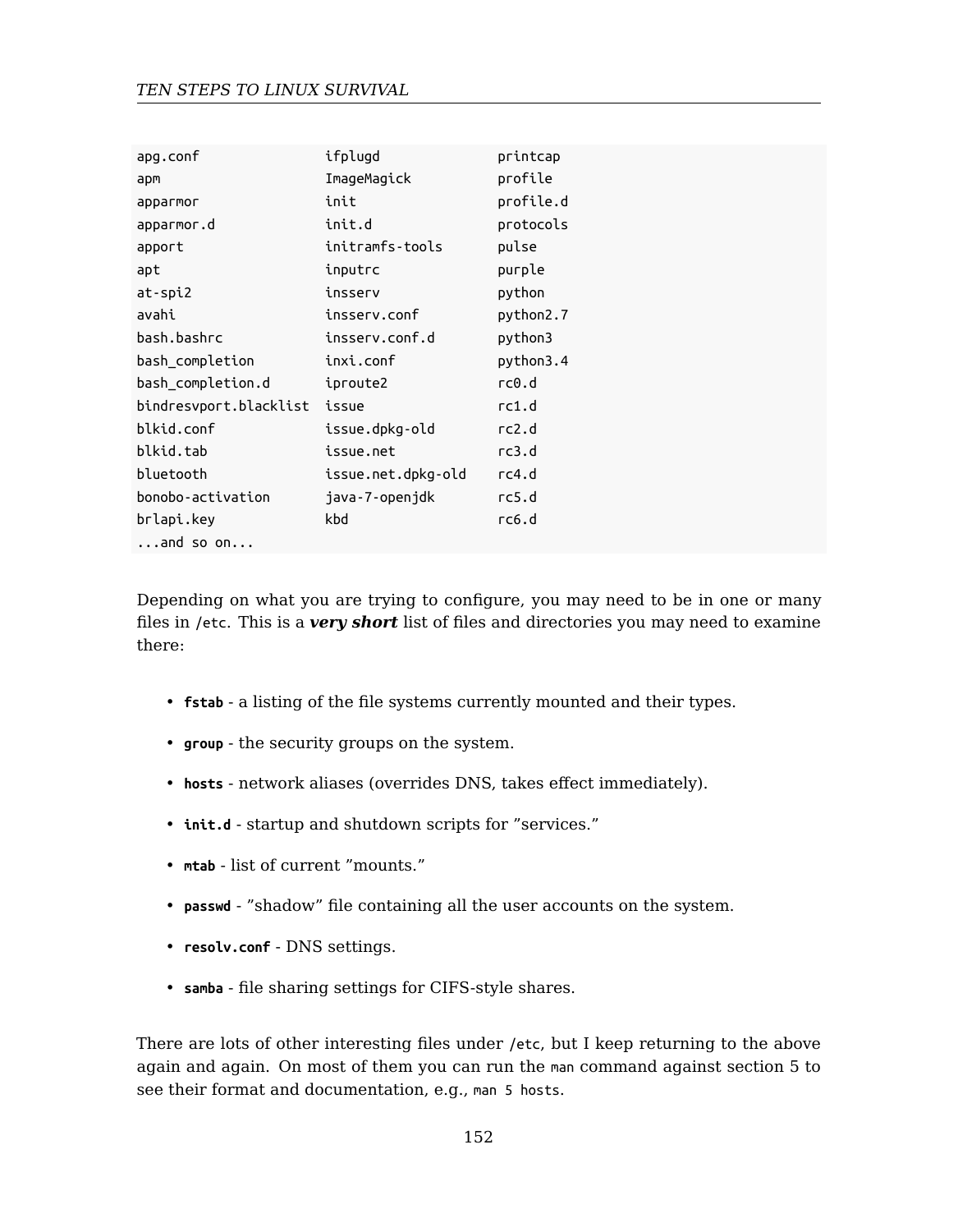## **Service Station**

We are going to ignore system initialization and "stages," and assume most of the time you are running on a well-functioning system. Even so sometimes you want to restart a specific system service without rebooting the whole system, often to force re-reading changed configuration files. First check if the service has a script in /etc/init.d:

| Figure 10.2: init.d directory |  |  |
|-------------------------------|--|--|
|-------------------------------|--|--|

| ~ \$ ls /etc/init.d |                   |               |                        |
|---------------------|-------------------|---------------|------------------------|
| acpid               | dbus              | ondemand      | single                 |
| anacron             | dns-clean         | pppd-dns      | skeleton               |
| apparmor            | friendly-recovery | procps        | smbd                   |
| avahi-daemon        | grub-common       | pulseaudio    | speech-dispatcher      |
| binfmt-support      | halt              | <b>rc</b>     | sudo                   |
| bluetooth           | hddtemp           | rc.local      | udev                   |
| brltty              | irgbalance        | <b>rcS</b>    | umountfs               |
| casper              | kerneloops        | <b>README</b> | umountnfs.sh           |
| cinnamon            | killprocs         | reboot        | umountroot             |
| console-setup       | kmod              | resolvconf    | unattended-upgrades    |
| cpufrequtils        | lm-sensors        | rsync         | urandom                |
| cron                | loadcpufreq       | rsyslog       | virtualbox-guest-utils |
| cryptdisks          | mdm               | samba         | virtualbox-quest-x11   |
| cryptdisks-early    | mintsystem        | samba-ad-dc   | x11-common             |
| cups                | networking        | saned         |                        |
| cups-browsed        | nmbd              | sendsigs      |                        |

If so, then chances are it will respond to a fairly standard set of commands, such as the following samples with samba:

Figure 10.3: Stopping and starting services

 $~\sim~\#$  /etc/init.d/samba stop [ ok ] Stopping Samba daemons: nmbd smbd. ~ # /etc/init.d/samba start [ ok ] Starting Samba daemons: nmbd smbd.  $~\sim~\#$  /etc/init.d/samba restart [ ok ] Stopping Samba daemons: nmbd smbd. [ ok ] Starting Samba daemons: nmbd smbd.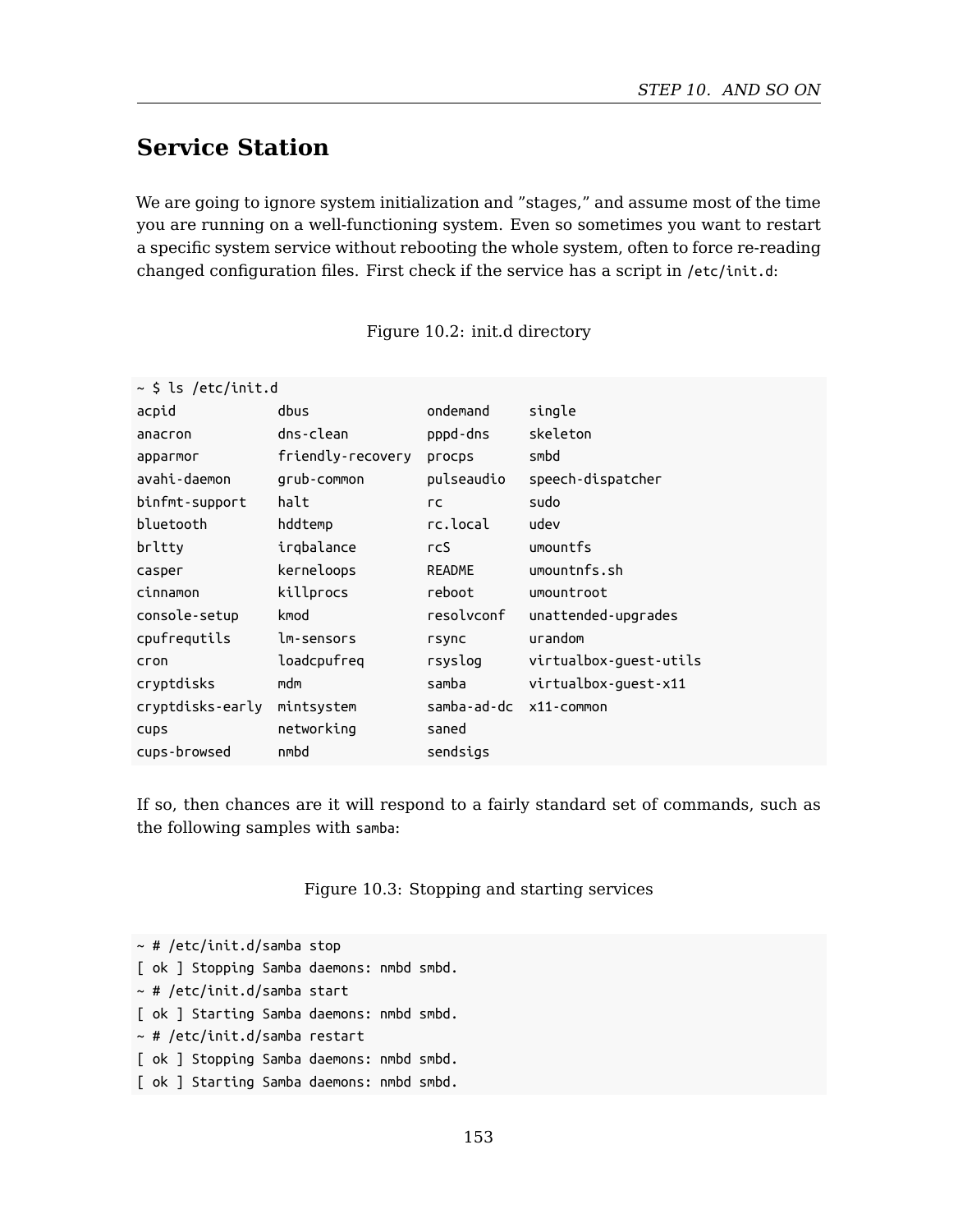**Note:** The above examples were run as root, otherwise they would probably have required execution using sudo.

## **Package Management**

Almost all Linux distros have the concept of "packages" which are used to install, update and uninstall software. There are different package managers, including dpkg and apt-get on Debian-based [di](#page-153-0)stros, rpm on Fedora descendants, etc. For the rest of this section we will use De[bia](#page-153-1)n tools, but in general the concepts and problems are similar for the other toolsets.

One of the nicest things about Linux-style package managers (as opposed to traditional Windows installers) is that they can satisfy all a packages "dependencies" (other packages that are required for a package to run) and automatically detect and install those, too. See Chocolately $^1$  for an attempt to build a similar ecosystem in Windows.

One thing Linux distros do is define the "repositories" (servers and file structures) that serve the various packages. In addition, there are usually multiple versions of packages, typically matching different releases of the distro. We won't go into setting up a system to point to these here.

In Debian flavors,  $\mathsf{apt}\text{-}\mathsf{get}^2$  is usually the tool of choice for package management. Another option is aptitude<sup>3</sup>.

There are three common apt-get commands that get used over and over. The first downloads and *updates* the local metadata cache for the repositories:

#### Figure 10.4: apt-get update

<span id="page-153-1"></span><span id="page-153-0"></span><sup>~ \$</sup> sudo apt-get update

<sup>[</sup>sudo] password for myuser:

Ign http://packages.linuxmint.com rafaela InRelease

Ign http://extra.linuxmint.com rafaela InRelease

Hit http://extra.linuxmint.com rafaela Release.gpg

Hit http://packages.linuxmint.com rafaela Release.gpg

Hit http://security.ubuntu.com trusty-security InRelease

Hit http://extra.linuxmint.com rafaela Release

Hit http://packages.linuxmint.com rafaela Release

<sup>1</sup>https://chocolatey.org/

<sup>2</sup>http://linux.die.net/man/8/apt-get

 $^3$ http://linux.die.net/man/8/aptitude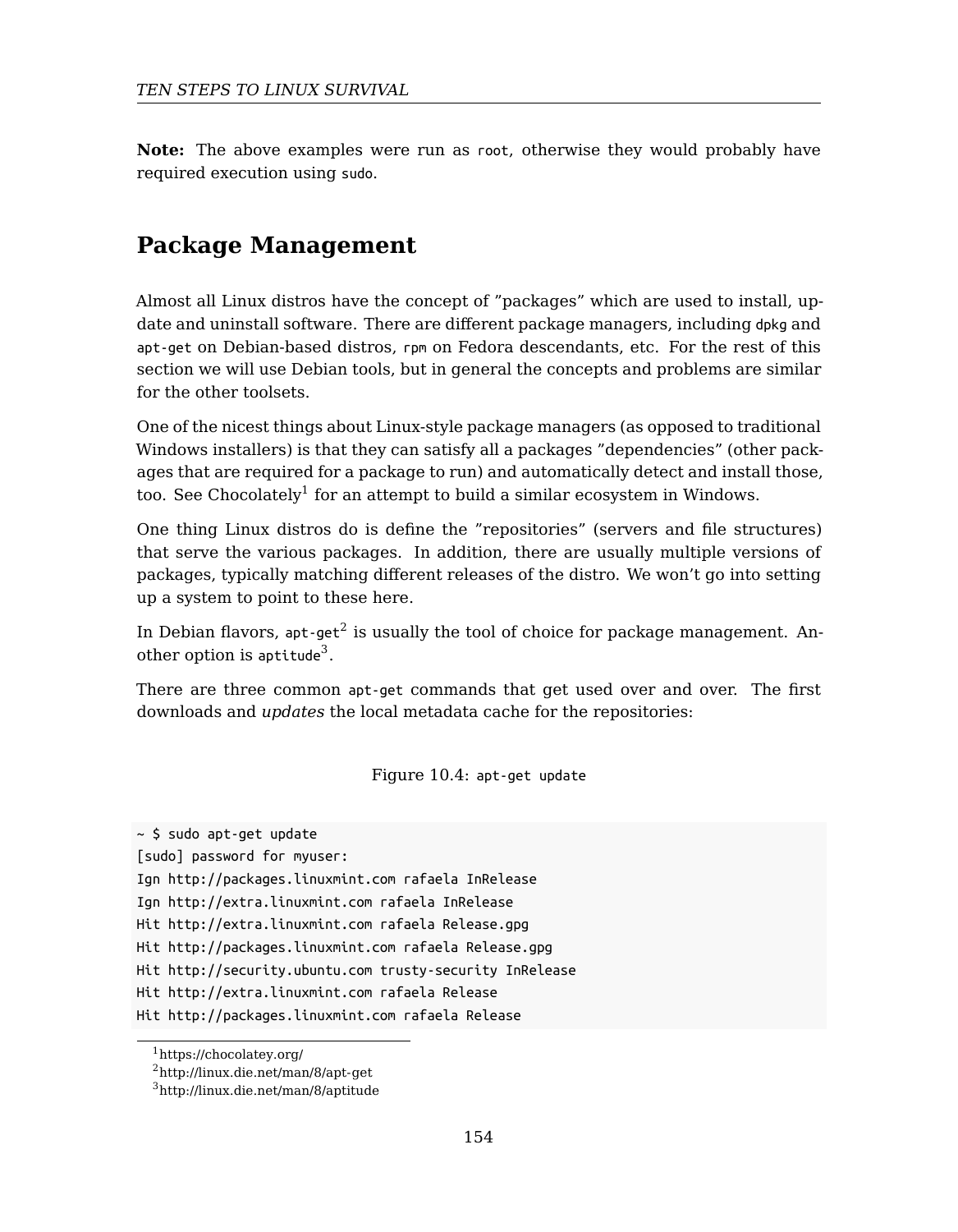```
Hit http://security.ubuntu.com trusty-security/main amd64 Packages
Hit http://packages.linuxmint.com rafaela/main amd64 Packages
Hit http://extra.linuxmint.com rafaela/main amd64 Packages
Hit http://security.ubuntu.com trusty-security/restricted amd64 Packages
Hit http://extra.linuxmint.com rafaela/main i386 Packages
Hit http://packages.linuxmint.com rafaela/upstream amd64 Packages
Ign http://archive.canonical.com trusty InRelease
Ign http://archive.ubuntu.com trusty InRelease
Hit http://security.ubuntu.com trusty-security/universe amd64 Packages
Hit http://packages.linuxmint.com rafaela/import amd64 Packages
Hit http://security.ubuntu.com trusty-security/multiverse amd64 Packages
Hit http://packages.linuxmint.com rafaela/main i386 Packages
Hit http://archive.canonical.com trusty Release.gpg
Hit http://archive.ubuntu.com trusty-updates InRelease
...and so on...
```
**Note:** apt-get is an administrative command and usually requires sudo.

The second common command *upgrades* all the packages in the system to the latest release in the repository (which may not be the latest and greatest release of the package):

Figure 10.5: Upgrading installed packages

 $~\sim$  \$ sudo apt-get dist-upgrade Reading package lists... Done Building dependency tree Reading state information... Done Calculating upgrade... Done 0 upgraded, 0 newly installed, 0 to remove and 0 not upgraded.

In this case there was nothing to upgrade.

**Note:** In the example above I used apt-get dist-upgrade. There is also an apt-get upgrade command. apt-get dist-upgrade will resolve any new dependencies and download new packages if needed, but *it may also remove packages it considers no longer needed.* apt-get upgrade simply performs an in-place upgrade of already-installed packages and in no case will install new or remove unneeded packages. Which is appropriate for you will depend on your circumstances. You can use the --simulate parameter with either to have apt-get show you what it would do without actually doing it.

And the final common command is obviously to install a package: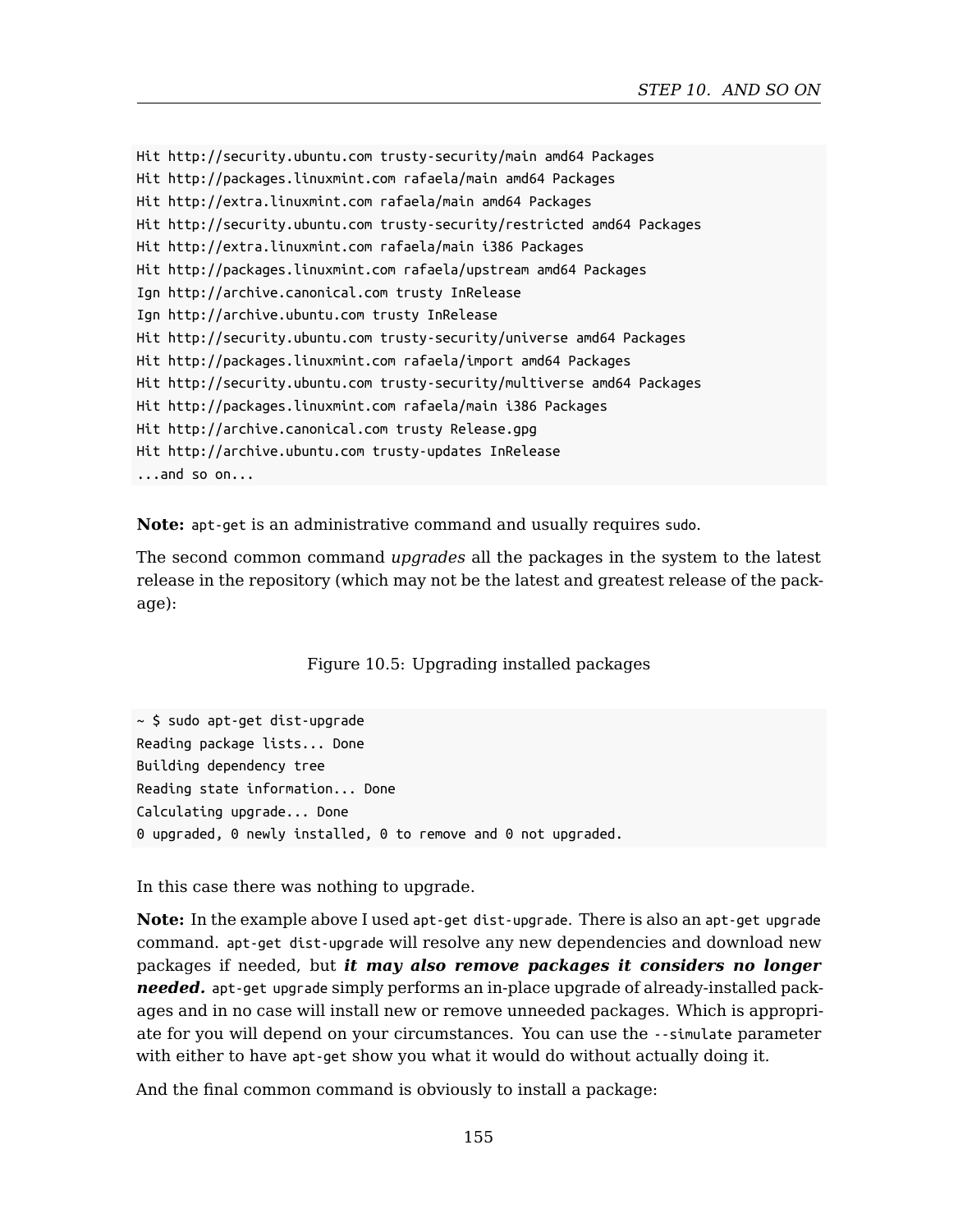Figure 10.6: Installing a package

```
~\sim $ sudo apt-get install traceroute
Reading package lists... Done
Building dependency tree
Reading state information... Done
The following NEW packages will be installed:
  traceroute
0 upgraded, 1 newly installed, 0 to remove and 0 not upgraded.
Need to get 0 B/45.0 kB of archives.
After this operation, 176 kB of additional disk space will be used.
Selecting previously unselected package traceroute.
(Reading database ... 307895 files and directories currently installed.)
Preparing to unpack .../traceroute 1%3a2.0.20-0ubuntu0.1 amd64.deb ...
Unpacking traceroute (1:2.0.20-0ubuntu0.1) ...
Processing triggers for man-db (2.6.7.1-1ubuntu1) ...
Setting up traceroute (1:2.0.20-0ubuntu0.1) ...
update-alternatives: using /usr/bin/traceroute.db to provide /usr/bin/traceroute
 (traceroute) in auto mode
update-alternatives: using /usr/bin/lft.db to provide /usr/bin/lft (lft) in auto
mode
update-alternatives: using /usr/bin/traceproto.db to provide /usr/bin/traceproto
 (traceproto) in auto mode
update-alternatives: using /usr/sbin/tcptraceroute.db to provide /usr/sbin/tcptr
aceroute (tcptraceroute) in auto mode
```
You can also apt-get remove or apt-get purge packages. See the apt-get man page for details.

This all looks very convenient, and it is. The problems arise because some distros are better at tracking current versions of packages in their repositories than others. In fact, some distros purposefully stay behind cutting edge for system stability purposes. Debian itself is a good example of this, as are many "LTS" (long term support) releases in other distros.

## **Other Sources**

Besides the distribution's repositories, you can install packages and other software from a variety of places. It may be an "official" site for the package, GitHub, a "personal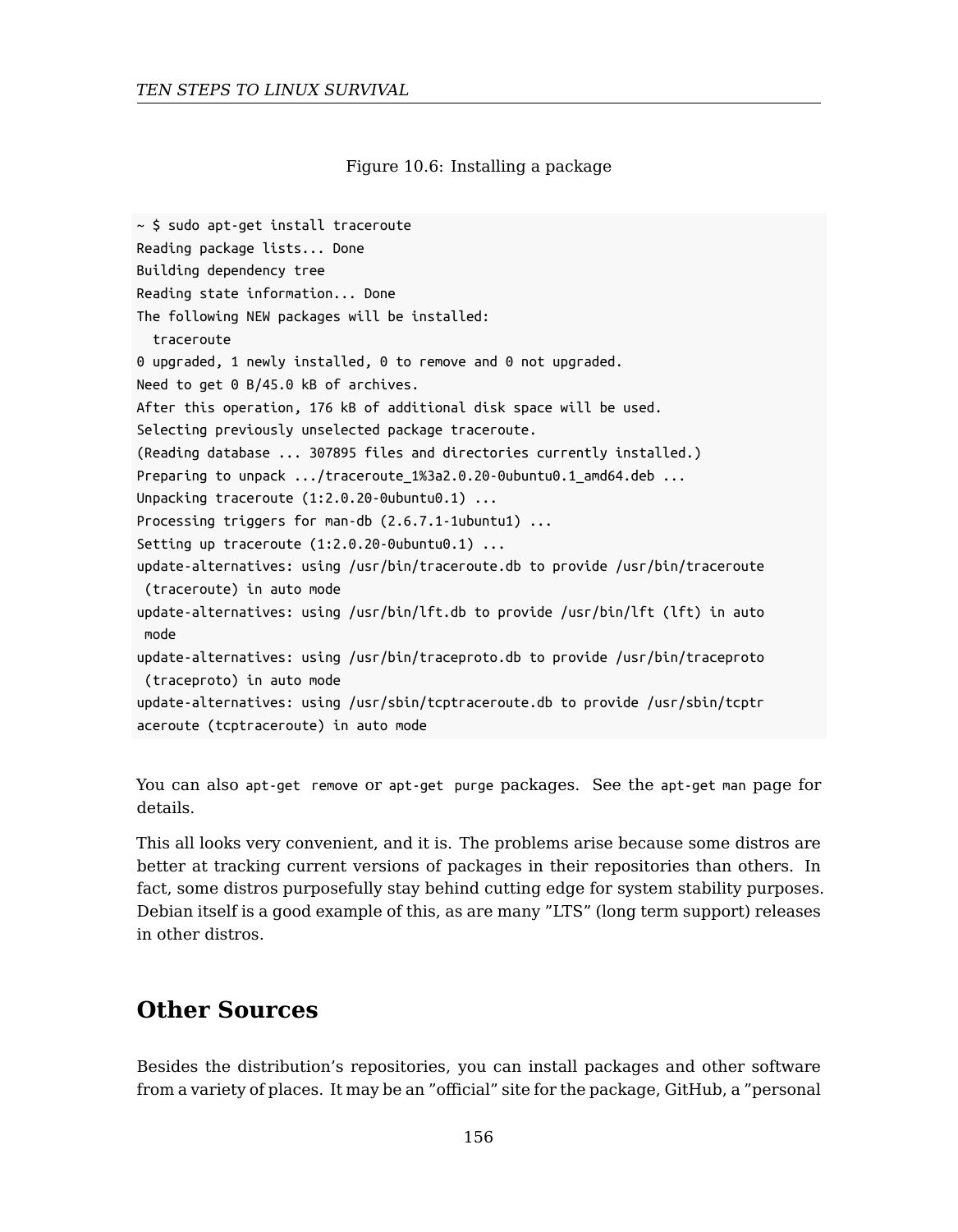*STEP 10. AND SO ON*

package archive" (PPA) or whatever. The package may be in a binary installable format (.deb files for Debian systems), in source format requiring it to be built, in a zipped "tarball," and more.

If you want the latest and greatest version of a package you often have to go to its "official" site or GitHub repository. There, you may find a .deb file, in which case you could install it with dpkg:

Figure 10.7: Installing a package with dpkg

sudo dpkg -i somesoftware.deb

There is, however, a problem. You now have to remember that you installed that package by hand and keep it up to date by hand (or not). apt-get upgrade isn't going to help you here. This is true no matter what way you get the alternative package - .deb file, tarball, source code, or whatever (although apt-get can work with PPAs in a more automated manner).

The second problem with third-party package sources is how do you know whether to trust them or not? If something is in an "official" distro repository, chances are it has been vetted to a certain degree. But otherwise, it is caveat administrator.

The final problem with package managers is that they're such a good idea that *everything* has them now. Not just the operating systems like Linux, but languages like Python have  $\mathsf{pip}^4$  and execution environments like node have  $\mathsf{npn}^5.$  So now you end up with having to keep track of what you have installed on a system across two or three or more package managers at different levels of abstraction. It can be a mess!

Add into this that many of these language and environment package managers allow se[tting up "global" \(system-w](https://pypi.python.org/pypi/pip/)ide) or "local" (current directory) versions of a package to [allow different vers](https://www.npmjs.com/)ions of the same package to exist on the same system, where different applications may be relying on the different versions to work. Do you keep good notes? You'd better!

## **Which which is Which?**

Now that we've seen that we can have multiple versions of the same command or executable on the system, an interesting question arises. *Which* foo command am I going to call if I just type foo at the command prompt? In other words, after taking the

<sup>4</sup>https://pypi.python.org/pypi/pip/

<sup>5</sup>https://www.npmjs.com/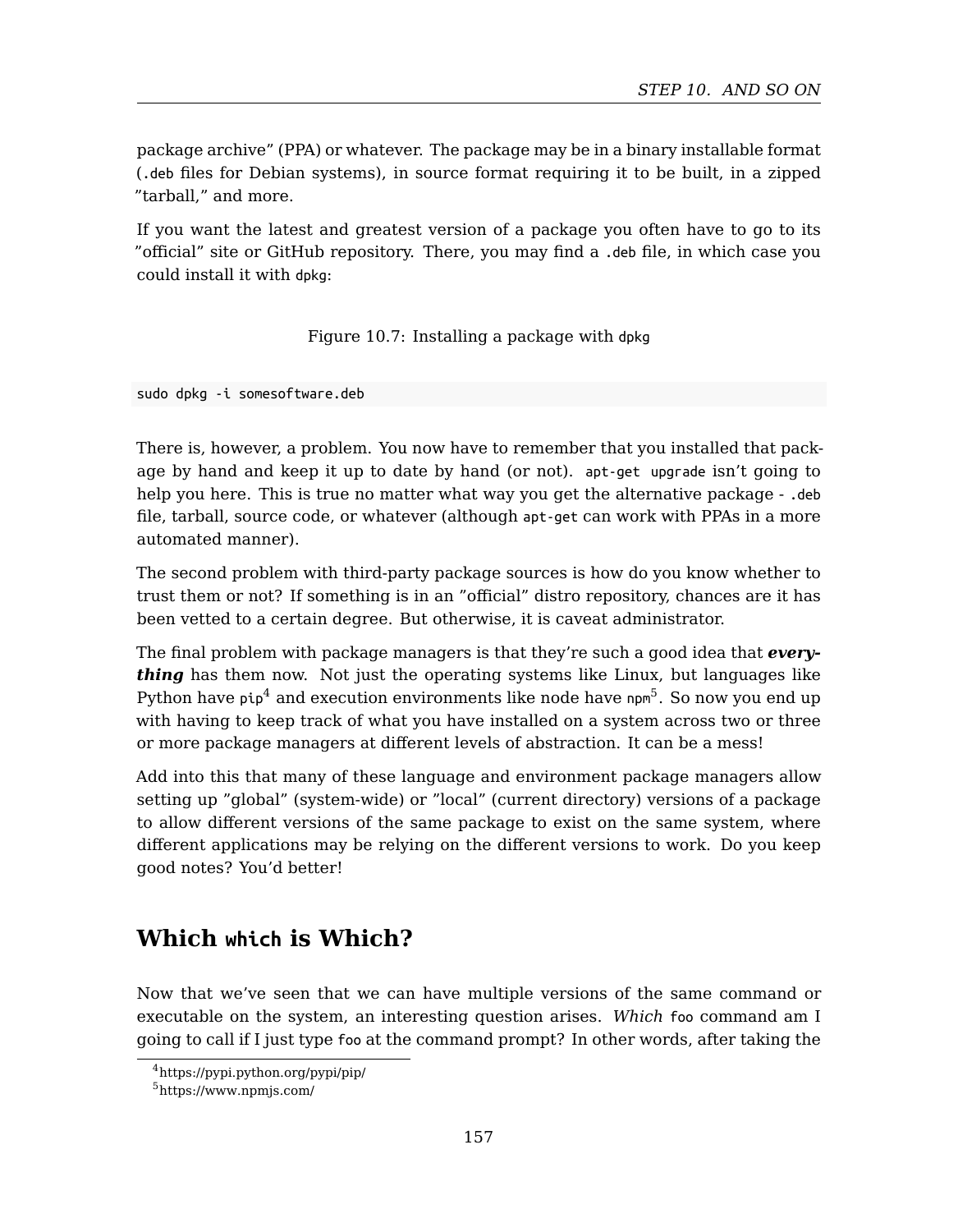\$PATH vari[ab](#page-157-0)le into consideration and searching for the program through that from left to right, which version in which directory is going to be called?

Luckily we have the which $^6$  command for just that!

Figure 10.8: which command

 $~\sim$  \$ which curl /usr/bin/curl

How can you tell if you have multiple versions of something installed? One way is with the locate<sup>7</sup> command:

#### Figure 10.9: locate command

<span id="page-157-0"></span>

| $\sim$ \$ locate md5                                                   |
|------------------------------------------------------------------------|
| /boot/grub/i386-pc/gcry md5.mod                                        |
| /lib/modules/3.16.0-38-generic/kernel/drivers/usb/gadget/amd5536udc.ko |
| /usr/bin/md5pass                                                       |
| /usr/bin/md5sum                                                        |
| /usr/bin/md5sum.textutils                                              |
| /usr/include/libavutil/md5.h                                           |
| /usr/include/openssl/md5.h                                             |
| /usr/lib/casper/casper-md5check                                        |
| /usr/lib/grub/i386-pc/gcry md5.mod                                     |
| /usr/lib/i386-linux-gnu/sasl2/libcrammd5.so                            |
| /usr/lib/i386-linux-gnu/sasl2/libcrammd5.so.2                          |
| /usr/lib/i386-linux-gnu/sasl2/libcrammd5.so.2.0.25                     |
| /usr/lib/i386-linux-gnu/sasl2/libdigestmd5.so                          |
| /usr/lib/i386-linux-gnu/sasl2/libdigestmd5.so.2                        |
| /usr/lib/i386-linux-gnu/sasl2/libdigestmd5.so.2.0.25                   |
| /usr/lib/python2.7/md5.py                                              |
| /usr/lib/python2.7/md5.pyc                                             |
| /usr/lib/ruby/1.9.1/x86 64-linux/digest/md5.so                         |
| /usr/lib/x86 64-linux-gnu/sasl2/libcrammd5.so                          |
| /usr/lib/x86 64-linux-gnu/sasl2/libcrammd5.so.2                        |
| /usr/lib/x86 64-linux-gnu/sasl2/libcrammd5.so.2.0.25                   |
|                                                                        |

<sup>6</sup>http://linux.die.net/man/1/which

<sup>7</sup>http://linux.die.net/man/1/locate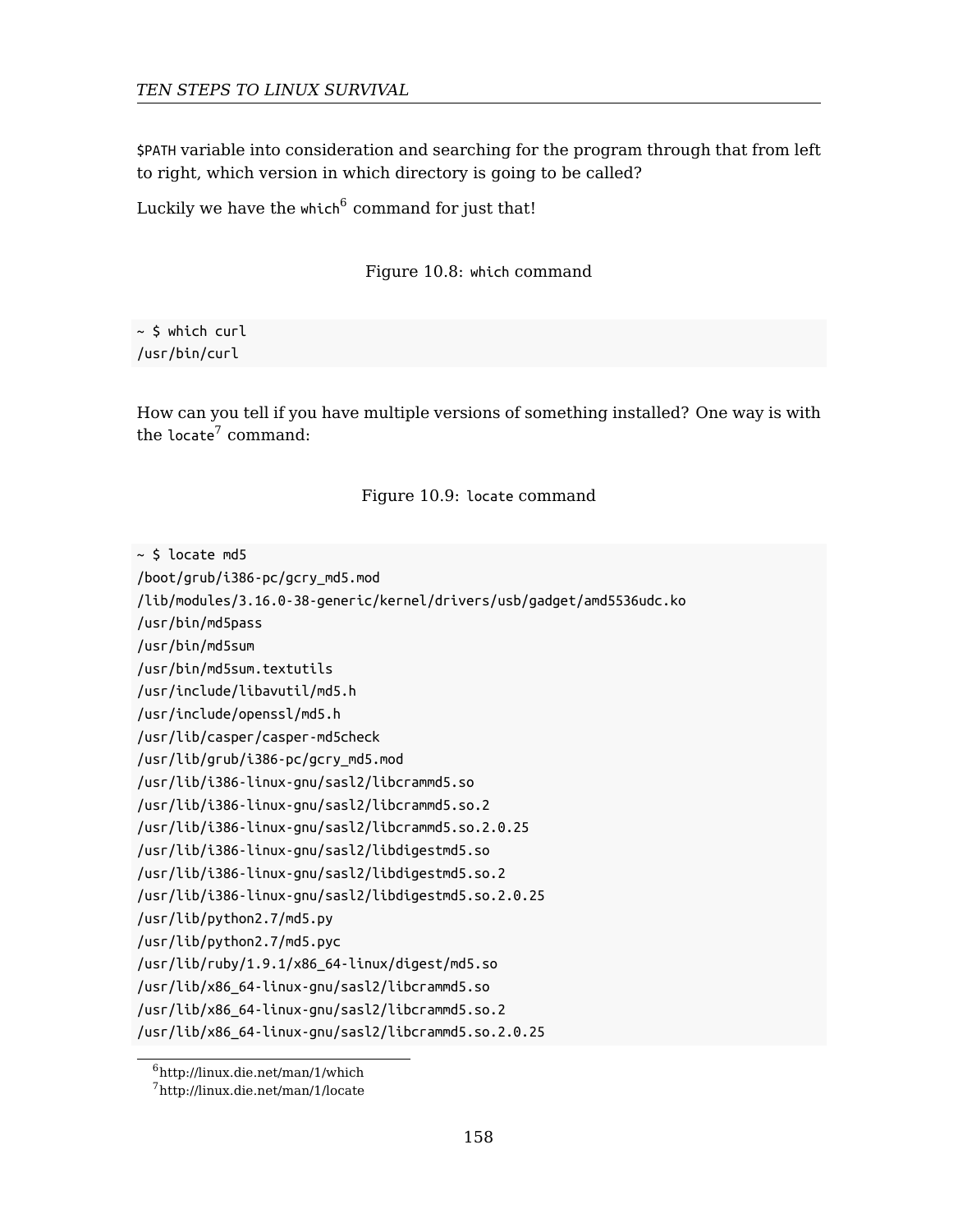*STEP 10. AND SO ON*

/usr/lib/x86\_64-linux-gnu/sasl2/libdigestmd5.so ...and so on...

The locate command, if installed, is basically a database of all of the file names on the system (collected periodically - not in real time). You are simply searching the database for a pattern. It is a quicker way to look than find  $/$  -name  $\forall$ pattern\* $\mathcal{N}$ .

One final note on which thing gets executed. Unlike in Windows, "UNIX" environments do not consider the local directory (the current directory you are sitting at the command prompt, i.e., what pwd<sup>8</sup> shows) as part of the path unless . is explicitly listed in \$PATH (and that is typically a bad idea). This is for security purposes. So it can be a bit unnerving to try and execute foo in the current directory and get:

Figure 10.10: Command not found - but it's right there!

```
~\sim $ ls -l foo
-rwxrwx--- 1 myuser mygroup 16 Oct 23 19:03 foo
~\sim $ foo
No command 'foo' found, did you mean:
Command 'fgo' from package 'fgo' (universe)
Command 'fop' from package 'fop' (main)
Command 'fog' from package 'ruby-fog' (universe)
Command 'fox' from package 'objcryst-fox' (universe)
Command 'fio' from package 'fio' (universe)
Command 'zoo' from package 'zoo' (universe)
Command 'xoo' from package 'xoo' (universe)
Command 'goo' from package 'goo' (universe)
foo: command not found
```
Instead, to invoke foo, you can either fully qualify the path as shown by pwd:

Figure 10.11: Using a fully qualified path to execute a command

~ \$ /home/myuser/foo

Or you can prepend the ./ relative path to it, to indicate "the foo in the current directory  $(.)$ ":

<sup>8</sup>http://linux.die.net/man/1/pwd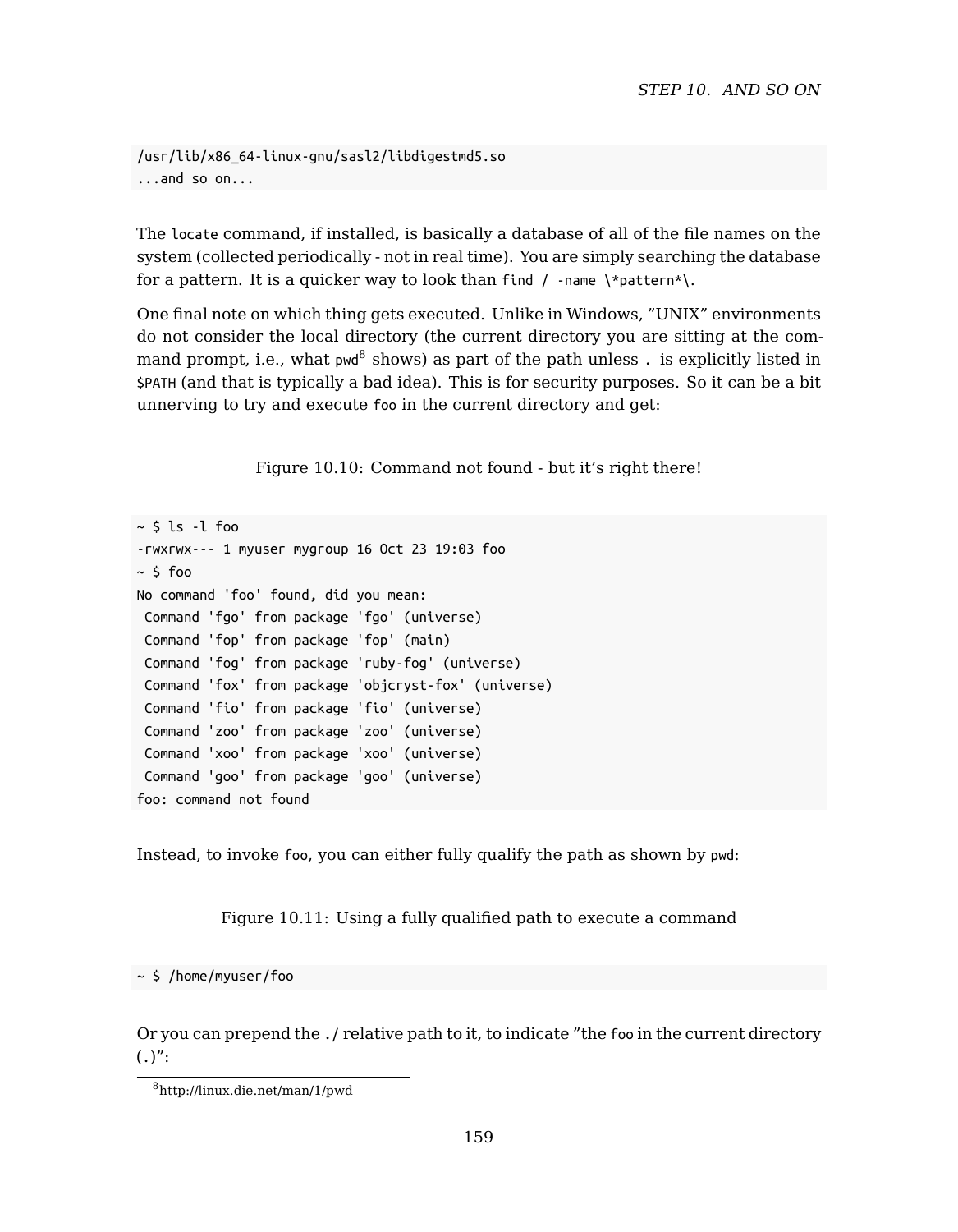Figure 10.12: Specifying the command in the current directory

 $~\sim$  \$ ./foo

## **Over and Over and Over**

The function of scheduled tasks in Windows is performed by cron<sup>9</sup> in Linux. It reads in the various crontab( $5)^{10}$  files on the system and executes the commands in them at the specified times. You use the crontab(1) $^{11}$  command to view and edit the crontab files for your user (and other users if you have admin privileges).

The sample given in the comments of the crontab when initially opened using crontab -e give a fine example of the syntax of the crontab file:

Figure 10.13: Looking at default crontab file

```
# Edit this file to introduce tasks to be run by cron.
#
# Each task to run has to be defined through a single line
# indicating with different fields when the task will be run
# and what command to run for the task
#
# To define the time you can provide concrete values for
# minute (m), hour (h), day of month (dom), month (mon),
# and day of week (dow) or use '*' in these fields (for 'any').#
# Notice that tasks will be started based on the cron's system
# daemon's notion of time and timezones.
#
# Output of the crontab jobs (including errors) is sent through
# email to the user the crontab file belongs to (unless redirected).
#
# For example, you can run a backup of all your user accounts
# at 5 a.m every week with:
# 0 5 * * 1 tar -zcf /var/backups/home.tgz /home/
#
```
<sup>9</sup>http://linux.die.net/man/8/cron

<sup>10</sup>http://linux.die.net/man/5/crontab

<sup>11</sup>http://linux.die.net/man/1/crontab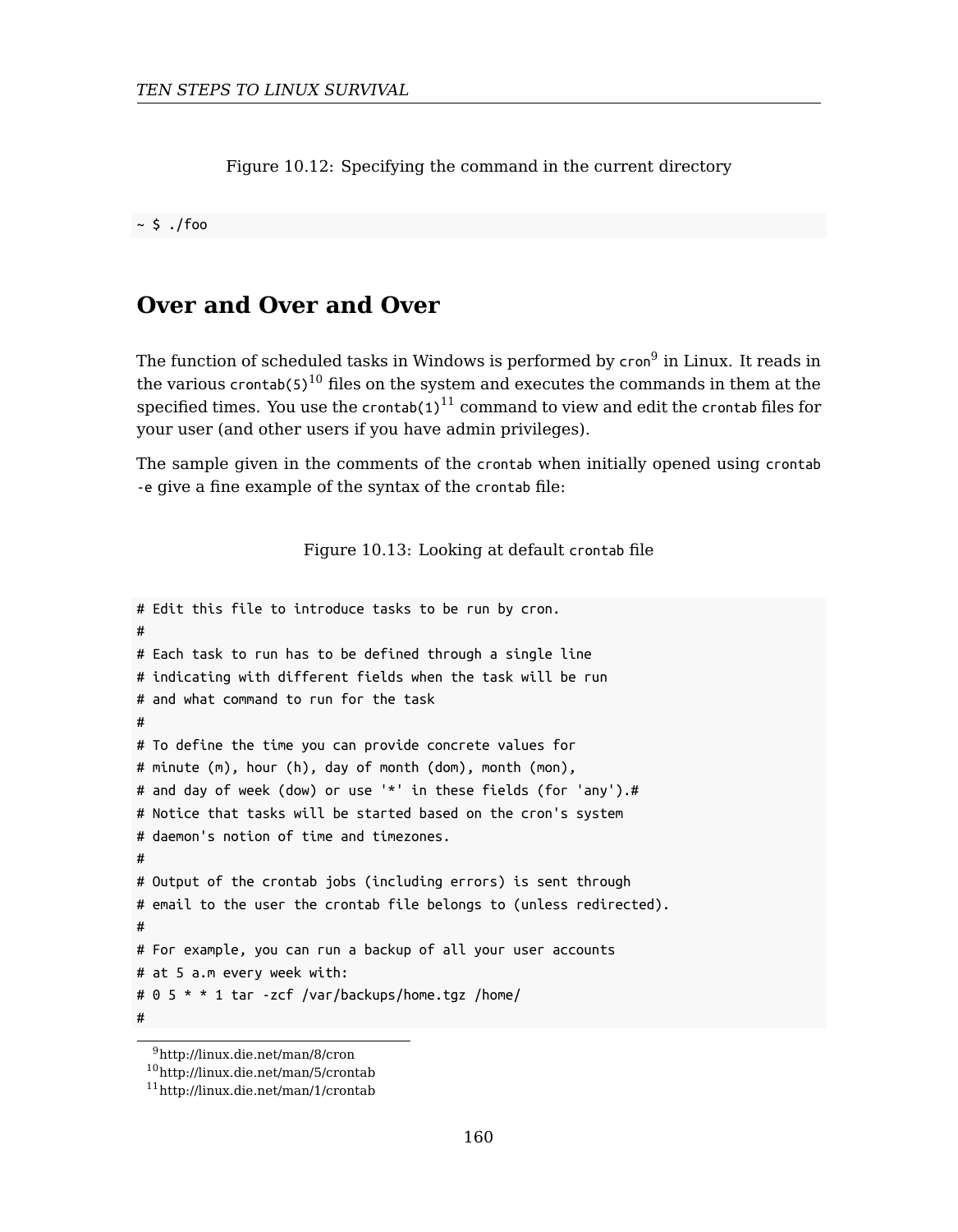*STEP 10. AND SO ON*

# For more information see the manual pages of crontab(5) and cron(8) # # m h dom mon dow command

If you have sudo privileges you can edit the crontab file for another user with:

Figure 10.14: Editing another user's crontab file

\$ sudo crontab -e -u otheruser

This can be useful to do things like run backup jobs as the user that is running the web server, say, so it has access rights to all the necessary files to back up the web server installation by definition.

The only other thing I have to add about cron is when it runs the commands from each crontab, they are typically not invoked with that particular user's environment settings, so it is best to fully specify the paths to files both in the crontab file itself and in any scripts or parameters to scripts it calls. Depending on the system and whether \$PATH is set at all when a "cron job" runs, you may have to specify the full paths to binaries in installed packages or even what you would consider "system" libraries! The which command comes in handy here for finding out where each command is installed.

## **Start Me Up**

If you need to reboot the system the quickest way is with the  $\mathsf{reboot}^{12}$  command:

Figure 10.15: reboot command

\$ sudo reboot

You can also use the shutdown<sup>13</sup> command with the  $-$ r option, but why? The handier use for shutdown is to tell a system to halt and power off after shutting down:

Figure 10.16: Shutdown and power off

<sup>12</sup>http://linux.die.net/man/8/reboot

<sup>13</sup>http://linux.die.net/man/8/shutdown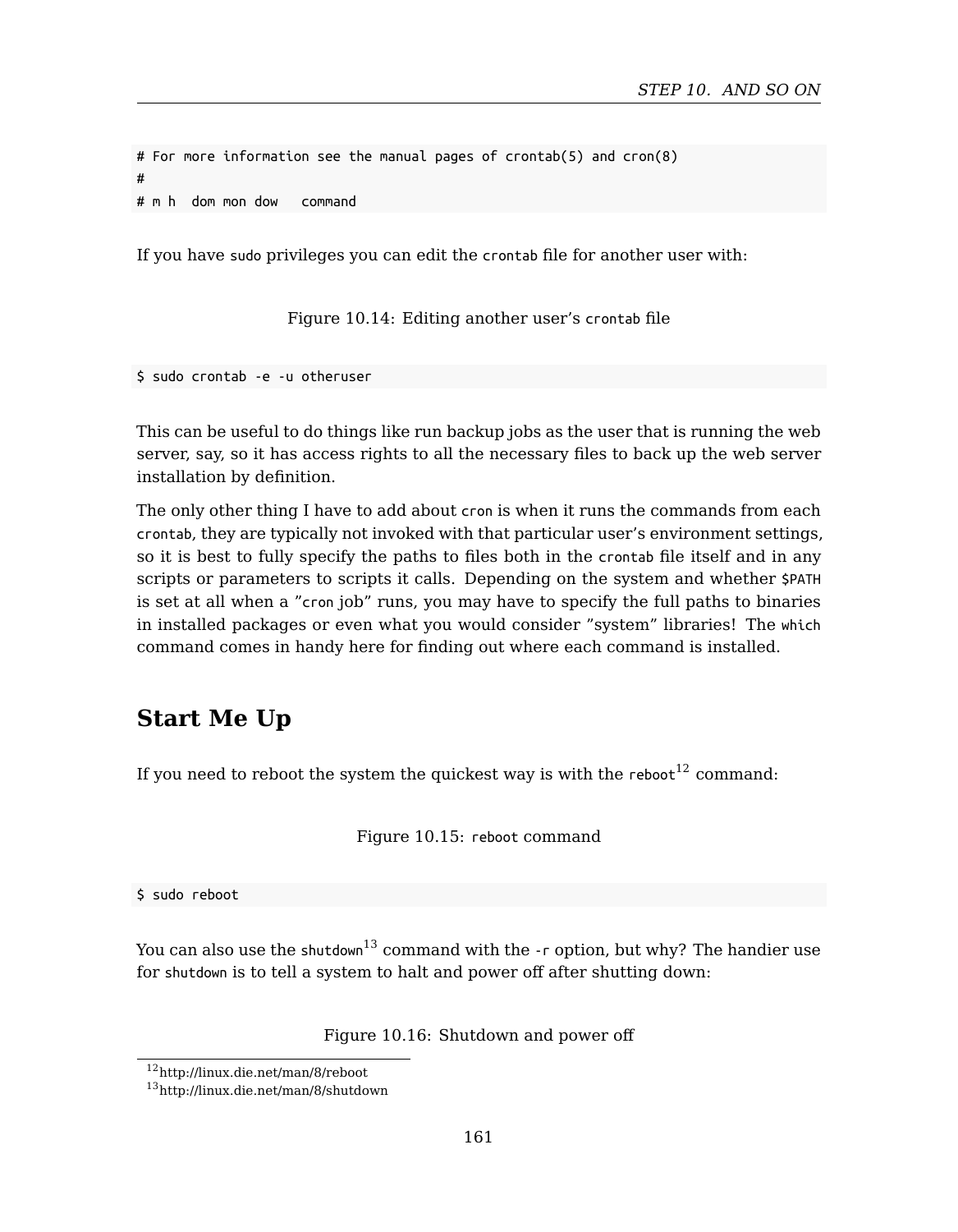\$ sudo shutdown -h now

## **Turn on Your Signals**

One of the basic concepts in UNIX program is that of "signals"<sup>14</sup>. You are probably already familiar with one way to send signals to a program, which is via Ctrl-C at the command prompt, which sends the SIGINT ("interrupt") signal to the program. Typically this will cause a program to terminate.

However, most signals can be "caught" by a program and coded around. There is one "uninterruptable" signal, however - SIGKILL. We can send SIGKILL to a process and cause it to terminate immediately with:

Figure 10.17: Terminating a process with extreme prejudice

kill -s 9 14302

The -s 9 is for signal #9, which is the SIGKILL signal (it is the tenth signal in the signal list, which is 0-relative, hence #9).

You can also use the following "shorthand" for SIGKILL:

Figure 10.18: Even shorter way to kill the process

kill -9 14302

Or [if you want to get all verbose:](https://en.wikipedia.org/wiki/Unix_signal)

Figure 10.19: A more verbose killer

kill -s SIGKILL 14302

**Note:** SIGKILL should be used as a last resort, because a program is not allowed to catch it or be notified of it and hence can perform no closing logic or cleanup and that may lead to data corruption. It is for getting rid of "hung" processes when nothing else will work. Always try to stop a program with a more "normal" method, which can include sending SIGINT to it first.

<sup>14</sup>https://en.wikipedia.org/wiki/Unix\_signal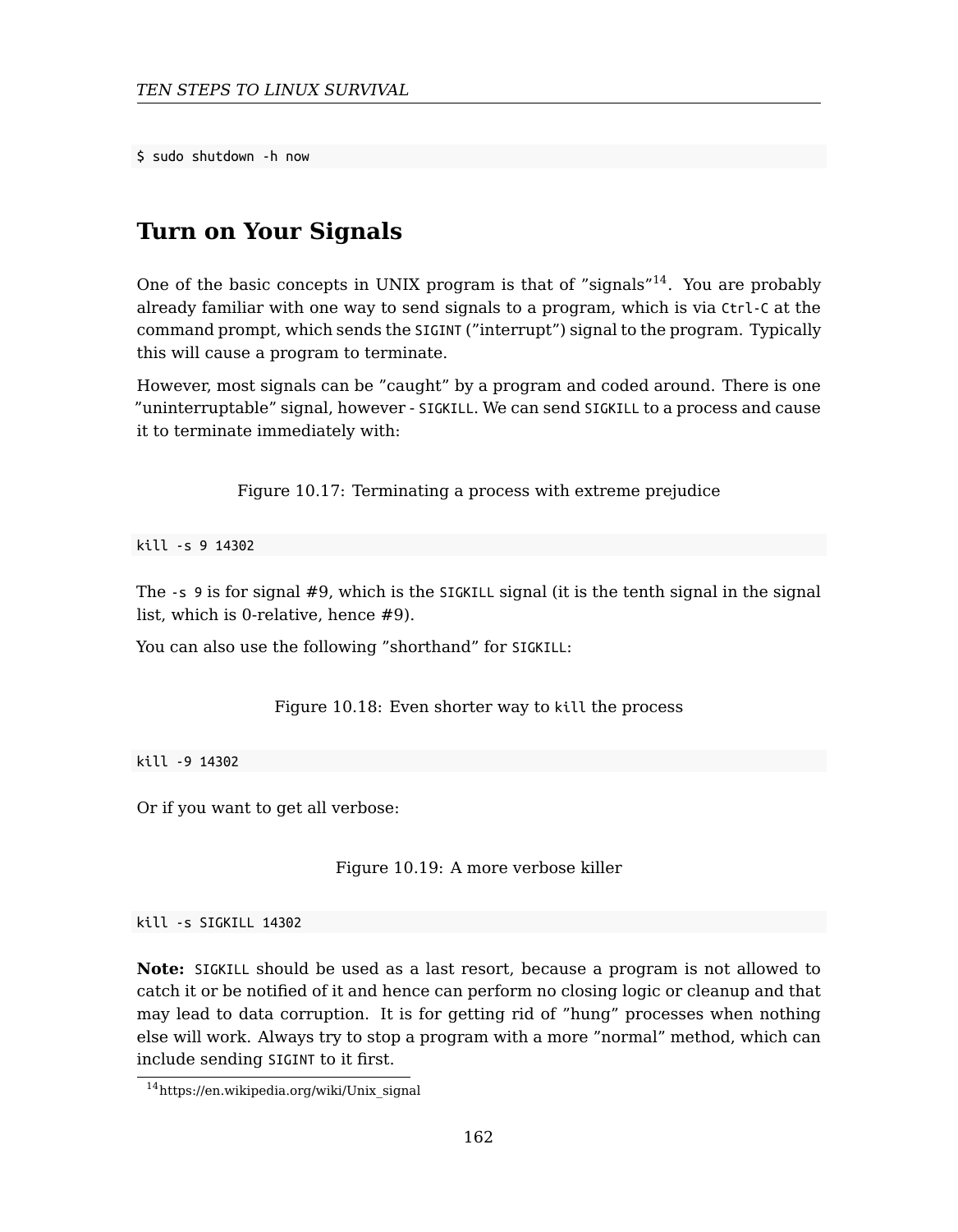*STEP 10. AND SO ON*

## **Exit, Smiling**

Sometimes a command runs and there isn't a good way to tell if it worked or not. "UNIX" programs are supposed to set an "exit status" when they end that by convention is 0 if the program exited successfully and a non-zero, (typically) positive number if there was an error. The exit status for the last executed command or program can be shown at the command line using the \$? environment variable. Consider if the file foo exists and bar does not:

Figure 10.20: Examining exit codes

```
~ $ ls foo
foo
~\sim $ echo $?
0
~\sim $ ls bar
ls: cannot access bar: No such file or directory
~\sim $ echo $?
2
```
**Note:** In many cases the exit codes come from the ANSI Standard C library's errno.h  $file^{15}$ . All of this is much handier when handling errors in scripts, but we're not going to go into script logic here.

However, sometimes even at the command line we want to be able to conditionally control a sequence of commands, and continue (or not) based on the success (or failure) of a previous command. In bash we have && and || to the rescue!

- **a && b** execute a *and* b, i.e., execute b only if a is successful.
- **a || b** execute a *or* b, that is execute b whether *or* not a is successful.

Our example of file foo (which exists) and file bar (which does not) and the effect on the exit code of ls can be illustrative here, too:

Figure 10.21: Using && to chain commands together

<sup>15</sup>http://mazack.org/unix/errno.php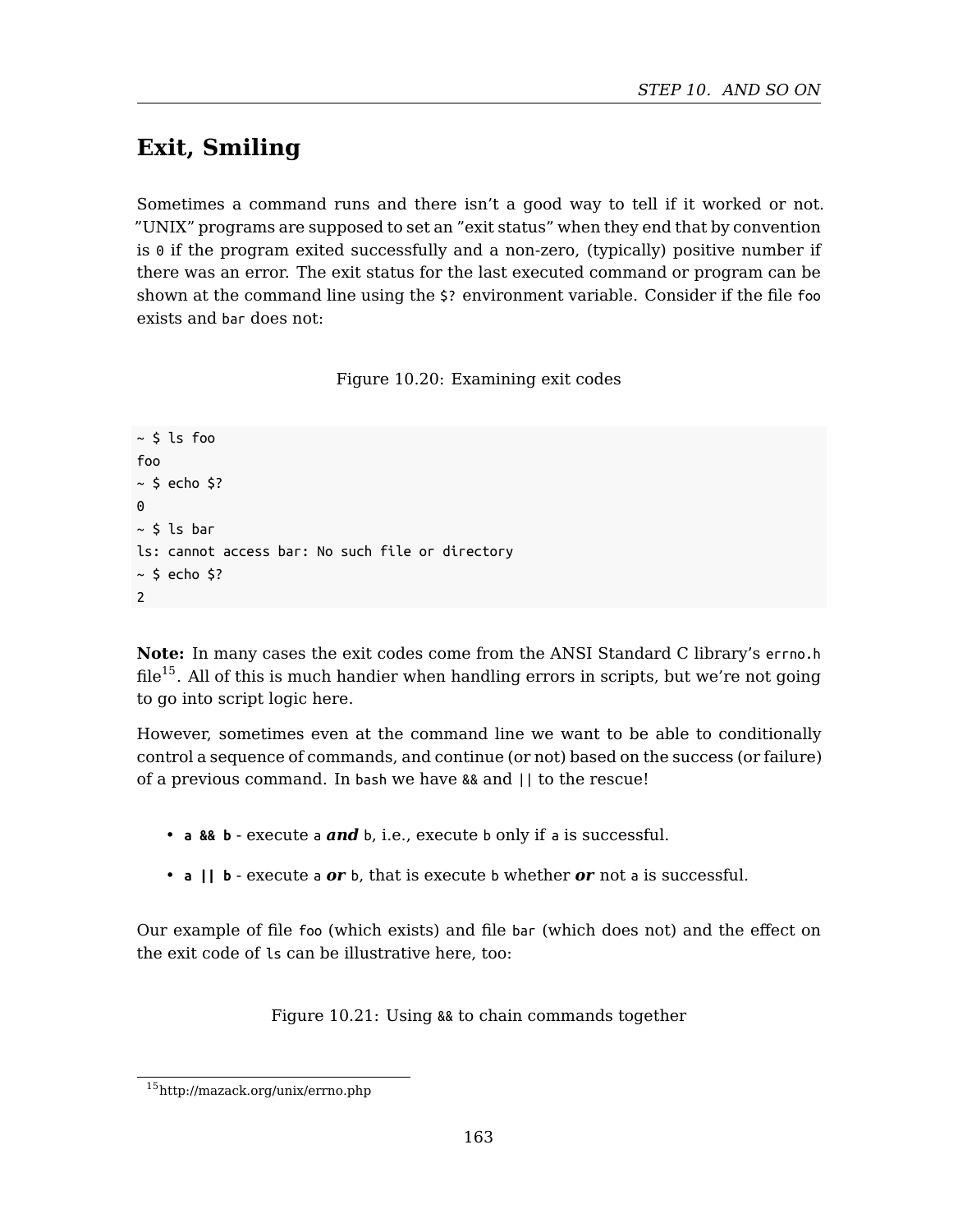```
~\sim $ ls foo && ls bar
foo
ls: cannot access bar: No such file or directory
~\sim $ echo $?
2
```
Both ls commands execute because the first successfully found foo, but the second emits its error and sets the exit code to 2 (failure).

Figure 10.22: Using || to execute the first and possibly the second command

```
~\sim $ ls foo || ls bar
foo
~\sim $ echo $?
\Omega
```
Note in this case the ls bar command *did not* execute because the logical "or" condition was already satisfied by the successful execution of the first ls. The exit code is obviously 0 (success).

Figure 10.23: With && the second command won't execute if the first fails

```
~\sim $ ls bar && ls foo
ls: cannot access bar: No such file or directory
~\sim $ echo $?
2
```
Obviously if the first command fails, the "and" condition as a whole fails and the expression exits with a code of 2. And finally, while the first command failed the second still can execute because of the "or", and the whole expression returns 0.

Figure 10.24: One more example with ||

```
~\sim $ ls bar || ls foo
ls: cannot access bar: No such file or directory
foo
~\sim $ echo $?
0
```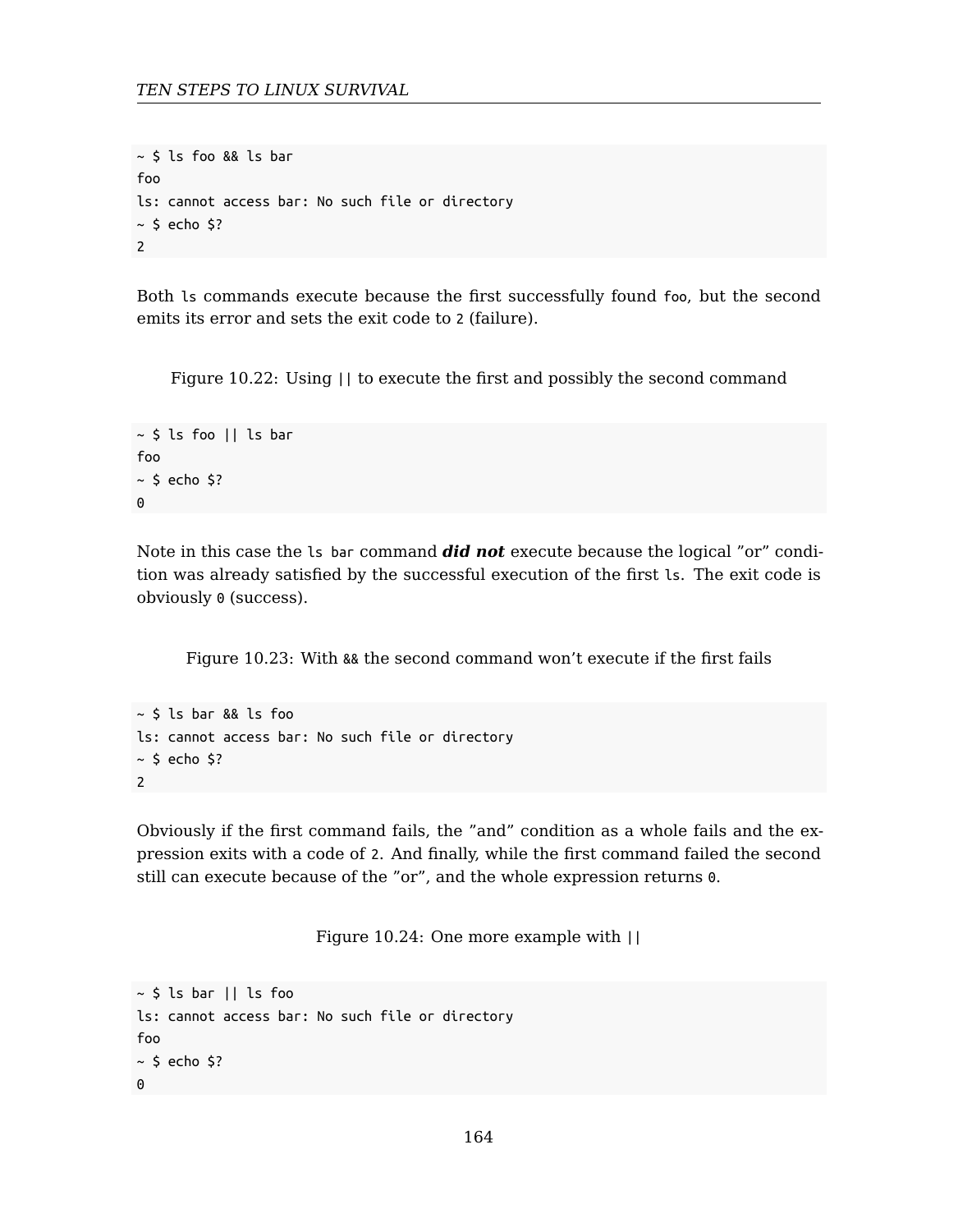*STEP 10. AND SO ON*

**Note:** There is actually a true<sup>16</sup> command whose purpose is to "do nothing, successfully." All it does is return a  $\theta$  (success) exit code. This can be useful in scripting and also sometimes when building "and" and "or" clauses like above.

And yes, of course, that means there is also a  $false^{17}$  command to "do nothing, unsuccessfully!"

Figure 10.25: true and false commands

~ \$ true  $~\sim$  \$ echo \$?  $\Theta$  $~\sim$  \$ false  $~\sim$  \$ echo \$? 1

## **The End**

Now you know what I know. Or at least what I keep loaded in my head vs. what I simply search for when I need to know it, and you know how to do that searching, too.

Good luck, citizen!

<sup>16</sup>http://linux.die.net/man/1/true

<sup>17</sup>http://linux.die.net/man/1/false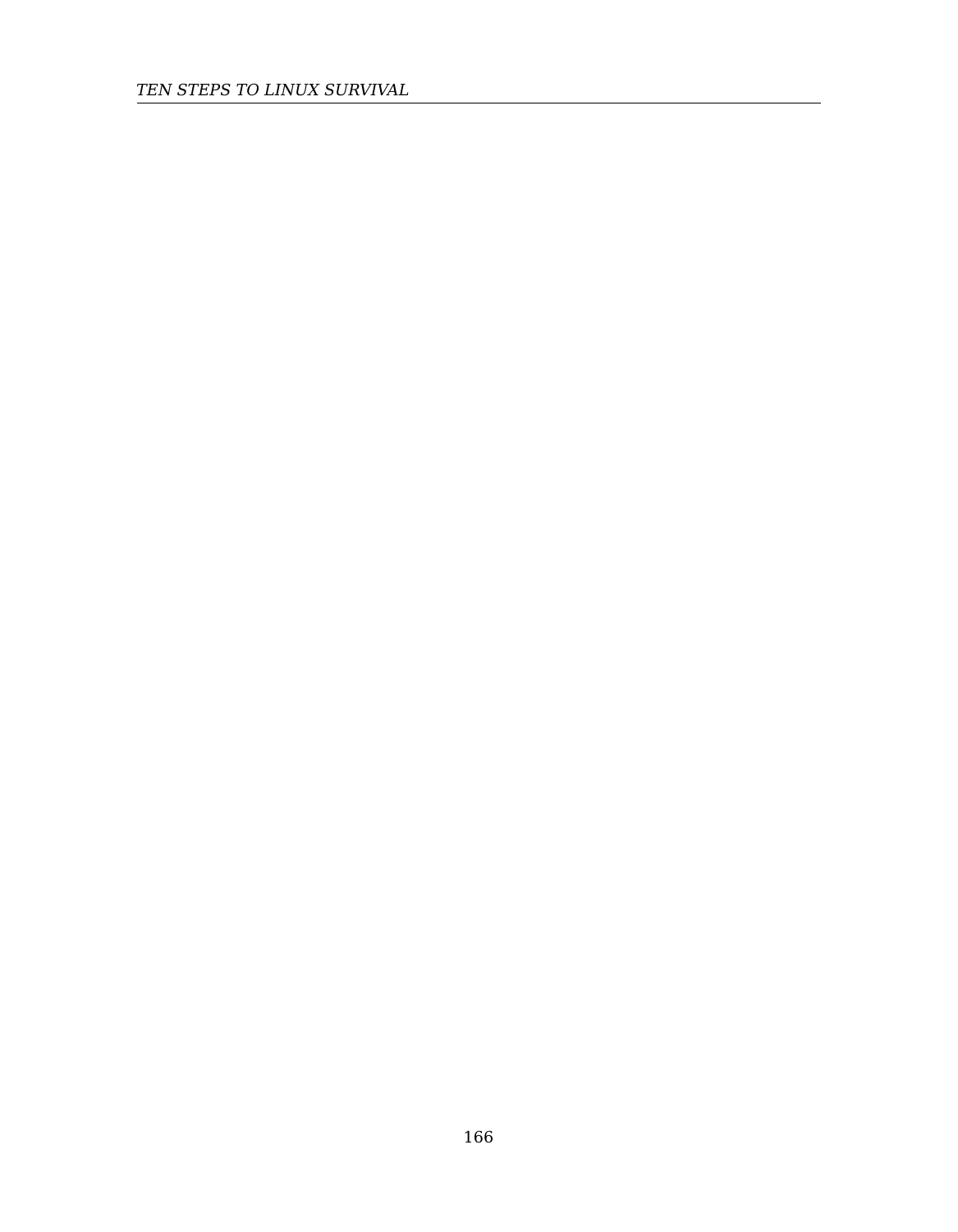## **A**

# **Appendices**

*"That rug really tied the room together, did it not?"* - Walter Sobchak (*The Big Lebowski*)

## **Cheat She[e](#page-166-0)t**

This list outlines all the commands, files and other UNIX items of interest brought up in this boo[k](#page-166-1). Use man or other methods outlined in the book to find more information on them.

### <span id="page-166-1"></span><span id="page-166-0"></span>**Environment Variables**

- **\$?**<sup>1</sup> the exit code for the last command or program executed.
- **\$HISTIGNORE**<sup>2</sup> a colon-separated list of patterns to keep from being recorded in the command history file.
- **\$PATH<sup>3</sup>** the execution search path.

 $^{\rm 1}$ http://linux.die.net/abs-guide/exit-status.html

<sup>2</sup>http://linux.die.net/man/1/sh

<sup>3</sup>http://linux.die.net/Bash-Beginners-Guide/sect\_03\_02.html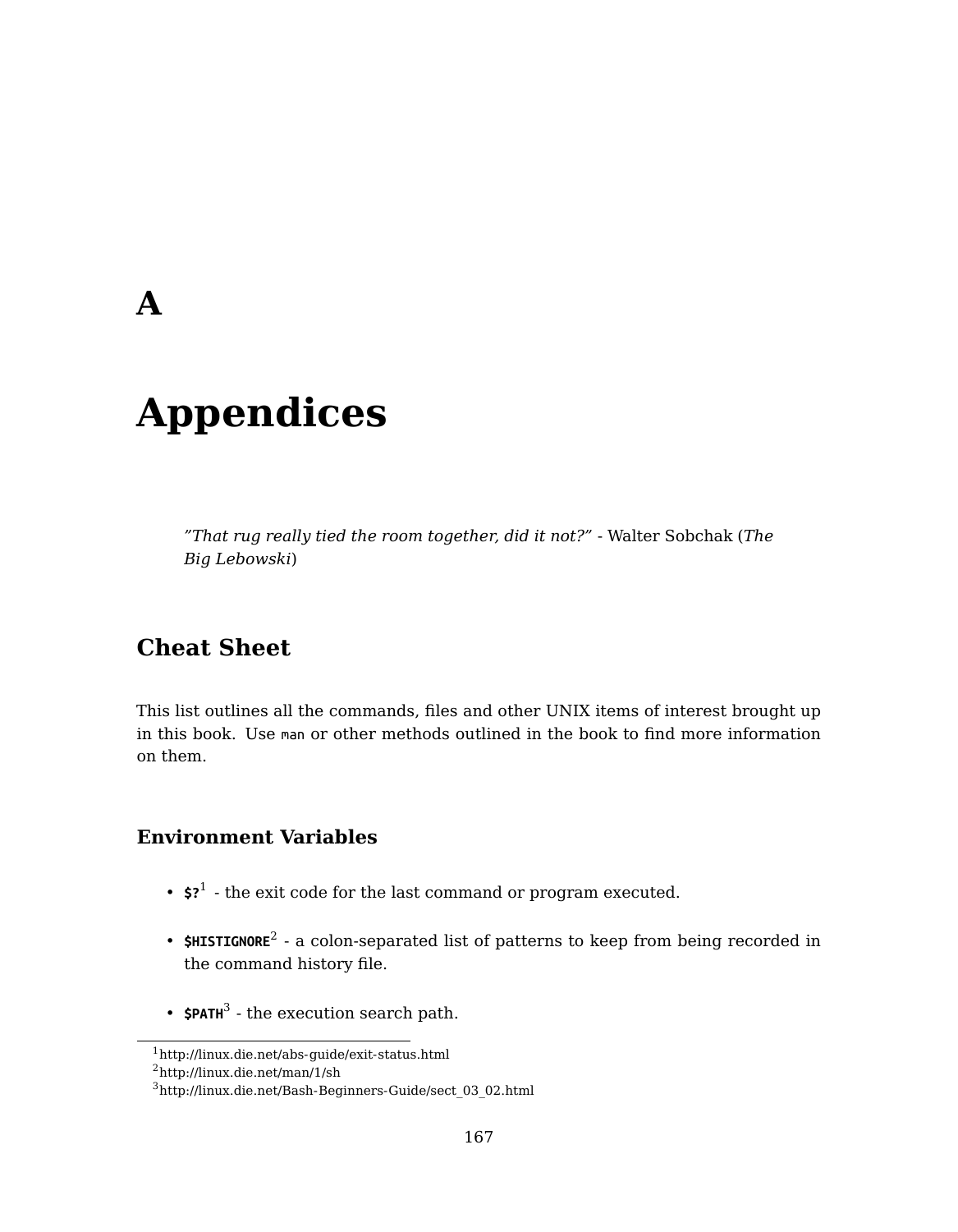#### **Conditional Exe[cu](#page-167-0)tion**

See "logical operators"<sup>4</sup>.

- **&&** execute the second command only if the first command succeeds.
- **||** execute the second command even if the first command fails.

#### **Redirection**

See "I/O Redirection"<sup>5</sup>.

- *stderr* file descriptor 2, always open for writing from a process, defaults to the screen on a terminal session.
- *stdin* file descriptor 0, always open for reading in a process, defaults to the keyboard input on a terminal session.
- *stdout* file descriptor 1, always open for writing from a process, defaults to the screen on a terminal session.
- **<** redirect a file to *stdin*.
- **>** redirect *stdout* to a file.
- <span id="page-167-0"></span>• **2>** [- redirect](http://linux.die.net/abs-guide/ops.html) *stderr* to a file.
- **|** pipe *stdout* [from one process into](http://linux.die.net/Bash-Beginners-Guide/sect_03_04.html) *stdin* in another process.

### **Special Files and Directories**

- $\sim$ <sup>6</sup> shortcut for current user's home directory.
- **.bash\_history** history of commands entered at the command prompt (also a nice example of a hidden "dotfile").

 $^4$ http://linux.die.net/abs-guide/ops.html

<sup>5</sup>http://linux.die.net/abs-guide/io-redirection.html

 $<sup>6</sup>$ http://linux.die.net/Bash-Beginners-Guide/sect\_03\_04.html</sup>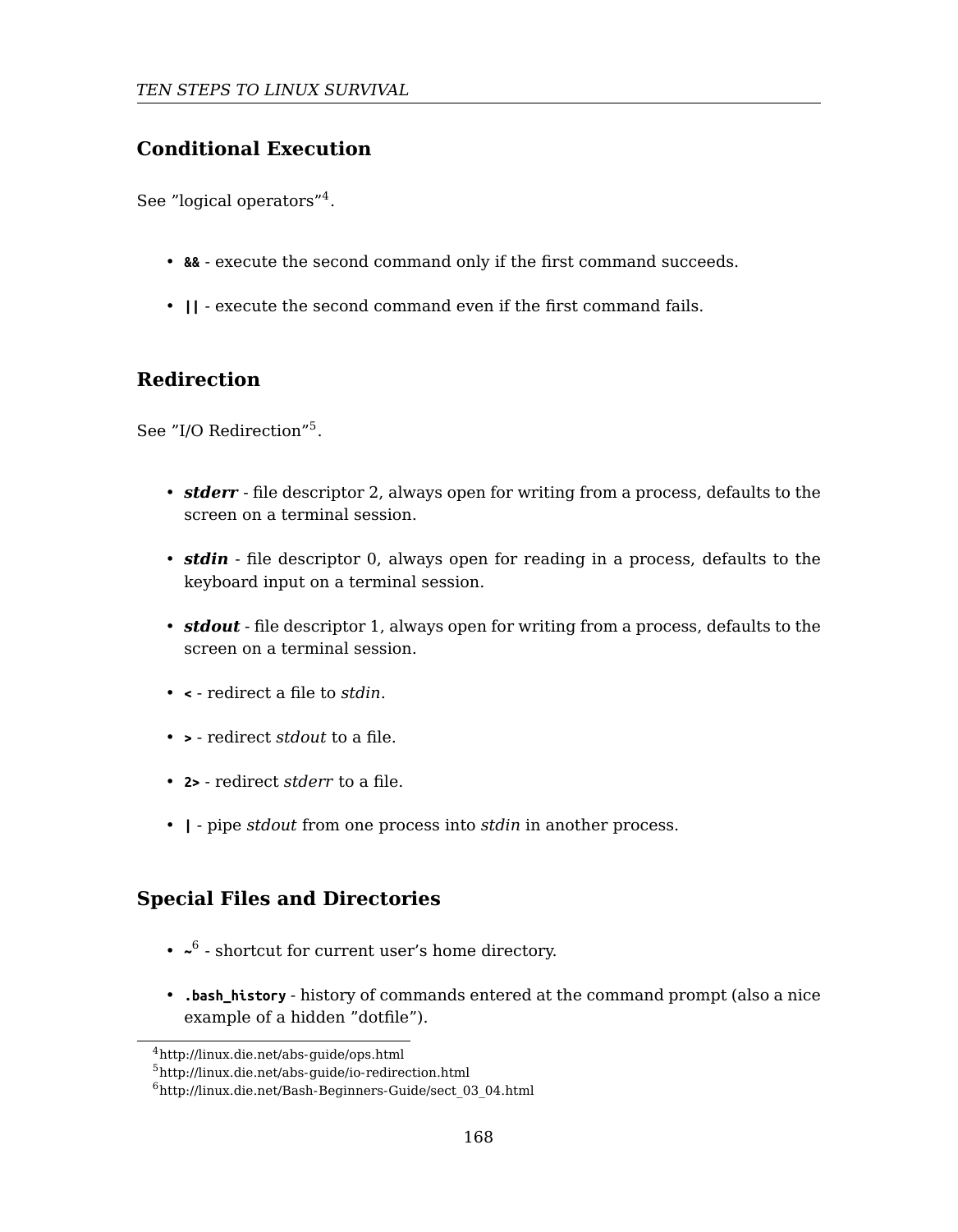*A. APPENDICES*

#### **System Directories**

See Important System Directories<sup>7</sup>.

- **/etc** configuration files location.
- **/home** "home" or user profile directories.
- **/proc** system run-time information.
- **/root** "home" directory for "root" user (system admin).
- **/tmp** -t[e](#page-168-0)mporary files location.
- **/v[ar/](#page-168-1)log** log files location.

#### **Commands**

These ar[e "](#page-168-2)section 1" commands, i.e., normal user commands that typically don't require any special privileges beyond permissions to access files and the like.

- **7z**<sup>8</sup> - [co](#page-168-3)mpress and uncompress files and directories using the 7-zip algorithm.
- **apropos**<sup>9</sup>  [search for](http://linux.die.net/man/1/7z) [help on comm](http://linux.die.net/abs-guide/systemdirs.html)ands by pattern.
- <span id="page-168-1"></span><span id="page-168-0"></span>• **awk**[10](http://linux.die.net/man/1/apropos) [- language for p](http://linux.die.net/man/1/awk)rocessing streams of data.
- <span id="page-168-2"></span> $\cdot$  **bash**<sup>[11](http://linux.die.net/man/1/bash)</sup> [- the Bourne-aga](http://linux.die.net/man/1/bzip2)in shell.
- <span id="page-168-3"></span>•  $bzip2^{12}$  [- compress a](http://linux.die.net/man/1/cd)nd uncompress files using the  $bzip2$  algorithm.
- **cat**<sup>13</sup> concatenate the input files to *stdout*.
- $\cdot$  **cd**<sup>14</sup> change the current directory.
- **chgrp**<sup>15</sup> change the primary group of a file or directory.

<sup>7</sup>http://linux.die.net/abs-guide/systemdirs.html

<sup>8</sup>http://linux.die.net/man/1/7z

<sup>9</sup>http://linux.die.net/man/1/apropos

<sup>10</sup>http://linux.die.net/man/1/awk <sup>11</sup>http://linux.die.net/man/1/bash

<sup>12</sup>http://linux.die.net/man/1/bzip2

<sup>13</sup>http://linux.die.net/man/1/cat

<sup>14</sup>http://linux.die.net/man/1/cd

<sup>15</sup>http://linux.die.net/man/1/chgrp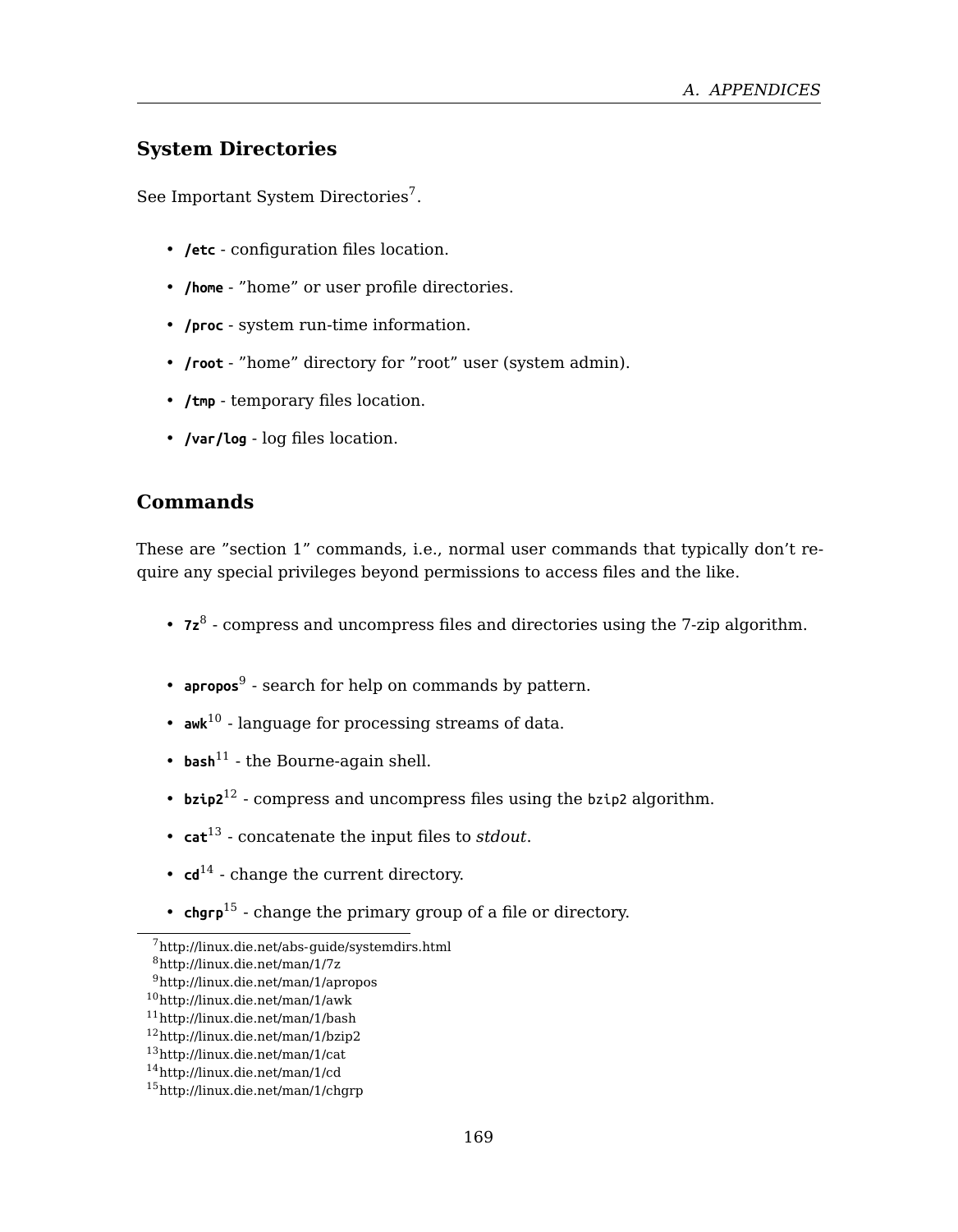- **c[hmo](#page-169-1)d**<sup>16</sup> change the permissions (mode bits) of a file or directory.
- **chown**[1](#page-169-2)7 change the owner of a file or directory.
- **cm[ake](#page-169-3)**<sup>18</sup> configure makefiles.
- **cp**<sup>19</sup> [-](#page-169-4) copy files or directories.
- **c[ron](#page-169-5)tab**<sup>20</sup> display or edit tasks to be run by cron.
- **curl**[21](#page-169-6) download files from the internet.
- $\cdot$  **cut**<sup>22</sup> [-](#page-169-7) remove (cut) sections from lines.
- **df**<sup>23</sup>  [s](#page-169-8)how space utilization by file system.
- $\cdot$  diff<sup>2[4](#page-169-9)</sup> show the differences between files.
- **dig**2[5](#page-169-10) look up DNS info on an address.
- **dpkg**<sup>26</sup>  [package manag](http://linux.die.net/man/1/chmod)er for Debian flavors.
- **du**<sup>27</sup>  [estimate disk](http://linux.die.net/man/1/cp) [usa](http://linux.die.net/man/1/cmake)ge.
- **echo**<sup>28</sup>  [display passe](http://linux.die.net/man/1/curl)[d p](http://linux.die.net/man/1/crontab)arameters to *stdout*.
- <span id="page-169-1"></span><span id="page-169-0"></span>• **emacs**[29](http://linux.die.net/man/1/cut) [- great opera](http://linux.die.net/man/1/df)ting system, but it could use an editor.
- <span id="page-169-4"></span><span id="page-169-3"></span><span id="page-169-2"></span>• **email**<sup>30</sup> [- send email.](http://linux.die.net/man/1/dig)
- <span id="page-169-6"></span><span id="page-169-5"></span>• **false**<sup>31</sup> [- do nothing,](http://linux.die.net/man/1/du) [u](http://linux.die.net/man/1/echo)nsuccessfully.
- <span id="page-169-8"></span><span id="page-169-7"></span>• **file**<sup>32</sup> [- give best guess](http://linux.die.net/man/1/emacs) as to type of file.

<span id="page-169-10"></span><span id="page-169-9"></span><sup>16</sup>[http://linux.die.net/man/1/chmo](http://linux.die.net/man/1/false)d <sup>17</sup>[http://linux.die.net/man/1/cho](http://linux.die.net/man/1/file)wn

<sup>18</sup>http://linux.die.net/man/1/cmake

<sup>19</sup>http://linux.die.net/man/1/cp

<sup>20</sup>http://linux.die.net/man/1/crontab

<sup>21</sup>http://linux.die.net/man/1/curl

<sup>22</sup>http://linux.die.net/man/1/cut

<sup>23</sup>http://linux.die.net/man/1/df

<sup>24</sup>http://linux.die.net/man/1/diff <sup>25</sup>http://linux.die.net/man/1/dig

<sup>26</sup>http://linux.die.net/man/1/dpkg

<sup>27</sup>http://linux.die.net/man/1/du

<sup>28</sup>http://linux.die.net/man/1/echo

<sup>29</sup>http://linux.die.net/man/1/emacs

<sup>30</sup>http://linux.die.net/man/1/email

<sup>31</sup>http://linux.die.net/man/1/false

<sup>32</sup>http://linux.die.net/man/1/file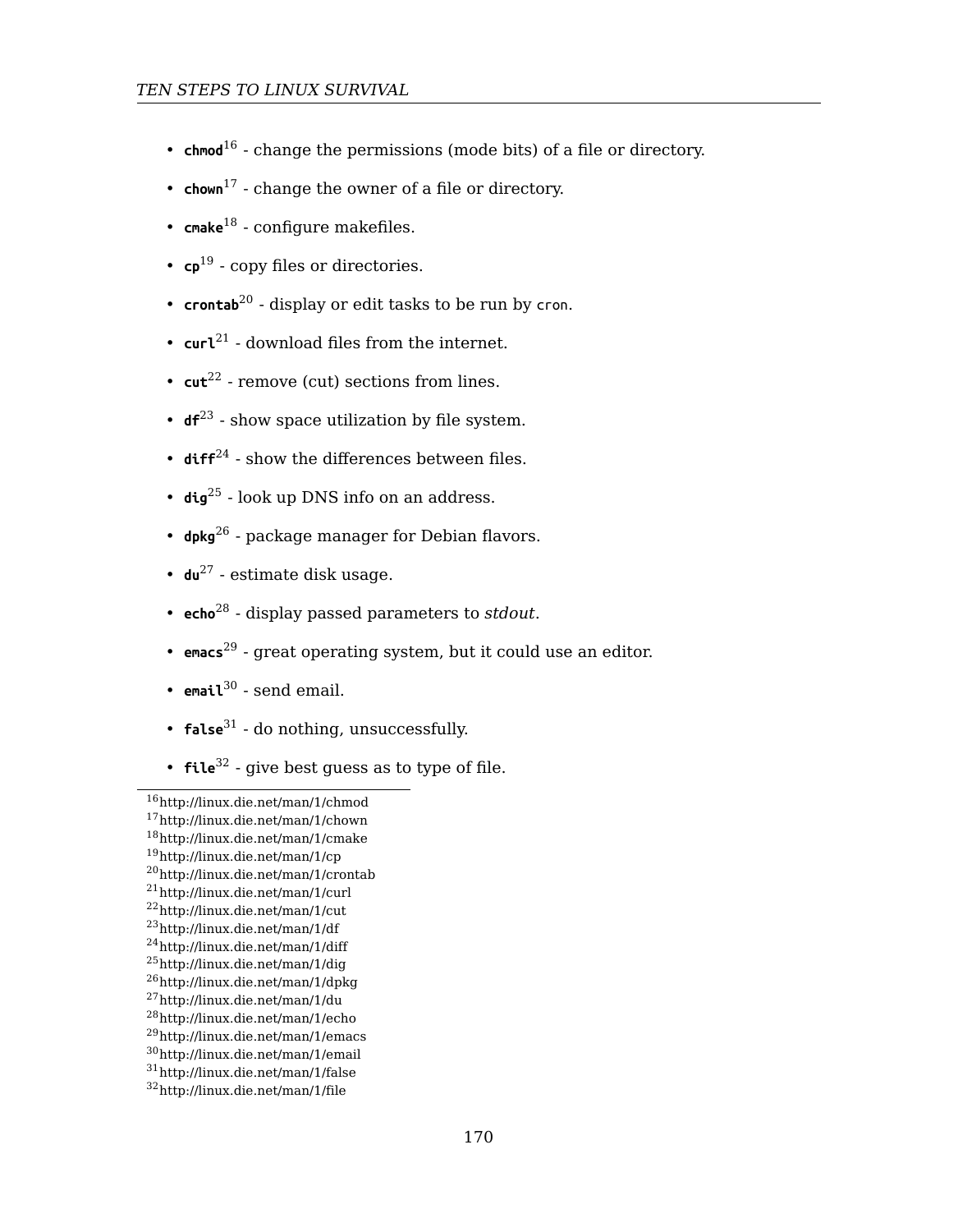#### *A. APPENDICES*

- **find**<sup>33</sup> find files based on various conditions and execute actions against the results.
- **fmt**<sup>34</sup> simple text formatter.
- **grep**<sup>35</sup> search for a pattern (regular expression) in files.
- **gzip**<sup>36</sup> compression program.
- **help**<sup>37</sup> help for built-in commands in bash.
- **if**<sup>38</sup> conditionally execute a program.
- **info**<sup>39</sup> an alternative for man, especially for GNU programs. Remember q quits.
- **la[tex](#page-170-0)**<sup>40</sup> process LaTeX document markup.
- **less**4[1](#page-170-1) display the file one page at a time on *stdout*.
- **ln**<sup>42</sup>  [create hard or s](http://linux.die.net/man/1/find)oft (shortcut) links.
- **locate**<sup>43</sup>  [locate files b](http://linux.die.net/man/1/grep)y name.
- **ls**<sup>44</sup>  [list directory](http://linux.die.net/man/1/if) [co](http://linux.die.net/man/1/help)ntents.
- **lynx**<sup>45</sup>  [command line](http://linux.die.net/man/1/latex) web browser.
- **make**[46](http://linux.die.net/man/1/less)  [run program](http://linux.die.net/man/1/ln)s according to "recipes" in makefiles.
- **man**<sup>47</sup>  [display manu](http://linux.die.net/man/1/ls)[a](http://linux.die.net/man/1/lynx)l pages. Remember q quits.
- <span id="page-170-0"></span>• mkdir<sup>48</sup> [- make a new d](http://linux.die.net/man/1/make)irectory.

<sup>43</sup>http://linux.die.net/man/1/locate <sup>44</sup>http://linux.die.net/man/1/ls

<span id="page-170-1"></span><sup>33</sup>[http://linux.die.net/man/1/find](http://linux.die.net/man/1/mkdir)

<sup>34</sup>http://linux.die.net/man/1/fmt

<sup>35</sup>http://linux.die.net/man/1/grep <sup>36</sup>http://linux.die.net/man/1/gzip

<sup>37</sup>http://linux.die.net/man/1/help

<sup>38</sup>http://linux.die.net/man/1/if

<sup>39</sup>http://linux.die.net/man/1/info

<sup>40</sup>http://linux.die.net/man/1/latex

<sup>41</sup>http://linux.die.net/man/1/less

<sup>42</sup>http://linux.die.net/man/1/ln

<sup>45</sup>http://linux.die.net/man/1/lynx

<sup>46</sup>http://linux.die.net/man/1/make

<sup>47</sup>http://linux.die.net/man/1/man

<sup>48</sup>http://linux.die.net/man/1/mkdir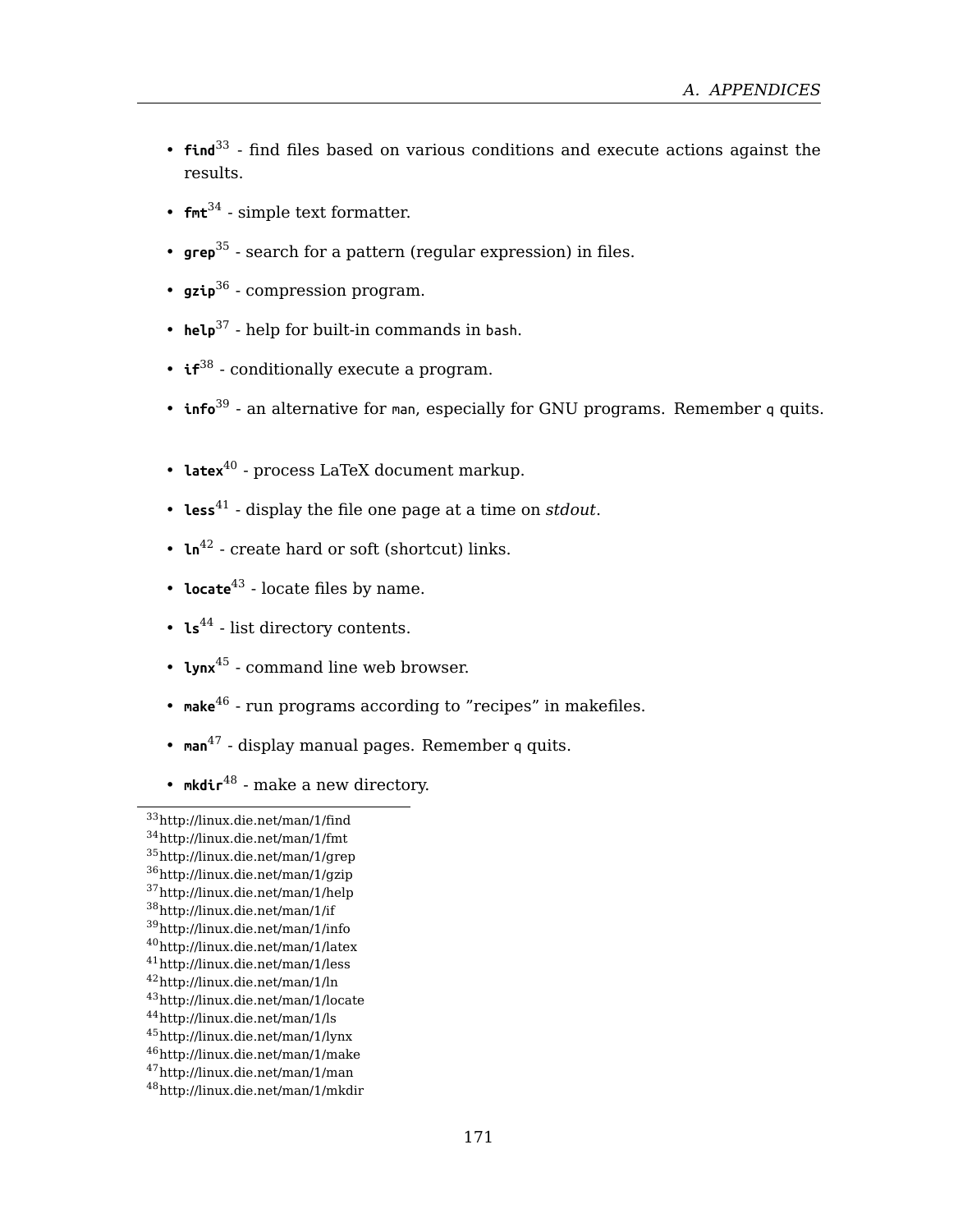- **more**<sup>49</sup> display the file one page at a time on *stdout*.
- mutt<sup>50</sup> email client.
- **mv**<sup>51</sup> move files or directories.
- **nano**<sup>52</sup> small, intuitive text editor.
- **pandoc**<sup>53</sup> markup converter. The primary tool used to create this book in multiple fo[rm](#page-171-1)ats including PDF, EPUB, HTML and Markdown.
- **pdfla[te](#page-171-2)x**<sup>54</sup> create PDF files.
- **pico**<sup>55</sup> small, intuitive text editor.
- **pine**<sup>56</sup> email client.
- **ps**<sup>57</sup> list running processes.
- **pwd**<sup>58</sup> print the current (working) directory name.
- **rename**<sup>59</sup>  [rename files](http://linux.die.net/man/1/mutt) in more complex ways than mv can.
- **rm**<sup>60</sup>  [delete \(remove\)](http://linux.die.net/man/1/nano) [fi](http://pandoc.org/README.html)les or directories.
- <span id="page-171-0"></span>• **rsync**<sup>61</sup> [- efficiently and s](http://linux.die.net/man/1/pdflatex)ecurely "mirror" directories between local and remote [locations.](http://linux.die.net/man/1/pine)
- **scp**[62](http://linux.die.net/man/1/ps)  [file copy over s](http://linux.die.net/man/1/pwd)ecure shell protocol.
- <span id="page-171-2"></span><span id="page-171-1"></span>• **sed**<sup>63</sup> [- stream editor](http://linux.die.net/man/1/rm) [fo](http://linux.die.net/man/1/rsync)r editing from the command line.
- **set**<sup>64</sup>  [set an environ](http://linux.die.net/man/1/scp)ment variable, or display all environment variables.

<sup>49</sup>[http://linux.die.net/man/1/mor](http://linux.die.net/man/1/set)e

<sup>50</sup>http://linux.die.net/man/1/mutt

<sup>51</sup>http://linux.die.net/man/1/mv <sup>52</sup>http://linux.die.net/man/1/nano

<sup>53</sup>http://pandoc.org/README.html

<sup>54</sup>http://linux.die.net/man/1/pdflatex

<sup>55</sup>http://linux.die.net/man/1/pico

<sup>56</sup>http://linux.die.net/man/1/pine

<sup>57</sup>http://linux.die.net/man/1/ps

<sup>58</sup>http://linux.die.net/man/1/pwd

<sup>59</sup>http://linux.die.net/man/1/rename <sup>60</sup>http://linux.die.net/man/1/rm

<sup>61</sup>http://linux.die.net/man/1/rsync

<sup>62</sup>http://linux.die.net/man/1/scp

<sup>63</sup>http://linux.die.net/man/1/sed

<sup>64</sup>http://linux.die.net/man/1/set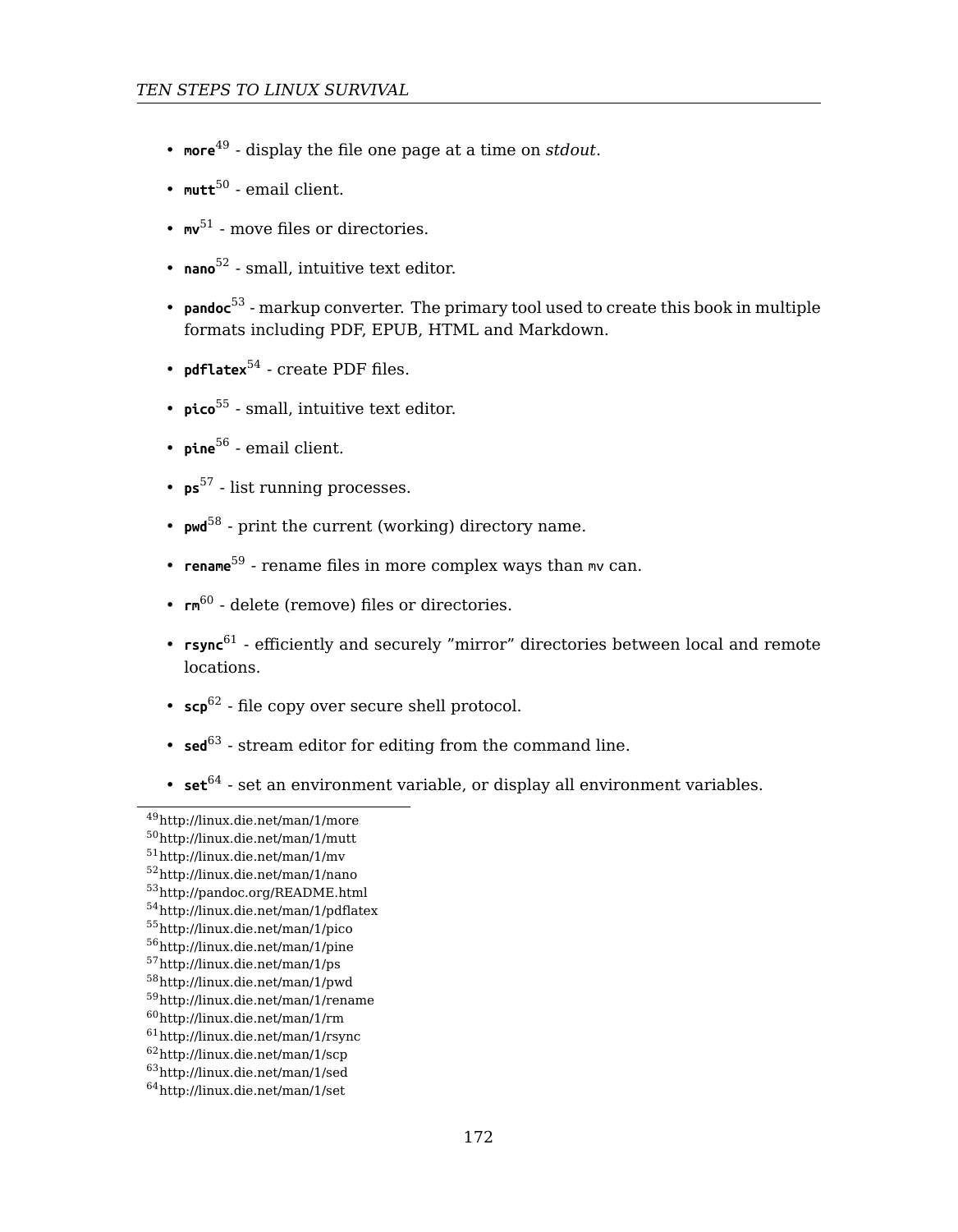#### *A. APPENDICES*

- **sm[bcl](#page-172-0)ient**<sup>65</sup> copy files to and from Windows using the SMB/CIFS (Windows file share) protocol.
- $\bullet\;\; \mathsf{sort}^{\mathsf{66}}$  $\bullet\;\; \mathsf{sort}^{\mathsf{66}}$  $\bullet\;\; \mathsf{sort}^{\mathsf{66}}$  sort  $\mathsf{std}$  or a file to  $\mathsf{std} \mathsf{out}.$
- **s[sh](#page-172-2)**<sup>67</sup> secure shell terminal progam and protocol.
- **tai[l](#page-172-3)**<sup>68</sup> display the last lines of a file.
- **tar**<sup>69</sup> [-](#page-172-4) "tape archive", a way to combine directories into a single flat file.
- **tee**<sup>70</sup> [-](#page-172-5) write to a file and *stdout* at the same time.
- **t[eln](#page-172-6)et**<sup>71</sup> ancient terminal program and protocol.
- **top**<sup>72</sup> [-](#page-172-7) list processes by resource utilization (CPU).
- **to[uch](#page-172-8)**<sup>73</sup> create an empty file or change the last-modified time of an existing file.
- **tr**<sup>74</sup>  [translate \(map, conv](http://linux.die.net/man/1/smbclient)ert) characters.
- **true**<sup>75</sup>  [do nothing, s](http://linux.die.net/man/1/ssh)[u](http://linux.die.net/man/1/sort)ccessfully.
- **uname**[76](http://linux.die.net/man/1/tail)  [print system](http://linux.die.net/man/1/tar) info.
- <span id="page-172-0"></span>• **unzip**[77](http://linux.die.net/man/1/tee) [- uncompress](http://linux.die.net/man/1/telnet) .zip files.
- <span id="page-172-2"></span><span id="page-172-1"></span>• **vi**<sup>78</sup> [- "visual" editor, a](http://linux.die.net/man/1/touch) file editor.
- <span id="page-172-4"></span><span id="page-172-3"></span>• **view**<sup>79</sup> [- read-only vers](http://linux.die.net/man/1/true)[io](http://linux.die.net/man/1/uname)n of vim.
- <span id="page-172-7"></span><span id="page-172-6"></span><span id="page-172-5"></span>**• vin**<sup>80</sup> - vi [Improved, an](http://linux.die.net/man/1/unzip)other implementation of vi allowing more customization.

<span id="page-172-8"></span><sup>65</sup>[http://linux.die.net/man/1/smb](http://linux.die.net/man/1/vim)client

<sup>66</sup>http://linux.die.net/man/1/sort

<sup>67</sup>http://linux.die.net/man/1/ssh

<sup>68</sup>http://linux.die.net/man/1/tail <sup>69</sup>http://linux.die.net/man/1/tar

<sup>70</sup>http://linux.die.net/man/1/tee

<sup>71</sup>http://linux.die.net/man/1/telnet

<sup>72</sup>http://linux.die.net/man/1/top

<sup>73</sup>http://linux.die.net/man/1/touch

<sup>74</sup>http://linux.die.net/man/1/tr

<sup>75</sup>http://linux.die.net/man/1/true

<sup>76</sup>http://linux.die.net/man/1/uname

<sup>77</sup>http://linux.die.net/man/1/unzip <sup>78</sup>http://linux.die.net/man/1/vi

<sup>79</sup>http://linux.die.net/man/1/view

<sup>80</sup>http://linux.die.net/man/1/vim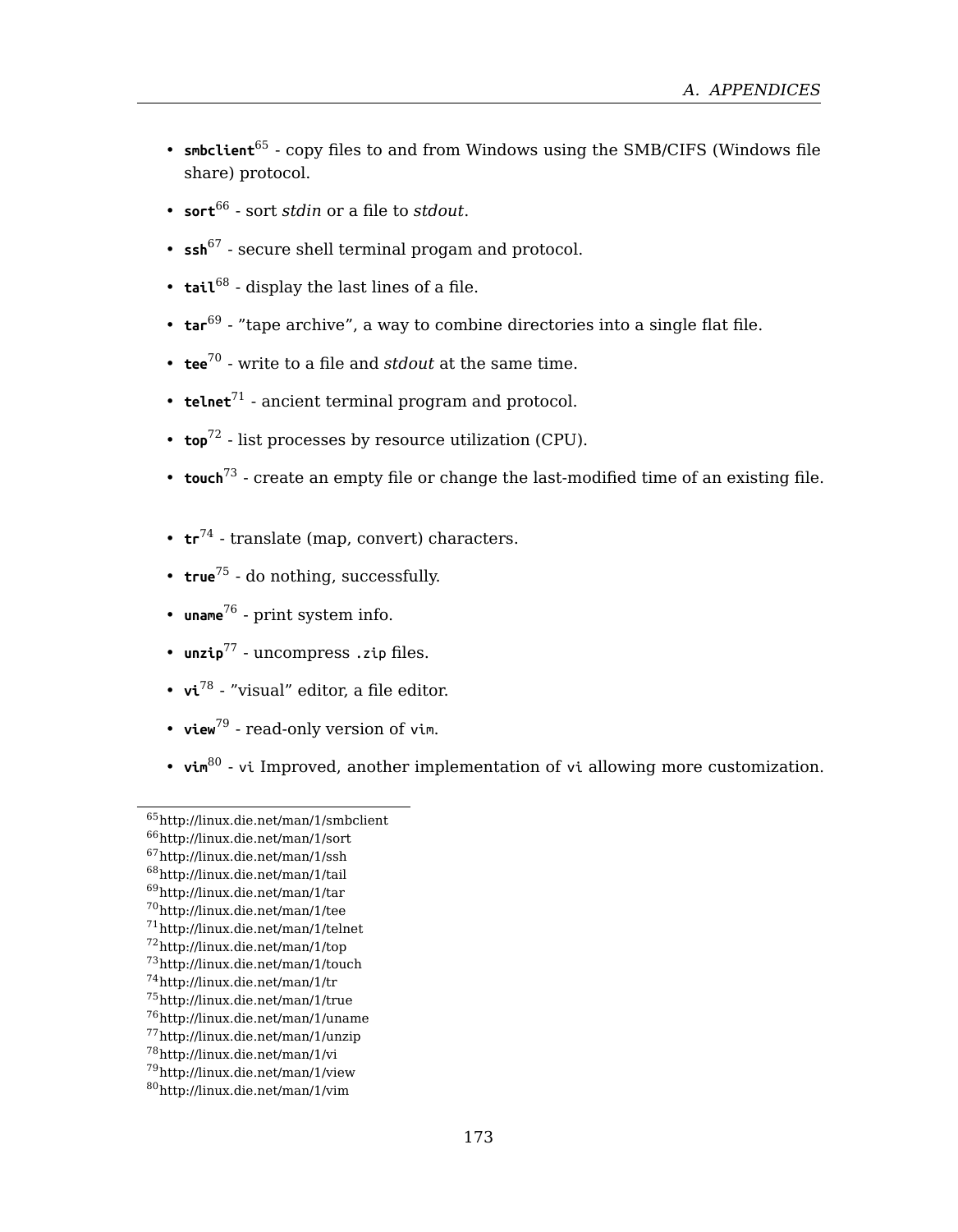- **wget**<sup>81</sup> download files from the internet.
- **which**<sup>82</sup> determine the path of a program.
- while<sup>83</sup> perform a command multiple times.
- whoam<sup>i84</sup> the answer to life's most existential question.
- **whois**<sup>85</sup> [-](#page-173-0) look up DNS ownership info on an address.
- **xfreerdp**[86](#page-173-1) RDP protocol client.
- **zip**8[7](#page-173-2) compress files and directories using the PKZip algorithm.

#### **System Co[m](#page-173-3)mands**

Most of t[hes](#page-173-4)e are "section 8" commands, and *may* require special privileges such as sudo to run, depending on the system. Yes, some systems restrict the use of ping!

- **apt-get**<sup>88</sup>  [package ma](http://linux.die.net/man/1/wget)nager for Debian flavors.
- **aptitude**<sup>89</sup>  [package m](http://linux.die.net/man/1/while)[an](http://linux.die.net/man/1/whoami)ager for Debian flavors.
- **cron**<sup>90</sup>  [system for run](http://linux.die.net/man/1/whois)[nin](http://linux.die.net/man/1/xfreerdp)g "scheduled tasks."
- <span id="page-173-0"></span>• **dmesg**<sup>91</sup> [- display kernel l](http://linux.die.net/man/8/apt-get)og messages.
- <span id="page-173-2"></span><span id="page-173-1"></span>• **ifconfig**[92](http://linux.die.net/man/8/aptitude) [- display ne](http://linux.die.net/man/8/cron)twork (interface) configuration.
- <span id="page-173-4"></span><span id="page-173-3"></span>• **kill**<sup>93</sup> [- terminate a proc](http://linux.die.net/man/8/ifconfig)ess.
- **mount**<sup>94</sup>  [mount a file sy](http://linux.die.net/man/8/mount)stem to a specific location.

<sup>81</sup>http://linux.die.net/man/1/wget

<sup>82</sup>http://linux.die.net/man/1/which <sup>83</sup>http://linux.die.net/man/1/while

<sup>84</sup>http://linux.die.net/man/1/whoami

<sup>85</sup>http://linux.die.net/man/1/whois

<sup>86</sup>http://linux.die.net/man/1/xfreerdp

<sup>87</sup>http://linux.die.net/man/1/zip

<sup>88</sup>http://linux.die.net/man/8/apt-get

<sup>89</sup>http://linux.die.net/man/8/aptitude <sup>90</sup>http://linux.die.net/man/8/cron

<sup>91</sup>http://linux.die.net/man/8/dmesg

<sup>92</sup>http://linux.die.net/man/8/ifconfig

<sup>93</sup>http://linux.die.net/man/1/kill

<sup>94</sup>http://linux.die.net/man/8/mount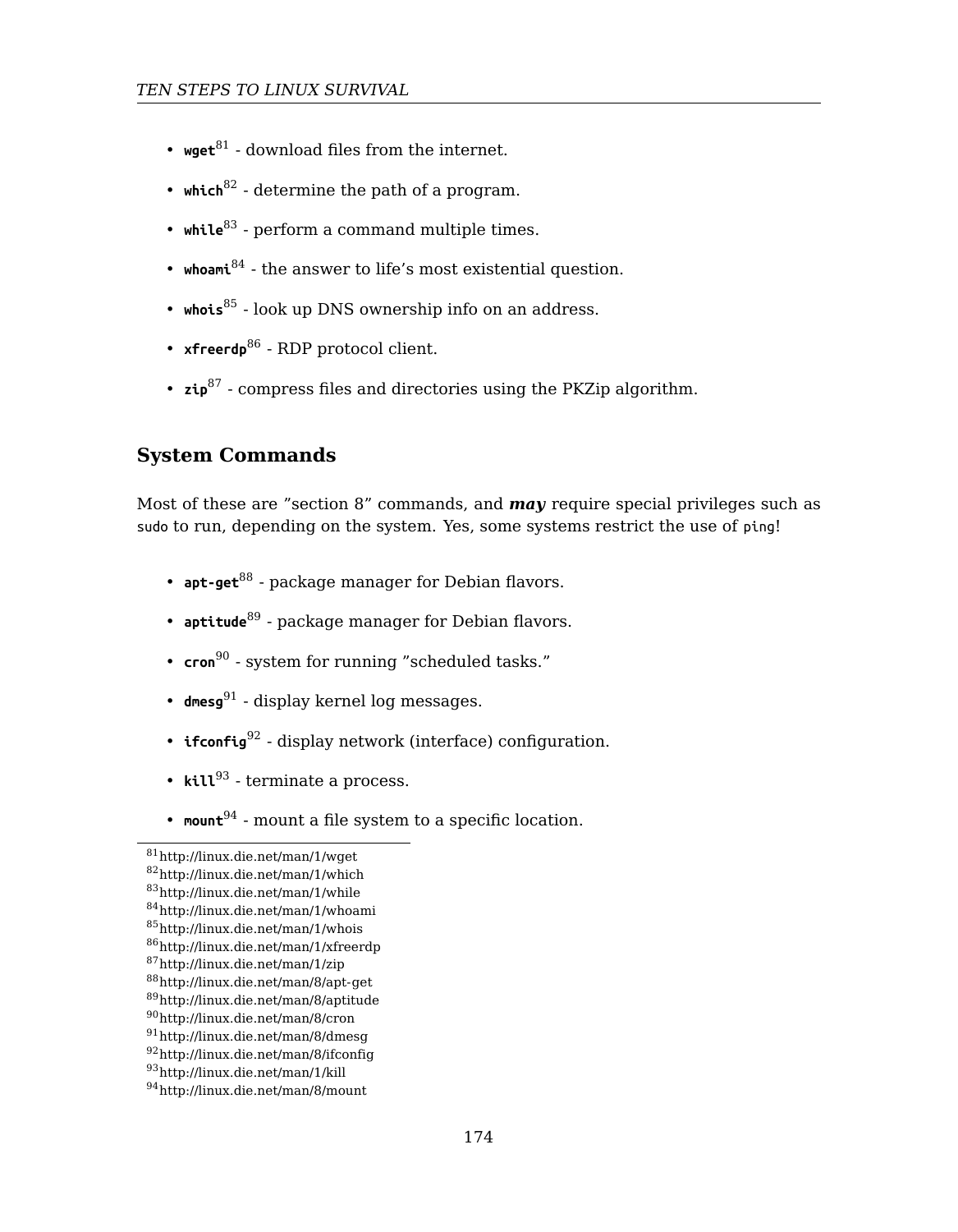*A. APPENDICES*

- **pacman**<sup>95</sup> - [pac](#page-174-0)kage manager for Arch Linux. <sup>96</sup>
- **pa[sswd](#page-174-1)**<sup>97</sup> change password.
- **ping**<sup>98</sup> test for network connectivity to an IP address.
- $\mathsf{reboot}^{99}$  restart the system.
- **rpm**<sup>100</sup> package manager for Fedora flavors.
- $shutdown<sup>101</sup>$  shutdown or restart the system.
- **sudo**<sup>102</sup> execute a command with elevated privileges.
- **traceroute**<sup>103</sup> trace the route to an IP address.
- **yum**<sup>104</sup> package manager for CentOS, originally created for Yellow Dog Linux ("Yellow dog Updater, Modified").

### **Examples**

The following are meant to be simple, mostly "one-liner" type samples to reinforce th[e concepts here and continue to show yo](https://www.archlinux.org/pacman/pacman.8.html)u "the UNIX philosophy" of approaching solutions in multiple small step[s.](http://linux.die.net/man/1/pacman)

#### **K[eep It Simple, Stup](http://linux.die.net/man/8/rpm)[id](http://linux.die.net/man/8/reboot)**

<span id="page-174-1"></span><span id="page-174-0"></span>H[ere's a good example. During t](http://linux.die.net/man/8/traceroute)he debugging of this book I kept having problems with int[ernal links to other parts of the ge](https://www.centos.org/docs/4/html/yum/)nerated PDF not working. Some did, some didn't. And they *all* worked in epub and HTML outputs.

I had a suspicion it was because I was wrapping links from one line to the next in Markdown (trying to keep below a certain column count), so I wanted to find all lines

<sup>95</sup>https://www.archlinux.org/pacman/pacman.8.html

<sup>96</sup>Not to be confused with the game. http://linux.die.net/man/1/pacman

<sup>97</sup>http://linux.die.net/man/1/passwd

<sup>98</sup>http://linux.die.net/man/8/ping

<sup>99</sup>http://linux.die.net/man/8/reboot

<sup>100</sup>http://linux.die.net/man/8/rpm

<sup>101</sup>http://linux.die.net/man/8/shutdown

<sup>102</sup>http://linux.die.net/man/8/sudo

<sup>103</sup>http://linux.die.net/man/8/traceroute

<sup>104</sup>https://www.centos.org/docs/4/html/yum/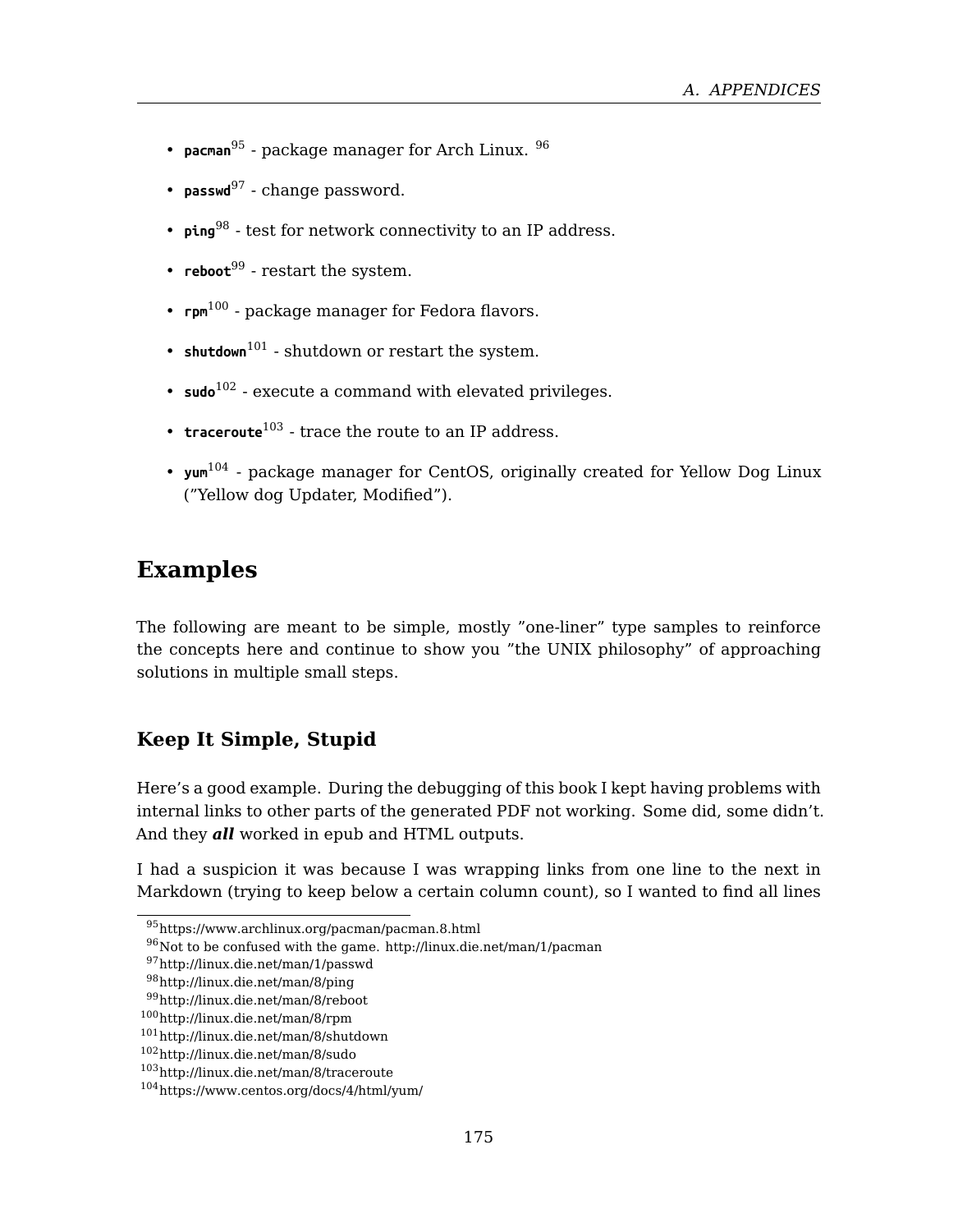that had an opening square bracket but *not* a closing one, e.g., I wanted to catch the first line in the following:

Figure A.1: Some Markdown

See [Important System Directories.](http://linux.die.net/abs-guide/systemdirs.html)

Now you could spend a long time with regular expressions trying to figure out how to do negative matching on that closing ]. Good luck!

Or you could do something as simple as this:

Figure A.2: Searching through the Markdown for mismatched brackets

```
$ grep '\[' *.md | grep -v ']'
Step01.md: (( expression )) if COMMANDS; then COMMANDS; [ elif C>
Step01.md: : kill [-s sigspec | -n signum | -sigs>
Step04.md:./FileCheckers/otschecker: [ $rc != 0 -a "$pdfinfo" != "Comma...
Step04.md:./FileCheckers/pdfpwdchecker: if [ $rc != 0 -a "$pdfinfo" = "C...
```
What makes this simple? Finding [ with the first grep and then simply piping it to a second grep and inverting the match logic (-v) on ].

#### **Chain Gangs**

Remembering that && only executes the next command if the prior one is successful, we can do things like set up a sample directory and (empty) files for playing around with files and directories in one fell swoop:

Figure A.3: Make a bunch of files and directories at once

```
\sim $ mkdir -p /tmp/foo/d && cd /tmp/foo && touch a b c d/e
~5 ~1s
a b c d
```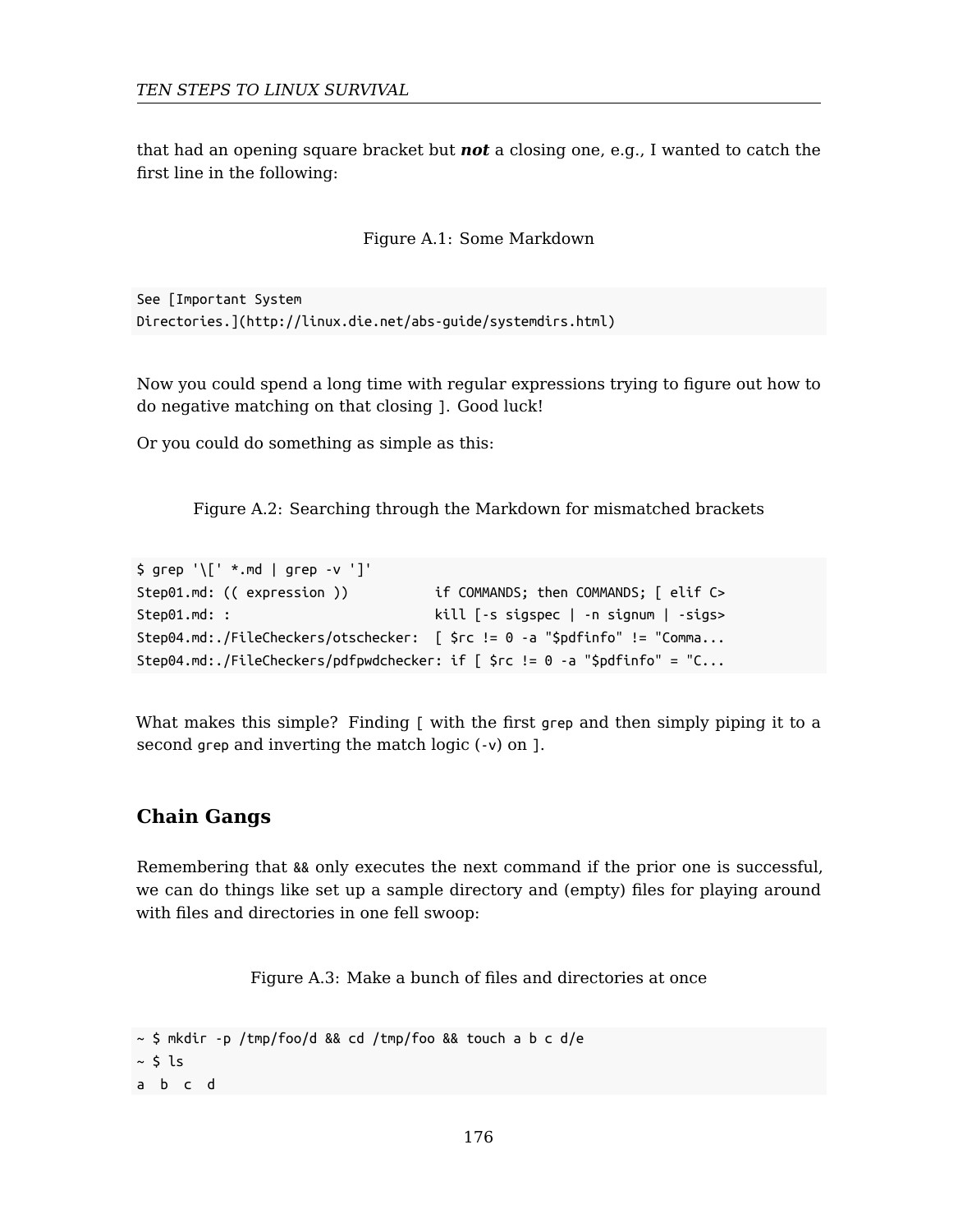*A. APPENDICES*

That is roughly equivalent to:

Figure A.4: Make a bunch of files the long way

```
~\sim $ cd /tmp
~ $ mkdir -p foo
~ $ cd foo
~ $ mkdir -p d
~ $ touch a b c d/e
~ $ ls
a b c d
```
#### **Simple Scripts**

I said I wasn't going to cover scripting, especially logical constructs like if/fi. But simple scripts that just "do things" in a certain order are within scope, and the following, which installs freerdp<sup>105</sup>, is a good example of simply taking the guesswork out of doing something repetitive across multiple machines. I keep this installrdp script in Dropbox so I can run it quickly and easily on any new machine I set up (once I get Dropbox set up on the machine!)

Figure A.5: A simple install script

```
#!/bin/bash
sudo apt-get -y install git
cd \simgit clone git://github.com/FreeRDP/FreeRDP.git
cd FreeRDP
sudo apt-get -y install build-essential git-core cmake libssl-dev \
 libx11-dev libxext-dev libxinerama-dev libxcursor-dev libxdamage-dev \
  libxv-dev libxkbfile-dev libasound2-dev libcups2-dev libxml2 \
  libxml2-dev libxrandr-dev libgstreamer0.10-dev \
 libgstreamer-plugins-base0.10-dev libxi-dev \
  libgstreamer-plugins-base1.0-dev libavutil-dev libavcodec-dev \
 libcunit1-dev libdirectfb-dev xmlto doxygen libxtst-dev
cmake -DCMAKE_BUILD_TYPE=Debug -DWITH_SSE2=ON .
```
make

<sup>105</sup>https://github.com/freerdp/freerdp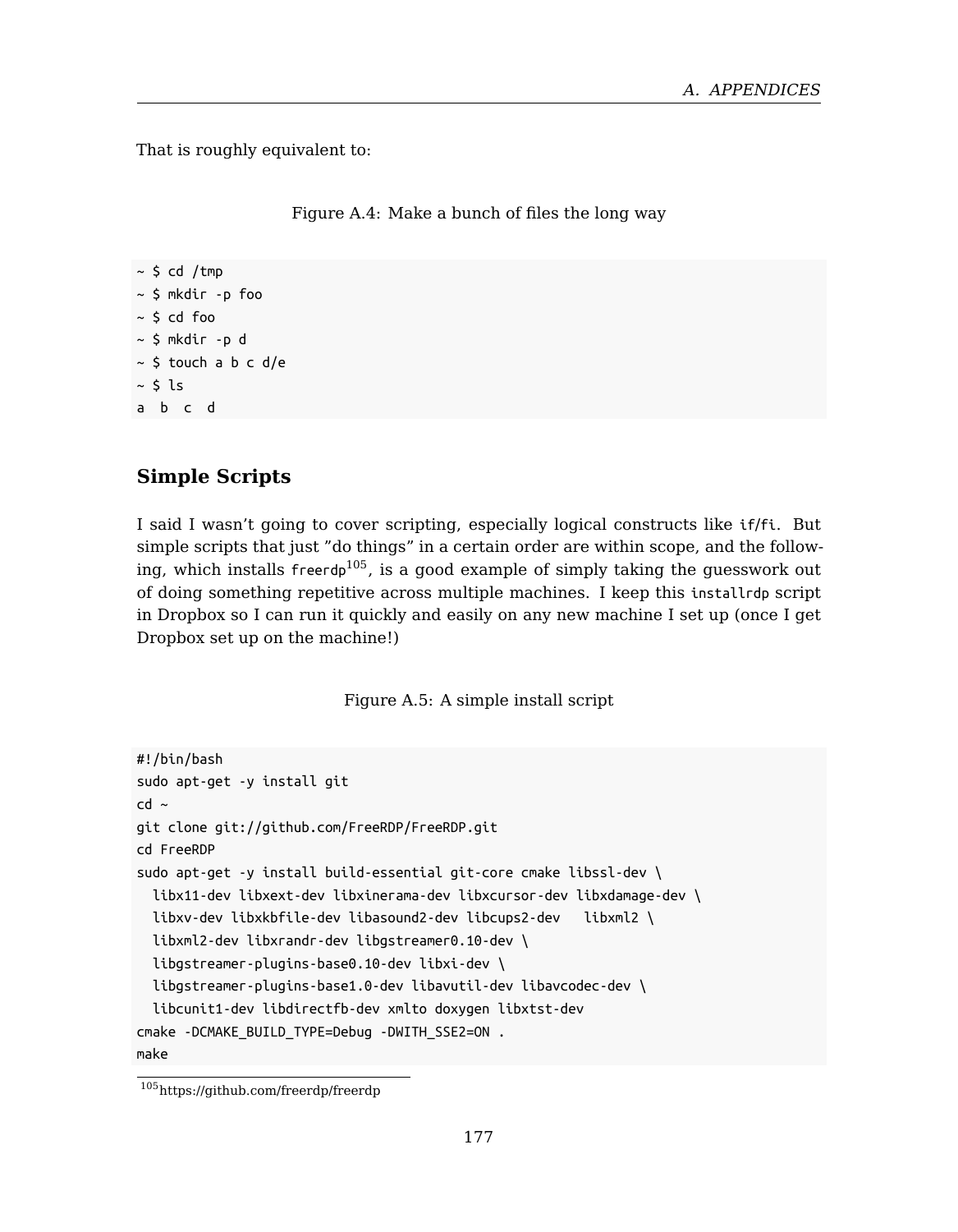```
sudo make install
sudo echo "/usr/local/lib/freerdp" > /etc/ld.so.conf.d/freerdp.conf
sudo echo "/usr/local/lib64/freerdp" >> /etc/ld.so.conf.d/freerdp.conf
sudo echo "/usr/local/lib" >> /etc/ld.so.conf.d/freerdp.conf
sudo ldconfig
which xfreerdp
xfreerdp --version
```
You should be able to understand all of the above now, or know where to look to figure it out. The only nuance we may not have covered is that at the shell prompt and in scripts both you can put a \ at the end of a line and it will "escape" the newline  $(\n\cdot r)$ so you can continue the same command on the next line. This is useful because some interactive terminals don't "wrap" well, and it makes more readable script files, too.

And yes, in the section on package management I talked about the dangers of installing packages directly from source. In this case, though, freerdp in the Mint repositories is lagging far enough behind the new RDP protocol version 8 support that I want to use the latest and greatest freerdp from GitHub for performance reasons. But now it's up to me to track and update the software (if I care).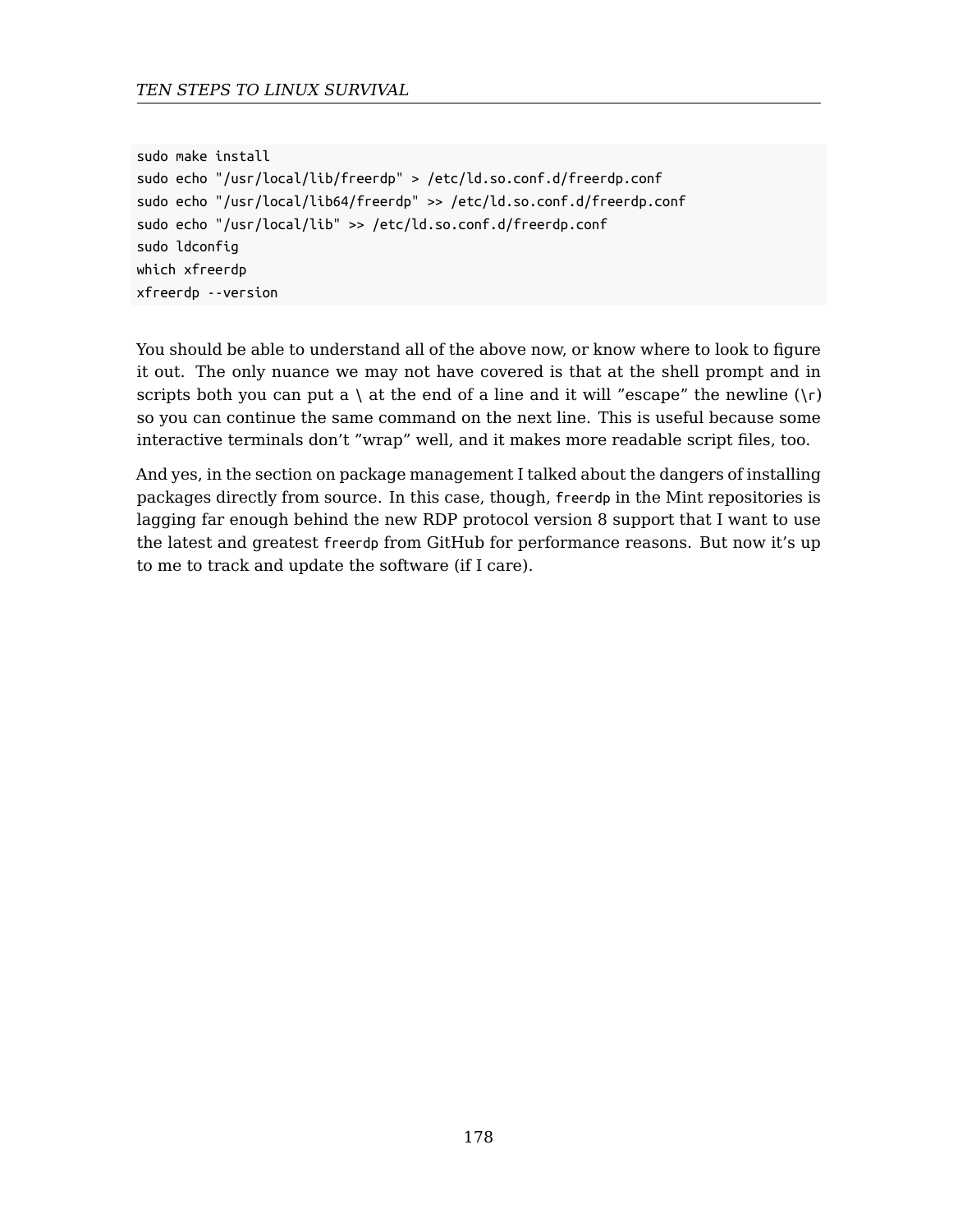## **C**

# **Colo[p](#page-178-1)hon**

*"I can't co[me](#page-178-2) back, I don't know how it works! Good-bye, folks!"* - The Wizard of Oz

This document was produced in the environments it discusses, including (with their uname  $\text{-rv}^1$  results):

- $\cdot$  **Cygwin**<sup>2</sup> 2.2.1(0.289/5/3) 2015-08-20 11:42
- <span id="page-178-0"></span> $\bullet$  **[Debian](https://cygwin.com/)** $^3$  - [3.2.0-4-amd64](http://linux.die.net/man/1/uname) #1 SMP Debian 3.2.65-1+deb7u2
- <span id="page-178-2"></span><span id="page-178-1"></span> $\bullet$   $\bf{FreeBSD^4}$  $\bf{FreeBSD^4}$  $\bf{FreeBSD^4}$  - 7.3-RELEASE-p2 <code>FreeBSD</code> 7.3-RELEASE-p2 #0: Tue Nov  $\,$  4 22:08:52 EST 2014
- $\,\cdot\,$   $\rm Linux$   $\rm Mint^5$  [3.16.0-38-generic #52~14.](http://pandoc.org/README.html#pandocs-markdown)04.1-Ubuntu SMP Fri May 8 09:43:57 UTC [2015](https://github.com/Microsoft/vscode)

I could have done something with my Raspberry Pi, too, but that would just be showing off.

Written in pandoc-flavored Markdown $^6$  using vi $^7$  and Visual Studio Code $^8$ , among others.

<sup>4</sup>http://www.freebsd.org/

<sup>1</sup>http://linux.die.net/man/1/uname

<sup>2</sup>https://cygwin.com/

 $^3$ http://www.debian.org/  $\,$ 

<sup>5</sup>http://linuxmint.com/

 $^6$ http://pandoc.org/README.html#pandocs-markdown

<sup>7</sup>http://linux.die.net/man/1/vi

 ${}^{8}{\rm htfrs://github.com/Microsoft/vscode}$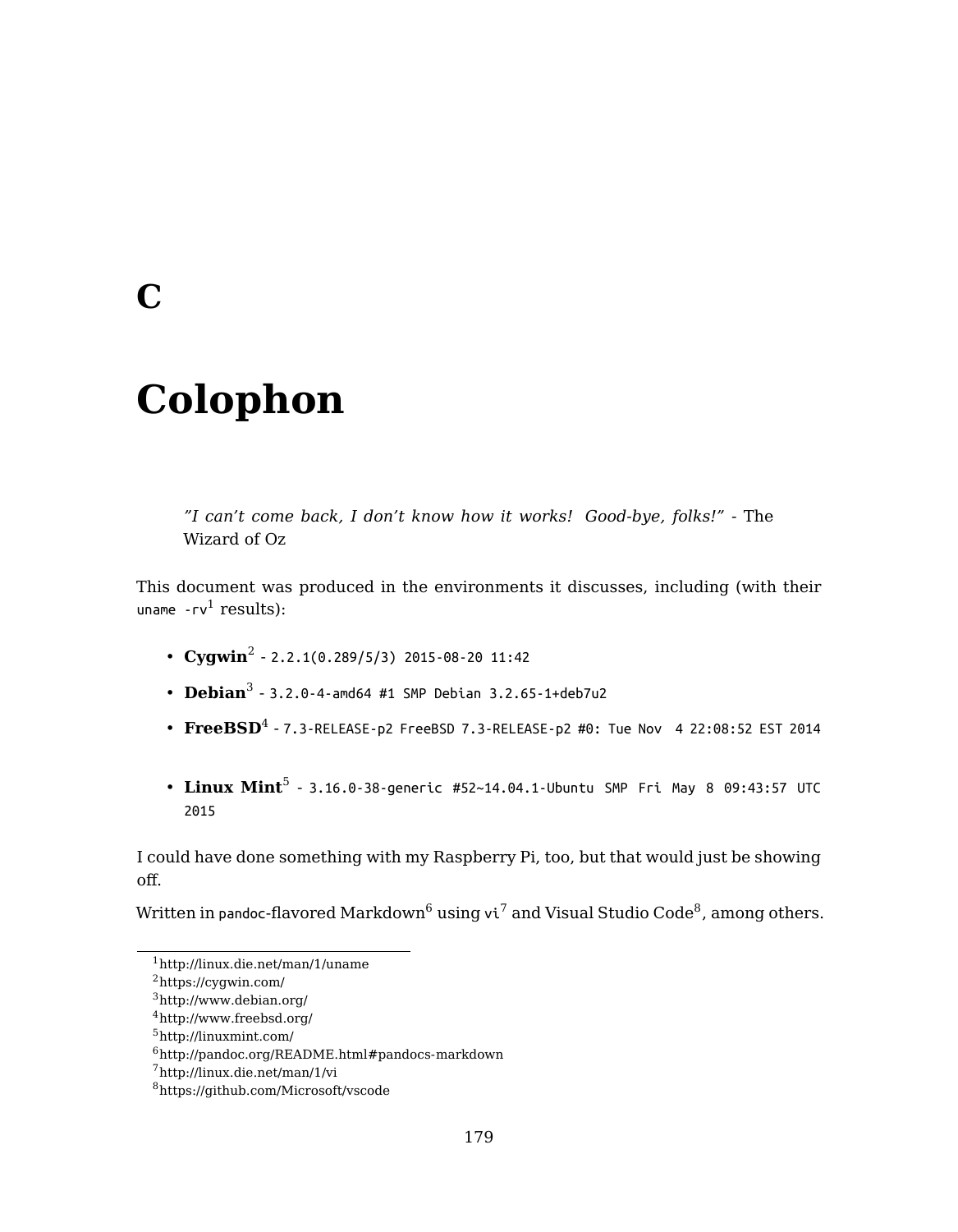Output produced using pandoc $^9$ , TeX Live $^{10}$ , pdflatex $^{11}$ , make $^{12}$ , originally based on the  $@evangoer's$  pandoc ebook template<sup>13</sup> but long since modified so don't blame him.

Source code control is provided by  $git^{14}$ . You can view the files used to create this book<sup>15</sup> on GitHub.

The fonts used are DejaVu<sup>16</sup> Serif for the body text, DejaVu Sans for headers, and Ubuntu Mono<sup>17</sup> for code (because it is nicely condensed).

The cover photo is of our dog, Merv, who is reminding you, "Don't panic!" Photo by Gloria Anderson, used with permission.

## **About the Author**

Jim is son to Barb and Lou; husband to Leslie; father to Meghann (and Jeremy), Morgann, Erin, Gloria and Jon; grandfather to Ryan, Lindsay, Logan and Hannah; and alpha wolf to Merv. He has been "in computers" since 1980. His hobbies include reading, running, hiking, climbing and apparently writing books.

<sup>9</sup>http://pandoc.org/

<sup>10</sup>http://www.tug.org/texlive/

<sup>11</sup>http://linux.die.net/man/1/pdflatex

<sup>12</sup>http://linux.die.net/man/1/make

 $^{13}{\rm https://github.com/evangoer/pandoc-ebook-template}$ 

<sup>14</sup>http://linux.die.net/man/1/git

<sup>15</sup>https://github.com/dullroar/ten-steps-to-linux-survival

 $16$ https://en.wikipedia.org/wiki/DejaVu fonts

<sup>17</sup>https://en.wikipedia.org/wiki/Ubuntu\_%28typeface%29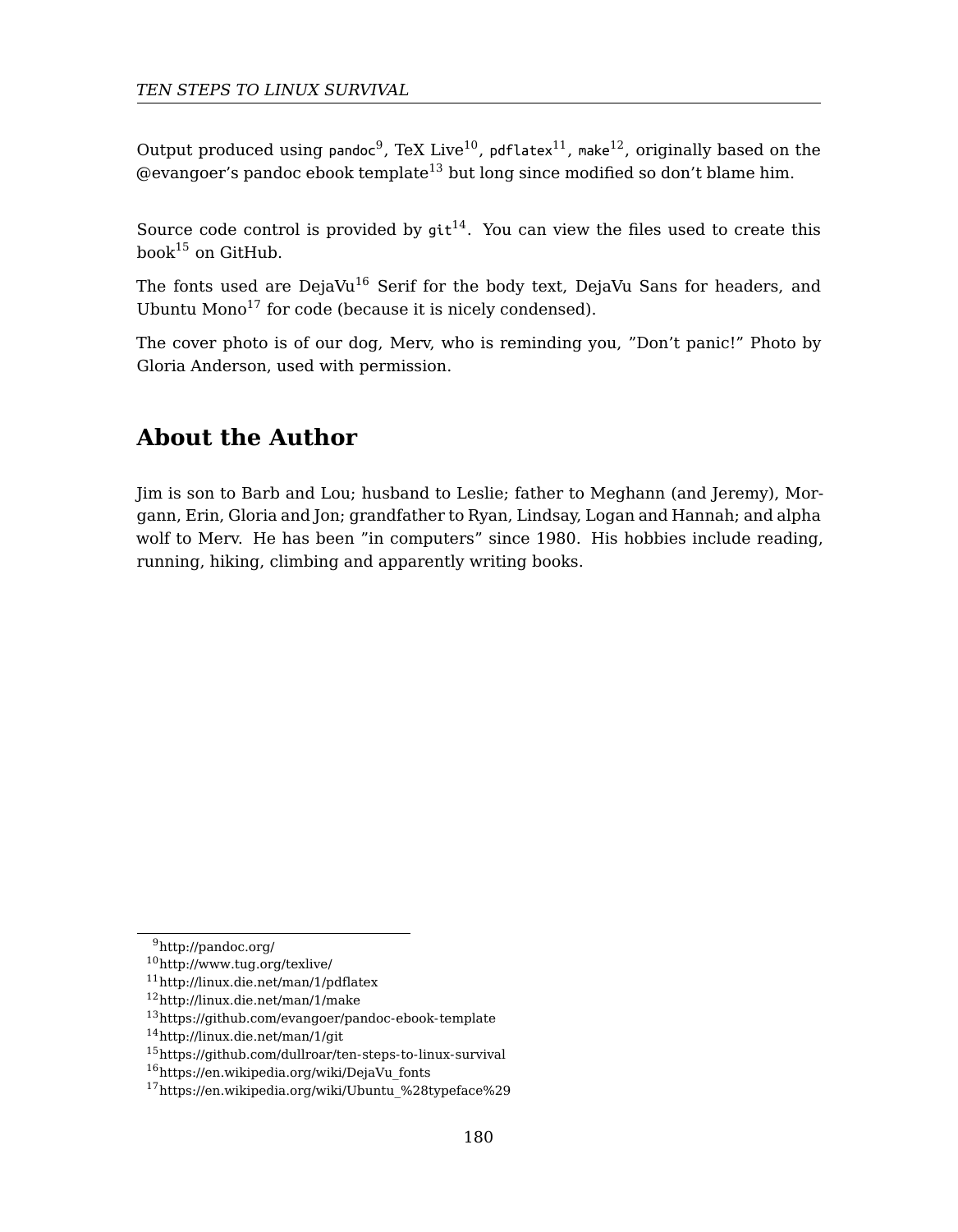# **Index**

#### **Symbols**

! (vi invoke external command), 1[12](#page-96-0) \* (match zero or more [cha](#page-94-0)[ract](#page-167-0)ers), 85, 89 \* (wildcard), 81 + (match one or more characters), 89 .. (paren[t dir](#page-166-0)ectory), 61 . (current directory), 61 / (vi find forward), 105 / (path separator), 38 / (root direct[ory\)](#page-30-0), [44](#page-47-0), 60, 73 2> (*stderr* redirection), 96, [16](#page-103-0)8 ; (command se[par](#page-88-0)ator), 81 < (input re[dire](#page-82-0)ction), 95, 168 >> (output redirection, ap[pend](#page-162-0)[ing\),](#page-167-0) [97](#page-175-0) > (output redirection), [9](#page-88-0)5, 168 ? (vi find backward), [105](#page-80-0) ? (exit status envir[onm](#page-59-0)ent variable), 163, 167 ? (match one character), 89 [A-Z] (match a character in range), 89 [n|y] (match one character or other), 89 #! (shebang), 31, 48 \$ (vi jump to end of line), 104 \$ (end of line), 89 % (format), 83 && (logical and operator), 163, 168, 176 ˆ (beginning of line), 89 \ (escape character), 81 ˜ (home directory), 60 || (logical or operator), 163, 168 | (match zero or more characters), 89

| (pipe), 53, [98](#page-28-0), 168 7z (compressio[n co](#page-90-0)[mma](#page-168-0)nd), 67, 169

# **A**

AIX (operating [syste](#page-122-0)[m\),](#page-168-0) 15, 22 apropos (doc[um](#page-17-0)[enta](#page-23-0)[tion](#page-29-0) [co](#page-31-0)[mm](#page-47-0)[and\)](#page-148-0), 143, 147, 169 apt-get ([pac](#page-30-0)[kag](#page-61-0)[e ma](#page-178-0)nagement), 25, 48, 120, 154–157, 174 aptitude ([pack](#page-179-0)age management), 154, 174 Arch (Linux dist[ro\),](#page-25-0) 25, 150 archive files (tar command), 46, 67, [1](#page-25-0)73 ash (shell), 29 awk (scripting), 91, 169

#### **B**

bash (scripting), 123, 169 bash (sh[ell\),](#page-168-0) 18, 24, 30, 32, 48, 149 BSD (operating system), [1](#page-25-0)5, [21,](#page-174-0) 22, 25, 26, 31, 62, 179 build by recipes (make command), 48, 171, 180 BusyBox (shell), 26 BusyBox (UNIX-like environment), 26 bzip2 (compression command), 67, 169

#### **C**

cat (text processing), 47, 51, 94, 169 cd (change directory command), 59, 60, 169 CentOS (Linux distro), 26, 175 chgrp (file permissions), 64, 169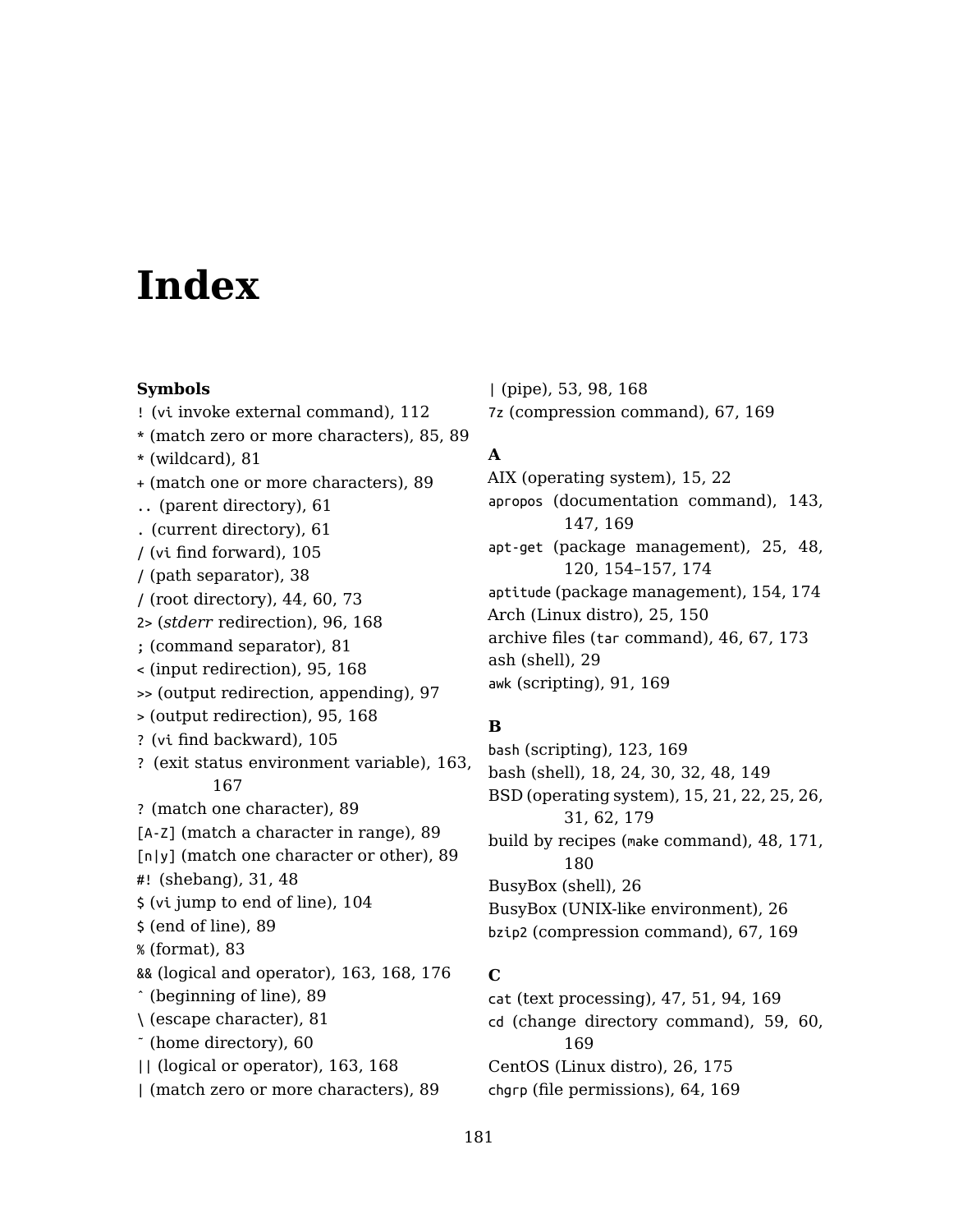chmod (file [pe](#page-47-0)[rmis](#page-119-0)s[ions](#page-153-0)), [64,](#page-156-0) [170](#page-173-0) chown (file permissions), 63, 170 cmake (co[nfigu](#page-173-0)re makefiles command), 48, 170 CMD.EXE (shell), 19, [24](#page-122-0), [29,](#page-168-0) 32, 39, 40, 59, 85, 94, 97, [118](#page-66-0), [130](#page-168-0) COMMAND.EXE (shell), 2[4](#page-46-0) commands 7z (compression), 67, 1[69](#page-63-0) apropos (documentation[\),](#page-63-0) [143,](#page-169-0) 147, 169 apt-get (package manage[men](#page-47-0)t), [25](#page-169-0), 48, 1[20,](#page-34-0) [154](#page-54-0)[–157](#page-148-0), [174](#page-169-0) aptitude (package manage[men](#page-159-0)t), [15](#page-173-0)4, 174 awk ([scrip](#page-169-0)ting), 91, 169 bash (scripting), [123](#page-122-0), [169](#page-169-0) bzip2 (compression), [67,](#page-134-0) 1[69](#page-169-0) cat (text processing), 47, 51, 94, [169](#page-72-0) cd (c[hang](#page-169-0)e directory), 59, 60, 169 chgrp (file permissions), 64, 169 chmod [\(fi](#page-74-0)l[e pe](#page-169-0)rmissions), 64, 170 chown (file per[missi](#page-117-0)[ons\),](#page-169-0) 63, 170 cmake (configure makefiles), [48](#page-139-0), [170](#page-173-0) cp (copy), 35, 55, 149, 170 cron [\(run](#page-156-0) [sche](#page-169-0)duled jobs), 160, 174 crontab (edit scheduled [job](#page-72-0)s[\),](#page-169-0) 160, 170 curl (network), [123](#page-100-0), [17](#page-113-0)[0](#page-169-0) cut (text proces[sing\)](#page-124-0), [135](#page-169-0), 170 df (display file system disk space), 73, 170 diff (show differences between files), 75, 170 dig (network), 118, 170 dmesg (display kernel log), 140, 174 dpkg (package management), 25, 154, 157, 170 du (disk use by directory), 73, 170 echo (text processing), 31, 34, 94, 170 emacs (editor), 101, 114, 170 email (network), 125, 170

false (scripting), 165, [170](#page-142-0) file (detect file type), 50, [170](#page-133-0) find (find files), 75, 79, [82,](#page-170-0) 9[0,](#page-179-0) 171 fmt (text processing), 1[12,](#page-17-0) 1[71](#page-47-0) ftp ([netw](#page-170-0)ork), 124 git (dist[ribu](#page-68-0)[ted v](#page-170-0)ersion control), 48, 77, 180 grep (search files), 85, 135, [17](#page-43-0)[1](#page-170-0) gzip (compress[ion\),](#page-121-0) [67,](#page-170-0) 68, 171 help (documentation), [30,](#page-47-0) [171](#page-170-0) if (scripting), 171, 1[77](#page-142-0) ifconfig (network), 130, [17](#page-57-0)[4](#page-60-0) info (documentation), [143](#page-47-0), [146](#page-171-0), 171 kill (terminate process), [134](#page-73-0), [174](#page-173-0) latex (text proc[essin](#page-124-0)[g\),](#page-171-0) 171, 180 less (text proc[ess](#page-54-0)i[ng\),](#page-171-0) 18, 48, 144, 171 ln (link), 69, 171 locate [\(lo](#page-174-0)cate files), 158, 171 ls (list directory contents), [44,](#page-171-0) [171](#page-179-0) lynx (network), 122, 171 make (build by recipes), 48, [171,](#page-171-0) [180](#page-179-0) man (docume[ntatio](#page-113-0)[n\),](#page-171-0) 143, 144, 171 mkdir (make dir[ecto](#page-124-0)r[y\),](#page-171-0) 58, 61, 171 more (text proce[ssin](#page-116-0)g), [48](#page-174-0), 172 mount (mount file s[yste](#page-23-0)[m\),](#page-35-0) [74,](#page-132-0) 1[74](#page-171-0) mutt (network), [125](#page-18-0), 172 mv (move files), 55, 172 nano [\(edit](#page-158-0)[or\),](#page-171-0) 114, 172 pacman (package man[agem](#page-160-0)[ent\),](#page-174-0) 25, 175 pandoc (markup converter), 172, 180 passwd (change password), 145, 175 pdflatex (create PDF files), 172, 180 pico (editor), 114, 172 pine (network), 125, 172 ping (network), 117, 175 ps (list processes), 24, 36, 133, 172 PuTTY (network), 19 pwd (print working directory), 59, 74, 159, 172 reboot (reboot system), 161, 175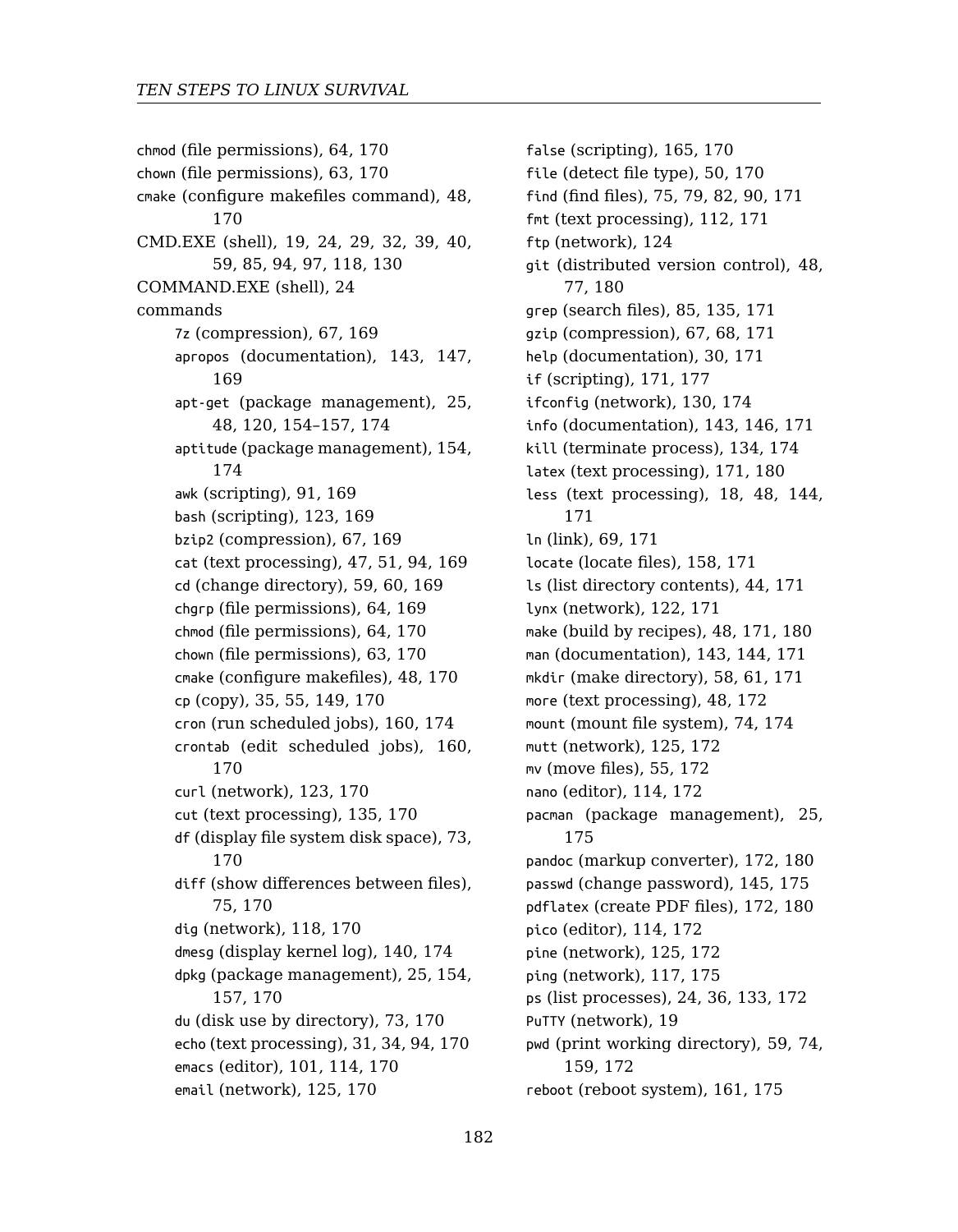rename (renam[e fil](#page-17-0)[e\),](#page-18-0) 5[5,](#page-37-0) 1[72](#page-126-0) rm (remove file), [17](#page-18-0), 46, 56, 72, 172 rpm (package management), 26, [154,](#page-119-0) [175](#page-174-0) rsync (network), 129, [172](#page-47-0) scp (network), 128, [17](#page-45-0)[2](#page-66-0) sed (editor), 115, 172 set (set shell opti[ons\)](#page-125-0), [32,](#page-172-0) 172 shutdown (shutdown or reboot system), [161,](#page-134-0) [175](#page-172-0) smbclient (network), 124, 173 sort (text [pro](#page-56-0)[ces](#page-60-0)[sing\)](#page-172-0), 51, 112, 173 ssh (network), 18, 19, [3](#page-97-0)8, [12](#page-172-0)7, 173 sshd (network), 19 sudo (execute a[s ano](#page-164-0)[ther](#page-172-0) user), 120, 175 tail (text processing[\),](#page-65-0) 48, [17](#page-172-0)3 tar (archiv[e fil](#page-16-0)[es\),](#page-47-0) [46,](#page-93-0) [67,](#page-100-0) 1[73](#page-172-0) tee (text processing), 99, 173 telnet (netw[ork\),](#page-103-0) [126,](#page-172-0) 173 top (list pro[cess](#page-100-0)[es by](#page-172-0) resource use), 135, 173 touch (change modifie[d da](#page-157-0)t[e or](#page-173-0) create file), 57, 61, [17](#page-97-0)[3](#page-173-0) tr (text processing), 98, 173 traceroute (netw[ork\),](#page-118-0) [118,](#page-173-0) 175 true (scripting), 16[5,](#page-47-0) 1[73](#page-173-0) uname (system info), 173, 17[9](#page-25-0) unzip (compression[\),](#page-65-0) 66, [17](#page-173-0)3 vi (editor), 17, 48, 94, 101, 173, 179 vi, *see also* vi Commands view (editor), 104, 173 vim (editor), 101, 173 wget (network), 123, 174 which (find program), 158, 174 while (scripting), 98, 174 whoami (existential question), 37, 174 whois (network), 119, 174 xfreerdp (network), 48, 174, 177 yum (package management), 26, 175 zip (compression), 66, 174 compression

7z c[omm](#page-179-0)and, 67, 169 bzip2 command, 67, 169 gzip [com](#page-173-0)mand, 67, 68, 171 .tgz files, 68 unzip [com](#page-159-0)[man](#page-169-0)d, 66, 173 zip com[mand](#page-159-0), 66, 174 .zip fil[es,](#page-17-0) [66](#page-24-0) configure makefiles (cmake [com](#page-122-0)[man](#page-169-0)d), 48, 170 cp (copy command), 35, 55, 149, 1[70](#page-18-0) CP/M (op[era](#page-37-0)[ting](#page-178-0) system), 32, 37, 113 create PDF files (pdflatex command), 172, 180 cron (run sc[hed](#page-29-0)uled jobs command), 160, 174 crontab (edit schedul[ed](#page-14-0)j[obs](#page-24-0) [com](#page-149-0)[man](#page-178-0)d), 160, 17[0](#page-72-0) crontab (file), 160 csh (shell), 18, 25, 30, 31 curl (network co[mm](#page-74-0)[and\)](#page-169-0), [123](#page-117-0), [170](#page-169-0) cut (text processing), 135, 170 Cygwin([UN](#page-47-0)I[X-l](#page-76-0)i[ke e](#page-179-0)nvironment), 19, 26, 38, 179

# **D**

dash (shell), 30 Debian (Linux distro), [15,](#page-142-0) 25, [15](#page-146-0)0, [17](#page-168-0)9 df (display file [sys](#page-149-0)tem disk space command), 73, 170 diff (show differences between files command), 75, 170 dig (network command), 118, 170 distributed version control (git command), 48, 77, 180 dmesg (display kernel log command), 140, 174 documentation *Advanced Bash-Scripting Guide*, 149 apropos command, 143, 147, 169 Arch wiki, 150 *Bash Guide for Beginners*, 149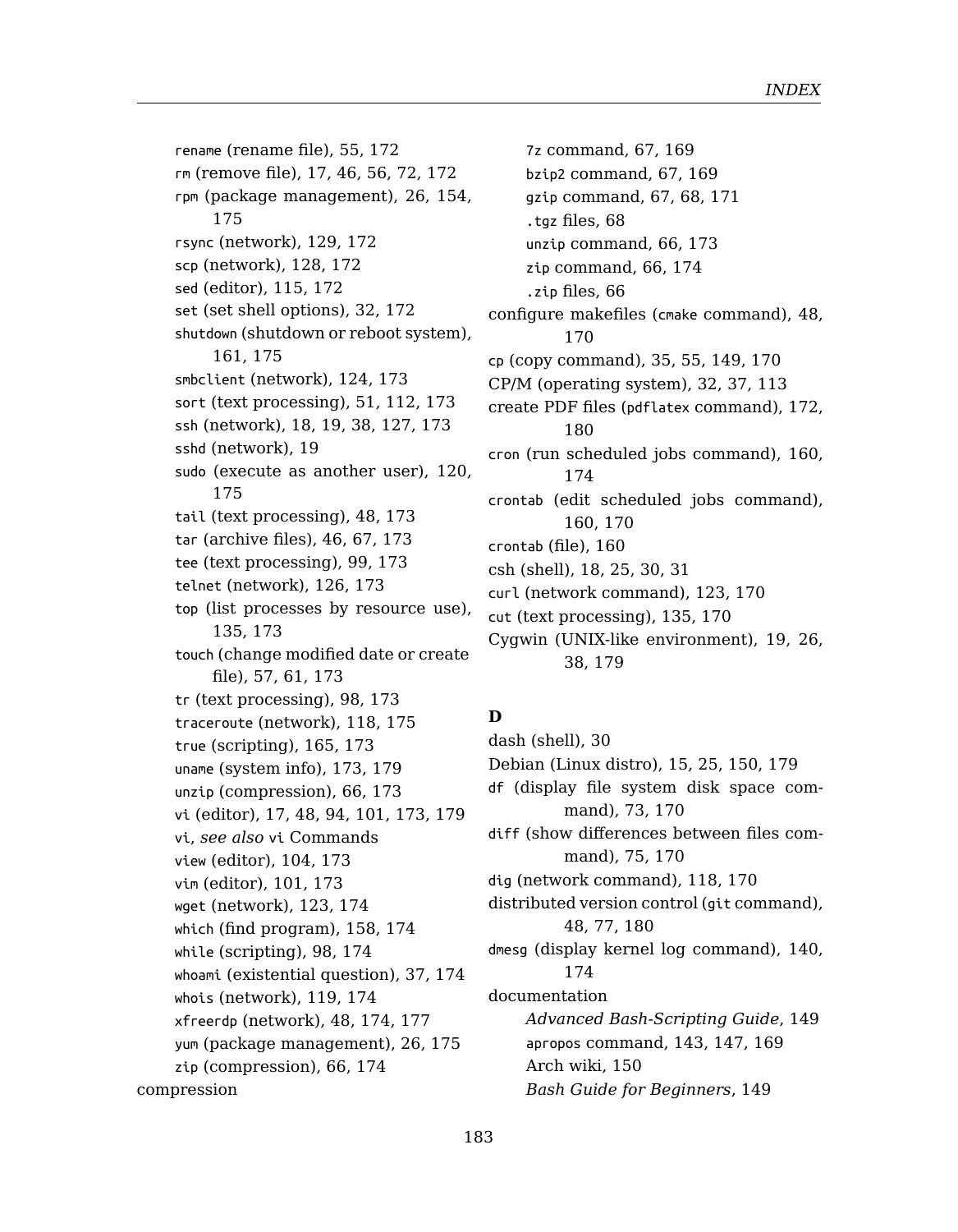*Debian Administrator's Handb[ook](#page-72-0)*, [150](#page-169-0) *Debian Reference*, 150 help command, 30, 171 *http://linux.die.ne[t/m](#page-30-0)[an/](#page-33-0)*, [14](#page-93-0)9 *http://unix.stackexchange.com/*, 143 info c[omm](#page-100-0)[and,](#page-113-0) [143,](#page-169-0) 146, 171 Linu[x Do](#page-113-0)c[ume](#page-171-0)ntation Project, 149 man c[omm](#page-113-0)[and,](#page-171-0) 143, 144, 171 DOS (op[erati](#page-114-0)[ng sy](#page-171-0)stem), 32 dpkg (pa[cka](#page-16-0)[ge](#page-47-0) [man](#page-93-0)[agem](#page-100-0)[ent\),](#page-172-0) [25,](#page-178-0) 154, 157, [170](#page-103-0) du (disk [use](#page-100-0) [by d](#page-172-0)irectory command), 73, 170

## **E**

echo (text processing), 31, [34,](#page-162-0) [94,](#page-166-0) 170 editors emacs, 101, 114, 170 nano, 114, 172 pico, 114, 172 sed, 115, 172 vi, 17, 48, 94, 101, 173, [17](#page-35-0)[9](#page-166-0) view, 104, 173 vim, [101](#page-33-0), 173 emacs (editor), 101, 114, 170 email (ne[twor](#page-157-0)[k com](#page-160-0)[man](#page-166-0)d), 125, 170 environment variables \$? (exit [sta](#page-33-0)tus code), 163, 167 assigning, 35 displaying echo command, 34 set command, 32 \$HISTIGNORE (commands to ignore in command history), 36, 167 \$HOME (current user's home directory), 34 \$PATH (execution search path), 37, 38, 158, 161, 167 \$PS1 (command prompt string), 18 syntax, 34 \$USER (current user), 36

\$USERN[AME](#page-62-0) [\(curr](#page-169-0)ent user), 37 existential question [\(](#page-59-0)whoami command), 37, 174

**F**

false (scripting), 165, 170 Fedora (Linux distro), 15, 26, 175 file (detect file type com[ma](#page-34-0)[nd\),](#page-54-0) [50,](#page-148-0) [170](#page-169-0) file permissions chgrp, 64, 169 chmod, 64, 170 chown, 63, 170 files and [direc](#page-169-0)tories absolute path, 60 cha[nge](#page-72-0) [dire](#page-169-0)ctory (cd command), 59, 60, 169 change modified date o[r c](#page-47-0)reate file (touch command), 57, 61, 173 compare fil[es \(](#page-72-0)d[iff](#page-169-0) command), 75 copy (cp command), 35, 55, [1](#page-74-0)[49,](#page-78-0) [170](#page-81-0) curr[ent](#page-89-0) [direc](#page-170-0)tory (.), 61 .deb packa[ge fi](#page-69-0)[les](#page-73-0), 25, 157 .rpm package files, [2](#page-43-0)6 detect file typ[e \(](#page-168-0)file command), 50, 170 disk us[e b](#page-69-0)y directory (du command), 73, 170 display (cat command), 47 disp[lay](#page-43-0) ([tail](#page-170-0) command), 48 display file system disk space (df command), 73, 170 find files (find command), 75, 79, 82, 90, 171 hard links, 70, 74 hidden (dotfiles), 44 home (/home/), 169 home (~), 59, 60, 168 inodes, 70 link (ln command), 69, 171 list directory contents (ls command),

44, 171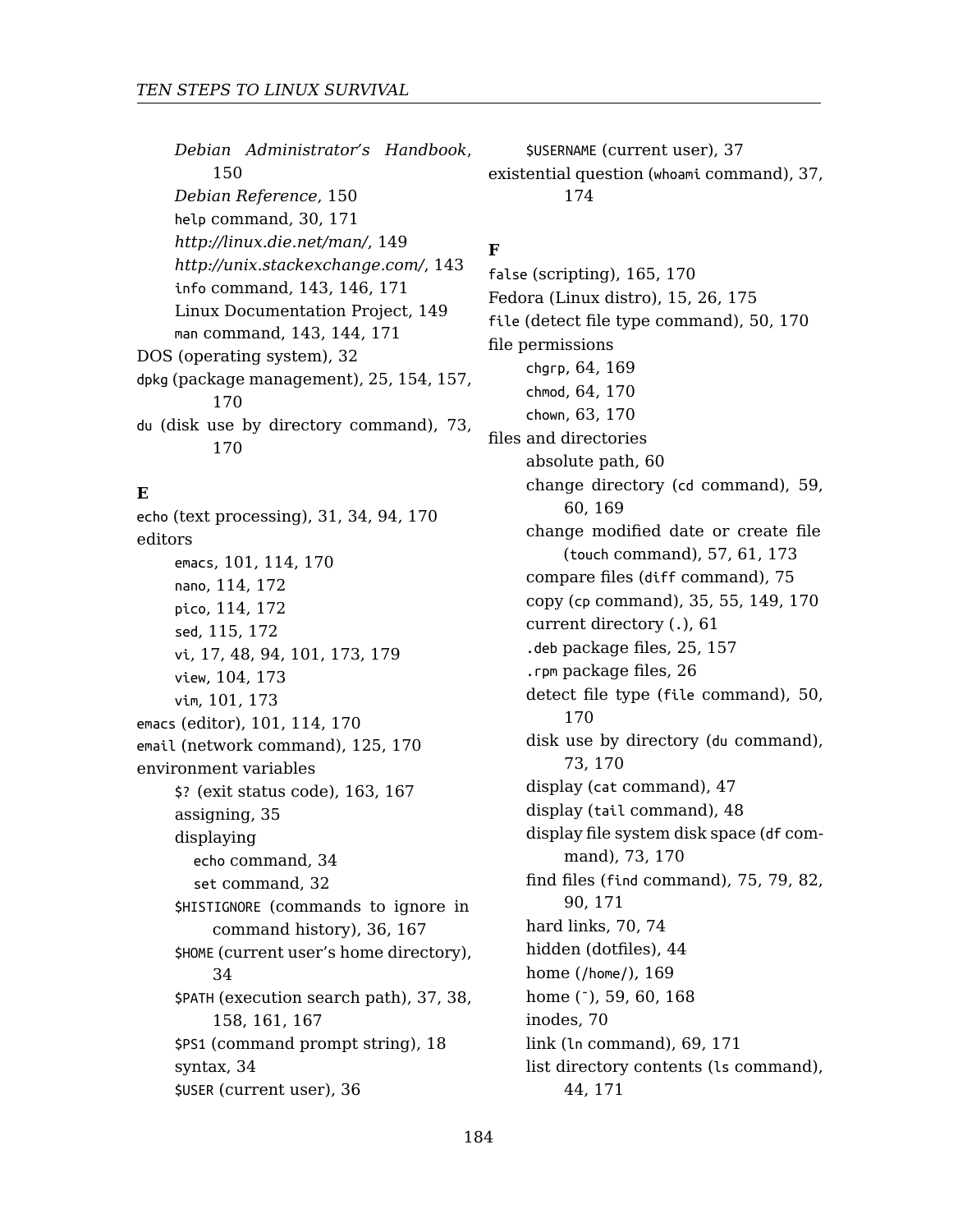locate files (locate [c](#page-62-0)[omma](#page-169-0)nd), 158, 171 make direct[ory](#page-58-0) ([mk](#page-73-0)d[ir](#page-158-0) co[mma](#page-171-0)nd), 58, 61, 171 move files (mv [com](#page-59-0)mand), 55, 172 paginate le[ss](#page-71-0) c[omm](#page-171-0)and, 18, 48, 144, 171 more command, 48, 172 pare[nt di](#page-171-0)rectory (..), 61 permissi[on](#page-43-0)s, [61](#page-59-0) chgrp command, [64,](#page-168-0) 169 chmod command, 64, 170 ch[own](#page-170-0) command, 63, 170 print working directory (pwd command), 59, [74,](#page-74-0) [159,](#page-169-0) 172 redirectio[n,](#page-68-0) 5[3](#page-73-0) relative path, 60 remove file (rm c[om](#page-39-0)[mand](#page-167-0)), 17, 46, 56, 72, 1[72](#page-159-0) rename [file](#page-150-0) ([rena](#page-168-0)me command), 55, 172 root (/), 44, [60,](#page-151-0) 73 root home (/[root/](#page-130-0)), [169](#page-151-0) search files (gr[ep](#page-62-0) c[omm](#page-151-0)[and\),](#page-152-0) 85, 135, 171 show differen[ces b](#page-144-0)[etwe](#page-151-0)en files (diff command), 75, [170](#page-130-0) soft links, 69, [74](#page-151-0) special .bash\_[histo](#page-140-0)[ry](#page-168-0), 40, 168 crontab, 160 /etc/, 151, 169 /etc/fstab, 152 /etc/group, 152 /etc/hosts, 131, 152 /etc/init.d/, 63, 152, 153 /etc/mtab, 152 /etc/passwd, 145, 152 /etc/resolv.conf, 131, 152 /etc/samba/, 152 /proc/, 136, 169 /tmp/, 141, 169

/var/log/, 139, 16[9](#page-123-0) /var/log/dmesg, 48, 140 /var/log/messages, 1[40](#page-25-0) .tar archive files, [68](#page-14-0) .tgz archive [files](#page-179-0), 68 .zip [file](#page-47-0)s, [6](#page-76-0)6 find (find files command), 7[5,](#page-84-0) [79,](#page-22-0) [82](#page-134-0), [90,](#page-170-0) 171 find program (which command), [1](#page-66-0)[58,](#page-67-0) [174](#page-170-0) fmt (text processing), 112, 171 FreeBSD (operating system), 1[5,](#page-29-0) 2[2,](#page-170-0) 25, 26, 31, 62, 179 ftp (network command), 1[24](#page-14-0)

## **G**

Gentoo (Linux distro), 15, 26 git (distributed version control command), 48, 77, [180](#page-95-0) GNU (UNIX-like [env](#page-94-0)[ironm](#page-167-0)ent), 23 grep (search files [com](#page-94-0)[man](#page-167-0)d), 85, 135, 171 gzip (compression command), [67,](#page-96-0) 68, 171

# **H**

help (documentation command), 30, 171 HP-UX (opera[ting](#page-92-0) [sys](#page-94-0)[tem](#page-95-0)), [22](#page-167-0) HP/UX (oper[atin](#page-92-0)[g s](#page-94-0)[y](#page-95-0)[ste](#page-97-0)[m\),](#page-167-0) [1](#page-134-0)[5](#page-172-0)

#### **I** I/O

redirection er[ror \(](#page-170-0)2>), 96, 168 input (<), 95, 168 output (>), 95, 168 output, appending (>>), 97 pipe (|), 98, 168 streams *stderr*, 93, 95, 96, 168 *stdin*, 93, 95, 98, 168, 173 *stdout*, 93–96, 98, 135, 168–173 if (scripting), 171, 177 ifconfig (network command), 130, 174 info (documentation command), 143, 146, 171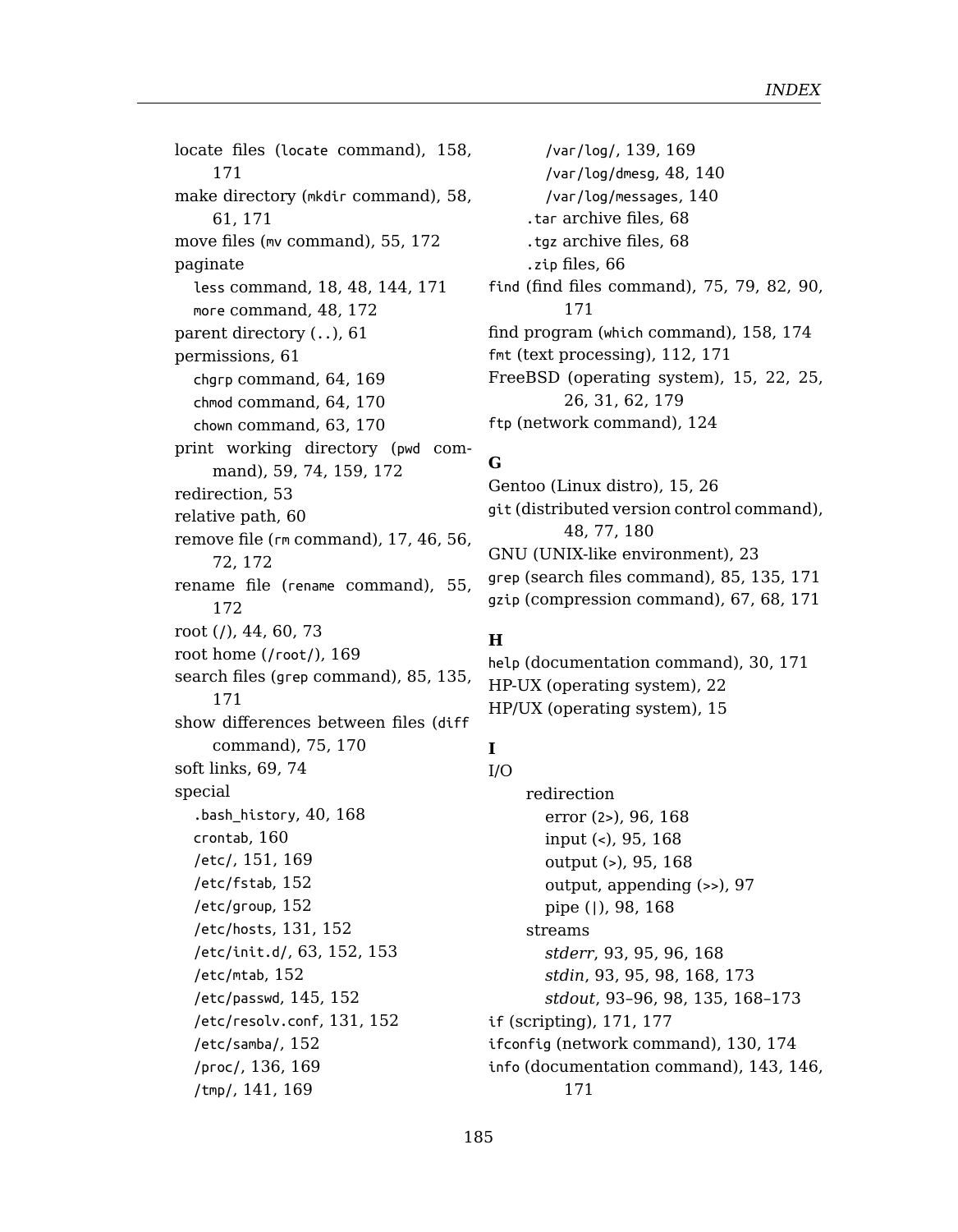IRIX (operatin[g s](#page-24-0)ystem), 22

#### **K**

kill (termin[ate](#page-14-0) [pro](#page-24-0)[cess](#page-149-0) [com](#page-178-0)mand), 134, 17[4](#page-14-0) ksh (shell), 3[0](#page-14-0) Kubuntu (Linu[x d](#page-14-0)istro), 15

## **L**

latex (text pro[ces](#page-14-0)[sing](#page-25-0)), [17](#page-174-0)1, 180 less (text processing), 18, 48, 144, 171 Linux (operatin[g sy](#page-14-0)[stem](#page-25-0)), 22, 25 Linux distros, [25](#page-14-0) Arch, 25, [150](#page-14-0) CentOS, 26, [17](#page-14-0)[5](#page-15-0) Debian, 15, 25, [15](#page-68-0)[0,](#page-170-0) 179 Fedora, 15, 26, 175 Gentoo, 15, 26 Kub[untu,](#page-170-0) 15 Mint, 15, 25, 179 Raspbian, 15 Red Hat, 15, 26, 175 Red Hat Enterprise Linux (R[HEL](#page-47-0)), [26](#page-170-0) Slac[kwar](#page-179-0)e, 15, 26 Ubuntu, 15, 25 Xub[untu,](#page-170-0) 15 Yellow Dog, 15, 16, 175 ln (link c[omm](#page-179-0)and), 69, 171 locate (locate files comman[d\),](#page-21-0) 158, 171 ls (list directory co[nte](#page-14-0)[nts](#page-24-0) [comm](#page-178-0)and), 44, 171 lynx (network command), 122, 171

#### **M**

make (build by recipes command), 48, 171, 180 man (documentation command), 143, 144, 171 markup converter (pandoc command), 172, 180 MINIX (operating system), 22 Mint (Linux distro), 15, 25, 179

mkdir (make directory command), 58, 61, [171](#page-122-0) more (tex[t pro](#page-117-0)[cessi](#page-169-0)ng), 48, 172 mount (mo[unt fi](#page-124-0)[le sy](#page-169-0)stem command), 74, [174](#page-123-0) Multics (oper[ating](#page-129-0) [syst](#page-173-0)em), 21 mutt (net[work](#page-121-0) [comm](#page-170-0)and), 125, 172 mv (move [files](#page-124-0) [comm](#page-171-0)and), 55, 172

## **N**

nano (edito[r\),](#page-18-0) 114, 172 NetBSD (o[pera](#page-128-0)[ting s](#page-171-0)ystem), 22, 25 network [com](#page-127-0)[mand](#page-171-0)s curl, 123, [170](#page-123-0) dig, [11](#page-17-0)8, [17](#page-18-0)[0](#page-37-0) email, [12](#page-18-0)5, 170 ftp, 12[4](#page-125-0) ifconfig, 1[30,](#page-117-0) 1[74](#page-174-0) lynx, [122](#page-122-0), [171](#page-173-0) mutt, [125,](#page-118-0) [172](#page-173-0) pine, 125, [17](#page-47-0)[2](#page-173-0) ping, 117, 175 PuTTY, 19 rsync, 129, 172 scp, 128, 172 smbc[lien](#page-14-0)t, [1](#page-21-0)24, 173 ssh, 1[8,](#page-14-0) 1[9,](#page-20-0) 3[8,](#page-21-0) 1[27,](#page-24-0) [173](#page-25-0) sshd, 1[9](#page-31-0) telnet, [1](#page-31-0)26, 173 traceroute, [11](#page-14-0)[8,](#page-21-0) 1[75](#page-24-0) wget, 123, 174 whois, 119, 174 xfreerdp, 48, 174, 177

## **O**

OpenBSD (operating system), 22, 25 operating systems AIX, 15, 22 BSD, 15, 21, 22, 25, 26, 31, 62, 179 CP/M, 32, 37, 113 DOS, 32 FreeBSD, 15, 22, 25, 26, 31, 62, 179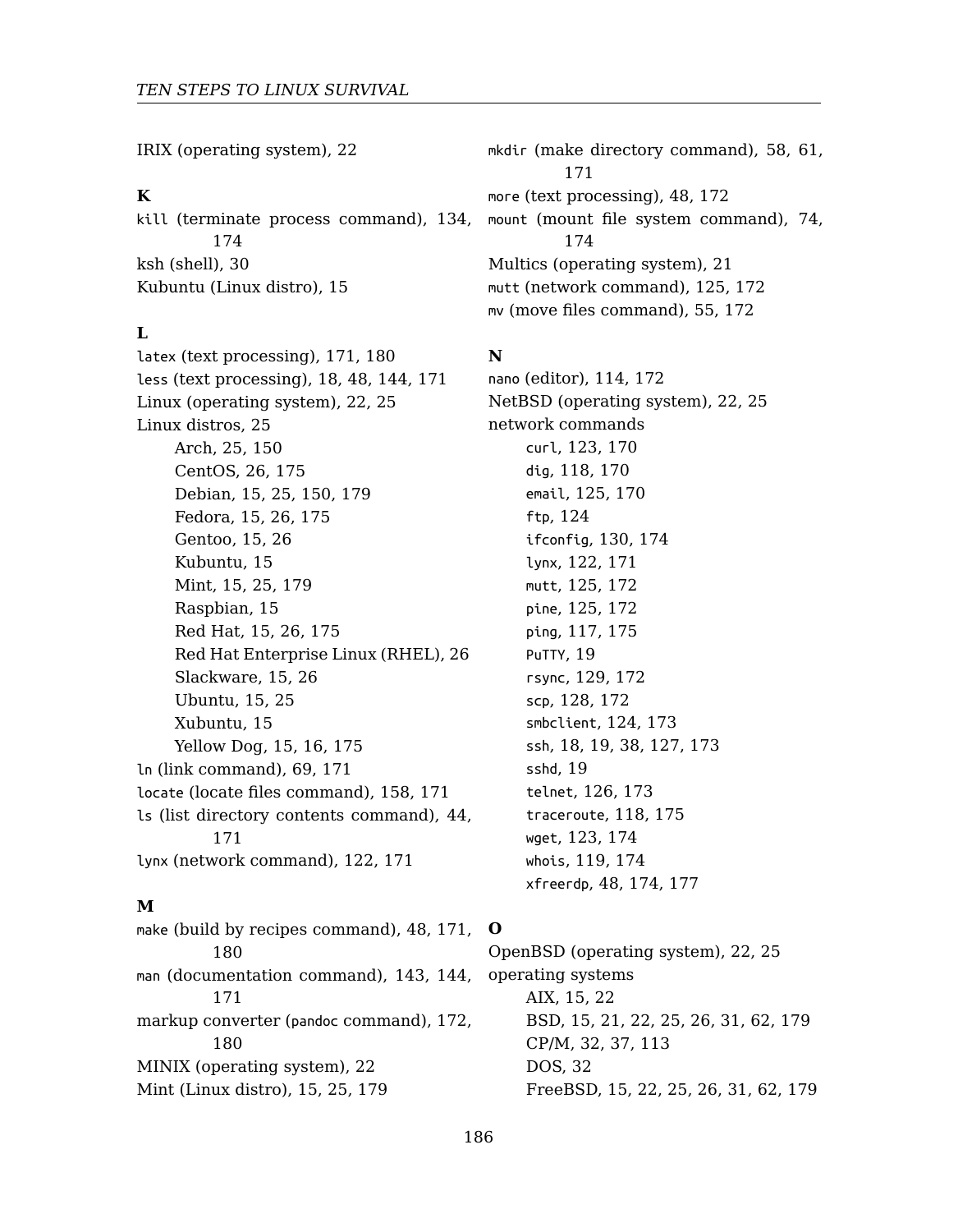*IND[EX](#page-88-0)*

HP-UX, 2[2](#page-22-0) HP/UX, 15 IRIX, 22 Linux, 22, 25 MINIX, [22](#page-24-0) Multics, [21](#page-153-0) NetB[SD](#page-24-0), [22,](#page-153-0) [25](#page-156-0) OpenB[SD](#page-24-0), [22,](#page-174-0) 25 Sol[aris](#page-25-0), [15,](#page-153-0) [22](#page-174-0) Sun[OS](#page-25-0), [15,](#page-174-0) 22 System V, 22 UNIX, 21 Windows, 23, 2[9,](#page-17-0) 4[4](#page-47-0)

#### **P**

package [mana](#page-179-0)gement apt-get, 25, 48, 120, 154–157, 1[74](#page-144-0) apti[tude](#page-174-0), 154, 174 dpkg, 25, 154, 157, 170 pacman, [25](#page-179-0), 175 rpm, 26, [154,](#page-113-0) [175](#page-171-0) yum, 26, 175 pacman (package manage[ment\)](#page-116-0), [25,](#page-174-0) 175 pagination less command, [18](#page-28-0), 48, 144, 171 more command, 48, 172 pandoc (m[arku](#page-171-0)p converter command), 172, 180 passwd (change password command), 145, [17](#page-58-0)5 pdflatex (create PDF files command), 172, 180 pico (editor), 114, 172 pine (network command), 125, 172 ping (network command), 117, 175 POSIX (UNIX-like environment), 23 Powershell (shell), 29 ps (list processes command), 24, 36, 133, 172 PuTTY (network command), 19 pwd (print working directory command), 59, 74, 159, 172

# **R**

Raspbian (Linux di[stro](#page-88-0)), 15 reboot (reboot system com[ma](#page-88-0)nd), 161, 175 Red Hat (L[inu](#page-88-0)x distro), 15, 26, 175 Red Hat Enterprise Linux (R[HEL](#page-54-0)) [\(Lin](#page-171-0)ux distro), 26 regular e[xpre](#page-171-0)ssions, 85, 86, 109 \* (match zero or more c[har](#page-25-0)[acter](#page-153-0)s), [89](#page-174-0) + (match one or more [char](#page-128-0)[acter](#page-171-0)s), 89 ? (match one character), 89 [A-Z] (match a character in range), 89 [n|y] (match one ch[arac](#page-127-0)t[er or](#page-171-0) other), 89 \$ (e[nd](#page-90-0) [of lin](#page-168-0)e), 89 ˆ (be[ginn](#page-122-0)i[ng o](#page-168-0)f line), 89 | (or), [89](#page-164-0) rename ([rena](#page-170-0)[me fi](#page-176-0)le command), 55, 172 rm (remov[e file](#page-164-0) [com](#page-172-0)mand), 17, 46, 56, 72, 1[72](#page-97-0) rpm (packag[e ma](#page-114-0)[nage](#page-171-0)ment), 26, 154, 175 rsync (network command), 129, [172](#page-31-0)

## **S**

scp (network command), 128, 172 scripting awk, 9[1,](#page-17-0) 1[69](#page-23-0) bash, 123, [16](#page-25-0)9 false, 165, [170](#page-18-0) if, 1[71,](#page-84-0) [177](#page-93-0) true, 165, 173 while, 98, 174 sed (editor), 115, 172 set (set shell options command), 32, 172 set shell options (set command), 32, 172 sh (shell), 29 shells ash, 29 bash, 18, 24, 30, 32, 48, 149 BusyBox, 26 CMD.EXE, 19, 24, 29, 32, 39, 40, 59, 85, 94, 97, 118, 130 COMMAND.EXE, 24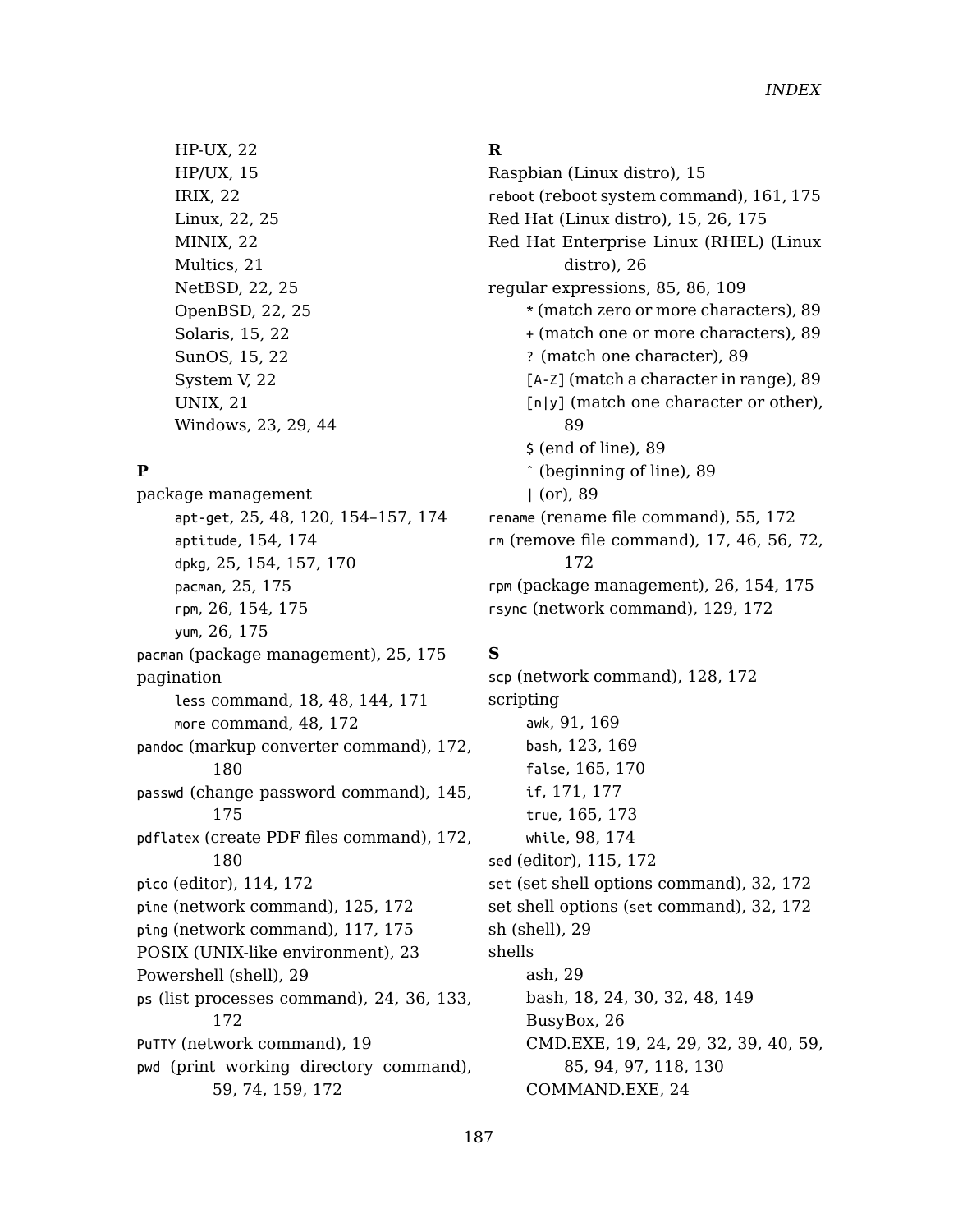csh, 18, 25, 30, 3[1](#page-50-0) dash, 30 ksh, 30 Powershell, 29 sh, [29](#page-172-0) zsh, 30 shutdown (shutdo[wn](#page-92-0) [or r](#page-94-0)[ebo](#page-95-0)[ot sy](#page-167-0)stem command[\),](#page-92-0) 1[61,](#page-94-0) [175](#page-97-0) signals, 118, 134, [1](#page-92-0)[35,](#page-95-0) [162](#page-97-0) Slackware (Linux distro), 15, 26 smbclient (n[etw](#page-92-0)[ork](#page-94-0) [com](#page-95-0)[man](#page-167-0)d), 124, 173 Solaris (op[era](#page-92-0)[ting](#page-94-0) [sys](#page-97-0)[tem\)](#page-167-0), [15,](#page-172-0) 22 sort (text pr[oce](#page-92-0)[ssin](#page-95-0)[g\),](#page-97-0) [51,](#page-134-0) 1[12,](#page-167-0) 1[73](#page-172-0) sorting sort [com](#page-119-0)[mand](#page-174-0), 51 ssh (network command), 1[8,](#page-14-0) 1[9,](#page-21-0) 38, 127, 173 sshd (network command), 19 *stderr* (st[ream](#page-144-0)), [93](#page-174-0), 95, 96, 168 *stdin* (stream), 93, 95, 98, 168, 173 *stdout* (st[ream](#page-139-0)), [93](#page-173-0)–96, 98, 135, 168–173 streams *stderr*, 93, 9[5,](#page-159-0) 96, [168](#page-169-0) *stdin*, 93, 95, 98, 168, 173 *stdout*, 93–9[6,](#page-119-0) 98, [135](#page-174-0), 168–173 sudo (execute as another user co[mma](#page-23-0)[nd\),](#page-35-0) [120,](#page-132-0) [175](#page-171-0) SunOS (operating system), 15, 22 system commands change password (passwd command), 145, 175 display kernel log (dmesg command), 140, 174 edit scheduled jobs (crontab command), 160, 170 execute as another user (sudo command), 120, 175 list processes (ps command), 24, 36, 133, 172 list processes by resource use (top command), 135, 173

74, 174 reboot system (reboot command), 161, 175 run scheduled jobs (cr[on](#page-45-0) c[om](#page-66-0)[mand](#page-172-0)), 160, 174 shutdown or reboot sy[stem](#page-125-0) ([shu](#page-172-0)tdown command), 161, 175 syst[em](#page-46-0) [inf](#page-50-0)[o \(](#page-93-0)u[name](#page-168-0) command), 173, [179](#page-134-0) term[ina](#page-30-0)t[e p](#page-33-0)[roc](#page-93-0)[ess \(](#page-169-0)kill command), [134](#page-111-0), [174](#page-170-0) System V([oper](#page-170-0)[ating](#page-179-0) system), 22

## **T**

tail (text [pro](#page-50-0)[cess](#page-111-0)i[ng\),](#page-172-0) 48, 173 tar (archi[ve](#page-47-0) [files c](#page-172-0)ommand), 46, 67, 173 tee (text [pro](#page-98-0)[cess](#page-172-0)ing), 99, 173 telnet ([net](#page-97-0)[work](#page-172-0) command), 126, 173 text processing cat, 47, 51, [94,](#page-134-0) 1[69](#page-172-0) cut, 135, 170 echo, 31, 34, 94, [170](#page-56-0) fmt, 112, 171 latex, 171, 180 less, 18, 48, [144](#page-164-0), [171](#page-172-0) more, 48, 172 sort, 51, 112, 173 tail, 48, 173 tee, 99, 173 tr, 98, 173 top (list processes by resource use command), 135, 173 touch (change modified date or create file command), 57, 61, 173 tr (text processing), 98, 173 traceroute (network command), 118, 175 true (scripting), 165, 173 **U** Ubuntu (Linux distro), 15, 25

mount file system (mount command), UNIX (operating system), 21 uname (system info command), 173, 179